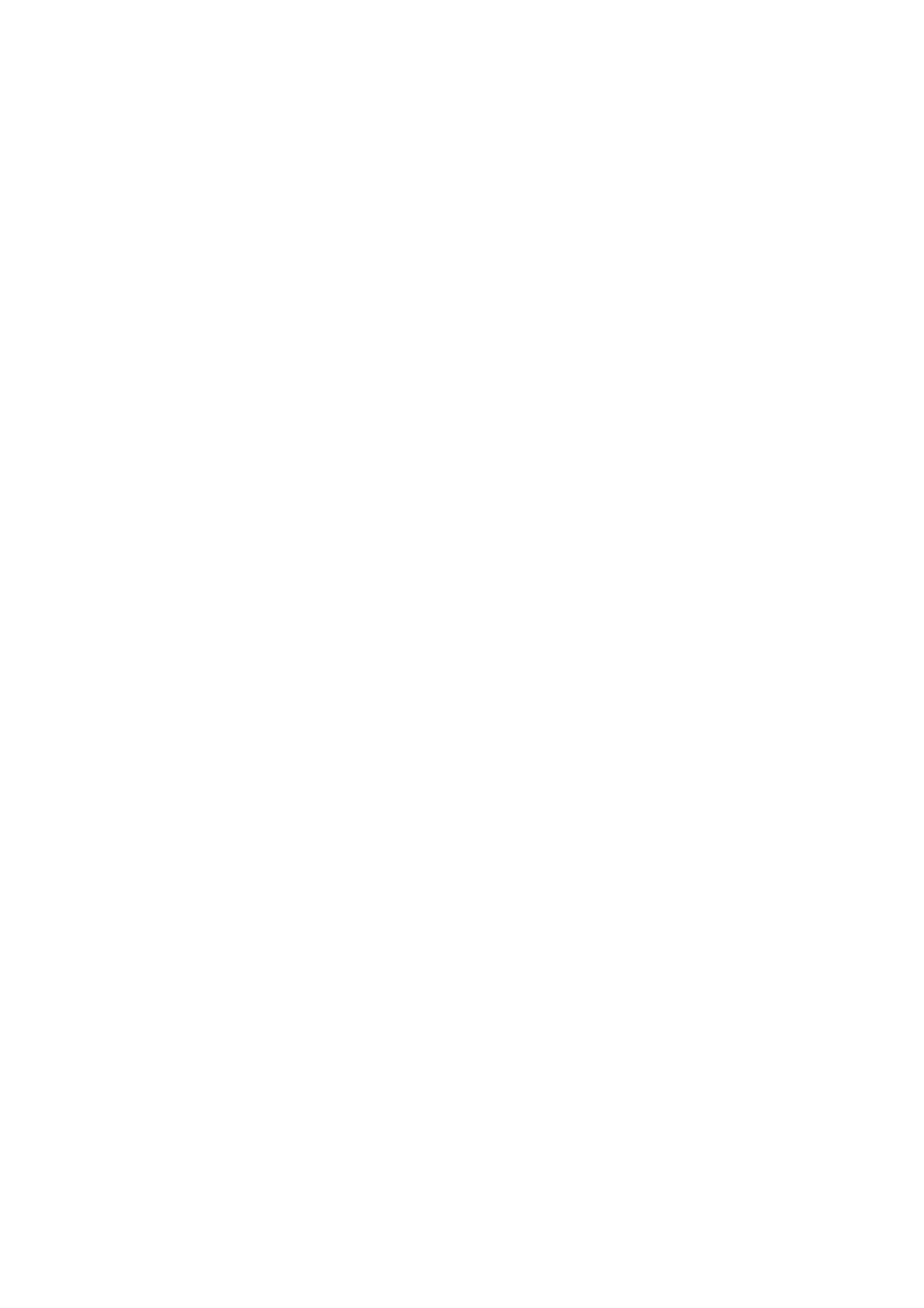Geometry is the science of correct reasoning on incorrect figures. – George Polya –

## Acknowledgements

I solved Rubik's cube for the first time when I was six years old. Although I have to admit it took me another fifteen years before I actually found a real solution — which did not depend on the use of a screwdriver — it was the first time a puzzle of a mathematical kind had stirred my mind. (In fact it was a group theoretical puzzle, which of course I could not have guessed at that time.) The stunning beauty of mathematical structures has fascinated me ever since. From Rubik's cube to the myriads of mind tickling mathematical riddles, from high school mathematics to the many highly interesting topics like Group Theory and Finite Geometry, I feel I have made a compelling journey through the mathematical universe.

Now that I have reached a turning point on my trip, I want to express my gratitude to a number of people. First of all, I want to thank the Flemish Institute for the Promotion of Scientific and Technological Research in Industry (IWT) for their financial support. Concerning my research, I am extremely grateful to Dr. Bart De Bruyn, who supervised me in a truly excellent way. During the past four years he has patiently read, reread – and sometimes reread again – the fruits of my research as careful as possible. The countless times I lost the road, he steered me back on track. It is not an understatement to say that my thesis would not look the same without the many hints, corrections, and advises he made. In the same context I would also like to thank Prof. Dr. Frank De Clerck for his many useful remarks and his support, and my colleagues Stefaan, Jan, and Deirdre for their help regarding my questions on Polar Spaces. Concerning the many 'LAT<sub>E</sub>Xnical' difficulties I have experienced, I am in great debt to Geert, again Jan, and especially Tom, for their helpful assistance.

On a more personal level, I want to thank An, Stefaan and David for being great opponents during our badminton games and Jan, Tom, Bart, Geert, Stefaan and Patrick for the many thrilling games of risk and colour-whist. But above all, I want to thank them — as well as many other members of our department — for not only being great colleagues, but also great friends.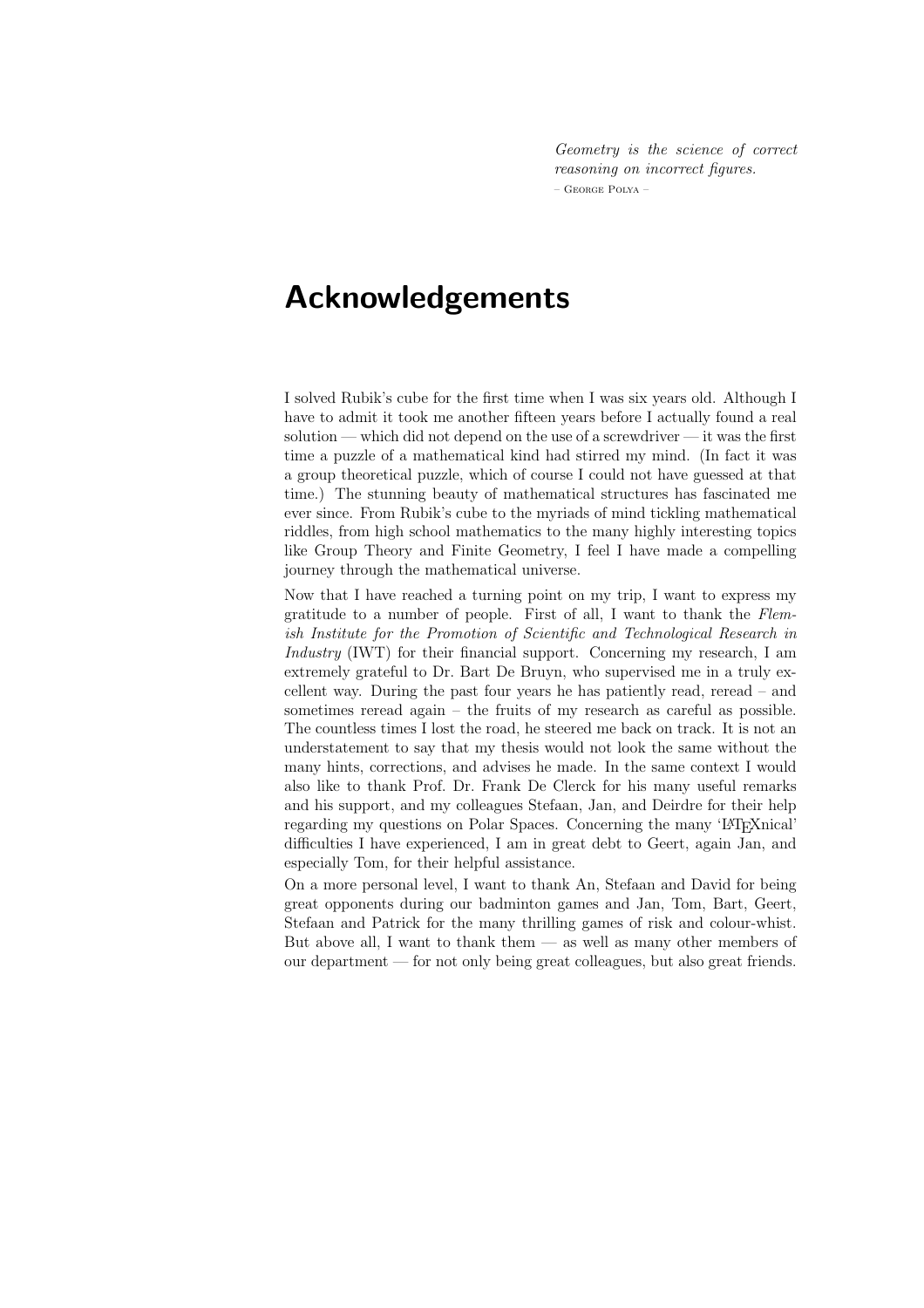Last but not least, I would like to thank my parents for believing in me and always being there for me, and Tiny, for showing me time after time that mathematics in not the only beautiful thing in the world.

> Pieter Vandecasteele October 2004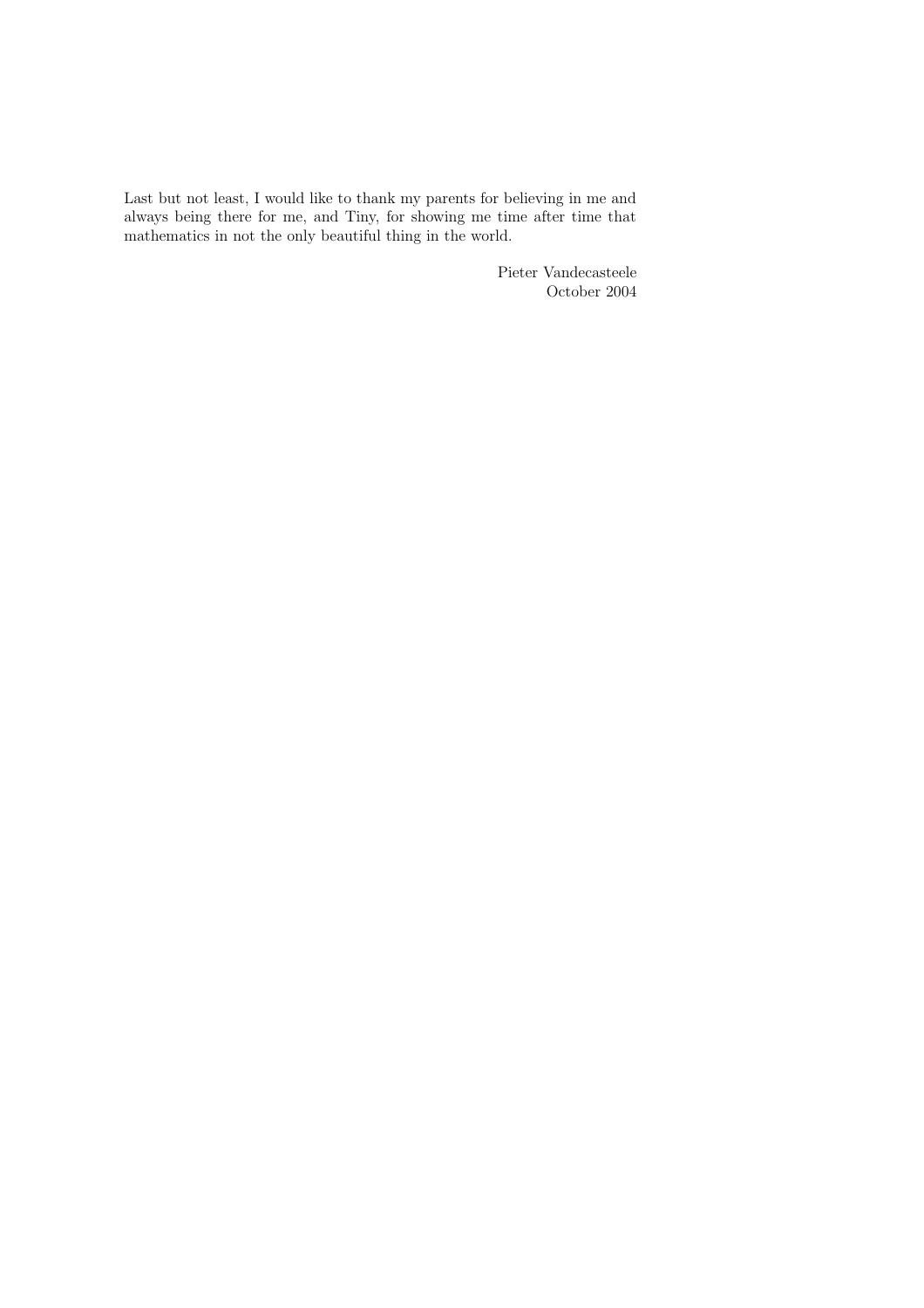## Preface

In their paper "Near n-gons and line systems" of 1980 ([40]), E. Shult and A. Yanushka discussed certain systems of lines in the Euclidean space and showed they were related to a class of geometries which they called *near* polygons. During the past 25 years, near polygons have been thoroughly studied and have earned their own place in the field of incidence geometry. Important examples of near polygons are the dual polar spaces ([8]) and the generalized polygons. Generalized polygons were introduced by Tits in his celebrated paper on triality ([43]) and have already been widely studied ([36], [46]). The class of generalized quadrangles actually coincides with the class of near quadrangles. Generalized quadrangles play a crucial role in the theory of near polygons. Under some mild conditions ([38],[40]), near polygons contain quads, i.e. certain substructures isomorphic to generalized quadrangles. Quads can be considered as the 'building blocks' of near polygons. The various results on generalized quadrangles (see e.g. [36]) are therefore very useful in studying near polygons.

In this thesis, we present some new classification results concerning near polygons. We mainly focus our attention on the so-called slim dense near polygons. (We assume the existence of quads and we suppose that all lines have size 3.)

In the first chapter, we introduce some basic concepts and define a number of classes of near polygons which we will need in the following chapters.

Chapter 2 is devoted to the characterization of near polygons in terms of the existence of certain big geodetically closed sub near polygons. We also prove a number of theorems characterizing product near polygons and spreads of symmetry of *glued* near polygons. We conclude the chapter with the proof of a nice theorem characterizing slim dense near polygons having a so-called chain of big sub near polygons.

In [4], all slim dense near hexagons were classified. Up to an isomorphism, there are eleven examples. The possible relations (or 'positions') between a point and a quad in these hexagons were of great importance for the classification. While trying to do a similar classification for the slim dense near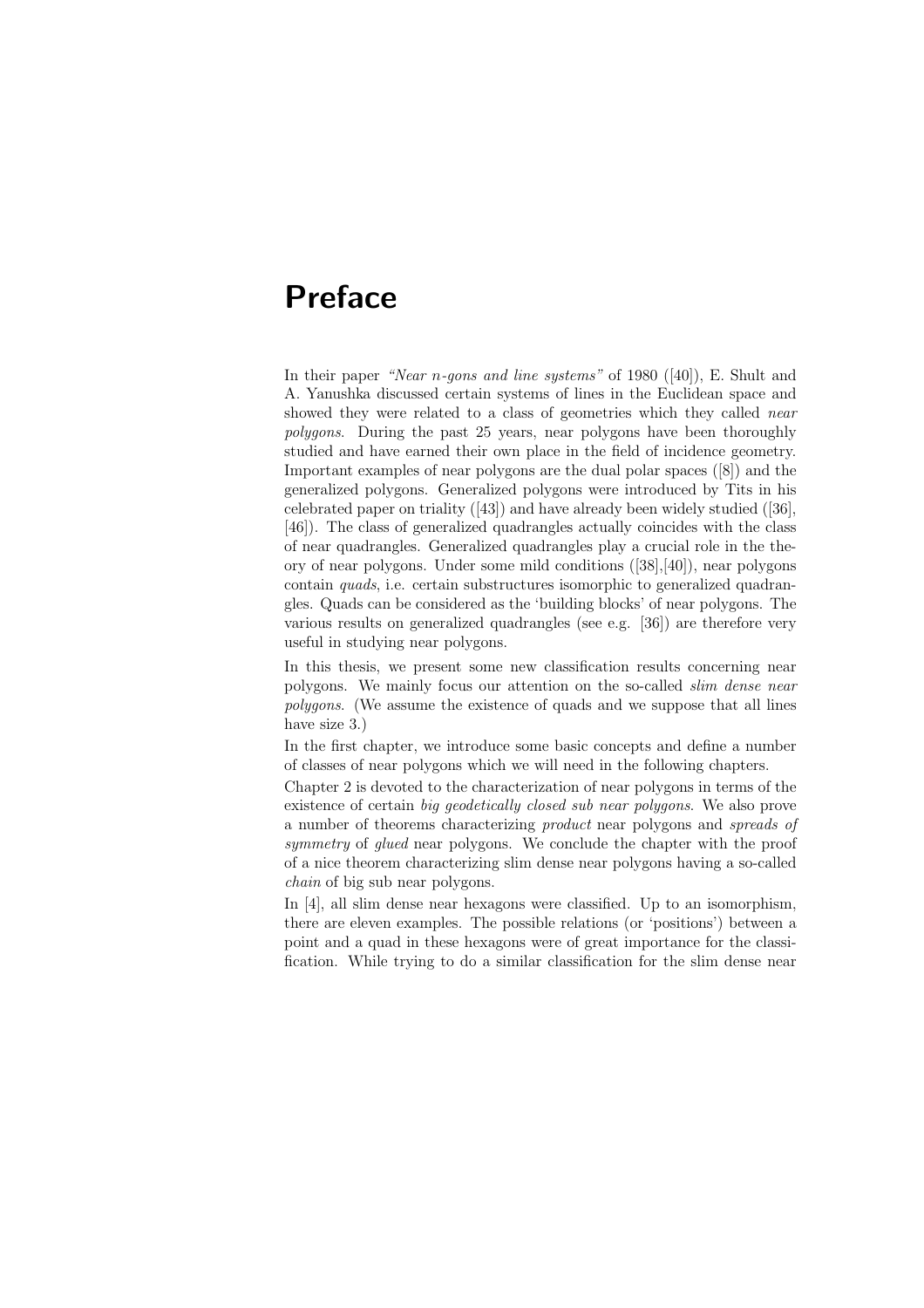octagons, the necessity arose to study the possible relations between a point and a geodetically closed sub near hexagon (a hex) of a near polygon. In Chapter 3, we tackle this problem in a more general context and investigate the possible relations between a point and any geodetically closed sub near polygon. It turns out that each such relation can be described by a valuation, which is a map from the pointset of the considered sub near polygon to the set of natural numbers, satisfying a number of nice properties. We define several standard types of valuations and study in particular the valuations of dense near hexagons and classical near polygons (dual polar spaces).

In Chapter 4, we first classify all possible valuations of the 11 slim dense near hexagons, using the tools provided in Chapter 3. Using this classification and the results of Chapter 2, we then determine in a second step all slim dense near octagons having a big hex. There are 24 examples, up to isomorphism. Finally, we prove that all slim dense near octagons have a big hex. This result then completes the classification.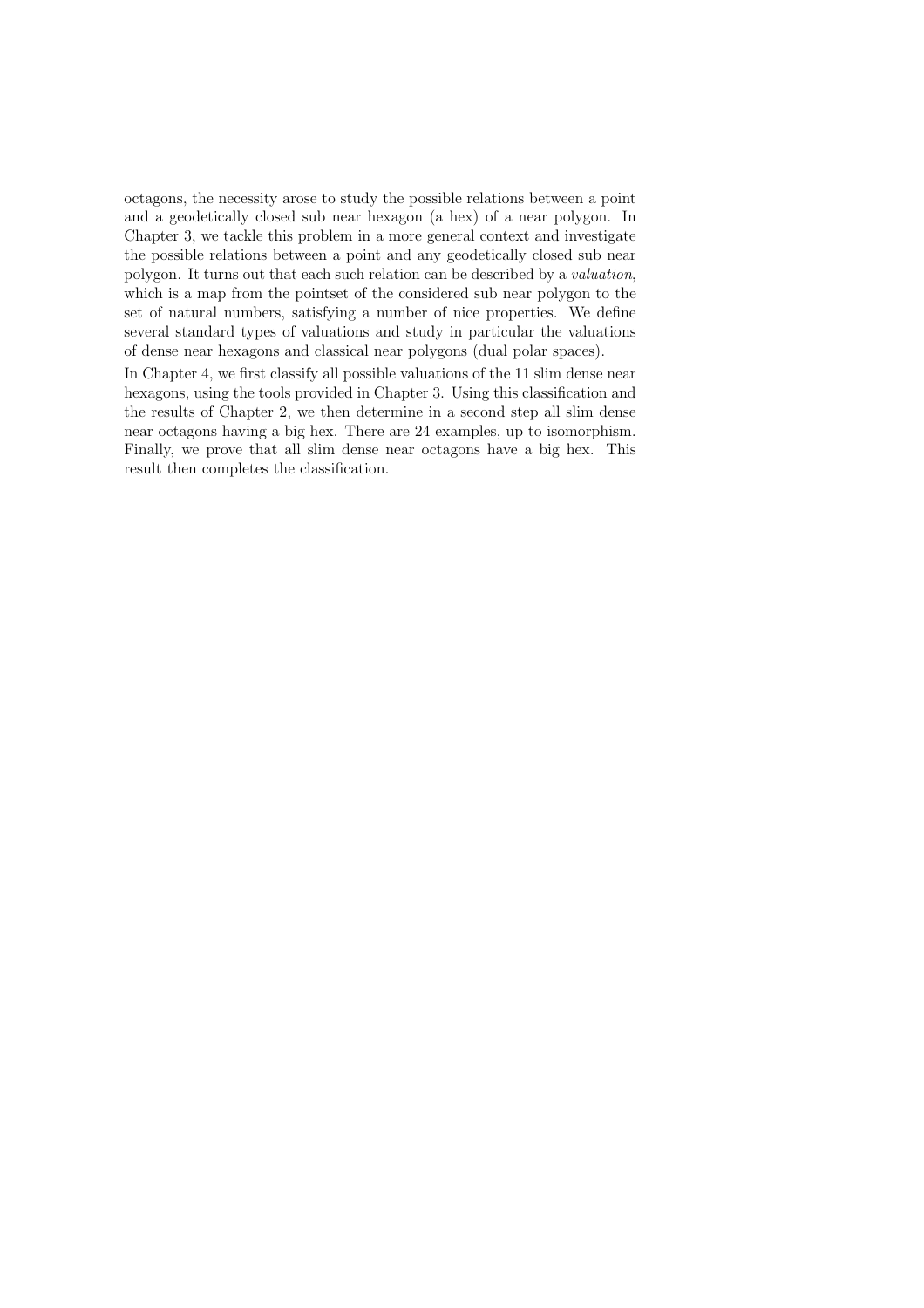# Table of contents

|   |                | <b>Acknowledgements</b> |                                                            | i              |
|---|----------------|-------------------------|------------------------------------------------------------|----------------|
|   | <b>Preface</b> |                         |                                                            | iii            |
|   |                | Table of contents       |                                                            | v              |
|   |                | List of tables          |                                                            | ix             |
| 1 |                | <b>Introduction</b>     |                                                            | 1              |
|   | 1.1            |                         | .<br>Incidence structures                                  | $\mathbf{1}$   |
|   |                | 1.1.1                   |                                                            | $\mathbf{1}$   |
|   |                | 1.1.2                   | Isomorphisms and subgeometries                             | $\mathbf{1}$   |
|   |                | 1.1.3                   |                                                            | $\overline{2}$ |
|   |                | 1.1.4                   | Direct product of two incidence structures · · · · · · · · | $\overline{2}$ |
|   |                | 1.1.5                   |                                                            | 3              |
|   |                | 1.1.6                   |                                                            | 3              |
|   | 1.2            |                         |                                                            | 3              |
|   |                | 1.2.1                   |                                                            | 3              |
|   |                | 1.2.2                   |                                                            | 5              |
|   |                | 1.2.3                   |                                                            | $\overline{6}$ |
|   | 1.3            |                         |                                                            | 8              |
|   | 1.4            |                         | Regular near polygons ························             | 8              |
|   | 1.5            |                         | Generalized 2d-gons ·························              | 9              |
|   |                | 1.5.1                   |                                                            | 9              |
|   |                | 1.5.2                   | Generalized quadrangles                                    | 10             |
|   |                | 1.5.3                   | Parameter restrictions                                     | 12             |
|   | 1.6            |                         | Dense near polygons ·························              | 13             |
|   |                | 1.6.1                   | Definition and properties                                  | 13             |
|   |                | 1.6.2                   |                                                            | 14             |
|   |                | 1.6.3                   | Big sub near polygons ···················                  | 15             |
|   | 1.7            |                         |                                                            | 16             |
|   |                | 1.7.1                   |                                                            | 16             |

v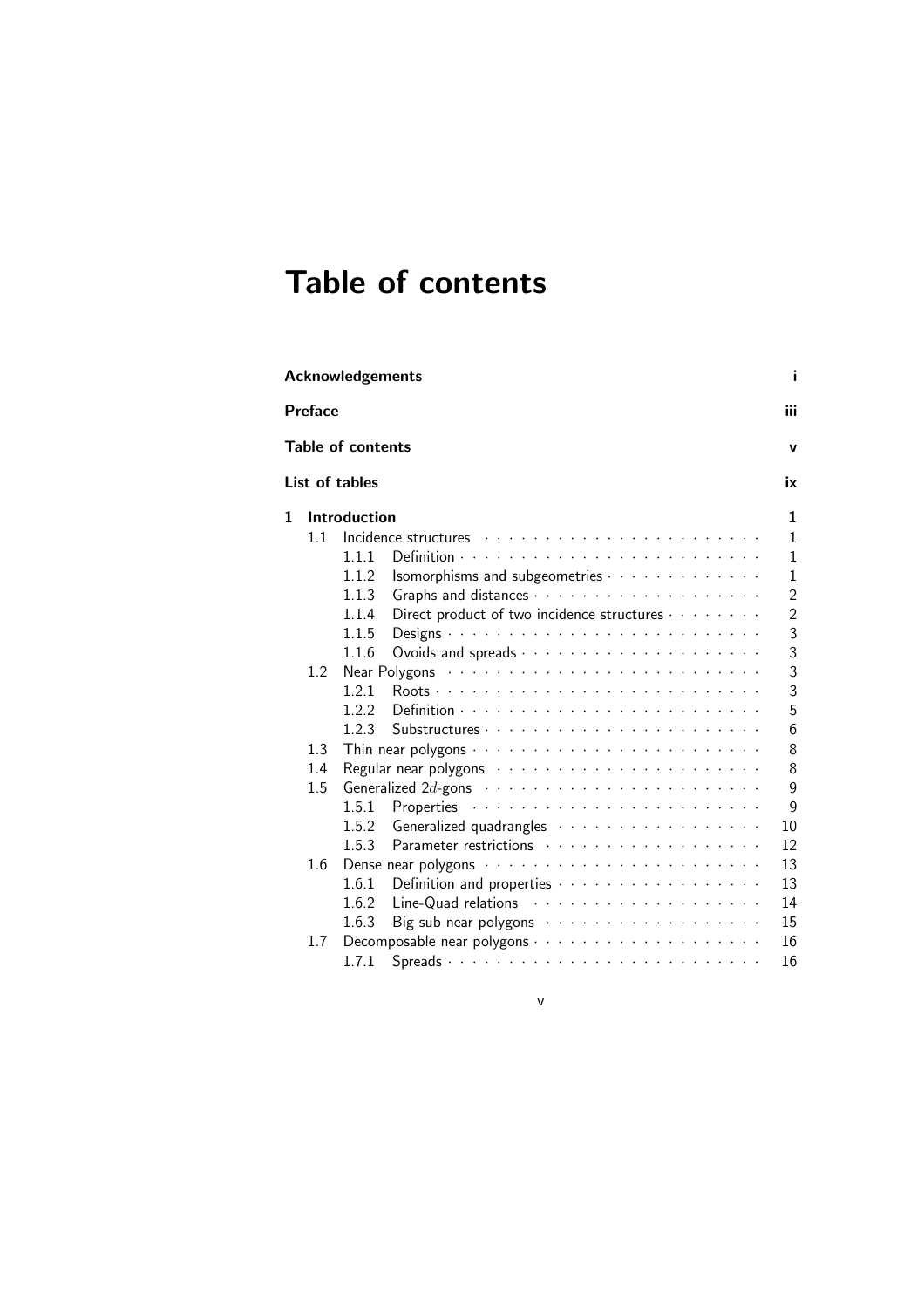### Table of contents

|              |     | 1.7.2                                                                           |                                                                                                                                                                 | 17       |  |  |  |
|--------------|-----|---------------------------------------------------------------------------------|-----------------------------------------------------------------------------------------------------------------------------------------------------------------|----------|--|--|--|
|              |     | 1.7.3                                                                           |                                                                                                                                                                 | 19       |  |  |  |
|              | 1.8 |                                                                                 | Dual polar spaces (and a series of the series of the series of the series of the series of the series of the s                                                  | 20       |  |  |  |
|              |     | 1.8.1                                                                           | Polar spaces                                                                                                                                                    | 20       |  |  |  |
|              |     | 1.8.2                                                                           | Dual polar spaces and classical near polygons $\cdots \cdots$                                                                                                   | 22       |  |  |  |
|              | 1.9 |                                                                                 | Near polygons with a linear representation · · · · · · · · · · · · ·                                                                                            | 23       |  |  |  |
|              |     | 1.9.1                                                                           | Definition and properties                                                                                                                                       | 23       |  |  |  |
|              |     | 1.9.2                                                                           | Known examples of dense near polygons with a linear rep-                                                                                                        |          |  |  |  |
|              |     |                                                                                 |                                                                                                                                                                 | 24       |  |  |  |
|              |     |                                                                                 |                                                                                                                                                                 | 25       |  |  |  |
|              |     |                                                                                 | 1.10.1 The slim near quadrangles $\cdots$                                                                                                                       | 25       |  |  |  |
|              |     |                                                                                 | 1.10.2 Three infinite classes of slim dense near polygons $\cdots$                                                                                              | 26       |  |  |  |
|              |     |                                                                                 | 1.10.3 Three 'exceptional' slim dense near hexagons $\cdots$                                                                                                    | 30       |  |  |  |
|              |     |                                                                                 | 1.10.4 The known slim dense near polygons were contacted                                                                                                        | 32       |  |  |  |
|              |     |                                                                                 | 1.10.5 The slim dense near hexagons $\cdots$                                                                                                                    | 32       |  |  |  |
| $\mathbf{2}$ |     |                                                                                 | Near polygons with a nice chain of sub near polygons                                                                                                            | 35       |  |  |  |
|              | 2.1 |                                                                                 | Glued near polygons of type $H^D(2n_1-1,q^2)\otimes H^D(2n_2-1,q^2)$                                                                                            | 35       |  |  |  |
|              |     | 2.1.1                                                                           | Spreads of symmetry of $H^D(2n-1,q^2) \cdot \cdot \cdot \cdot \cdot \cdot$                                                                                      | 35       |  |  |  |
|              |     | 2.1.2                                                                           | Near polygons of type $H^D(2n_1-1,q^2)\otimes H^D(2n_1-1,q^2)$                                                                                                  | 38       |  |  |  |
|              | 2.2 |                                                                                 | Characterization of product near polygons                                                                                                                       | 39       |  |  |  |
|              | 2.3 |                                                                                 | Substructures of dense glued near polygons $\cdots$                                                                                                             | 43       |  |  |  |
|              |     | 2.3.1                                                                           | Geodetically closed sub near polygons and spreads of sym-                                                                                                       |          |  |  |  |
|              |     |                                                                                 | metry in glued near polygons                                                                                                                                    | 43       |  |  |  |
|              |     | 2.3.2                                                                           | Near polygons of type $(\mathcal{F}_1 * \mathcal{F}_2) \circ \mathcal{F}_3 \cdot \cdot \cdot \cdot \cdot \cdot \cdot \cdot \cdot$                               | 44<br>46 |  |  |  |
|              | 2.4 | Slim dense near polygons with a given big sub near polygon $\mathcal F$ $\cdot$ |                                                                                                                                                                 |          |  |  |  |
|              |     | 2.4.1                                                                           | The case $\mathcal{F} \cong H^D(2n-1, 4), n \geq 3 \cdots \cdots$                                                                                               | 47       |  |  |  |
|              |     | 2.4.2                                                                           | The case $\mathcal{F} \cong Q^D(2n,2), n \geq 3 \cdot \cdot \cdot \cdot \cdot \cdot \cdot \cdot \cdot \cdot \cdot \cdot$                                        | 51       |  |  |  |
|              |     | 2.4.3                                                                           | The case $\mathcal{F} \cong \mathbb{I}_n, n \geq 4 \cdot \cdot \cdot \cdot \cdot \cdot \cdot \cdot \cdot \cdot \cdot \cdot \cdot \cdot \cdot \cdot \cdot \cdot$ | 53       |  |  |  |
|              |     | 2.4.4                                                                           | The case $\mathcal{F} \cong \mathbb{E}_1$                                                                                                                       | 53       |  |  |  |
|              |     | 2.4.5                                                                           | The case $\mathcal{F} \cong \mathbb{E}_2$                                                                                                                       | 56       |  |  |  |
|              |     | 2.4.6                                                                           | The case $\mathcal{F} \cong \mathbb{E}_3$                                                                                                                       | 56       |  |  |  |
|              |     | 2.4.7                                                                           | The case $\Delta_0(\mathcal{F}) \neq \emptyset$                                                                                                                 | 57       |  |  |  |
|              |     | 2.4.8                                                                           | The case $\mathcal{F} \in \mathcal{C}$ or $\mathcal{F} \in \mathcal{D}$                                                                                         | 57       |  |  |  |
|              | 2.5 |                                                                                 | Proof of Theorems 2.4.18 and $2.4.19 \cdot \cdot \cdot \cdot \cdot \cdot \cdot \cdot \cdot \cdot \cdot \cdot \cdot \cdot$                                       | 59       |  |  |  |
|              | 2.6 |                                                                                 |                                                                                                                                                                 | 65       |  |  |  |
|              |     | 2.6.1                                                                           | Proof of Theorem 2.6.1                                                                                                                                          | 66       |  |  |  |
|              |     | 2.6.2                                                                           |                                                                                                                                                                 | 67       |  |  |  |
|              |     | 2.6.3                                                                           |                                                                                                                                                                 | 68       |  |  |  |
| 3            |     |                                                                                 | Valuations of near polygons                                                                                                                                     | 69       |  |  |  |

vi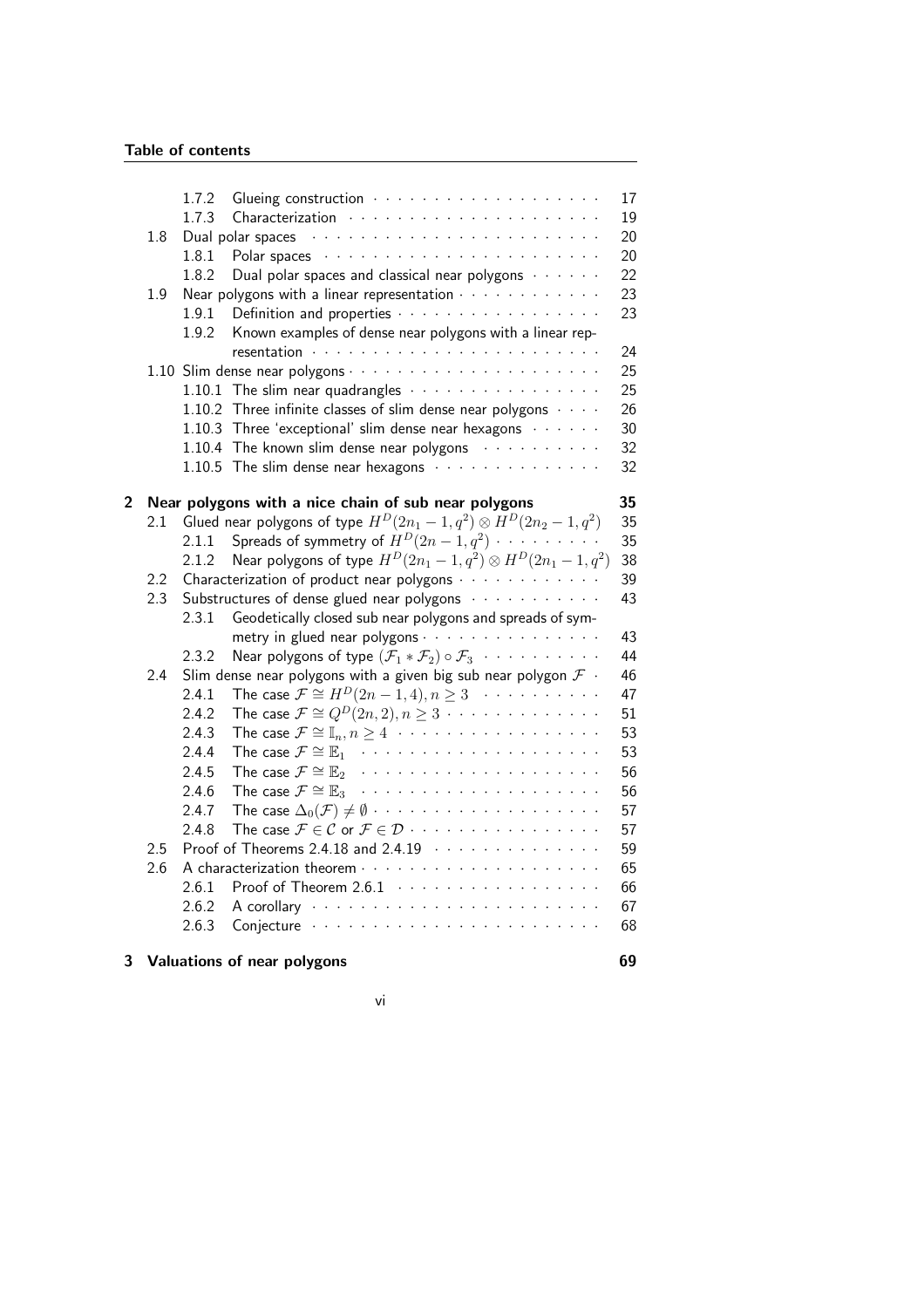|   | 3.1 |           |                                                                                                                                                    | 69  |
|---|-----|-----------|----------------------------------------------------------------------------------------------------------------------------------------------------|-----|
|   |     | 3.1.1     | Definition and elementary properties                                                                                                               | 69  |
|   |     | 3.1.2     | Classical and ovoidal valuations                                                                                                                   | 72  |
|   |     | 3.1.3     | The partial linear space $G_f \cdot \cdot \cdot \cdot \cdot \cdot \cdot \cdot \cdot \cdot \cdot \cdot \cdot \cdot$                                 | 75  |
|   |     | 3.1.4     | A property of valuations                                                                                                                           | 75  |
|   | 3.2 |           |                                                                                                                                                    | 76  |
|   |     | 3.2.1     |                                                                                                                                                    | 77  |
|   |     | 3.2.2     | Semi-classical valuations                                                                                                                          | 77  |
|   |     | 3.2.3     |                                                                                                                                                    | 78  |
|   |     | 3.2.4     | Distance-j-ovoidal valuations $\cdots$                                                                                                             | 81  |
|   |     | 3.2.5     |                                                                                                                                                    | 82  |
|   | 3.3 |           |                                                                                                                                                    | 83  |
|   | 3.4 |           | Valuations of dense near hexagons                                                                                                                  | 89  |
|   | 3.5 |           | Valuations of classical near polygons                                                                                                              | 90  |
|   |     | 3.5.1     |                                                                                                                                                    | 90  |
|   |     | 3.5.2     | Proof of Proposition 3.5.3 · · · · · · · · · · · · · · · · · ·                                                                                     | 91  |
| 4 |     |           | The classification of slim dense near octagons                                                                                                     | 99  |
|   | 4.1 |           |                                                                                                                                                    | 99  |
|   | 4.2 |           | Valuations of slim dense near hexagons www.www.www.we                                                                                              | 100 |
|   |     | 4.2.1     |                                                                                                                                                    | 100 |
|   |     | 4.2.2     | The classical slim dense near hexagons $\cdots$                                                                                                    | 103 |
|   |     | 4.2.3     | The near hexagon $\mathbb{I}_3 \cong \mathbb{H}_3 \cdot \cdot \cdot \cdot \cdot \cdot \cdot \cdot \cdot \cdot \cdot \cdot \cdot \cdot \cdot \cdot$ | 105 |
|   |     | 4.2.4     | The near hexagon $Q(5,2) \otimes Q(5,2) \cdot \cdot \cdot \cdot \cdot \cdot \cdot \cdot \cdot$                                                     | 108 |
|   |     | 4.2.5     | The near hexagon $\mathbb{G}_3$ . $\cdots$ $\cdots$ $\cdots$ $\cdots$ $\cdots$ $\cdots$ $\cdots$                                                   | 110 |
|   |     | 4.2.6     |                                                                                                                                                    | 111 |
|   |     | 4.2.7     |                                                                                                                                                    | 114 |
|   |     | 4.2.8     |                                                                                                                                                    | 115 |
|   |     | 4.2.9     |                                                                                                                                                    | 117 |
|   | 4.3 |           | Properties of slim dense near octagons were assessed in the set of such a set of the Properties of S                                               | 117 |
|   | 4.4 |           | Near octagons of type $(Q(5,2) \otimes Q(5,2)) \otimes Q(5,2) \cdot \cdot \cdot \cdot$                                                             | 119 |
|   |     | 4.4.1     | Spreads of symmetry of $Q(5,2) \cdot \cdot \cdot \cdot \cdot \cdot \cdot \cdot \cdot \cdot \cdot$                                                  | 120 |
|   |     | 4.4.2     | Spreads of symmetry of $Q(5,2) \otimes Q(5,2) \cdot \cdot \cdot \cdot \cdot \cdot$                                                                 | 121 |
|   |     | 4.4.3     | Near polygons of type $(Q(5,2) \otimes Q(5,2)) \otimes Q(5,2) \cdot \cdot \cdot$                                                                   | 124 |
|   | 4.5 |           | Slim dense near octagons containing a big hex $\cdots$                                                                                             | 124 |
|   | 4.6 |           | Classification of all slim dense near octagons with the state of                                                                                   | 128 |
| A |     |           | <b>Nederlandstalige samenvatting</b>                                                                                                               | 139 |
|   | A.1 | Inleiding |                                                                                                                                                    | 139 |
|   |     | A.1.1     |                                                                                                                                                    | 139 |
|   |     | A.1.2     |                                                                                                                                                    | 139 |
|   |     |           |                                                                                                                                                    |     |

vii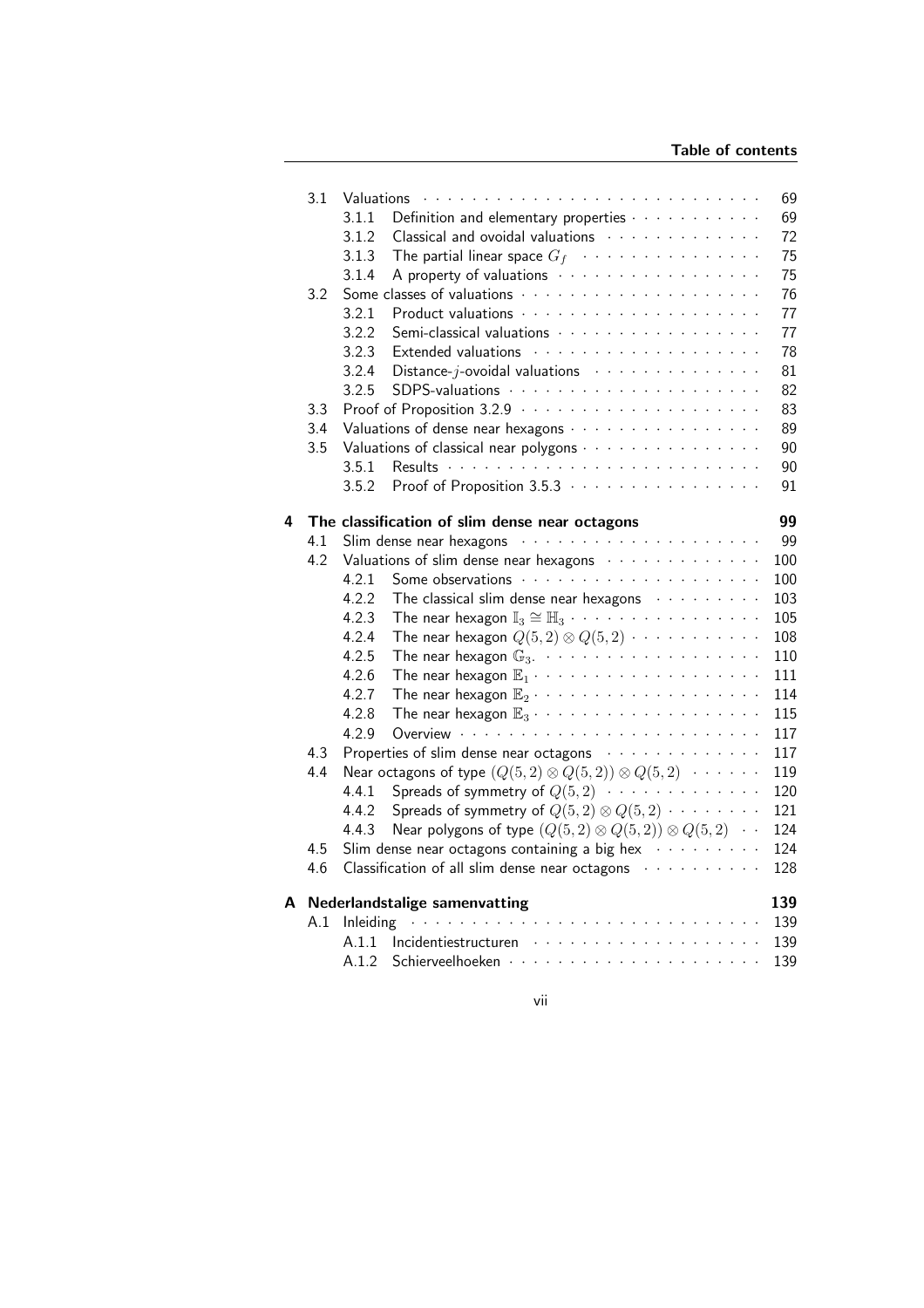|                     | A.1.3   |                                                                                                                     | 140 |
|---------------------|---------|---------------------------------------------------------------------------------------------------------------------|-----|
|                     | A.1.4   | Veralgemeende 2d-hoeken ·················                                                                           | 140 |
|                     | A.1.5   | Productschierveelhoeken en gelijmde schierveelhoeken · ·                                                            | 141 |
|                     | A.1.6   | De gekende slanke dichte schierveelhoeken voorwoord                                                                 | 142 |
| A.2                 |         | Goede ketens van grote deelschierveelhoeken voorwoorde ketens van de                                                | 146 |
|                     | A.2.1   | Gelijmde schierveelhoeken van type $H^D(2n_1-1,q^2) \otimes$                                                        | 146 |
|                     | A.2.2   | Karakterisatie van productschierveelhoeken varaar van de                                                            | 147 |
|                     | A.2.3   | Symmetriespreads in gelijmde schierveelhoeken voor                                                                  | 148 |
|                     | A.2.4   | Schierveelhoeken van type $(\mathcal{F}_1 * \mathcal{F}_2) \circ \mathcal{F}_3 \cdot \cdot \cdot \cdot \cdot \cdot$ | 148 |
|                     | A.2.5   | Slanke dichte schierveelhoeken met een gegeven                                                                      |     |
|                     |         | grote geodetisch gesloten deelschierveelhoek $\mathcal{F}$ $\cdots$ $\cdots$                                        | 149 |
|                     | A.2.6   |                                                                                                                     | 151 |
| A.3                 |         |                                                                                                                     | 152 |
|                     | A.3.1   | Definitie en elementaire eigenschappen ··········                                                                   | 152 |
|                     | A.3.2   | Klassieke en ovoïdale valuaties · · · · · · · · · · · · · · · ·                                                     | 153 |
|                     | A.3.3   |                                                                                                                     | 153 |
|                     | A.3.4   | De partieel lineaire ruimte $G_f \cdot \cdot \cdot \cdot \cdot \cdot \cdot \cdot \cdot \cdot \cdot \cdot \cdot$     | 153 |
|                     | A.3.5   | Een aantal types van valuaties $\cdots$                                                                             | 153 |
|                     | A.3.6   | Valuaties in dichte schierzeshoeken                                                                                 | 156 |
|                     | A.3.7   | Valuaties in klassieke schierveelhoeken · · · · · · · · · · ·                                                       | 156 |
| A.4                 |         | De classificatie van de slanke dichte schierachthoeken · · · · · ·                                                  | 157 |
|                     | $A$ 4.1 | De classificatie van de slanke dichte schierzeshoeken · ·                                                           | 157 |
|                     |         | A.4.2 Valuaties in slanke dichte schierzeshoeken · · · · · · · ·                                                    | 157 |
|                     | A.4.3   | Slanke dichte schierveelhoeken met een grote deelschier-                                                            |     |
|                     |         | veelhoek                                                                                                            | 158 |
| <b>Bibliography</b> |         |                                                                                                                     | 163 |
| Index               |         |                                                                                                                     | 167 |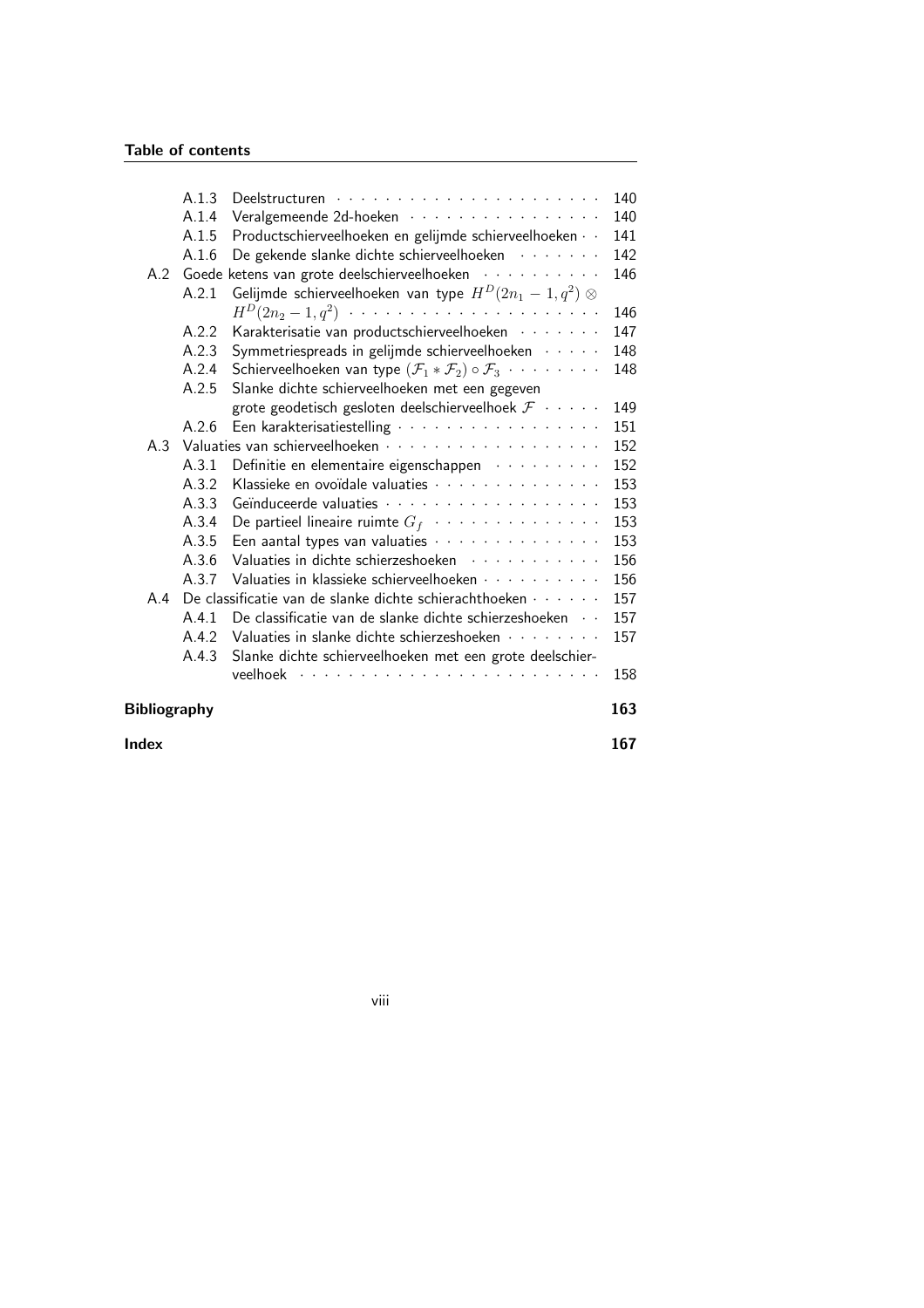# List of Tables

| 1.1 Dual polar spaces $\cdots$ $\cdots$ $\cdots$ $\cdots$ $\cdots$ $\cdots$ $\cdots$ $\cdots$                                                                                                                                  | 23  |
|--------------------------------------------------------------------------------------------------------------------------------------------------------------------------------------------------------------------------------|-----|
|                                                                                                                                                                                                                                | 32  |
| 1.3 Slim dense near hexagons volumes and such a subset of the set of the set of the set of the set of the set of the set of the set of the set of the set of the set of the set of the set of the set of the set of the set of | 33  |
| 4.1 Slim dense near hexagons contracts of the state of the system of the state of the state of the state of the state of the state of the state of the state of the state of the state of the state of the state of the state  |     |
| 4.2 Valuations in slim dense near hexagons were well as vertex and 117                                                                                                                                                         |     |
| 4.3 Slim dense near octagons having a big hex contract of the 126                                                                                                                                                              |     |
| 4.4 Non big hexes of slim dense near octagons having a big hex $\cdots$                                                                                                                                                        | 127 |
| A.1 Slanke dichte schierzeshoeken voor voor voor voor voor voor von                                                                                                                                                            | 157 |
| A.2 Valuaties in slanke dichte schierzeshoeken · · · · · · · · · · · · · ·                                                                                                                                                     | 158 |
| A.3 Slanke dichte schierachthoeken                                                                                                                                                                                             | 159 |
| A.4 Niet-grote hexen in de slanke dichte schierachthoeken $\cdots$                                                                                                                                                             | 160 |
| A.5 Slanke dichte schierzeshoeken ····················                                                                                                                                                                         | 161 |
|                                                                                                                                                                                                                                |     |

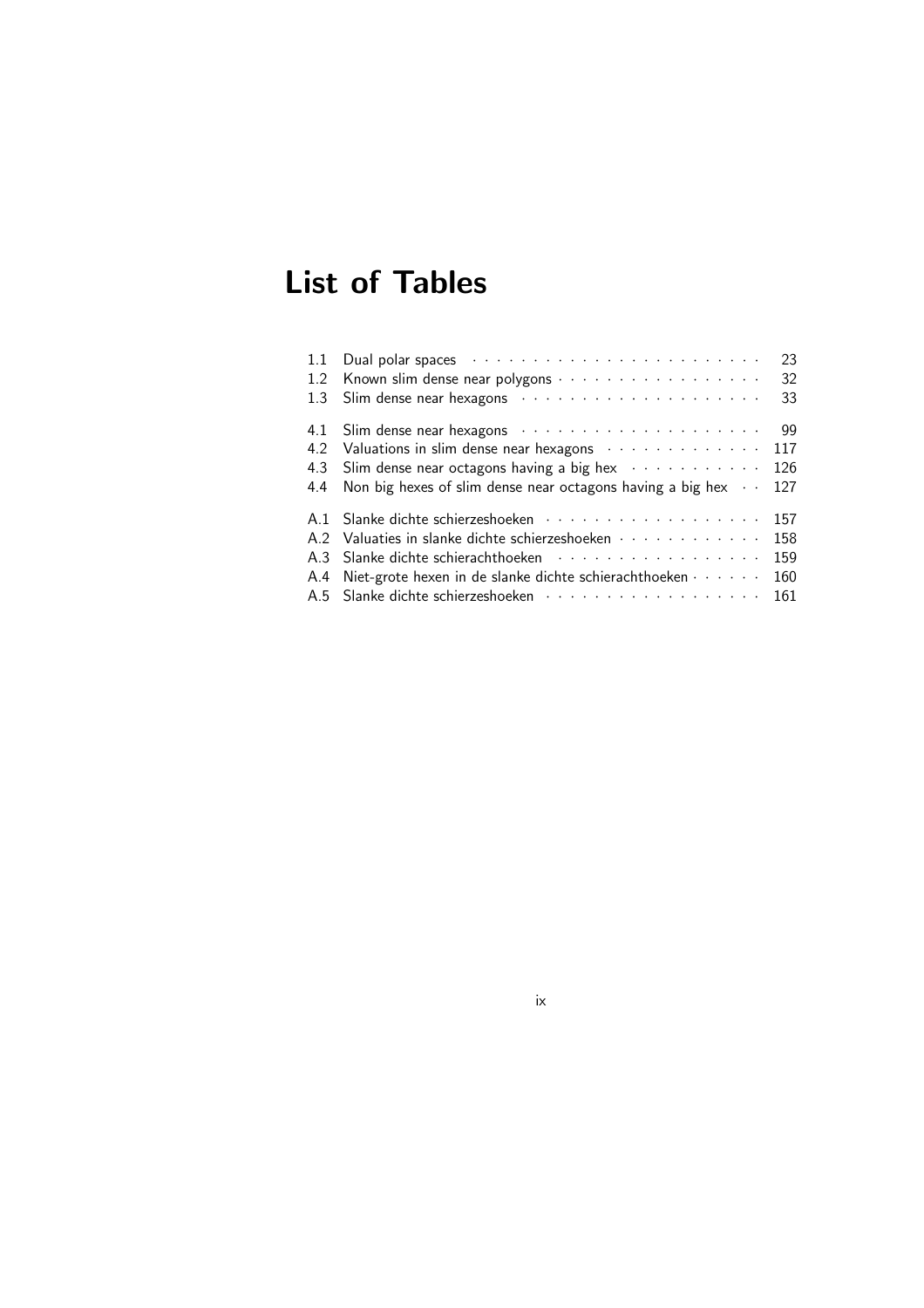List of Tables

x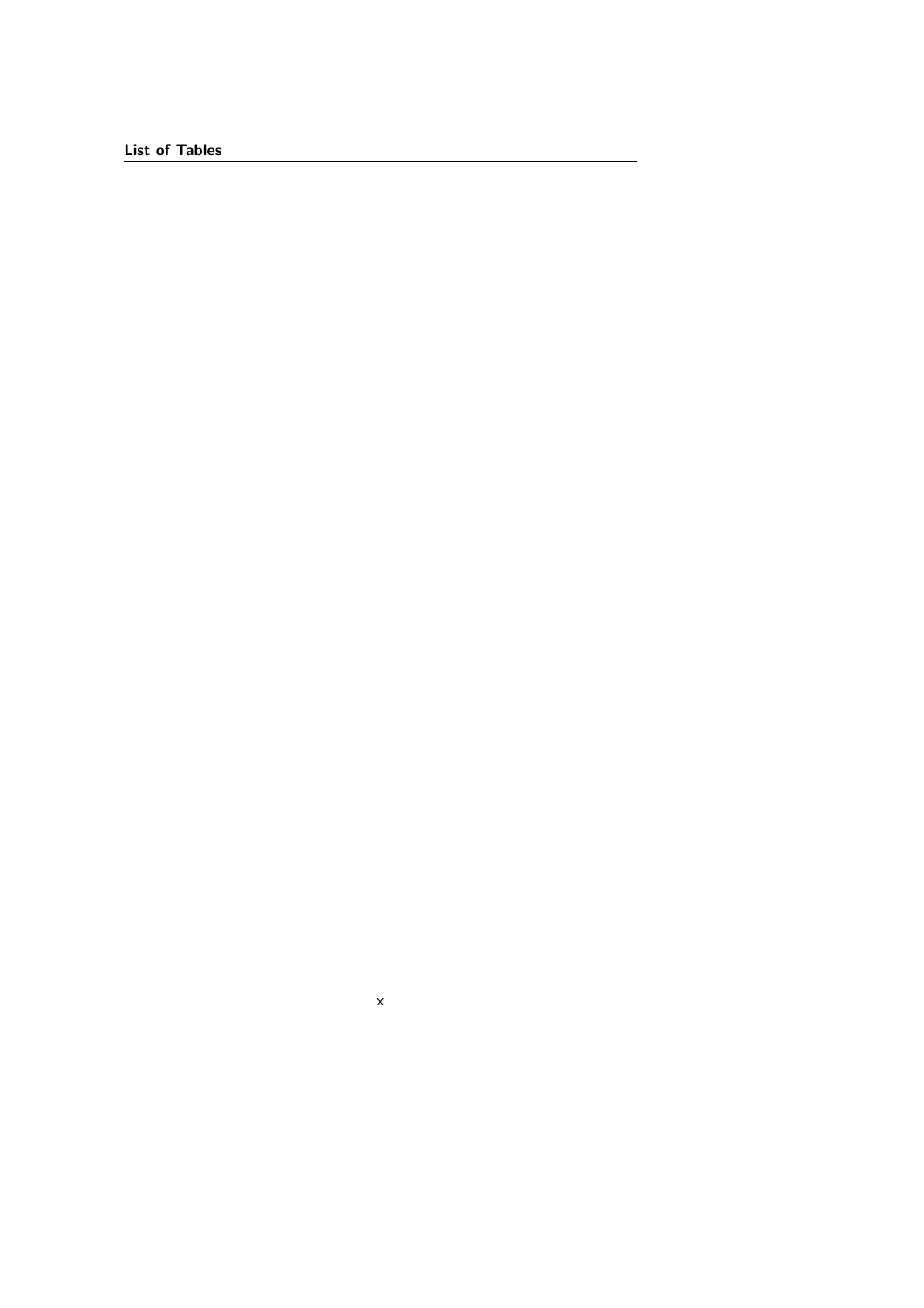# Chapter 1

# Introduction

### 1.1 Incidence structures

### 1.1.1 Definition

An *incidence structure*  $S = (\mathcal{P}, \mathcal{L}, I)$  is a triple consisting of

- a nonempty set  $P$ , whose elements are called *points*;
- a (possibly empty) set  $\mathcal{L}$ , disjoint from  $\mathcal{P}$ , whose elements are called lines;
- an *incidence relation*  $I \subseteq (\mathcal{P} \times \mathcal{L})$ .

We will always assume that  $\mathcal S$  is a *finite* incidence structure, i.e. both  $\mathcal P$  and  $\mathcal L$  are finite sets. If  $(p, L)$  ∈ I, then we write also p I L and we say that the point  $p$  is incident with the line  $L$ , or that  $p$  lies on  $L$ , or that  $L$  is a line through p, etc. Two points of  $S$  are said to be *collinear* if there is a line through those points. An incidence structure has *order*  $(s, t)$  if there are  $t + 1$  lines through every point and  $s + 1$  points on every line. An incidence structure  $S$  is called a *partial linear space* if every line of  $S$  contains at least two points and if every two different points of  $S$  are contained in at most one line. If every two different points are contained in exactly one line, then a partial linear space is called a linear space. Important examples of linear spaces are the affine spaces and projective spaces. We will assume the reader is familiar with these objects.

### 1.1.2 Isomorphisms and subgeometries

Two incidence structures  $S = (\mathcal{P}, \mathcal{L}, I)$  and  $\mathcal{S}' = (\mathcal{P}', \mathcal{L}', I')$  are called *isomorphic* if there exists a bijection  $\alpha$  :  $\mathcal{P} \to \mathcal{P}'$  and a bijection  $\beta$  :  $\mathcal{L} \to \mathcal{L}'$  such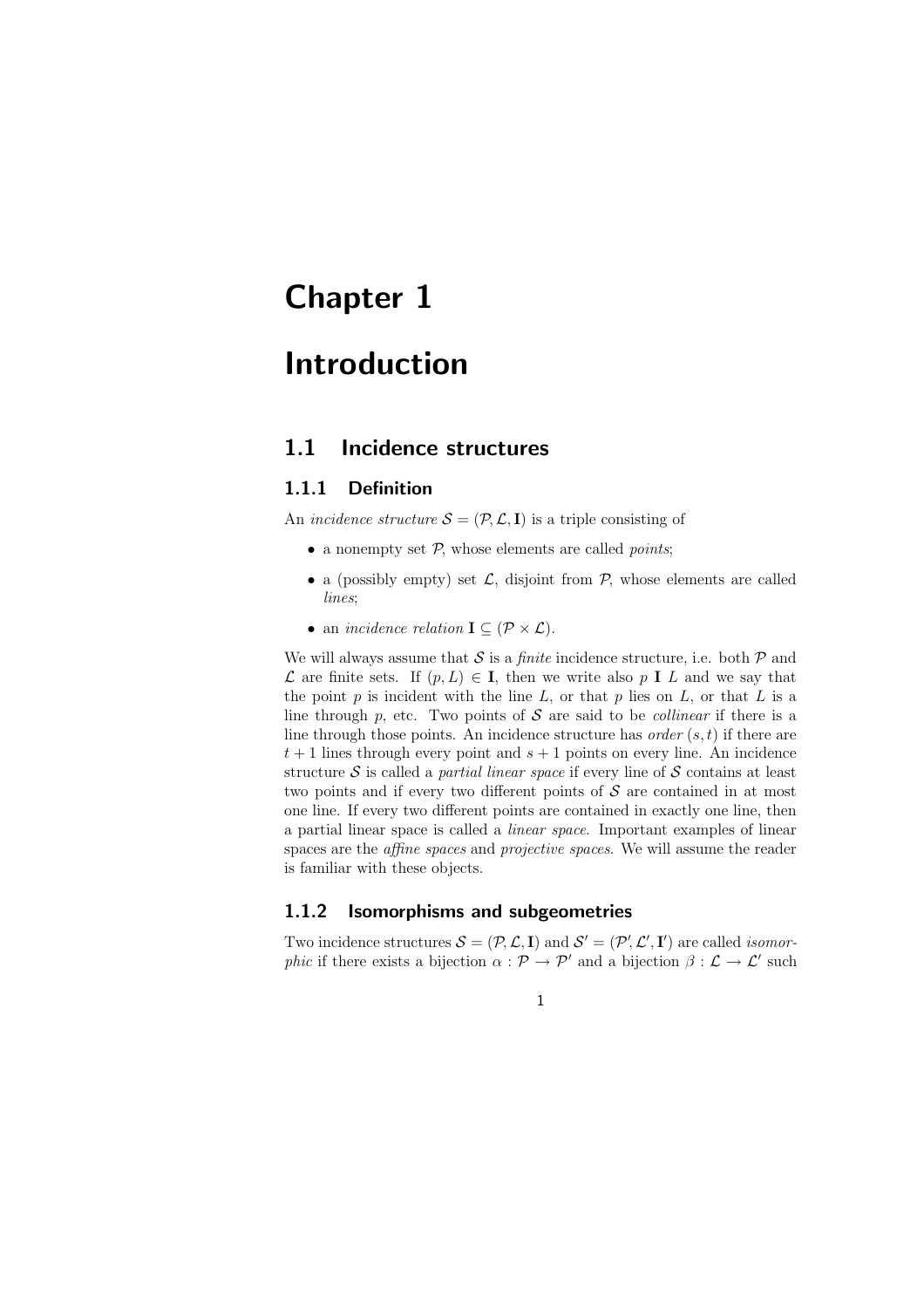that p **I**  $L \Leftrightarrow p^{\alpha}$  **I'**  $L^{\beta}$  for every  $p \in \mathcal{P}$  and  $L \in \mathcal{L}$ . We write  $\mathcal{S} \cong \mathcal{S}'$  and we say that  $(\alpha, \beta)$  is an *isomorphism* from S to S'. An isomorphism from S to itself is called an automorphism.

An incidence structure  $\mathcal{S}' = (\mathcal{P}', \mathcal{L}', \mathbf{I}')$  is called a *subgeometry* of  $\mathcal{S} = (\mathcal{P}, \mathcal{L}, \mathbf{I})$ if  $\mathcal{P}' \subseteq \mathcal{P}, \mathcal{L}' \subseteq \mathcal{L}$  and if **I'** is the restriction of **I** to  $\mathcal{P}' \times \mathcal{L}'$ .

If  $S = (\mathcal{P}, \mathcal{L}, I)$  is a partial linear space, then  $S \cong S' = (\mathcal{P}', \mathcal{L}', I')$ , where  $\mathcal{P}' := \mathcal{P}, \mathcal{L}' := \bigcup_{L \in \mathcal{L}} \{ \{x | x \mathbf{I} L\} \}$  and  $p' \mathbf{I}' L' \Leftrightarrow p' \in L'$  for every  $p' \in \mathcal{P}'$  and  $L' \in \mathcal{L}'$ . This is the reason why we will often consider lines as sets of points and write  $p \in L$  instead of p **I** L.

### 1.1.3 Graphs and distances

With every incidence structure  $S = (\mathcal{P}, \mathcal{L}, I)$ , we associate a graph  $\Gamma(\mathcal{S})$ , called the *point graph* or *collinearity graph* of S. The vertices of  $\Gamma(S)$  are the elements of  $P$  and two different vertices are adjacent if they are collinear. Distances in S will always be measured in its point graph  $\Gamma(\mathcal{S})$ . We denote these distances by  $d_S(\cdot, \cdot)$  or also by  $d(\cdot, \cdot)$  if no confusion is possible. If the points x and y belong to different connected components of  $\Gamma(\mathcal{S})$ , then we will write  $d(x, y) = +\infty$ . An incidence structure S is called *connected* if its point graph is connected. The *diameter* of an incidence structure  $S$ is the diameter of its point graph (i.e. the maximal distance between two points of  $\Gamma(\mathcal{S})$  and will often be denoted as diam( $\mathcal{S}$ ). If  $A, B \subseteq \mathcal{P}$ , then  $d(A, B) := min{d(x, y)|x \in A, y \in B}.$  If A consists of only one point x, then we will also write  $d(x, B)$  instead of  $d({x}, B)$ . For every  $i \in \mathbb{N}$ , we define  $\Gamma_i(A)$  as the set of points of S at distance i from A. Again, if A consists of only one point x, we will also write  $\Gamma_i(x)$  instead of  $\Gamma_i({x})$ . In particular, we write  $\Gamma(x) := \Gamma_1(x)$ .

### 1.1.4 Direct product of two incidence structures

Given two incidence structures  $S_1 = (\mathcal{P}_1, \mathcal{L}_1, I_1)$  and  $S_2 = (\mathcal{P}_2, \mathcal{L}_2, I_2)$ , a new incidence structure  $S = (\mathcal{P}, \mathcal{L}, I)$  can be derived from  $S_1$  and  $S_2$  as follows:

- $P := \mathcal{P}_1 \times \mathcal{P}_2$ ;
- $\mathcal{L} := (\mathcal{P}_1 \times \mathcal{L}_2) \cup (\mathcal{L}_1 \times \mathcal{P}_2);$
- the point  $(x, y)$  of S is incident with the line  $(z, L) \in \mathcal{P}_1 \times \mathcal{L}_2$  if and only if  $x = z$  and  $y \mathbf{I}_2 L$ ; the point  $(x, y)$  of  $S$  is incident with the line  $(M, u) \in \mathcal{L}_1 \times \mathcal{P}_2$  if and only if x  $\mathbf{I}_1$  M and  $y = u$ .
	- $\mathfrak{D}$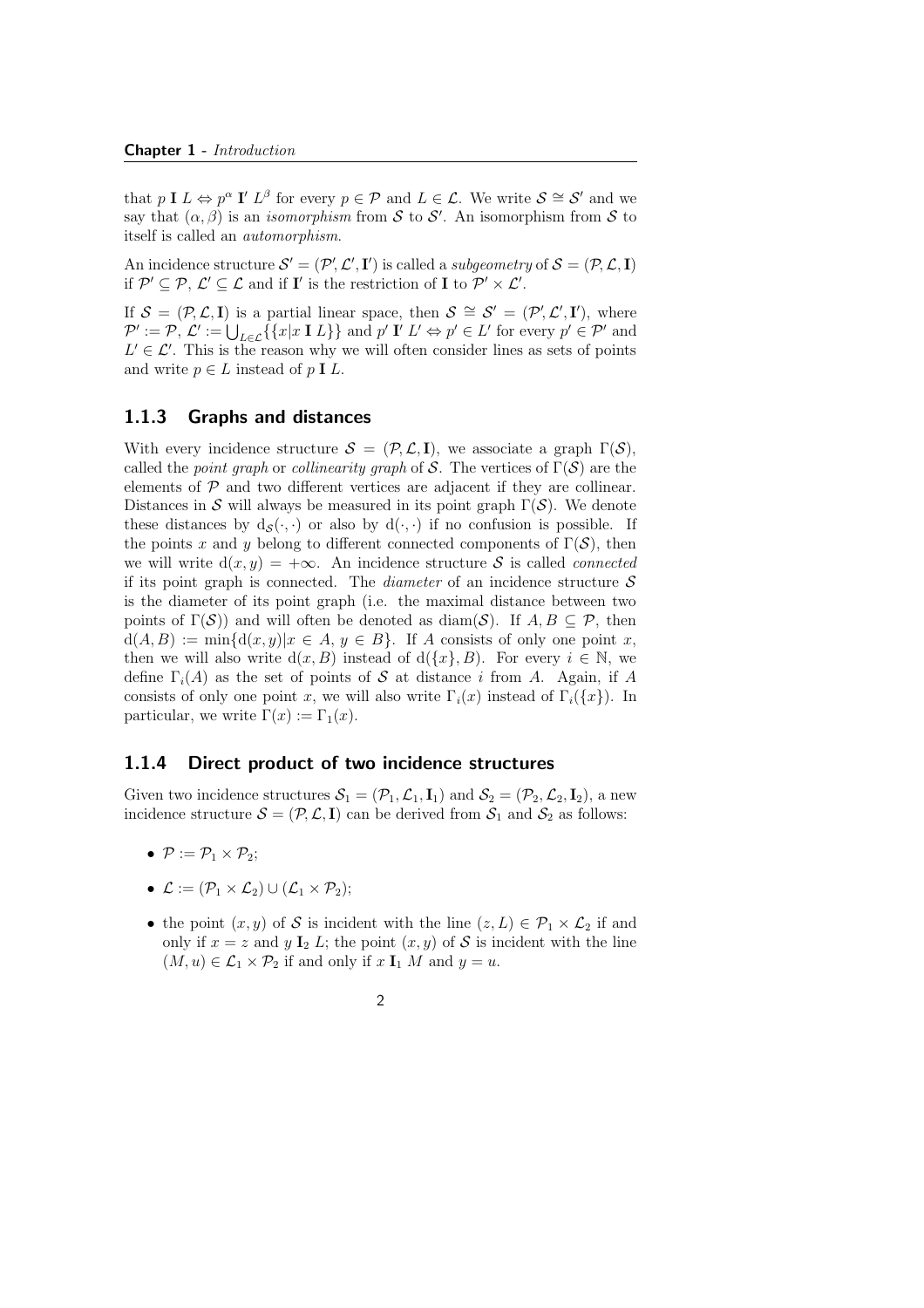The incidence structure S is called the *direct product* of  $S_1$  and  $S_2$  and is denoted by  $S_1 \times S_2$ . Since  $S_1 \times S_2 \cong S_2 \times S_1$  and  $S_1 \times (S_2 \times S_3) \cong (S_1 \times S_2) \times S_3$ , also the direct product  $S_1 \times S_2 \times \cdots \times S_k$  of  $k \geq 3$  incidence structures  $\mathcal{S}_1, \mathcal{S}_2, \ldots, \mathcal{S}_k$  is well-defined.

A  $(k_1 \times k_2)$ -grid is the direct product of a line of size  $k_1$  and a line of size  $k_2$ . A *dual grid* is the point-line dual of a grid. If  $k_1 = k_2$ , then the (dual) grid is called symmetrical.

### 1.1.5 Designs

An important class of incidence structures are the  $t-(v, k, \lambda)$  designs. These structures satisfy the following properties (the elements of  $\mathcal L$  are here called blocks instead of lines):

- $\bullet$  there are exactly v points;
- every block contains exactly  $k \geq 2$  points;
- every t different points are contained in exactly  $\lambda$  blocks.

If  $\lambda = 1$ , then the design is called a *Steiner system*, and we denote it as  $S(t, k, v)$ .

### 1.1.6 Ovoids and spreads

An *ovoid* of a partial linear space  $S$  is a set O of points such that every line of S contains a unique point of O. A spread of S is a set of lines partitioning the point set.

### 1.2 Near Polygons

### 1.2.1 Roots

In [40], E. Shult and A. Yanushka discussed 'tetrahedrally closed line systems of type  $(0, \frac{1}{3})$ ' in Euclidean spaces and showed that they were related to a class of geometries which they called near polygons. Consider the  $n$ -dimensional Euclidean space with origin O. A line system of type  $(a_1, a_2, \ldots, a_k)$  is a set A of lines through O with the property that  $\cos \alpha \in {\pm a_1, \pm a_2, \ldots, \pm a_k}$  for any two different lines of  $A$  at angle  $\alpha$ .

A system of vectors of type  $(a_1, a_2, \ldots, a_k)$  is a set  $\Sigma$  of vectors satisfying: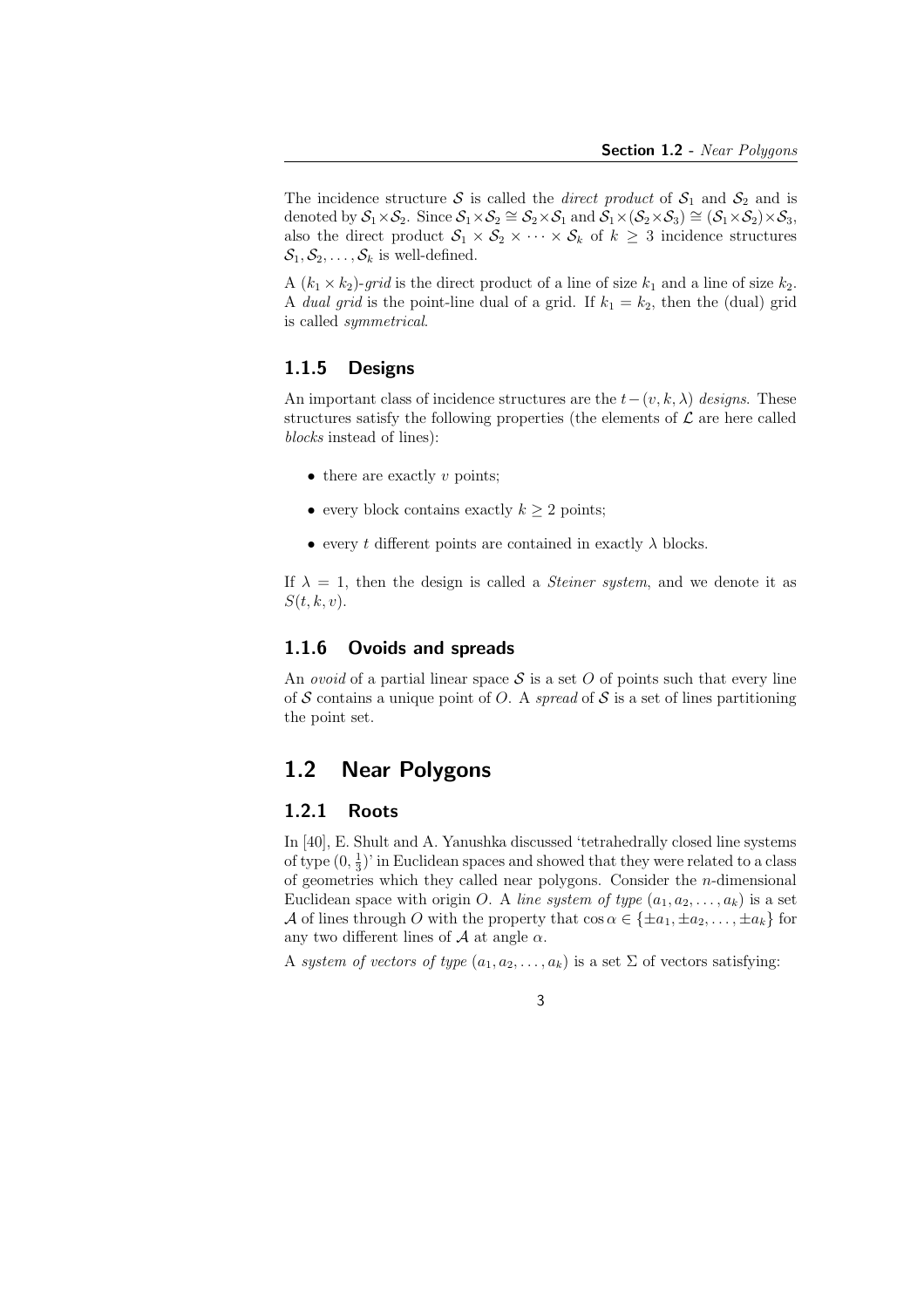- $\Sigma = -\Sigma := \{-\vec{x} | \vec{x} \in \Sigma\};$
- the norm  $(\vec{x}, \vec{x})$  of  $\vec{x}$  is a nonzero constant c for all  $\vec{x} \in \Sigma$ ;
- if  $\vec{x}, \vec{y} \in \Sigma$  and  $\vec{x} \neq \pm \vec{y}$ , then  $\frac{(\vec{x}, \vec{y})}{c} \in {\{\pm a_1, \pm a_2, \ldots, \pm a_k\}}$ .

Clearly line systems of type  $(a_1, \ldots, a_k)$  are equivalent to systems of vectors of type  $(a_1, \ldots, a_k)$ . The angle  $\alpha$  for which  $\cos \alpha = \pm \frac{1}{3}$  is the angle subtended by any two chords drawn from the barycenter of a regular tetrahedron to two of the corner vertices. We say that a system of lines of type  $(0, \frac{1}{3})$  is tetrahedrally closed when as soon as three of the lines passing through the vertices of a regular tetrahedron centered at the origin are present in the line system, also the line through the fourth vertex is present. A system of vectors of type  $(0, \frac{1}{3})$  is called *tetrahedrally closed* if the corresponding line system is tetrahedrally closed.

Let  $\Sigma$  be a tetrahedrally closed system of vectors of type  $(0, \frac{1}{3})$ , all of them having norm 3. Now fix a vector  $\vec{u} \in \Sigma$  and let  $\Sigma_{-1}(\vec{u})$  be the set of vectors of Σ having inner product  $-1$  with  $\vec{u}$ . If  $\Sigma_{-1}(\vec{u}) \neq \emptyset$ , we can define an incidence structure  $S$  as follows:

- the point set is equal to  $\Sigma_{-1}(\vec{u});$
- the lines are the triplets  $\{\vec{y}_1, \vec{y}_2, \vec{y}_3\} \subseteq \Sigma_{-1}(\vec{u})$  such that  $\vec{y}_1, \vec{y}_2, \vec{y}_3$  and  $\vec{u}$ point to the four vertices of a tetrahedron centered at  $O$ ;
- incidence is containment.

The following theorem now shows the relation between tetrahedrally closed line systems and near polygons.

#### Theorem 1.2.1 (Proposition 3.10 of [40])

If for every two vectors of  $\Sigma_{-1}(\vec{u})$  having inner product +1, there exists at least one vector of  $\Sigma_{-1}(\vec{u})$  having inner product  $-1$  with both vectors, then  $S$  is a connected partial linear space satisfying the following properties:

- the distance between two points is at most 3;
- for every point  $p$  and every line  $L$ , there exists a unique point on  $L$ nearest to p (with respect to the distance in the point graph).

Two different points have distance 1, 2, respectively 3, if their inner product equals  $-1$ ,  $+1$ , respectively 0.

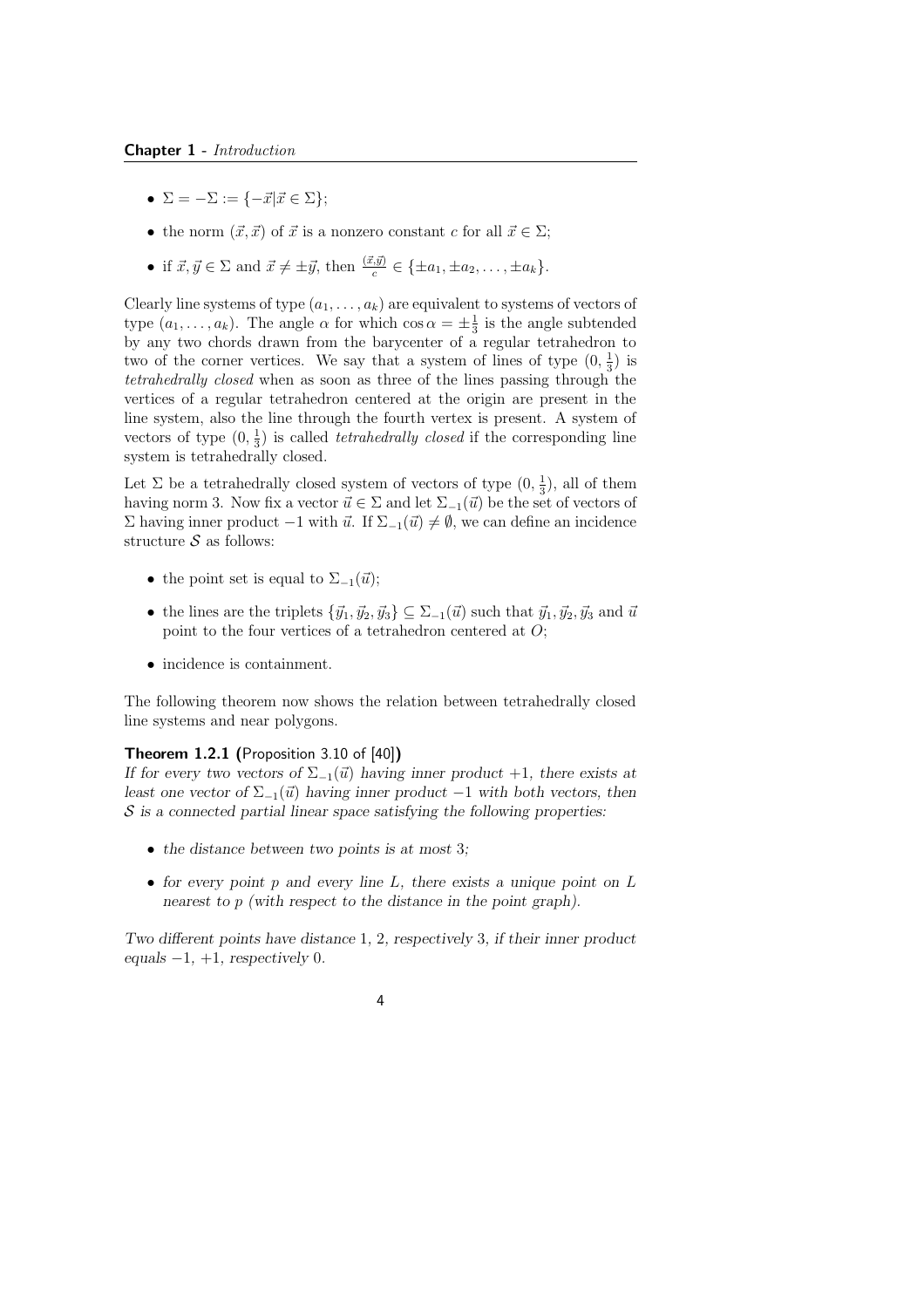### 1.2.2 Definition

A near polygon is a connected partial linear space of finite diameter satisfying the following property.

For each point  $p$  and every line  $L$ , there exists a unique point  $q$  on  $L$ nearest to p (with respect to the distance in the point graph).

This axiom will play a very important role throughout this thesis, and we will often call it the *near polygon property*.

In graphtheory, a near polygon is a connected graph  $\Gamma$  satisfying the following properties:

- Γ is connected and has finite diameter;
- for every vertex  $p$  and every maximal clique  $M$ , there is a unique vertex in M nearest to p.

Here a *maximal clique* is a maximal set of mutually adjacent vertices. Suppose that an incidence structure  $\mathcal S$  is a near polygon. It follows from the near polygon property that lines of  $S$  correspond with maximal cliques in Γ(S). So Γ(S) is a near polygon in graphtheoretical sense. Conversely, if a graph  $\Gamma$  is a near polygon, then the incidence structure whose points (respectively lines) are the vertices (respectively maximal cliques) of  $\Gamma$  (natural incidence), is a near polygon in the geometrical sense. So, we have a bijective correspondence between a class of graphs and a class of partial linear spaces.

If  $d$  is the diameter of the point graph, then the near polygon is also called a near 2d-gon. The unique near 0-gon O consists of one point and no lines. Every near 2-gon is a line. In the sequel, we will denote the unique line of size *i* by  $\mathbb{L}_i$ .

### Theorem 1.2.2 (Line-Line relations, Lemma 1 of [6])

Let  $L$  and  $M$  be two lines of a near polygon  $S$ . Then one of the following possibilities occurs.

- There exists a unique point  $p$  on  $L$  and a unique point  $q$  on  $M$  such that  $d(l, m) = d(l, p) + d(p, q) + d(q, m)$  for all points l on L and m on M.
- There exists an  $i \in \mathbb{N}$  such that  $d(l, M) = d(m, L) = i$  for all points l on  $L$  and  $m$  on  $M$ . In this case,  $L$  and  $M$  are called parallel and we write  $L \parallel M$ .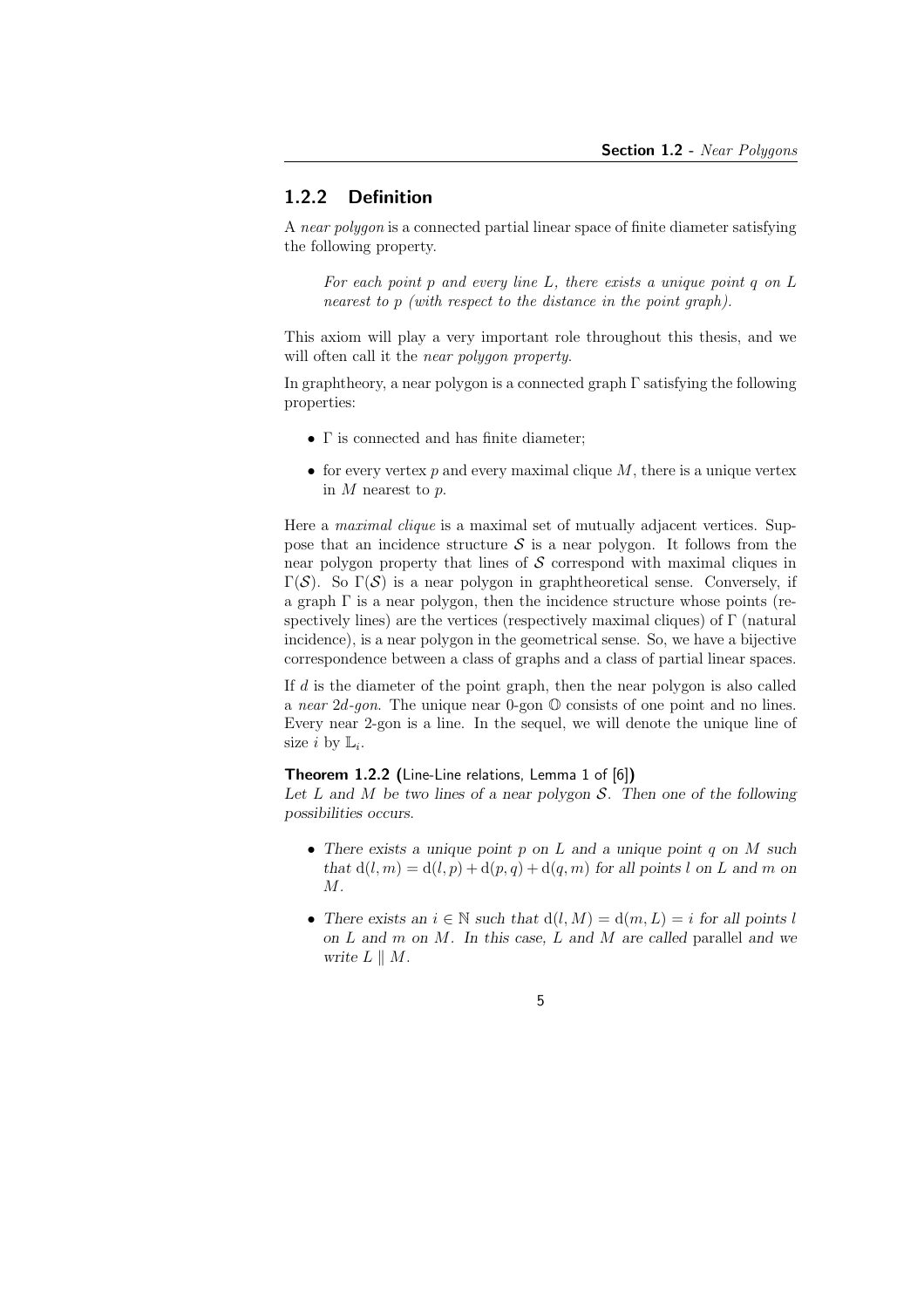Two lines L and M of S are called *opposite* if  $d(L, M) = diam(S) - 1$ . Two opposite lines are parallel. A point x and a line L of  $S$  are called *opposite* if  $d(x, L) = \text{diam}(\mathcal{S}) - 1$ . Two points x and y of S are called *opposite* if  $d(x, y) = diam(S)$ .

An important class of near polygons are the so-called *generalized*  $2d$ -gons. A near 2d-gon S ( $d \geq 2$ ) is called a *generalized* 2d-gon if for every  $i \in$  $\{1, \ldots, d-1\}$  and every two points x and y at distance i from one another,  $|\Gamma_{i-1}(x) \cap \Gamma(y)| = 1$ . By definition, the class of near quadrangles coincides with the class of generalized quadrangles. A generalized  $2d$ -gon is called degenerate if it contains no ordinary 2d-gon as a subgeometry.

Generalized 2d-gons and generalized quadrangles in particular have already been widely studied. In Section 1.5, we will have a closer look at these objects and state some important properties.

### 1.2.3 Substructures

Let  $\mathcal{S} = (\mathcal{P}, \mathcal{L}, I)$  denote a near polygon. A nonempty set X of points of  $\mathcal{P}$ is called a *subspace* if for every two different collinear points x and y of X, all points of the unique line through x and y are contained in X. If X is a subspace of S, then X induces a partial linear space  $S_X = (X, \mathcal{L}', \mathbf{I}')$ , with  $\mathcal{L}'$  the set of lines of S having all their points in X and I' inherited from S. A subset X of P is called *geodetically closed* if X is a subspace and if all the points of a *geodesic* (i.e. a shortest path) between two points of  $X$  are again contained in  $X$ . If  $X$  is a geodetically closed subspace, then clearly  $\mathcal{S}_X$  is a sub near polygon of S. Every nonempty set X of points is contained in a unique minimal geodetically closed sub near polygon  $C(X)$ , namely the intersection of all geodetically closed sub near polygons through  $X$ . We call  $\mathcal{C}(X)$  the geodetic closure of X. We define  $\mathcal{C}(\emptyset) := \emptyset$ . If  $X_1, \ldots, X_k$  are sets of points, then  $C(X_1 \cup \cdots \cup X_k)$  is also denoted by  $C(X_1, \ldots, X_k)$ . If one of the arguments of C is a singleton  $\{x\}$ , we will often omit the braces and write  $\mathcal{C}(\cdots,x,\cdots)$  instead of  $\mathcal{C}(\cdots,\{x\},\cdots)$ . Let x be a point of S and let X be a subset of S. Then the pair  $(x, X)$  is called *classical* if and only if there exists a (necessarily unique) point  $\pi_X(x) \in X$  such that  $d(x, y) =$  $d(x, \pi_X(x)) + d(\pi_X(x), y)$  for each point  $y \in X$ . If  $(x, X)$  is classical, then  $\pi_X(x)$  is called the *projection* of x onto X. A subset X is called *classical* if for every point x of S, the pair  $(x, X)$  is classical. It is easy to see that every classical set X is geodetically closed. A subspace X of  $S$  is called big if every point of  $S$  has distance at most one to  $X$ .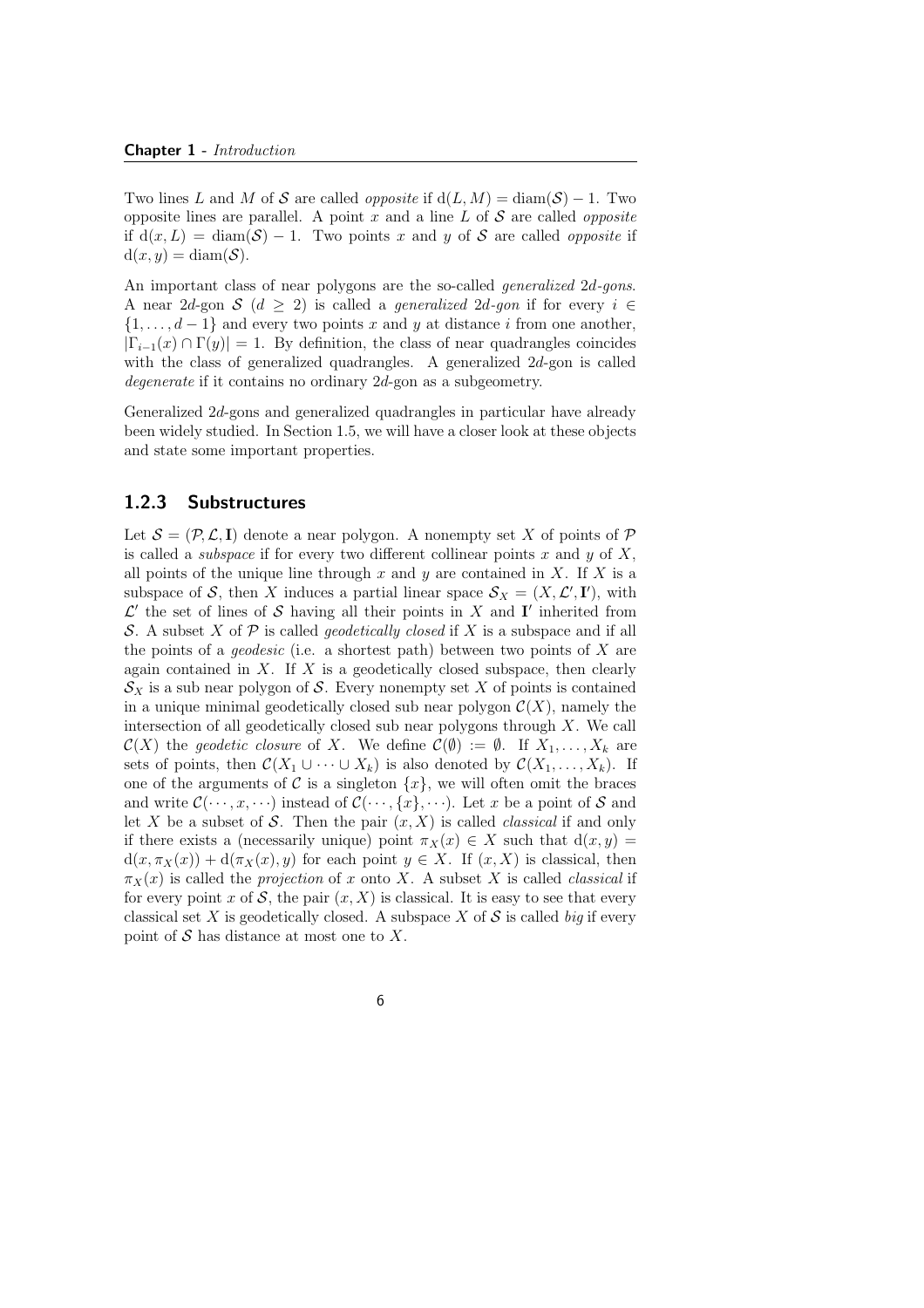### Theorem 1.2.3 (Proposition 2.5 of [40])

Let x and y be two points of a near polygon  $S$  at mutual distance 2. If x and y have two common neighbours  $c$  and  $d$  such that the line  $xc$  contains at least three points, then  $\mathcal{C}(x, y)$  is a nondegenerate generalized quadrangle and contains precisely those points of  $S$  which have distance at most 2 from  $x, y, c$  and d.

A geodetically closed subset  $X$  which induces a nondegenerate generalized quadrangle is called a quad. Often, the associated sub generalized quadrangle  $\mathcal{S}_X$  will also be called a quad.

#### Theorem 1.2.4 (Lemma 1.2 of [38])

If there is a quad through two points at distance 2, then this quad is unique. As a consequence, every two different quads are either disjoint, or meet in a point or a line of the near polygon.

Let x be a point of a near polygon S. Let  $\mathcal{L}(x, \mathcal{S})$  denote the following incidence structure:

- the point set of  $\mathcal{L}(x, \mathcal{S})$  is the set of lines of S through x;
- the line set of  $\mathcal{L}(x, \mathcal{S})$  is the set of quads of S through x;
- incidence is containment.

Then  $\mathcal{L}(x, \mathcal{S})$  is called the *local space of* S at x. As a corollary of Theorem 1.2.4, the local space of a near polygon in a point is a partial linear space.

All point-point pairs are classical and by the near polygon property also all point-line pairs are classical. The possible point-quad relations are characterized by the following theorem.

Theorem 1.2.5 (Point-Quad relations, Lemma 1.3 of [38], Proposition 2.6 of [40]) Let p be a point of a near polygon  $S$  and let  $Q$  be a quad of  $S$ . Then one of the following cases occurs.

- The pair  $(p, Q)$  is classical, i.e.  $d(p, q) = d(p, \pi_Q(p)) + d(\pi_Q(p), q)$  for every point  $q \in \mathcal{Q}$ .
- The points of  $Q$  which are nearest to p form an ovoid of  $Q$ . In this case,  $(p, Q)$  is called ovoidal.
- The quad  $Q$  is a dual grid and the set of all points of  $Q$  nearest to x is a proper subset of size at least 2 of one of the two cocliques of  $\Gamma(\mathcal{Q})$ .

In the next sections, we will define some important classes of near polygons.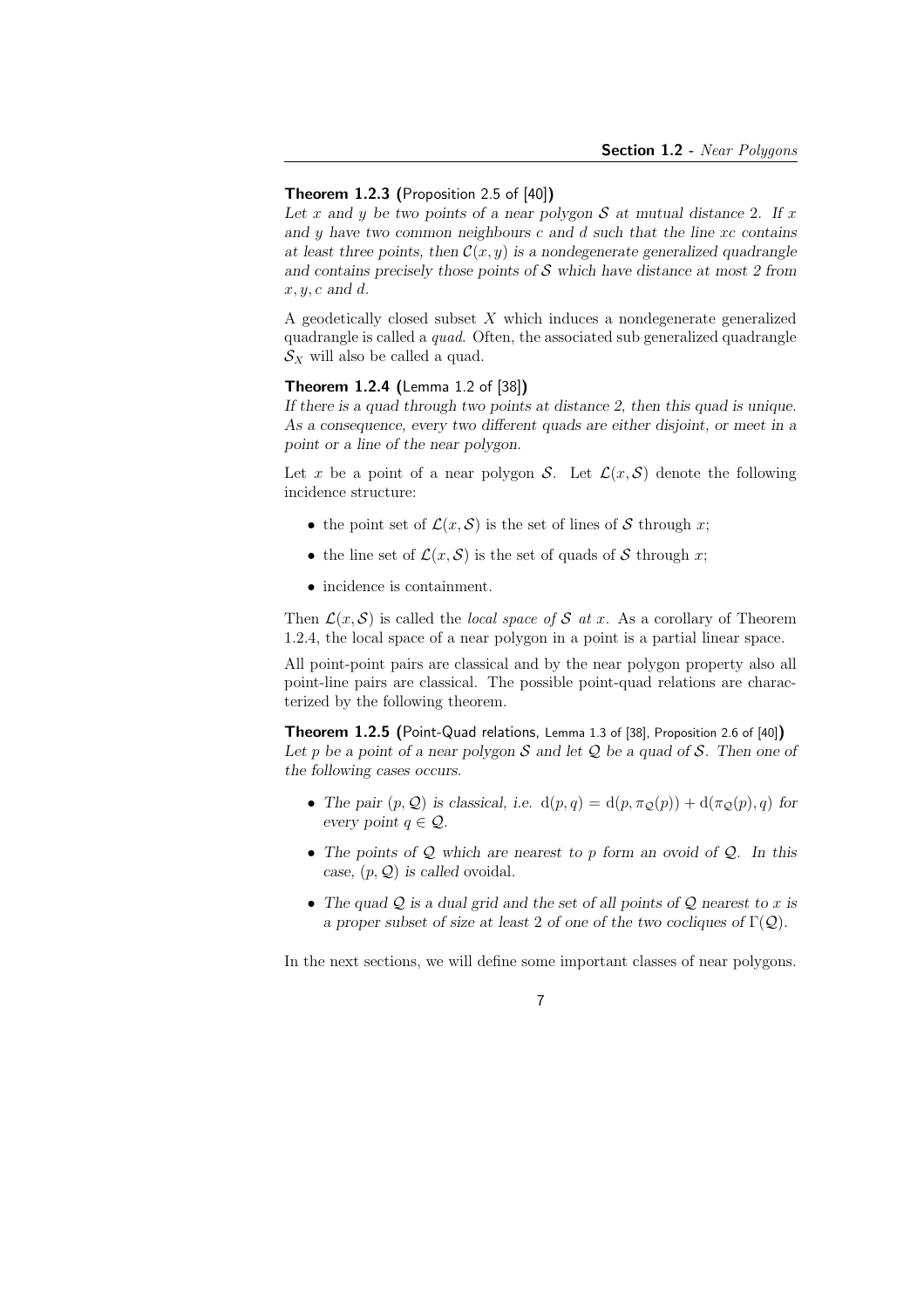### 1.3 Thin near polygons

A near polygon is called thin if every line is incident with precisely two points. A graph  $\Gamma$  is called *bipartite* if its vertex set can be partitioned in two subsets of mutually nonadjacent vertices.

### Proposition 1.3.1

The class of thin near polygons coincides with the class of connected bipartite graphs.

### Proof

Suppose first that  $S$  is a thin near polygon. Because every line has exactly two points, we can consider  $\mathcal S$  as a (connected) graph  $\Gamma$ . Suppose now that there exists a closed path of odd length and let  $(p, L)$  be an opposite vertexedge pair in a minimal closed path of odd length in Γ. Since the closed path is minimal,  $p$  has equal distance to both vertices of  $L$ . Hence  $(p, L)$  regarded as point-line pair in S contradicts the near polygon property. Hence  $\Gamma$  has no closed paths of odd length. So, Γ is a (connected) bipartite graph.

Conversely, suppose that  $\Gamma$  is a connected bipartite graph and let S be the incidence structure whose points are the vertices of  $\Gamma$  and whose lines are the edges of  $\Gamma$  (with natural incidence). Clearly every line contains two points and every two points are contained in at most one line. Hence  $S$  is a connected partial linear space. Let  $(p, L)$  be a point-line pair of S, and let  $p_1$ and  $p_2$  be the points of L. Because Γ contains no closed paths of odd length, it is now easy to see that  $d(p, p_1) = d(p, p_2) \pm 1$ , implying that S satisfies the near polygon property near polygon property.

### 1.4 Regular near polygons

A near  $2d$ -gon S is called *regular* if the following two conditions are satisfied.

**RE<sub>1</sub>** S has an order  $(s,t)$ .

**RE<sub>2</sub>** There are constants  $t_i$  ( $0 \le i \le d$ ) such that for every two points x and y at distance i, there are exactly  $t_i + 1$  points in  $\Gamma(x) \cap \Gamma_{i-1}(y)$ .

Clearly  $t_0 = -1$ ,  $t_1 = 0$  and  $t_d = t$ . The constants  $s, t, t_i$   $(i \in \{2, ..., d-1\})$ are called the *parameters* of the regular near polygon. If  $x$  is a point of a regular near polygon then by an easy counting argument,

$$
|\Gamma_0(x)| = 1;
$$
  
\n $|\Gamma_k(x)| = s^k \frac{\prod_{i=0}^{k-1} (t - t_i)}{\prod_{i=1}^k (1 + t_i)}$  for all  $k \in \{1, ..., d\}.$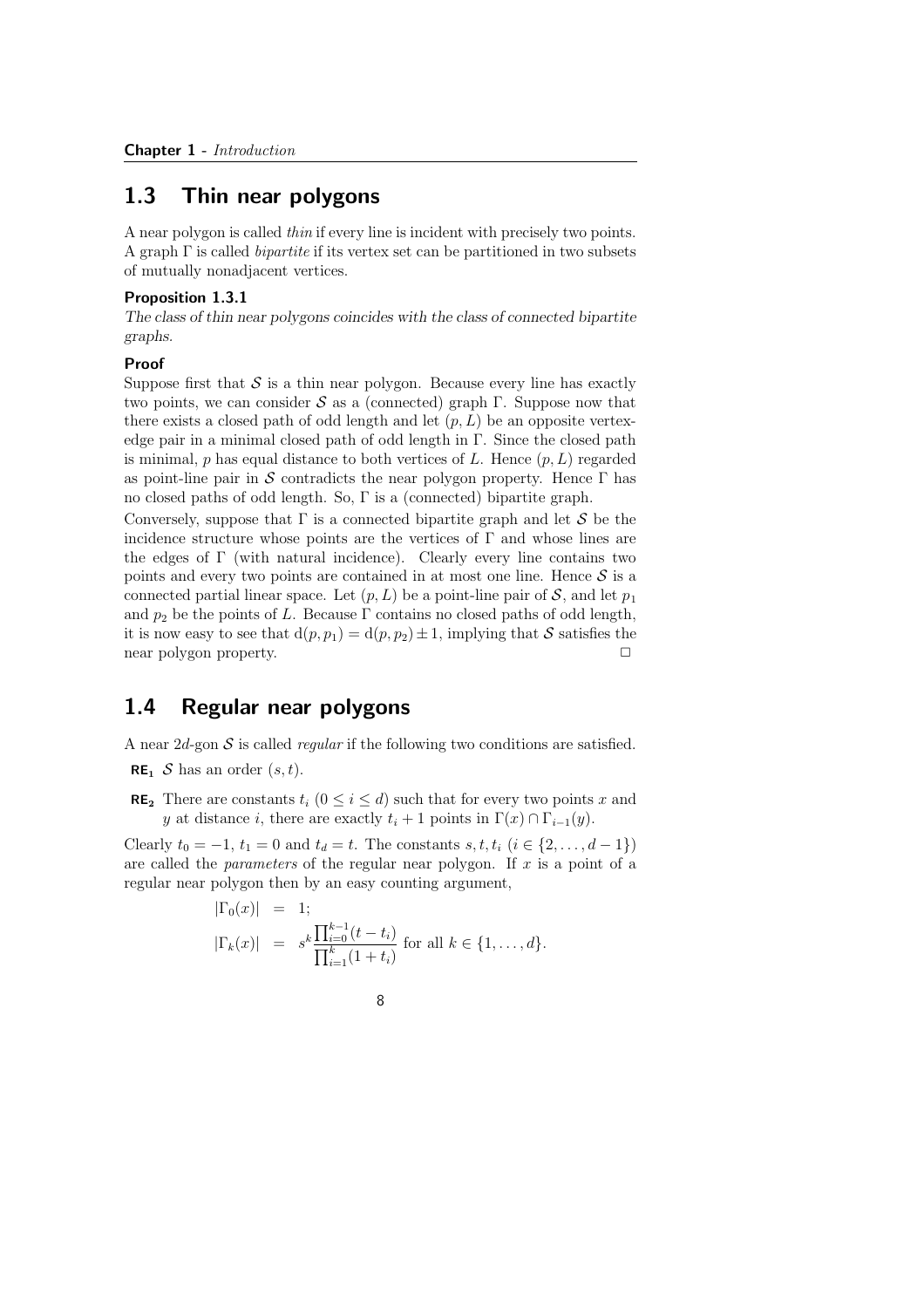### 1.5 Generalized  $2d$ -gons

Recall that a generalized 2d-gon is a near 2d-gon such that for every  $i \in$  $\{1, \ldots, d-1\}$  and every two points x and y at distance i from one another,  $|\Gamma_{i-1}(x) \cap \Gamma(y)| = 1$ . A generalized 2d-gon is degenerate if it contains no ordinary 2d-gon as a subgeometry. A generalized 2d-gon  $(d \ge 2)$  is called thick if there are at least three lines through every point and if there are at least three points on every line. Generalized polygons were introduced by Tits in his celebrated paper on triality ([43]). For a detailed discussion of these structures, we refer to [46]. The generalized quadrangles in particular will be very important throughout this thesis.

### 1.5.1 Properties

The definition of nondegenerate generalized 2d-gons given here is equivalent with the definition given in [46], as shown by the following proposition.

### Proposition 1.5.1

If  $S = (\mathcal{P}, \mathcal{L}, I)$  is a generalized 2d-gon, then it has no subgeometry which is an ordinary  $\delta$ -gon,  $3 \leq \delta \leq 2d$ . If S is nondegenerate, then every two elements of  $\mathcal{P} \cup \mathcal{L}$  are contained in an ordinary 2d-gon.

### Proof

By the near polygon property, ordinary 3-gons cannot occur. Suppose now that no ordinary *i*-gons occur for every  $i \in \{3, \ldots, k-1\}$  and suppose there exists an ordinary k-gon  $(4 \leq k < 2d)$ . Suppose first that k is odd and let x and L be a point and a line of the ordinary k-gon such that  $d(x, L) = \frac{k-1}{2}$ . Then there are two points  $x_1$  and  $x_2$  on L at distance  $\frac{k-1}{2}$  from x. Hence there must exist a point  $x'$  on L at distance  $\frac{k-3}{2}$  from  $x$ . It is now easy to see that x and L are contained in an ordinary  $(k-1)$ -gon, a contradiction. Suppose now that k is even and let  $x_1$  and  $x_2$  be two points of the ordinary k-gon at distance  $\frac{k}{2}$ . If  $L_1$  and  $L_2$  are two lines through  $x_2$  in the ordinary k-gon, then they both contain a point at distance  $\frac{k}{2} - 1$  from  $x_1$ , again a contradiction. The proposition now follows by induction.

Suppose now that T is an ordinary  $2d$ -gon contained in S and consider the following sets:

- $\mathcal{P}_T^1$ : the set of points of T;
- $\mathcal{L}_T$ : the set of lines of S containing two points of T;
- $\mathcal{P}_T^2$ : the set of points on lines of  $\mathcal{L}_T$  not contained in  $\mathcal{P}_T^1$ .

 $\overline{Q}$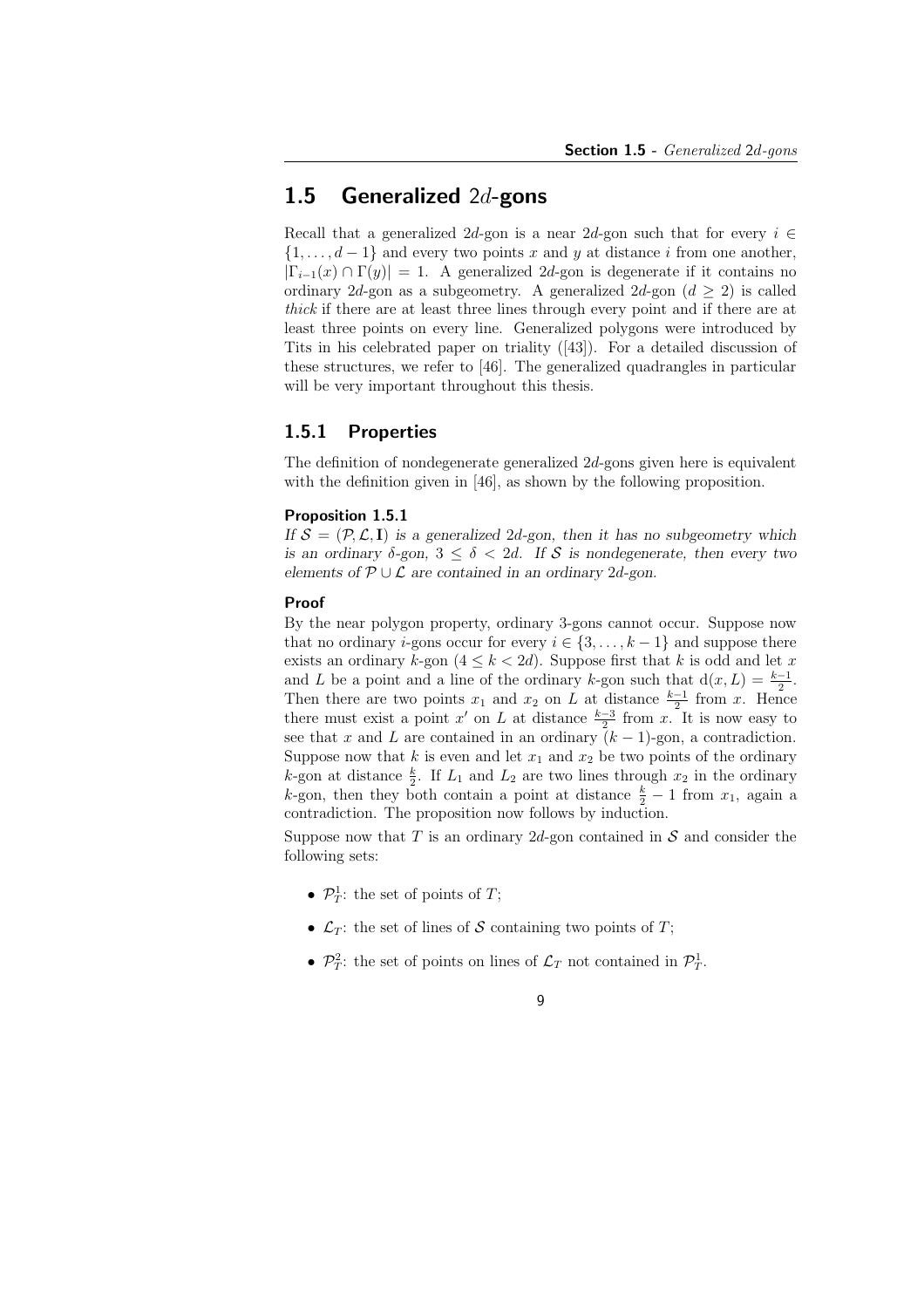For every  $x \in \mathcal{P}_T^1$ , let  $O_T(x)$  be the unique point of  $\mathcal{P}_T^1$  opposite to x. If  $x \in \mathcal{P}_T^2$  and if  $L_x$  is the unique line of  $\mathcal{L}_T$  opposite to x, let  $O_T(x)$  be the unique point of  $\mathcal{P}_T^2 \cap L_x$  nearest to x.

- (i) Consider a point  $x \in \mathcal{P}_T^2$  and an element E of  $\mathcal{P}_T^1 \cup \mathcal{L}_T$ . The path of length  $d-1$  from x to  $O_T(x)$  together with one of the two paths of length  $d+1$  from x to  $O_T(x)$  defined by T determines a new ordinary 2*d*-gon containing x and  $E$ .
- (ii) Consider a line  $L \in \mathcal{L}$  such that  $L \cap \mathcal{P}_T^1$  is a point x, and an element E of  $\mathcal{P}_T^1 \cup \mathcal{L}_T$ . Clearly L contains a unique point x' at distance  $d-1$  from  $O_T(x)$ . The path of length  $d-1$  from  $x'$  to  $O_T(x)$  together with one of the two paths of length  $d+1$  from  $x'$  to  $O_T(x)$  defined by T determines a new ordinary  $2d$ -gon containing  $L$  and  $E$ .

Since S is nondegenerate, at least one ordinary 2d-gon T exists. Since S is connected, one can now easily verify that we can construct an ordinary 2d-gon through any two elements of  $\mathcal{P} \cup \mathcal{L}$  starting from T, by a certain sequence of transformations of type (i) and (ii). sequence of transformations of type (i) and (ii).

### **Theorem 1.5.2 (Theorem 1.3.2 of [46])**

A generalized 2d-gon is thick if and only if it has an ordinary  $2(d+1)$ -gon as a subgeometry.

### **Theorem 1.5.3 (Theorem 1.5.3 of [46])**

Every thick generalized 2d-gon has an order  $(s, t)$  with  $s, t \geq 2$  and hence is regular.

Notice that every generalized 2d-gon which is not thick can be obtained from some ordinary 2d-gon or some thick generalized  $2\delta$ -gon (see [45] and [47] for more information).

### 1.5.2 Generalized quadrangles

Generalized quadrangles will be very important throughout this thesis, because they will often arise as substructures in other near polygons.

### Proposition 1.5.4

Every degenerate generalized quadrangle Q consists of a number of lines (of possibly different sizes) through a fixed point.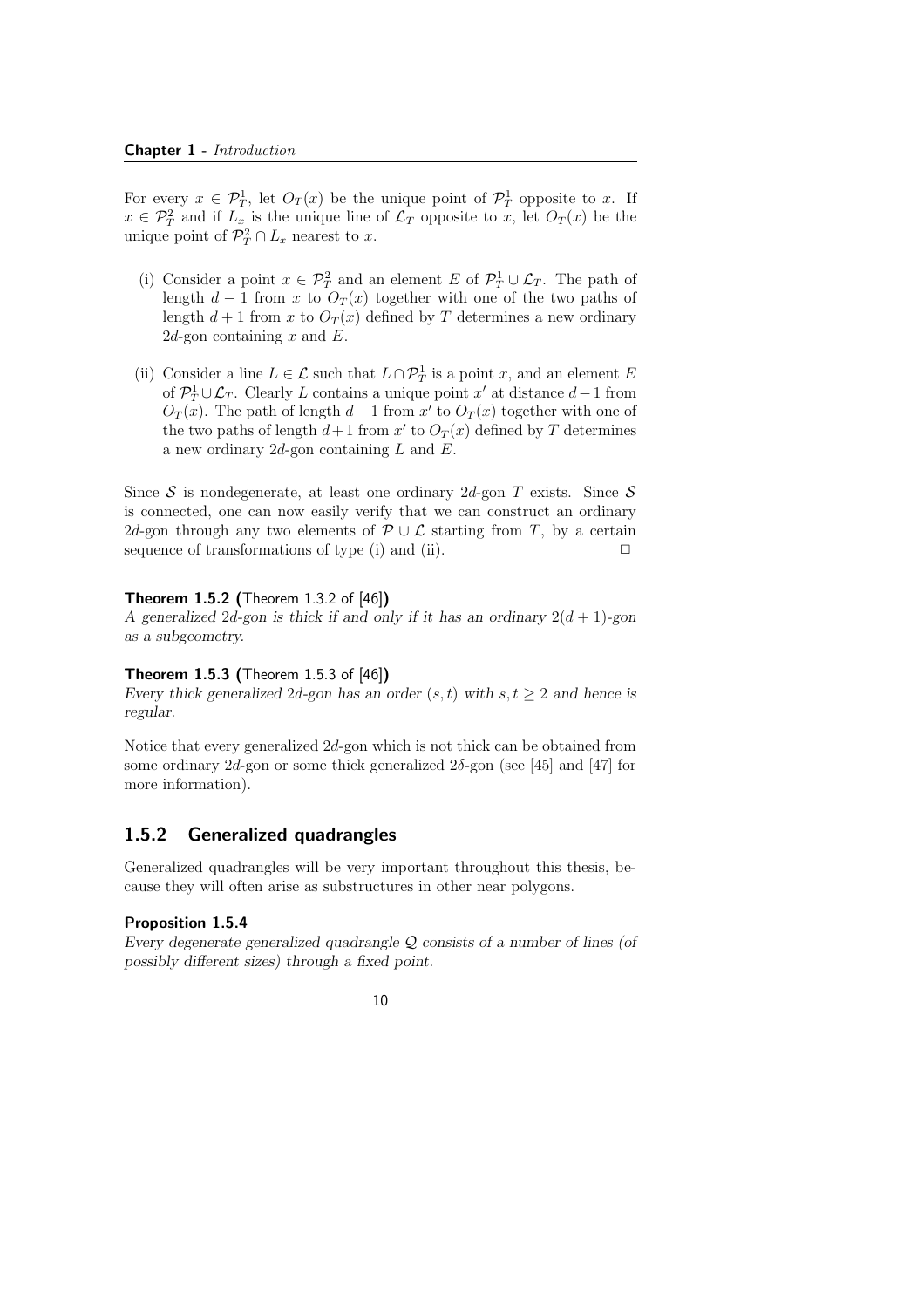### Proof

Suppose there exist two disjoint lines  $L_1$  and  $L_2$ . Let  $x_1$  and  $y_1$  be two different points of  $L_1$  and let  $x_2$  (respectively  $y_2$ ) be the unique point of  $L_2$ collinear with  $x_1$  (respectively  $y_1$ ). Clearly  $x_2 \neq y_2$ , but this implies that  $x_1, x_2, y_2$  and  $y_1$  determine an ordinary quadrangle in S, a contradiction. Hence any two lines intersect in a point. Because  $S$  has no triangles as subgeometries the proposition now follows immediately subgeometries, the proposition now follows immediately.

#### Remark

The point-line dual of a nondegenerate generalized quadrangle  $Q$  is again a generalized quadrangle, denoted as  $\mathcal{Q}^D$ . If  $\mathcal{Q} \cong \mathcal{Q}^D$ , then  $\mathcal{Q}$  is called self-dual.

Every (dual) grid is a generalized quadrangle. The following result is well known in the theory of generalized quadrangles. For a proof, see e.g. [11].

### Theorem 1.5.5

Every nondegenerate generalized quadrangle which is not a grid or a dual grid has an order  $(s, t)$  with  $s, t \geq 2$ .

A generalized quadrangle of order  $(s,t)$  will sometimes be denoted as  $\mathsf{GQ}(s,t)$ . If  $S = (\mathcal{P}, \mathcal{L}, I)$  is a  $\mathsf{GQ}(s,t)$ , then  $|\mathcal{P}| = (1+s)(1+st)$  and  $|\mathcal{L}| = (1+t)(1+st)$ . If  $s = t$  then we say that the generalized quadrangle has order s and we denote it as  $\mathsf{GQ}(s)$ . A  $\mathsf{GQ}(s,1)$  is a symmetrical grid. Dually, a  $\mathsf{GQ}(1,t)$  is a symmetrical dual grid.

### Standard examples

The following geometries were first recognized as generalized quadrangles by Tits in [43].

(a) Consider in PG(d, g),  $d \in \{3, 4, 5\}$ , a nonsingular quadric Q of projective index 1. The points and lines of Q then form a generalized quadrangle, denoted as  $Q(d, q)$ . It has the following parameters:

> $Q(3, q)$ :  $(s, t) = (q, 1)$ ;  $Q(4, q)$ :  $(s, t) = (q, q)$ ;  $Q(5,q)$ :  $(s,t) = (q, q<sup>2</sup>)$ .

(b) Consider in PG( $d, q^2$ ),  $d \in \{3, 4\}$ , a nonsingular hermitian variety H. The points and lines of  $H$  then form a generalized quadrangle, denoted as  $H(d, q^2)$ . It has the following parameters: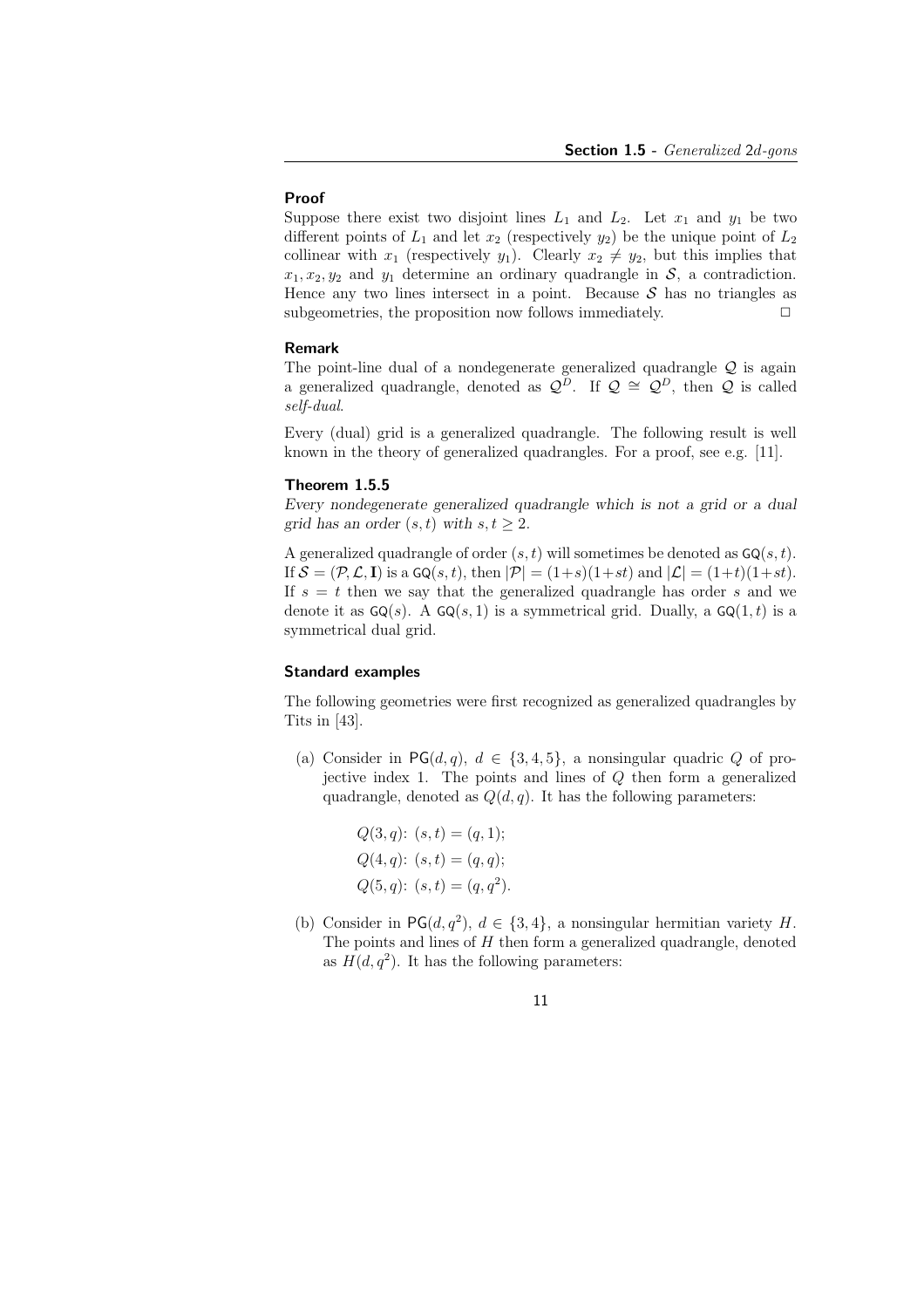$H(3, q^2)$ :  $(s, t) = (q^2, q)$ ;  $H(4,q^2)$ :  $(s,t) = (q^2,q^3)$ .

(c) Consider in  $PG(3, q)$  a symplectic polarity  $\zeta$ . The incidence structure with points the points of  $PG(3, q)$  and lines the totally isotropic lines of  $PG(3, q)$  with respect to  $\zeta$  is then a generalized quadrangle of order q, denoted as  $W(q)$ .

The following theorem gives isomorphisms between some of these generalized quadrangles.

### Theorem 1.5.6 ([36])

- $Q(3, q)$  is a grid.
- $Q(4, q) \cong W^D(q)$ . Moreover,  $Q(4, q) \cong W(q)$  if and only if q is even.
- $Q(5, q) \cong H^D(3, q^2)$ .

### Spreads and ovoids

Let  $Q$  be a generalized quadrangle. Recall that an ovoid of  $Q$  is a set  $O$  of points such that every line of  $Q$  contains a unique point of  $O$ . A spread of  $\mathcal Q$  is a set of lines partitioning the point set of  $\mathcal Q$ . A rosette of ovoids is a set of ovoids through a given point  $p$  of  $Q$  partitioning the set of points at distance 2 from p. A fan of ovoids is a set of ovoids partitioning the point set of Q. If Q had order  $(s,t)$ , then every ovoid and spread contains  $1 + st$ elements. Every rosette of ovoids contains s ovoids and every fan of ovoids contains  $s + 1$  ovoids. A lot is known about the existence of spreads and ovoids in generalized quadrangles. We mention the following theorem, which we will need later.

### Theorem 1.5.7

- $W(q)$ , q odd, has no ovoids ([42]).
- A  $\mathsf{GQ}(s, s^2), s \neq 1$ , has no ovoids ([38], [42]).

### 1.5.3 Parameter restrictions

A lot of restrictions are known concerning the parameters  $d$ ,  $s$  and  $t$  of a generalized  $2d$ -gon of order  $(s, t)$ .

### Theorem 1.5.8 ([32])

Let S be a generalized 2d-gon of order  $(s, t)$  with  $d \geq 2$ , then at least one of the following holds:

12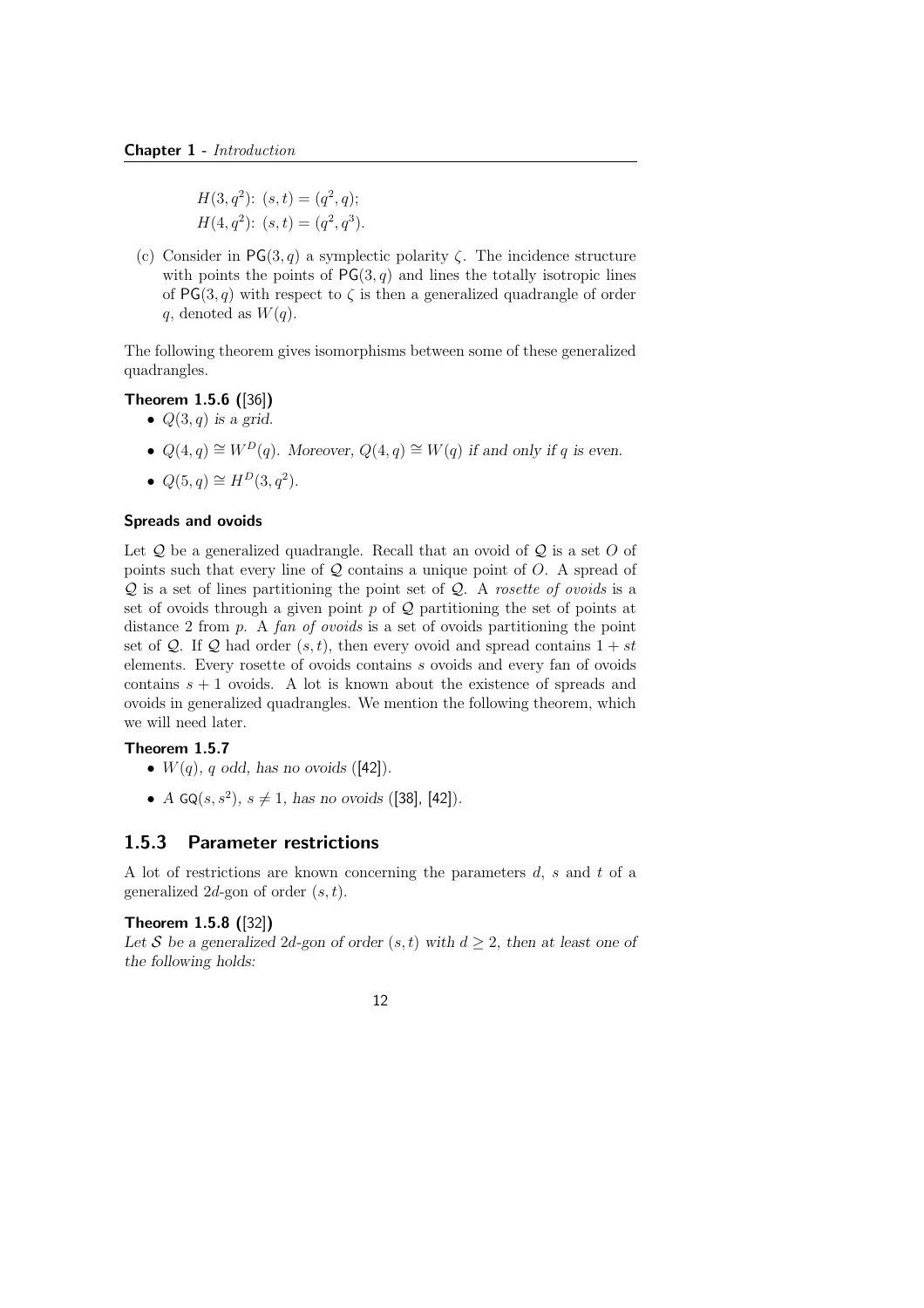- $S$  is an ordinary 2d-gon;
- $S$  is a generalized quadrangle;
- $d = 3$  and if S is thick, then  $\sqrt{st} \in \mathbb{N}$ ;
- $d = 4$  and if S is thick, then  $\sqrt{2st} \in \mathbb{N}$ ;
- $d = 6$  and S is not thick.

### Theorem 1.5.9 ([36])

If Q is a  $\mathsf{GQ}(s,t)$  then  $s+t$  divides  $st(1+s)(1+t)$ .

#### Theorem 1.5.10

Let S be a thick generalized 2d-gon of order  $(s, t)$ .

- ([36])  $s \le t^2$  and  $t \le s^2$  if  $d = 2$ ;
- ([33])  $s \le t^3$  and  $t \le s^3$  if  $d = 3$ ;
- ([34])  $s \le t^2$  and  $t \le s^2$  if  $d = 4$ .

Every known thick generalized quadrangle has order  $(q-1, q+1)$ ,  $(q+1, q-1)$ ,  $(q, q), (q^2, q^3), (q^3, q^2), (q, q^2)$  or  $(q^2, q)$  for a certain prime power q. All known thick generalized hexagons have order  $(q, q), (q, q^3)$  or  $(q^3, q)$  for a certain prime power q. All known thick generalized octagons have order  $(2^u, 2^{2u})$  or  $(2^{2u}, 2^u), u \text{ odd.}$ 

### 1.6 Dense near polygons

### 1.6.1 Definition and properties

Let  $S$  be a near polygon such that

 $DE_1$  every line has at least three points;

DE<sup>2</sup> every two points at distance 2 have at least two common neighbours.

Then  $S$  is called a *dense near polygon*.

By Theorem 1.2.3, every two points are contained in a unique quad. As a corollary, the local space of a dense near polygon in a point is a linear space. The following theorem is a generalization of Theorem 1.2.3 in the case of dense near polygons.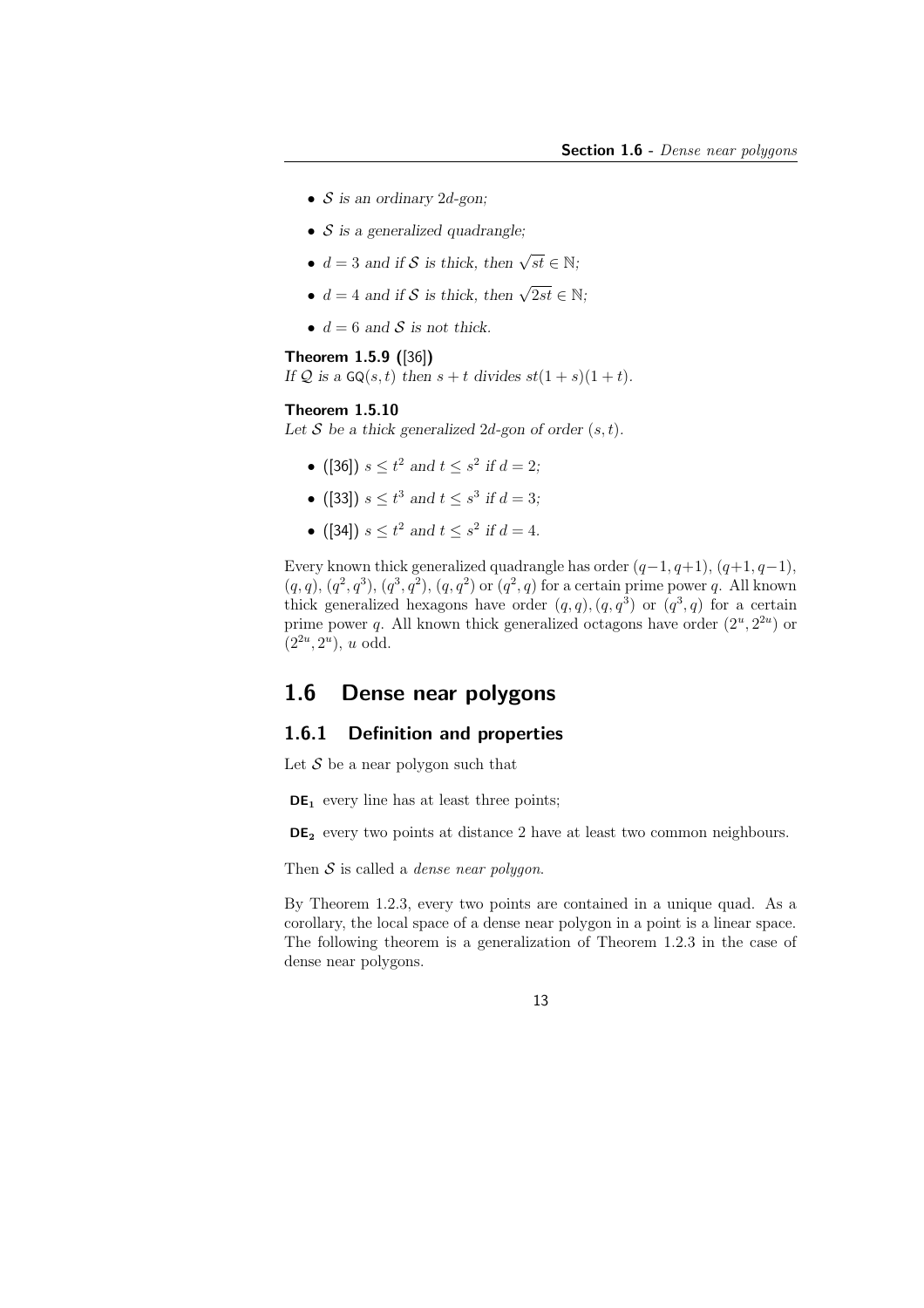### **Theorem 1.6.1 (Theorem 4 of [6])**

If x and y are two points of a dense near  $2d$ -gon S at distance i from each other  $(i \in \{0, \ldots, d\})$ , then  $\mathcal{C}(x, y)$  is the unique geodetically closed sub near  $2i$ -gon through x and y.

A geodetically closed sub near hexagon of a dense near polygon is called a hex.

Let x be a fixed point of a dense near polygon  $S$ . For every point y of  $S$ , let  $\mathcal{L}(x, y)$  denote the set of lines through x containing a point at distance  $d(x, y) - 1$  from y.

### Theorem 1.6.2 (Lemma 16 of [6], Theorem 4 of [6])

The set  $\mathcal{L}(x, y)$  is a subspace of  $\mathcal{L}(x, \mathcal{S})$  for all points x and y of a dense near polygon  $S = (\mathcal{P}, \mathcal{L}, \mathbf{I})$ . Moreover,  $\mathcal{C}(x, y) = \{u \in \mathcal{P} | \mathcal{L}(x, u) \subseteq \mathcal{L}(x, y)\}.$ 

Dense near polygons satisfy many other nice properties. We refer to [6] for an overview. We mention some properties which we will need later.

#### Theorem 1.6.3

Let S be a dense near 2d-gon,  $d \geq 1$ , and let F be a geodetically closed sub near 2*i*-gon of  $S$ ,  $0 \le i \le d$ .

- (a) (Lemma 19 of [6]) Every point of S is incident with the same number of lines. We denote this number by  $t_s + 1$ , or  $t + 1$  when no confusion is possible.
- (b) (Corollary, page 156 of [6]) If x is a point of S, then the subgraph of  $\Gamma$ induced by  $\Gamma_d(x)$  is connected.
- (c) ([6]) Let L be a line of S which intersects  $\mathcal F$  in a point. Then  $\mathcal C(\mathcal F,L)$ is a geodetically closed sub near  $2(i + 1)$ -gon.
- (d) ([6]) There exists a chain  $\mathcal{F} = \mathcal{F}_i \subset \mathcal{F}_{i+1} \subset \cdots \subset \mathcal{F}_d = \mathcal{S}$  of geodetically closed sub near polygons of S such that  $\text{diam}(\mathcal{F}_i) = j$  for every  $j \in \{i, i+1, \ldots, d\}.$

### 1.6.2 Line-Quad relations

Suppose that  $S = (\mathcal{P}, \mathcal{L}, I)$  is a dense near polygon. As a corollary of  $DE_1$ and Theorem 1.2.5, every point-quad pair is either classical or ovoidal. Let Q be a quad of S. Define now the following sets  $(i \in \mathbb{N})$ :

$$
N_i(Q) := \{x \in \mathcal{P} | d(x, Q) = i\};
$$
  
\n
$$
C_i(Q) := \{x \in N_i(Q) | (x, Q) \text{ is classical}\};
$$
  
\n
$$
O_i(Q) := \{x \in N_i(Q) | (x, Q) \text{ is ovoidal}\}.
$$

14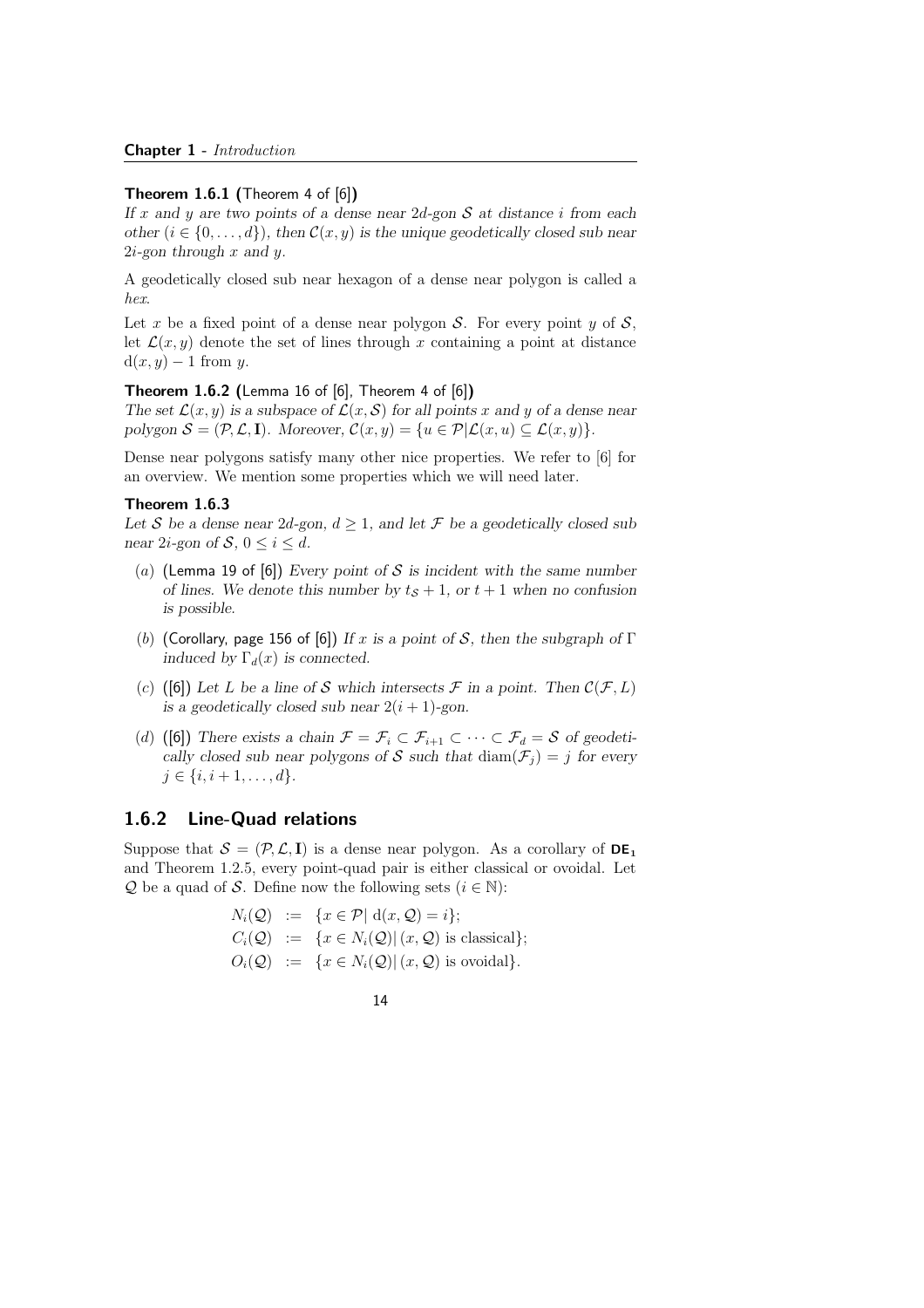If no confusion is possible, we will write  $N_i$ ,  $C_i$  and  $O_i$ . Clearly  $N_0 = Q$  and  $O_1 = C_{d-1} = N_d = \emptyset$ . Furthermore, for any  $x \in O_i$  and  $y \in C_i$ ,  $d(x, y) \neq 1$ (Lemma 4 of  $[6]$ ).

### Theorem 1.6.4 (Line-Quad relations, [6], page 148)

Let  $(L, Q)$  be a line-quad pair of a dense near polygon S.

- If  $L \subseteq N_i \cup N_{i+1}$  for some i, then  $|L \cap N_i| = 1$ .
- If  $L \subseteq C_i$  for some i, then  $\{\pi_{\mathcal{Q}}(x)|x \in L\}$  is a line of  $\mathcal{Q}$  parallel to  $L$ .
- If  $L \subseteq O_i$  for some *i*, then the points of L determine a fan of ovoids in Q.
- If  $L \subset O_i \cup N_{i+1}$  for some i, then  $L \subset O_i \cup O_{i+1}$  and all points of L determine the same ovoid of Q.
- If  $L \subset C_i \cup C_{i+1}$  for some i, then all points of L determine the same point in Q.
- If  $L \subseteq C_i \cup O_{i+1}$  for some i, then the points of  $L \cap O_{i+1}$  determine a rosette of ovoids of Q. The common point of these ovoids is the point of  $\mathcal Q$  determined by  $L \cap C_i$ .

### 1.6.3 Big sub near polygons

Let  $\mathcal S$  be a dense near polygon and let  $\mathcal F\neq \mathcal S$  be a geodetically closed sub near polygon of S. Let  $v_s$  and  $v_{\mathcal{F}}$ , respectively, denote the number of points in S and F. Recall that F is big in S if every point outside F has distance one to F. Let x be a point outside F. Clearly  $(x, \mathcal{F})$  is a classical pair and the unique point of F at distance one from x is clearly the point  $\pi_{\mathcal{F}}(x)$ .

### Theorem 1.6.5 ([4])

Let S be a dense near polygon and let  $\mathcal F$  be a geodetically closed sub near polygon of S.

- If  $\mathcal F$  is big in  $\mathcal S$ , then  $\mathcal F$  is a classical subset of  $\mathcal S$ .
- $\mathcal F$  is big in  $\mathcal S$  if and only if every quad meeting  $\mathcal F$  either is contained in  ${\mathcal F}$  or intersects  ${\mathcal F}$  in a line.
- $\bullet$  If  ${\mathcal F}$  is big in  ${\mathcal S},$  then every geodetically closed sub near polygon  ${\mathcal F}'$ which meets  $\mathcal F$  either is contained in  $\mathcal F$  or intersects  $\mathcal F$  in a big geodetically closed sub near polygon of  $\mathcal{F}'$ .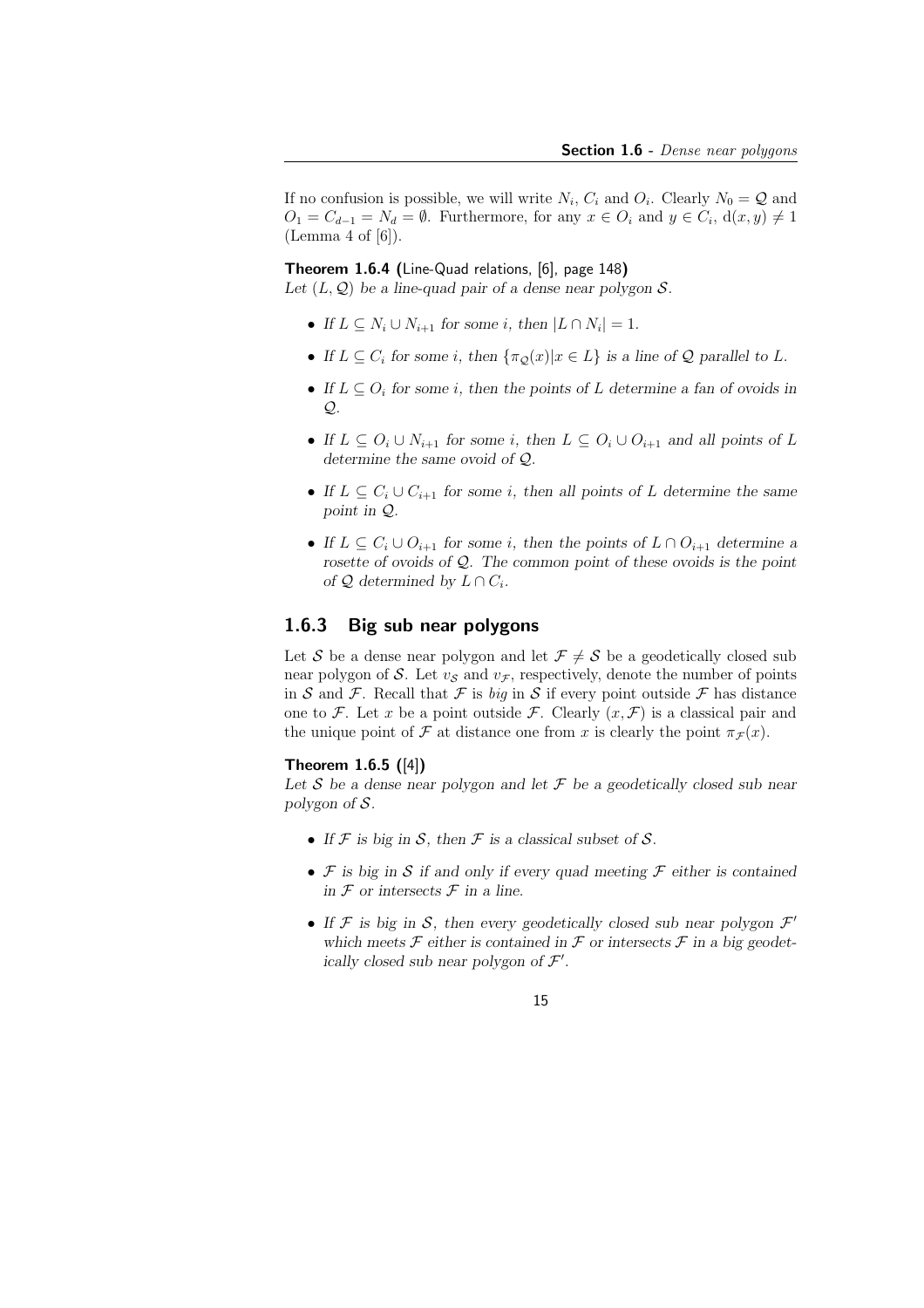• Suppose that every line of S is incident with  $s + 1$  points. Then F is big in S if and only if  $v_{\mathcal{S}} = [1 + s(t_{\mathcal{S}} - t_{\mathcal{F}})] \cdot v_{\mathcal{F}}$ . Hence, if F is big, then every geodetically closed sub near polygon  $\mathcal{F}'$  isomorphic to  $\mathcal F$  is also big in  $S$ .

### 1.7 Decomposable near polygons

For any two near polygons  $S_1$  and  $S_2$ , the direct product  $S_1 \times S_2$  is again a near polygon. If  $S_i$ ,  $i \in \{1,2\}$ , is a near  $2d_i$ -gon then  $S_1 \times S_2$  is a near  $2(d_1 + d_2)$ -gon. If  $d_1, d_2 \geq 1$ , then  $S_1 \times S_2$  is called a product near polygon.

Two near polygons  $S_1$  and  $S_2$  do not only give rise to a product near polygon  $S_1 \times S_2$ , but might also give rise to so-called *glued near polygons*. Glued near 2d-gons were introduced in [12] for  $d = 3$  and in [18] for any  $d \geq 3$ . Product near polygons and glued near polygons belong to a broader class of near polygons which we will call decomposable. The decomposable near polygons are the result of applying the glueing construction to two near polygons. For more information, we refer to the work of B. De Bruyn on this subject ([12],  $[14]$ ,  $[16]$ ,  $[18]$  and  $[23]$ ).

### 1.7.1 Spreads

Let S be a near 2d-gon. Two geodetically closed sub near polygons  $\mathcal{F}_1$  and  $\mathcal{F}_2$  are called parallel (notated as  $\mathcal{F}_1|\mathcal{F}_2$ ) if for every  $i \in \{1,2\}$  and every point x of  $\mathcal{F}_i$  the pair  $(x, \mathcal{F}_{3-i})$  is classical and  $d(x, \pi_{\mathcal{F}_{3-i}}(x)) = d(\mathcal{F}_1, \mathcal{F}_2)$ . For every two parallel geodetically closed sub near polygons  $\mathcal{F}_1$  and  $\mathcal{F}_2$  of S, the map  $\pi_{i,3-i} : \mathcal{F}_i \to \mathcal{F}_{3-i}$ ;  $x \mapsto \pi_{\mathcal{F}_{3-i}}(x), i \in \{1,2\}$ , is an isomorphism, which we call the *projection from*  $\mathcal{F}_i$  to  $\mathcal{F}_{3-i}$ . We have that  $\pi_{2,1} = \pi_{1,2}^{-1}$ .

A  $\delta$ -spread of  $\mathcal{S}$  ( $\delta \in \{0, \ldots, d\}$ ) is a partition of  $\mathcal{S}$  in geodetically closed sub near  $2\delta$ -gons. Hence a 0-spread is just the point set of S and a 1-spread is just an ordinary spread. A  $\delta$ -spread is called *admissible* if every two elements of it are parallel. Any two elements of an admissible  $\delta$ -spread are isomorphic.

### Theorem 1.7.1 (Lemma 3 of [23])

Let T be an admissible  $\delta$ -spread of S and let F denote a geodetically closed sub near polygon of S. Let  $T'$  denote the set of all elements of T meeting  $\mathcal F$ and put  $T_{\mathcal{F}} := \{ \mathcal{G} \cap \mathcal{F} | \mathcal{G} \in T' \}$ . Then  $T_{\mathcal{F}}$  is an admissible  $\delta'$ -spread of  $\mathcal{F}$  for some  $\delta' \in \{0, \ldots, \delta\}$ . Hence, if an element of T is completely contained in  $\mathcal F$ , then every element of T which meets  $\mathcal F$  is completely contained in  $\mathcal F$ .

If  $\delta = 1$ , we distinguish between the following types of spreads.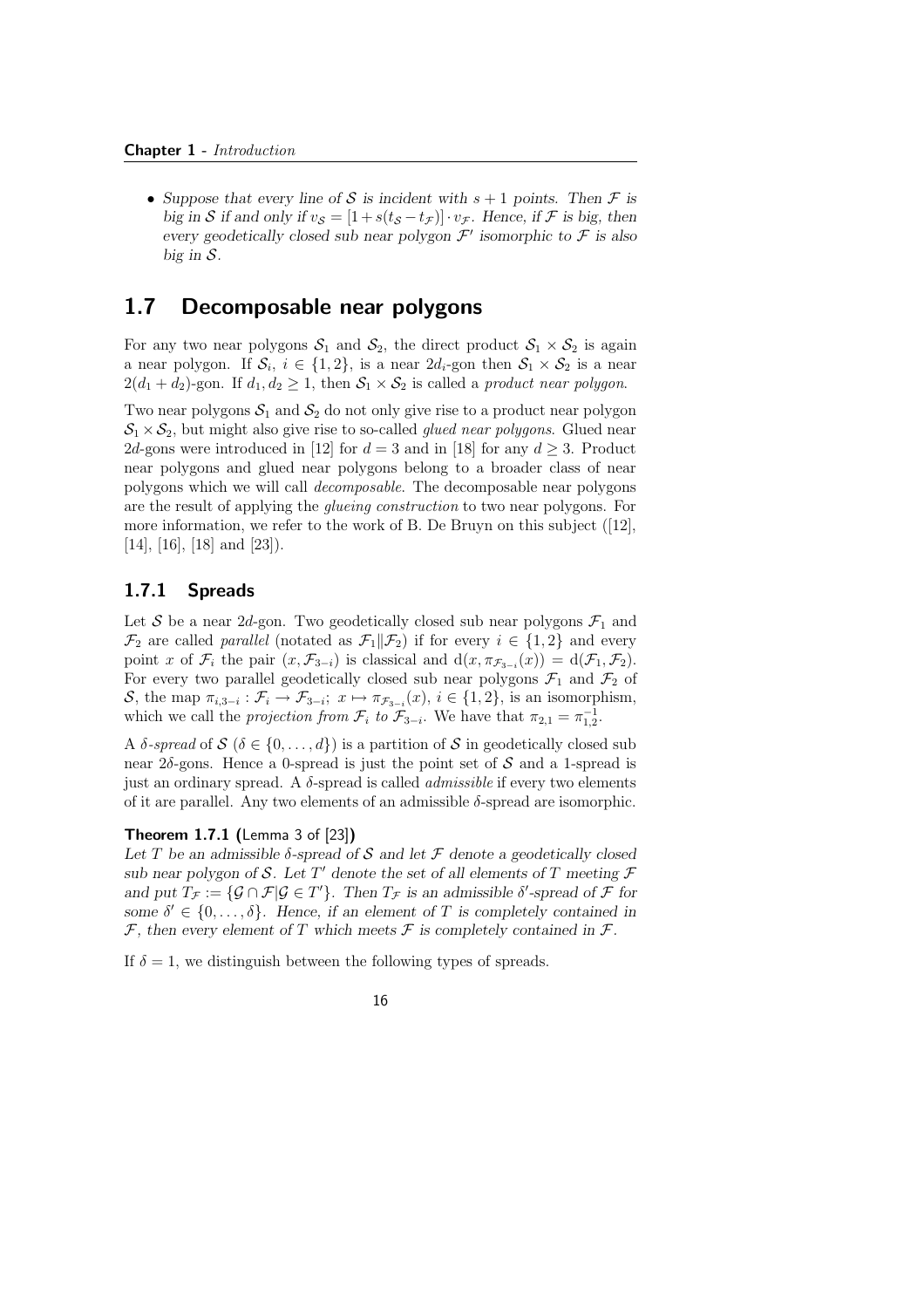- For any two parallel lines  $K$  and  $L$  of a near polygon  $S$  such that  $d(K, L) = 1$ , we define  $\{K, L\}^{\perp}$  as the set of all lines intersecting K and L, and  $\{K, L\}^{\perp\perp}$  as the set of all lines meeting every line of  $\{K, L\}^{\perp}$ . If  $\{K, L\}^{\perp}$  and  $\{K, L\}^{\perp\perp}$  cover the same set of points, then the pair  $\{K, L\}$  is called *regular*. An admissible spread S of S is called *regular* if  $\{K, L\}$  is regular and  $\{K, L\}^{\perp \perp} \subseteq S$  for all  $K, L \in S$  with  $d(K, L) = 1.$
- A spread S of S is called a spread of symmetry if for every line  $K \in S$ and for every two points  $k_1$  and  $k_2$  on K there exists an automorphism of S fixing each line of S and mapping  $k_1$  to  $k_2$ . Every spread of symmetry is regular.
- If S is the direct product of a near polygon  $\mathcal F$  and a line L, then the set  $S := \{L_x | x$  is a point of  $\mathcal{F}\}\$  with  $L_x := \{(x, y) | y \in L\}$  is a spread of  $S$ . We call any such spread a *trivial spread*. Every trivial spread is a spread of symmetry.

#### Theorem 1.7.2 (Special case of Theorem 1.7.1, [18])

Let S be a spread of symmetry of a near polygon  $S$  and let  $\mathcal F$  be a geodetically closed sub near polygon of S. Then the set  $S_{\mathcal{F}}$  of all lines of S which are contained in  $\mathcal F$  is either empty or a spread of symmetry of  $\mathcal F$ .

### 1.7.2 Glueing construction

Let B denote a near  $2\delta_B$ -gon,  $\delta_B \geq 0$ . For every  $i \in \{1,2\}$ , consider the following objects:

- a near polygon  $A_i$  with  $\delta_i := \text{diam}(A_i) > \delta_B;$
- an admissible  $\delta_B$ -spread  $S_i = {\mathcal{F}_1^{(i)}, \ldots, \mathcal{F}_{n_i}^{(i)}}$  of  $\mathcal{A}_i$ ;
- an isomorphism  $\theta_i : \mathcal{B} \to \mathcal{F}_1^{(i)}$ .

We will use the notations  $d_1(\cdot, \cdot)$ ,  $d_2(\cdot, \cdot)$  and  $d_\beta(\cdot, \cdot)$  to denote the distances in  $\mathcal{A}_1$ ,  $\mathcal{A}_2$  and  $\mathcal{B}$ , respectively. Clearly,  $\mathcal{F}_j^{(i)} \cong \mathcal{F}_1^{(i)} \cong \mathcal{B}$  for every  $i \in \{1, 2\}$ and every  $j \in \{1, ..., n_i\}$ . The geodetically closed sub near polygon  $\mathcal{F}_1^{(i)}$  of  $A_i$  is called the *base element* of  $S_i$ .

For all  $i \in \{1, 2\}$  and all  $j, k \in \{1, ..., n_i\}$ , let  $\pi_{j,k}^{(i)}$  denote the projection from  $\mathcal{F}_j^{(i)}$  to  $\mathcal{F}_k^{(i)}$ . We put  $\Phi_{j,k}^{(i)} := \theta_i^{-1} \circ \pi_{k,1}^{(i)}$  $\pi^{(i)}_{k,1} \circ \pi^{(i)}_{j,k} \circ \pi^{(i)}_{1,j} \circ \theta_i$  and  $\Pi_i := \langle \Phi^{(i)}_{j,k} | 1 \leq j, k \leq j$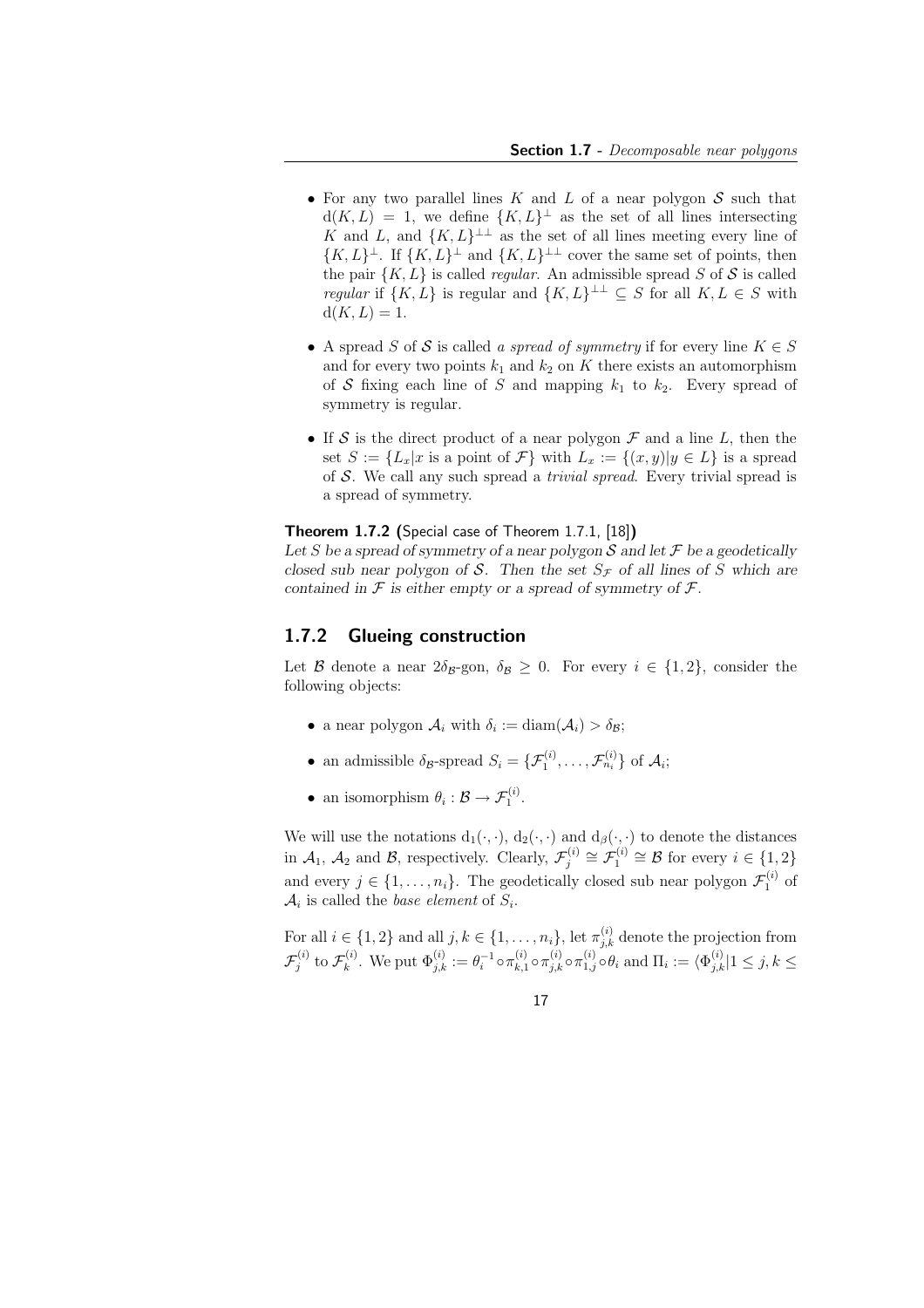$n_i$ . Since  $\Phi_{j,k}^{(i)}$  is a composition of isomorphisms it is itself an isomorphism and so  $\Pi_i \leq \text{Aut}(\mathcal{B})$ .

Consider now the following graph Γ with vertex set  $\mathcal{B} \times S_1 \times S_2$ . Two different vertices  $\alpha = (x, \mathcal{F}_{i_1}^{(1)}, \mathcal{F}_{j_1}^{(2)})$  and  $\beta = (y, \mathcal{F}_{i_2}^{(1)}, \mathcal{F}_{j_2}^{(2)})$  are adjacent if and only if exactly one of the following three conditions is satisfied:

(a)  $\mathcal{F}_{i_1}^{(1)} = \mathcal{F}_{i_2}^{(1)}$ ,  $\mathcal{F}_{j_1}^{(2)} = \mathcal{F}_{j_2}^{(2)}$  and  $d_{\mathcal{B}}(x, y) = 1$ ;

(b) 
$$
\mathcal{F}_{j_1}^{(2)} = \mathcal{F}_{j_2}^{(2)}, d_1(\mathcal{F}_{i_1}^{(1)}, \mathcal{F}_{i_2}^{(1)}) = 1
$$
 and  $y = \Phi_{i_1, i_2}^{(1)}(x)$ ;

(c) 
$$
\mathcal{F}_{i_1}^{(1)} = \mathcal{F}_{i_2}^{(1)}, d_2(\mathcal{F}_{j_1}^{(2)}, \mathcal{F}_{j_2}^{(2)}) = 1
$$
 and  $y = \Phi_{j_1, j_2}^{(2)}(x)$ .

For every element  $\mathcal{F}_1 \in S_1$  and  $\mathcal{F}_2 \in S_2$ , let  $\mathcal{A}_1(\mathcal{F}_2)$ , respectively  $\mathcal{A}_2(\mathcal{F}_1)$ , denote the set of all vertices of  $\Gamma$  whose third, respectively middle coordinate is equal to  $\mathcal{F}_2$ , respectively  $\mathcal{F}_1$ . We put  $T_i := \{ \mathcal{A}_i(\mathcal{F}) | \mathcal{F} \in S_{3-i} \}, i \in \{1,2\},\$ and  $S := \{ \mathcal{A}_1(\mathcal{F}_2) \cap \mathcal{A}_2(\mathcal{F}_1) | \mathcal{F}_1 \in S_1 \text{ and } \mathcal{F}_2 \in S_2 \}.$ 

By [23], diam(Γ) =  $\delta_1 + \delta_2 - \delta_{\mathcal{B}}$  and every two adjacent vertices are contained in a unique maximal clique. Let  $S$  denote the partial linear space whose points are the vertices of  $\Gamma$  and whose lines are the maximal cliques of  $\Gamma$ (natural incidence).

### Theorem 1.7.3 (Theorem 1 of [23])

The following statements are equivalent:

- (i) For every point  $x \in \mathcal{S}$  and every element  $\mathcal{F} \in T_1 \cup T_2$ , the pair  $(x, \mathcal{F})$ is classical.
- (*ii*) The groups  $\Pi_1$  and  $\Pi_2$  commute.
- (iii) S is a near polygon and every element of  $T_1 \cup T_2$  is geodetically closed.

If  $\delta_B = 1$ , then Theorem 1.7.3 can be strengthened.

### Theorem 1.7.4 (Theorem 14 of [18])

If  $\delta_B = 1$ , then S is a near polygon if and only if  $\Pi_1$  and  $\Pi_2$  commute.

Every near polygon  $S$  which can be derived in the above described way from a tuple  $(\mathcal{B}, \mathcal{A}_1, \mathcal{A}_2, S_1, S_2, \mathcal{F}_1^{(1)}, \mathcal{F}_1^{(2)}, \theta_1, \theta_2)$ , such that the groups  $\Pi_1$  and  $\Pi_2$ commute, will be called *decomposable*. We will then say that  $S$  is of type  $\mathcal{A}_1 \otimes_{\mathcal{B}} \mathcal{A}_2$  or of type  $\mathcal{A}_1 \otimes \mathcal{A}_2$ . We call S a decomposable near polygon of type  $\delta_{\mathcal{B}}$ . If  $\mathcal{A}_1$  and  $\mathcal{A}_2$  are dense near polygons, then every decomposable near polygon of type  $\mathcal{A}_1 \otimes \mathcal{A}_2$  is also dense.

In the sequel we will suppose that  $\Pi_1$  and  $\Pi_2$  commute. Then S is a near polygon.

$$
18 \\
$$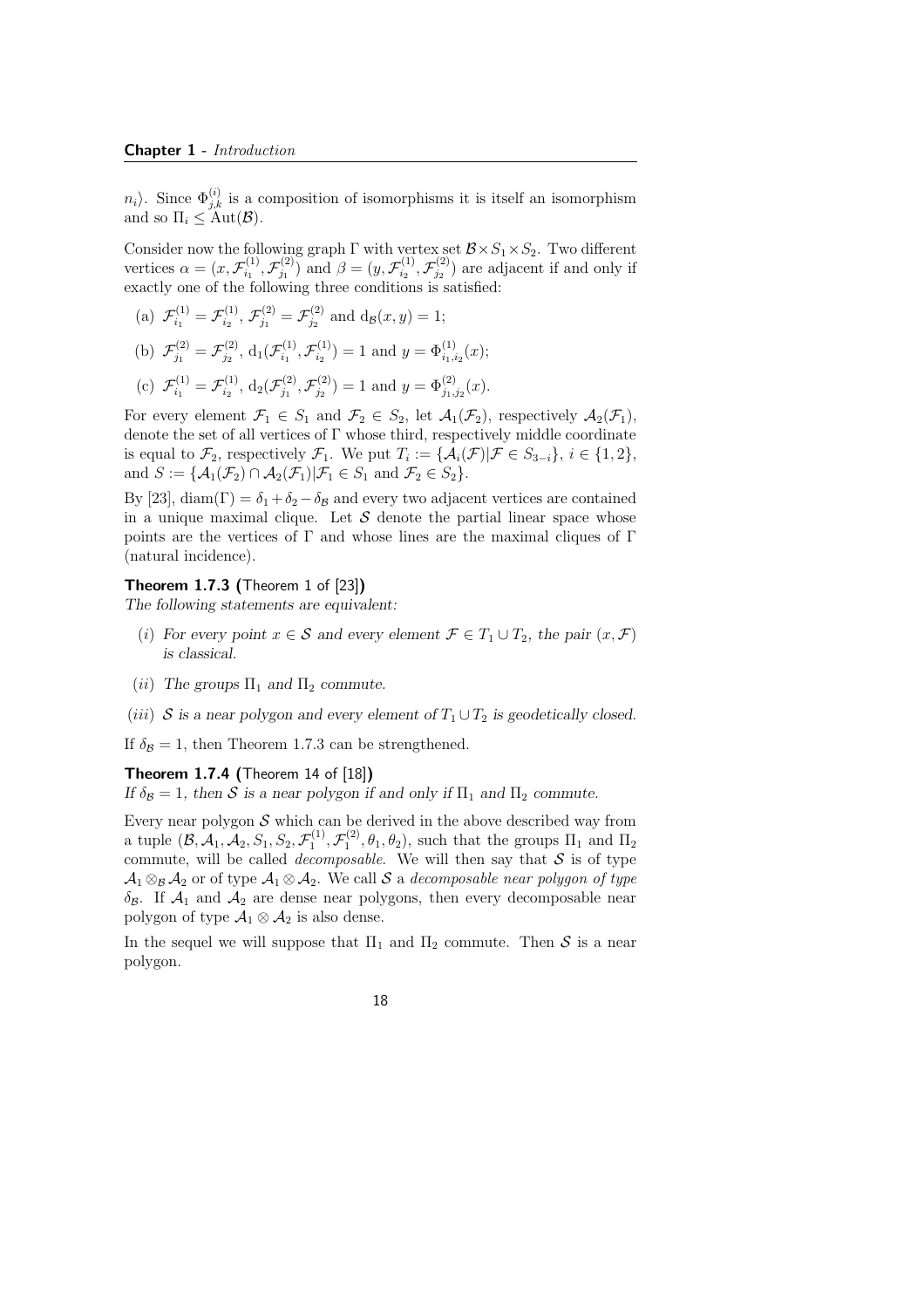### **Theorem 1.7.5 (Theorems 4 and 5 of**  $[23]$ **)**

- The near polygon  $S$  can be obtained starting from any base element  $\mathcal{F}_{\lambda}^{(1)}$  in  $S_1$  and any base element  $\mathcal{F}_{\mu}^{(2)}$  in  $S_2$ .
- The spreads  $T_1$ ,  $T_2$  and S are admissible.

If  $\delta_B = 1$ , then we can say more.

#### Theorem 1.7.6 (Theorems 11, 14 and 15 of [18])

- If none of the spreads  $S_1$  and  $S_2$  is trivial, then  $S_1$  and  $S_2$  are spreads of symmetry.
- If each line of  $A_1$  and  $A_2$  is incident with exactly three points and if none of the spreads  $S_1$  and  $S_2$  is trivial, then S is a near polygon if and only if  $S_1$  and  $S_2$  are spreads of symmetry.

The following theorem deals with decomposable near polygons of type 0.

#### Theorem 1.7.7 (Lemma 10 of [23])

Let  $\mathcal{A}_1$  and  $\mathcal{A}_2$  denote two near polygons with diameter at least 1. Then, up to an isomorphism,  $A_1 \times A_2$  is the unique near polygon of type  $A_1 \otimes_0 A_2$ .

### Remark

It is possible that more than one decomposable near polygon of type  $\delta$  ( $\delta \geq 1$ ) is derived from two near polygons  $\mathcal{A}_1$  and  $\mathcal{A}_2$  (see e.g. [14]).

### 1.7.3 Characterization

If we consider a tuple  $(\mathcal{B}, \mathcal{A}_1, \mathcal{A}_2, S_1, S_2, \mathcal{F}_1^{(1)}, \mathcal{F}_1^{(2)}, \theta_1, \theta_2)$  which gives rise to a decomposable near polygon  $A_1 \otimes A_2$  and if we define

$$
T_1 := \{ \{ (x, \mathcal{F}_1, \mathcal{F}_2) | x \in \mathcal{B}, \mathcal{F}_1 \in S_1 \} | \mathcal{F}_2 \in S_2 \};
$$
  

$$
T_2 := \{ \{ (x, \mathcal{F}_1, \mathcal{F}_2) | x \in \mathcal{B}, \mathcal{F}_2 \in S_2 \} | \mathcal{F}_1 \in S_1 \};
$$

then  $T_1$  and  $T_2$  are two partitions of  $\mathcal{A}_1 \otimes \mathcal{A}_2$  in geodetically closed sub near polygons isomorphic to  $A_1$  and  $A_2$  respectively.

### Definition

Let  $\delta \in \mathbb{N}$ . If we have an arbitrary near polygon  $S$ , then we can consider all tuples  $(\mathcal{B}, \mathcal{A}_1, \mathcal{A}_2, S_1, S_2, \mathcal{F}_1^{(1)}, \mathcal{F}_1^{(2)}, \theta_1, \theta_2)$ , diam $(\mathcal{B}) = \delta$ , which give rise to a decomposable near polygon isomorphic to  $S$ . With every such tuple there corresponds a pair  $\{T_1, T_2\}$  of partitions in S in geodetically closed sub near polygons. We denote the set of all pairs  $\{T_1, T_2\}$  arising in this way by  $\Delta_{\delta}(S)$ . If  $\{T_1, T_2\} \in \Delta_{\delta}(S)$ , then the following properties hold:

19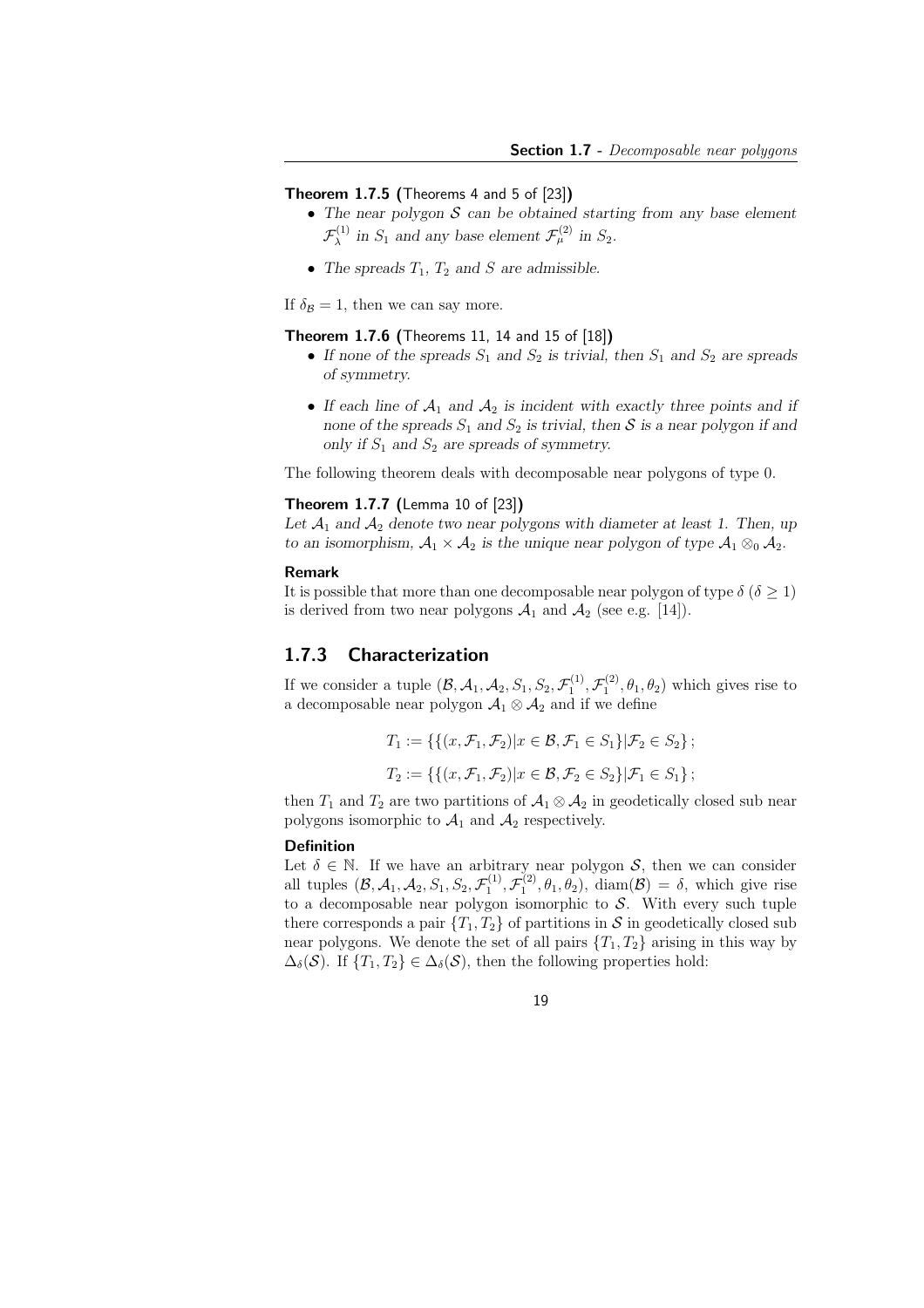- $\mathbf{P}_1$  all elements of  $T_i$ ,  $i \in \{1, 2\}$ , are isomorphic;
- $\mathbf{P}_2 \operatorname{diam}(\mathcal{F}_1 \cap \mathcal{F}_2) = \delta$  for every  $\mathcal{F}_1 \in T_1$  and  $\mathcal{F}_2 \in T_2$ ;
- $\mathsf{P}_3$  for all  $\mathcal{F}_1 \in T_1$ ,  $\mathcal{F}_2 \in T_2$  and  $x \in \mathcal{F}_1 \cap \mathcal{F}_2$ ,  $\Gamma_1(x) \subseteq \mathcal{F}_1 \cup \mathcal{F}_2$ .

(For a discussion on geodetically closed sub near polygons of decomposable near polygons, see Section 3 of [23]).

### Theorem 1.7.8 (Theorem 10 of [23])

Let S be a dense near polygon with diameter at least 2 and let  $T_1$  and  $T_2$  be two partitions of  $S$  in geodetically closed sub near polygons. For every point x of S, let  $\mathcal{F}_i(x)$ ,  $i \in \{1,2\}$ , denote the unique element of  $T_i$  through x and put  $\mathcal{I}(x) := \mathcal{F}_1(x) \cap \mathcal{F}_2(x)$ . Suppose that  $\Gamma_1(x) \subseteq \mathcal{F}_1(x) \cup \mathcal{F}_2(x)$  for every point x of S. If for every point x of S and every  $i \in \{1,2\}$ 

- $\mathcal{I}(x)$  is classical in  $\mathcal{F}_i(x)$ ;
- $\mathcal{I}(x) \subseteq \mathcal{C}(\Gamma_1(x) \setminus \mathcal{F}_i(x));$

then there exist near polygons  $A_1$ ,  $A_2$  and B such that

- $\mathcal{F}_1(x) \cong \mathcal{A}_1, \mathcal{F}_2(x) \cong \mathcal{A}_2$  and  $\mathcal{I}(x) \cong \mathcal{B}$  for every point x of  $\mathcal{S};$
- S is decomposable of type  $\mathcal{A}_1 \otimes_{\mathcal{B}} \mathcal{A}_2$ .

### Corollary 1.7.9 (Corollary 1 of [23])

If  $T_1, T_2 \geq 2$  and  $\text{diam}(\mathcal{I}(x)) \leq 1$  for every point  $x \in \mathcal{S}$ , then there exists sub near polygons  $\mathcal{A}_1$  and  $\mathcal{A}_2$  such that S is decomposable of type  $\mathcal{A}_1 \otimes_k \mathcal{A}_2$ for a certain  $k \in \{0, 1\}.$ 

#### Remark

In the sequel, we will always use the notion 'glued near polygon' when referring to a decomposable near polygon of type 1.

### 1.8 Dual polar spaces

### 1.8.1 Polar spaces

In this section, we mean with a *projective space* an incidence structure with the property that any three noncollinear points generate a (possibly degenerate) projective plane. It is called irreducible when there are no lines of size 2; otherwise it is called *reducible*. If  $(P_i)_{i\in I}$ , is a family of irreducible projective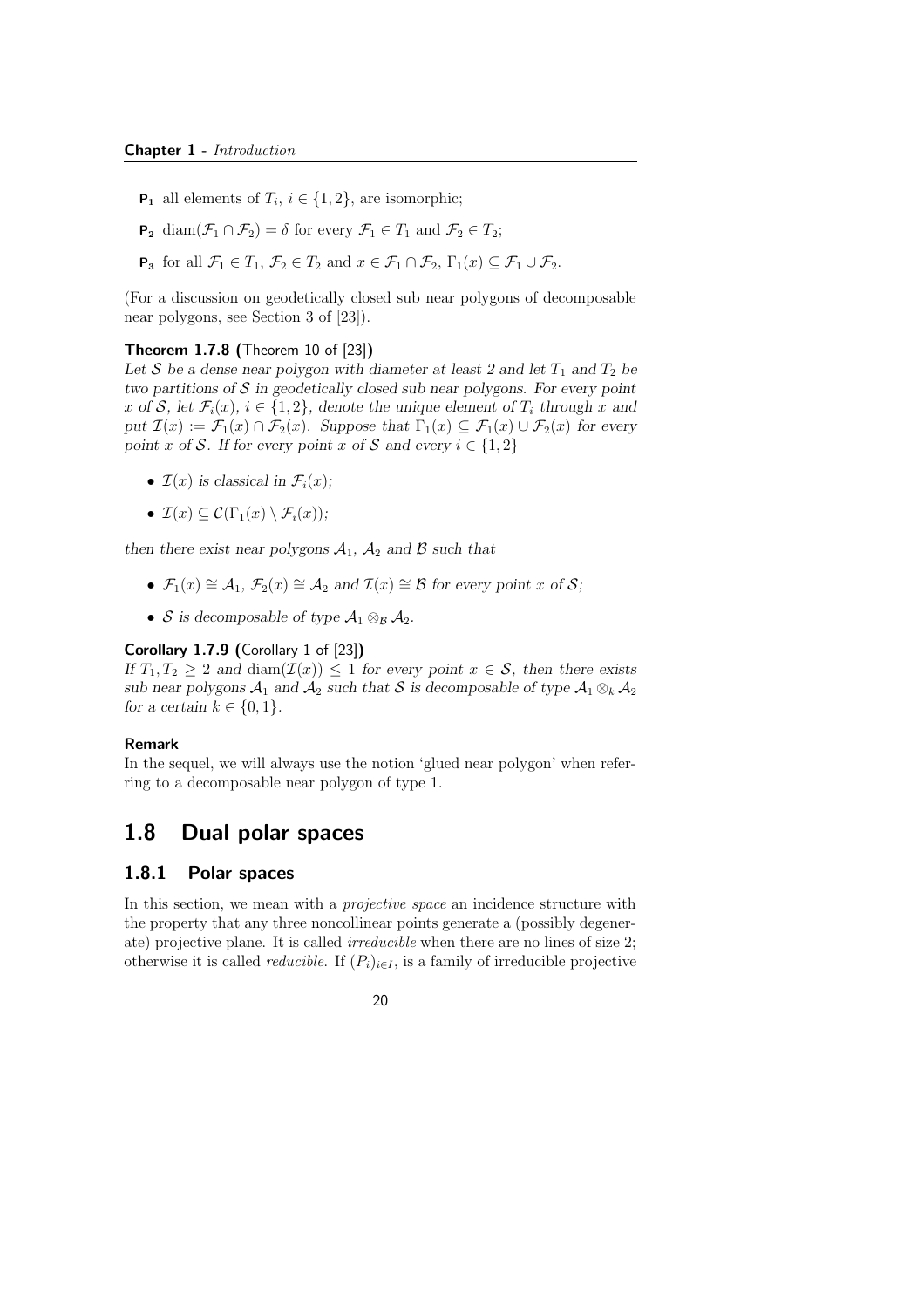spaces whose point sets are pairwise disjoint, then the union  $P$  of their point sets carries the structure of a projective space if we take as lines the lines on each  $P_i$  on the one hand and all pairs  $\{x_i, y_j\}$  with  $x_i \in P_i$ ,  $y_j \in P_j$ ,  $i \neq j$ , on the other hand. The projective space P is called the *direct sum* of  $(P_i)_{i\in I}$ . It is known that a reducible projective space is the direct sum of irreducible projective spaces.

A polar space P of rank  $n \geq 1$  is a set P together with a collection A of subsets of P, called *subspaces*, satisfying the following axioms.

- PS<sup>1</sup> Any proper subspace, together with the subspaces it contains, is a projective space of dimension at most  $n-1$ . This projective space may be reducible.
- PS<sup>2</sup> The intersection of two subspaces is a subspace.
- **PS**<sub>3</sub> Given a subspace V of dimension  $n-1$  and a point  $p \in P \setminus V$ , there is a unique subspace W such that  $p \in W$  and  $V \cap W$  has dimension  $n-2$ ; W contains all points of V that are collinear with p, i.e. that are contained in a line (i.e. a onedimensional subspace) together with p.

**PS<sub>4</sub>** There exist two disjoint subspaces of dimension  $n - 1$ .

Let  $\mathcal{P}_i$   $(i \in I)$  be a set of polar spaces with point sets  $P_i$   $(i \in I)$  and with  $\mathcal{A}_i$  $(i \in I)$  as collection of subspaces. Suppose that all  $P_i$  are mutually disjoint. A new polar space called the direct sum can then be constructed on the set  $\cup_{i\in I} P_i$ . Subspaces are of the form  $\cup_{i\in I} a_i$ , where  $a_i \in \mathcal{A}_i$  ( $i \in I$ ). A polar space is called irreducible if it is not isomorphic to a direct sum of at least two polar spaces of rank  $\geq 1$ .

The polar spaces of rank 2 are precisely the nondegenerate generalized quadrangles. By Tits' classification of polar spaces ([44]), every finite irreducible polar space of rank  $n \geq 3$  without lines of size 2 is isomorphic to one of the following examples:

- $W(2n-1, q)$ : the polar space associated with a symplectic polarity in  $PG(2n - 1, q);$
- $Q(2n, q)$ : the polar space associated with a nonsingular quadric in  $PG(2n, q);$
- $Q^-(2n+1, q)$ : the polar space associated with a nonsingular elliptic quadric in  $PG(2n + 1, q)$ ;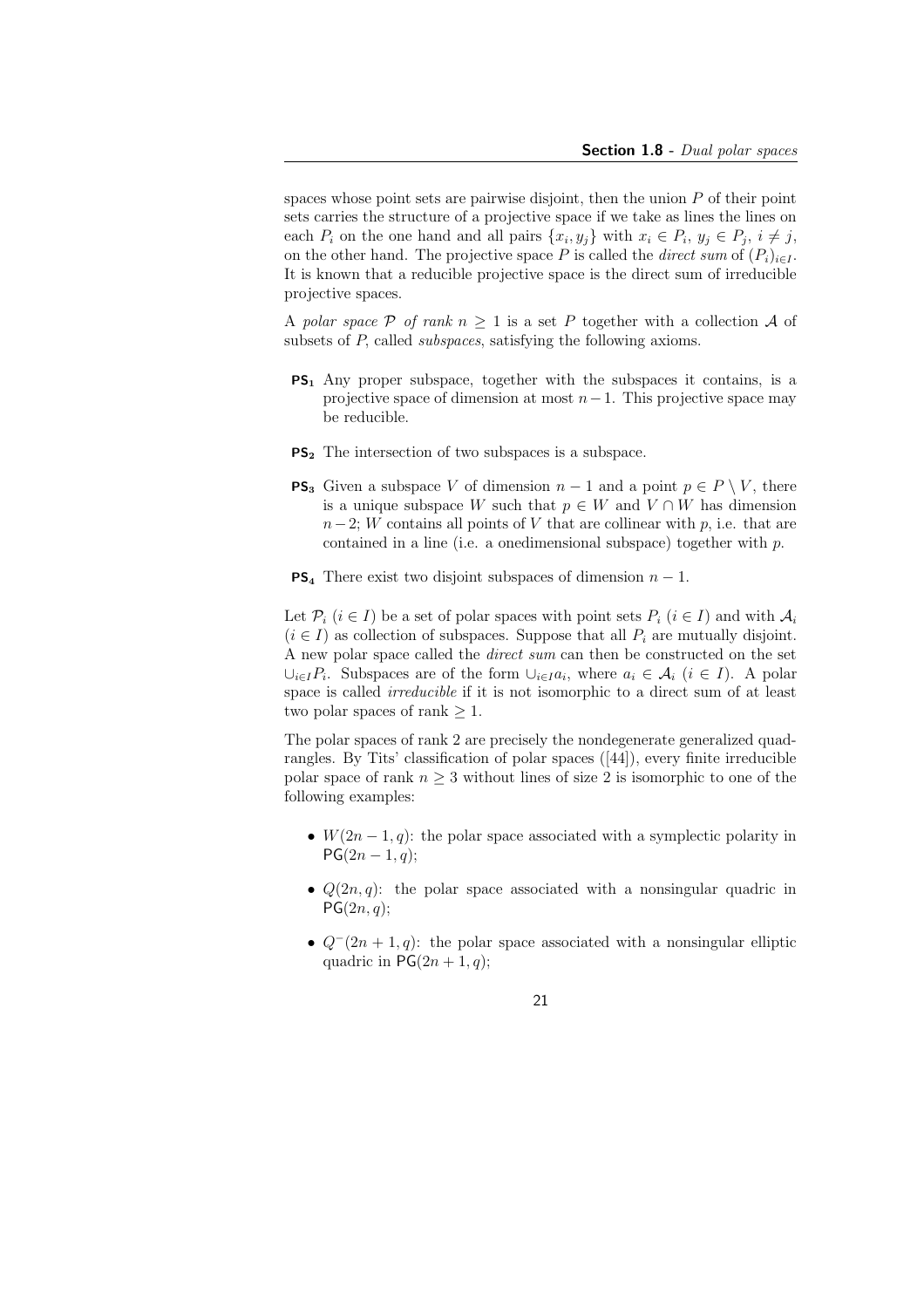- $Q^+(2n-1, q)$ : the polar space associated with a nonsingular hyperbolic quadric in  $PG(2n-1, q);$
- $H(2n, q^2)$ : the polar space associated with a nonsingular hermitian variety in  $PG(2n, q^2);$
- $H(2n-1, q^2)$ : the polar space associated with a nonsingular hermitian variety in  $PG(2n-1, q^2)$ .

### 1.8.2 Dual polar spaces and classical near polygons

Let  $P$  be a polar space of rank  $n \geq 1$ . Consider the incidence structure  $P^D$ which is constructed as follows:

- the points are the maximal subspaces of  $P$  (i.e. the subspaces of dimension  $n - 1$ );
- the lines are the next-to-maximal subspaces of  $P$  (i.e. the subspaces of dimension  $n - 2$ );
- incidence is reverse containment.

Then  $\mathcal{P}^D$  is called a *dual polar space (of rank n)*. Every dual polar space of rank *n* is a near  $2n$ -gon ([8]).

#### Definition

A near polygon is called classical if the following conditions are satisfied:

- every two points at distance 2 are contained in a quad;
- every point-quad pair is classical.

According to this definition, all nondegenerate generalized quadrangles are classical.

### Theorem 1.8.1 (Cameron, Theorem 1 of [8])

The class of dual polar spaces of rank  $n \geq 1$  coincides with the class of classical near polygons of diameter at least 1.

Let  $\mathcal{P}_1$  and  $\mathcal{P}_2$  be two polar spaces and let  $\mathcal{S}_1$  and  $\mathcal{S}_2$  denote the corresponding dual polar spaces. If  $S$  is the dual polar space corresponding to the direct sum P of  $\mathcal{P}_1$  and  $\mathcal{P}_2$ , then  $\mathcal{S} \cong \mathcal{S}_1 \times \mathcal{S}_2$ . Hence the direct product of dual polar spaces is again a dual polar space, whose corresponding polar space is reducible. In the following table, we list all finite dual polar spaces which are dense and not a product near polygon. The pair  $(s, t_2)$  denotes the order

22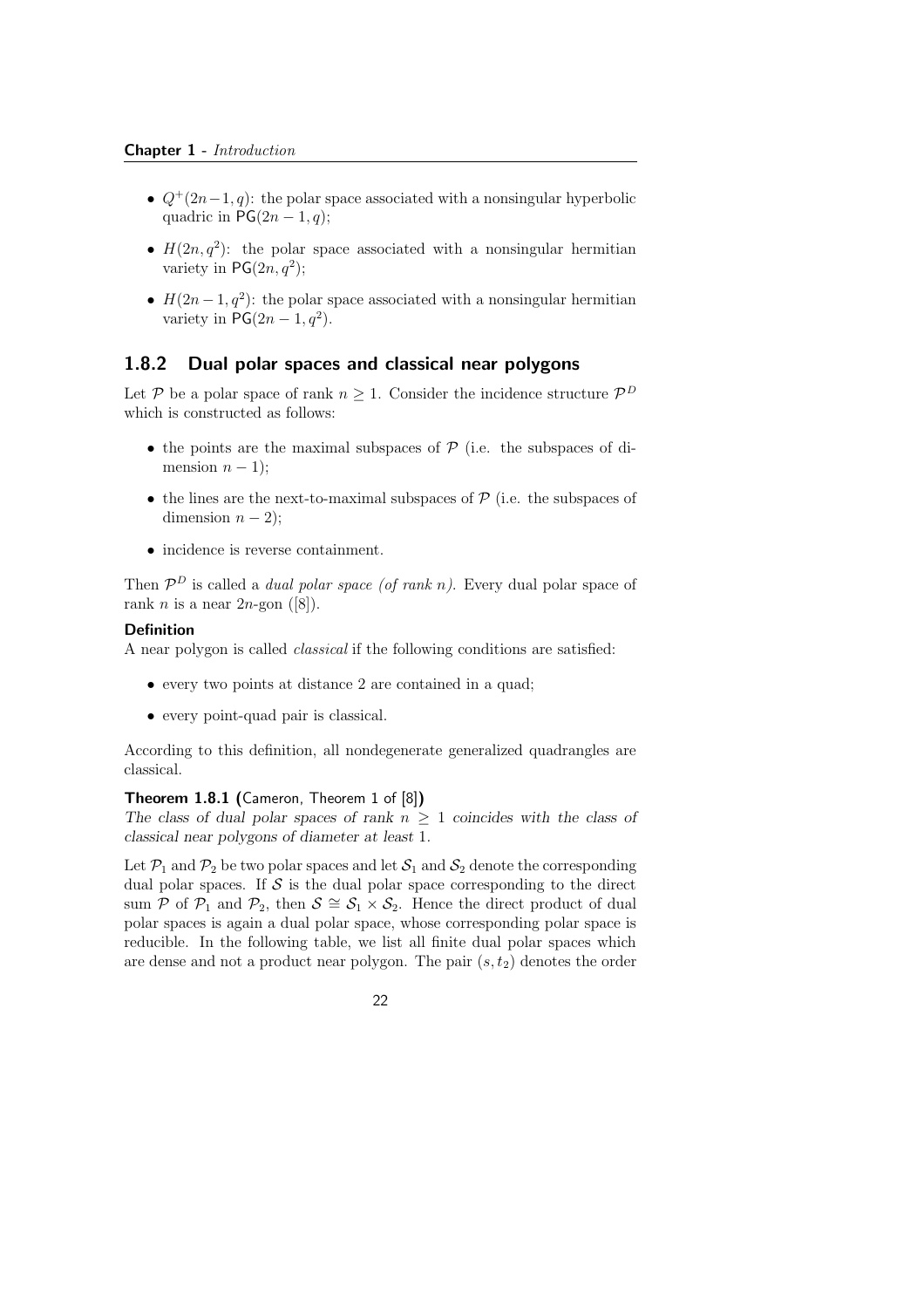of the quads. In the table, we have made use of the following well-known isomorphisms:  $Q^D(4,q) \cong W(q)$  and  $[Q^-(5,q)]^D = Q^D(5,q) \cong H(3,q^2)$ . Every near  $2d$ -gon mentioned in the table is regular with parameters  $s$  and  $t_i := \frac{t_2^i - t_2}{t_2 - 1}$ ,  $i \in \{0, ..., d\}$ . Remark that in the case where q is even,  $W(2n 1, q \simeq Q(2n, q)$  and hence  $W^D(2n-1, q) \cong Q^D(2n, q)$ .

| polar space     | dual polar space  | quads            | $(s, t_2)$   |
|-----------------|-------------------|------------------|--------------|
| Q(2n,q)         | $Q^D(2n,q)$       | W(q)             | (q,q)        |
| $Q^{-}(2n+1,q)$ | $[Q^-(2n+1,q)]^D$ | $H(3,q^2)$       | $(q^2,q)$    |
| $H(2n-1,q^2)$   | $H^D(2n-1,q^2)$   | Q(5,q)           | $(q, q^2)$   |
| $H(2n,q^2)$     | $H^D(2n,q^2)$     | $H^{D}(4,q^{2})$ | $(q^3, q^2)$ |
| $W(2n-1, q)$    | $W^D(2n-1,q)$     | Q(4,q)           | (q,q)        |

Table 1.1: Dual polar spaces

### Theorem 1.8.2 ([8])

If  $\pi$  is a subspace of dimension k of a polar space  $P$  of rank  $n (n \geq 1,$  $k \leq n-1$ , then the set  $U_{\pi}$  of all maximal subspaces through  $\pi$  defines a geodetically closed sub near  $2(n-1-k)$ -gon of  $\mathcal{P}^D$ . Conversely, every geodetically closed subspace of  $\mathcal{P}^D$  is obtained in this way.

### 1.9 Near polygons with a linear representation

### 1.9.1 Definition and properties

Let  $\Pi_{\infty}$  be a projective space of dimension  $n \geq 0$  embedded as a hyperplane in a projective space  $\Pi$  and let K be a nonempty set of points of  $\Pi_{\infty}$ . With every point  $p \in \Pi_{\infty}$ , we associate an element  $i_{\mathcal{K}}(p) \in \mathbb{N} \cup \{+\infty\}$ , called the  $\mathcal{K}\text{-}index of p:$ 

- if  $p \notin \langle K \rangle$ , then  $i_{\mathcal{K}}(p) = +\infty$ ;
- if  $p \in \langle K \rangle$ , then  $i_{\mathcal{K}}(p) = m$ , where m is the smallest integer with the property that there are m points of  $\mathcal K$  generating a subspace containing  $p$ .

The *linear representation*  $T_n^*(\mathcal{K})$  is the geometry with points the affine points of  $\Pi$  (i.e. the points not contained in  $\Pi_{\infty}$ ), with lines the lines of  $\Pi$  not contained in  $\Pi_{\infty}$  which intersect K in a point and with incidence derived from Π.

$$
23\quad
$$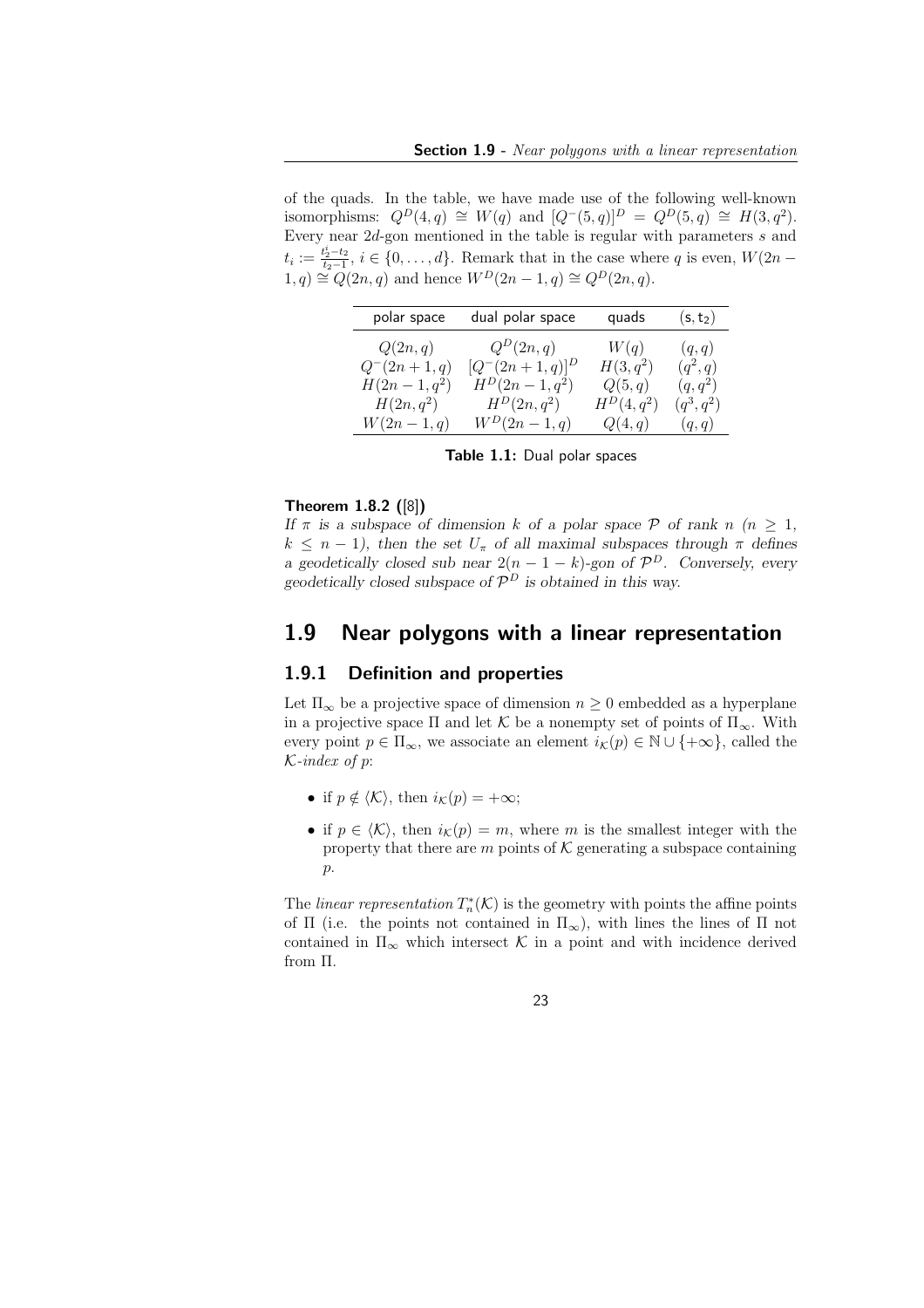### Theorem 1.9.1 (Lemma 4.2 and Theorem 4.4 of [24])

- If x and y are two different points of  $T_n^*(\mathcal{K})$  and if z is the intersection of xy with  $\Pi_{\infty}$ , then  $d(x, y) = i_{\mathcal{K}}(z)$ , where  $d(\cdot, \cdot)$  denotes the distance in the collinearity graph of  $T_n^*(\mathcal{K})$ .
- $T_n^*(\mathcal{K})$  is a near polygon if and only if for every point  $x \in \mathcal{K}$  and for every line L of  $\Pi_{\infty}$  through x, there is a unique point  $y \in L \setminus \{x\}$  with smallest K-index.

### Theorem 1.9.2

Consider in  $\Pi_{\infty}$  two subspaces  $\pi_1$  and  $\pi_2$  of dimensions  $n_1 \geq 0$  and  $n_2 \geq 0$ respectively, such that  $\Pi_{\infty} = \langle \pi_1, \pi_2 \rangle$  and let  $\mathcal{K}_i, i \in \{1, 2\}$ , be a set of points in  $\pi_i$  such that  $T_{n_i}^*(\mathcal{K}_i)$ ,  $i \in \{1, 2\}$ , is a near  $2d_i$ -gon.

- (Lemma 4.7 of [24]) If  $\pi_1 \cap \pi_2 = \emptyset$  then  $T_n^*(\mathcal{K}_1 \cup \mathcal{K}_2)$  is a near  $2(d_1 + d_2)$ gon isomorphic to the direct product  $T_{n_1}^*(\mathcal{K}_1) \times T_{n_2}^*(\mathcal{K}_2)$ . Every product near polygon with a linear representation is obtained in this way.
- (Theorems 2, 17 and 18 of [18]) If  $\mathcal{K}_1 \cap \mathcal{K}_2 = \pi_1 \cap \pi_2 = \{p\}$  then  $T_n^*(\mathcal{K}_1 \cup \mathcal{K}_2)$  is a glued near  $2(d_1 + d_2 - 1)$ -gon of type  $T_{n_1}^*(\mathcal{K}_1) \otimes T_{n_2}^*(\mathcal{K}_2)$ . Every glued near polygon with a linear representation is obtained in this way.

### 1.9.2 Known examples of dense near polygons with a linear representation

By Theorem 1.9.2, we may restrict ourselves to those dense near polygons  $S$ which are not a product near polygon nor a glued near polygon.

### Generalized quadrangles arising from hyperovals

Suppose that  $\Pi_{\infty}$  is isomorphic to PG(2, q), q even, and let K be a hyperoval in  $\Pi_{\infty}$ . Then  $T_2^*(\mathcal{K})$  is a generalized quadrangle of order  $(q-1, q+1)$ .

#### A near hexagon arising from the Coxeter cap

Consider the following matrix:

$$
\mathsf{A} := \left( \begin{array}{cccccccccc} 1 & 0 & 0 & 0 & 0 & 0 & 1 & 1 & 1 & 1 & 1 & 0 \\ 0 & 1 & 0 & 0 & 0 & 0 & 0 & 1 & -1 & -1 & 1 & -1 \\ 0 & 0 & 1 & 0 & 0 & 0 & 1 & 0 & 1 & -1 & -1 & -1 \\ 0 & 0 & 0 & 1 & 0 & 0 & -1 & 1 & 0 & 1 & -1 & -1 \\ 0 & 0 & 0 & 0 & 1 & 0 & -1 & -1 & 1 & 0 & 1 & -1 \\ 0 & 0 & 0 & 0 & 0 & 1 & 1 & -1 & -1 & 1 & 0 & -1 \end{array} \right).
$$

24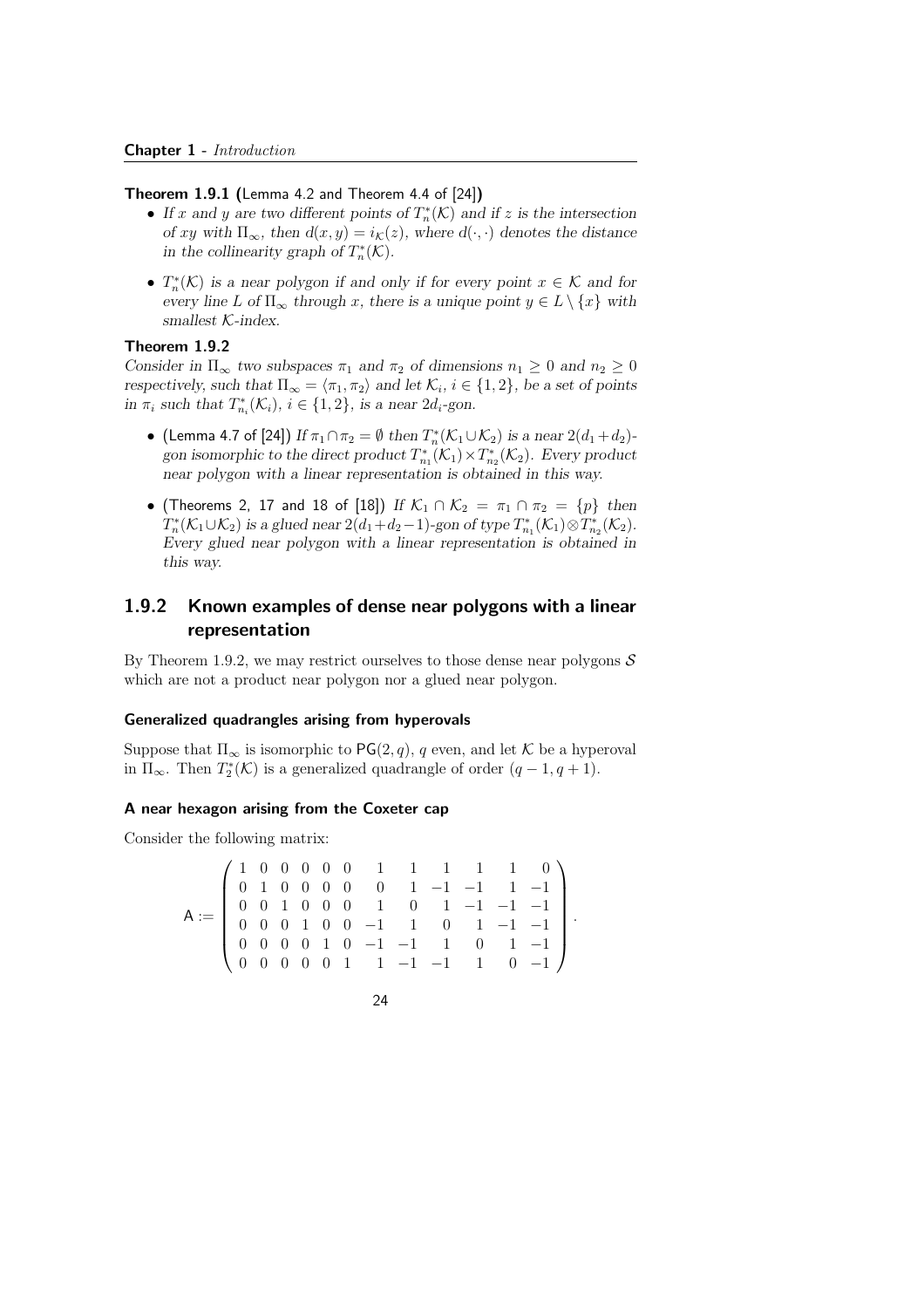The columns of A define a set K of 12 points in  $PG(5, 3)$ . Any set of points projectively equivalent with K is called a *Coxeter cap* ([9]). It has the following nice properties.

- No five points of  $K$  are contained in a three-dimensional space.
- Every hyperplane of  $PG(5,3)$  which contains at least five points of K contains exactly 6 points of  $K$ .

It was shown in [24] that  $T_5^*(\mathcal{K})$  is a dense near hexagon. We will give an alternative definition of this near polygon in Section 1.10.3.

# 1.10 Slim dense near polygons

A near polygon  $S$  is called *slim* if every line of  $S$  contains exactly three points. Suppose that  $S$  is a slim near polygon and let  $\mathcal F$  be a big geodetically closed sub near polygon of S. Then for every point x outside  $\mathcal{F}$ , the line  $x\pi_{\mathcal{F}}(x)$ contains a unique third point which we denote by  $r(x)$ . If  $x \in \mathcal{F}$ , then we define  $r(x) := x$ . The map r is called the reflection about F and is an automorphism of  $S$ .

# 1.10.1 The slim near quadrangles

Consider a generalized quadrangle of order  $(2,t)$ . By Theorem 1.5.9,  $t = 1$ ,  $t = 2$  or  $t = 4$ . It is an easy exercise to show that every generalized quadrangle of order  $(2, 1)$  is isomorphic to  $\mathbb{L}_3 \times \mathbb{L}_3$ . There is also a unique generalized quadrangle of order 2 (see e.g. Theorem 5.2.3 of [36]) and a unique generalized quadrangle of order  $(2, 4)$  (see e.g. Theorem 5.3.2 of [36]). Summarizing, we have the following theorem.

#### Theorem 1.10.1

Every generalized quadrangle of order  $(2,t)$  is isomorphic to one of the following examples:

- the grid  $\mathbb{L}_3 \times \mathbb{L}_3 \cong Q(3, 2);$
- $W(2) \cong Q(4, 2)$ ;
- $Q(5, 2)$ .

25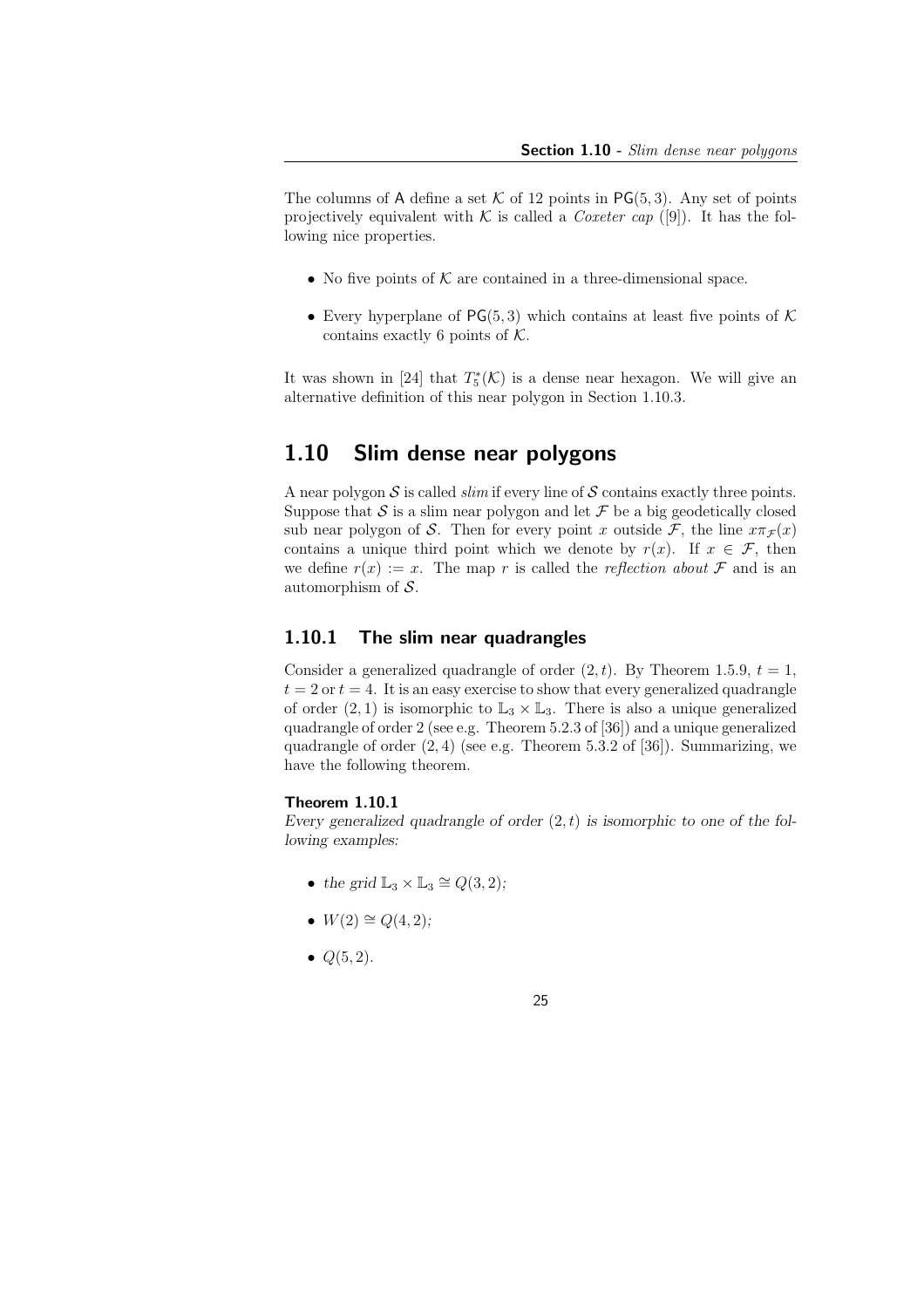In the sequel, the generalized quadrangles  $\mathbb{L}_3 \times \mathbb{L}_3$ ,  $W(2)$  and  $Q(5, 2)$  will often occur as quads in other slim near polygons. We will refer to them as qrid-quads,  $W(2)$ -quads and  $Q(5, 2)$ -quads, respectively.

#### Remark

Throughout this thesis, we will often refer to a useful model for the generalized quadrangle  $W(2)$ , due to Sylvester ([41]). A *duad* is an unordered pair  $ij (= ji)$  of distinct elements of the set  $\{1, 2, 3, 4, 5, 6\}$ . A syntheme is a set  ${i,j,kl,mn}$  of three mutually disjoint duads. Let P be the set of duads, let  $\mathcal L$  be the set of synthemes and let **I** be containment. Then  $W(2) \cong (\mathcal P, \mathcal L, \mathbf I).$ We will refer to this model as the *Sylvester model* for  $W(2)$ .

#### Spreads and ovoids

A  $(u \times u)$ -grid has precisely u! ovoids. In particular,  $\mathbb{L}_3 \times \mathbb{L}_3$  has precisely six ovoids. Now consider the Sylvester model for  $W(2)$ . For each  $i \in \{1, \ldots, 6\}$ , the set  $\{ij | j \neq i\}$  is an ovoid and all ovoids arise in this way. So there are exactly six ovoids, every two distinct ovoids meet in a point and every point is contained in exactly two ovoids. As a corollary of Theorem 1.5.7,  $Q(5, 2)$ has no ovoids.

Clearly, the grid  $\mathbb{L}_3 \times \mathbb{L}_3$  has two spreads. Every line of one spread intersects every line of the other spread in a point. As mentioned before,  $W(2)$  is self-dual. So  $W(2)$  has exactly 6 spreads. Now consider the generalized quadrangle  $H(3, q^2)$ . The *classical* ovoids of  $H(3, q^2)$  are just the nonsingular plane intersections with  $H(3, q^2)$  in PG(3,  $q^2$ ). Given such an ovoid O, for distinct points  $x, y \in O$ , it is always true that  $\{x, y\}^{\perp\perp} \subseteq O$ . Hence  $(O \setminus$  $\{x,y\}^{\perp\perp}$   $\cup$   $\{x,y\}^{\perp}$  is again an ovoid. The case  $n = 2$ , i.e.  $H(3,4)$ , was studied by Brouwer and Wilbrink in [7]. The generalized quadrangle  $H(3, 4)$ has 200 ovoids, 40 of which are classical. As a matter of fact, the remaining 160 ovoids are obtained in the above described manner from a classical ovoid. As mentioned before,  $Q(5,2) \cong H^D(3,4)$ . Hence also all spreads of  $Q(5,2)$ are known.

# 1.10.2 Three infinite classes of slim dense near polygons

#### I. The near polygons  $\mathbb{H}_n$ ,  $n \geq 1$

Consider a set V of size  $2n+2$ ,  $n \geq 1$ , and let  $\mathbb{H}_n = (\mathcal{P}, \mathcal{L}, I)$  be the following incidence structure:

•  $P$  is the set of all partitions of V in  $n + 1$  sets of size 2;

26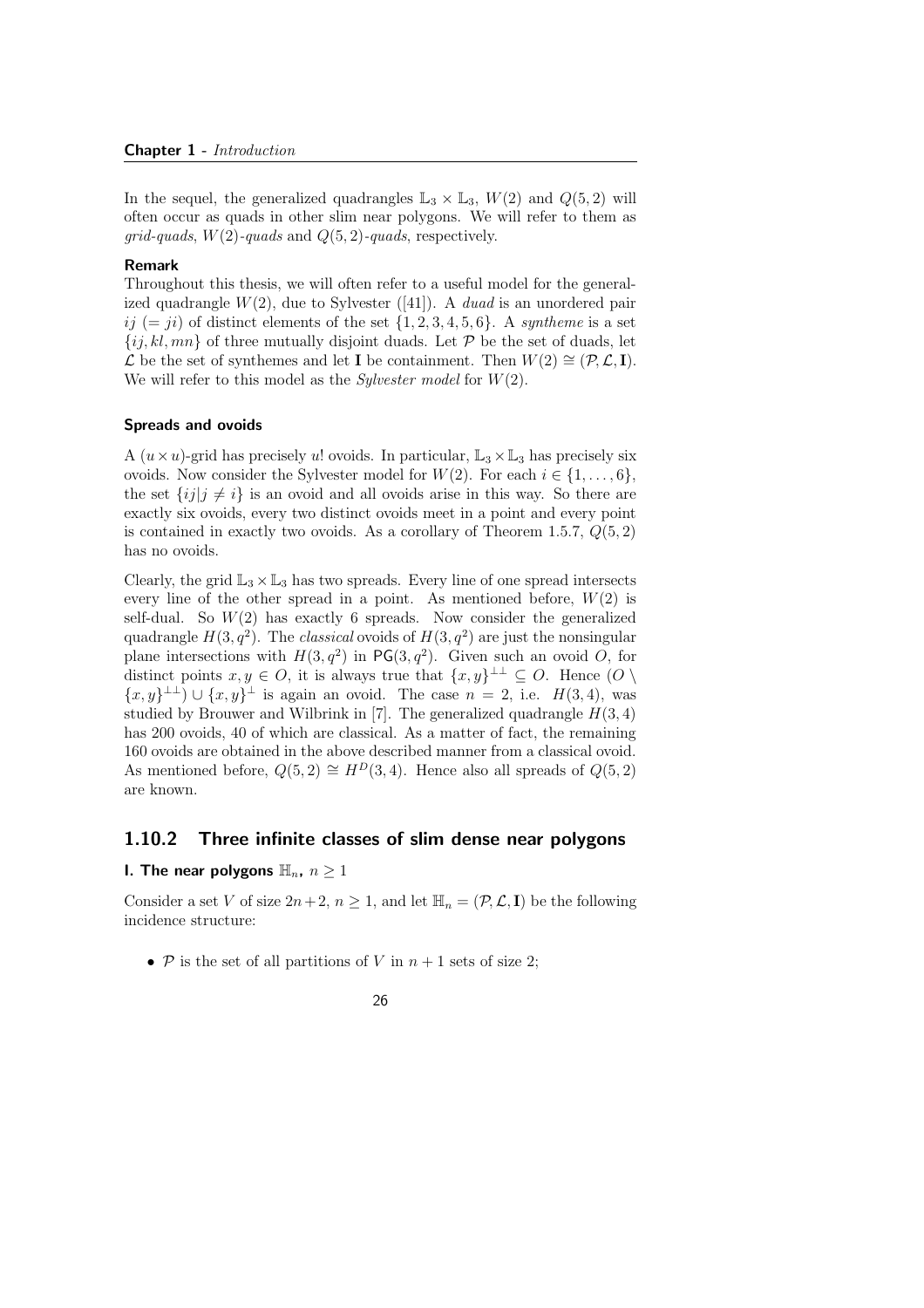- $\mathcal L$  is the set of all partitions of V in  $n-1$  sets of size 2 and one set of size 4;
- a point  $p \in \mathcal{P}$  is incident with a line  $L \in \mathcal{L}$  if and only if the partition determined by  $p$  is a refinement of the partition determined by  $L$ .

By [4],  $\mathbb{H}_n$  is a near 2*n*-gon. The near polygon  $\mathbb{H}_n$  has order  $(2, \frac{(n-1)(n+2)}{2})$  $\frac{1(n+2)}{2}$ ). Clearly  $\mathbb{H}_1 \cong \mathbb{L}_3$  and  $\mathbb{H}_2 \cong W(2)$ . (For  $n = 2$ , we obtain Sylvester's model, as  $W(2)^D \cong W(2)$ . All quads of  $\mathbb{H}_n$ ,  $n \geq 2$  are isomorphic to either  $\mathbb{L}_3 \times \mathbb{L}_3$ or  $W(2)$ .

### Theorem 1.10.2 ([19])

- The geodetically closed sub near  $2(n+1-k)$ -gons,  $k \in \{1, \ldots, n+1\}$ , of  $\mathbb{H}_n$  are of the form  $\mathbb{H}_{n_1-1} \times \cdots \times \mathbb{H}_{n_k-1}$  with  $n_1, \ldots, n_k \geq 1$  and  $n_1 + \cdots + n_k = n + 1.$
- Let  $\mathcal{M}_n$  denote the partial linear space whose points, respectively lines, are the subsets of size 2, respectively 3 of  $\{1, 2, \ldots, n+1\}$  with containment as incidence relation. Then every local space of  $\mathbb{H}_n$  is isomorphic to  $\mathcal{L}_{\mathbb{H}_n}$ , the unique linear space obtained from  $\mathcal{M}_n$  by adding lines of size 2.

#### II. The near polygons  $\mathbb{G}_n$ ,  $n \geq 1$

Let the vector space  $V(2n, 4), n \geq 1$ , with base  $\{\vec{e}_0, \ldots, \vec{e}_{2n-1}\}\,$  be equipped with the nonsingular hermitian form  $(\sum x_i \vec{e}_i, \sum y_i \vec{e}_i) = x_0 y_0^2 + x_1 y_1^2 + \ldots$  $x_{2n-1}y_{2n-1}^2$ , and let  $H = H(2n-1, 4)$  denote the corresponding hermitian variety in PG(2n − 1, 4). For every vector  $\vec{x}$  of  $V(2n, 4)$ , we have  $\vec{x} = \sum (\vec{x}, \vec{e_i}) \vec{e_i}$ . The support of a point  $p = \langle \vec{x} \rangle$  of PG(2n − 1, 4) is the set of all  $i \in \{0, \ldots, 2n-1\}$  for which  $(\vec{x}, \vec{e}_i) \neq 0$ . The number  $|S_p|$  is called the weight of p and is equal to the number of nonzero coordinates. A point of  $PG(2n-1, 4)$  belongs to H if and only if its weight is even. A subspace  $\pi$ on H is said to be good if it is generated by a (possibly empty) set  $\mathcal{G}_{\pi} \subseteq H$ of points whose supports are two by two disjoint. If  $\pi$  is good, then  $\mathcal{G}_{\pi}$  is uniquely determined. If  $\mathcal{G}_{\pi}$  contains  $k_{2i}$  points of weight  $2i, i \in \mathbb{N} \setminus \{0\}$ , then  $\pi$  is said to be of type  $(2^{k_2}, 4^{k_4}, \ldots)$ . Let Y, respectively Y', denote the set of all good subspaces of dimension  $n-1$ , respectively  $n-2$ . By [21], the incidence structure  $\mathbb{G}_n = (Y, Y', \mathbf{I})$  such that **I** is reverse containment is a near 2n-gon. Moreover,  $\mathbb{G}_n$  is a dense near polygon of order  $(2, \frac{3n^2-n-2}{2})$ . The number of points of  $\mathbb{G}_n$  equals  $\frac{3^{n} \cdot (2n)!}{2^n \cdot n!}$  $\frac{n \cdot (2n)!}{2^{n} \cdot n!}$ . Clearly,  $\mathbb{G}_1 \cong \mathbb{L}_3$  and  $\mathbb{G}_2 \cong Q(5, 2)$ . If  $n \geq 3$ , then the three types of quads occur in  $\mathbb{G}_n$ .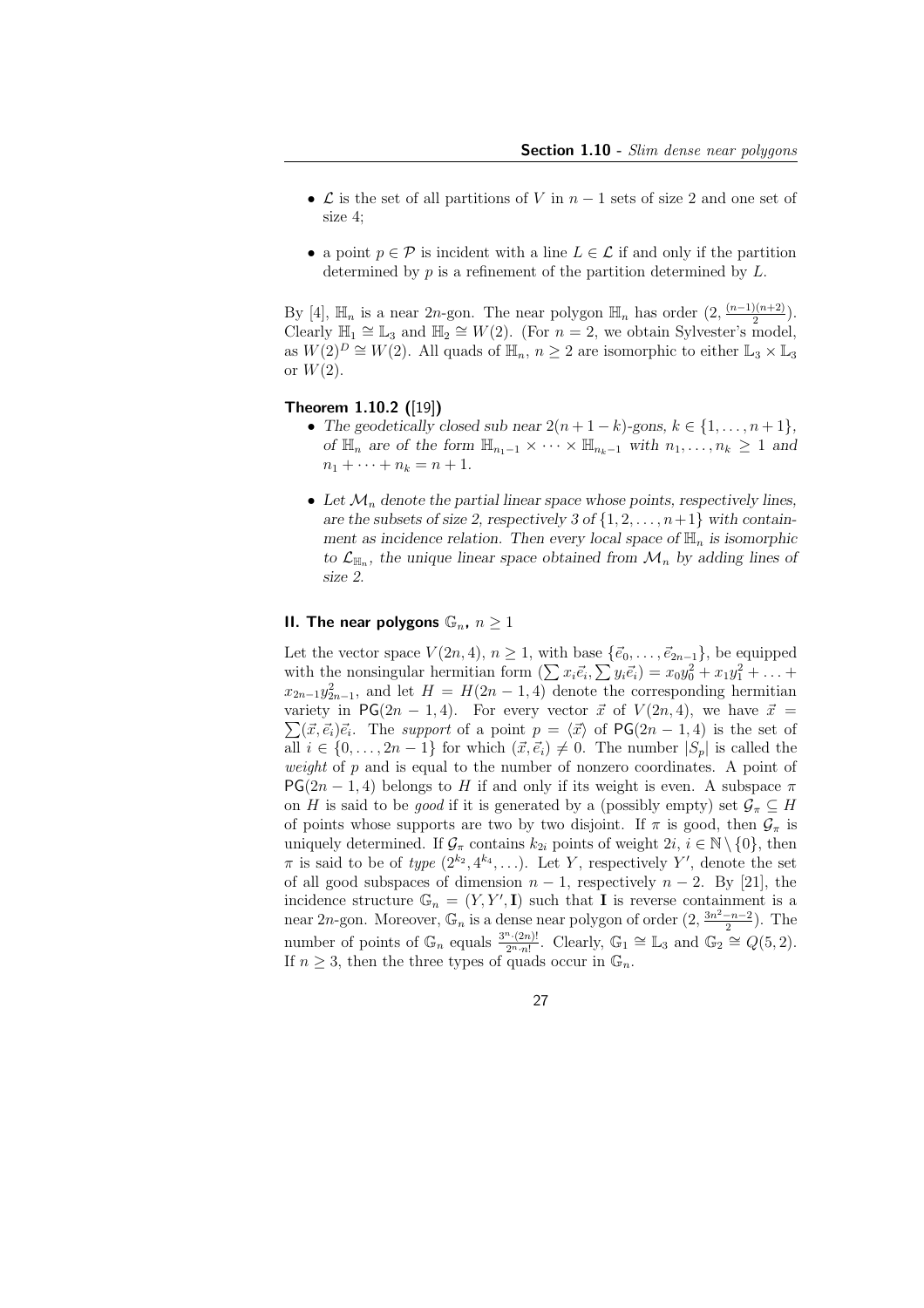#### Theorem 1.10.3 (Lemma 6 of [21])

There is a one-to-one correspondence between the geodetically closed sub near polygons of  $\mathbb{G}_n$  and the good subspaces on H such that a point  $\pi$  of  $\mathbb{G}_n$  belongs to a geodetically closed sub near polygon  $\mathcal F$  of  $\mathbb{G}_n$  if and only if  $\pi_{\mathcal{F}} \subset \pi$ , where  $\pi_{\mathcal{F}}$  denotes the good subspace of H corresponding to  $\mathcal{F}$ .

#### **Theorem 1.10.4 (Theorem 2 of [21])**

The geodetically closed sub near  $2(n - k)$ -gons,  $k \in \{0, ..., n\}$ , of  $\mathbb{G}_n$  are of the form  $\mathbb{H}_{n_1-1} \times \cdots \times \mathbb{H}_{n_k-1} \times \mathbb{G}_{n_{k+1}}$  with  $n_1, \ldots, n_k \geq 1$ ,  $n_{k+1} \geq 0$  and  $n_1 + \cdots + n_{k+1} = n.$ 

#### Lines and quads in  $\mathbb{G}_n$

Let  $n \geq 3$ . If L is a line of  $\mathbb{G}_n$ , then there are two possibilities for  $\pi_L$ :

- $\pi_L$  has type  $(2^{n-1})$ , and we call L a special line;
- $\pi_L$  has type  $(2^{n-2}, 4^1)$  and we call L an *ordinary line*.

As mentioned before, all types of quads arise in  $\mathbb{G}_n$ ,  $n \geq 3$ . If  $\mathcal Q$  is a  $Q(5, 2)$ quad, then  $\pi_{\mathcal{Q}}$  is of type  $(2^{n-2})$ . If  $\mathcal Q$  is a  $W(2)$ -quad, then  $\pi_{\mathcal{Q}}$  is of type  $(2^{n-3}, 6^1)$ . There are two kinds of grid-quads:

- grid-quads of type  $(2^{n-3}, 4^1)$ ; such a grid-quad contains a spread of special lines and a spread of ordinary lines;
- grid-quads of type  $(2^{n-4}, 4^2)$ ; such a grid-quad contains no special lines.

# Theorem 1.10.5 (Lemmas 8 and 11 of [21])

Consider the near polygon  $\mathbb{G}_n$ ,  $n \geq 3$ . Then

- each point is contained in n special lines and  $\frac{3}{2}n(n-1)$  ordinary lines;
- each special line is contained in  $n-1$  quads isomorphic to  $Q(5, 2)$ , no  $W(2)$ -quads and  $\frac{3}{2}(n-1)(n-2)$  grid-quads;
- each ordinary line is contained in a unique  $Q(5, 2)$ -quad,  $3(n-2)$  W(2)quads and  $\frac{(n-2)(3n-7)}{2}$  grid-quads;
- each line is contained in exactly  $\frac{(n-1)(3n-4)}{2}$  quads;
- if  $L_1, \ldots, L_k$  are different special lines of  $\mathbb{G}_n$ ,  $n \geq 3$ , through a fixed point x, then  $\mathcal{C}(L_1, \ldots, L_k) \cong \mathbb{G}_k$ .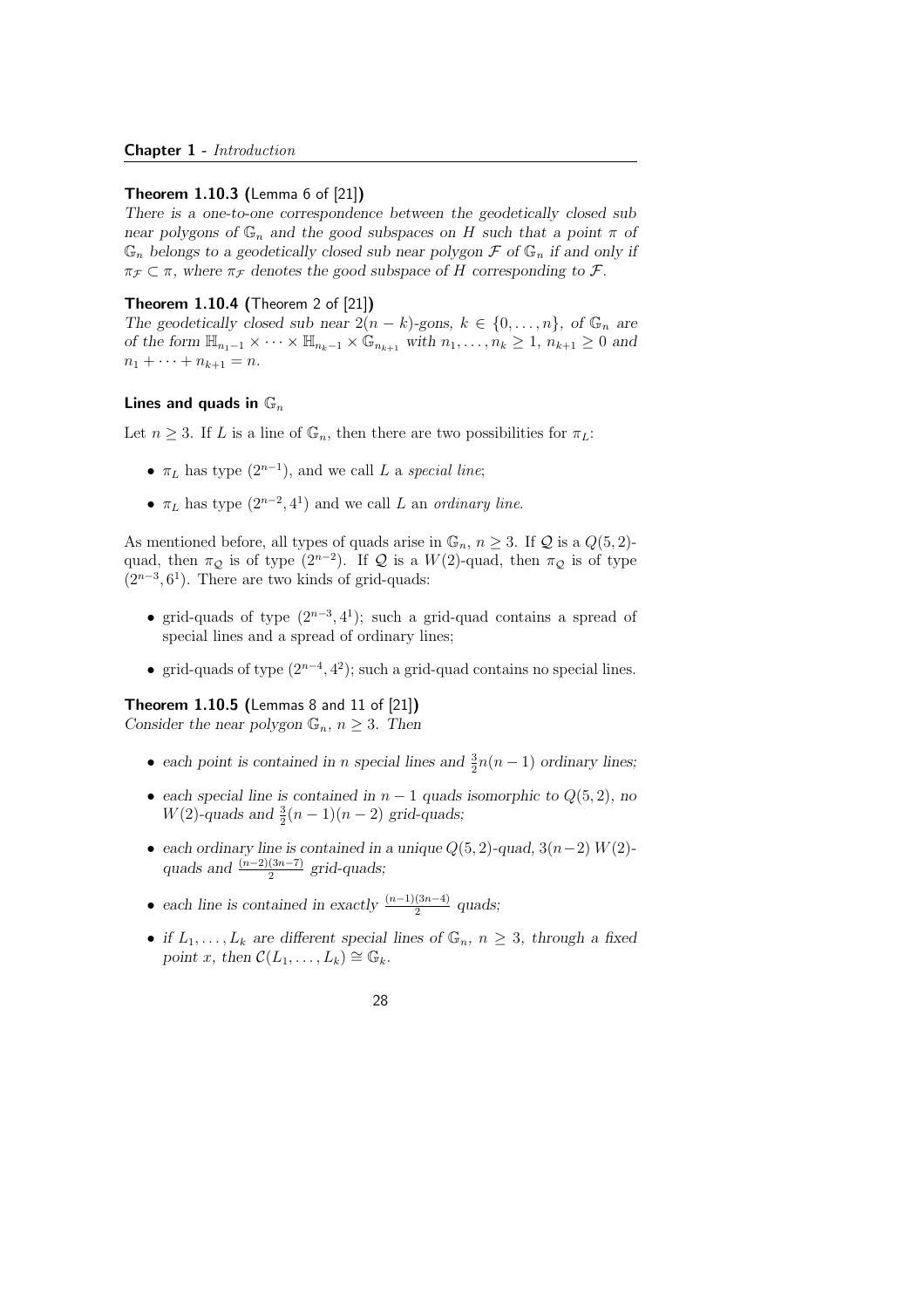## Local spaces

Let  $P_n$  be an arbitrary base in PG(n – 1, 4), let  $P'_n$  be the set of all points of PG(n − 1, 4) lying on the lines through two points of  $P_n$ . Now define  $\mathcal{L}_{\mathbb{G}_n}$ as the linear space whose points are the points of  $P'_n$  and whose lines are the lines of  $PG(n-1, 4)$  containing at least two points of  $P'_n$ . Then every local space of  $\mathbb{G}_n$  is isomorphic to  $\mathcal{L}_{\mathbb{G}_n}$ .

#### III. The near polygons  $\mathbb{I}_n$ ,  $n \geq 2$

Consider a nonsingular quadric  $Q(2n, 2)$ ,  $n \geq 2$ , in PG(2n, 2) and a hyperplane  $\Pi$  of  $PG(2n, 2)$  intersecting  $Q(2n, 2)$  in a nonsingular hyperbolic quadric  $Q^+(2n-1, 2)$ . Let  $\mathbb{I}_n$  be the following incidence structure:

- the points of  $\mathbb{I}_n$  are the maximal subspaces of  $Q(2n, 2)$  which are not contained in  $Q^+(2n-1,2);$
- the lines of  $\mathbb{I}_n$  are the next-to-maximal subspaces of  $Q(2n, 2)$  which are not contained in  $Q^+(2n-1,2)$ ;
- the incidence relation is reverse containment.

By [4],  $\mathbb{I}_n$  is a dense near 2*n*-gon of order  $(2, 2^n - 3)$ . The distances in  $\mathbb{I}_n$  are inherited from the distances in  $Q^D(2n, 2)$ .

Let  $\pi$  be a subspace of dimension  $n-1-i$ ,  $i \in \{0,\ldots,n\}$ , on  $Q(2n, 2)$ which is not contained in  $Q^+(2n-1,2)$  if  $i \in \{0,1\}$ . If X is the set of maximal subspaces of  $Q(2n, 2)$  through  $\pi$ , then  $S_X$  is a geodetically closed sub near polygon of  $\mathbb{I}_n$ . Conversely, every geodetically closed subspace of  $\mathbb{I}_n$ is obtained this way. If  $i > 2$  and if  $\pi$  is not contained in  $\Pi$  then  $(\mathbb{I}_n)_X$  is isomorphic to  $Q^D(2i, 2)$ . If  $i \geq 2$  and if  $\pi \subset \Pi$  then  $(\mathbb{I}_n)_X$  is isomorphic to  $\mathbb{I}_i$ . If X is a point outside  $\Pi$ , i.e.  $i = n-1$ , then  $(\mathbb{I}_n)_X$  is big. Since  $\mathbb{I}_2 \cong \mathbb{L}_3 \times \mathbb{L}_3$ and  $Q^D(4, 2) \cong W(2)$ , every quad is isomorphic to either  $\mathbb{L}_3 \times \mathbb{L}_3$  or  $W(2)$ . Every  $(n-2)$ -dimensional subspace of  $Q(2n, 2)$  not contained in  $Q^+(2n-1, 2)$ contains a unique  $(n-3)$ -dimensional subspace which is entirely contained in  $Q^+(2n-1, 2)$ . Hence, every line of  $\mathbb{I}_n$  is contained in a unique grid-quad. As mentioned before,  $\mathbb{I}_n$  has order  $(2, 2^n - 3)$ . So, every line of  $\mathbb{I}_n$  is contained in a unique grid-quad and  $2^{n-1} - 2$  quads isomorphic to  $W(2)$ . The near hexagon  $\mathbb{I}_3$  is isomorphic to  $\mathbb{H}_3$ .

Every local space of  $\mathbb{I}_n$  is isomorphic to PG(n – 1, 2)', the incidence structure obtained from  $PG(n-1, 2)$  by removing one point.

29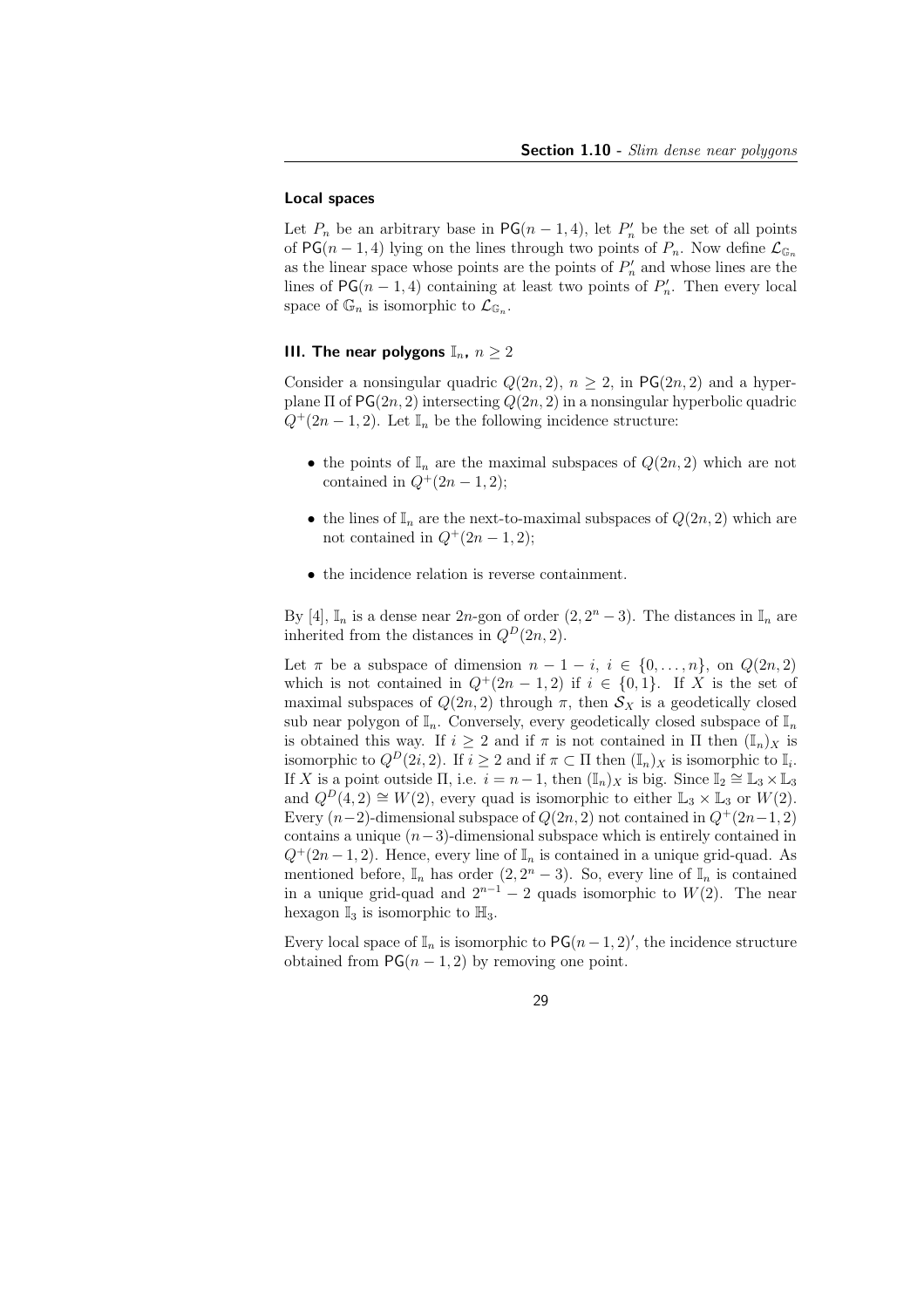# 1.10.3 Three 'exceptional' slim dense near hexagons

## I. The near hexagon  $\mathbb{E}_1$  associated with the extended ternary Golay code

Consider again the matrix A defined in Section 1.9.2. Let C be the sixdimensional subspace of the vector space  $\mathbb{F}_3^{12}$  generated by the rows of A. The subspace  $\mathsf{C}$  of  $\mathbb{F}_3^{12}$  is called the *extended ternary Golay code*. As shown in [40], a near hexagon  $\mathbb{E}_1$  is associated with this code as follows:

- the points are the cosets  $\vec{v} + \mathsf{C}$  of the code,  $\vec{v} \in \mathbb{F}_3^{12}$ ;
- the lines are all the triplets of the form  ${\vec{v}} + {\vec{C}}, {\vec{v}} + {\vec{e_i}} + {\vec{C}}, {\vec{v}} {\vec{e_i}} + {\vec{C}}$ ,  $\vec{v} \in \mathbb{F}_3^{12}, i \in \{1, \ldots, 12\}$  and  $\vec{e_i}$  the unique vector of length 12 whose i-th entry equals 1 and all other entries equal 0;
- incidence is containment.

This near hexagon is isomorphic to the near hexagon  $T_5^*(\mathcal{K})$  defined in Section 1.9.2. It is a dense near hexagon which has 729 points and is regular with parameters  $s = 2$ ,  $t_2 = 1$  and  $t = 11$ . It was shown in [2] that there is up to an isomorphism only one dense near hexagon with these parameters. All quads are grids and none of them is big in  $\mathbb{E}_1$ . All local spaces of  $\mathbb{E}_1$ are isomorphic to  $K_{12}$ , the complete graph on 12 vertices, regarded as linear space.

#### II. The near hexagon  $\mathbb{E}_2$  associated with the Steiner system  $S(5, 8, 24)$

The projective plane  $PG(2, 4) = (X, B, I)$  has the following properties:

- The set of 168 hyperovals (i.e. sets of 6 points no three of which are collinear) can be divided into three classes  $\mathcal{O}_1$ ,  $\mathcal{O}_2$  and  $\mathcal{O}_3$  of equal size. Two hyperovals are in the same class if and only if they intersect in an even number of points.
- The set of 360 Baer subplanes (i.e. subplanes of order 2) can be divided into three classes  $\mathcal{B}_1$ ,  $\mathcal{B}_2$  and  $\mathcal{B}_3$  of equal size. Two Baer subplanes are in the same class if and only if they intersect in an odd number of points
- The indices i and j can be chosen in such a way that for  $O \in \mathcal{O}_i$  and  $S \in \mathcal{B}_j$ ,  $|O \cap S|$  is even if and only if  $i = j$ .

We now construct the following design. The point set is equal to  $X \cup$  ${\infty_1, \infty_2, \infty_3}$ , with  $\infty_1, \infty_2, \infty_3 \notin X$ . There are four types of blocks:

30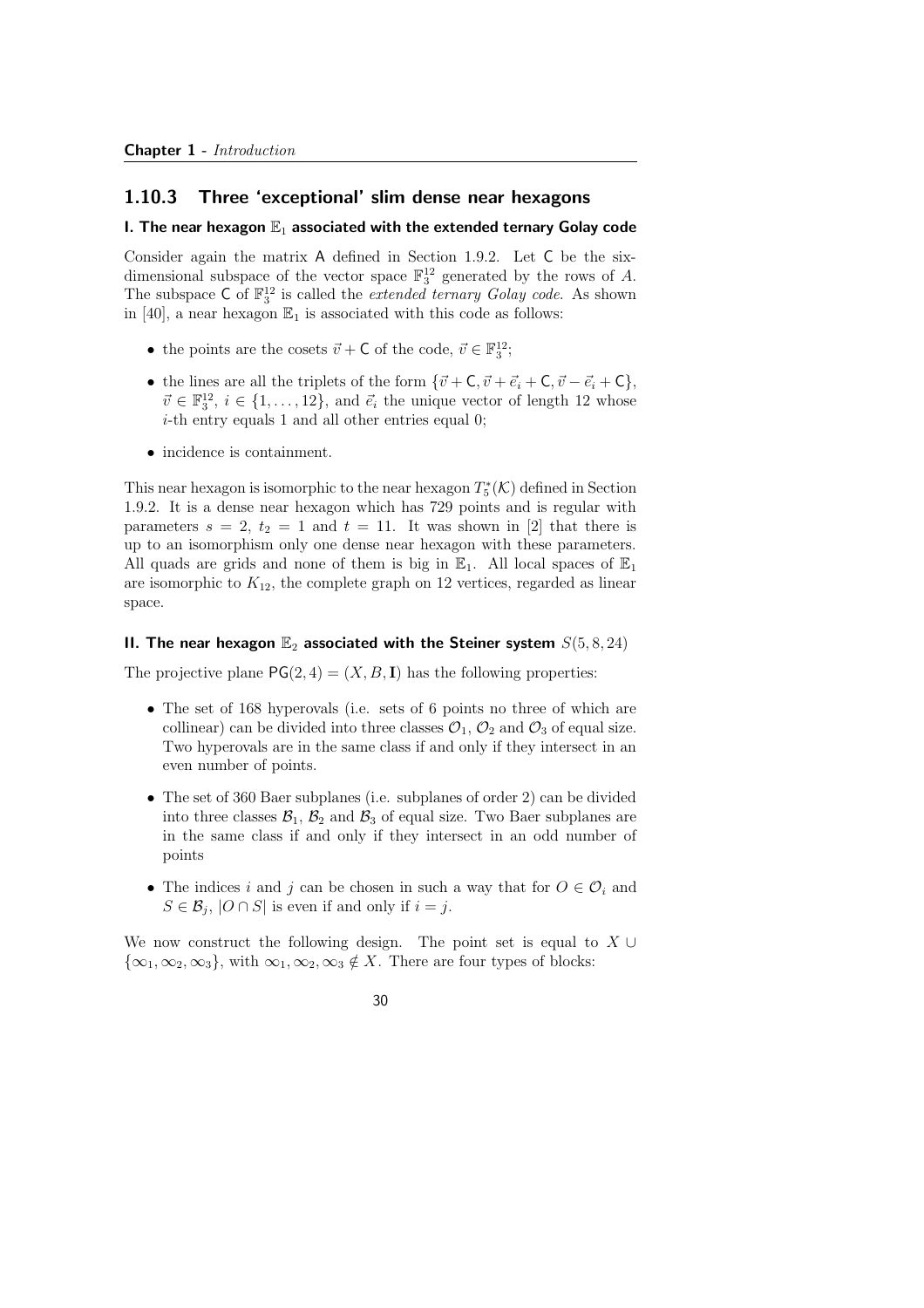- $L \cup {\infty_1, \infty_2, \infty_3}$  where  $L \in B$ ;
- $(O \cup {\infty_1, \infty_2, \infty_3}) \setminus {\infty_i}$  for each  $O \in \mathcal{O}_i$ ;
- $S \cup {\infty_i}$  for each  $S \in \mathcal{B}_i$ ;
- the symmetric difference  $L \Delta L'$  of L and L' for all  $L, L' \in B, L \neq L'$ .

Taking the natural incidence, we find the unique Steiner system  $S(5, 8, 24)$ . As shown in [40], a near hexagon  $\mathbb{E}_2$  is associated with  $S(5, 8, 24)$  as follows:

- the points are the blocks of the Steiner system;
- the lines are the sets of three mutually disjoint blocks:
- incidence is the natural one.

The near hexagon  $\mathbb{E}_2$  is dense, has 759 points, is regular with parameters  $(s,t_2,t) = (2, 2, 14)$  and is completely determined by its parameters, see [40]. All quads are isomorphic to  $W(2)$  and none of them is big in  $\mathbb{E}_2$ . All local spaces of  $\mathbb{E}_2$  are isomorphic to  $PG(3, 2)$ .

#### **Theorem 1.10.6 (Theorem 5 of [6])**

A dense regular near hexagon with parameters  $s, t_2$  and t is isomorphic to  $\mathbb{E}_2$  if and only if  $1 + t = (1 + t_2)(1 + st_2)$ .

#### III. The Aschbacher near hexagon  $\mathbb{E}_3$

The near hexagon  $\mathbb{E}_3$  was first constructed by Aschbacher in [1], but we take the construction from [4]. Consider in  $PG(6, 3)$  a nonsingular quadric  $Q(6, 3)$ and a nontangent hyperplane  $\Pi$  intersecting  $Q(6, 3)$  in a nonsingular elliptic quadric  $Q^-(5,3)$ . There is a polarity associated with  $Q(6,3)$  and we call two points orthogonal when one of them is contained in the polar hyperplane of the other. Let N denote the set of 126 internal points of  $Q(6,3)$  which are contained in  $\Pi$ , i.e. the set of all 126 points in  $\Pi$  for which the polar hyperplane intersects  $Q(6,3)$  in a nonsingular elliptic quadric. Let  $\mathbb{E}_3$  be the following incidence geometry:

- the points are the 6-tuples of mutually orthogonal points of  $N$ ;
- $\bullet$  the lines are the pairs of orthogonal points of  $N$ ;
- incidence is reverse inclusion.

Then  $\mathbb{E}_3$  is a dense near hexagon of order  $(2, 14)$ . It has 567 points and contains  $W(2)$ -quads and  $Q(5, 2)$ -quads. All  $Q(5, 2)$ -quads are big. All local spaces of  $\mathbb{E}_3$  are isomorphic to  $\overline{W(2)}$ , the linear space obtained from  $W(2)$ by adding its ovoids as extra lines of size 5.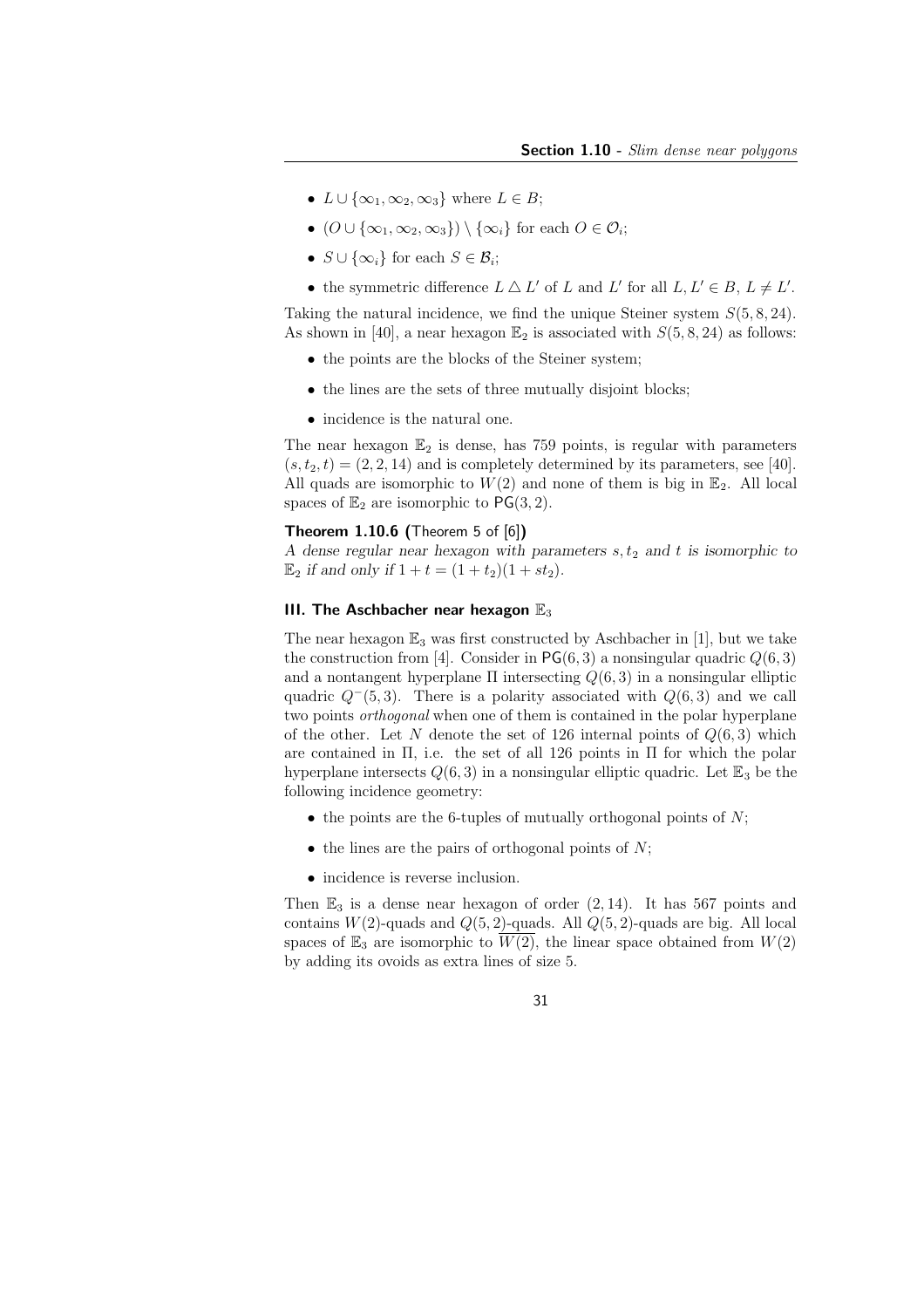# 1.10.4 The known slim dense near polygons

Every known slim dense near  $2n$ -gon,  $n \geq 2$ , which is not a product near polygon nor a glued near polygon is isomorphic to precisely one of the examples of Table 1.2.

| near polygon                            | local spaces                 |  |
|-----------------------------------------|------------------------------|--|
| $Q^D(2n,2) \cong W^D(2n-1,2), n \geq 2$ | $PG(n-1,2)$                  |  |
| $H^D(2n-1,4), n \geq 2$                 | $PG(n-1, 4)$                 |  |
| $\mathbb{G}_n, n \geq 3$                | $\mathcal{L}_{\mathbb{G}_n}$ |  |
| $\mathbb{H}_n$ , $n \geq 3$             | $\mathcal{L}_{\mathbb{H}_n}$ |  |
| $\mathbb{I}_n, n \geq 4$                | $PG(n-1,2)$ '                |  |
| $\mathbb{E}_1$ $(n=3)$                  | $K_{12}$                     |  |
| $\mathbb{E}_2$ $(n = 3)$                | PG(3,2)                      |  |
| $\mathbb{E}_3$ $(n=3)$                  | W(2)                         |  |

Table 1.2: Known slim dense near polygons

All slim dense near hexagons have been classified (see Section 1.10.5). In Chapter 4, we will classify all slim dense near octagons.

# 1.10.5 The slim dense near hexagons

The slim dense near hexagons have been classified in [4]. There are eleven examples and we have already encountered all of them (either explicitly or implicitly). They are listed in Table 1.3 together with their number of points  $v<sub>S</sub>$ , their constant number of lines  $t<sub>S</sub> + 1$  through a point, their quads and their local spaces. Grid-quads are denoted as  $\boxplus$ . Remark that there is up to an isomorphism a unique dense near hexagon of type  $Q(5, 2) \otimes Q(5, 2)$  (see [4]).

As we can see in the table, all local spaces of a given near hexagon  $S$  are isomorphic. The local spaces of  $\mathbb{L}_3 \times \mathbb{L}_3 \times \mathbb{L}_3$ ,  $W(2) \times \mathbb{L}_3$ ,  $Q(5, 2) \times \mathbb{L}_3$  and  $Q(5,2) \otimes Q(5,2)$  are so-called *crosses*. An  $(i, j)$ -cross  $C_{i,j}$   $(i, j \geq 2)$  is the unique linear space on  $i + j - 1$  points containing a line of size i, a line of size j, and  $(i - 1)(j - 1)$  additional lines of size 2.

#### Proposition 1.10.7

Let x and y denote two points of a slim dense near polygon  $S$ . If x is contained in a quad of order  $(2, i)$ ,  $i \in \{1, 2, 4\}$ , then y is also contained in a quad of order  $(2, i)$ .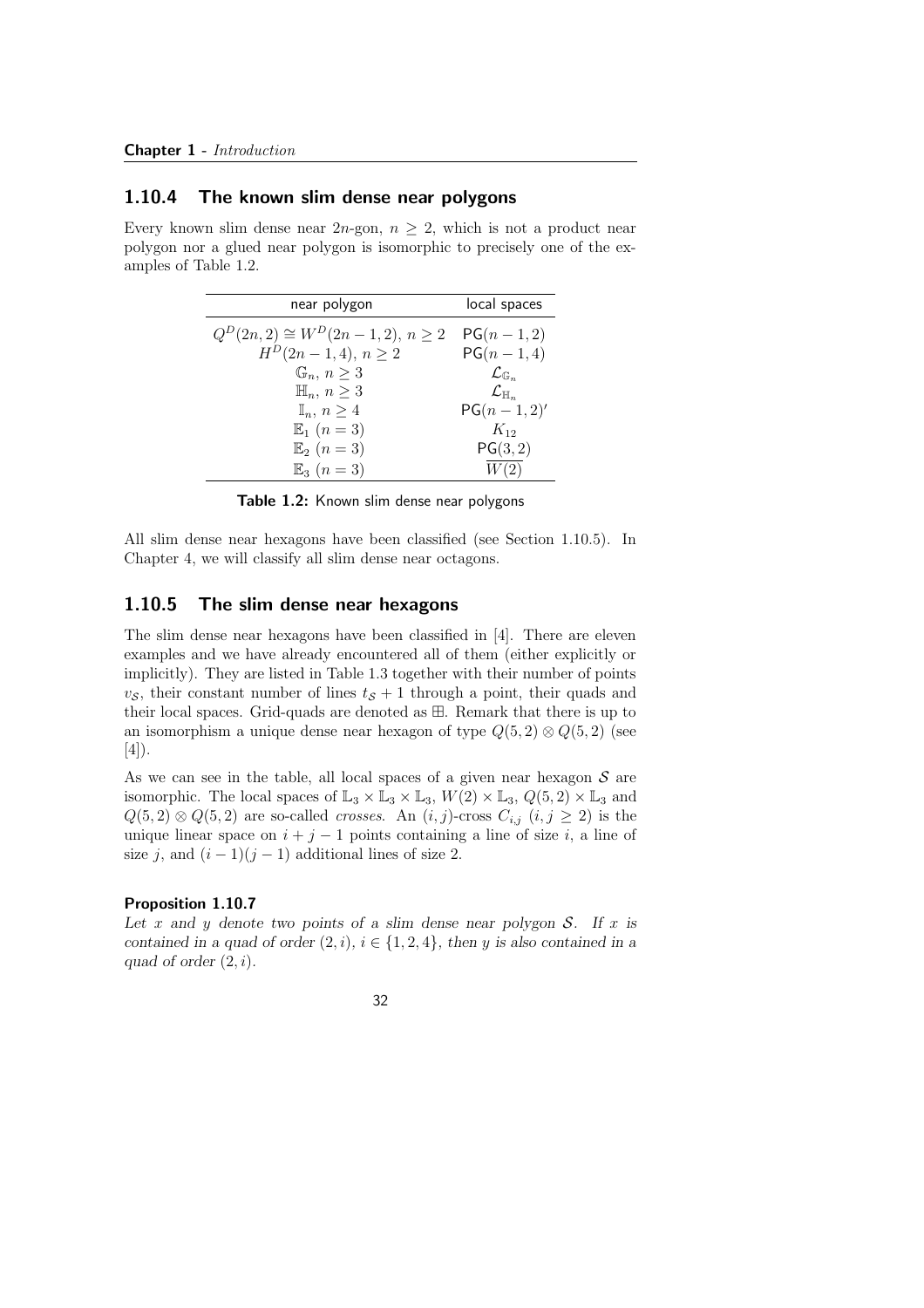| near hexagon                                           | $V_S$ | $t_S$ | big quads             |                  | other quads local spaces     |
|--------------------------------------------------------|-------|-------|-----------------------|------------------|------------------------------|
| $\mathbb{L}_3 \times \mathbb{L}_3 \times \mathbb{L}_3$ | 27    | 2     | Æ                     |                  | $C_{2,2}$                    |
| $W(2) \times \mathbb{L}_3$                             | 45    | 3     | $\boxplus, W(2)$      |                  | $C_{3,2}$                    |
| $Q(5,2)\times\mathbb{L}_3$                             | 81    | 5     | $\boxplus$ , $Q(5,2)$ |                  | $C_{5,2}$                    |
| $\mathbb{H}_3 \cong \mathbb{I}_3$                      | 105   | 5     | W(2)                  | Ħ                | $PG(2, 2)$ '                 |
| $Q^D(6,2)$                                             | 135   | 6     | W(2)                  |                  | PG(2, 2)                     |
| $Q(5,2)\otimes Q(5,2)$                                 | 243   | 8     | Q(5,2)                | Æ                | $C_{5,5}$                    |
| $\mathbb{G}_3$                                         | 405   | 11    | Q(5,2)                | $\boxplus, W(2)$ | $\mathcal{L}_{\mathbb{G}_3}$ |
| $\mathbb{E}_1$                                         | 729   | 11    |                       | Æ                | $K_{12}$                     |
| $\mathbb{E}_2$                                         | 759   | 14    |                       | W(2)             | PG(3,2)                      |
| $\mathbb{E}_3$                                         | 567   | 14    | Q(5,2)                | W(2)             | W(2)                         |
| $H^{D}(5,4)$                                           | 891   | 20    | Q(5,2)                |                  | PG(2,4)                      |

Section 1.10 - Slim dense near polygons

Table 1.3: Slim dense near hexagons

#### Proof

By connectedness of  $S$ , it is sufficient to prove the result for collinear points x and y. If Q denotes an arbitrary quad through x, then  $\mathcal{C}(y, \mathcal{Q})$  is either the quad  $Q$  itself or a hex  $H$ . In any case, there exists a quad through y of the same order as  $Q$  (taking into account that all local spaces in a given hex are isomorphic). are isomorphic).

#### Proposition 1.10.8

Let H be a slim dense near hexagon. There exist constants  $a_{\mathcal{H}}$ ,  $b_{\mathcal{H}}$  and  $c_{\mathcal{H}}$ such that every point of H is contained in  $a_{\mathcal{H}}$  grid-quads,  $b_{\mathcal{H}}$  W(2)-quads and  $c_H Q(5, 2)$ -quads. Furthermore  $t_H(t_H + 1) = 2a_H + 6b_H + 20c_H$ , and for every point x of  $H$ ,

- $|\Gamma_0(x)| = 1;$
- $|\Gamma_1(x)| = 2(t_{\mathcal{H}} + 1);$
- $|\Gamma_2(x)| = 4a_{\mathcal{H}} + 8b_{\mathcal{H}} + 16c_{\mathcal{H}};$
- $|\Gamma_3(x)| = v_S 1 [2(t_{\mathcal{H}} + 1) + 4a_{\mathcal{H}} + 8b_{\mathcal{H}} + 16c_{\mathcal{H}}].$

Hence for every  $i \in \{0, 1, 2, 3, 4\}, |\Gamma_i(x)|$  is independent of the chosen point x.

#### Proof

Since for a given slim dense near hexagon  $H$  all local spaces are isomorphic, there exist constants  $a_{\mathcal{H}}$ ,  $b_{\mathcal{H}}$  and  $c_{\mathcal{H}}$  such that every point of  $\mathcal{H}$  is contained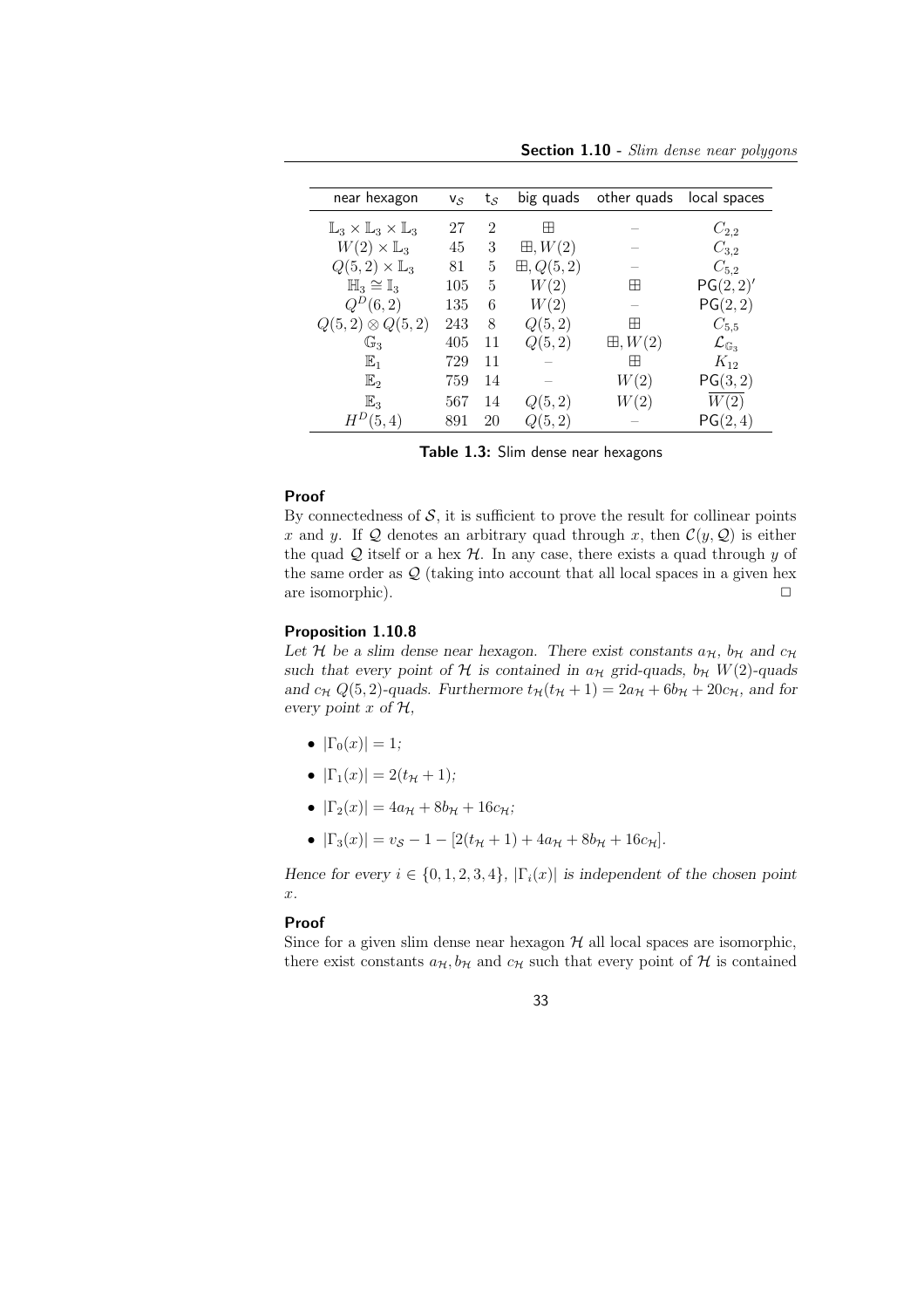in  $a_{\mathcal{H}}$  grid-quads,  $b_{\mathcal{H}} W(2)$ -quads and  $c_{\mathcal{H}} Q(5, 2)$ -quads. Since any two lines are contained in a unique quad,  $2a_{\mathcal{H}} + 6b_{\mathcal{H}} + 20c_{\mathcal{H}} = t_{\mathcal{S}}(t_{\mathcal{S}} + 1)$ . Since any two points at distance 2 are contained in a unique quad,  $|\Gamma_2(x)| = 4a_{\mathcal{H}} + 8b_{\mathcal{H}} + 16c_{\mathcal{H}}$  for every point x of  $\mathcal{H}$ . The property now follows.  $4a_{\mathcal{H}} + 8b_{\mathcal{H}} + 16c_{\mathcal{H}}$  for every point x of  $\mathcal{H}$ . The property now follows.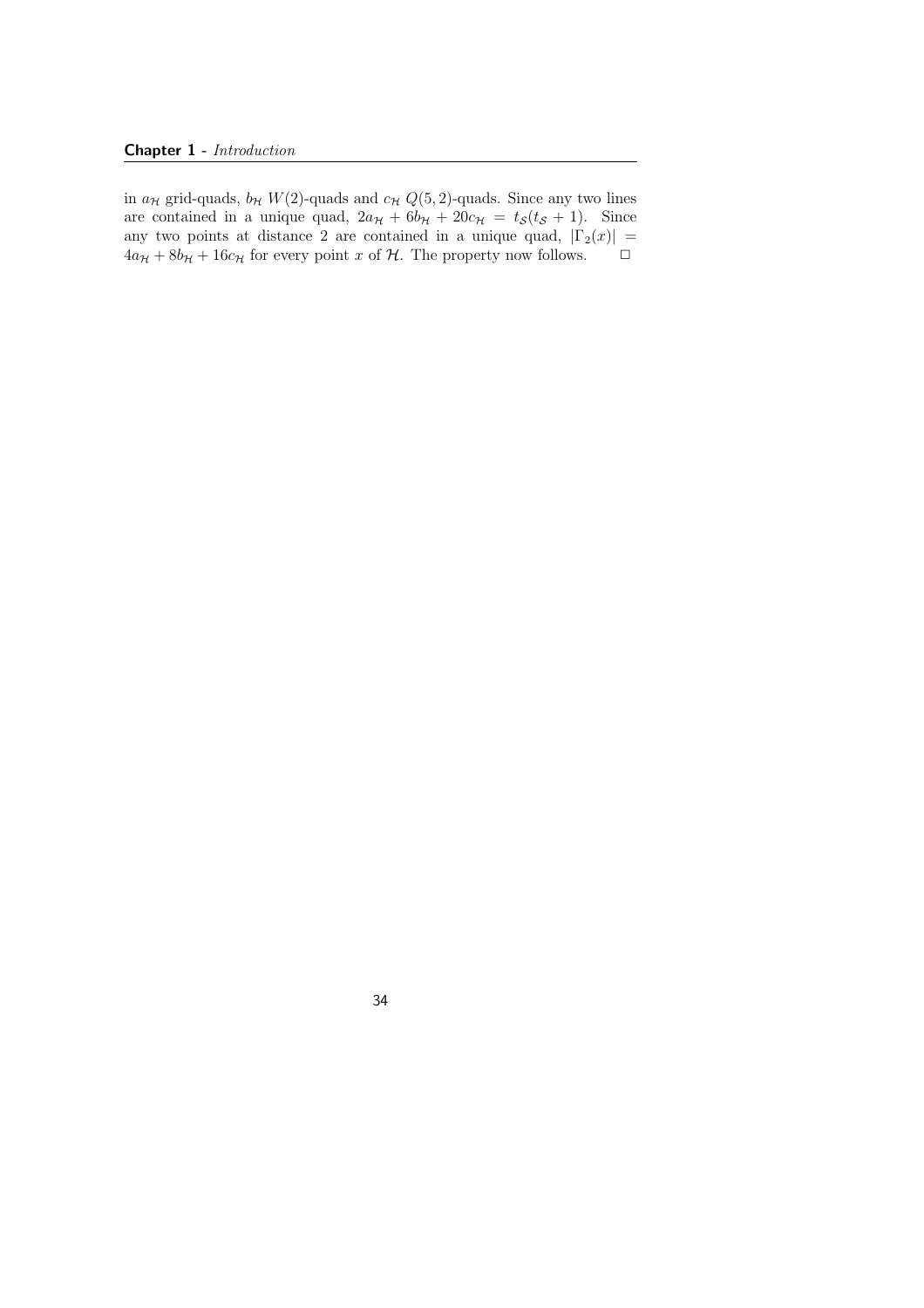# Chapter 2

# Near polygons with a nice chain of sub near polygons

By Theorem 1.6.3, every dense near 2n-gon S has a chain  $\mathcal{F}_0 \subset \mathcal{F}_1 \subset$  $\cdots \subset \mathcal{F}_{n-1} \subset \mathcal{F}_n = \mathcal{S}$  of geodetically closed sub near polygons such that  $diam(\mathcal{F}_i) = i, i \in \{0, \ldots, n\}.$  A lot of dense near polygons have the property that they contain a big geodetically closed sub near polygon. In this chapter, we will characterize those slim dense near polygons  $S$  which have a chain  $\mathcal{F}_0 \subset \mathcal{F}_1 \subset \cdots \subset \mathcal{F}_{n-1} \subset \mathcal{F}_n = \mathcal{S}$  of geodetically closed sub near polygons such that  $\mathcal{F}_i$  is big in  $\mathcal{F}_{i+1}$  for every  $i \in \{0, \ldots, n-1\}$ .

# 2.1 Glued near polygons of type  $H^D(2n_1-1,q^2) \otimes$  $H^D(2n_2-1, q^2)$

In Chapter 1 we defined the dual polar space  $H^D(2n-1, q^2)$ . Here, we will determine all spreads of symmetry of  $H^D(2n-1, q^2)$  and use this result to prove the existence of glued near polygons of type  $H^D(2n_1-1, q^2) \otimes H^D(2n_2 1, q^2$ ,  $n_1, n_2 \geq 2$ . We also show that there exists a unique glued near polygon of type  $H^D(2n_1 - 1, 4) \otimes H^D(2n_2 - 1, 4)$  for all  $n_1, n_2 \geq 2$ .

# 2.1.1 Spreads of symmetry of  $H^D(2n-1,q^2)$

Consider the hermitian variety  $H := H(2n - 1, q^2)$  in  $\Pi := \mathsf{PG}(2n - 1, q^2)$ ,  $n \geq 2$ , and let  $H^D := H^D(2n-1, q^2)$  denote its associated dual polar space. We will now determine all spreads of symmetry of the near polygon  $H<sup>D</sup>$ .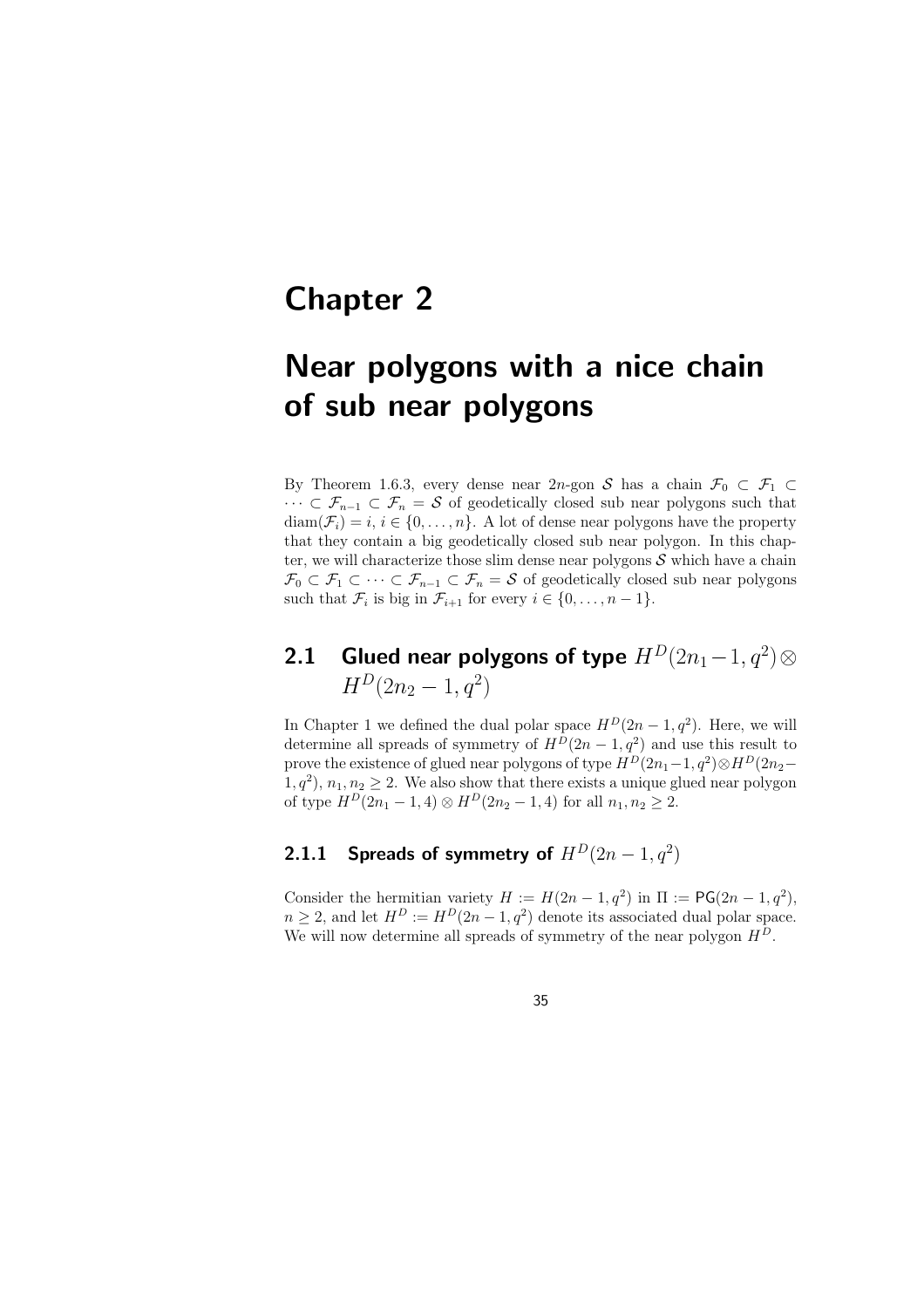#### Lemma 2.1.1

Let  $\mathcal L$  be the linear space whose points are the points of  $H$  and whose lines are the lines of  $\Pi$  which contain at least two points of H. Then the subspaces of  $\mathcal L$  are precisely the intersections of H with subspaces of  $\Pi$ .

## Proof

For every set X of points on H, let  $\langle X \rangle$  denote the subspace of  $\Pi$  generated by all points of X and let  $\overline{X}$  denote the smallest subspace of  $\mathcal L$  through X. Since  $\langle X \rangle \cap H$  is a subspace of  $\mathcal{L}, \overline{X} \subseteq \langle X \rangle \cap H$ . We will now prove that  $\overline{X} = \langle X \rangle \cap H$  (\*). This property obviously holds if  $n := \dim(\langle X \rangle) \leq 1$ , and since every intersection of a hermitian variety with a plane is either the plane itself, a line in this plane, a unital or a cone  $pB$  with p a point and B a Baer subline, it also holds for  $n = 2$ . So, suppose that  $n \geq 3$  and consider a subset Y of X such that  $\dim(\langle Y \rangle) = n-1$ . We may suppose that  $\langle Y \rangle \cap H = \overline{Y} \subset \overline{X}$ (otherwise use induction). Now consider a fixed point x in  $X \setminus \langle Y \rangle$ . For every point x' of  $\langle X \rangle \cap H$  different from x, the line xx' intersects  $\langle Y \rangle$  in a point x'' and one of the following possibilities occurs.

- There exists a line L in  $\langle Y \rangle$  through the point  $x''$  intersecting H in a Baer subline. Since property (\*) holds for  $n = 2$ ,  $x' \in \langle x, L \rangle \cap H =$  $\overline{L \cup \{x\}} \subseteq \overline{X}$ .
- Every line of  $\langle Y \rangle$  through the point  $x''$  is a tangent line. Then  $x''$  is a singular point of  $\langle Y \rangle \cap H$ . Hence  $x'' \in H$  and the point  $x' \in xx''$ belongs to  $\overline{X}$ .

In any case,  $x' \in \overline{X}$ . Since  $x'$  was an arbitrary point of  $\langle X \rangle \cap H$  different from x and since  $x \in \overline{X}$ ,  $\langle X \rangle \cap H \subseteq \overline{X}$  and hence  $\overline{X} = \langle X \rangle \cap H$ . As a consequence the subspaces of  $\mathcal L$  are precisely the intersections of H with subspaces of  $\Pi$ .<br>This proves the lemma. This proves the lemma.

As mentioned in Chapter 1, there exists a bijective correspondence between the geodetically closed sub near polygons of  $H^D$  and the subspaces of H. If  $\pi$ is a subspace on H, then the set of all generators of H through  $\pi$  determines a geodetically closed sub near polygon of  $H^D$  which we will denote by  $\pi^{\phi}$ . There holds  $\dim(\pi) + \dim(\pi^{\phi}) = n - 1$ . If  $\pi_1$  and  $\pi_2$  are two subspaces on H, then  $\pi_1^{\phi} \subseteq \pi_2^{\phi}$  if and only if  $\pi_2 \subseteq \pi_1$ .

#### Theorem 2.1.2

If V is the set of all  $(n-2)$ -dimensional subspaces of H which lie in a nontangent hyperplane  $\Pi_{\infty}$ , then  $V^{\phi} := {\alpha^{\phi}} | \alpha \in V$  is a spread of symmetry of  $H^D$ . Conversely, every spread of symmetry is obtained in this way.

36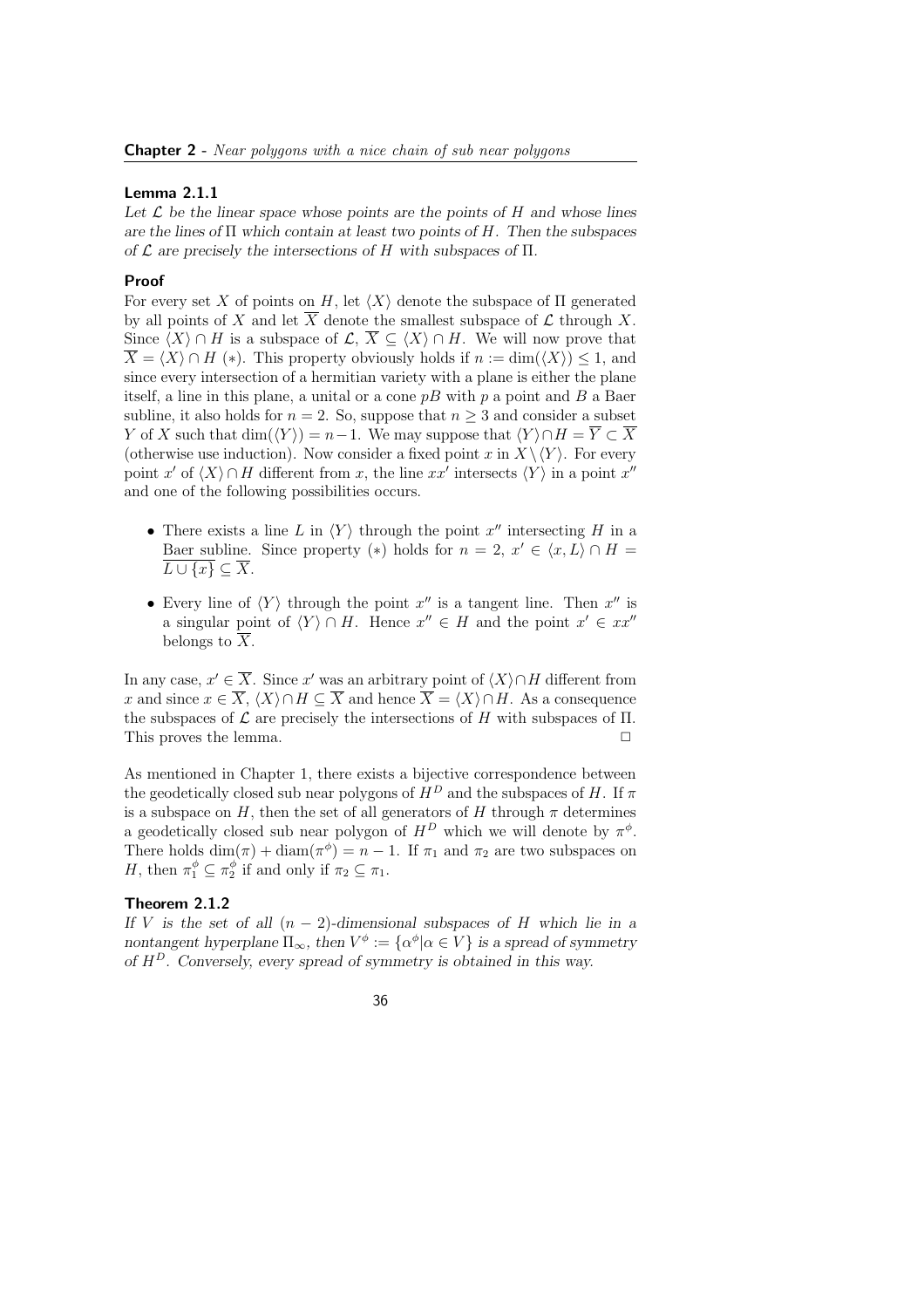## Proof

(a) Every generator of  $H$  contains a unique element of  $V$ , or equivalently, every point of  $H^D$  is incident with a unique line of  $V^{\phi}$ . So,  $V^{\phi}$  is a spread. We can choose our reference system in such a way that  $H$  has equation  $X_0^{q+1} + \cdots + X_{2n-1}^{q+1} = 0$  and that  $\Pi_{\infty}$  has equation  $X_{2n-1} = 0$ . The group

$$
G := \{ \theta_{\lambda} : (x_0, \ldots, x_{2n-2}, x_{2n-1}) \mapsto (x_0, \ldots, x_{2n-2}, \lambda x_{2n-1}) \mid \lambda^{q+1} = 1 \}
$$

of automorphisms of  $\Pi$  fixes H setwise and  $\Pi_{\infty}$  pointwise. So, G determines a group  $\tilde{G}$  of automorphisms of  $H^D$  which fixes every element of  $V^{\phi}$ . This group  $\tilde{G}$  acts regularly on each line of  $V^{\phi}$ , proving that  $V^{\phi}$  is a spread of symmetry.

(b) Consider a spread of symmetry  $S$  of  $H^D$  and let X denote the set of those points x of H for which the geodetically closed sub near  $2(n-1)$ -gon  $x^{\phi}$  contains a line of S. Take two different points  $x_1$  and  $x_2$  in X, then one of the following possibilities occurs:

- $|x_1x_2 \cap H| = q^2 + 1$ . Let y denote an arbitrary point of  $x_1^{\phi} \cap x_2^{\phi} = (x_1x_2)^{\phi}$ . By Theorem 1.7.2, the unique line of S through y is contained in  $x_1^{\phi}$ and  $x_2^{\phi}$  and hence in  $x_1^{\phi} \cap x_2^{\phi}$ . As a consequence, each of the  $q^2 + 1$ geodetically closed sub near  $2(n-1)$ -gons through  $(x_1x_2)$ <sup> $\phi$ </sup> belongs to  $X^{\phi}$ , or equivalently, each of the  $q^2 + 1$  points of  $x_1x_2$  belongs to X.
- $|x_1x_2 \cap H| = q + 1$ . In this case  $x_1^{\phi}$  and  $x_2^{\phi}$  are two disjoint geodetically closed sub near  $2(n-1)$ -gons of  $H^D$ . Put  $x_1x_2 \cap H = \{x_1, x_2, \ldots, x_{q+1}\}.$ Let L denote an arbitrary line of S contained in  $x_1^{\phi}$  and let Q denote the unique quad through  $L$  which intersects each of the sub near polygons  $x_i^{\phi}, i \in \{2, \ldots, q+1\},$  in a line. Now, let y denote an arbitrary point of  $\mathcal{Q} \cap x_2^{\phi}$ . The unique line of S through y is contained in  $\mathcal{Q}$  and in  $x_2^{\phi}$  and hence coincides with the line  $Q \cap x_2^{\phi}$ . Since  $Q \cap (x_1^{\phi} \cup x_2^{\phi} \cup \cdots \cup x_{q+1}^{\phi})$  is a subgrid of  $Q$  and since  $S$  is a regular spread, we now see that each line  $Q \cap x_i^{\phi}, i \in \{1, 2, \ldots, q+1\},$  belongs to S. Hence  $x_1, x_2, \ldots, x_{q+1} \in X$ .

As a consequence, the set X is a subspace of  $\mathcal L$  and hence the intersection of H with a subspace  $\pi$ . The elements of S are precisely the elements  $\alpha^{\phi}$ , where  $\alpha$  is an  $(n-2)$ -dimensional subspace contained in  $\pi \cap H$ . [If  $L \in S$ , then by Theorem 1.7.2, every point of  $L^{\phi^{-1}}$  belongs to X and hence  $L^{\phi^{-1}}$  is contained in  $\pi \cap H$ . Conversely, let  $\alpha$  be an  $(n-2)$ -dimensional subspace contained in  $\pi \cap H$ , let  $x_1, \ldots, x_{n-1}$  denote  $n-1$  points of X generating  $\alpha$ and let u denote an arbitrary point of  $\alpha^{\phi}$ . By Theorem 1.7.2 the unique line K of S through  $u$  is contained in each geodetically closed sub near polygon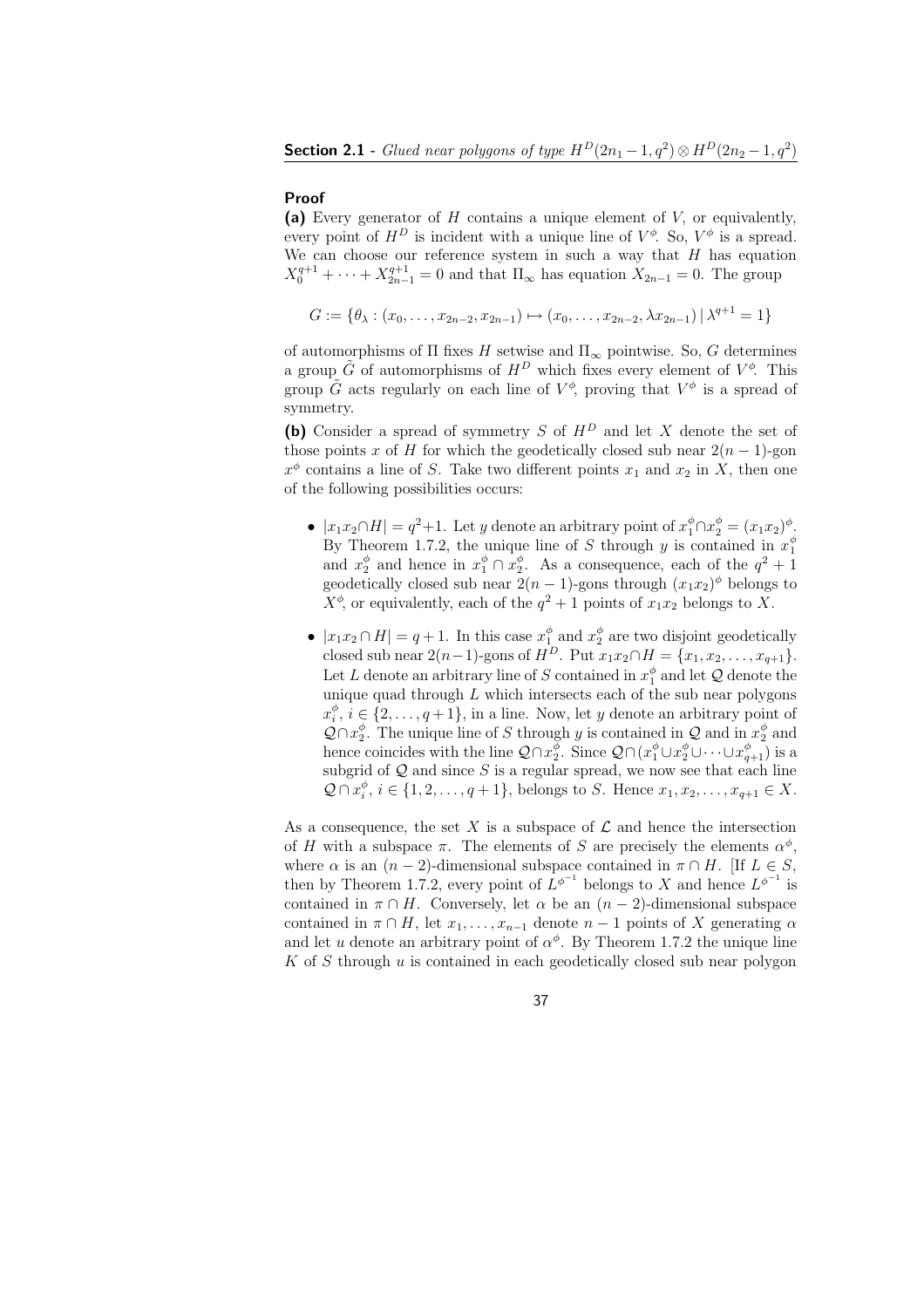$x_i^{\phi}$  and hence coincides with the line  $\alpha^{\phi} = x_1^{\phi} \cap \cdots \cap x_{n-1}^{\phi}$ . If  $\pi \cap H$  contains a subspace  $\beta$  of dimension  $n-1$ , then every line through the point  $\beta^{\phi}$  would belong to S, which is impossible. As a consequence,  $n-2$  is the maximal dimension of the subspaces contained in  $\pi \cap H$ . If x is a singular point of  $\pi \cap H$ , then x is contained in all  $(n-2)$ -dimensional subspaces of  $\pi \cap H$ and so all lines of S would be contained in the geodetically closed sub near  $2(n-1)$ -gon  $x^{\phi}$ , a contradiction. So,  $\pi \cap H$  is a nonsingular hermitian variety of type  $H(2n-2, q^2)$  or  $H(2n-3, q^2)$ , but since S must have the right amount of lines, i.e.  $\frac{|H^D|}{q+1}$ , we know that  $\pi \cap H$  is of type  $H(2n-2, q^2)$  and that  $\pi$  is a nontangent hyperplane.  $\Box$ 

# 2.1.2 Near polygons of type  $H^D(2n_1-1, q^2) \otimes H^D(2n_1-1, q^2)$

In this section, we will prove that there exist glued near polygons of type  $H^{D}(2n_1 - 1, q^2) \otimes H^{D}(2n_2 - 1, q^2)$  for all  $n_1, n_2 \ge 2$  and for every prime power q. We also show that there exists a unique glued near polygon of type  $H^D(2n_1 - 1, 4) \otimes H^D(2n_2 - 1, 4)$  for all  $n_1, n_2 \geq 2$ .

### Lemma 2.1.3

Let S be a spread of symmetry of  $H^D(2n-1, 4)$ ,  $n \geq 2$ , and let K denote an arbitrary line of S. Then the group of automorphisms of  $H^D(2n-1,4)$ which fix  $K$  and  $S$  induces the full group of permutations of the line  $K$ .

#### Proof

We choose our reference system in  $PG(2n-1, 4)$  in such a way that

- $H(2n-1, 4)$  has equation  $X_0^3 + X_1^3 + \cdots + X_{2n-1}^3 = 0$ ;
- S is the spread determined by the hyperplane  $X_{2n-1} = 0$ ;
- the line K corresponds with the subspace on  $H(2n-1, 4)$  generated by the  $n-1$  points  $\langle \bar{e}_{2i} + \bar{e}_{2i+1} \rangle$ ,  $0 \le i \le n-2$ .

The elements

$$
(x_0,...,x_{2n-2},x_{2n-1}) \mapsto (x_0^{\theta},...,x_{2n-2}^{\theta},\lambda x_{2n-1}^{\theta}),
$$

of PΓL $(2n, 4)$   $[\lambda \in {\mathsf{GF}}(4)^*$  and  $\theta \in {\mathsf{Aut}}({\mathsf{GF}}(4))]$ , determine a group G of six automorphisms of  $H^D(2n-1, 4)$ . The group G fixes K and S and induces the full group of permutations of the line K the full group of permutations of the line  $K$ .

#### Theorem 2.1.4

For every prime power q and all  $n_1, n_2 \in \mathbb{N} \setminus \{0, 1\}$ , there exists a glued near polygon of type  $H^D(2n_1 - 1, q^2) \otimes H^D(2n_2 - 1, q^2)$ .

38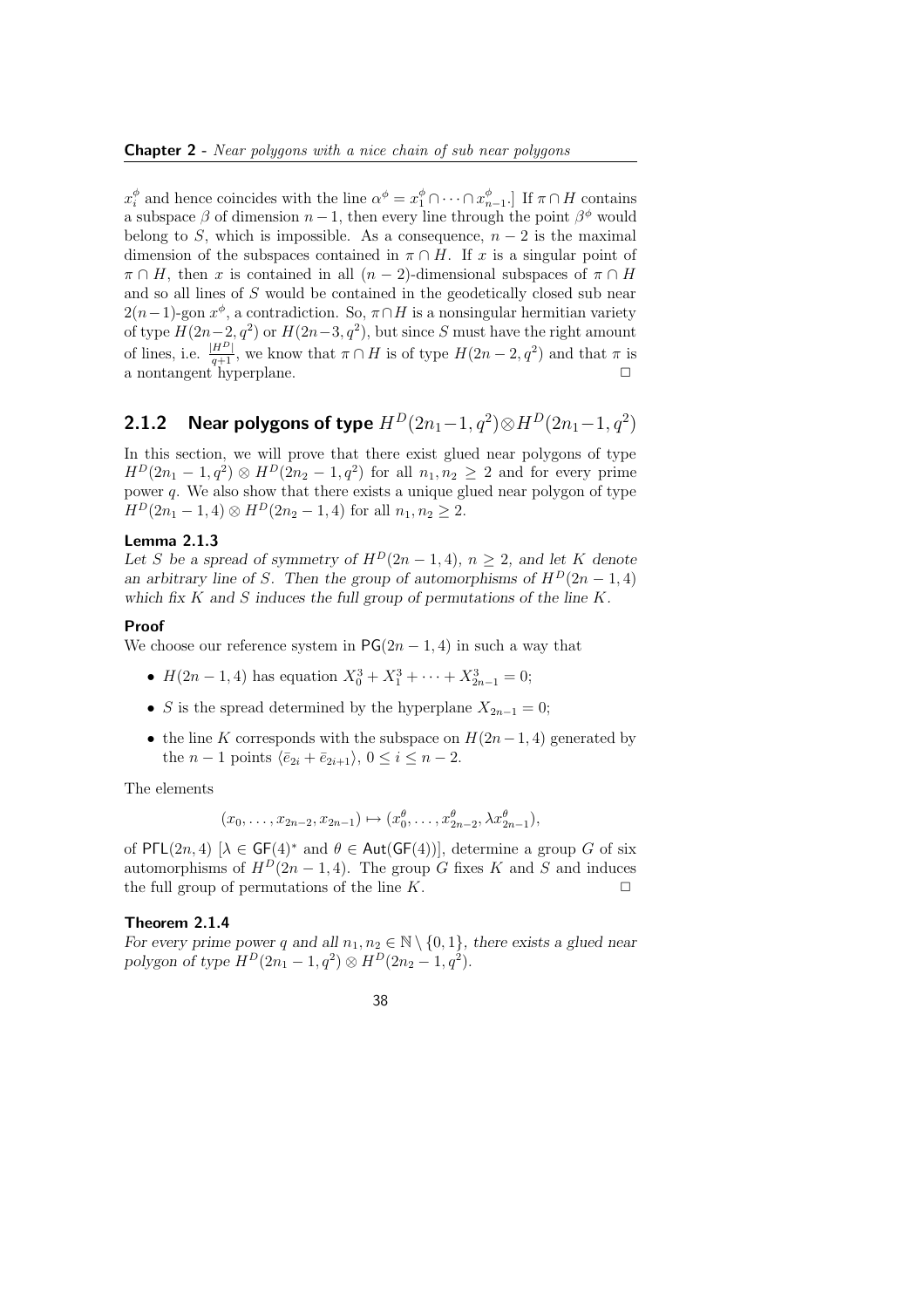# Proof

We will use the notations of Section 1.7.2. Let  $S_i$ ,  $i \in \{1,2\}$  be a spread of symmetry of  $H^D(2n_i - 1, q^2)$ , and let  $L_1^{(i)}$  be an arbitrary base element in  $S_i$ . By the proof of Theorem 2.1.2, we know that there exists a group  $G_i \cong C_{q+1}$  of automorphisms of  $H^D(2n_i - 1, q^2)$  fixing each element of  $S_i$ . In Theorem 10 of [18], the relationship between the groups  $G_i$  and  $\Pi_i$  is explained. It follows that  $\Pi_1 \cong \Pi_2 \cong C_{q+1}$ . So, there exists a bijection  $\theta$ between  $L_1^{(1)}$  and  $L_1^{(2)}$  such that  $\Pi_1 = \theta^{-1} \Pi_2 \theta$  (see Section 5 of [10]). With these choices of  $S_1$ ,  $S_2$ ,  $L_1^{(1)}$ ,  $L_1^{(2)}$  and  $\theta$ , we obtain a glued near polygon of type  $H^D(2n_1 - 1, q^2) \otimes H^D(2n_2 - 1, q^2)$  by Theorem 1.7.4.

### Theorem 2.1.5

For all  $n_1, n_2 \in \mathbb{N} \setminus \{0, 1\}$ , there exists a unique glued near polygon of type  $H^D(2n_1 - 1, 4) \otimes H^D(2n_2 - 1, 4)$ . Hence, for every  $n \in \mathbb{N} \setminus \{0, 1\}$ , there exists a unique glued near polygon of type  $H^D(2n-1, 4) \otimes Q(5, 2)$ .

# Proof

By Theorem 2.1.2, all spreads of symmetry of  $H^D(2n_i-1, 4)$ ,  $i \in \{1, 2\}$ , are isomorphic. We may therefore fix arbitrary spreads of symmetry  $S_1$  and  $S_2$  in  $H^D(2n_1-1, 4)$  and  $H^D(2n_2-1, 4)$ , respectively. By Theorem 1.7.5, every near polygon which can be obtained for a certain choice of the base elements can always be obtained for any other choice of the base elements (by changing the map  $\theta$  accordingly). Hence we may also fix arbitrary base elements  $L_1^{(1)} \in S_1$ and  $L_1^{(2)} \in S_2$ . By Theorem 1.7.6, every bijection  $\theta$  between  $L_1^{(1)}$  and  $L_1^{(2)}$ , gives rise to a glued near polygon of type  $H^D(2n_1-1, 4)\otimes_{\theta} H^D(2n_2-1, 4)$ . By reasons of symmetry, all these near polygons are isomorphic if the group of automorphisms of  $H^D(2n_1-1, 4)$  which fix  $S_1$  and the base element  $L_1^{(1)} \in S_1$ induces the full group of permutations on this base element. But this is precisely what we have shown in Lemma 2.1.3.  $\Box$ 

The near polygon  $H^D(2n-1, 4) \otimes Q(5, 2)$  has  $H^D(2n-1, 4)$  as a big geodetically closed sub near polygon. In Section 2.4, we will determine all dense near polygons which have  $H^D(2n-1, 4)$  as a big geodetically closed sub near polygon.

# 2.2 Characterization of product near polygons

#### Lemma 2.2.1 (Lemma 4.5 of [4])

Let F be a big geodetically closed sub near  $(2n - 2)$ -gon of a dense near 2n-gon  $S, n \geq 2$ . Then the following are equivalent: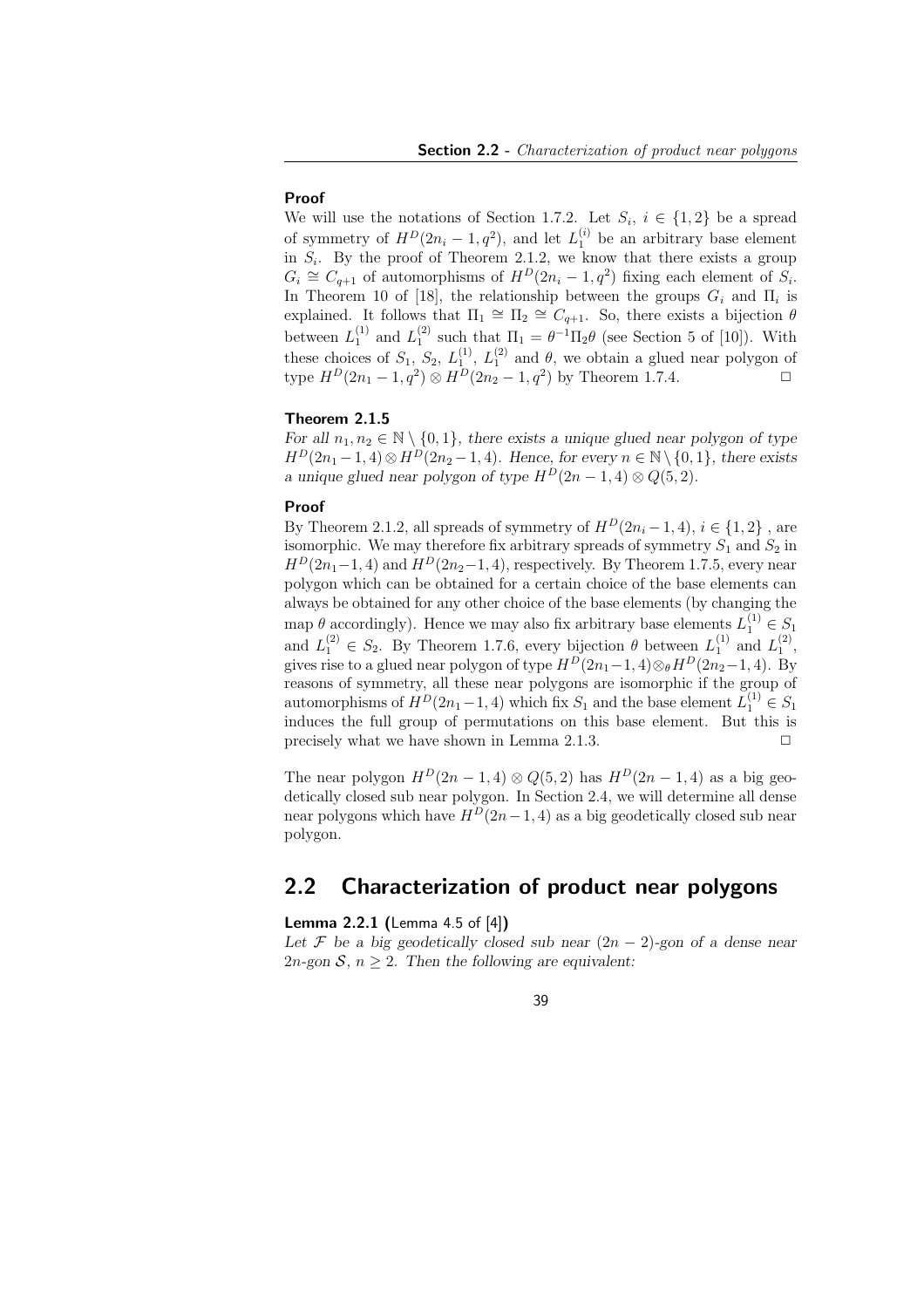- $S \cong \mathcal{F} \times \mathbb{L}_i$  for some line  $\mathbb{L}_i$  of size  $i \geq 2$ ;
- $t_S = t_F + 1$ ;
- every quad intersecting  $\mathcal F$  in a line is a grid.

## Theorem 2.2.2

Let S be a dense near polygon and let  $T_1$  and  $T_2$  be two sets of geodetically closed sub near polygons of  $S$  for which the following holds:

- every point x of S is contained in a unique element  $\mathcal{F}_1(x)$  of  $T_1$  and a unique element  $\mathcal{F}_2(x)$  of  $T_2$ ;
- $\mathcal{F}_1(x) \cap \mathcal{F}_2(x) = \{x\}$  for every point x of S;
- every line L through a point x is contained in either  $\mathcal{F}_1(x)$  or  $\mathcal{F}_2(x)$ .

#### Then

- all elements of  $T_1$  are isomorphic;
- all elements of  $T_2$  are isomorphic;
- $S \cong \mathcal{F}_1 \times \mathcal{F}_2$  for any  $\mathcal{F}_1 \in T_1$  and any  $\mathcal{F}_2 \in T_2$ .

#### Proof

The proof consists of several steps.

(a) If x and y are two points of S, then  $|\mathcal{F}_1(x) \cap \mathcal{F}_2(y)| = 1$ . Let y' denote a point of  $\mathcal{F}_1(x)$  at minimal distance from y. Since  $y' \in \mathcal{F}_1(x)$ ,

 $\mathcal{F}_1(y') = \mathcal{F}_1(x)$ . If L is a line of  $\mathcal{F}_1(y') \cap C(y, y')$  through y', then the unique point on L nearest to y belongs to  $\mathcal{F}_1(x)$  and has distance  $d(y, y') - 1$  from y, a contradiction. Hence every line of  $\mathcal{C}(y, y')$  through y' is contained in  $\mathcal{F}_2(y')$ . This implies that  $\mathcal{C}(y, y') \subseteq \mathcal{F}_2(y')$ . Hence  $y \in \mathcal{F}_2(y')$ ,  $\mathcal{F}_2(y) = \mathcal{F}_2(y')$  and  $\mathcal{F}_1(x) \cap \mathcal{F}_2(y) = \mathcal{F}_1(y') \cap \mathcal{F}_2(y') = \{y'\}.$ 

(b) If x and y are two collinear points such that  $xy \subseteq \mathcal{F}_2(x)$ , then  $\mathcal{F}_1(x) \cap$  $\mathcal{F}_2(z)$  and  $\mathcal{F}_1(y) \cap \mathcal{F}_2(z)$  are collinear for every point z of S.

We will first prove (by induction on the distance  $d(x, z)$ ) that the result holds for every point z of  $\mathcal{F}_1(x)$ . Clearly the result holds if  $z = x$ . Suppose therefore that  $d(x, z) \geq 1$  and let z' denote a point collinear with z at distance  $d(x, z) - 1$  from x. If u' denotes the unique point in  $\mathcal{F}_1(y) \cap \mathcal{F}_2(z')$ , then z' and u' are collinear by the induction hypothesis. The quad  $C(z, z', u')$  is a grid. Hence  $z$  and  $u'$  have a unique common neighbour  $u$  different from z'. Since the line zu is not contained in  $\mathcal{F}_1(x) = \mathcal{F}_1(z)$ , it is contained in

$$
40\\
$$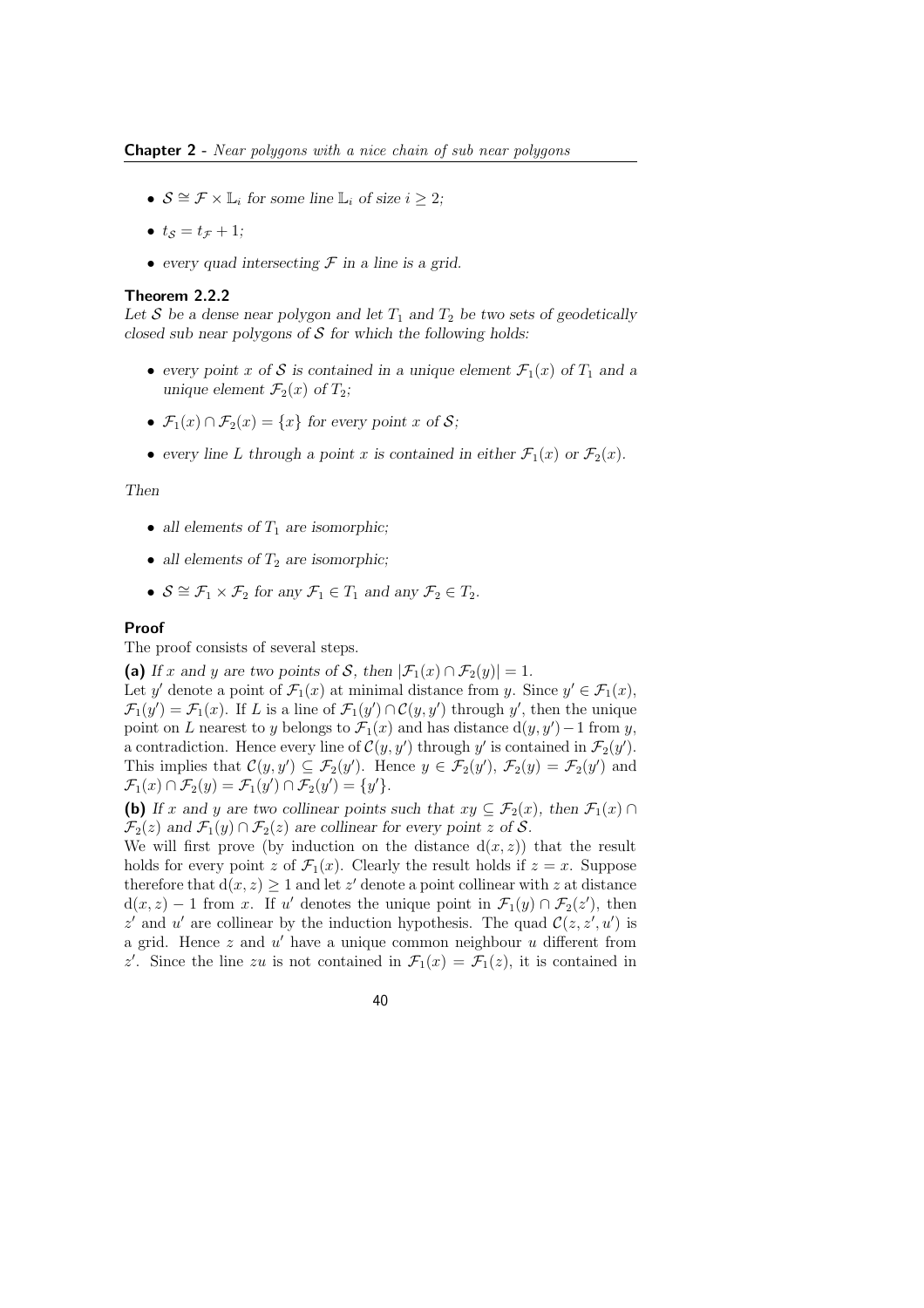$\mathcal{F}_2(z)$ . Since the line u'u is not contained in  $\mathcal{F}_2(z') = \mathcal{F}_2(u')$ , it is contained in  $\mathcal{F}_1(u') = \mathcal{F}_1(y)$ . Hence  $\mathcal{F}_1(y) \cap \mathcal{F}_2(z) = \{u\}$ . Since  $\mathcal{F}_1(x) \cap \mathcal{F}_2(z) = \{z\}$ ,  $\mathcal{F}_1(x) \cap \mathcal{F}_2(z)$  and  $\mathcal{F}_1(y) \cap \mathcal{F}_2(z)$  are collinear. We will now prove that the result holds for every point z of S. By (a),  $\mathcal{F}_2(z)$  intersects  $\mathcal{F}_1(x)$  in a point z'. Since  $\mathcal{F}_2(z') = \mathcal{F}_2(z)$ ,  $\mathcal{F}_1(x) \cap \mathcal{F}_2(z) = \mathcal{F}_1(x) \cap \mathcal{F}_2(z')$  and  $\mathcal{F}_1(y) \cap \mathcal{F}_2(z) =$  $\mathcal{F}_1(y) \cap \mathcal{F}_2(z')$  are collinear.

(c) All elements of  $T_1$  are isomorphic. All elements of  $T_2$  are isomorphic.

Take two elements  $\mathcal{F}_1(x_1)$  and  $\mathcal{F}_1(x_2)$  in  $T_1$ . For every point y of  $\mathcal{F}_1(x_1)$ , let  $\theta(y)$  be the unique point in  $\mathcal{F}_1(x_2) \cap \mathcal{F}_2(y)$ . Clearly,  $\theta$  is a bijection between the point sets of  $\mathcal{F}_1(x_1)$  and  $\mathcal{F}_1(x_2)$ . By (b), the collinearity graphs of  $\mathcal{F}_1(x_1)$ and  $\mathcal{F}_1(x_2)$  are isomorphic. Hence also  $\mathcal{F}_1(x_1)$  and  $\mathcal{F}_1(x_2)$  are isomorphic. (Recall that there is a bijective correspondence between the lines of a near polygon and the maximal cliques in its collinearity graph.) In a similar way one proves that all elements of  $T_2$  are isomorphic.

(d)  $S \cong \mathcal{F}_1 \times \mathcal{F}_2$  for any  $\mathcal{F}_1 \in T_1$  and any  $\mathcal{F}_2 \in T_2$ .

For every point x in S, put  $\theta(x) := (\mathcal{F}_2(x) \cap \mathcal{F}_1, \mathcal{F}_1(x) \cap \mathcal{F}_2)$ . Clearly,  $\theta$ is a bijection between the point sets of S and  $\mathcal{F}_1 \times \mathcal{F}_2$ . If x and y are collinear points such that  $xy \subseteq \mathcal{F}_2(x)$ , then  $\mathcal{F}_2(x) \cap \mathcal{F}_1 = \mathcal{F}_2(y) \cap \mathcal{F}_1$  and  $d(\mathcal{F}_1(x) \cap \mathcal{F}_2, \mathcal{F}_1(y) \cap \mathcal{F}_2) = 1$ . If x and y are collinear points such that  $xy \subseteq$  $\mathcal{F}_1(x)$ , then  $\mathcal{F}_1(x) \cap \mathcal{F}_2 = \mathcal{F}_1(y) \cap \mathcal{F}_2$  and  $d(\mathcal{F}_2(x) \cap \mathcal{F}_1, \mathcal{F}_2(y) \cap \mathcal{F}_1) = 1$ . One now easily sees that the collinearity graphs of S and  $\mathcal{F}_1 \times \mathcal{F}_2$  are isomorphic.<br>Hence also S and  $\mathcal{F}_1 \times \mathcal{F}_2$  are isomorphic. Hence also S and  $\mathcal{F}_1 \times \mathcal{F}_2$  are isomorphic.

Theorem 1.7.8 in Chapter 1 is actually a generalization of Theorem 2.2.2. In fact, the proof of Theorem 1.7.8 relies on Theorem 2.2.2.

### Theorem 2.2.3

Let S be a dense near  $2(n_1 + n_2)$ -gon and let  $\mathcal{F}_1$  and  $\mathcal{F}_2$  be two geodetically closed sub near polygons for which the following holds:

- diam $(\mathcal{F}_i) = n_i \ge 1$   $(i \in \{1, 2\})$ ;
- $\mathcal{F}_1$  intersects  $\mathcal{F}_2$  in a point x;
- every line through x is contained in either  $\mathcal{F}_1$  or  $\mathcal{F}_2$ .

Then  $S \cong \mathcal{F}_1 \times \mathcal{F}_2$ .

through  $x$  satisfying:

## Proof

The proof consists of several steps.

(a) If L is a line of  $\mathcal{F}_2$  through x, then  $\mathcal{C}(\mathcal{F}_1, L) \cong \mathcal{F}_1 \times L$ . Let  $A_i$ ,  $i \in \{n_1, \ldots, n_1 + n_2\}$ , be geodetically closed sub near polygons

$$
^{41}
$$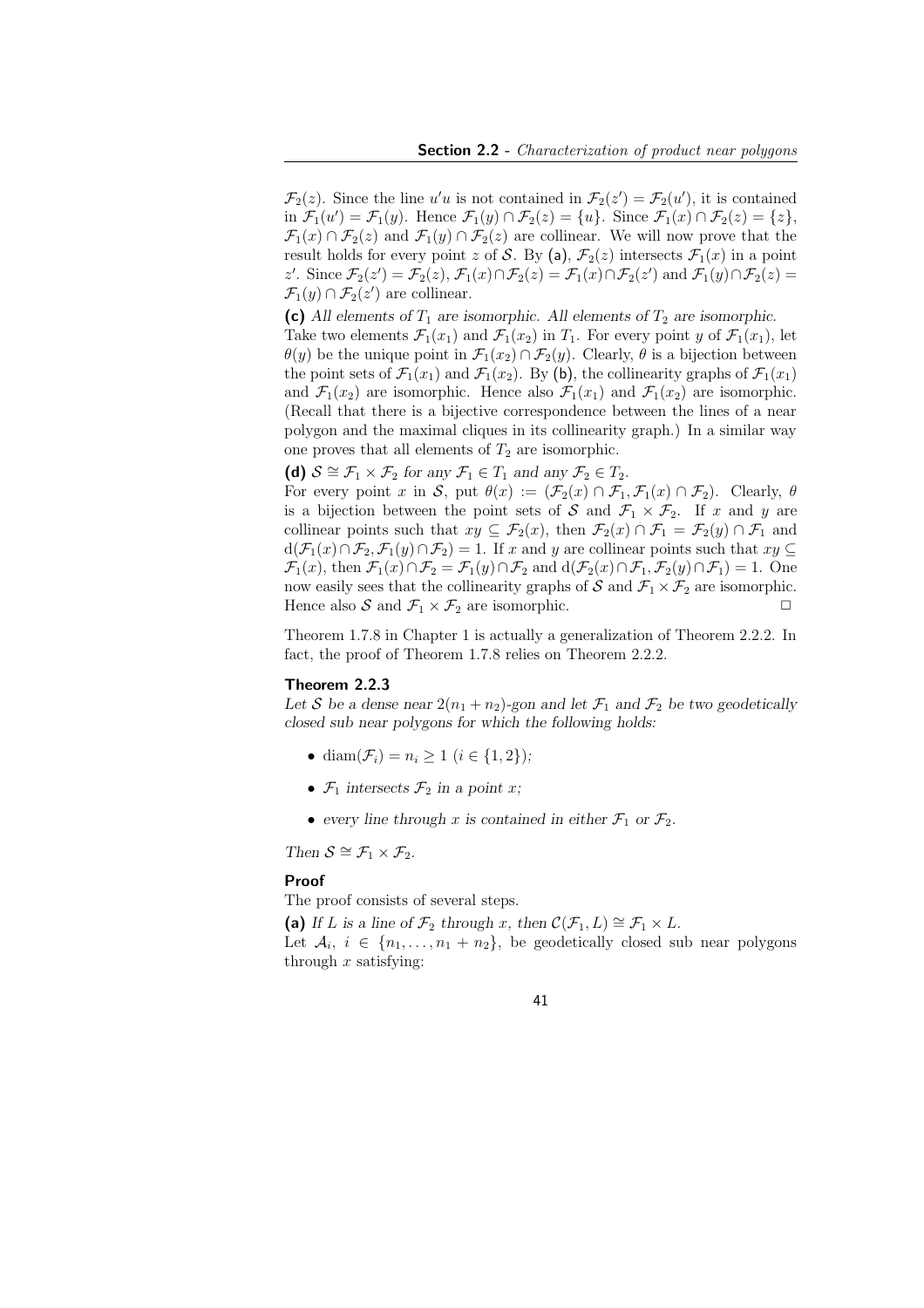- diam $(\mathcal{A}_i) = i$ ;
- $\mathcal{A}_{n_1} = \mathcal{F}_1$  and  $\mathcal{A}_{n_1+1} = \mathcal{C}(\mathcal{F}_1, L);$
- $A_i \subset A_{i+1}$  for every  $i \in \{n_1, ..., n_1 + n_2 1\}.$

Let  $\mathcal{B}_i := \mathcal{A}_i \cap \mathcal{F}_2, i \in \{n_1, \ldots, n_1 + n_2\}$ . Since  $\mathcal{A}_i \neq \mathcal{A}_{i+1}$ , the set of lines of  $\mathcal{A}_i$ through x is different from the set of lines of  $\mathcal{A}_{i+1}$  through x. Since every line through x is contained in  $\mathcal{F}_1 \cup \mathcal{F}_2$  and since  $\mathcal{F}_1 \subseteq \mathcal{A}_i$  and  $\mathcal{F}_1 \subseteq \mathcal{A}_{i+1}, \mathcal{B}_i$  and  $\mathcal{B}_{i+1}$  are different. It follows that  $\mathcal{B}_i$ ,  $i \in \{n_1, \ldots, n_1 + n_2\}$ , are geodetically closed sub near polygons of  $\mathcal{F}_2$  through x such that

- $\mathcal{B}_{n_1} = \{x\}$  and  $\mathcal{B}_{n_1+n_2} = \mathcal{F}_2$ ;
- $\mathcal{B}_i \neq \mathcal{B}_{i+1}$  for every  $i \in \{n_1, ..., n_1 + n_2 1\}.$

Hence diam $(\mathcal{B}_i) = i - n_1$  for every  $i \in \{n_1, \ldots, n_1 + n_2\}$ . In particular  $\mathcal{B}_{n_1+1} = \mathcal{C}(\mathcal{F}_1, L) \cap \mathcal{F}_2$  is a line. From Theorem 1.6.5 and Lemma 2.2.1, it then follows that  $\mathcal{C}(\mathcal{F}_1,L) \cong \mathcal{F}_1 \times L$ .

For every point y of  $\mathcal{F}_i$ ,  $i \in \{1, 2\}$ , let  $\mathcal{F}_{3-i}(y)$  denote the geodetically closed sub near polygon generated by all  $t_{\mathcal{F}_{3-i}} + 1$  lines through y not contained in  $\mathcal{F}_i$ . Clearly  $\mathcal{F}_1(x) = \mathcal{F}_1$  and  $\mathcal{F}_2(x) = \mathcal{F}_2$ .

(b) For every point y of S, there exists a point  $y_1 \in \mathcal{F}_1$  and a point  $y_2 \in \mathcal{F}_2$ such that  $y \in \mathcal{F}_2(y_1) \cap \mathcal{F}_1(y_2)$ .

Let  $y_i, i \in \{1, 2\}$ , denote a point of  $\mathcal{F}_i$  nearest to y. If  $\mathcal{C}(y, y_1) \cap \mathcal{F}_1$  contains a line through  $y_1$ , then this line would contain a point at distance  $d(y, y_1) - 1$ from y, a contradiction. Hence  $\mathcal{C}(y, y_1) \subseteq \mathcal{F}_2(y_1)$  and  $y \in \mathcal{F}_2(y_1)$ . Similarly, one proves that  $y \in \mathcal{F}_1(y_2)$ .

(c) For every point y of  $\mathcal{F}_i$ ,  $i \in \{1,2\}$ ,  $\text{diam}(\mathcal{F}_{3-i}(y)) = n_{3-i}$  and  $\mathcal{F}_{3-i}(y) \cap$  $\mathcal{F}_i = \{y\}.$ 

Suppose that  $y_1$  and  $y_2$  are collinear points in  $\mathcal{F}_1$  such that  $\mathcal{F}_2(y_1) \cap \mathcal{F}_1 = \{y_1\}$ and diam $(\mathcal{F}_2(y_1)) = n_2$ . By (a) applied to  $y_1$  instead of x,  $\mathcal{C}(y_1y_2, \mathcal{F}_2(y_1)) \cong$  $y_1y_2 \times \mathcal{F}_2(y_1)$  and hence diam $(\mathcal{F}_2(y_2)) = n_2$  and  $\mathcal{F}_2(y_2) \cap \mathcal{F}_1 = \{y_2\}$ . Since diam( $\mathcal{F}_2(x)$ ) =  $n_2$  and  $\mathcal{F}_2(x) \cap \mathcal{F}_1 = \{x\}$ , the result follows by connectedness of  $\mathcal{F}_1$ . A similar reasoning can be used for  $i = 2$ .

(d) For all points  $y \in \mathcal{F}_1$  and  $z \in \mathcal{F}_2$ ,  $\mathcal{F}_2(y)$  intersects  $\mathcal{F}_1(z)$  in a unique point.

By (c), we may suppose that  $y \neq x \neq z$ . If  $y_1$  and  $y_2$  are collinear points of  $\mathcal{F}_1$  such that  $|\mathcal{F}_2(y_1) \cap \mathcal{F}_1(z)| = 1$ , then by (a) applied to  $y_1$  instead of  $x, \mathcal{C}(y_1y_2, \mathcal{F}_2(y_1)) \cong y_1y_2 \times \mathcal{F}_2(y_1)$ . As a consequence  $|\mathcal{F}_2(y_2) \cap \mathcal{F}_1(z)| = 1$ . Since  $|\mathcal{F}_2(x) \cap \mathcal{F}_1(z)| = 1$ , the result again follows by connectedness of  $\mathcal{F}_1$ .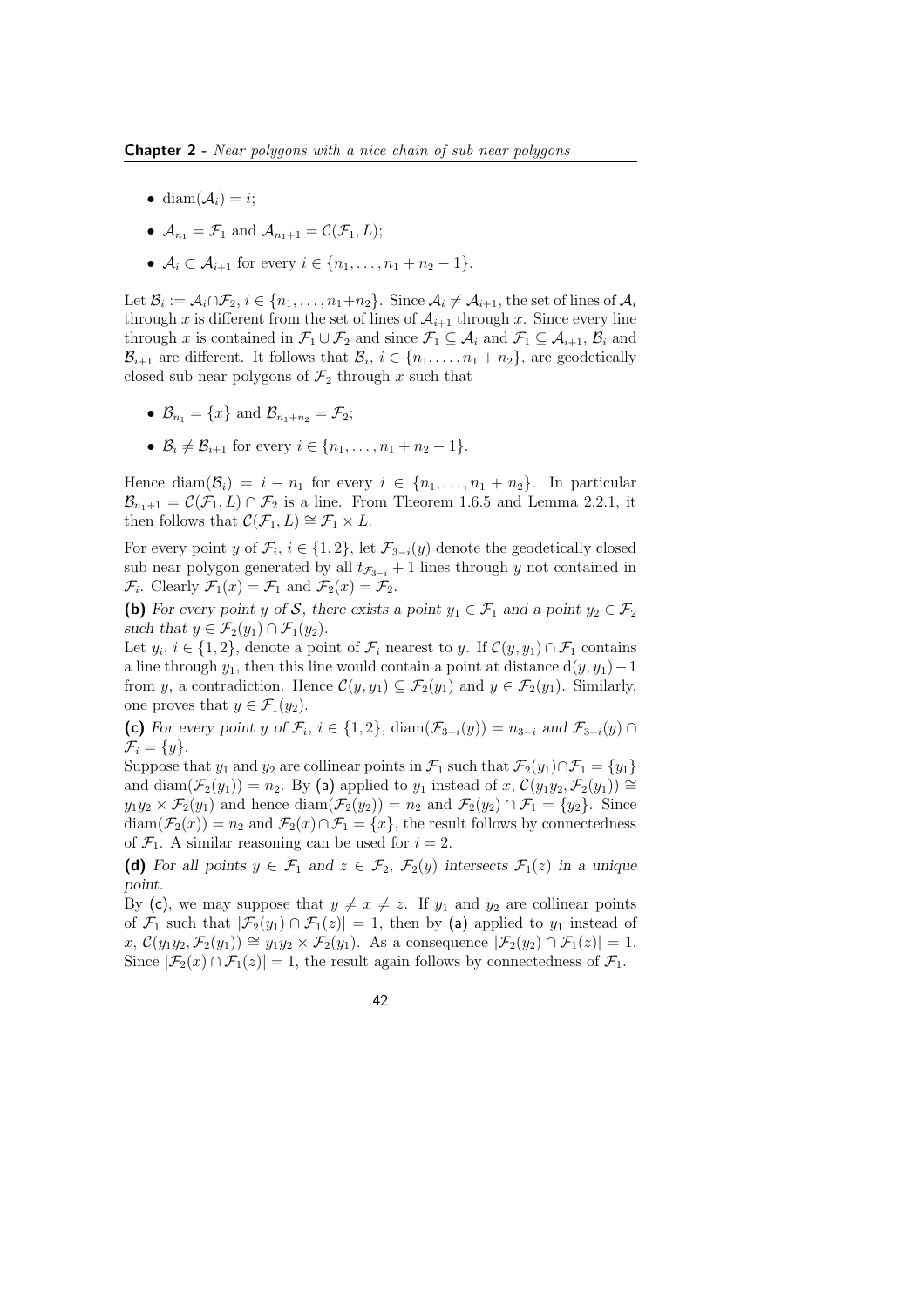(e) If  $y_1$  and  $y_2$  are different elements of  $\mathcal{F}_i$ ,  $i \in \{1,2\}$ , then  $\mathcal{F}_{3-i}(y_1)$  is disjoint from  $\mathcal{F}_{3-i}(y_2)$ .

Let  $y_1$  and  $y_2$  be two different elements of  $\mathcal{F}_1$  and suppose that z is a common point of  $\mathcal{F}_2(y_1)$  and  $\mathcal{F}_2(y_2)$ . Let z' be an element of  $\mathcal{F}_2$  such that  $z \in \mathcal{F}_1(z')$ . Since  $\mathcal{F}_1(z') \cap \mathcal{F}_2(y_1) = \{z\}$ , the lines of  $\mathcal{F}_2(y_1)$  through z are precisely those lines through z which are not contained in  $\mathcal{F}_1(z')$ . Since this property also holds for  $\mathcal{F}_2(y_2)$ , we necessarily have  $\mathcal{F}_2(y_1) = \mathcal{F}_2(y_2)$ . As a consequence  ${y_1} = \mathcal{F}_1 \cap \mathcal{F}_2(y_1) = \mathcal{F}_1 \cap \mathcal{F}_2(y_2) = \{y_2\}$ , contradicting  $y_1 \neq y_2$ . Hence  $\mathcal{F}_2(y_1)$  and  $\mathcal{F}_2(y_2)$  are disjoint. A similar reasoning can be used for  $i = 2$ . (f)  $S \cong \mathcal{F}_1 \times \mathcal{F}_2$ .

Since S is dense, every point of S is incident with  $(t_{\mathcal{F}_1} + 1) + (t_{\mathcal{F}_2} + 1)$  lines. If u is a point of S, then by (b) and (d), there exist points  $y \in \mathcal{F}_1$  and  $z \in \mathcal{F}_2$ such that  $\mathcal{F}_2(y) \cap \mathcal{F}_1(z) = \{u\}$ . Since  $t_{\mathcal{F}_1} = t_{\mathcal{F}_1(z)}$  and  $t_{\mathcal{F}_2} = t_{\mathcal{F}_2(y)}$ , every line through u either is contained in  $\mathcal{F}_1(z)$  or  $\mathcal{F}_2(y)$ . All conditions of Theorem 2.2.2 are now satisfied: hence  $S \cong \mathcal{F}_1 \times \mathcal{F}_2$ . 2.2.2 are now satisfied; hence  $S \cong \mathcal{F}_1 \times \mathcal{F}_2$ .

# 2.3 Substructures of dense glued near polygons

# 2.3.1 Geodetically closed sub near polygons and spreads of symmetry in glued near polygons

Let S denote a dense glued near polygon and let  $\{T_1, T_2\} \in \Delta_1(\mathcal{S})$ . For every point x of S and every  $i \in \{1,2\}$ , let  $\mathcal{F}_i(x)$  denote the unique element of  $T_i$ through x. The relation between geodetically closed sub near polygons of  $S$ through x and the geodetically closed sub near polygons of  $\mathcal{F}_i(x)$ ,  $i \in \{1,2\}$ , through  $x$  was studied in [23]. The following lemma is a corollary of Theorem 6 of [23].

#### Lemma 2.3.1

Let  $A_i$ ,  $i \in \{1,2\}$ , be a geodetically closed sub near polygon of  $\mathcal{F}_i(x)$  through x, such that  $A_1 \cap F_2(x) = A_2 \cap F_1(x)$ . Then  $C(A_1, A_2) \cap F_i(x) = A_i$  for every  $i \in \{1, 2\}$ . Moreover,

- if  $\mathcal{A}_1 \cap \mathcal{F}_2(x) = \mathcal{A}_2 \cap \mathcal{F}_1(x) = \{x\}$ , then  $\mathcal{C}(\mathcal{A}_1, \mathcal{A}_2) \cong \mathcal{A}_1 \times \mathcal{A}_2$ ;
- if  $\mathcal{A}_1 \cap \mathcal{F}_2(x) = \mathcal{A}_2 \cap \mathcal{F}_1(x) = \mathcal{F}_1(x) \cap \mathcal{F}_2(x)$  (i.e. a line of S) and if both  $\mathcal{A}_1$  and  $\mathcal{A}_2$  have diameter at least 2, then  $\mathcal{C}(\mathcal{A}_1, \mathcal{A}_2)$  is a glued near polygon of type  $\mathcal{A}_1 \otimes \mathcal{A}_2$ .

Let  $S^*$  denote the spread of S obtained by considering all lines  $\mathcal{F}_1 \cap \mathcal{F}_2$  where  $\mathcal{F}_1 \in T_1$  and  $\mathcal{F}_2 \in T_2$ . For every spread S of S and every geodetically closed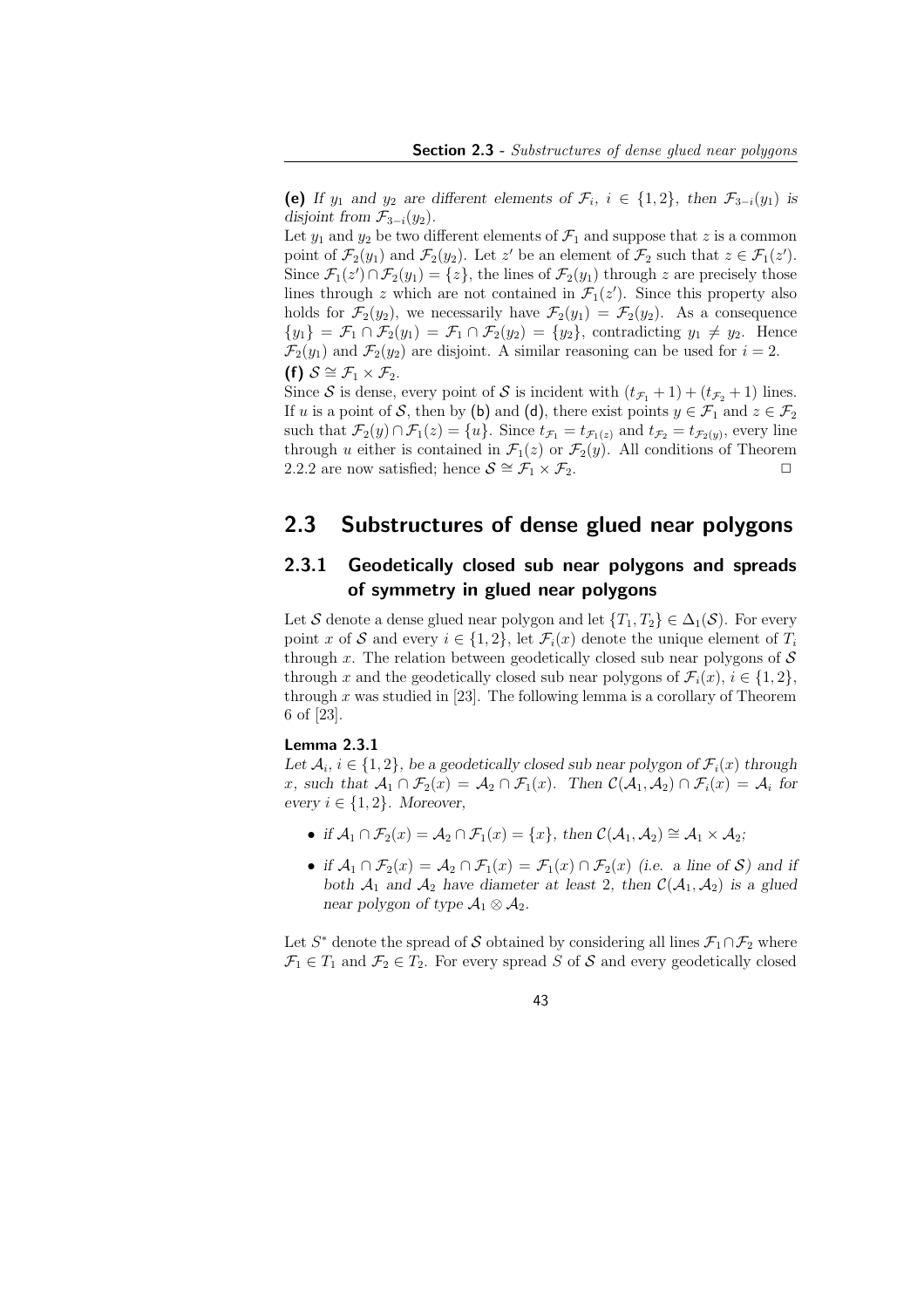sub near polygon  $\mathcal F$  of  $\mathcal S$ , let  $S_{\mathcal F}$  denote the set of all lines of S contained in F. For every element F of  $T_1 \cup T_2$  and every point x of S, the pair  $(x, \mathcal{F})$ is classical in S. If  $\mathcal{F} \in T_i$ ,  $i \in \{1, 2\}$ , then  $\pi_{\mathcal{F}}(x)$  is the unique point of the line  $\mathcal{F}_{3-i}(x) \cap \mathcal{F}$  nearest to x.

#### Theorem 2.3.2

If S is a spread of symmetry of S different from  $S^*$ , then the following holds for exactly one  $i \in \{1, 2\}$ :

- (a) for every  $\mathcal{F} \in T_i$ ,  $S_{\mathcal{F}}$  is a spread of symmetry of  $\mathcal{F}$ ;
- (b) for all  $\mathcal{F}, \mathcal{F}' \in T_i$ ,  $S_{\mathcal{F}'} = \pi_{\mathcal{F}'}(S_{\mathcal{F}}) := {\pi_{\mathcal{F}'}(L)|L \in S_{\mathcal{F}}}.$

## Proof

- (a) Let K denote a line of S not contained in  $S^*$  and let x be an arbitrary point of K. Choose  $i \in \{1,2\}$  such that K is contained in  $\mathcal{F}_i(x)$  but not in  $\mathcal{F}_{3-i}(x)$ . By Theorem 1.7.2,  $S_{\mathcal{F}_{3-i}(x)}$  is empty. Now, let  $\mathcal F$ denote an arbitrary element of  $T_i$  and let y denote an arbitrary point of  $\mathcal{F} \cap \mathcal{F}_{3-i}(x)$ . Since  $S_{\mathcal{F}_{3-i}(x)}$  is empty, the unique line of S through y is contained in F. By Theorem 1.7.2, it then follows that  $S_{\mathcal{F}}$  is a spread of symmetry of  $\mathcal{F}.$
- (b) Now, suppose that  $\mathcal F$  and  $\mathcal F'$  are two different elements of  $T_i$  and let  $L$ denote an arbitrary line of  $S_{\mathcal{F}}$ . Let u denote an arbitrary point of L. If  $L \in S^*$ , then the unique line of S through  $\pi_{\mathcal{F}'}(u)$  is contained in  $\mathcal{F}_{3-i}(u)$ and  $\mathcal{F}'$  and hence coincides with  $\pi_{\mathcal{F}'}(L) = \mathcal{F}_{3-i}(u) \cap \mathcal{F}'$ . If  $L \notin S^*$ , then by Lemma 2.3.1,  $\mathcal{C}(u, \pi_{\mathcal{F}'}(u), L)$  is isomorphic to  $L \times \mathcal{C}(u, \pi_{\mathcal{F}'}(u))$  and intersects  $\mathcal{F}'$  in the line  $\pi_{\mathcal{F}'}(L)$ . By Theorem 1.7.2, the unique line of S through  $\pi_{\mathcal{F}}(u)$  is contained in  $\mathcal{C}(u, \pi_{\mathcal{F}}(u),L)$  and  $\mathcal{F}'$  and hence coincides with  $\pi_{\mathcal{F}}(L)$ . As a consequence  $S_{\mathcal{F}} = \pi_{\mathcal{F}}(S_{\mathcal{F}})$ .

# 2.3.2 Near polygons of type  $(\mathcal{F}_1 * \mathcal{F}_2) \circ \mathcal{F}_3$

#### Theorem 2.3.3

Let  $\mathcal{F}_1$ ,  $\mathcal{F}_2$  and  $\mathcal{F}_3$  be dense near polygons of diameter at least 2. Then every near polygon S of type  $(\mathcal{F}_1 \times \mathcal{F}_2) \otimes \mathcal{F}_3$  is also of type  $\mathcal{F}_i \times (\mathcal{F}_{3-i} \otimes \mathcal{F}_3)$  for a certain  $i \in \{1, 2\}.$ 

### Proof

Let x denote an arbitrary point of S. Let  $\{T, T_3\} \in \Delta_1(\mathcal{S})$  such that  $\mathcal{F} \cong$  $\mathcal{F}_1 \times \mathcal{F}_2$  for every  $\mathcal{F} \in T$  and  $\mathcal{F} \cong \mathcal{F}_3$  for every  $\mathcal{F} \in T_3$ . Let  $\mathcal{F}(x)$  denote

44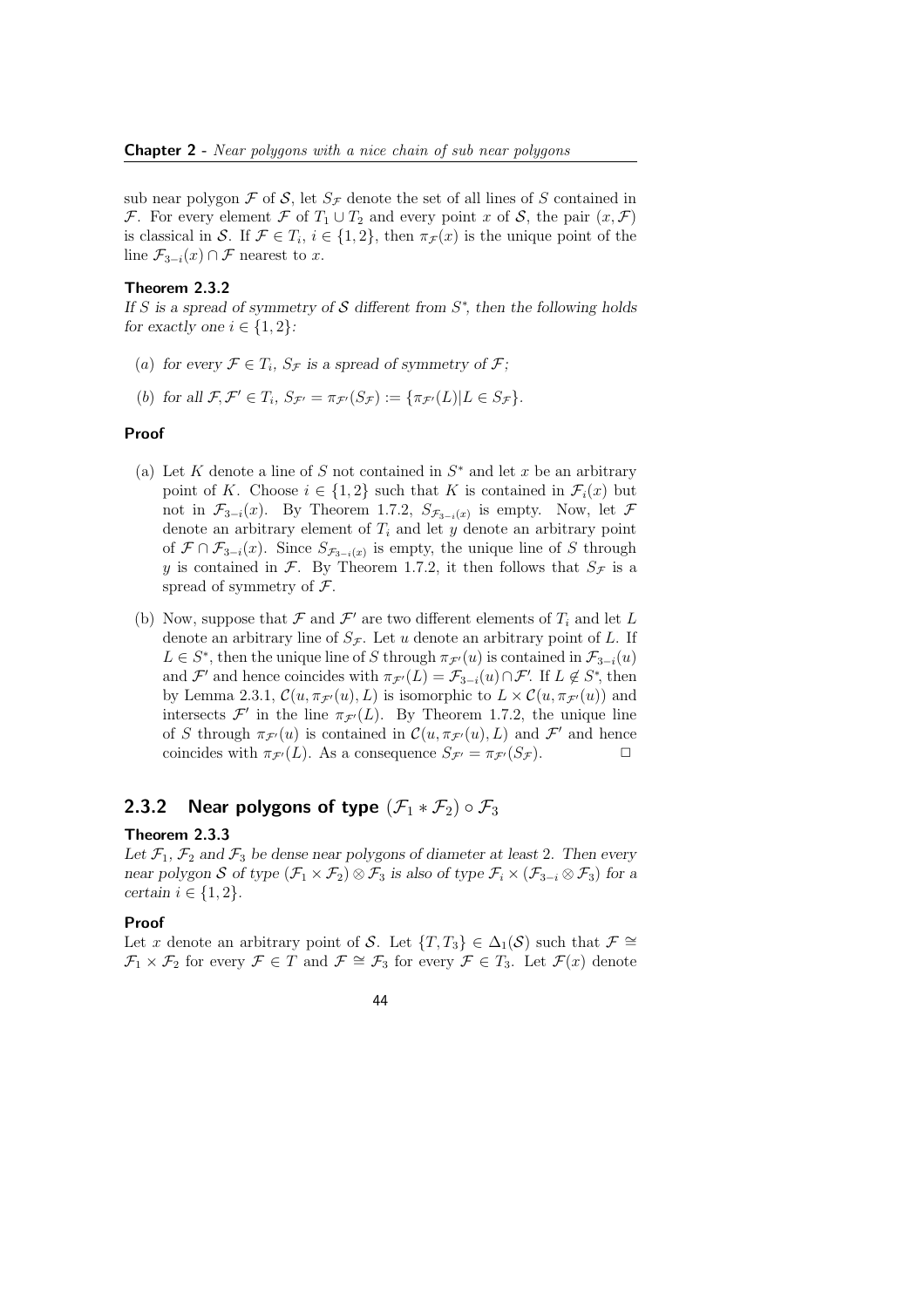the unique element of T through x and let  $\mathcal{F}_3(x)$  denote the unique element of  $T_3$  through x. Let  $\{T_1, T_2\} \in \Delta_0(\mathcal{F}(x))$  such that  $\mathcal{F} \cong \mathcal{F}_1$  for every  $\mathcal{F} \in T_1$  and  $\mathcal{F} \cong \mathcal{F}_2$  for every  $\mathcal{F} \in T_2$ , and let  $\mathcal{F}_i(x)$ ,  $i \in \{1,2\}$ , denote the unique element of  $T_i$  through x. Without loss of generality we may assume that the line  $\mathcal{F}(x) \cap \mathcal{F}_3(x)$  is contained in  $\mathcal{F}_2(x)$ . By Lemma 2.3.1,  $\mathcal{F}_4(x) := \mathcal{C}(\mathcal{F}_2(x), \mathcal{F}_3(x))$  is a glued near polygon of type  $\mathcal{F}_2 \otimes \mathcal{F}_3$ . Now,  $diam(\mathcal{S}) = (diam(\mathcal{F}_1)+diam(\mathcal{F}_2))+diam(\mathcal{F}_3)-1 = diam(\mathcal{F}_1)+(diam(\mathcal{F}_2)+$  $diam(\mathcal{F}_3) - 1) = diam(\mathcal{F}_1) + diam(\mathcal{F}_4)$  and every line through x is contained in precisely one of the sub near polygons  $\mathcal{F}_1(x)$  and  $\mathcal{F}_4(x)$ . So, S satisfies the conditions of Theorem 2.2.3. Hence,  $S \cong \mathcal{F}_1(x) \times \mathcal{F}_4(x)$  and S is of type  $\mathcal{F}_1 \times (\mathcal{F}_2 \otimes \mathcal{F}_2)$ . This proves the theorem  $\mathcal{F}_1 \times (\mathcal{F}_2 \otimes \mathcal{F}_3)$ . This proves the theorem.

#### Theorem 2.3.4

Let  $\mathcal{F}_1$  and  $\mathcal{F}_2$  denote two dense near polygons of diameter at least 2, and let S be a near polygon of type  $\mathcal{F}_1 \otimes \mathcal{F}_2$ . If S is a product near polygon, then at least one of the near polygons  $\mathcal{F}_1$  and  $\mathcal{F}_2$  is also a product near polygon.

#### Proof

Let  $\{T_1, T_2\} \in \Delta_1(\mathcal{S})$  such that every element of  $T_i$ ,  $i \in \{1, 2\}$ , is isomorphic to  $\mathcal{F}_i$ , and let  $\{T_3, T_4\}$  be an arbitrary element of  $\Delta_0(\mathcal{S})$ . Let x denote an arbitrary point of S and let  $\mathcal{G}_i$ ,  $1 \leq i \leq 4$ , be the unique element of  $T_i$  through x. For every  $i, j \in \{1, 2, 3, 4\}$  we define  $\mathcal{G}_{i,j} = \mathcal{G}_i \cap \mathcal{G}_j$ ,  $d_{i,j} := \text{diam}(\mathcal{G}_{i,j})$  and  $d_i := d_{i,i}$ . We then have  $d := \text{diam}(\mathcal{S}) = d_1 + d_2 - 1 = d_3 + d_4$ ,  $d_{1,2} = 1$ and  $d_{3,4} = 0$ . Without loss of generality, we may suppose that the line  $\mathcal{G}_{1,2}$ is contained in  $\mathcal{G}_3$ . By Lemma 2.3.1, it follows that  $d_3 = d_{1,3} + d_{2,3} - 1$ and  $d_4 = d_{1,4} + d_{2,4}$ . Hence,  $d = (d_{1,3} + d_{1,4}) + (d_{2,3} + d_{2,4}) - 1$ . Now,  $\mathcal{C}(\mathcal{G}_{1,3}, \mathcal{G}_{1,4}) = \mathcal{G}_1$  and  $\mathcal{C}(\mathcal{G}_{2,3}, \mathcal{G}_{2,4}) = \mathcal{G}_2$ ; so  $d_1 \leq d_{1,3} + d_{1,4}$  and  $d_2 \leq d_{2,3} + d_{2,4}$ . From  $d_1 + d_2 - 1 = d = (d_{1,3} + d_{1,4}) + (d_{2,3} + d_{2,4}) - 1 \ge d_1 + d_2 - 1$ , it then follows that  $d_1 = d_{1,3} + d_{1,4}$  and  $d_2 = d_{2,3} + d_{2,4}$ . Since  $d_4 = d_{1,4} + d_{2,4} \ge 1$ , we have  $d_{j,4} \geq 1$  for a  $j \in \{1,2\}$ . Now, since  $\mathcal{G}_3$  contains the line  $\mathcal{G}_{1,2}$ , we also have  $d_{j,3} \geq 1$ . Now, the pair  $\{\mathcal{G}_{j,3}, \mathcal{G}_{j,4}\}$  satisfies all conditions of Theorem 2.2.3 and hence  $\mathcal{F}_i \cong \mathcal{G}_i \cong \mathcal{G}_{i,3} \times \mathcal{G}_{i,4}$ . This proves the theorem. 2.2.3 and hence  $\mathcal{F}_j \cong \mathcal{G}_j \cong \mathcal{G}_{j,3} \times \mathcal{G}_{j,4}$ . This proves the theorem.

#### Theorem 2.3.5

Let  $\mathcal{F}_1$ ,  $\mathcal{F}_2$  and  $\mathcal{F}_3$  denote three dense near polygons with diameter at least 2 and suppose that none of these near polygons is a product near polygon. If a near polygon S is of type  $(\mathcal{F}_1 \otimes \mathcal{F}_2) \otimes \mathcal{F}_3$  and if  $\{T, T_3\} \in \Delta_1(\mathcal{S})$  such that every element of T is of type  $\mathcal{F}_1 \otimes \mathcal{F}_2$  and every element of  $T_3$  is isomorphic to  $\mathcal{F}_3$ , then there exists an element  $\{\tilde{T}_1, \tilde{T}_2\} \in \Delta_1(\mathcal{S})$  and an  $i \in \{1, 2\}$  such that

• every element of  $\tilde{T}_1$  is isomorphic to  $\mathcal{F}_i$ ;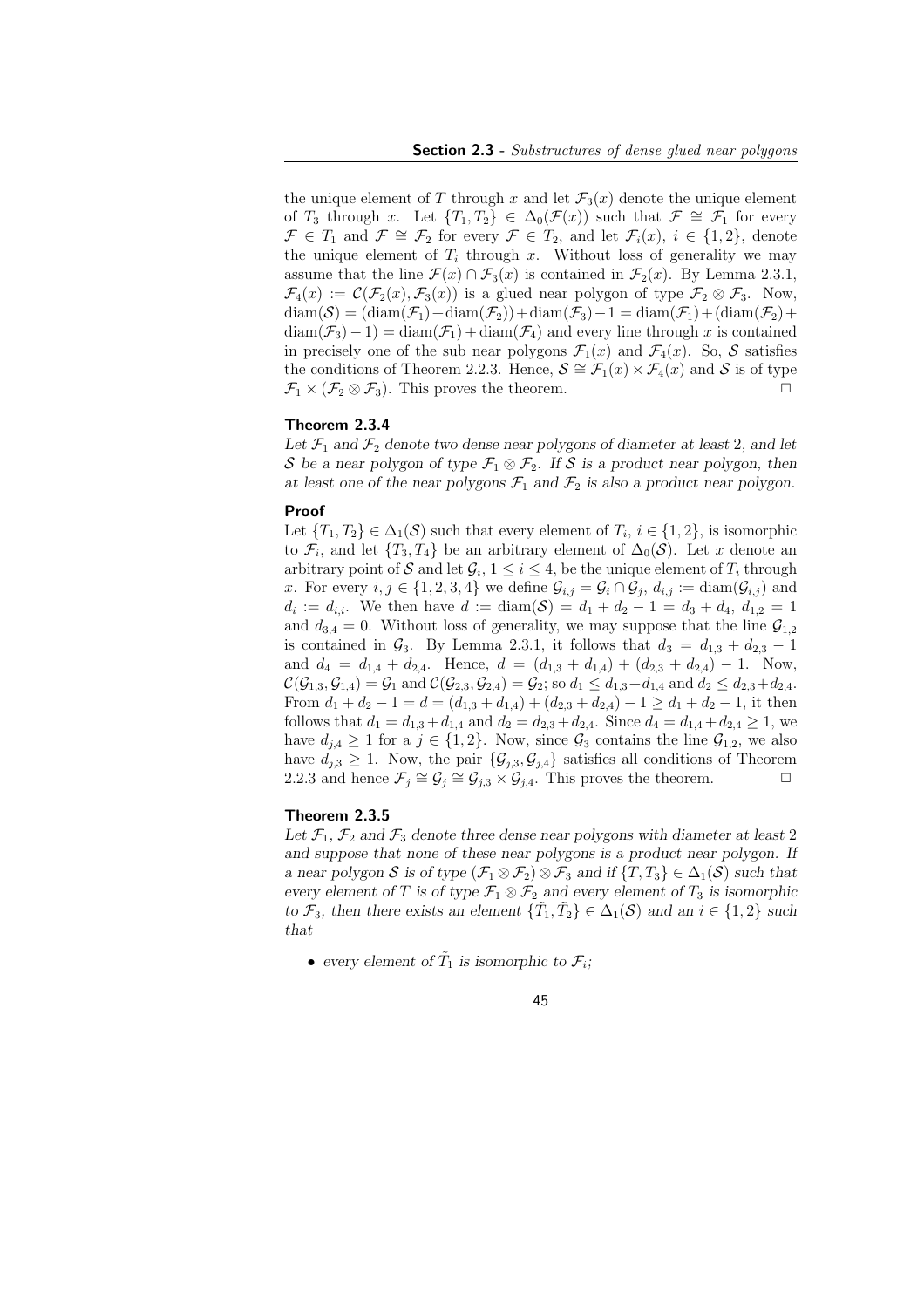- every element of  $\tilde{T}_2$  is of type  $\mathcal{F}_{3-i} \otimes \mathcal{F}_3$ ;
- the partition  $\tilde{T}_1$  is a refinement of the partition T (i.e. each element of T is the union of some members of  $\tilde{T}_1$ );
- the partition  $T_3$  is a refinement of the partition  $\tilde{T}_2$ .

Hence every dense near polygon S of type  $(\mathcal{F}_1 \otimes \mathcal{F}_2) \otimes \mathcal{F}_3$  is also of type  $\mathcal{F}_i \otimes (\mathcal{F}_{3-i} \otimes \mathcal{F}_3)$  for a certain  $i \in \{1,2\}.$ 

#### Proof

By Lemma 2.3.4,  $\mathcal S$  is not a product near polygon. Let  $\mathcal F^*$  denote an arbitrary element of T, and let  $\{T_1', T_2'\} \in \Delta_1(\mathcal{F}^*)$  such that every element of  $T_i'$ , been end of T, and let  $\{1,1,1,2\} \in \Delta_1(\mathcal{F})$  such that every element of  $T_i$ ,<br>  $i \in \{1,2\}$ , is isomorphic to  $\mathcal{F}_i$ . Each element  $\mathcal F$  of T is classical in S and hence projections can be defined on  $\mathcal F$ . The projection  $\pi_{\mathcal F}$  from  $\mathcal F^*$  on  $\mathcal F$  is an isomorphism between  $\mathcal{F}^*$  and  $\mathcal{F}$ . Put  $T_i := \{ \pi_{\mathcal{F}}(\mathcal{G}) | \mathcal{F} \in T \text{ and } \mathcal{G} \in T'_i \}$ ,  $i \in \{1, 2\}$ . Then  $T_i$  is a partition of S in geodetically closed sub near polygons isomorphic to  $\mathcal{F}_i$ . For every point x of S and every  $i \in \{1, 2, 3\}$ , let  $\mathcal{F}_i(x)$ denote the unique element of  $T_i$  through x, put  $K(x) := \mathcal{F}_1(x) \cap \mathcal{F}_2(x)$  and put  $L(x) := \mathcal{C}(\mathcal{F}_1(x), \mathcal{F}_2(x)) \cap \mathcal{F}_3(x)$ . Since  $\mathcal{F}_1(x)$  and  $\mathcal{F}_2(x)$  are projections of elements of  $T_1' \cup T_2'$  on the unique element  $\mathcal{F}(x)$  of T through x, we find that  $K(x)$  is a line, that  $\mathcal{C}(\mathcal{F}_1(x), \mathcal{F}_2(x)) = \mathcal{F}(x)$  and that also  $L(x)$  is a line. By Theorem 1.7.6 and the fact that  $S$  is not a product near polygon, it follows that  $\{L(x)|x \in \mathcal{F}^*\}$  is a spread of symmetry of  $\mathcal{F}^*$  and so Theorem 2.3.2 applies. Without loss of generality, we may suppose that every line  $L(x)$ ,  $x \in \mathcal{F}^*$ , is contained in  $\mathcal{F}_2(x)$ . Now, choose a point x outside  $\mathcal{F}^*$ and let x' denote its projection on  $\mathcal{F}^*$ . Since  $L(x')$  is contained in  $\mathcal{F}_2(x')$ , the projection  $L(x)$  of  $L(x')$  on  $\mathcal{F}(x)$  is contained in the projection  $\mathcal{F}_2(x)$ of  $\mathcal{F}_2(x')$  on  $\mathcal{F}(x)$ . Hence, for every point x of  $\mathcal{S}, \mathcal{F}_3(x)$  intersects  $\mathcal{F}_2(x)$  in a line. By Lemma 2.3.1, it then follows that  $\tilde{\mathcal{F}}_2(x) := \mathcal{C}(\mathcal{F}_3(x), \mathcal{F}_2(x))$  is a glued near polygon of type  $\mathcal{F}_2 \otimes \mathcal{F}_3$ . The set  $\tilde{T}_2 := {\{\tilde{\mathcal{F}}_2(x)|x \in \mathcal{S}\}}$  clearly determines a partition of  $S$  in geodetically closed sub near polygons. Define  $\tilde{T}_1 := T_1$ . For every point  $x \in \mathcal{S}, \mathcal{F}_1(x) \cap \tilde{\mathcal{F}}_2(x) = (\mathcal{F}_1(x) \cap \mathcal{F}(x)) \cap \tilde{\mathcal{F}}_2(x) =$  $\mathcal{F}_1(x) \cap (\mathcal{F}(x) \cap \tilde{\mathcal{F}}_2(x)) = \mathcal{F}_1(x) \cap \mathcal{F}_2(x) = K(x)$ . By Theorem 1.7.8, it now follows that  $\{\tilde{T}_1, \tilde{T}_2\} \in \Delta_1(\mathcal{S})$ . So,  $\mathcal{S}$  is of type  $\mathcal{F}_1 \otimes (\mathcal{F}_2 \otimes \mathcal{F}_3)$ . This proves the theorem.  $\hfill \square$ 

# 2.4 Slim dense near polygons with a given big sub near polygon  $\mathcal F$

In [19] and [22], B. De Bruyn proved the following theorems.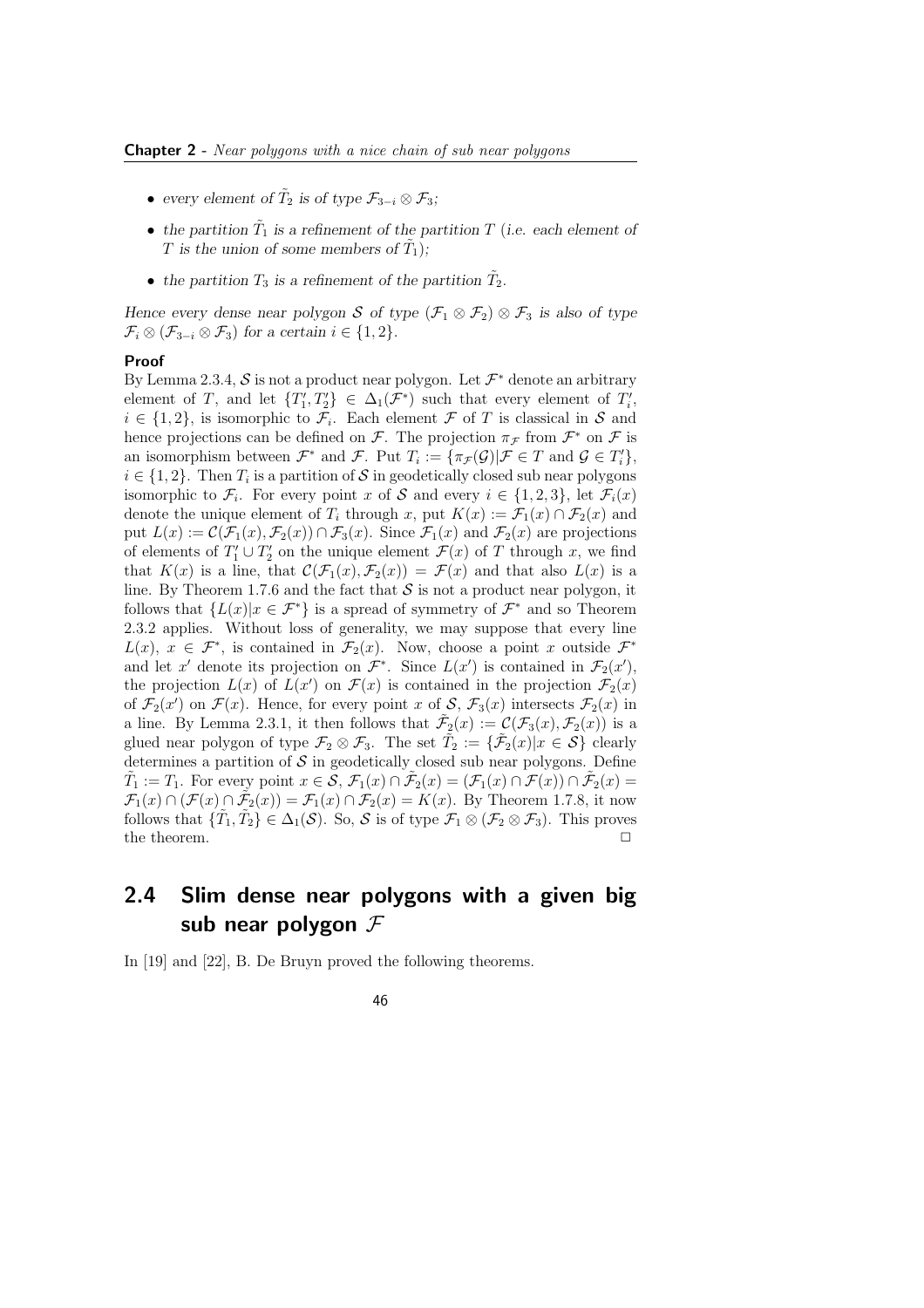#### Theorem 2.4.1 (Main result of [19])

Let S be a slim dense near  $2n$ -gon,  $n \geq 4$ , containing a big geodetically closed sub near polygon F isomorphic to  $\mathbb{H}_{n-1}$ . Then S is isomorphic to either  $\mathbb{H}_n$ or  $\mathbb{H}_{n-1} \times \mathbb{L}_3$ .

# Theorem 2.4.2 (Main theorem of [22])

Let S be a slim dense near  $2n$ -gon,  $n \geq 4$ , containing a big geodetically closed sub near polygon F isomorphic to  $\mathbb{G}_{n-1}$ . Then S is isomorphic to either  $\mathbb{G}_n$ ,  $\mathbb{G}_{n-1} \times \mathbb{L}_3$ , or  $\mathbb{G}_{n-1} \otimes Q(5,2)$ . Here,  $\mathbb{G}_{n-1} \otimes Q(5,2)$  denotes the unique near polygon which can be obtained by glueing  $\mathbb{G}_{n-1}$  and  $Q(5, 2)$ .

In this section, we will prove similar results for the other infinite classes of slim dense near polygons.

# 2.4.1 The case  $\mathcal{F} \cong H^D(2n-1, 4), n > 3$

Since  $H^D(3, 4)$  is isomorphic to  $Q(5, 2)$ , all slim dense near hexagons containing a big quad isomorphic to  $H^D(3, 4)$  are already known (see Table 1.3).

## Theorem 2.4.3

Let S be a dense near  $2n$ -gon,  $n \geq 4$ , containing a big geodetically closed sub near polygon F isomorphic to  $H^D(2n-3, 4)$ . Then S is isomorphic to one of the following near polygons:

- $H^D(2n-1, 4);$
- $H^D(2n-3, 4) \otimes Q(5, 2);$
- $H^D(2n-3, 4) \times \mathbb{L}_i$  for some line  $\mathbb{L}_i$  of size  $i \geq 3$ .

We will prove this theorem in several steps.

## Lemma 2.4.4

If not all lines are incident with 3 points, then  $S \cong H^D(2n-3, 4) \times \mathbb{L}_i$  for some line  $\mathbb{L}_i$  of size at least 4.

## Proof

Let  $K$  be a line with more than three points. Since every line disjoint with  $\mathcal F$  contains as many points as its projection on  $\mathcal F$ , the line K intersects  $\mathcal F$  in a point x. Suppose that  $t_{\mathcal{S}} > t_{\mathcal{F}} + 1$ , then there exists a line  $L \neq K$  through x which is not contained in F. By Theorem 1.6.5, the quad  $\mathcal{Q} := \mathcal{C}(K, L)$ intersects F in a line M, so  $t_Q \geq 2$ . Since  $t_Q \geq 2$ , every line of Q is incident with the same number of points, a contradiction, since  $K$  has more points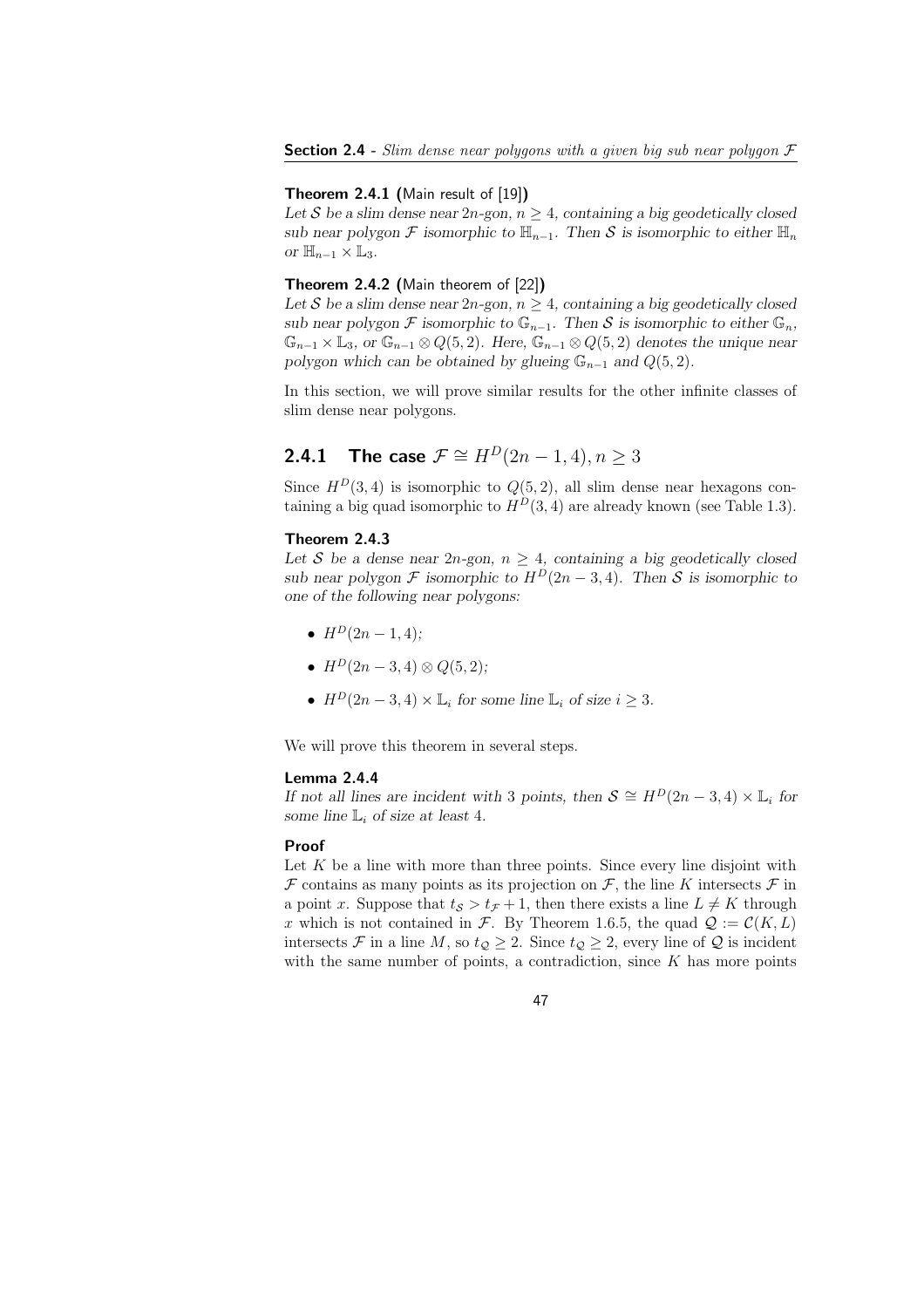than M. Hence,  $t_S = t_F + 1$ . The lemma now follows from Lemma 2.2.1.  $\Box$ 

From now on we suppose that  $S$  is a slim near polygon.

#### Lemma 2.4.5

The slim near polygon S does not contain quads isomorphic to  $W(2)$ .

## Proof

Suppose the contrary, then by Proposition 1.10.7, there exists a  $W(2)$ -quad Q through a point x of F. By Theorem 1.6.5, this quad Q intersects  $\mathcal F$  in a line K. Let L be a line of Q through x different from K and let  $\mathcal{H} \cong H^D(5,4)$ be a hex of  $\mathcal F$  through K. Let X denote the set of points of  $\mathcal L(x, \mathcal H)$  (i.e. the set of lines of H through x) which are contained in a  $W(2)$ -quad together with L. We will now show that  $|U \cap X| \in \{0,3\}$  for every line U of  $\mathcal{L}(x, \mathcal{H})$ . Suppose that  $|U \cap X| \ge 1$  and let  $\mathcal{Q}_U$  denote the  $Q(5, 2)$ -quad corresponding with U. Since  $|U \cap X| \geq 1$ , there exists a  $W(2)$ -quad R through L which intersects  $\mathcal{Q}_U$  in a line. By Table 1.3,  $\mathcal{C}(\mathcal{Q}_U, \mathcal{R})$  either is isomorphic to  $\mathbb{G}_3$ or  $\mathbb{E}_3$ . In any case, exactly three lines of  $\mathcal{Q}_U$  through x are contained in a W(2)-quad together with L, or equivalently,  $|U \cap X| = 3$ . Since H contains exactly five  $Q(5, 2)$ -quads through K, we have  $|X| = 1 + 5 \cdot 2 = 11$ . Hence X is a set of 11 points in  $PG(2, 4)$  such that every line meets the set in either 0 or 3 points. Such a set does not exist, otherwise, every point of  $PG(2, 4)$  outside X would be contained in  $\frac{11}{3}$  lines meeting X, which is clearly impossible.  $\Box$ 

For every line L intersecting  $\mathcal F$  in a point x, let  $A_L$  be the set of lines of *F* through x such that  $C(L, M) \cong Q(5, 2)$ . By Theorem 1.6.5 and Lemma 2.4.5,  $\mathcal{C}(L, L') \cong Q(5, 2)$  for every line  $L' \neq L$  intersecting  $\mathcal F$  in x. Hence  $t_S - t_F = 3|A_L| + 1$ . As a consequence,  $|A_L|$  is independent from the choice of L and equal to  $\alpha := \frac{t_S - t_{\mathcal{F}} - 1}{3}$ .

#### Lemma 2.4.6

 $A_L$  is a subspace of  $\mathcal{L}(x, \mathcal{F})$ .

#### Proof

Let  $K_1$  and  $K_2$  be two different lines of  $A_L$  and let  $K_3$  be an arbitrary line through x contained in  $\mathcal{C}(K_1, K_2)$ . Since the hex  $\mathcal{C}(L, K_1, K_2)$  has three  $Q(5, 2)$ -quads through the same point x and no  $W(2)$ -quads, it must be isomorphic to  $H^D(5, 4)$ . Hence,  $C(L, K_3) \cong Q(5, 2)$  and  $K_3 \in A_L$ . This proves the lemma.

48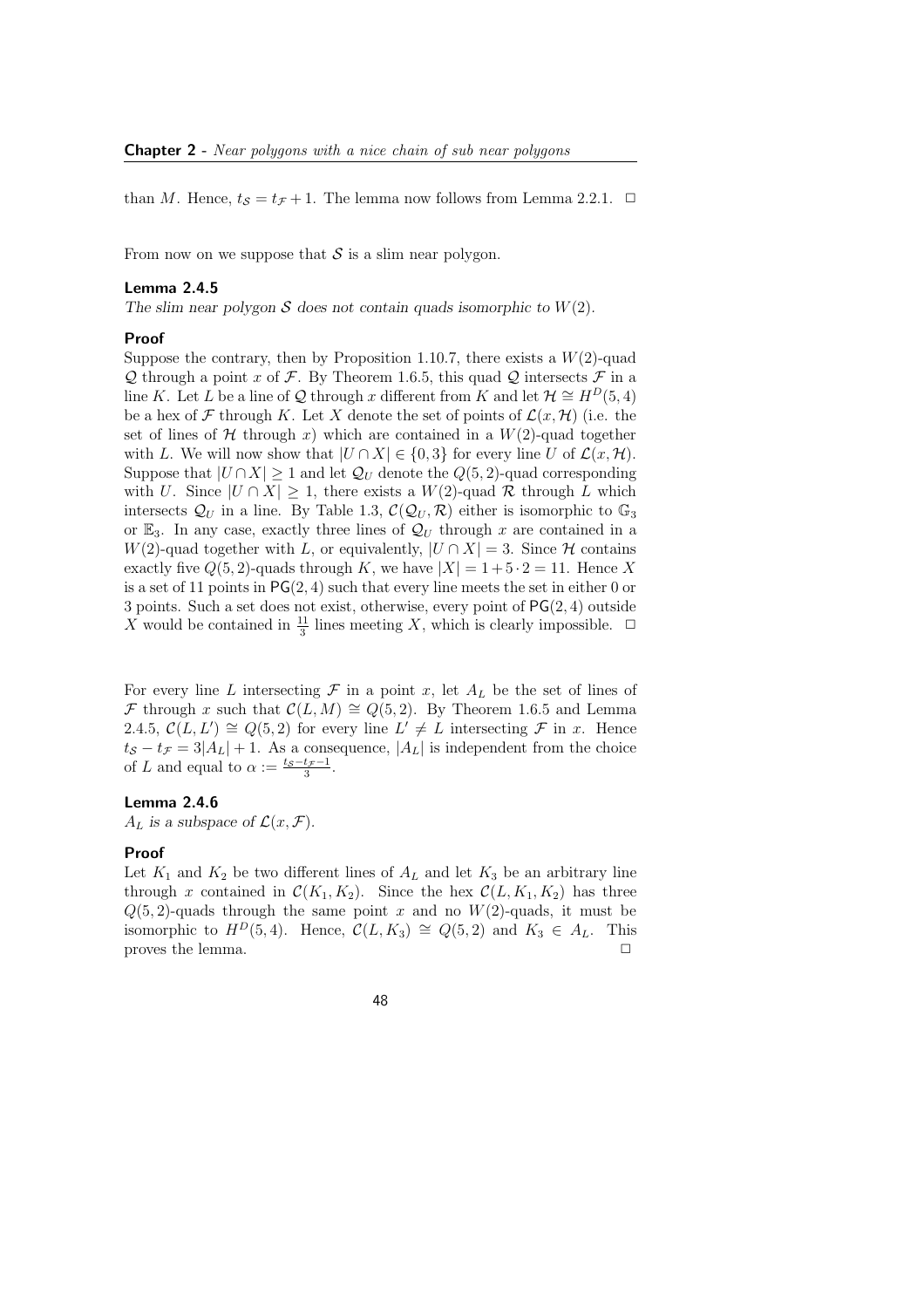### Lemma 2.4.7

 $\alpha \in \{0, 1, t_{\mathcal{F}} + 1\}.$ 

#### Proof

We suppose that  $2 \leq \alpha \leq t_{\mathcal{F}}$  and derive a contradiction.

(a) Suppose first that  $n = 4$ , so  $\mathcal{F} \cong H^D(5, 4)$ . Let x be an arbitrary point of  $\mathcal F$  and let  $L$  be an arbitrary line through x not contained in  $\mathcal F$ . Since  $A_L$  is a subspace and  $2 \leq |A_L| \leq t_{\mathcal{F}} = 20$ , there exists a  $Q(5, 2)$ -quad  $\mathcal{Q}_x$  through x such that  $A_L$  is the set of five lines of  $\mathcal{Q}_x$  through x. Also,  $\alpha = 5$ ,  $t_S = t_F + 3\alpha + 1 = 36$  and the hex  $\mathcal{H}_x := \mathcal{C}(L, \mathcal{Q}_x)$  is isomorphic to  $H<sup>D</sup>(5, 4)$ . If L' is a line through x different from L and not contained in F, then  $\mathcal{C}(L, L')$  is isomorphic to  $Q(5, 2)$  and hence intersects F in a line of  $\mathcal{Q}_x$ . It follows that every line through x not contained in F is contained in  $\mathcal{H}_x$ . Since  $\mathcal{H}_x \cong H^D(5, 4)$ , we then have that  $\mathcal{H}_x = \mathcal{C}(\Gamma_1(x) \setminus \mathcal{F})$ . So,  $\mathcal{H}_x$  and  $\mathcal{Q}_x = \mathcal{H}_x \cap \mathcal{F}$  only depend on x and not on the line L. If  $y \in \mathcal{Q}_x$ , then  $\mathcal{H}_y = \mathcal{H}_x$  and  $\mathcal{Q}_y = \mathcal{Q}_x$ . Hence, the quads  $\mathcal{Q}_x, x \in \mathcal{F}$ , partition the point set of F, and the hexes  $\mathcal{H}_x, x \in \mathcal{F}$ , partition the point set of S. Since  $\mathcal{F} \cong H^D(5, 4)$  is big in S, every hex isomorphic to  $H^D(5, 4)$  is big. [The number of points at distance 0 or 1 from  $\mathcal F$  equals the number of points at distance 0 or 1 from any hex isomorphic to  $\mathcal{F}$ . In particular, each of the hexes  $\mathcal{H}_x$  is big. The total number of quads  $\mathcal{Q}_x$ ,  $x \in \mathcal{F}$ , equals  $\frac{|H^D(5,4)|}{|Q(5,2)|} = 33$ . Let X denote the set of 33 points of  $H(5,4)$  corresponding to the quads  $\mathcal{Q}_x, x \in \mathcal{S}$ . If u is a point of X, then we denote the  $Q(5, 2)$ -quad of F corresponding with it as  $u^{\phi}$  and the unique hex of S intersecting  $\mathcal F$  in  $u^{\phi}$  by  $\mathcal{H}(u)$ . We will now show that X is a subspace of the linear space  $\mathcal{L}$  defined in Lemma 2.1.1. Consider two different points  $u_1$  and  $u_2$  in X. Since  $u_1^{\phi}$  and  $u_2^{\phi}$  are disjoint,  $u_1u_2 \cap H(5,4)$  is a Baer subline  $\{u_1, u_2, u_3\}$ . Since every quad intersecting  $u_1^{\phi}$  and  $u_2^{\phi}$  also intersects  $u_3^{\phi}$ ,  $u_3^{\phi}$  is the reflection of  $u_1^{\phi}$  about  $u_2^{\phi}$ (in F). The reflection of  $\mathcal{H}(u_1)$  about  $\mathcal{H}(u_2)$  (in S) is a hex which meets F in the quad  $u_3^{\phi}$  and hence coincides with  $\mathcal{H}(u_3)$ . As a consequence  $u_3 \in X$ . This proves that  $X$  is a subspace of the linear space  $\mathcal{L}$ . Hence, there exists a subspace  $\pi$  such that  $X = \pi \cap H(5, 4)$ . Since no two points of X are collinear on  $H(5, 4)$ , we have  $|X| \leq |H(2, 4)| = 9$ , contradicting  $|X| = 33$ .

(b) Suppose now that  $n \geq 5$ . Let x denote an arbitrary point of  $\mathcal F$  and let L denote an arbitrary line through x not contained in  $\mathcal{F}$ . Since  $2 \leq \alpha \leq t_{\mathcal{F}}$ , there exist lines  $K_1$ ,  $K_2$  and  $K_3$  through x such that  $K_1, K_2 \in A_L$ ,  $K_1 \neq K_2$ and  $K_3 \notin A_L$ . Now, the near octagon  $\mathcal{C}(L, K_1, K_2, K_3)$  contradicts (a).

#### Lemma 2.4.8

• If  $\alpha = 0$ , then  $S \cong H^D(2n-3, 4) \times \mathbb{L}_3$ ;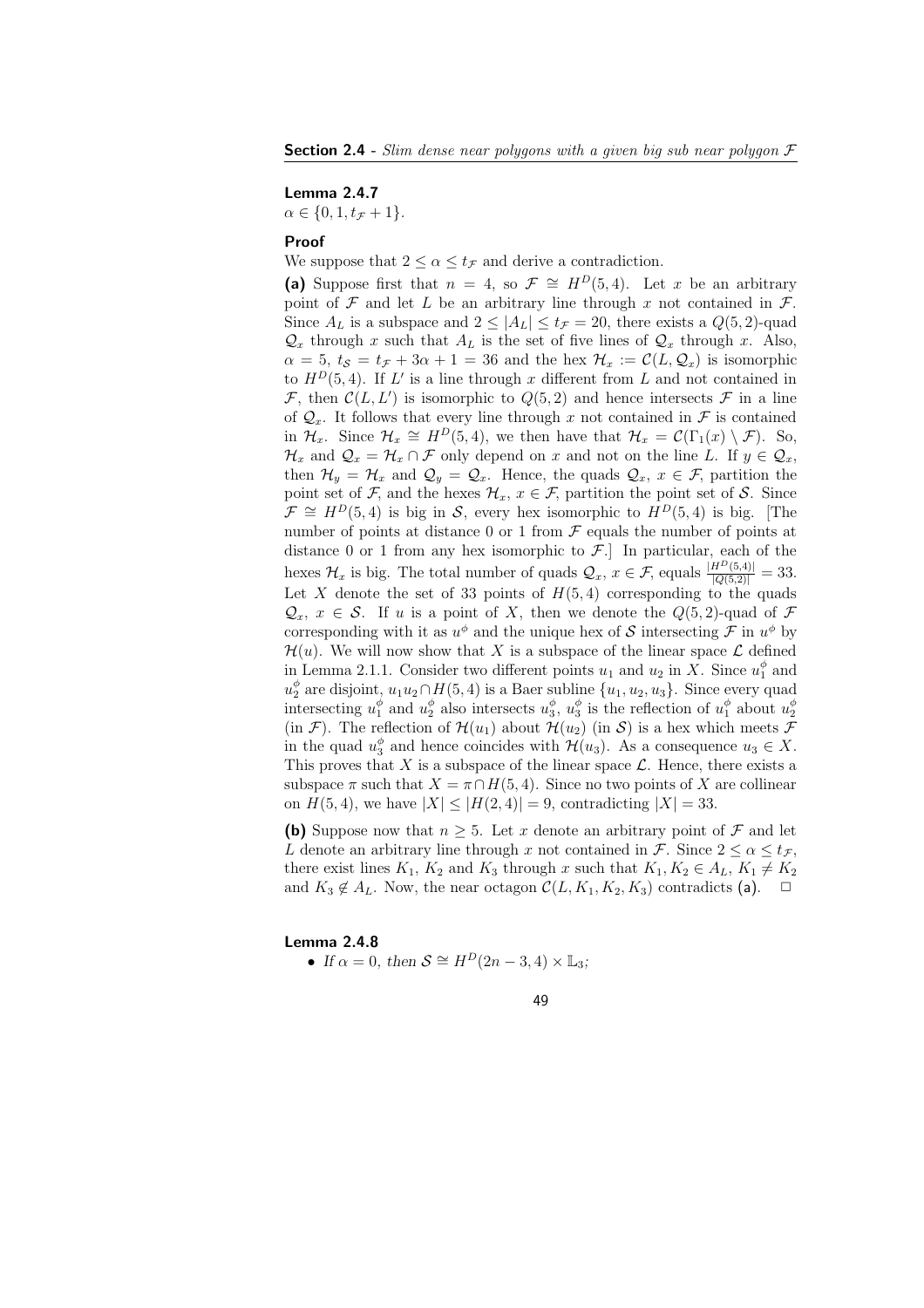- if  $\alpha = 1$ , then  $S \cong H^D(2n-3, 4) \otimes Q(5, 2)$ ;
- if  $\alpha = t_{\mathcal{F}} + 1$ , then  $S \cong H^D(2n 1, 4)$ .

#### Proof

If  $\alpha = 0$ , then  $t_S - t_F = 1$  and hence  $S \cong H^D(2n - 3, 4) \times \mathbb{L}_3$  by Lemma 2.2.1. If  $\alpha = t_{\mathcal{F}} + 1$ , then no grid-quad intersects  $\mathcal F$  and hence all quads are isomorphic to  $Q(5, 2)$  by Proposition 1.10.7. Since the generalized quadrangle  $Q(5, 2)$  has no ovoids (Theorem 1.5.7), all point-quad relations must be classical and S is a classical near polygon. Now,  $H^D(2n-1, 4)$  is the only classical near  $2n$ -gon in which all quads are isomorphic to  $Q(5, 2)$ .

Suppose now that  $\alpha = 1$ , then  $t_{\mathcal{S}} = t_{\mathcal{F}} + 4$ . If x is an arbitrary point of  $\mathcal F$ and if L and M denote two lines through x not contained in  $\mathcal{F}$ , then  $\mathcal{C}(K, L)$ is a  $Q(5, 2)$ -quad. Hence, every point  $x \in \mathcal{F}$  is contained in a unique  $Q(5, 2)$ quad  $\mathcal{Q}_x$  which intersects  $\mathcal F$  in a line  $L_x$ . The lines  $L_x, x \in \mathcal F$ , determine a spread of F and the set  $T_1 := \{Q_x | x \in \mathcal{F}\}\$  determines a partition of S in quads.

Now, consider a point x of S not contained in  $\mathcal{F}$ , let y be the unique point of  $\mathcal F$  collinear with x, and let  $A := xy$ , B, C, D and E be the lines of  $\mathcal{Q} := \mathcal{Q}_y$  through x. Let L be a line intersecting  $\mathcal{Q}$  in x and consider the hex  $\mathcal{H} := \mathcal{C}(L, \mathcal{Q})$ . The hex  $\mathcal{H}$  contains a grid-quad  $\mathcal{C}(L, A)$ , no  $W(2)$ -quads, and at least two  $Q(5, 2)$ -quads through the line  $L_y = Q \cap \mathcal{F}$ , namely Q and  $\mathcal{H} \cap \mathcal{F}$ . It follows from Table 1.3 that  $\mathcal{H} \cong Q(5, 2) \otimes Q(5, 2)$ . Hence, exactly one line of  $Q$  through x, say B, is contained in a  $Q(5, 2)$ -quad with L.

Now, consider a geodetically closed sub near  $2(n-1)$ -gon  $\mathcal{F}'$  of S containing  $\mathcal{Q}' := \mathcal{C}(B, L)$  and intersecting  $\mathcal Q$  in B. We will show that every quad of  $\mathcal{F}'$  is isomorphic to  $Q(5,2)$ . Let  $L_1$  and  $L_2$  be two lines of  $\mathcal{F}'$  through x. If  $L_1 \neq B \neq L_2$ , then the hex  $\mathcal{H}' := \mathcal{C}(A, L_1, L_2)$  contains grid-quads  $\mathcal{C}(A, L_1)$ and  $\mathcal{C}(A, L_2)$ , a  $Q(5, 2)$ -quad  $\mathcal{C}(A, L_1, L_2) \cap \mathcal{F}$ , and no  $W(2)$ -quads. Hence H' must be isomorphic to either  $Q(5, 2) \times \mathbb{L}_3$  or  $Q(5, 2) \otimes Q(5, 2)$ , see Table 1.3. In any case  $\mathcal{C}(L_1, L_2)$  is isomorphic to  $Q(5, 2)$ . If  $L_1 = B$  and if  $L_2$  is not contained in  $\mathcal{Q}'$ , then  $\mathcal{C}(L_2, M) \cong Q(5, 2)$  for every line  $M \neq B$  through x contained in  $Q'$ . This is only possible if  $\mathcal{C}(L_2, Q')$  is isomorphic to  $H^D(5, 4)$ , see Table 1.3. Hence, also  $\mathcal{C}(L_1, L_2) = \mathcal{C}(B, L_2)$  is isomorphic to  $Q(5, 2)$ . It now follows that every quad of  $\mathcal{F}'$  through x is isomorphic to  $Q(5, 2)$ . By Proposition 1.10.7 it then follows that every quad of  $\mathcal{F}'$  is isomorphic to  $Q(5,2)$ . As before, we then know that  $\mathcal{F}'$  is classical and isomorphic to  $H<sup>D</sup>(2n-3, 4)$ . Obviously,  $\mathcal{F}'$  is the only geodetically closed sub near polygon through x isomorphic to  $H<sup>D</sup>(2n-3, 4)$ .

Repeating the above construction for every point x outside  $\mathcal{F}$ , we obtain a partition  $T_2$  of S in geodetically closed sub near polygons isomorphic to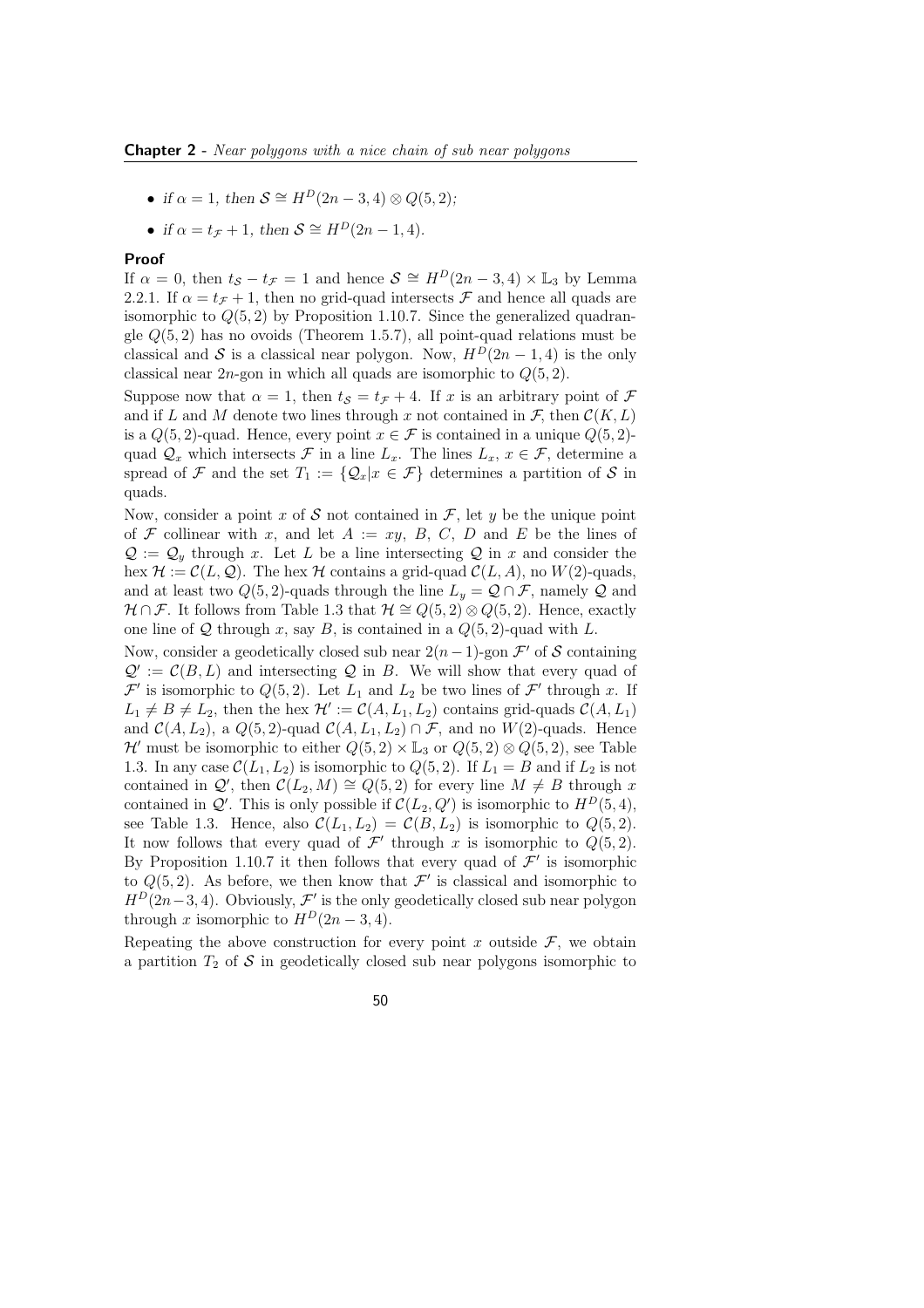$H<sup>D</sup>(2n-3, 4)$ . We can now apply Theorem 1.7.8 and conclude that S is a glued near polygon of type  $H^{\tilde{D}}(2n-3,4) \otimes Q(5,2)$ . In Section 2.1 we have shown that there exists a unique glued near polygon of such type shown that there exists a unique glued near polygon of such type.

# 2.4.2 The case  $\mathcal{F} \cong Q^D(2n, 2), n \geq 3$

# Theorem 2.4.9

Let S be a slim dense near  $2n$ -gon,  $n \geq 3$ , containing a big geodetically closed sub near polygon F isomorphic to  $Q^D(2n-2, 2)$ . Then S is isomorphic to one of the following near polygons:

- $Q^D(2n, 2)$ ;
- $Q^D(2n-2, 2) \times \mathbb{L}_3$ ;
- $\bullet$   $\mathbb{I}_n$ .

#### Proof

We will use induction on  $n$ . By Table 1.3 the theorem holds if  $n$  is equal to 3. Suppose therefore that  $n \geq 4$  and that the theorem holds for any near  $2n'$ -gon with  $n' \in \{3, ..., n-1\}$ . Every geodetically closed sub near  $2\delta$ -gon,  $\delta \in \{3, \ldots, n-1\}$ , intersecting F, intersects F in a  $Q^D(2\delta - 2, 2)$  and hence is isomorphic to either  $Q^D(2\delta, 2)$ ,  $Q^D(2\delta - 2, 2) \times \mathbb{L}_3$  or  $\mathbb{I}_{\delta}$ . As a consequence no  $Q(5, 2)$ -quad meets F. If a line of F is contained in two grid-quads  $\mathcal{Q}_1$ and  $\mathcal{Q}_2$ , then the hex  $\mathcal{C}(\mathcal{Q}_1, \mathcal{Q}_2)$  intersects  $\mathcal F$  in a  $W(2)$ -quad and hence has a line which is incident with at least two grid-quads and at least one big  $W(2)$ -quad, contradicting Table 1.3. As a consequence there are at most  $t_F + 1$  grid-quads through every point of  $\mathcal{F}$ . For every line K intersecting  $\mathcal F$  in a point x, let  $\alpha_K$  denote the number of grid-quads through K. Since every quad through K meets  $\mathcal F$  in a line, the number of  $W(2)$ -quads through K equals  $t_F + 1 - \alpha_K$ . Counting the number of lines through x, we have  $t_S = \alpha_K + 2(t_F + 1 - \alpha_K)$ . Hence  $\alpha_K$  is independent from the line K and equal to  $\alpha := 2t_{\mathcal{F}} + 2 - t_{\mathcal{S}}.$  Since there are  $t_{\mathcal{S}} - t_{\mathcal{F}} = t_{\mathcal{F}} + 2 - \alpha$  lines through x not contained in F, there are precisely  $\alpha(t_f + 2-\alpha)$  grid-quads through x. Since this number is at most  $t_{\mathcal{F}} + 1$ , we necessarily have  $\alpha \in \{0, 1, t_{\mathcal{F}} + 1\}.$ If  $\alpha = t_{\mathcal{F}} + 1$ , then every quad meeting  $\mathcal F$  but not contained in  $\mathcal F$  is a grid

and hence  $S \cong Q^D(2n-2, 2) \times \mathbb{L}_3$  by Lemma 2.2.1.

If  $\alpha = 0$ , then every quad meeting F is isomorphic to  $W(2)$ . Hence, every geodetically closed sub near  $2\delta$ -gon,  $\delta \in \{2, ..., n-1\}$ , intersecting  $\mathcal F$  is isomorphic to  $Q^D(2\delta, 2)$ . Now, consider an arbitrary point-quad pair  $(y, Q)$ and let  $\mathcal{F}'$  denote an arbitrary geodetically closed sub near  $2(n-1)$ -gon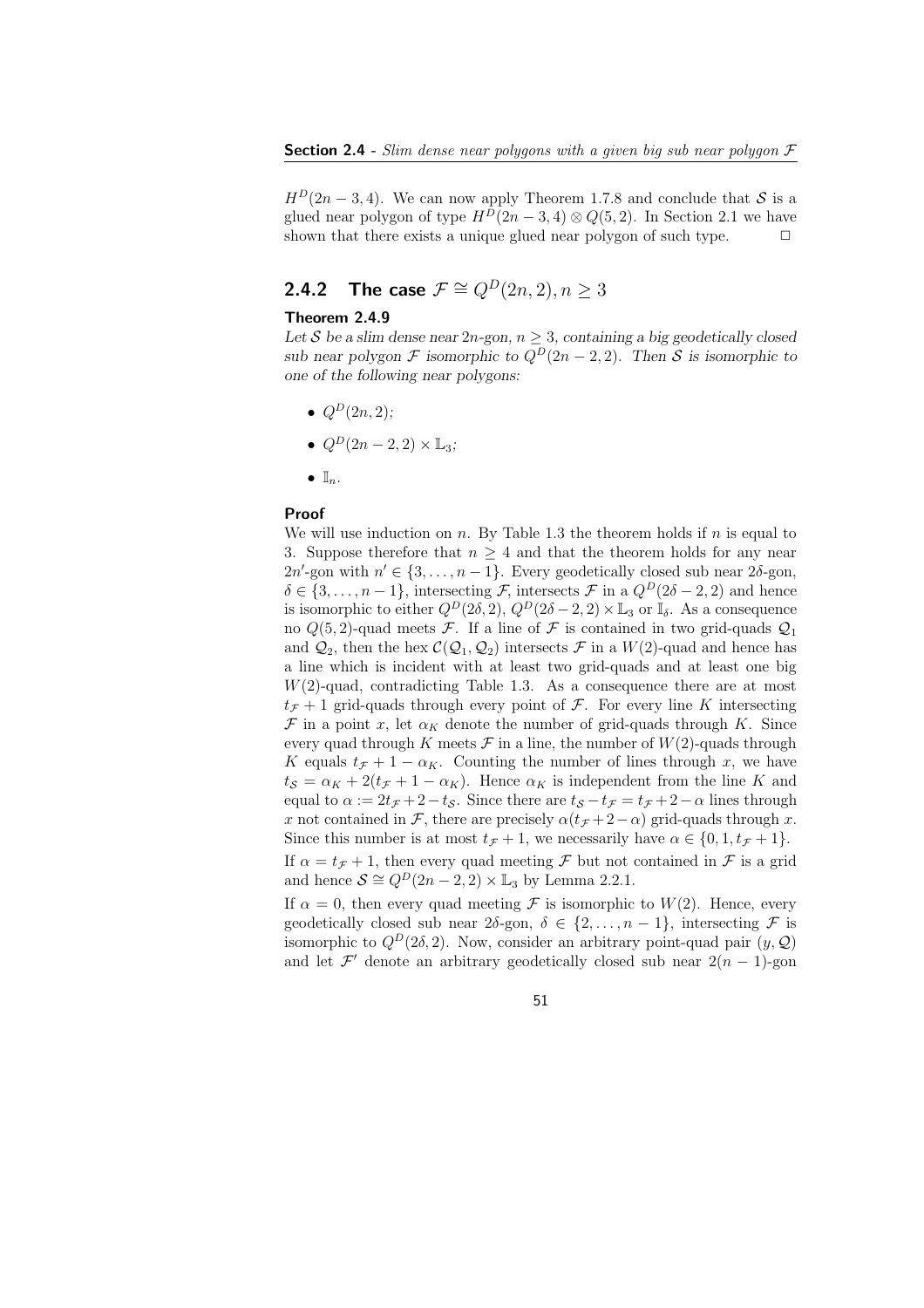through Q intersecting  $\mathcal{F}$ . Since  $\mathcal{F}' \cong Q^D(2n-2, 2)$ ,  $\mathcal{F}'$  is big in S and hence  $d(y, z) = d(y, \pi_{\mathcal{F}}(y)) + d(\pi_{\mathcal{F}}(y), z)$  for every point  $z \in \mathcal{Q}$ . Since  $(\pi_{\mathcal{F}}(y), \mathcal{Q})$ is classical, also  $(y, Q)$  is classical. Since every point-quad relation is classical, S itself is classical. Since S has only  $W(2)$ -quads, it is necessarily isomorphic to  $Q^D(2n, 2)$ .

We still need to consider the case  $\alpha = 1$ . Let  $\Omega(\mathcal{S}, \mathcal{F})$  be the incidence structure whose points are the lines of  $\mathcal S$  intersecting  $\mathcal F$  in a point, whose lines are the (not necessarily geodetically closed) subgrids of  $S$  intersecting  $\mathcal F$  in a line and whose incidence relation is the natural one. For every line  $L$ of S intersecting  $\mathcal F$  in a point x, let L' denote the unique line of  $\mathcal F$  through x for which  $\mathcal{C}(L, L')$  is a grid. Since  $t_{\mathcal{F}} + 1 = \alpha(t_{\mathcal{F}} + 2 - \alpha)$ , every line of  $F$  is also contained in a unique grid-quad and hence there is a bijective correspondence between the points L of  $\Omega(S, \mathcal{F})$  and the flags  $(x, L')$  of  $\mathcal{F}$ . The lines of  $\Omega(\mathcal{S}, \mathcal{F})$  then correspond with certain triples of flags. We will now prove that such a triple is either of the form  $\{(x, K), (y, K), (z, K)\}\$  with  $K = \{x, y, z\}$  a line of F, or of the form  $\{(L \cap K, L), (M \cap K, M), (N \cap K, N)\}$ with K, L, M, and N four distinct lines of  $\mathcal F$  satisfying

- $K = (L \cap K) \cup (M \cap K) \cup (N \cap K);$
- $\mathcal{C}(L, M, N) \cong W(2);$
- L, M and N are not contained in a subgrid of  $\mathcal{C}(L, M, N)$ .

Let G be a subgrid of S intersecting  $\mathcal F$  in a line K, and let A, B and C be the three points of  $\Omega(S, \mathcal{F})$  incident with G. If G is a quad, then  $A' = B' =$  $C' = K$  and we obtain a triple of the first kind. If G is not a quad, then the hex  $\mathcal{H} := \mathcal{C}(K, A, A')$  contains a grid-quad  $\mathcal{C}(A, A')$  and two  $W(2)$ -quads  $\mathcal{C}(A, K)$  and  $\mathcal{C}(A', K)$  through the line K and hence is isomorphic to  $\mathbb{I}_3$ . As a consequence the unique grid-quads through  $B$  and  $C$  are contained in  $H$ . This implies that the three lines  $A'$ ,  $B'$  and  $C'$  are contained in the  $W(2)$ quad  $\mathcal{C}(A', K)$ . By Application (I) of [17], A', B' and C' are not contained in a grid. [One can also easily verify this property in the near hexagon  $\mathbb{H}_3$ which is isomorphic to I<sub>3</sub>.] Since there are as many lines in  $\Omega(\mathcal{S}, \mathcal{F})$  as there are triples of the first or second type, we have found a description of  $\Omega(\mathcal{S}, \mathcal{F})$ without any reference to  $S$ . By the main result of [17], the structure of a dense near polygon  $S'$  of order  $(2, t_{S'})$  with a big geodetically closed sub near polygon  $\mathcal{F}'$  is completely determined by the structure of  $\Omega(\mathcal{S}', \mathcal{F}')$ . Therefore S necessarily is isomorphic to  $\mathbb{I}_n$ .

52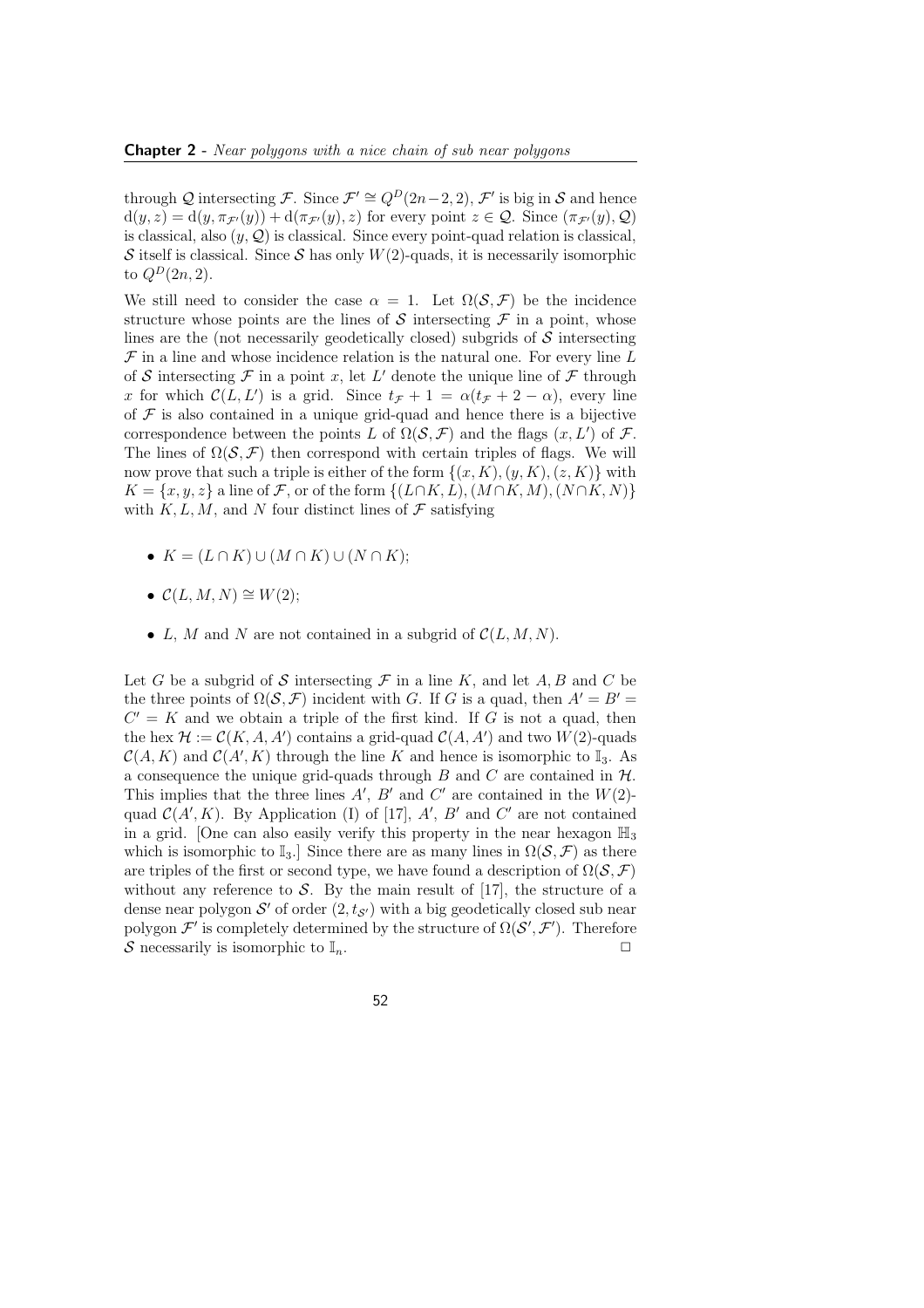# 2.4.3 The case  $\mathcal{F} \cong \mathbb{I}_n, n \geq 4$

### Theorem 2.4.10

Let S be a slim dense near  $2n$ -gon,  $n \geq 5$ , containing a big geodetically closed sub near polygon F isomorphic to  $\mathbb{I}_{n-1}$ . Then S is isomorphic to  $\mathbb{I}_{n-1} \times \mathbb{L}_3$ .

# Proof

Suppose that Q is a  $Q(5, 2)$ -quad intersecting F in a line and let  $Q'$  denote a W(2)-quad of F through  $Q \cap \mathcal{F}$ . The hex  $\mathcal{C}(\mathcal{Q}, \mathcal{Q}')$  then contains a  $Q(5, 2)$ quad  $\mathcal Q$  and a big  $W(2)$ -quad  $\mathcal Q'$ , contradicting Table 1.3. Hence, no  $Q(5, 2)$ quad meets F. Suppose now that R is a  $W(2)$ -quad intersecting F in a line  $L$ , let x denote an arbitrary point of  $L$  and let  $L'$  denote the unique line of  $\mathcal F$  through x for which  $\mathcal C(L, L')$  is a grid. The number of  $W(2)$ -quads of  $\mathcal F$  through L equals  $2^{n-2} - 2$ . If  $\mathcal R'$  is one of these quads, then by Table 1.3, the hex  $\mathcal{C}(\mathcal{R}, \mathcal{R}')$  has a line through x not contained in  $\mathcal{R} \cup \mathcal{R}'$ . As a consequence  $t_S - t_F \geq 2^{n-2}$ . Also by Table 1.3,  $\mathcal{C}(\mathcal{R}, L') \cong W(2) \times \mathbb{L}_3$ and hence  $\mathcal{C}(\mathcal{R}, L')$  has two grids through  $L'$  which intersect  $\mathcal{F}$  in the line L'. As a consequence, the number of grid-quads intersecting  $\mathcal F$  in L' is at least twice the number of  $W(2)$ -quads intersecting  $\mathcal F$  in L. Suppose now that  $\mathcal{Q}_1$  and  $\mathcal{Q}_2$  are two grid-quads through L different from  $\mathcal{C}(L, L')$ . By Table 1.3, the hex  $\mathcal{C}(\mathcal{Q}_1, \mathcal{Q}_2)$  cannot intersect  $\mathcal F$  in a big  $W(2)$ -quad. Hence  $\mathcal{C}(\mathcal{Q}_1, \mathcal{Q}_2) \cap \mathcal{F} = \mathcal{C}(L, L')$  and  $\mathcal{Q}_2 \subset \mathcal{C}(\mathcal{Q}_1, L')$ . As a consequence, there are at most two grid-quads intersecting  $\mathcal F$  in the line L. By symmetry, there are also at most two grid-quads intersecting  $\mathcal F$  in the line  $L'$  and hence there is at most one  $W(2)$ -quad intersecting  $\mathcal F$  in  $L$ . Since every line K through x not contained in  $\mathcal F$  is contained in a quad together with  $L$ , we have  $1 + 1 + 2 \ge t_{\mathcal{S}} - t_{\mathcal{F}} \ge 2^{n-2}$  or  $n \le 4$ , contradicting our assumption  $n \geq 5$ . As a consequence, every quad intersecting  $\mathcal{F}$  in a line is a grid. The theorem now immediately follows from Lemma 2.2.1 theorem now immediately follows from Lemma 2.2.1.

# 2.4.4 The case  $\mathcal{F} \cong \mathbb{E}_1$

We will prove the following lemma in Section 4.3 of Chapter 4.

#### Lemma 2.4.11

Let S be a slim dense near octagon. There exist constants  $a_S, b_S$  and  $c_S$  such that every point of S is contained in  $a_s$  grid-quads,  $b_s$  W(2)-quads and  $c_s$  $Q(5, 2)$ -quads. Furthermore  $t_S(t_S + 1) = 2a_S + 6b_S + 20c_S$ , and for every point x of  $S$ ,

- $|\Gamma_0(x)| = 1;$
- $|\Gamma_1(x)| = 2(t_s + 1);$

53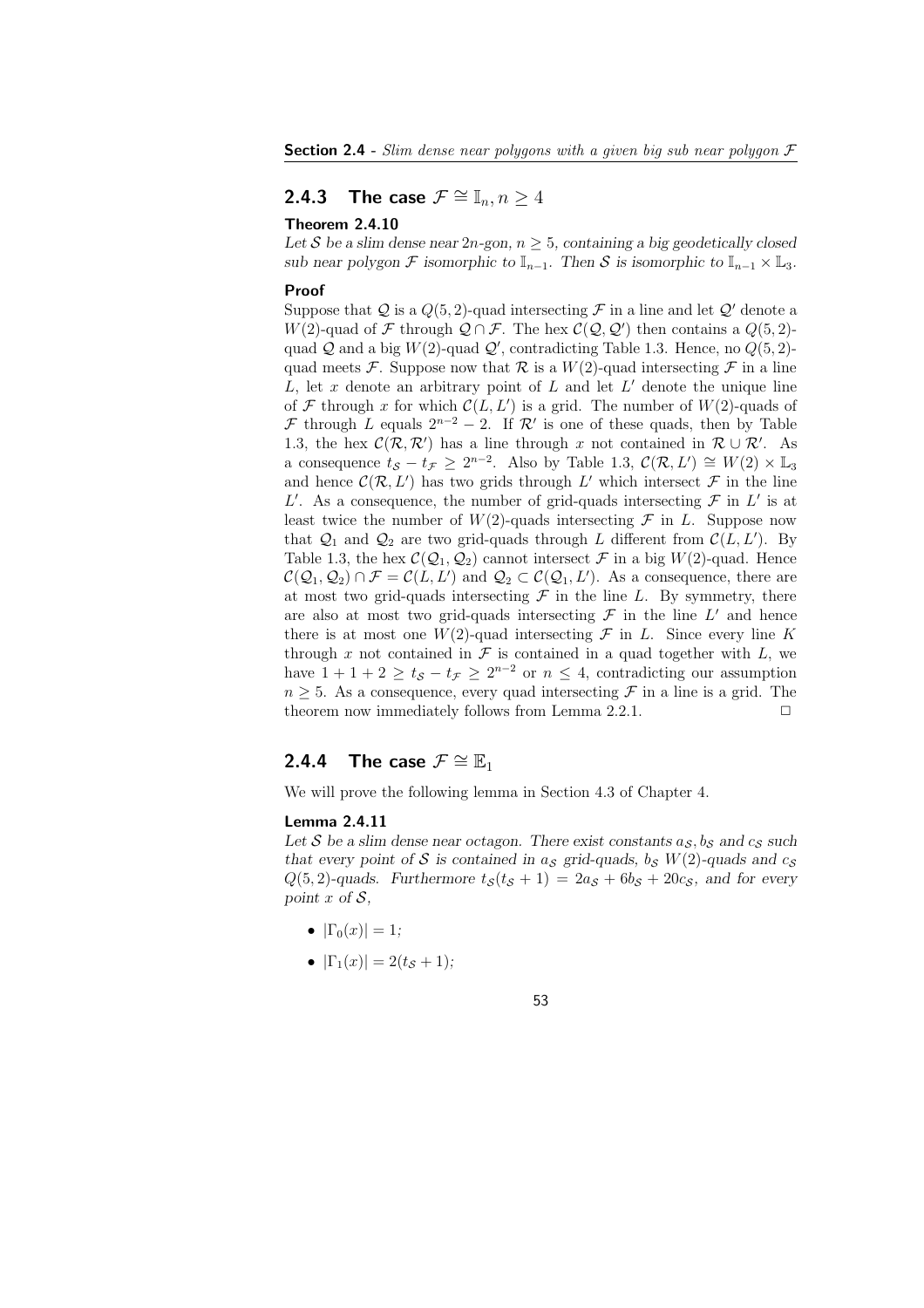- $|\Gamma_2(x)| = 4a_S + 8b_S + 16c_S;$
- $|\Gamma_3(x)| = \frac{v_S}{3} 1 6t_S + 4a_S + 8b_S + 16c_S;$
- $|\Gamma_4(x)| = 2(\frac{v_S}{3} 1 + 2t_S 4a_S 8b_S 16c_S).$

Hence for every  $i \in \{0, 1, 2, 3, 4\}, |\Gamma_i(x)|$  is independent of the chosen point x.

#### Lemma 2.4.12

The near hexagon  $\mathbb{E}_1$  has up to an isomorphism exactly one spread of symmetry.

### Proof

As explained in Section 1.9.2, the near hexagon can be considered as the linear representation of the Coxeter cap  $\mathcal K$ . Let x be a point of  $\mathcal K$  and let S be the set of all lines of  $S$  corresponding to the affine parts of the lines of PG(6,3) intersecting  $\Pi_{\infty}$  in x. It was shown in [18] that S is a spread of symmetry of  $S$  and that every spread of symmetry is obtained in this way. Now, by [9], the group of automorphisms of  $\Pi_{\infty}$  fixing K acts transitively on the points of K. This proves the lemma the points of  $K$ . This proves the lemma.

#### Lemma 2.4.13

There exists a unique glued near octagon of type  $\mathbb{E}_1 \otimes Q(5,2)$ .

#### Proof

All spreads of symmetry of  $\mathbb{E}_1$  are isomorphic and all spreads of symmetry of  $Q(5, 2)$  are isomorphic. We may therefore fix arbitrary spreads of symmetry  $S_1$  and  $S_2$  in  $\mathbb{E}_1$  and  $Q(5, 2)$  respectively. By Theorem 1.7.5, every near polygon which can be obtained for a certain choice of the base elements can always be obtained for any other choice of the base elements (by changing the map  $\theta$  accordingly). Hence we may also fix arbitrary base elements  $L_1^{(1)} \in S_1$ and  $L_1^{(2)} \in S_2$ . By Theorem 1.7.6 every bijection  $\theta$  between  $L_1^{(1)}$  and  $L_1^{(2)}$  gives rise to a glued near polygon of type  $\mathbb{E}_1 \otimes Q(5, 2)$ . By reasons of symmetry, all these near polygons are isomorphic if the group of automorphisms of  $Q(5,2)$  which fix  $S_2$  and the base element  $L_1^{(2)} \in S_2$  induces the full group of permutations of this base element. This property holds, see e.g. Lemma  $2.1.3.$ 

#### Theorem 2.4.14

If S is a dense near octagon containing a big hex isomorphic to  $\mathbb{E}_1$ , then S is either isomorphic to  $\mathbb{E}_1 \times \mathbb{L}_3$  or  $\mathbb{E}_1 \otimes Q(5,2)$ .

54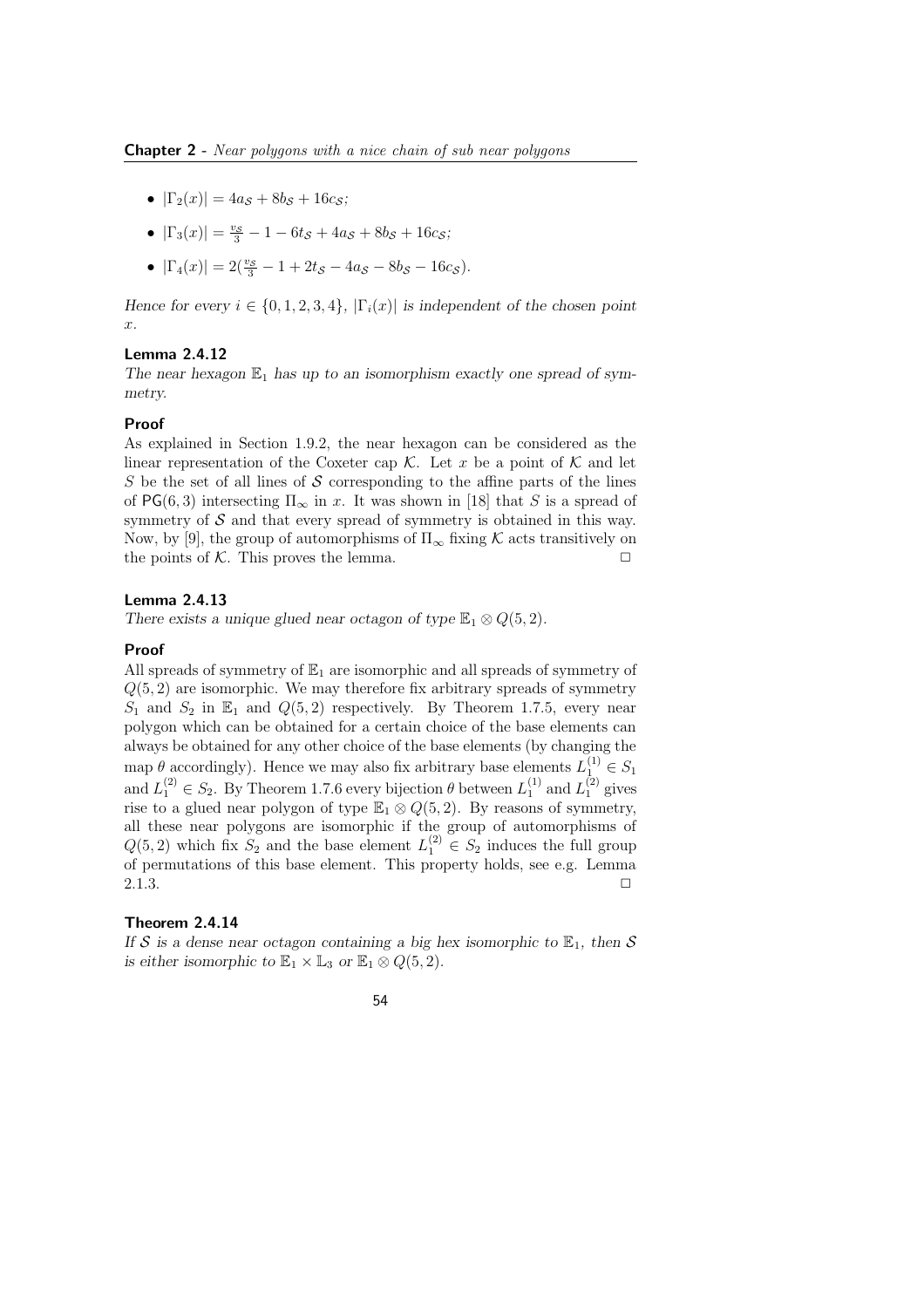#### Proof

Suppose that S is not isomorphic to  $\mathbb{E}_1 \times \mathbb{L}_3$ . Let  $\mathcal{H} \cong \mathbb{E}_1$  be a hex of S and let L be a line of S intersecting  $\mathcal H$  in a point x. Because S is not isomorphic to  $\mathbb{E}_1 \times \mathbb{L}_3$ , L is contained in at least one quad  $\mathcal{Q}_L$  not isomorphic to a gridquad. Put  $L' := \mathcal{Q}_L \cap \mathcal{H}$  and let M be a line of H through x different from L'. Clearly  $\mathcal{H}' := \mathcal{C}(L, L', M)$  is a hex intersecting  $\mathcal{H}$  in a grid-quad which is necessarily big in  $\mathcal{H}'$ . It follows from Table 1.3 that  $\mathcal{H}' \cong W(2) \times \mathbb{L}_3$  or  $\mathcal{H}' \cong Q(5, 2) \times \mathbb{L}_3$ . This implies that every quad through L different from  $\mathcal{Q}_L$  is isomorphic to a grid-quad. From Lemma 2.4.11, every point y of S is contained in exactly one quad isomorphic to  $\mathcal{Q}_L$ . All other quads through y are grid-quads.

Suppose that  $\mathcal{Q}_L \cong W(2)$ . Then  $t_{\mathcal{S}} + 1 = 14$ ,  $b_{\mathcal{S}} = 1$  and  $c_{\mathcal{S}} = 0$ . From Lemma 2.4.11,  $a_{\mathcal{S}} = 88$ . It follows from Table 1.3 that only hexes isomorphic to  $\mathbb{L}_3 \times \mathbb{L}_3 \times \mathbb{L}_3$ ,  $W(2) \times \mathbb{L}_3$  or  $\mathbb{E}_1$  can occur. Consider a point z of S and let  $m_1$ ,  $m_2$  and  $m_3$  denote the number of hexes isomorphic to  $\mathbb{L}_3 \times \mathbb{L}_3 \times \mathbb{L}_3$ ,  $W(2) \times \mathbb{L}_3$ , respectively  $\mathbb{E}_1$ , through z. Because  $b_S = 1$ ,  $m_2 = 11$ . By considering the local spaces, we can see that every point of  $\mathbb{L}_3 \times \mathbb{L}_3 \times \mathbb{L}_3$ ,  $W(2) \times \mathbb{L}_3$ , respectively  $\mathbb{E}_1$ , is contained in respectively 3, 3, and 66 gridquads. Counting in two ways the number of line-grid-quad pairs intersecting each other in z yields that  $3m_1+6m_2+660m_3 = 88.12 = 1056$ . Since  $\mathbb{E}_1$  is big in S, we can easily count that  $v_S = v_{\mathbb{E}_1}(1 + 2(t_S - t_{\mathbb{E}_1})) = 3645$ . By Lemma 2.4.11, the number of points at distance three from a given point in  $\mathcal S$  is equal to 1496. Counting the number of points at distance three from a given point in S then yields (using Proposition 1.10.8) that  $8m_1 + 16m_2 + 440m_3 = 1496$ . Together with  $3m_1 + 6m_2 + 660m_3 = 1056$  and  $m_2 = 12$ , this implies that  $m_3 = 1$ . Hence every point of S is contained in a unique hex isomorphic to  $\mathbb{E}_1$ . It is now easy to see that the set of  $W(2)$ -quads of S and the set of  $\mathbb{E}_1$ hexes of S determine two partitions of S satisfying the conditions of Theorem 1.7.8. Hence S is a glued near polygon of type  $\mathbb{E}_1 \otimes W(2)$ . This implies that  $W(2)$  contains a spread of symmetry, contradicting e.g. Corollary 4.5 of [10].

Suppose now that  $Q_L \cong Q(5, 2)$ . Then  $t_S + 1 = 16$ ,  $b_S = 0$  and  $c_S = 1$ . From Lemma 2.4.11,  $a_S = 110$ . It follows from Table 1.3 that only hexes isomorphic to  $\mathbb{L}_3 \times \mathbb{L}_3 \times \mathbb{L}_3$ ,  $Q(5,2) \times \mathbb{L}_3$  or  $\mathbb{E}_1$  can occur. With a similar argument as before, one can show that every point of  $S$  is contained in a unique hex isomorphic to  $\mathbb{E}_1$ . It follows again that S is a glued near polygon, this time of type  $\mathbb{E}_1 \otimes Q(5, 2)$ . By the previous lemma, there exists a unique glued near hexagon of type  $\mathbb{E}_1 \otimes Q(5, 2)$ glued near hexagon of type  $\mathbb{E}_1 \otimes Q(5,2)$ .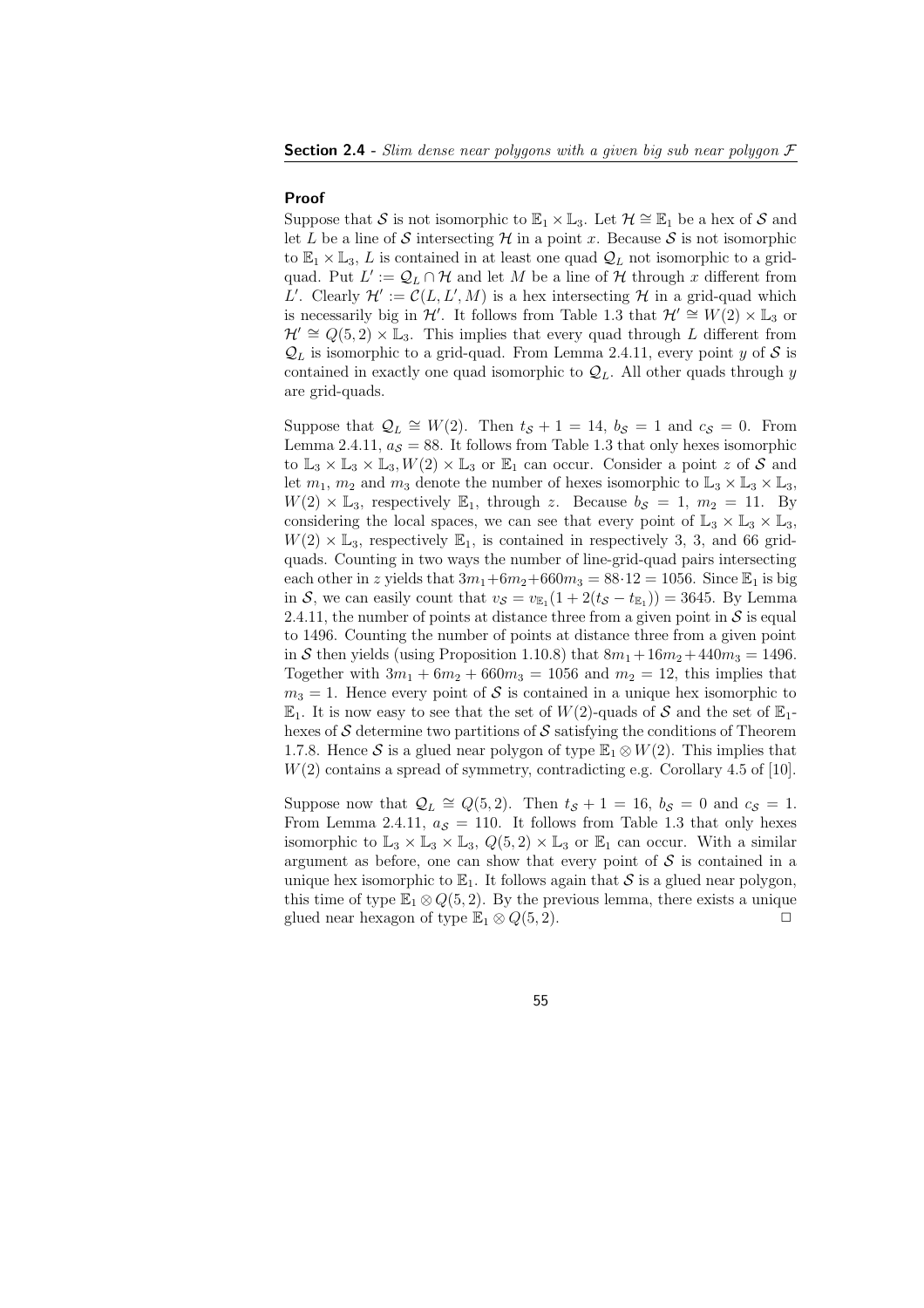# 2.4.5 The case  $\mathcal{F} \cong \mathbb{E}_2$

#### Theorem 2.4.15

If S is a dense near octagon containing a big hex isomorphic to  $\mathbb{E}_2$ , then S is isomorphic to  $\mathbb{E}_2 \times \mathbb{L}_3$ .

# Proof

Let H be a big hex of S isomorphic to  $\mathbb{E}_2$  and suppose that every hex disjoint from  $H$  is isomorphic to  $\mathbb{E}_2$ . Since two  $\mathbb{E}_2$ -hexes cannot intersect (if so, their intersection would be a big quad in both hexes), every point of  $S$  is contained in a unique  $\mathbb{E}_2$ -hex. Let x be a point outside  $\mathcal{H}$ , let  $\mathcal{H}_x$  be the unique  $\mathbb{E}_2$ -hex through x and suppose that L is a line through x not contained in  $\mathcal{H}_x$  and different from the line  $x\pi_{\mathcal{H}}(x)$ . Then every hex through L not containing  $x\pi_{\mathcal{H}}(x)$  leads to a contradiction. Hence  $t_{\mathcal{S}} = t_{\mathbb{E}_2} + 1$  and  $\mathcal{S} \cong \mathbb{E}_2 \times \mathbb{L}_3$ .

We will show that every hex  $\mathcal{H}'$  disjoint from  $\mathcal H$  is isomorphic to  $\mathbb{E}_2$ . Suppose that  $\mathcal{Q}_1$  and  $\mathcal{Q}_2$  are two disjoint isomorphic big quads of  $\mathcal{H}'$ . Then every point of  $\mathcal{Q}_1$  has distance one to  $\mathcal{Q}_2$ . Clearly, the projection from  $\mathcal{H}'$  to  $\mathcal{H}$  is distance-preserving. It follows that the projections of the points of  $\mathcal{Q}_1$  and  $\mathcal{Q}_2$  on H must be contained in two disjoint  $W(2)$ -quads  $\mathcal{Q}_1$  and  $\mathcal{Q}_2$  such that  $|\{x \in \mathcal{Q}'_1 | d(x, \mathcal{Q}'_2) = 1\}| \geq 9$ . But, from Section 3 of [3] and the fact that  $Q'_1$  and  $Q'_2$  are disjoint,  $|\{x \in Q'_1 | d(x, Q'_2) = 1\}| = 7$ , a contradiction. Hence  $\mathcal{H}'$  contains no big quads. By Table 1.3,  $\mathcal{H}' \in \{\mathbb{E}_1, \mathbb{E}_2\}$ . Suppose that  $\mathcal{H}' \cong \mathbb{E}_1$ . Then every two lines of  $\mathcal{H}'$  through a fixed point x determine a unique grid-quad of H' whose projection on H is contained in a unique  $W(2)$ quad through  $\pi_{\mathcal{H}}(x)$ . Hence  $\pi_{\mathcal{H}}(x)$  is contained in at least 66 W(2)-quads in  $\mathcal{H}$ , contradicting Table 1.3. Hence  $\mathcal{H}'$  is isomorphic to  $\mathbb{E}_2$ .

# 2.4.6 The case  $\mathcal{F} \cong \mathbb{E}_3$

## Theorem 2.4.16

Let S be a slim dense near octagon containing a hex  $\mathcal H$  isomorphic to  $\mathbb{E}_3$ , then  $S \cong \mathbb{E}_3 \times \mathbb{L}_3$ .

# Proof

Let Q denote an arbitrary quad intersecting H in a line L. Since  $\mathcal{H} \cong \mathbb{E}_3$ , H has a  $W(2)$ -quad  $\mathcal{Q}_1$  and a  $Q(5, 2)$ -quad  $\mathcal{Q}_2$  through L. If  $\mathcal Q$  is a  $Q(5, 2)$ quad, then the hex  $\mathcal{C}(\mathcal{Q}, \mathcal{Q}_1)$  contains a  $Q(5, 2)$ -quad  $\mathcal Q$  and a big  $W(2)$ -quad  $\mathcal{Q}_1$ , contradicting Table 1.3. If  $\mathcal Q$  is a  $W(2)$ -quad, then by Table 1.3, the hex  $\mathcal{C}(\mathcal{Q},\mathcal{Q}_2)$  is isomorphic to either  $\mathbb{G}_3$  or  $\mathbb{E}_3$ . In any case,  $\mathcal{C}(\mathcal{Q},\mathcal{Q}_2)$  contains a  $Q(5, 2)$ -quad which intersects  $\mathcal H$  in a line, a contradiction. Hence  $\mathcal Q$  is a grid. The theorem now follows from Lemma 2.2.1.

56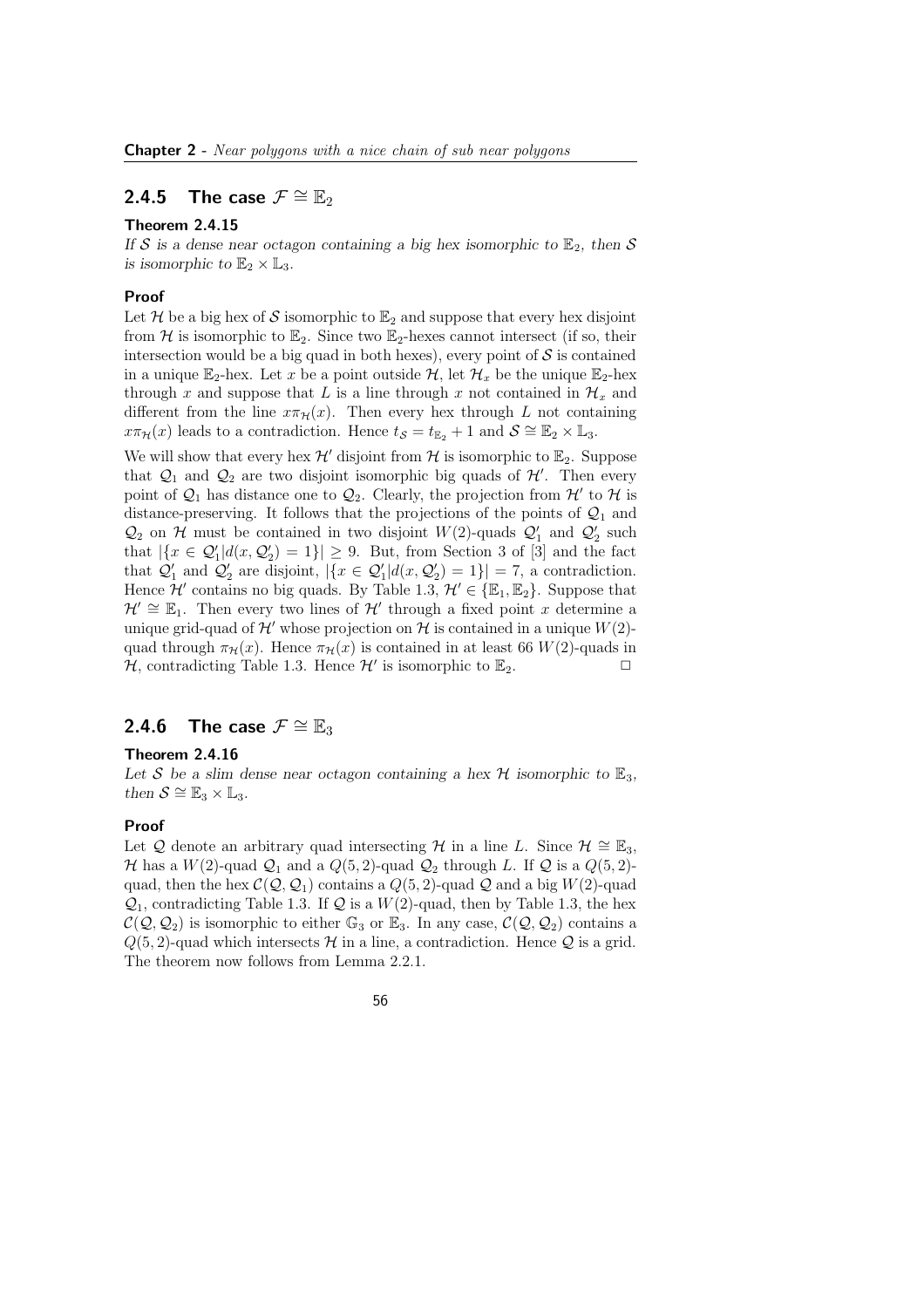# 2.4.7 The case  $\Delta_0(\mathcal{F})\neq\emptyset$

### Theorem 2.4.17

Let  $S$  be a slim dense near polygon containing a big geodetically closed sub near polygon  $\mathcal F$  isomorphic to the direct product  $\mathcal S_1\times \mathcal S_2$  of two near polygons  $S_1$  and  $S_2$  of diameter at least 1. Then there exists an  $i \in \{1,2\}$  and a dense near polygon  $S_i'$  such that the following holds:

- $S_i'$  has a big geodetically closed sub near polygon isomorphic to  $S_i$ ;
- $S \cong S_i' \times S_{3-i}$ .

#### Proof

Let x denote an arbitrary point of F. Since  $\mathcal{F} \cong \mathcal{S}_1 \times \mathcal{S}_2$ , there exist geodetically closed sub near polygons  $\mathcal{F}_1$  and  $\mathcal{F}_2$  through x such that

- $\mathcal{F}_1 \cong \mathcal{S}_1$  and  $\mathcal{F}_2 \cong \mathcal{S}_2$ ;
- $\mathcal{F}_1 \cap \mathcal{F}_2 = \{x\};$
- every line through x either is contained in  $\mathcal{F}_1$  or in  $\mathcal{F}_2$ .

If  $t_S = t_F+1$ , then  $S \cong \mathcal{F} \times L \cong \mathcal{S}_1 \times (\mathcal{S}_2 \times L)$  by Lemma 2.2.1. Hence, we may suppose that there exist two lines  $K$  and  $L$  through  $x$  which are not contained in F. Since F is big in S,  $\mathcal{C}(K, L)$  intersects F in a line L'. By reasons of symmetry, we may suppose that  $L' \subseteq \mathcal{F}_1$ . Put now  $\mathcal{F}_3 := \mathcal{C}(\mathcal{F}_1, K)$ . Then  $\mathcal{F}_1 = \mathcal{F}_3 \cap \mathcal{F}$  is big in  $\mathcal{F}_3$ , diam( $\mathcal{S}$ ) = diam( $\mathcal{F}_3$ )+diam( $\mathcal{F}_2$ ) and  $\mathcal{F}_3 \cap \mathcal{F}_2 = \{x\}$ . We will show that every line M through x not contained in  $\mathcal F$  is contained in  $\mathcal{F}_3$ . The theorem then follows from Theorem 2.2.3. Since  $\mathcal{C}(K, L) \subseteq \mathcal{F}_3$ , we may suppose that M is not contained in  $\mathcal{C}(K,L)$ . The quad  $\mathcal{C}(K,M)$ then intersects  $\mathcal F$  in a line  $M' \neq L'$ . If  $M'$  belongs to  $\mathcal F_2$ , then the grid-quad  $\mathcal{C}(L', M')$  is big in the hex  $\mathcal{C}(K, L, M)$ . From Table 1.3 it then follows that  $\mathcal{C}(K, L, M) \in \{\mathbb{L}_3 \times \mathbb{L}_3 \times \mathbb{L}_3, W(2) \times \mathbb{L}_3, Q(5, 2) \times \mathbb{L}_3\}.$  This contradicts however the fact that none of the quads  $\mathcal{C}(K,L)$  and  $\mathcal{C}(K,M')$  is a grid.<br>Hence  $M' \subset \mathcal{F}$ , and  $M \subset \mathcal{C}(K,M') \subset \mathcal{F}$ . Hence  $M' \subseteq \mathcal{F}_1$  and  $M \subset \mathcal{C}(K, M') \subseteq \mathcal{F}_3$ .

# 2.4.8 The case  $\mathcal{F} \in \mathcal{C}$  or  $\mathcal{F} \in \mathcal{D}$

If  $Z_1$  and  $Z_2$  are two sets of near polygons, then  $Z_1 \otimes Z_2$  denotes the (possibly empty) set of all near polygons obtained by glueing an element of  $Z_1$  with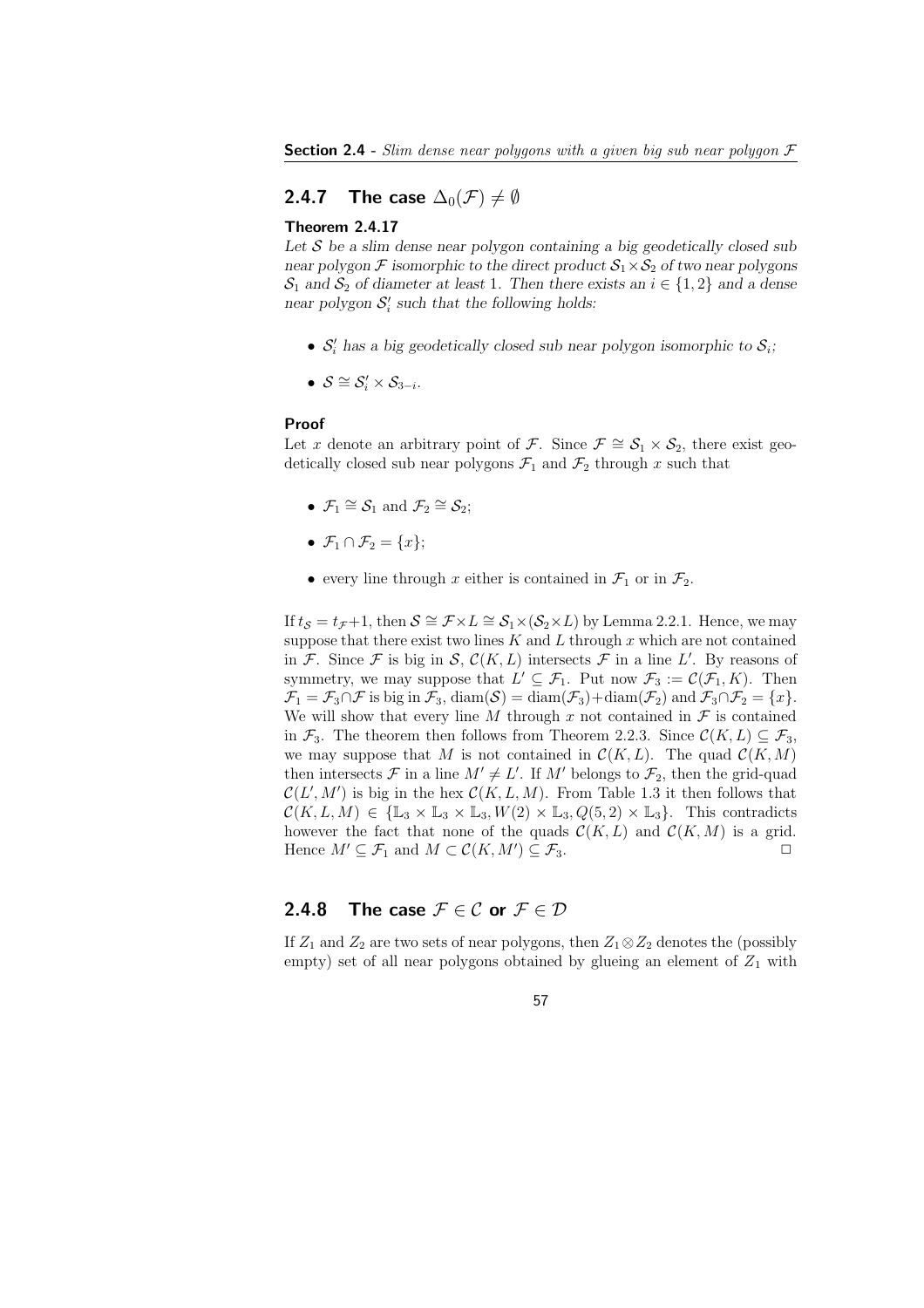one of  $Z_2$ . We introduce the following sets.

$$
C_2 = \{Q(5, 2)\};
$$
  
\n
$$
C_3 = \{\mathbb{G}_3, H^D(5, 4), \mathbb{E}_1, Q(5, 2) \otimes Q(5, 2)\};
$$
  
\n
$$
C_n = \{\mathbb{G}_n, H^D(2n - 1, 4)\} \cup \left(\bigcup_{2 \le i \le n-1} C_i \otimes C_{n+1-i}\right) \text{ for every } n \ge 4;
$$
  
\n
$$
C = C_2 \cup C_3 \cup \cdots
$$

In the next section, we will prove the following theorem.

## Theorem 2.4.18

Let S be a slim dense near  $2n$ -gon,  $n \geq 4$ , containing a big geodetically closed sub near polygon  $\mathcal F$  isomorphic to an element of  $\mathcal C$ . Then one of the following possibilities occurs:

- $S \cong \mathcal{F} \times \mathbb{L}_3$ ;
- $S$  is isomorphic to an element of  $C$ .

We now define a subclass  $D$  of  $C$  as follows:

$$
D_2 = \{Q(5, 2)\};
$$
  
\n
$$
D_n = \{\mathbb{G}_n, H^D(2n - 1, 4)\} \cup \left(\bigcup_{2 \le i \le n-1} D_i \otimes D_{n+1-i}\right) \text{ for every } n \ge 3;
$$
  
\n
$$
D = D_2 \cup D_3 \cup \cdots
$$

Remark that  $D$  consists of those near polygons of the class  $C$  which do not contain  $\mathbb{E}_1$  as a hex. In the next section, we will also prove the following theorem.

## Theorem 2.4.19

Let S be a slim dense near  $2n$ -gon,  $n \geq 4$ , containing a big geodetically closed sub near polygon  $\mathcal F$  which is isomorphic to an element of  $\mathcal D$ . Then one of the following possibilities occurs:

- $S \cong \mathcal{F} \times \mathbb{L}_3;$
- S is isomorphic to an element of  $\mathcal{D}$ .

$$
58 \\
$$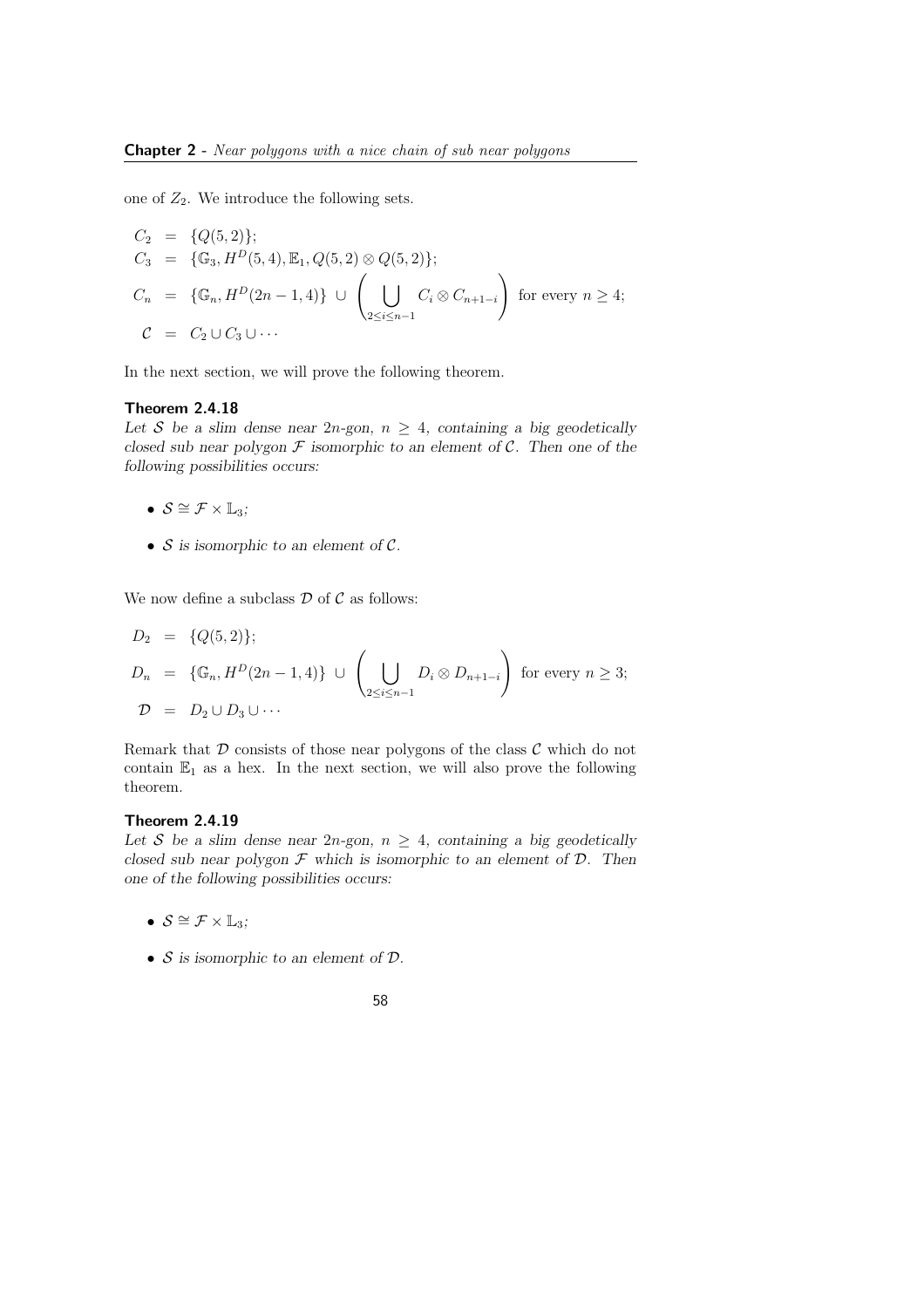# 2.5 Proof of Theorems 2.4.18 and 2.4.19

We first prove Theorem 2.4.18. The proof of 2.4.19 will then follow easily at the end. The proof consists of several steps.

Let  $\mathcal{L}(x, \mathcal{S})$  be the local space of a near polygon S at a point x. The modified local space of S at x is the partial linear space  $ML(x, S)$  obtained from  $\mathcal{L}(x, \mathcal{S})$  by removing all lines of size 2. Clearly, no modified local spaces of a product near polygon are connected.

# Lemma 2.5.1

The class  $\mathcal C$  (and hence also  $\mathcal D$ ) does not contain product near polygons.

#### Proof

By Theorem 2.3.4, it follows that it is sufficient to check that no element of the set  $\{H^D(2n-1, 4)|n \geq 2\} \cup {\mathbb{G}_n | n \geq 3} \cup {\mathbb{E}_1}$  is a product near polygon. All quads of  $H^D(2n-1, 4)$  are isomorphic to  $Q(5, 2)$ . So, all modified local spaces coincide with their corresponding local spaces and hence are linear and connected.

By Theorem 1.10.5, every point x of  $\mathbb{G}_n$ ,  $n \geq 3$ , is incident with n special lines and  $\frac{3n(n-1)}{2}$  ordinary lines. These lines satisfy the following properties:

- $\mathcal{C}(K, L) \cong Q(5, 2)$  for every two different special lines K and L through x;
- if  $M$  is an ordinary line through  $x$ , then there exists a unique pair  $\{K, L\}$  of special lines through x such that  $M \subseteq \mathcal{C}(K, L)$ .

From these properties it is easily seen that  $ML(x, \mathbb{G}_n)$  is connected.

Suppose now that  $\mathbb{E}_1$  is a product near hexagon. Then  $\mathbb{E}_1$  is the direct product of a slim dense generalized quadrangle  $Q$  and the line  $\mathbb{L}_3$ . Since  $t_{\mathbb{R}_1} = 11$ , it follows that  $t_Q = 10$ , contradicting Theorem 1.10.1.  $t_{\mathbb{E}_1} = 11$ , it follows that  $t_{\mathcal{Q}} = 10$ , contradicting Theorem 1.10.1.

#### Definition

If S is an element of C (respectively D), then we define  $\Omega_{\mathcal{C}}(\mathcal{S})$  (respectively  $\Omega_{\mathcal{D}}(\mathcal{S})$  as the set of all pairs  $\{T_1, T_2\} \in \Delta_1(\mathcal{S})$  with the property that every element of  $T_1 \cup T_2$  belongs to C (respectively D). In Section 2.6.2 we will show that  $\Omega_{\mathcal{C}}(\mathcal{S}) = \Delta_1(\mathcal{S})$  for every  $\mathcal{S} \in \mathcal{C}$  and  $\Omega_{\mathcal{D}}(\mathcal{S}) = \Delta_1(\mathcal{S})$  for every  $S \in \mathcal{D}$ .

Now let S be a slim dense near  $2n$ -gon,  $n \geq 4$ , containing a big geodetically closed sub near polygon  $\mathcal F$  belonging to  $\mathcal C$ . There are four possibilities.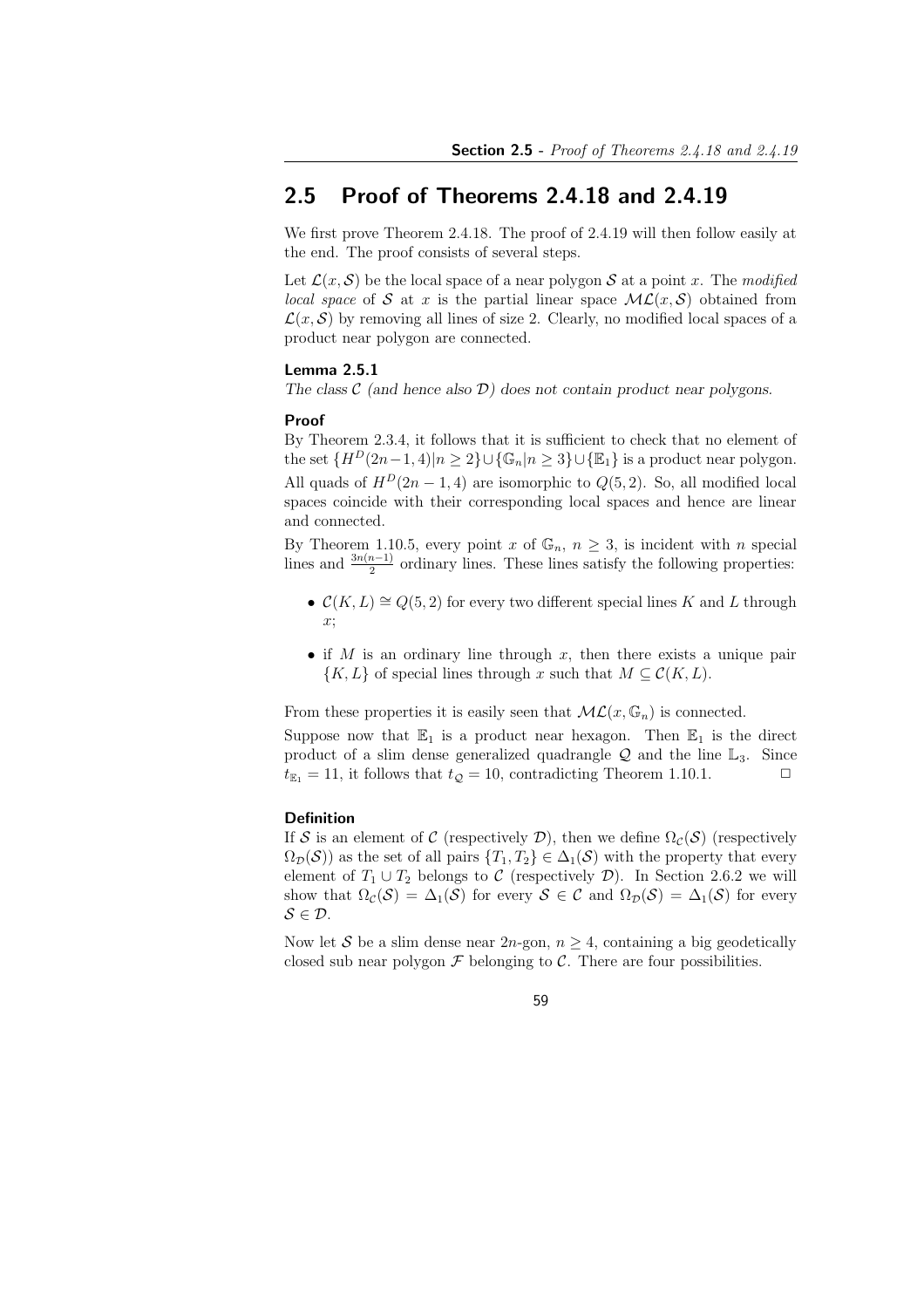- (1)  $\mathcal{F} \cong H^D(2n-3, 4)$  for some  $n \geq 3$ ; by Theorem 2.4.3 we then know that S is isomorphic to either  $H^D(2n-1, 4)$ ,  $H^D(2n-3, 4) \times \mathbb{L}_3$  or  $H^D(2n-3, 4) \otimes O(5, 2).$
- (2)  $\mathcal{F} \cong \mathbb{G}_{n-1}$  for some  $n > 3$ ; by Theorem 2.4.2 we then know that S is isomorphic to either  $\mathbb{G}_n$ ,  $\mathbb{G}_{n-1} \times \mathbb{L}_3$  or  $\mathbb{G}_{n-1} \otimes Q(5,2)$ .
- (3)  $\mathcal{F} \cong \mathbb{E}_1$ ; by Theorem 2.4.14 we then know that S is isomorphic to either  $\mathbb{E}_1 \times \mathbb{L}_3$  or  $\mathbb{E}_1 \otimes Q(5,2)$ .
- (4) F is glued. In this case  $\Omega := \Omega_{\mathcal{C}}(\mathcal{F}) \neq \emptyset$ .

In view of what we need to prove, we may suppose that

- F is glued, so  $\Omega \neq \emptyset$ ;
- $S \not\cong \mathcal{F} \times \mathbb{L}_3$ ;
- no proper geodetically closed sub near polygon of  $S$  violates Theorem 2.4.18. (If this were not so, then the reasoning described here would still be applicable to each minimal violating geodetically closed sub near polygon in  $S$ , yielding an obvious contradiction.)

Let V denote the set of all  $W(2)$ -quads and  $Q(5, 2)$ -quads which intersect  $\mathcal F$ in a line.

# Lemma 2.5.2

The set V is not empty.

# Proof

Take an arbitrary point x in F. Since S is not isomorphic to  $\mathcal{F} \times \mathbb{L}_3$ , there exist two lines K and L through x which are not contained in  $\mathcal{F}$ . By Theorem 1.6.5, the quad  $\mathcal{Q} := \mathcal{C}(K, L)$  intersects  $\mathcal F$  in a line. Hence  $t_{\mathcal{Q}} + 1 \geq 3$  and  $\mathcal Q$  is isomorphic to either  $W(2)$  or  $O(5, 2)$ is isomorphic to either  $W(2)$  or  $Q(5, 2)$ .

#### Definition

If T is a partition of  $\mathcal F$  in isomorphic geodetically closed sub near polygons, then  $d(T)$  denotes the diameter of an arbitrary element of T. If  $T_1$  and  $T_2$ are two partitions of  $\mathcal F$  in geodetically closed sub near polygons, then we say that  $(T_1, T_2) \in \Omega'$  if  $\{T_1, T_2\} \in \Omega$  and if exactly one of the following holds:

- (a)  $\mathcal{Q} \cap \mathcal{F} \in \mathcal{L}_1 \cap \mathcal{L}_2$  for every  $\mathcal{Q} \in V$ ;
- (b) there exists a quad  $\mathcal{Q} \in V$  such that  $\mathcal{Q} \cap \mathcal{F} \in \mathcal{L}_2 \setminus \mathcal{L}_1$ .

60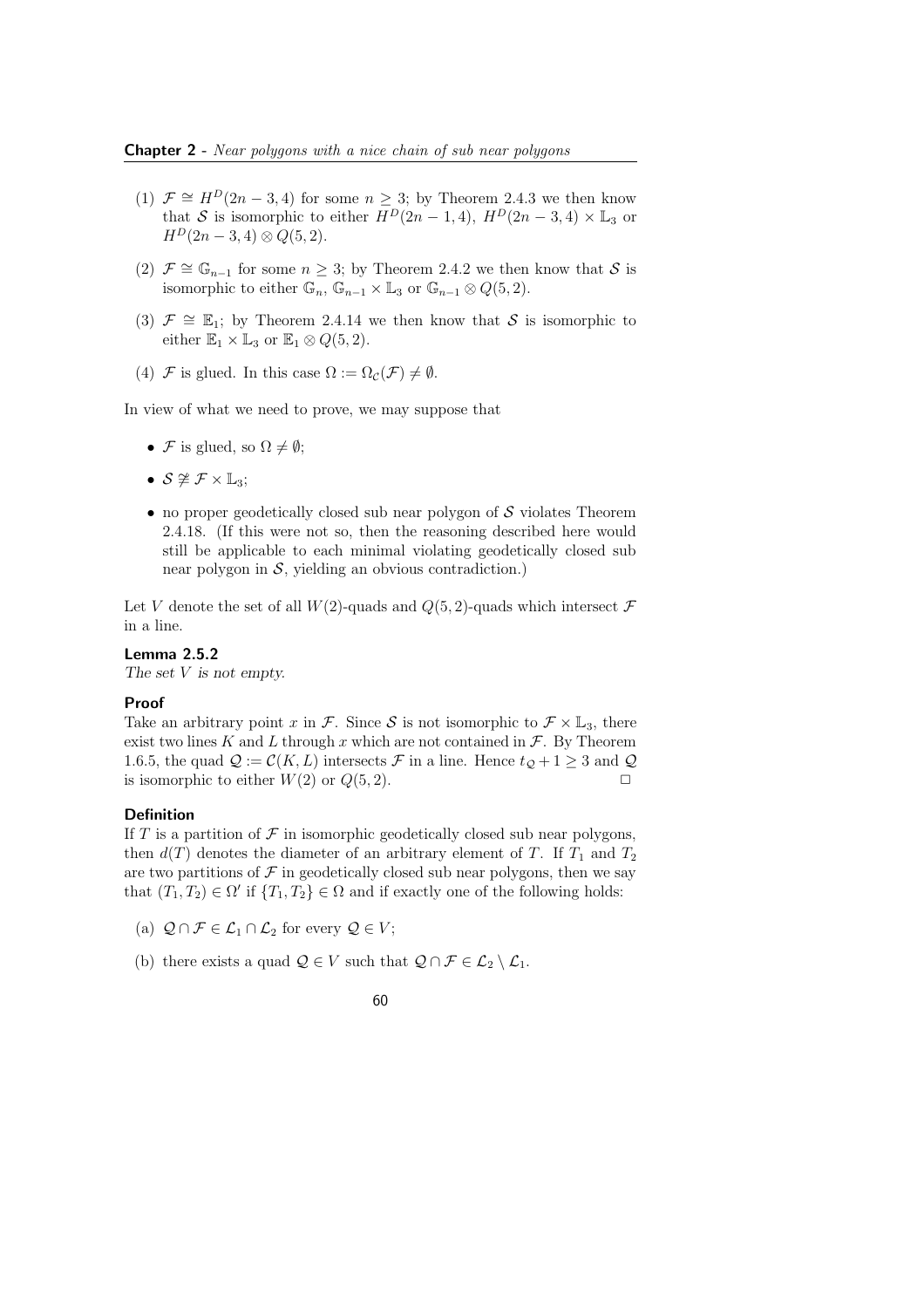Here  $\mathcal{L}_i$ ,  $i \in \{1,2\}$ , denotes the set of lines of  $\mathcal F$  which are contained in a sub near polygon of  $T_i$ . If  $\{T_1, T_2\} \in \Omega$ , then  $\Omega'$  contains at least one of the elements  $(T_1, T_2)$  and  $(T_2, T_1)$ . Since  $\Omega \neq \emptyset$ , also  $\Omega' \neq \emptyset$ .

## Lemma 2.5.3

Suppose that  $(T_1, T_2) \in \Omega'.$ 

- (i) If  $(T_1, T_2)$  is of type (a), then for every element A of  $T_2$ , there exists a quad  $\mathcal{Q}_{\mathcal{A}} \in V$  such that  $\mathcal{Q}_{\mathcal{A}} \cap \mathcal{F} \subseteq \mathcal{A}$  and  $\mathcal{Q}_{\mathcal{A}} \cap \mathcal{F} \in \mathcal{L}_1 \cap \mathcal{L}_2$ .
- (ii) If  $(T_1, T_2)$  is of type (b), then for every element A of  $T_2$ , there exists a quad  $\mathcal{Q}_{\mathcal{A}} \in V$  such that  $\mathcal{Q}_{\mathcal{A}} \cap \mathcal{F} \subseteq \mathcal{A}$  and  $\mathcal{Q}_{\mathcal{A}} \cap \mathcal{F} \in \mathcal{L}_2 \setminus \mathcal{L}_1$ .
- (*iii*) For every element  $\mathcal A$  of  $T_2$ , there exists a unique geodetically closed sub near  $2(d(T_2) + 1)$ -gon  $\tilde{\mathcal{A}}$  through  $\mathcal{A}$  such that  $\tilde{\mathcal{A}} \cap \mathcal{F} = \mathcal{A}$ . If  $\mathcal{A} \in T_2$ and  $\mathcal{B} \in T_1$ , then  $\hat{\mathcal{A}} \cap \mathcal{B}$  is a line, and every line which intersects  $\hat{\mathcal{A}} \cap \mathcal{B}$ in a point either is contained in  $\hat{\mathcal{A}}$  or  $\hat{\mathcal{B}}$ .
- (iv) The set  $\hat{T}_2 := \{ \hat{\mathcal{A}} | \mathcal{A} \in T_2 \}$  is a partition of S in geodetically closed sub near polygons.

## Proof

- (i) Let  $A$  denote an arbitrary element of  $T_2$  and x an arbitrary point of A. Since  $S \not\cong \mathcal{F} \times \mathbb{L}_3$ , there exist two lines K and L through x not contained in F. Using Theorem 1.6.5, we see that the quad  $\mathcal{C}(K, L)$ satisfies all required properties.
- (ii) We will prove that if this property holds for a certain  $A \in T_2$  (with corresponding quad  $\mathcal{Q}_{\mathcal{A}}$ , then it also holds for any  $\mathcal{B} \in T_2$  at distance 1 from  $A$ . Property (ii) then follows from the connectedness of  $F$ . Put  $L_A := Q_A \cap \mathcal{F}$ , let a denote an arbitrary point of  $L_A$  and let b denote the unique point of B collinear with a. Since  $L_A \in \mathcal{L}_2 \setminus \mathcal{L}_1$ , the quad  $\mathcal{C}(L_A, b)$  is a grid and hence contains a unique line  $L_B$  through b disjoint with  $L_A$ . Clearly, the line  $L_B$  belongs to  $\mathcal{L}_2 \setminus \mathcal{L}_1$  and is contained in  $\mathcal{B}$ . We will now construct an element  $\mathcal{Q}_\mathcal{B}$  of V through  $L_\mathcal{B}$ . By Theorem 1.6.5, the grid-quad  $\mathcal{C}(L_{\mathcal{A}}, b)$  is big in the hex  $\mathcal{C}(\mathcal{Q}_{\mathcal{A}}, b)$ . By Table 1.3, it then follows that  $\mathcal{C}(\mathcal{Q}_\mathcal{A}, b) \cong \mathcal{Q}_\mathcal{A} \times \mathbb{L}_3$ . Hence the hex  $\mathcal{C}(\mathcal{Q}_\mathcal{A}, b)$  contains a unique quad  $\mathcal{Q}_{\mathcal{B}} \cong \mathcal{Q}_{\mathcal{A}}$  through  $L_{\mathcal{B}}$ . Clearly  $\mathcal{Q}_{\mathcal{B}} \in V$ .
- (iii) Let A denote an arbitrary element of  $T_2$ . Then there exists a quad  $Q \in V$  intersecting A in a line K with  $K \in \mathcal{L}_1 \cap \mathcal{L}_2$  if  $(T_1, T_2)$  is of type (a) or  $K \in \mathcal{L}_2 \setminus \mathcal{L}_1$  if  $(T_1, T_2)$  is of type (b). Let x denote an arbitrary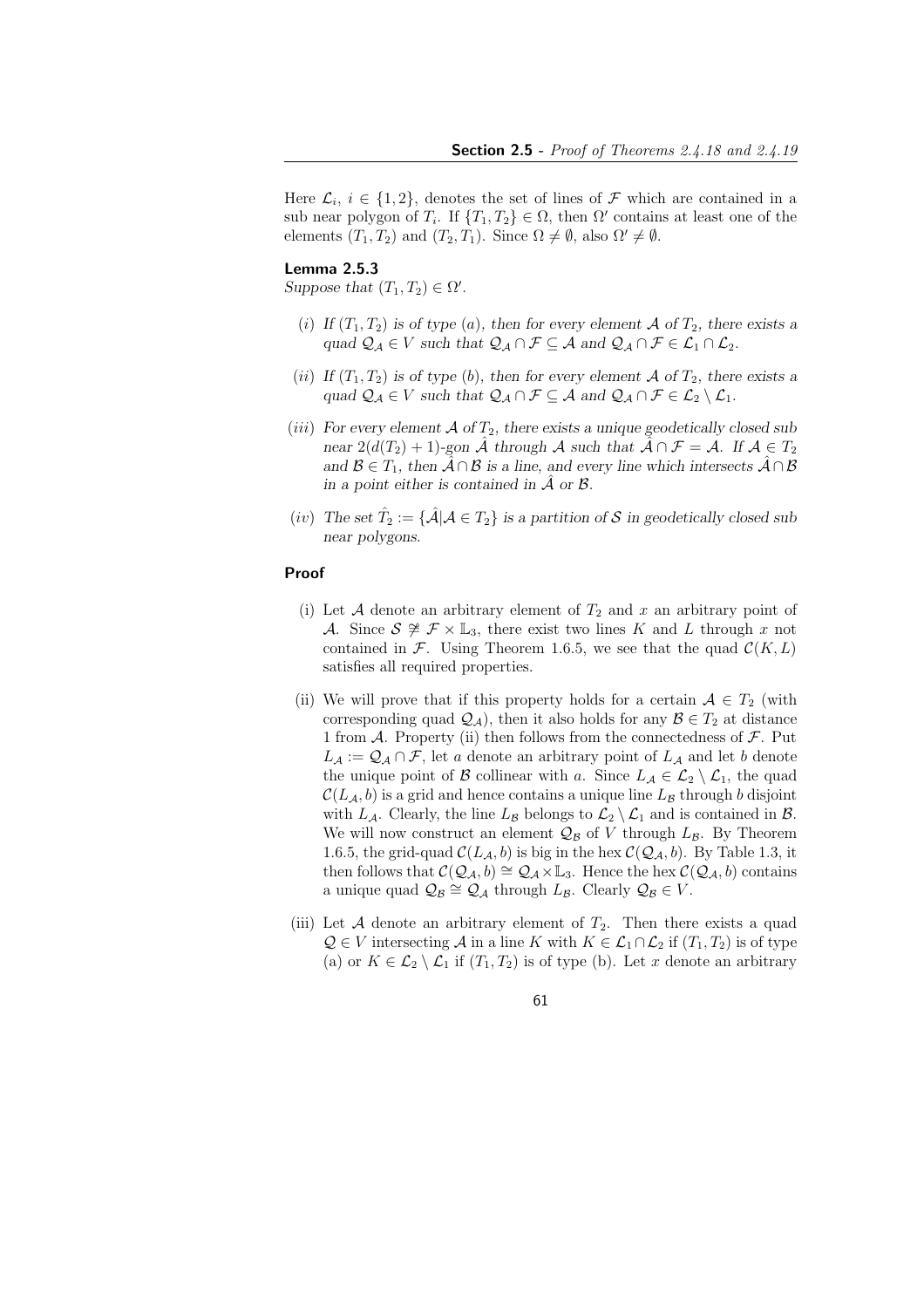point of K. Clearly,  $\mathcal{C}(\mathcal{A}, Q)$  intersects  $\mathcal F$  in  $\mathcal A$ . In order to prove that  $\mathcal{C}(\mathcal{A}, Q)$  is the sub near polygon which satisfies all required properties, it suffices to show that  $\mathcal{C}(\mathcal{A}, L) = \mathcal{C}(\mathcal{A}, Q)$  for any line L through x not contained in F. If  $(T_1, T_2)$  is of type  $(a)$ , consider then in Q a line L' through x different from K and L. The quad  $\mathcal{C}(L, L')$  intersects F in the line K. Hence  $L \subseteq \mathcal{C}(L', K) = \mathcal{Q}$  and  $\mathcal{C}(\mathcal{A}, L) = \mathcal{C}(\mathcal{A}, \mathcal{Q})$ . Suppose now that  $(T_1, T_2)$  is of type (b) and that L is not contained in Q. By Theorem 1.6.5 the hex  $\mathcal{H} := \mathcal{C}(\mathcal{Q}, L)$  intersects  $\mathcal F$  in a big quad  $\mathcal{Q}'$ through K. In  $H$  there are at least three quads through K (namely  $Q$ ,  $\mathcal{Q}'$  and  $\mathcal{C}(K, L)$  and not all these quads are grids. So, H cannot be isomorphic to  $\mathbb{L}_3 \times \mathbb{L}_3 \times \mathbb{L}_3$ ,  $W(2) \times \mathbb{L}_3$  or  $Q(5, 2) \times \mathbb{L}_3$ . By Table 1.3, it then follows that  $H$  contains no big grid-quad. So,  $Q'$  is isomorphic to either  $W(2)$  or  $Q(5, 2)$ . Since  $K \subseteq \mathcal{L}_2 \setminus \mathcal{L}_1$ ,  $\mathcal{Q}'$  must be contained in A. Hence,  $\mathcal{C}(\mathcal{A}, L) = \mathcal{C}(\mathcal{A}, \mathcal{H}) = \mathcal{C}(\mathcal{A}, \mathcal{Q}).$ 

(iv) It is sufficient to prove that every point x outside  $\mathcal F$  is contained in a unique element of  $\hat{T}_2$ . If x' denotes the unique point of  $\mathcal F$  nearest to x and A the unique element of  $T_2$  through  $x'$ , then  $x \in \mathcal{C}(\mathcal{A}, x'x) = \hat{\mathcal{A}}$ . there were two different elements  $A_1$  and  $A_2$  in  $T_2$  such that  $x \in \hat{A}_1 \cap \hat{A}_2$ , then x would be collinear with two different elements of  $\mathcal F$  (notice that  $A_i, i \in \{1,2\},\$ is big in  $\hat{\mathcal{A}}_i$  by Theorem 1.6.5), contradicting the fact that  $\mathcal F$  is geodetically closed.  $\Box$ 

Let  $(T_1, T_2)$  be an element of  $\Omega'$  with  $d(T_1)$  as small as possible. Let  $\mathcal G$ denote an arbitrary near  $2 d(T_1)$ -gon of  $T_1$ . If  $\Omega(\mathcal{G}) \neq \emptyset$ , then we can apply Theorem 2.3.5 and Lemma 2.5.1 and we find that there exists an element  $\{\tilde{T}_1, \tilde{T}_2\} \in \Omega(\mathcal{F})$  with  $d(\tilde{T}_1) < d(T_2)$  such that  $T_2$  is a refinement of  $\tilde{T}_2$ . This latter property implies that  $(\tilde{T}_1, \tilde{T}_2) \in \Omega'$ . But this contradicts our assumption on the minimality of  $d(T_1)$ . So,  $\Omega(\mathcal{G}) = \emptyset$  and  $\mathcal{G}$  is isomorphic to an element of the set  ${H^D(2m-1, 4)|m \ge 2} \cup {\mathbb{G}_m|m \ge 3} \cup {\mathbb{E}_1}.$  We have shown earlier that there exists a unique partition  $\hat{T}_2$  of S in geodetically closed sub near  $2(d(T_2) + 1)$ -gons, such that  $\hat{\mathcal{A}} \cap \mathcal{F} \in T_2$  for every  $\hat{\mathcal{A}} \in \hat{T}_2$ . We will now extend the partition  $T_1$  of  $\mathcal F$  to a partition  $\hat T_1$  of  $\mathcal S$ .

## Lemma 2.5.4

The partition  $T_1$  of  $\mathcal F$  can be extended to a partition  $\hat{T}_1$  of  $\mathcal S$  such that every element of  $\hat{T}_1$  intersects every element of  $\hat{T}_2$  in a line.

## Proof

For every point x of  $\mathcal{F}$ , we define  $\hat{\mathcal{F}}_1(x)$  as the unique element of  $T_1$  through x. Suppose that x is a point outside  $\mathcal{F}$ . Let  $\hat{\mathcal{F}}_2(x)$  denote the unique element

62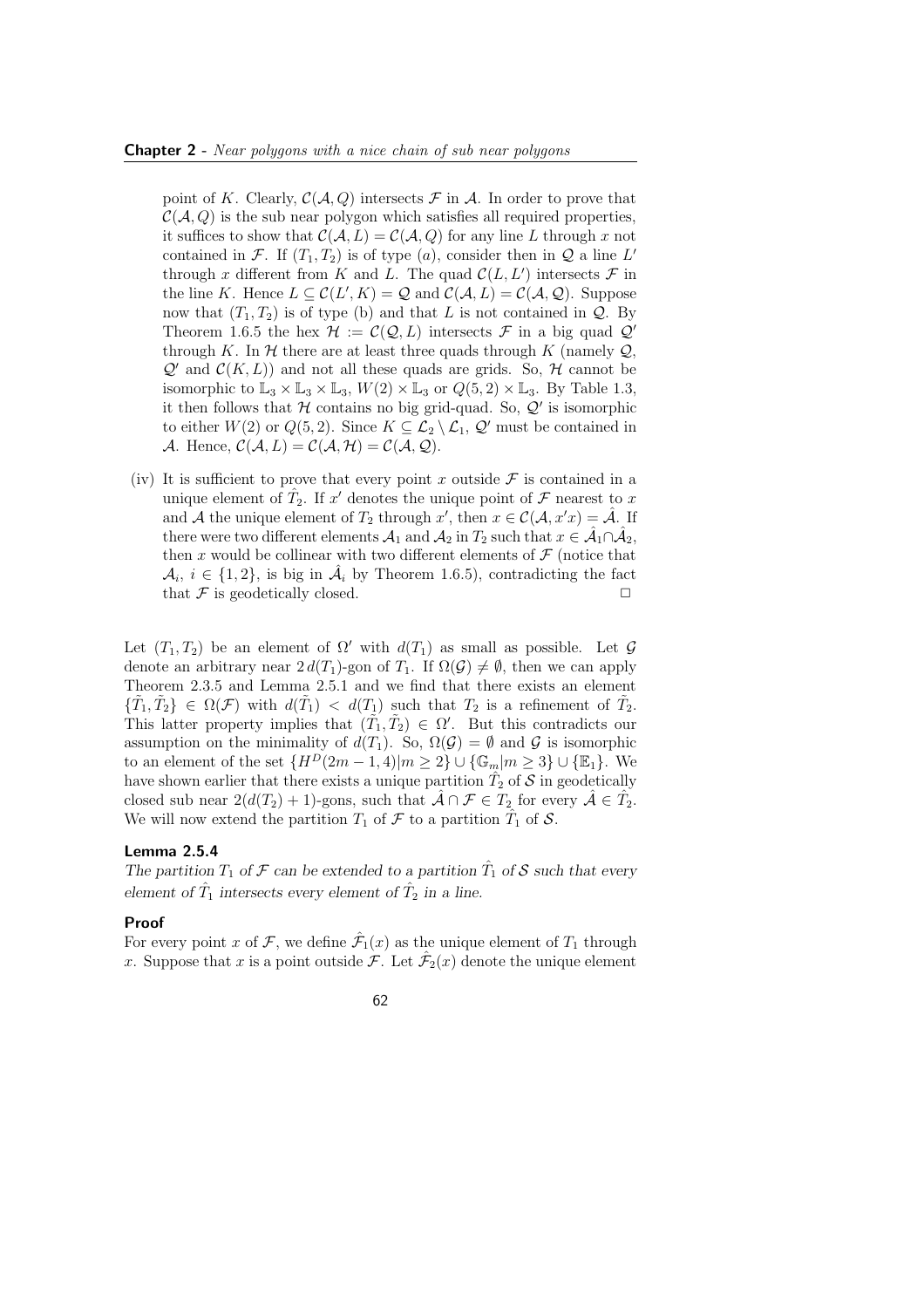of  $\hat{T}_2$  through x and let x' denote the unique point of  $\mathcal F$  collinear with x. By Theorem 1.6.5,  $\mathcal{C}(\hat{\mathcal{F}}_1(x'), x)$  contains  $\hat{\mathcal{F}}_1(x')$  as a big geodetically closed sub near polygon. We distinguish the following cases.

- If  $d(T_1) = 2$ , then  $\hat{\mathcal{F}}_1(x') \cong Q(5, 2)$  and  $\mathcal{C}(\hat{\mathcal{F}}_1(x'), x)$  is isomorphic to either  $Q(5,2) \times \mathbb{L}_3$ ,  $Q(5,2) \otimes Q(5,2)$ ,  $\mathbb{G}_3$ ,  $\mathbb{E}_3$  or  $H^D(5,4)$ . By property (iii) of Lemma 2.5.3, every line of  $\mathcal{C}(\hat{\mathcal{F}}_1(x'), x)$  through x' is contained in one of the quads  $\hat{\mathcal{F}}_1(x')$  or  $\mathcal{C}(\hat{\mathcal{F}}_1(x'), x) \cap \hat{\mathcal{F}}_2(x)$ . So,  $\mathcal{C}(\hat{\mathcal{F}}_1(x'), x)$ must be isomorphic to either  $Q(5,2) \times \mathbb{L}_3$  or  $Q(5,2) \otimes Q(5,2)$ .
- If  $d(T_1) \geq 3$ , then  $\mathcal{C}(\hat{\mathcal{F}}_1(x'), x)$  is isomorphic to either  $\mathcal{G} \times \mathbb{L}_3$  or  $\mathcal{G} \otimes$ Q(5, 2) by Theorems 2.4.2, 2.4.3 and 2.4.14.

In any case, there exists a unique geodetically closed sub near polygon  $\hat{\mathcal{F}}_1(x)$ in  $\mathcal{C}(\hat{\mathcal{F}}_1(x'),x)$  satisfying: (i)  $x \in \hat{\mathcal{F}}_1(x)$ , (ii)  $\hat{\mathcal{F}}_1(x)$  is isomorphic to  $\mathcal G$  and (iii)  $\hat{\mathcal{F}}_1(x)$  is disjoint with  $\hat{\mathcal{F}}_1(x')$ . Clearly, the set  $\hat{T}_1$  of all sub near polygons  $\mathcal{F}_1(x)$ ,  $x \in \mathcal{S}$ , is a partition of  $\mathcal{S}$  in sub near polygons isomorphic to  $\mathcal{G}$ . It is also clear that every element of  $\hat{T}_1$  intersects every element of  $\hat{T}_2$  in a line.  $\Box$ 

## Lemma 2.5.5

If  $\hat{\mathcal{A}} \in \hat{T}_1 \cup \hat{T}_2$ , then either  $\hat{\mathcal{A}}$  belongs to  $\mathcal{C}$  or  $\hat{\mathcal{A}} \cong \mathbb{E}_3$ .

## Proof

Every element of  $\hat{T}_1$  is isomorphic to  $\mathcal G$  and hence belongs to  $\mathcal C$ . Suppose therefore that  $\hat{\mathcal{A}} \in \hat{T}_2$ . We know that  $\mathcal{A} := \hat{\mathcal{A}} \cap \mathcal{F}$  is big in  $\hat{\mathcal{A}}$ , that  $t_{\hat{\mathcal{A}}} \ge t_{\mathcal{A}} + 2$ and that A belongs to C. If  $d(T_2) \geq 3$ , then  $\tilde{\mathcal{A}}$  belongs to C since we assumed that no proper geodetically closed sub near polygon violates Theorem 2.4.19. If  $d(T_2) = 2$ , then  $\mathcal{A} \cong Q(5, 2)$  and by Table 1.3 and the fact that  $t_A \geq t_A + 2$ ,  $\hat{\mathcal{A}}$  is isomorphic to  $Q(5, 2) \otimes Q(5, 2)$ ,  $\mathbb{G}_3$ ,  $\mathbb{E}_3$  or  $H^D(5, 4)$ . Again the lemma holds.  $\Box$ holds.  $\Box$ 

## Lemma 2.5.6

S is not a product near polygon.

## Proof

Since  $\mathbb{E}_3$  does not contain grid-quads, all its modified local spaces are linear and connected, implying that  $\mathbb{E}_3$  is not a product near polygon. Lemmas 2.5.1 and 2.5.5 now show that  $\hat{\mathcal{A}}$  is not a product near polygon for every  $\hat{\mathcal{A}} \in \hat{T}_1 \cup \hat{T}_2.$ 

Suppose now that S is a product near polygon and let  $\{U_1, U_2\} \in \Delta_0(\mathcal{S})$ . Consider a point x of S and let  $\hat{\mathcal{A}}_i(x)$  (respectively  $\mathcal{U}_i(x)$ ) be the unique

63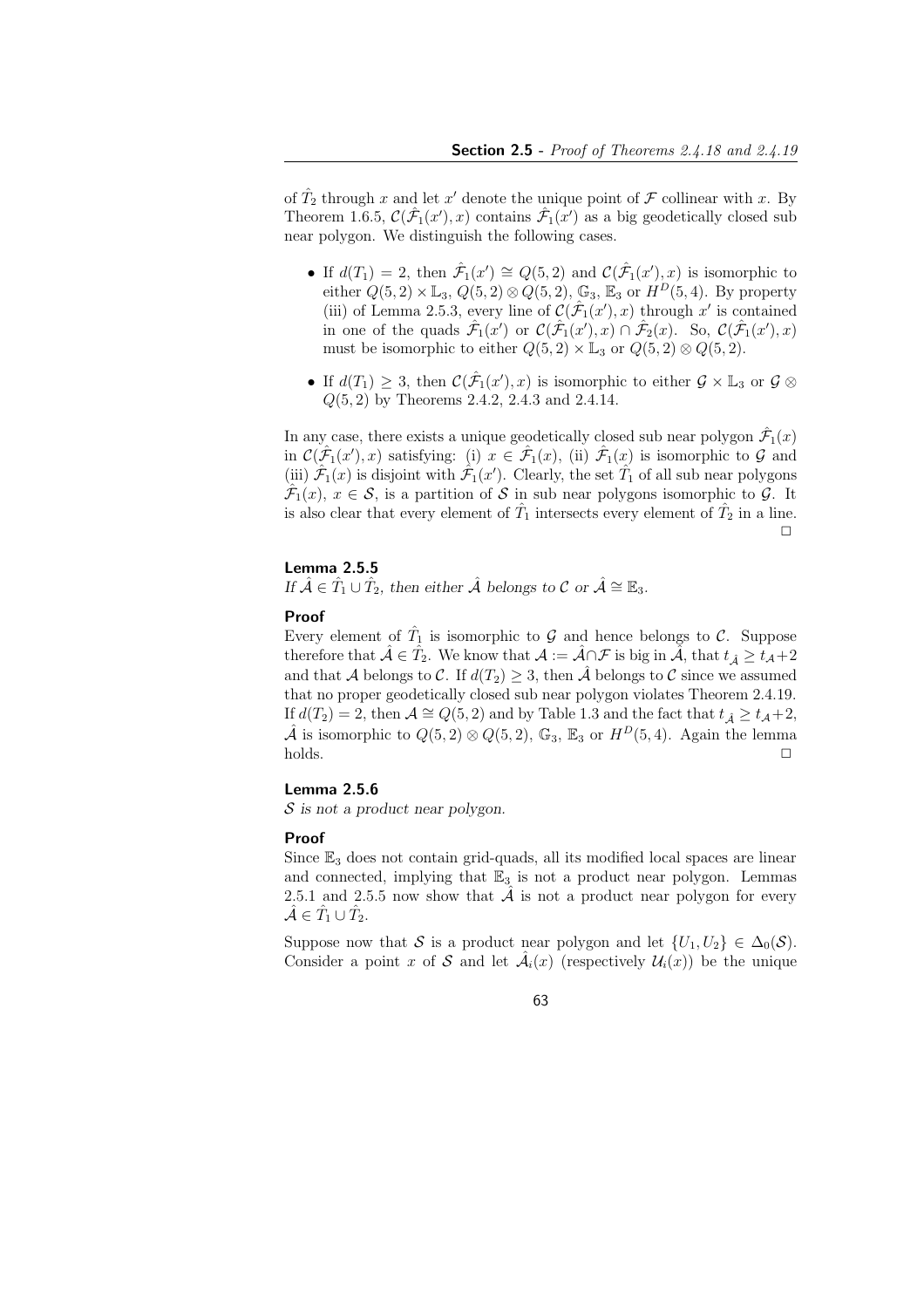element of  $\hat{T}_i$  (respectively  $U_i$ ) through  $x, i \in \{1, 2\}$ . Clearly for at least one  $i \in \{1,2\}$ , diam $(\mathcal{U}_1(x) \cap \mathcal{A}_i(x))$  and diam $(\mathcal{U}_2(x) \cap \mathcal{A}_i(x))$  are both at least 1. Without loss of generality, we may assume that this property holds for  $i = 1$ . Put  $\mathcal{B}_i := \mathcal{U}_i(x) \cap \hat{\mathcal{A}}_1(x), i \in \{1, 2\}$ . Clearly  $\mathcal{B}_1 \cap \mathcal{B}_2 = \{x\}$ and every line of  $\mathcal{A}_1(x)$  through x is contained in either  $\mathcal{B}_1$  or  $\mathcal{B}_2$ . Since every point of  $\mathcal{B}_i$  is classical with respect to  $\mathcal{B}_{3-i}$ ,  $i \in \{1,2\}$ , it follows that  $\text{diam}(\mathcal{B}_1) + \text{diam}(\mathcal{B}_2) = \text{diam}(\hat{\mathcal{A}}_1)$ . It now follows from Theorem 2.2.3 that  $\hat{\mathcal{A}}_1 \cong \mathcal{B}_1 \times \mathcal{B}_2$ , a contradiction.

## Lemma 2.5.7

None of the near polygons  $\mathbb{E}_2$ ,  $\mathbb{E}_3$ ,  $Q^D(2n, 2)$ ,  $\mathbb{H}_n$ ,  $\mathbb{I}_n$   $(n \geq 2)$  has a spread of symmetry.

## Proof

Let S be one of these near polygons, let S be a spread of symmetry of S and let K denote an arbitrary line of S. Every line of S is contained in a  $W(2)$ quad. In particular, there exists a  $W(2)$ -quad  $\mathcal Q$  through K. By Theorem 1.7.2,  $S_{\mathcal{O}}$  is a spread of symmetry of  $\mathcal{Q}$ . But by Corollary 4.5 of [10],  $W(2)$ has no spread of symmetry. So, we have a contradiction.

The following lemma finishes the proof of Theorem 2.4.18.

## Lemma 2.5.8

- (i) If  $\mathcal{G}_1 \in \hat{T}_1$  and  $\mathcal{G}_2 \in \hat{T}_2$ , then S is of type  $\mathcal{G}_1 \otimes \mathcal{G}_2$ .
- (ii) The near polygons  $\mathcal{G}_1$  and  $\mathcal{G}_2$  belong to C. As a consequence also S belongs to C.

## Proof

- (i) This follows from Theorem 1.7.8 and Lemmas 2.5.4 and 2.5.6.
- (ii) By Theorem 1.7.6, each element of  $\hat{T}_1 \cup \hat{T}_2$  must have a spread of symmetry. Since  $\mathbb{E}_3$  has no spread of symmetry (Lemma 2.5.7), each element of  $\hat{T}_1 \cup \hat{T}_2$  must belong to  $\mathcal{C}$ , see Lemma 2.5.5. Theorem 2.4.18 now follows from (i).  $\Box$

As mentioned before,  $D$  consists of those elements of  $C$  which do not have hexes isomorphic to  $\mathbb{E}_1$ . The following lemma finishes the proof of Theorem 2.4.19.

## Lemma 2.5.9

If  $\mathcal F$  is a big geodetically closed sub near polygon of a near polygon  $\mathcal S$  which is isomorphic to an element of  $\mathcal{C} \setminus \mathcal{D}$ , then  $\mathcal{F}$  is not isomorphic to an element of D.

64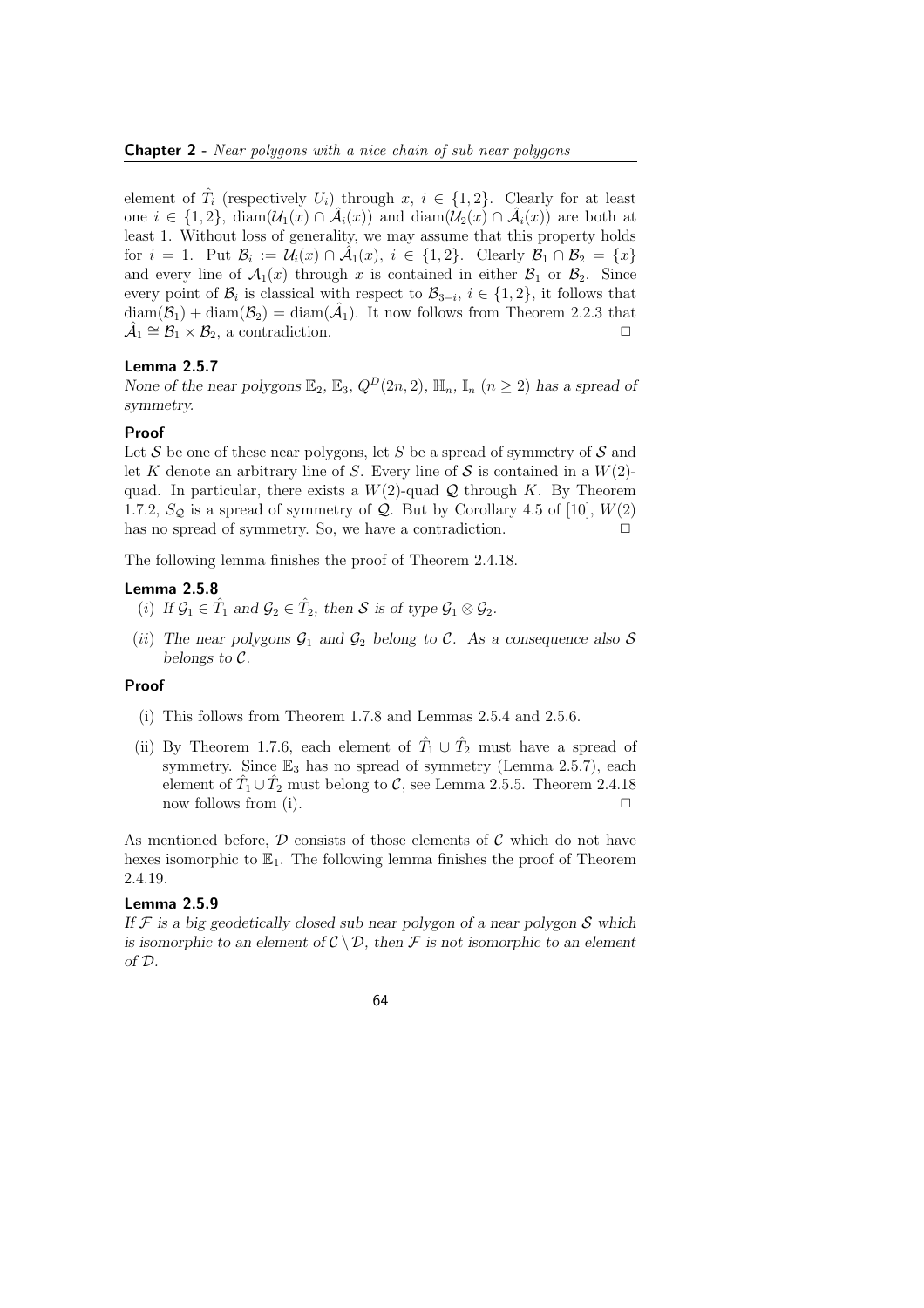## Proof

Let H be a hex of S such that  $\mathcal{H} \cong \mathbb{E}_1$ . Suppose that F is isomorphic to an element of D. Then  $H \nsubseteq \mathcal{F}$ . Since H has no big quads (see Table 1.3), it follows from Theorem 1.6.5 that  $H$  is disjoint from  $F$ . Since  $F$  is big,  $\pi_{\mathcal{F}}(\mathcal{H}) := \{\pi_{\mathcal{F}}(x) | x \in \mathcal{H}\}\$ is a set of points which is contained in a hex  $\mathcal{H}'$  of  $\mathcal F$ . Since  $\mathcal H'$  has at least as many points as  $\mathcal H$ , it follows from Table 1.3 that  $\mathcal{H}' \in \{\mathbb{E}_2, H^D(5, 4)\}.$  Clearly,  $\mathcal{C}(\mathcal{H}, \mathcal{H}')$  is a slim dense near octagon which has  $\mathcal{H}'$  as a big geodetically closed sub near polygon. A contradiction now follows from Theorems 2.4.3 and 2.4.15. follows from Theorems  $2.4.3$  and  $2.4.15$ .

# 2.6 A characterization theorem

Consider a chain  $\mathcal{F}_0 \subset \mathcal{F}_1 \subset \cdots \subset \mathcal{F}_n$  of geodetically closed sub near polygons of a dense near  $2n$ -gon S. Such a chain is called *nice* if it satisfies the following properties:

- diam $(\mathcal{F}_i) = i$  for every  $i \in \{0, \ldots, n\};$
- $\mathcal{F}_i, i \in \{0, ..., n-1\}$ , is big in  $\mathcal{F}_{i+1}$ .

Clearly  $\mathcal{F}_n = \mathcal{S}$ .

Define now the following sets:

$$
\mathcal{M} = \{\mathbb{O}, \mathbb{L}_3, \mathbb{E}_2, \mathbb{E}_3\} \cup \mathcal{C} \cup \{Q^D(2n, 2)|n \geq 2\} \cup \{\mathbb{H}_n|n \geq 3\} \cup \{\mathbb{I}_n|n \geq 4\};
$$

$$
\mathcal{N} \;=\; \{\mathbb{O}, \mathbb{L}_3, \mathbb{E}_3\} \; \cup \; \mathcal{D} \; \cup \; \{Q^D(2n,2)|n\geq 2\} \; \cup \; \{\mathbb{H}_n|n\geq 3\} \; \cup \; \{\mathbb{I}_n|n\geq 4\}.
$$

Let  $\mathcal{M}^{\times}$ , respectively  $\mathcal{N}^{\times}$ , denote the set of all near polygons obtained by taking the direct product of some (i.e. at least 1) members of  $M$ , respectively N. All members of  $\mathcal{M}^{\times}$  are dense and  $\mathcal{N}^{\times} \subset \mathcal{M}^{\times}$ . Every known slim dense near polygon is isomorphic to one of the elements of  $\mathcal{M}^{\times}$ .

## Theorem 2.6.1

A slim dense near  $2n$ -gon S has a nice chain of sub near polygons if and only if it is isomorphic to an element of  $\mathcal{N}^{\times}$ .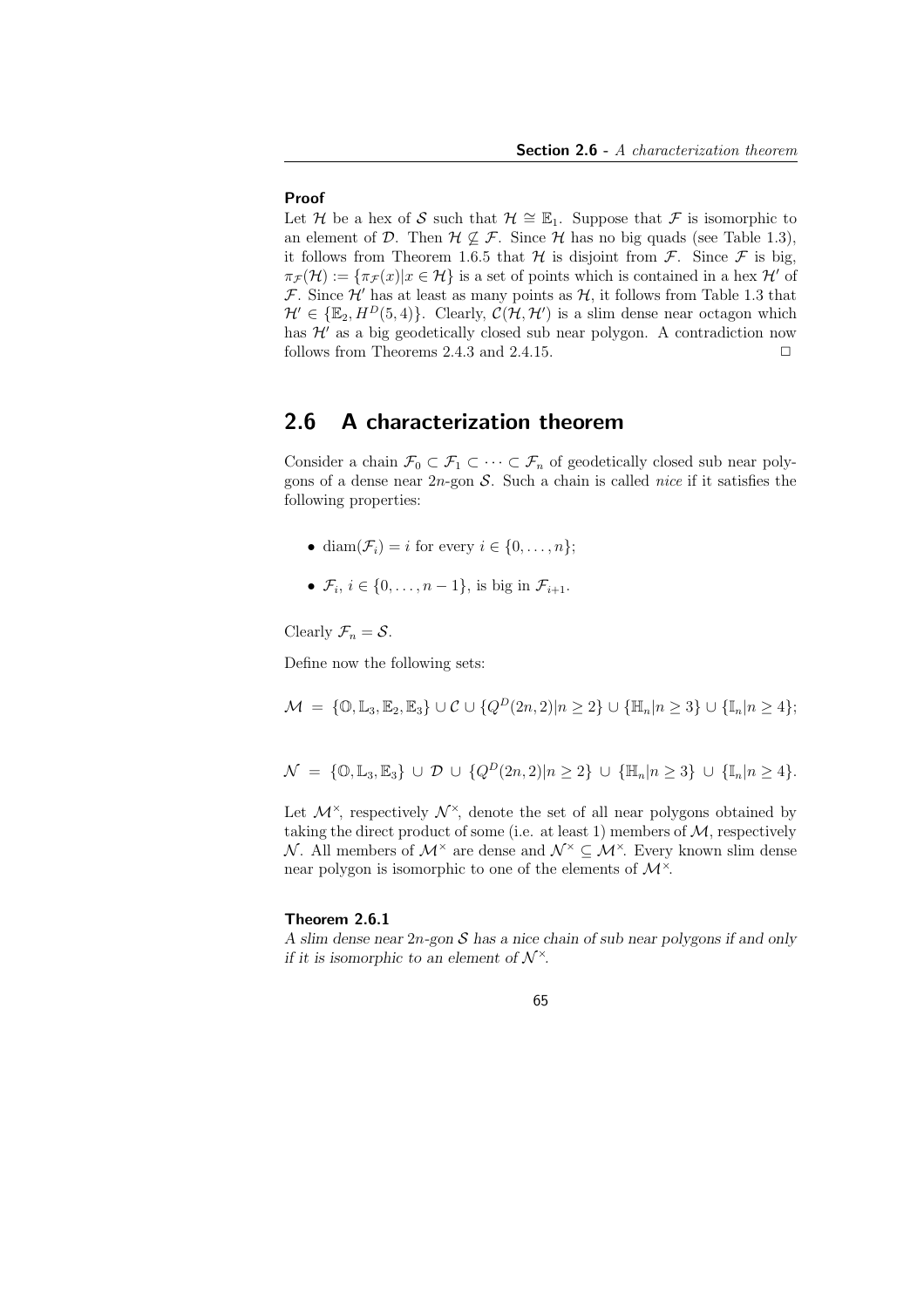## 2.6.1 Proof of Theorem 2.6.1

We will first prove that every element of  $\mathcal{N}^{\times}$  has a nice chain of geodetically closed sub near polygons.

## Lemma 2.6.2

If S is an element of  $\mathcal{D} \setminus D_2$ , then every line of S is contained in a big geodetically closed sub near polygon which is isomorphic to an element of D.

## Proof

We will use induction on the diameter of  $S$ . Obviously, the lemma holds if  $S \cong H^D(2n-1, 4)$  for some  $n \geq 3$ . By considering the local spaces of  $\mathbb{G}_n$ , one sees that the lemma also holds if  $S \cong \mathbb{G}_n$  for some  $n \geq 3$ . So, suppose that S is of the form  $\mathcal{A}_1 \otimes \mathcal{A}_2$  with  $\mathcal{A}_1$  and  $\mathcal{A}_2$  two elements of D. There exist partitions  $T_1$  and  $T_2$  of  $S$  in geodetically closed sub near polygons isomorphic to  $A_1$ , respectively  $A_2$ , such that every element of  $T_1$  intersects every element of  $T_2$  in a line. Now, let L be an arbitrary line of S, then L is contained in an element of  $T_1 \cup T_2$ . By reasons of symmetry, we may suppose that L is contained in the element  $\mathcal{F}_1$  of  $T_1$ . If  $\mathcal{A}_2$  is a generalized quadrangle, then  $\mathcal{F}_1$  is big in S and we are done. Suppose therefore that  $\mathcal{A}_2$  is not a generalized quadrangle. Let  $\mathcal{F}_2$  denote an arbitrary element of  $T_2$ . By the induction hypothesis we know that the line  $\mathcal{F}_1 \cap \mathcal{F}_2$  of  $\mathcal{S}_2$  is contained in a big geodetically closed sub near polygon  $\mathcal{F}'$  of  $\mathcal{F}_2$  which is isomorphic to an element of D. By Lemma 2.3.1,  $\mathcal{C}(\mathcal{F}', \mathcal{F}_1)$  is a glued near polygon of type  $\mathcal{F}_1 \otimes \mathcal{F}'$ . Since  $\mathcal{F}_1, \mathcal{F}' \in \mathcal{D}$ , also  $\mathcal{C}(\mathcal{F}_1, \mathcal{F}') \in \mathcal{D}$ . Clearly  $\mathcal{C}(\mathcal{F}_1, \mathcal{F}')$  is big in  $\mathcal S$ and contains the line  $L$ .  $\Box$ 

#### Lemma 2.6.3

Every near polygon S of  $\mathcal{N}^{\times} \setminus \{0\}$  has a big geodetically closed sub near polygon which is isomorphic to an element of  $\mathcal{N}^{\times}$ .

## Proof

Clearly the lemma holds if S is isomorphic to an element of  $\{L_3, E_3\}$  ${Q^D(2n, 2)|n \ge 2} \cup {\{\mathbb{H}_n|n \ge 3\}} \cup {\{\mathbb{I}_n|n \ge 4\}}$ . Now by Lemma 2.6.2 the result holds for every  $S \in \mathcal{N}$ . Now, if  $S_1$  and  $S_2$  are two dense near polygons and if  $\mathcal{F}_1$  is a big geodetically closed sub near polygon of  $\mathcal{S}_1$ , then the set of all pairs  $(x, y)$  with x a point of  $\mathcal{F}_1$  and y a point of  $\mathcal{S}_2$  determines a big geodetically closed sub near polygon of  $S_1 \times S_2$  isomorphic to  $\mathcal{F}_1 \times S_2$ . Hence<br>the lemma holds for every  $S \in \Lambda^{\times}$ the lemma holds for every  $S \in \mathcal{N}^{\times}$ .

## Corollary 2.6.4

If  $S \in \mathcal{N}^{\times}$ , then S has a nice chain of geodetically closed sub near polygons.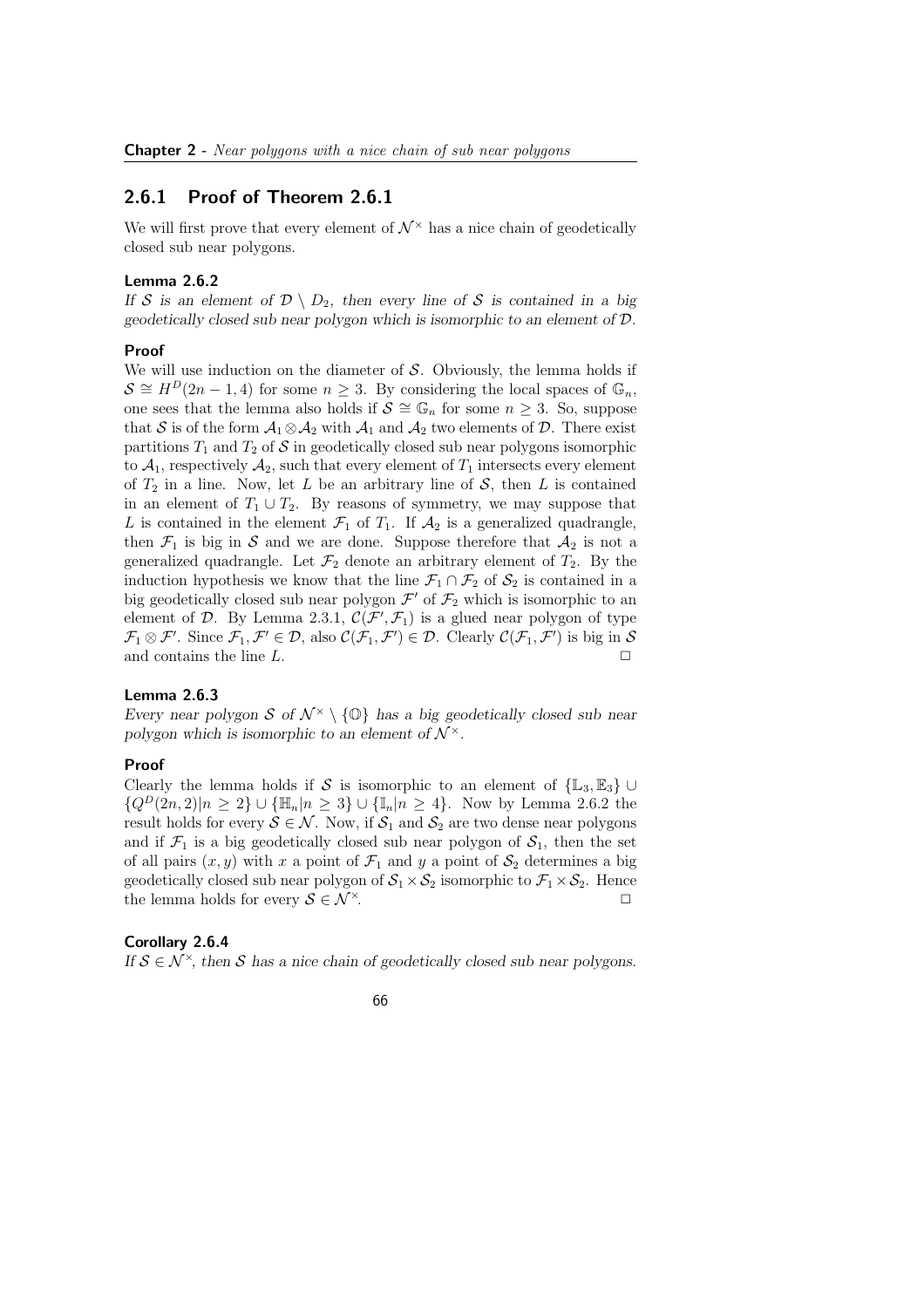We still need to prove the theorem in the other direction.

#### Theorem 2.6.5

Every slim dense near  $2n$ -gon,  $n \geq 1$ , containing a nice chain  $\mathcal{F}_0 \subset \mathcal{F}_1 \subset$  $\cdots \subset \mathcal{F}_{n-1} \subset \mathcal{F}_n$  of geodetically closed sub near polygons is isomorphic to an element of  $\mathcal{N}^{\times}$ .

## Proof

By Table 1.3, the theorem holds if  $n \leq 3$ . Hence the theorem will hold if we can prove that every slim dense near  $2n$ -gon,  $n \geq 4$ , containing a big geodetically closed sub near  $2(n-1)$ -gon  $\mathcal F$  which is isomorphic to an element of  $\mathcal{N}^{\times}$ , is itself isomorphic to an element of  $\mathcal{N}^{\times}$ . By Theorem 2.4.17, this is true for every  $\mathcal{F} \in \mathcal{N}^{\times}$  as soon as it is true for every  $\mathcal{F} \in \mathcal{N}$ . By Theorems 2.4.16, 2.4.1, 2.4.9 and 2.4.10, it follows that we only need to consider the case  $\mathcal{F} \in \mathcal{D}$ . This case is settled by Theorem 2.4.19.

It is now easy to see that Theorem 2.6.1 follows from Corollary 2.6.4 and Theorem 2.6.5.

## 2.6.2 A corollary

## Lemma 2.6.6

- (i) Every geodetically closed sub near polygon of an element  $\mathcal F$  of  $\mathcal N^{\times}$  also belongs to the class  $\mathcal{N}^{\times}$ .
- (ii) Every geodetically closed sub near polygon of an element  $\mathcal F$  of  $\mathcal M^{\times}$  also belongs to the class  $\mathcal{M}^{\times}$ .

#### Proof

Clearly (i) and (ii) hold for each of the near polygons  $\mathbb{L}_3$ ,  $\mathbb{E}_1$ ,  $\mathbb{E}_3$ ,  $Q^D(2n, 2)$ ,  $H^D(2n-1, 4)$ ,  $\mathbb{G}_n$ ,  $\mathbb{H}_n$  and  $\mathbb{I}_n$   $(n \geq 2)$ , and (ii) holds for each of the near hexagons  $\mathbb{E}_1$  and  $\mathbb{E}_2$ . If the lemma holds for the near polygons  $\mathcal{A}_1$  and  $\mathcal{A}_2$ , then it also holds for the near polygon  $A_1 \times A_2$  and any glued near polygon of type  $A_1 \otimes A_2$  by Lemma 2.3.1 of type  $\mathcal{A}_1 \otimes \mathcal{A}_2$ , by Lemma 2.3.1.

#### Theorem 2.6.7

If S is an element of D, then  $\Omega_{\mathcal{D}}(\mathcal{S}) = \Delta_1(\mathcal{S})$ .

## Proof

Let  ${T_1, T_2}$  denote an arbitrary element of  $\Delta_1(\mathcal{S})$  and let  $\mathcal F$  denote an arbitrary element of  $T_1 \cup T_2$ . By Lemma 2.6.6,  $\mathcal F$  belongs to  $\mathcal N^\times$ . By Theorem 2.3.3 and Lemma 2.5.1,  $\mathcal F$  is not a product near polygon. By Theorem 1.7.6 and Lemma 2.5.7, it then follows that  $\mathcal F$  belongs to the class  $\mathcal D$ . This proves that  $\Delta_1(\mathcal S) \subseteq \Omega_{\mathcal D}(\mathcal S)$ . The inclusion  $\Omega_{\mathcal D}(\mathcal S) \subseteq \Delta_1(\mathcal S)$  is trivial. that  $\Delta_1(\mathcal{S}) \subset \Omega_{\mathcal{D}}(\mathcal{S})$ . The inclusion  $\Omega_{\mathcal{D}}(\mathcal{S}) \subset \Delta_1(\mathcal{S})$  is trivial.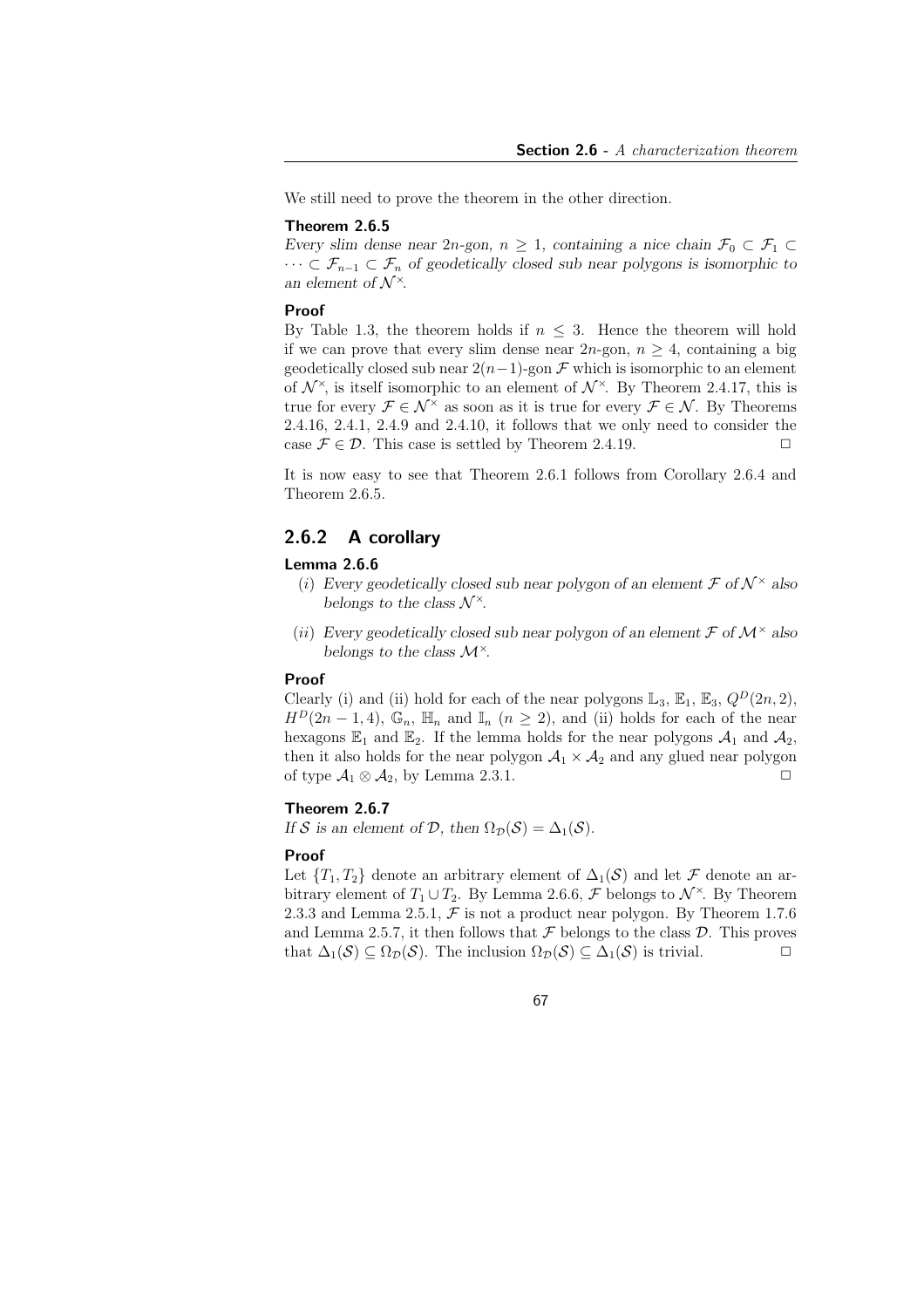## Theorem 2.6.8

If S is an element of C, then  $\Omega_{\mathcal{C}}(\mathcal{S}) = \Delta_1(\mathcal{S})$ .

## Proof

The proof is similar to the proof of the previous Theorem. Let  $\{T_1, T_2\}$ denote an arbitrary element of  $\Delta_1(\mathcal{S})$  and let  $\mathcal F$  denote an arbitrary element of  $T_1 \cup T_2$ . By Lemma 2.6.6,  $\mathcal F$  belongs to  $\mathcal M^\times$ . By Theorem 2.3.3 and Lemma 2.5.1,  $\mathcal F$  is not a product near polygon. By Theorem 1.7.6 and Lemma 2.5.7, it then follows that  $\mathcal F$  belongs to the class  $\mathcal C$ . This proves that  $\Delta_1(\mathcal S) \subset \Omega_{\mathcal C}(\mathcal S)$ . The inclusion  $\Omega_{\mathcal C}(\mathcal S) \subset \Delta_1(\mathcal S)$  is trivial.  $\Delta_1(\mathcal{S}) \subseteq \Omega_{\mathcal{C}}(\mathcal{S})$ . The inclusion  $\Omega_{\mathcal{C}}(\mathcal{S}) \subseteq \Delta_1(\mathcal{S})$  is trivial.

## 2.6.3 Conjecture

As mentioned before, every known slim dense near polygon is isomorphic to an element of  $\mathcal{M}^{\times}$ . In [25], we introduced the following conjecture.

Conjecture. Every slim dense near polygon is isomorphic to one of the elements of M<sup>×</sup>.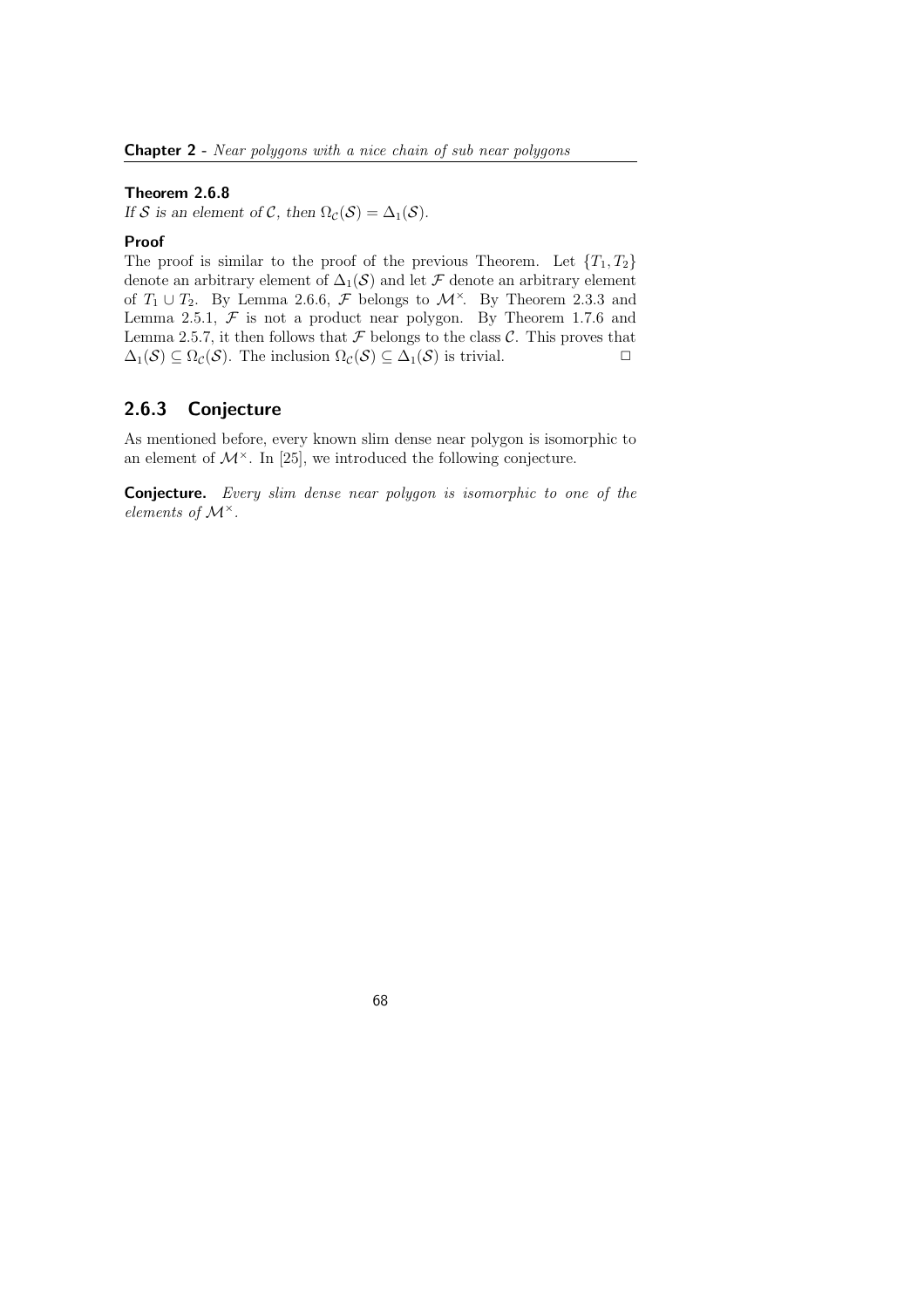# Chapter 3

# Valuations of near polygons

The possible point-quad and line-quad relations were a very important tool in the classification of certain dense near polygons, see e.g. [4] and [15]. In this chapter we will study the possible relations between a point  $x$  and a geodetically closed sub near  $2\delta$ -gon  $\mathcal{F}, \delta \geq 3$ . The possible relations are described by the so-called *valuations* of  $F$ . Valuations are an important tool in the classification of near polygons. We will use them in Chapter 4 to classify all slim dense near octagons.

# 3.1 Valuations

Let  $\mathcal{F}_1$  and  $\mathcal{F}_2$  denote two geodetically closed sub near polygons of a dense near polygon S and put  $d_i := \text{diam}(\mathcal{F}_i)$ ,  $i \in \{1, 2\}$ . Depending on how the distances  $d(x_1, x_2)$  behave when  $x_1$  and  $x_2$  range over all elements of  $\mathcal{F}_1$  and  $\mathcal{F}_2$ , respectively, we will be able to say that  $\mathcal{F}_1$  has a 'certain position' with respect to  $\mathcal{F}_2$ . Some cases have already been studied. For instance, in the case  $(d_1, d_2) = (1, 1)$ , we can distinguish two possible line-line relations (parallel lines and nonparallel lines, see Theorem 1.2.2), in the case  $(d_1, d_2) = (0, 2)$ , we can distinguish two possible point-quad relations (classical and ovoidal, see Theorem 1.2.5) and in the case  $(d_1, d_2) = (1, 2)$  we can distinguish five possible line-quad relations (see Theorem 1.6.4). We will now have a closer look at the case  $(d_1, d_2) = (0, \delta)$  where  $\delta \geq 3$ .

## 3.1.1 Definition and elementary properties

## Definition

Let  $\mathcal{S} = (\mathcal{P}, \mathcal{L}, I)$  be a dense near  $2n$ -gon. A function f from  $\mathcal{P}$  to N is called a valuation of S if it satisfies the following properties (we call  $f(x)$  the value

69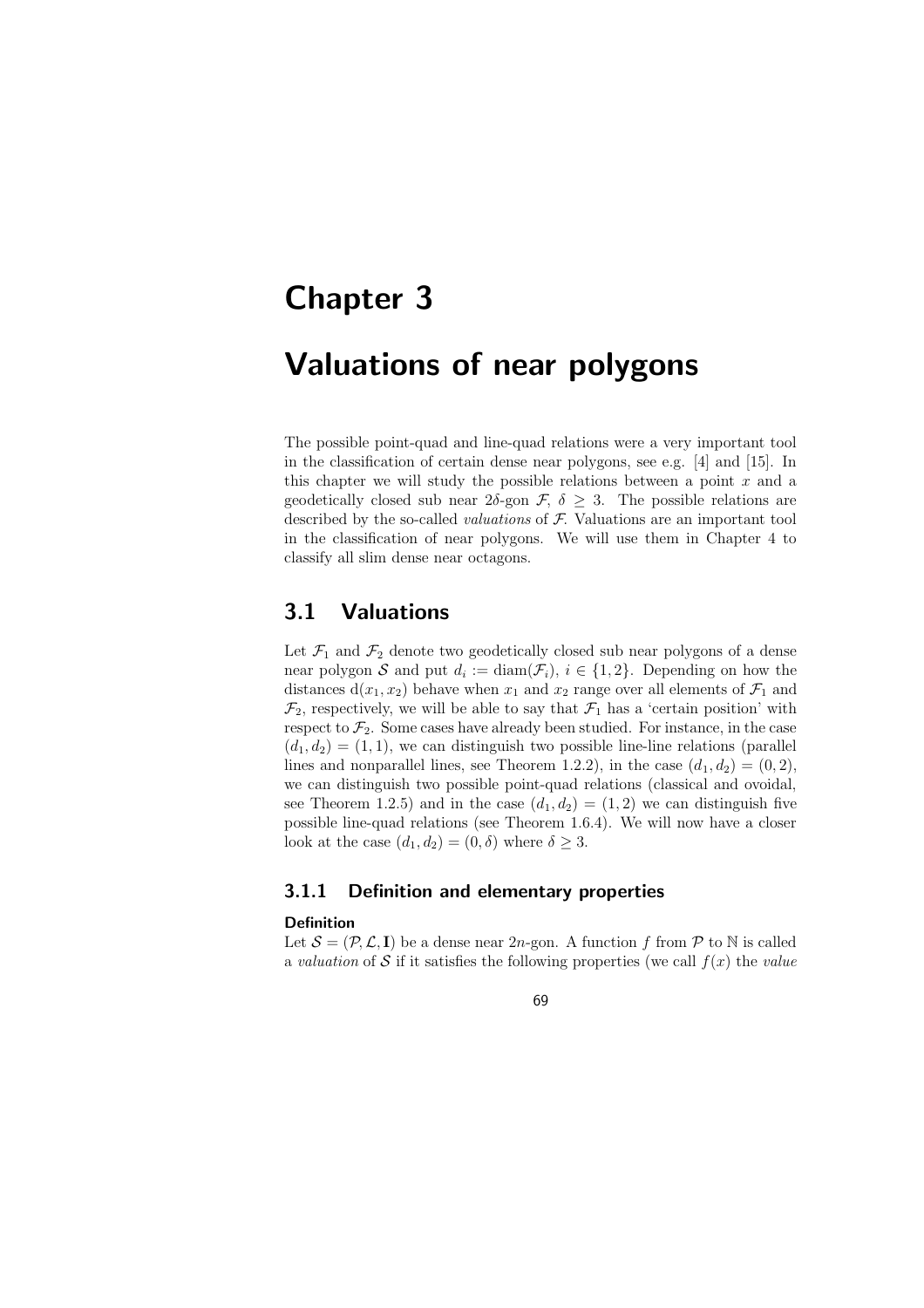of  $x)$ :

- $V_1$  there exists at least one point with value 0;
- $V_2$  every line L of S contains a unique point  $x_L$  with smallest value and  $f(x) = f(x_L) + 1$  for every point x of L different from  $x_L$ ;
- $V_3$  every point x of S is contained in a geodetically closed sub near polygon  $\mathcal{F}_x$  that satisfies the following properties:
	- $f(y) \leq f(x)$  for every point y of  $\mathcal{F}_x$ ,
	- every point z of S which is collinear with a point y of  $\mathcal{F}_x$  and which satisfies  $f(z) = f(y) - 1$  also belongs to  $\mathcal{F}_x$ .

#### Proposition 3.1.1

Let f be a valuation of a dense near  $2n$ -gon S. Then the following holds:

- (i) for every two points x and y of S,  $|f(x) f(y)| \le d(x, y)$ ;
- (ii) for every point x of  $S, f(x) \in \{0, \ldots, n\}$ ;
- (*iii*) if x is a point with value 0 and if y is collinear with x, then  $f(y) = 1$ .

## Proof

- (i) This follows from property  $V_2$ .
- (ii) This follows from (i) and property  $V_1$ .
- (iii) If  $f(y)$  were equal to 0, then the line xy cannot contain a unique point with smallest value.  $\Box$

## Proposition 3.1.2

Let f be a valuation of a dense near polygon  $S$ . Then through every point x of S, there exists exactly one geodetically closed sub near polygon  $\mathcal{F}_x$ satisfying property  $V_3$ .

#### Proof

By [6], a geodetically closed sub near polygon  $\mathcal F$  through x is completely determined by the set of lines through x contained in  $\mathcal F$ . Now, by properties  $V_2$  and  $V_3$ , a line through x belongs to  $\mathcal{F}_x$  if and only if it contains a point with value  $f(x) - 1$ . This proves that there exists exactly one geodetically closed sub near polygon  $\mathcal{F}_n$  satisfying property **V**<sub>2</sub>. closed sub near polygon  $\mathcal{F}_x$  satisfying property  $\mathbf{V}_3$ .

$$
^{70}
$$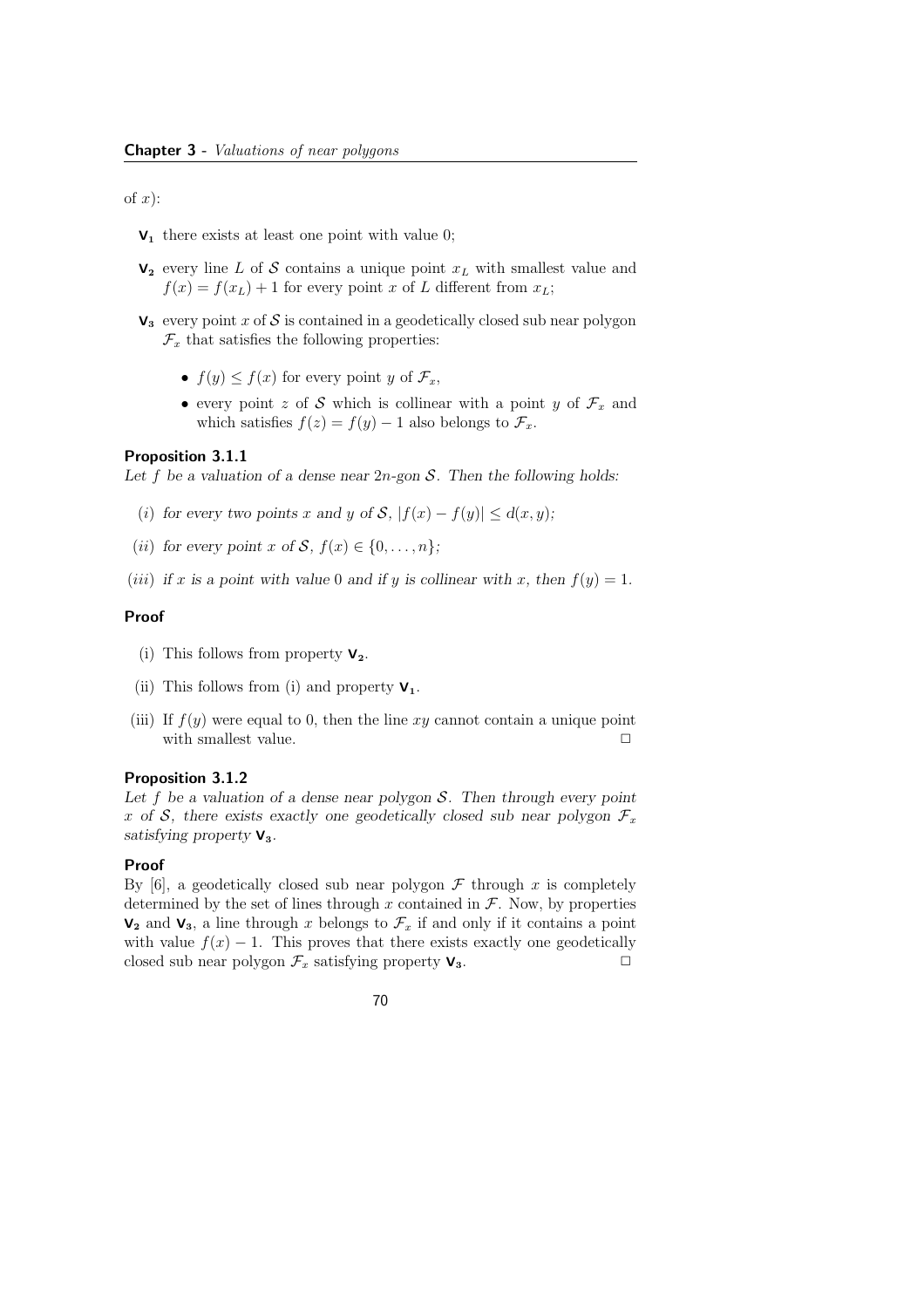The following proposition says that the valuations of a dense near polygon  $\mathcal F$ describe the possible relations between a point of a near polygon  $S$  and any geodetically closed sub near polygon of  $\mathcal S$  isomorphic to  $\mathcal F$ . The valuations of  $\mathcal F$  give information on how  $\mathcal F$  can be embedded in a larger dense near polygon. That is the reason why these objects are important for classifying near polygons.

## Proposition 3.1.3

Let  $S = (\mathcal{P}, \mathcal{L}, I)$  be a dense near 2n-gon and let  $\mathcal{F} = (\mathcal{P}', \mathcal{L}', I')$  be a geodetically closed sub near  $2\delta$ -gon of S. For every point x of S and for every point y of F, we define  $f_x(y) := d(x, y) - d(x, \mathcal{F})$ . Then  $f_x : \mathcal{P}' \to \mathbb{N}$  is a valuation of  $\mathcal F$  for every point x of  $\mathcal S$ .

## Proof

Let y be a point of F such that  $d(x, y) = d(x, \mathcal{F})$ . Then  $f_x(y) = 0$ . Because every line of  $\mathcal F$  contains a unique point nearest to x, also  $V_2$  is satisfied. For every  $y \in \mathcal{F}$ , we define  $\mathcal{F}_y := \mathcal{C}(x, y) \cap \mathcal{F}$ . If  $z \in \mathcal{F}_y$  then  $f_x(z) =$  $d(x, z) - d(x, \mathcal{F}) \leq d(x, y) - d(x, \mathcal{F}) = f_x(y)$ . If u is a point of  $\mathcal{F}_y$  and if u' is a neighbour of u in  $\mathcal{F}$  with value  $f_x(u) - 1$ , then  $d(x, u') = d(x, u) - 1$ , implying that  $u' \in \mathcal{C}(x, u) \cap \mathcal{F} \subseteq \mathcal{C}(x, y) \cap \mathcal{F} = \mathcal{F}_y$ . This shows that also  $V_3$  is satisfied.  $\Box$ 

We will now generalize Proposition 3.1.3, but first we need the following lemma.

## Lemma 3.1.4

Let S be a dense near polygon and let  $\mathcal F$  be a sub near polygon of S satisfying the following properties:

- $\mathcal F$  is a subspace of  $\mathcal S$ ;
- $d_{\mathcal{F}}(x, y) = d_{\mathcal{S}}(x, y)$  for all points x and y of  $\mathcal{F}$ .

Then for every geodetically closed subspace G of S, either  $\mathcal{G} \cap \mathcal{F} = \emptyset$  or  $\mathcal{G} \cap \mathcal{F}$ is a geodetically closed sub near polygon of  $\mathcal{F}.$ 

## Proof

Suppose that  $\mathcal{G} \cap \mathcal{F} \neq \emptyset$ . As intersection of two subspaces,  $\mathcal{G} \cap \mathcal{F}$  is again a subspace. Let  $a, b \in \mathcal{G} \cap \mathcal{F}$  and let c be a point of  $\mathcal{F}$  collinear with b such that  $d_{\mathcal{F}}(a, c) = d_{\mathcal{F}}(a, b) - 1$ . Then  $d_{\mathcal{S}}(a, c) = d_{\mathcal{S}}(a, b) - 1$  and so  $c \in \mathcal{C}(a, b) \subseteq \mathcal{G}$ .<br>Hence  $c \in \mathcal{C} \cap \mathcal{F}$ . This proves that  $\mathcal{C} \cap \mathcal{F}$  is geodetically closed Hence,  $c \in \mathcal{G} \cap \mathcal{F}$ . This proves that  $\mathcal{G} \cap \mathcal{F}$  is geodetically closed.

$$
^{71}
$$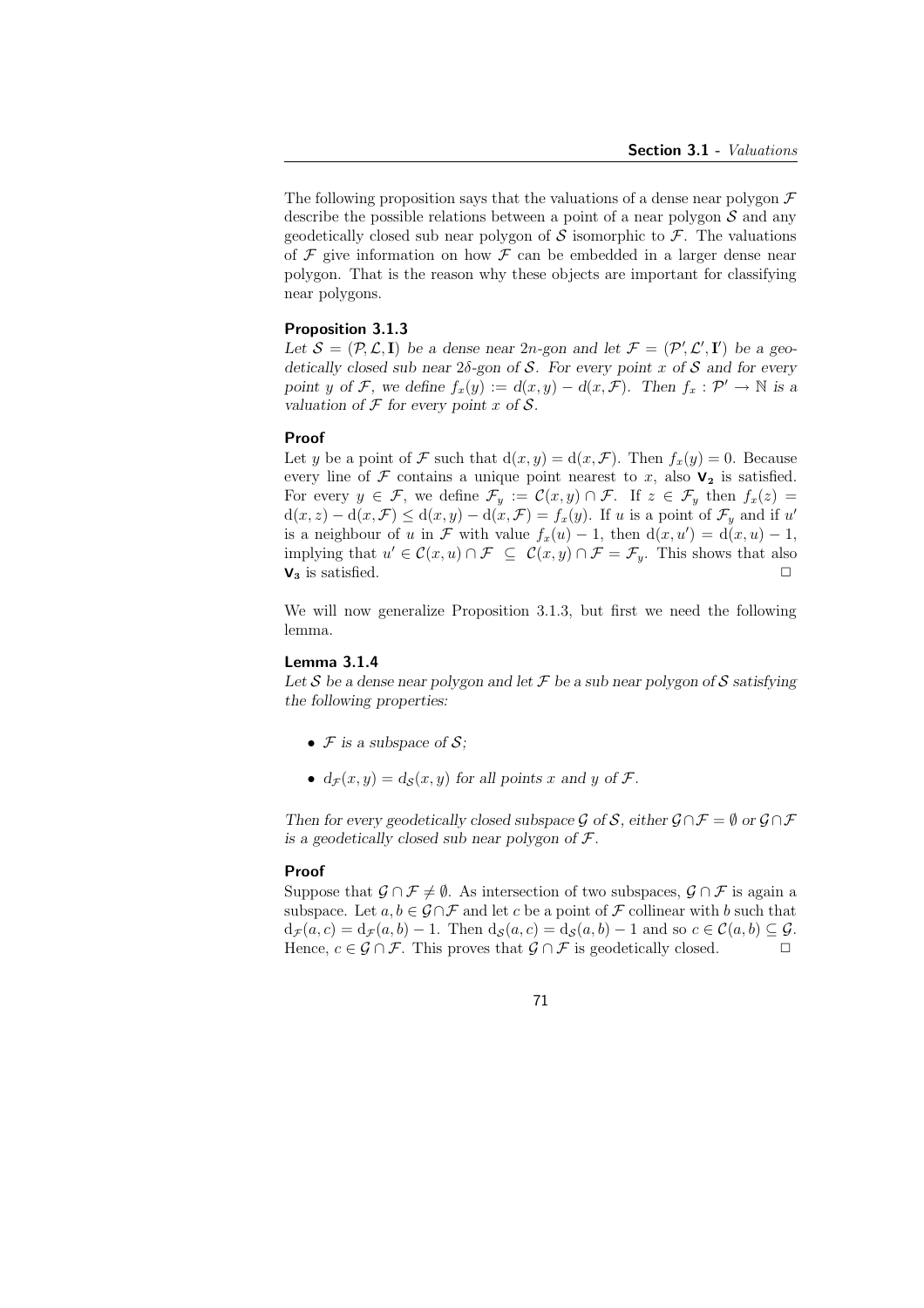## Proposition 3.1.5

Let  $S = (\mathcal{P}, \mathcal{L}, I)$  be a dense near 2n-gon and let  $\mathcal{F} = (\mathcal{P}', \mathcal{L}', I')$  be a sub near  $2\delta$ -gon of S which satisfies the following properties:

- $\mathcal F$  is a dense near polygon;
- $\mathcal F$  is a subspace of  $\mathcal S$ ;
- if x and y are two points of F, then  $d_{\mathcal{F}}(x, y) = d_{\mathcal{S}}(x, y)$ .

For every point x of S and for every point y of F, we define  $f_x(y) := d_S(x, y)$  $d_{\mathcal{S}}(x, \mathcal{F})$ . Then  $f_x : \mathcal{P}' \to \mathbb{N}$  is a valuation of  $\mathcal F$  for every point x of  $\mathcal S$ .

#### Proof

By Lemma 3.1.4,  $\mathcal{C}(x, y) \cap \mathcal{F}$  is a geodetically closed subspace of  $\mathcal F$  for every point x of S and every point y of F. The proof is now completely similar to the proof of Proposition 3.1.3 the proof of Proposition 3.1.3.

Valuations of dense near 0-gons and dense near 2-gons are trivial objects. There is a unique point with value 0 and all other points (in the case of near 2-gons) have value 1. In the following section we will show that there are two possible types of valuations in dense generalized quadrangles, corresponding with the two possible point-quad relations (see Theorem 1.2.5).

## 3.1.2 Classical and ovoidal valuations

## Proposition 3.1.6

Let  $S = (\mathcal{P}, \mathcal{L}, I)$  be a dense near 2n-gon.

- (a) If y is a point of S, then  $f_y : \mathcal{P} \to \mathbb{N}; x \mapsto d(x, y)$  is a valuation of S.
- (b) If O is an ovoid of S, then  $f_{\mathcal{O}} : \mathcal{P} \to \mathbb{N}; x \mapsto d(x, \mathcal{O})$  is a valuation of S.

## Proof

In both cases,  $V_1$  and  $V_2$  are satisfied. In case (a), we put  $\mathcal{F}_x := \mathcal{C}(x, y)$ . In case (b), we put  $\mathcal{F}_x := \{x\}$  if  $x \in \mathcal{O}$  and  $\mathcal{F}_x := \mathcal{S}$  otherwise. For these choices of  $\mathcal{F}_x$ , also  $\mathsf{V}_3$  holds. choices of  $\mathcal{F}_x$ , also  $\mathbf{V}_3$  holds.

## Definition

A valuation of  $S$  is called *classical*, respectively *ovoidal*, if it is obtained like in (a), respectively (b), of the previous proposition. Classical and ovoidal valuations can be characterized as follows.

72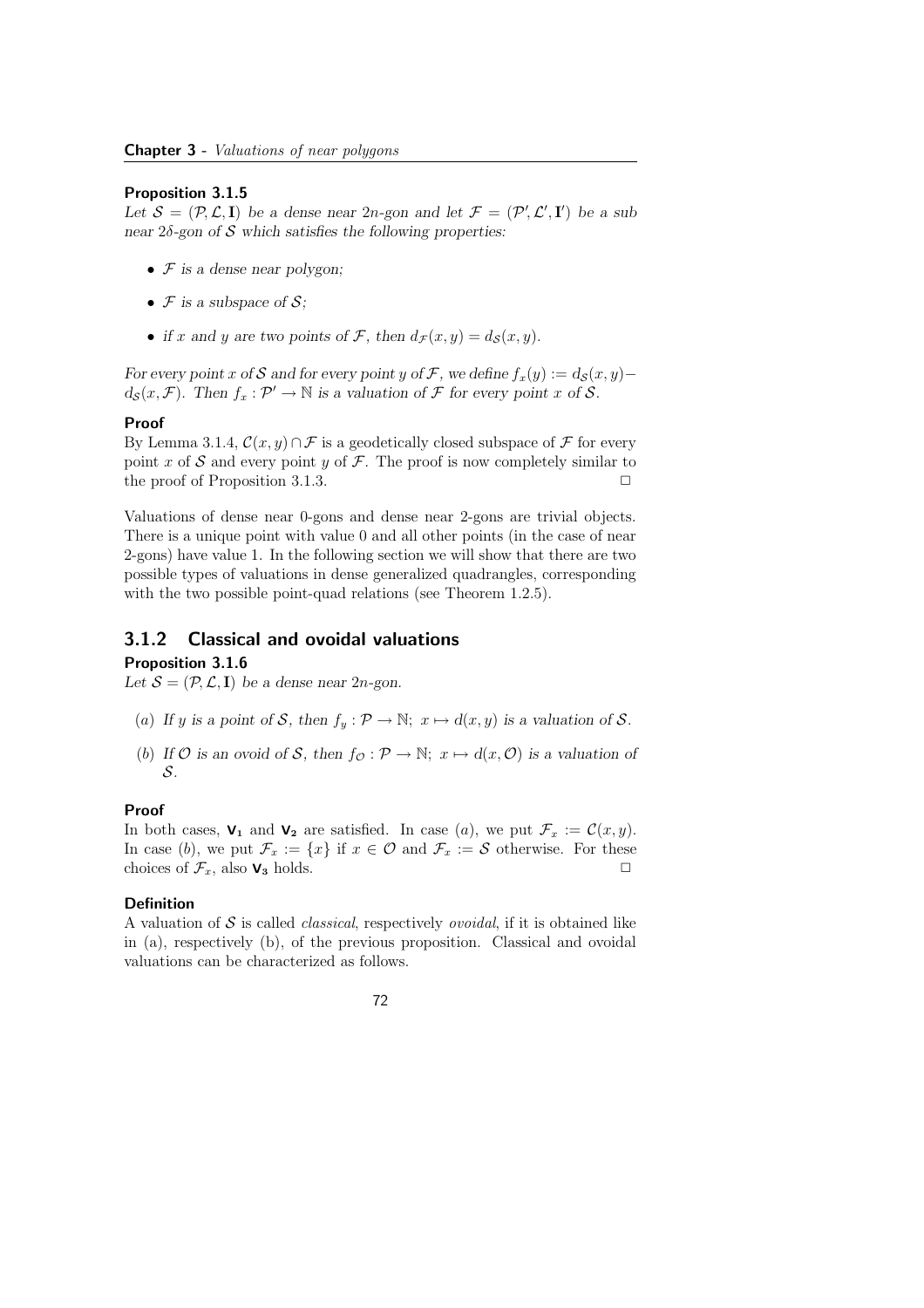#### Proposition 3.1.7

Let f be a valuation of a dense near  $2n$ -gon  $S = (\mathcal{P}, \mathcal{L}, I)$  with  $n \geq 1$ . Then

- max ${f(u)|u \in \mathcal{P}} \le n$  with equality if and only if f is classical;
- max ${f(u)|u \in \mathcal{P}} \geq 1$  with equality if and only if f is ovoidal.

#### Proof

Obviously, the above inequalities hold and become equalities if  $f$  is classical, respectively ovoidal.

(a) Suppose that  $\max\{f(u)|u \in \mathcal{P}\}=n$ . Let x be a point of S with value 0 and let y be a point with value n. By Proposition 3.1.1,  $d(x, y) = n$ . Let y' be an arbitrary point of  $\Gamma_n(x) \cap \Gamma_1(y)$  and let y'' denote the unique point of the line  $yy'$  at distance  $n-1$  from x. By Proposition 3.1.1, it follows that  $f(y'') = f(y'') - f(x) \leq n - 1$  and that  $f(y'') = f(y) + f(y'') - f(y) \geq n - 1$ . Hence,  $f(y'') = n - 1$  and by property  $V_2$  it then follows that  $f(y') = n$ . So, every point of  $\Gamma_n(x) \cap \Gamma_1(y)$  has value n. By the connectedness of  $\Gamma_n(x)$ (Theorem 1.6.3), it then follows that every point of  $\Gamma_n(x)$  has value n. Now, let z be an arbitrary point of  $S$ . Then, by [6], there exists a path of length  $n-\mathrm{d}(x, z)$  between z and a point z' of  $\Gamma_n(x)$ . From  $\mathrm{d}(x, z) \geq |f(z)-f(x)| =$  $f(z)$  and  $n - f(z) = |f(z') - f(z)| \le d(z, z') = n - d(x, z)$ , it follows that  $f(z) = d(x, z)$ . This proves that f is classical.

(b) Suppose now that  $\max\{f(x)|x \in \mathcal{P}\}=1$ . By property  $\mathsf{V}_2$ , every line of S contains a unique point with value 0. So, the points with value 0 determine an ovoid of  $S$  and  $f$  is ovoidal.  $\Box$ 

## Corollary 3.1.8

Every valuation of a dense generalized quadrangle is classical or ovoidal.

Any valuation of a dense near polygon  $S$  induces a valuation in every geodetically closed sub near polygon of  $S$ .

#### Proposition 3.1.9

Let S be a dense near polygon and let  $\mathcal{F} = (\mathcal{P}', \mathcal{L}', \mathbf{I}')$  be a sub near polygon of  $S$  which satisfies the following properties:

- $F$  is a dense near polygon;
- $\mathcal F$  is a subspace of  $\mathcal S$ ;
- if x and y are two points of F in S, then  $d_{\mathcal{F}}(x, y) = d_{\mathcal{S}}(x, y)$ .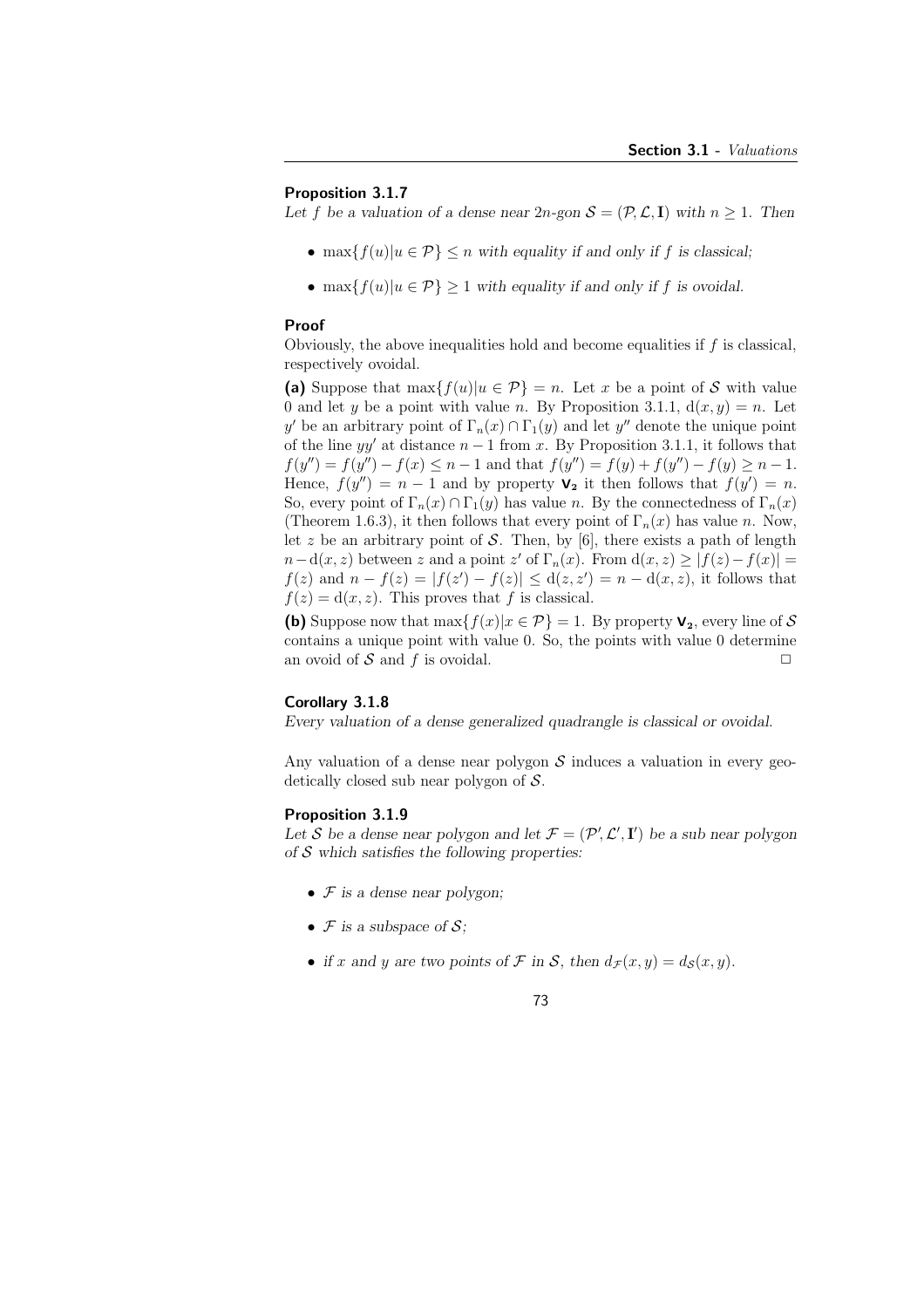Let f denote a valuation of S and put  $m := \min\{f(x)|x \in \mathcal{P}'\}$ . Then the map  $f_{\mathcal{F}} : \mathcal{P}' \to \mathbb{N}; x \mapsto f(x) - m$  is a valuation of  $\mathcal{F}$ .

#### Proof

For every point x of S, let  $\mathcal{F}_x$  denote the unique geodetically closed sub near polygon of S for which  $V_3$  holds (with respect to the valuation f). By Lemma 3.1.4,  $\mathcal{F}_x \cap \mathcal{F}$  is a geodetically closed sub near polygon of  $\mathcal F$  for every point x of F. Clearly,  $f_{\mathcal{F}}$  satisfies properties  $V_1$  and  $V_2$ . The map  $f_{\mathcal{F}}$  also satisfies **V<sub>3</sub>** if for every point x of  $\mathcal{F}$ , one takes  $\mathcal{F}'_x := \mathcal{F}_x \cap \mathcal{F}$  as geodetically closed sub near polygon through  $x$ .

### Definition

We call  $f_{\mathcal{F}}$  an *induced valuation*.

#### Proposition 3.1.10

Let f be a valuation of a dense near polygon  $S$ .

- (a) If every induced quad valuation is classical, then the valuation  $f$  itself is classical.
- (b) If every induced quad valuation is ovoidal, then the valuation f itself is ovoidal.

## Proof

(a) Suppose that f is a nonclassical valuation of S. Let x denote an arbitrary point with value  $0$  and let  $i$  be the smallest nonnegative integer for which there exists a point y satisfying  $i = d(x, y) \neq f(y)$ . Obviously,  $i \geq 2$ . Choose points  $y' \in \Gamma_1(y) \cap \Gamma_{i-1}(x)$  and  $y'' \in \Gamma_1(y') \cap \Gamma_{i-2}(x)$ . Then  $f(y'') = i - 2$ ,  $f(y') = i - 1$  and  $f(y) \in \{i - 1, i - 2\}$ . Every point of  $\mathcal{Q} := C(y, y'')$  collinear with y'' has distance  $i - 1$  from x and hence has value  $i - 1$ . Since the valuation induced in  $Q$  is classical,  $y''$  is the unique point of  $Q$  with smallest value and  $f(y) = f(y'') + d(y'', y) = i - 2 + 2 = i$ , a contradiction.

(b) Suppose that f is a valuation of S which is not ovoidal. Let x denote an arbitrary point with value 0 and let i be the smallest nonnegative integer for which there exists a point y satisfying  $i = d(x, y)$  and  $f(y) \geq 2$ . Obviously,  $i \geq 2$ . Choose points  $y' \in \Gamma_1(y) \cap \Gamma_{i-1}(x)$  and  $y'' \in \Gamma_1(y') \cap \Gamma_{i-2}(x)$ . Clearly every point of the line through  $y'$  and  $y''$  has value 0 or 1. But then the valuation induced in the quad  $\mathcal{C}(y, y'')$  cannot be ovoidal, a contradiction.  $\Box$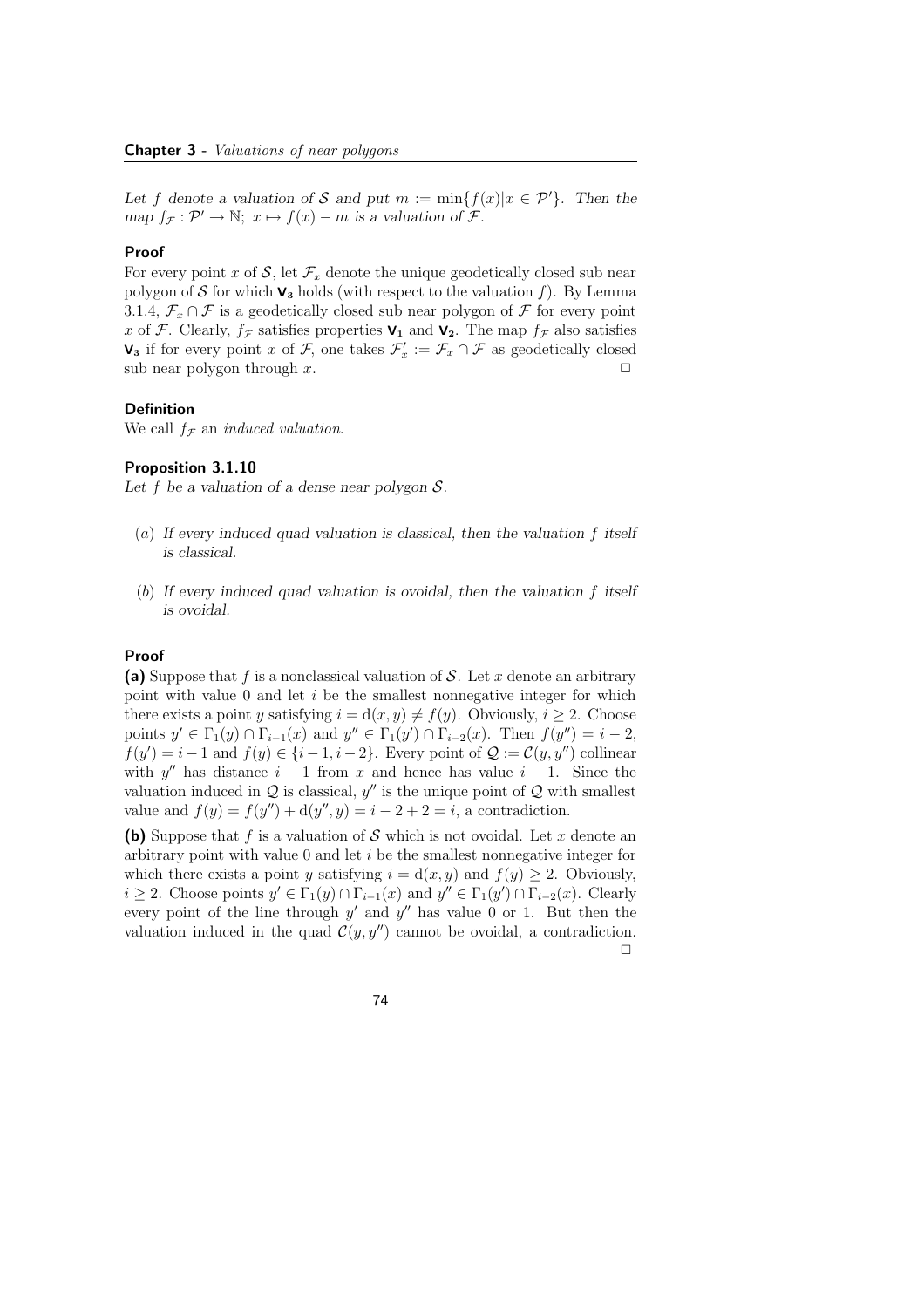# 3.1.3 The partial linear space  $G_f$

For every valuation f of S, put  $O_f := \{x \in S | f(x) = 0\}$ . If  $x, y \in O_f$ , then by Proposition 3.1.1,  $d(x, y) \ge 2$ . Every quad of S containing at least two points of  $O_f$  is called a *special quad*. Let  $G_f$  be the partial linear space whose points are the points of  $O_f$ , whose lines are the special quads of S and with natural incidence. If x and y are two collinear points of  $G_f$ , then the line of  $G_f$  through x and y corresponds with an ovoid in the quad of S through x and y. As a corollary, every line of  $G_f$  contains at least 3 points.

## Proposition 3.1.11

Let f be a valuation of a dense near polygon  $S$  and let x be a point of  $S$ . If  $d(x, O_f) \leq 2$ , then  $f(x) = d(x, O_f)$ .

## Proof

Obviously, this holds if  $d(x, O_f) \leq 1$ . So, suppose that  $d(x, O_f) = 2$  and let  $x'$  denote a point of  $O_f$  at distance 2 from x. If the valuation induced in the quad  $\mathcal{C}(x, x')$  is ovoidal, then x is collinear with a point of  $O_f \cap \mathcal{C}(x, x')$ , a contradiction. So, the valuation induced in  $\mathcal{C}(x, x')$  is classical and  $f(x) =$  $f(x') + d(x, x')$  $) = 2.$ 

## 3.1.4 A property of valuations

## Proposition 3.1.12 (Theorem 1 of [6])

Suppose  $S$  is a near polygon with the property that every two points at distance 2 have at least two common neighbours. If  $k \geq 2$  different line sizes occur in  $S$ , then  $S$  is isomorphic to a direct product of k near polygons each of which has constant line size.

## Corollary 3.1.13

If a dense near polygon S has lines of size  $s + 1$ , then S has a partition in isomorphic geodetically closed sub near polygons of order  $(s, t')$  for some  $t' \geq 0$ .

Let S be a dense near 2n-gon and let f be a valuation of S. For every  $i \in \mathbb{N}$ , we define  $m_i$  as the number of points of S with value i. Obviously,  $m_i = 0$  if  $i \geq n+1$ .

## Proposition 3.1.14

If S contains lines of size  $s + 1$ , then  $\sum_{i=0}^{\infty} \frac{m_i}{(-s)^i} = 0$ .

## Proof

(a) Suppose first that S has order  $(s,t)$ . For every line L of S,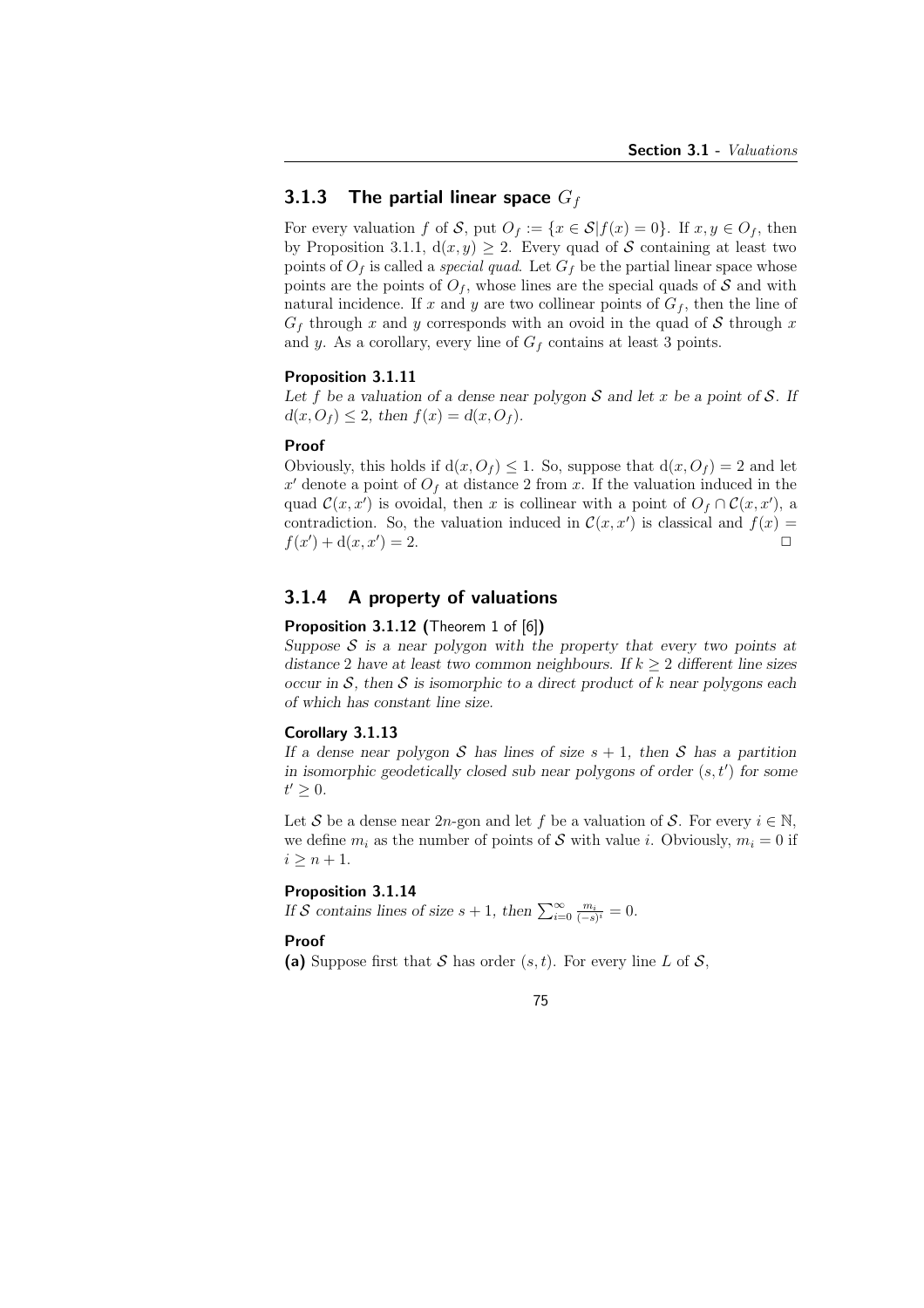$$
\sum_{x \in L} \frac{1}{(-s)^{f(x)}} = \frac{1}{(-s)^{f(x_L)}} + s \frac{1}{(-s)^{f(x_L)+1}} = 0.
$$

Hence

$$
0 = \sum_{L \in \mathcal{L}} \sum_{x \in L} \frac{1}{(-s)^{f(x)}}
$$
  
= 
$$
\sum_{x \in \mathcal{P}} \sum_{LLx} \frac{1}{(-s)^{f(x)}}
$$
  
= 
$$
(t+1) \sum_{x \in \mathcal{P}} \frac{1}{(-s)^{f(x)}}
$$
  
= 
$$
(t+1) \sum_{i=0}^{\infty} \frac{m_i}{(-s)^i}.
$$

This shows that the proposition holds if  $S$  has an order.

(b) Suppose next that not every line of  $S$  is incident with the same number of points, then by Corollary 3.1.13,  $S$  has a partition in isomorphic geodetically closed sub near polygons of order  $(s, t')$  for some  $t' \geq 0$ . By (a), the proposition holds for each valuation induced in one of the sub near polygons of the partition. If we add all obtained equations (after multiplying with a suitable power of  $-s$ ), then we obtain the required equation.  $\Box$ 

## Corollary 3.1.15

Let f be a valuation of a dense near polygon  $S = (\mathcal{P}, \mathcal{L}, I)$ . If k different line sizes  $s_1 + 1, \ldots, s_k + 1$  occur in S, then  $\max\{f(x) | x \in \mathcal{P}\} \geq k$ .

## Proof

Put  $m := \max\{f(x) | x \in \mathcal{P}\}\$ . By Proposition 3.1.14, the polynomial  $p(s) :=$  $\sum_{i=0}^{m} m_i(-s)^{m-i} = 0$  has at least k different roots. Hence,  $k \leq \deg(f(s)) =$  $\frac{m}{m}$ .

# 3.2 Some classes of valuations

In Section 3.1.2, we discussed the classical and ovoidal valuations. We will now define several other types of valuations.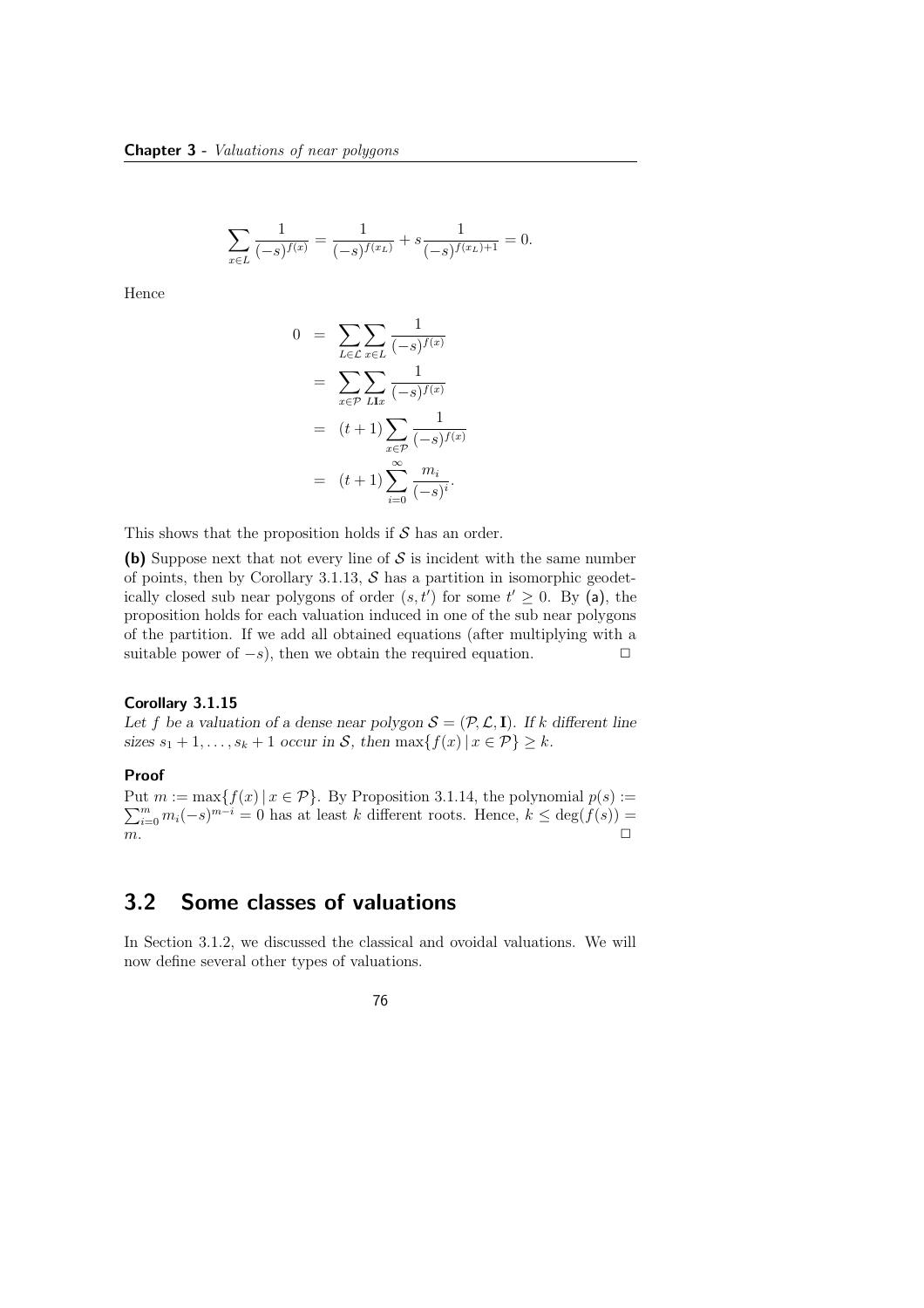## 3.2.1 Product valuations Proposition 3.2.1

Let  $S_1 = (\mathcal{P}_1, \mathcal{L}_1, \mathbf{I}_1)$  and  $S_2 = (\mathcal{P}_2, \mathcal{L}_2, \mathbf{I}_2)$  be two dense near polygons. If  $f_i$ ,  $i \in \{1,2\}$ , is a valuation of  $S_i$ , then the map  $f : \mathcal{P}_1 \times \mathcal{P}_2 \to \mathbb{N}$ ;  $(x_1, x_2) \mapsto$  $f_1(x_1) + f_2(x_2)$  is a valuation of  $S_1 \times S_2$ .

## Proof

If  $x_i$ ,  $i \in \{1,2\}$ , is a point of  $S_i$  for which  $f_i(x_i) = 0$ , then  $f[(x_1, x_2)] = 0$ . This proves property  $V_1$ . If L is a line of  $S_1 \times S_2$ , then without loss of generality, we may suppose that L is of the form  $K \times \{y\}$ , with K a line of  $S_1$  and y a point of  $S_2$ . Now,  $f[(k, y)] = f_1(k) + f_2(y)$  for every point k of K. Property  $\mathbf{V}_2$  now immediately follows: the unique point of  $L$  with smallest  $f$ -value is the point  $(x_K, y)$ , where  $x_K$  denotes the unique point of K with smallest  $f_1$ -value. It remains to check property  $\mathbf{V}_3$ . For every point  $x_i$ ,  $i \in \{1,2\}$ , of  $\mathcal{S}_i$ , let  $\mathcal{F}_{x_i}$ denote the sub near polygon of  $S_i$  satisfying  $V_3$ . For every point  $(x_1, x_2)$  of  $\mathcal{S}_1 \times \mathcal{S}_2$ , we define  $\mathcal{F}_{(x_1,x_2)} := \{(a_1,a_2) \mid a_1 \in \mathcal{F}_{x_1} \text{ and } a_2 \in \mathcal{F}_{x_2}\}.$  If  $(a_1,a_2)$ is a point of  $\mathcal{F}_{(x_1,x_2)}$ , then  $f[(a_1,a_2)] = f_1(a_1) + f_2(a_2) \le f_1(x_1) + f_2(x_2) =$  $f[(x_1, x_2)]$ . If  $(a_1, a_2)$  is a point of  $\mathcal{F}_{(x_1, x_2)}$  and if  $(b_1, b_2)$  is a point of  $\mathcal{S}_1 \times \mathcal{S}_2$ collinear with  $(a_1, a_2)$  and satisfying  $f[(b_1, b_2)] = f(a_1, a_2) - 1$ , then without loss of generality, we may suppose that  $a_2 = b_2$  and  $a_1 \sim b_1$  (in  $\mathcal{S}_1$ ). Then  $f_1(b_1) = f[(b_1, b_2)] - f_2(b_2) = f[(a_1, a_2)] - 1 - f_2(a_2) = f_1(a_1) - 1.$  Since  $a_1 \in \mathcal{F}_{x_1}$ , also the point  $b_1$  belongs to  $\mathcal{F}_{x_1}$ . Hence, the point  $(b_1, b_2)$  belongs to  $\mathcal{F}_{(x_1,x_2)}$ . This proves property  $\mathbf{V}_3$ .

## Definition

Any valuation of a product near polygon which is obtained in the abovedescribed way is called a product valuation.

## 3.2.2 Semi-classical valuations

Let  $S = (\mathcal{P}, \mathcal{L}, I)$  be a dense near  $2n$ -gon,  $n \geq 2$ , let x be a point of S and let A be the distance *n*-geometry determined by x (i.e. the points of A are the points of S at distance n from x, the lines of A are the lines of S at distance  $n-1$  from x and incidence is the one derived from S). By Theorem 1.6.3,  $\mathcal A$  is connected. Suppose now that  $\mathcal A$  has an ovoid  $O$ . Then we can define the following function  $f_{x,O}: \mathcal{P} \to \mathbb{N}$ : if y is a point of S at distance at most  $n-1$  from x, then we define  $f_{x,O}(y) := d(x, y)$ ; if y is a point of S at distance n from x, then we define  $f_{x,O}(y) := n - 2$  if  $y \in O$  and  $f_{x,O}(y) := n - 1$ otherwise.

## Proposition 3.2.2

The map  $f_{x,O}$  is a valuation of S.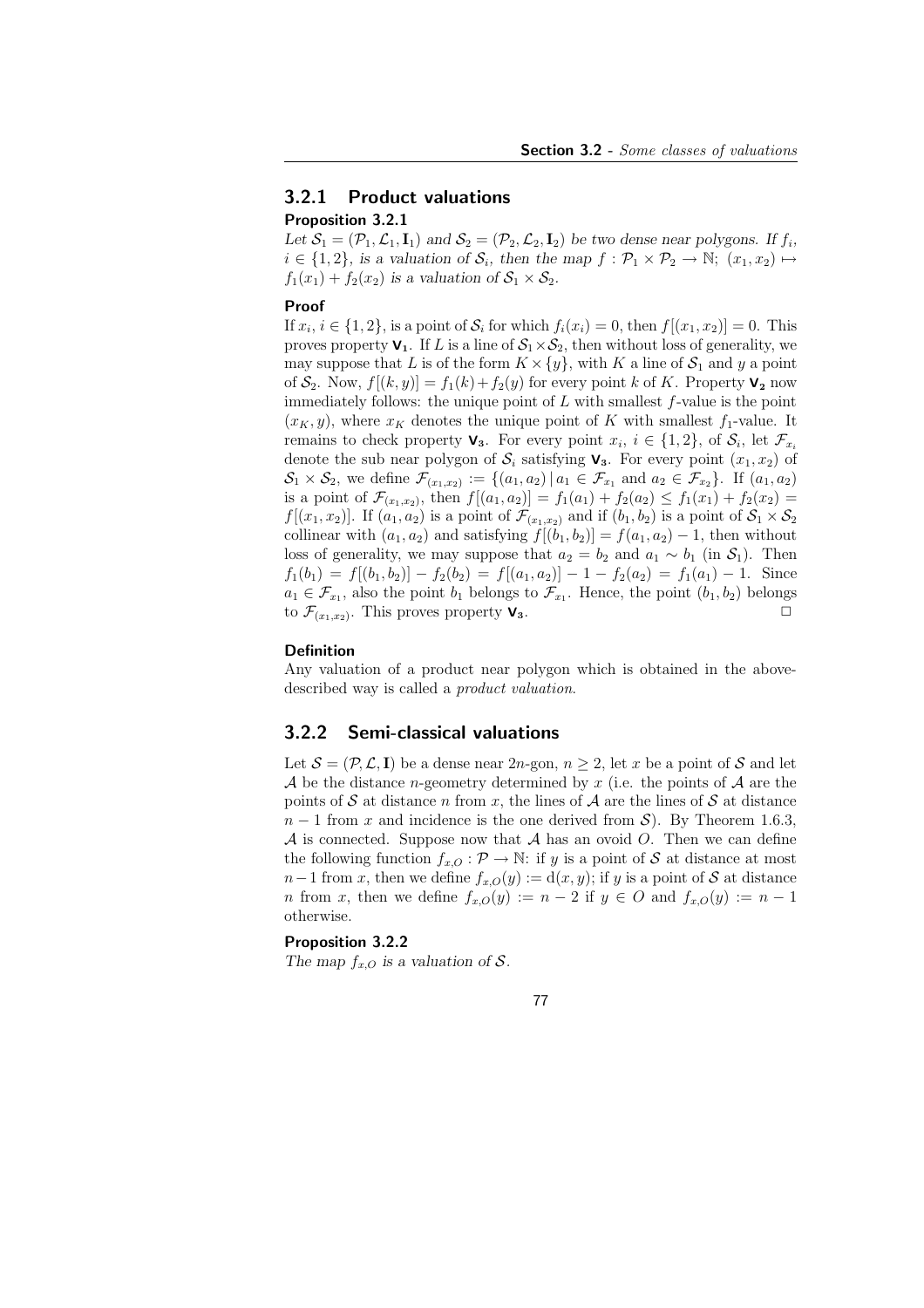## Proof

Since  $f_{x,O}(x) = 0$ , property  $V_1$  holds. Now, let L be an arbitrary line of S. If  $d(x, L) \leq n-2$ , then the unique point on L nearest to x is also the unique point on L with smallest value. If  $d(x, L) = n - 1$ , then the unique point of O on L is the unique point of L with smallest value. This proves property  $V_2$ . Now, property  $\mathsf{V}_3$  also holds if we make the following choices for  $\mathcal{F}_y, y \in \mathcal{P}$ : we put  $\mathcal{F}_y := \mathcal{C}(x, y)$  if  $d(x, y) \leq n - 2$ ;  $\mathcal{F}_y := \{y\}$  if  $y \in O$  and  $\mathcal{F}_y := S$ otherwise.  $\Box$ 

## Definition

Any valuation which can be obtained in the above-mentioned way is called a semi-classical valuation. A semi-classical valuation of a generalized quadrangle is just an ovoidal valuation.

## Proposition 3.2.3

If f is a valuation of a dense near 2n-gon and if x is a point of  $S$  such that  $f(y) = d(x, y)$  for every point y at distance at most n – 1 from y, then f is either classical or semi-classical.

## Proof

Suppose that f is not classical and consider a point  $z \in \Gamma_n(x)$ . Every point of  $\Gamma_1(z) \cap \Gamma_{n-1}(x)$  has value  $n-1$ . Hence by property  $\mathbf{V}_2$  and Proposition 3.1.7,  $f(z) \in \{n-2, n-1\}$ . By property  $\mathbf{V}_2$ , it now follows that the points of  $\Gamma_n(x)$  with value  $n-2$  form an ovoid in the distance *n*-geometry determined by the point x. This proves that  $f$  is semi-classical.

#### Proposition 3.2.4

Let S be a dense near  $2n$ -gon,  $n \geq 2$ , of order  $(2,t)$  and let x be a point of S. Then there exists a semi-classical valuation f with  $f(x) = 0$  if and only if  $\Gamma_n(x)$  is bipartite. In that case, there are precisely two semi-classical valuations f such that  $f(x) = 0$ .

#### Proof

Let A denote the distance *n*-geometry determined by the point x. Then every line of  $A$  contains two points. Clearly,  $A$  has ovoids if and only if the graph induced by  $\Gamma_n(x)$  is bipartite.

## 3.2.3 Extended valuations

## Lemma 3.2.5

If  $x_1$  and  $x_2$  are collinear points of S such that  $d(x_1, \mathcal{F}) = d(x_2, \mathcal{F}) - 1$ , then  $\pi_{\mathcal{F}}(x_1) = \pi_{\mathcal{F}}(x_2).$ 

78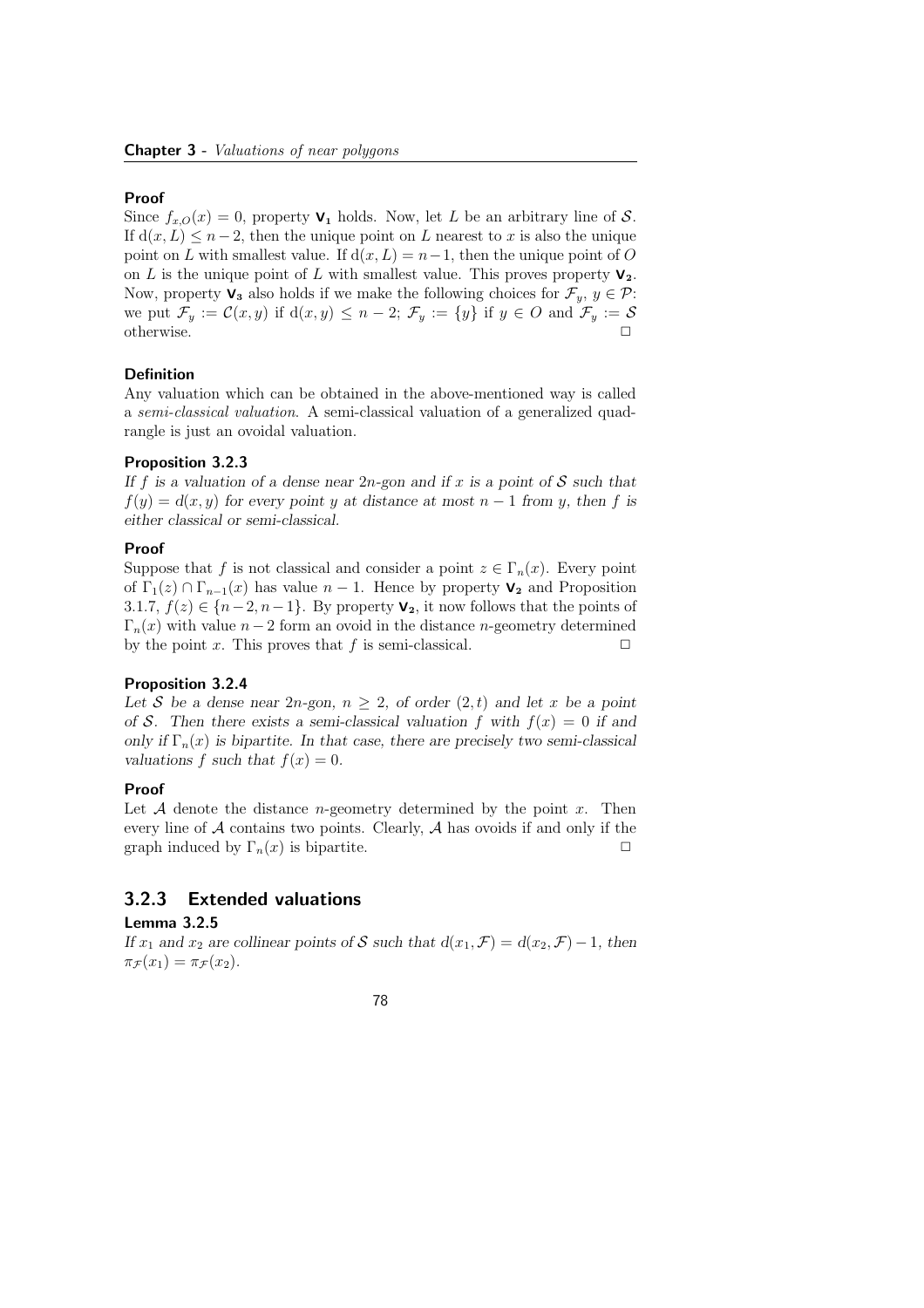## Proof

The point  $\pi_{\mathcal{F}}(x_1)$  has distance at most  $d(x_1, \pi_{\mathcal{F}}(x_1))+d(x_1, x_2) = d(x_1, \mathcal{F}) + d(x_1, \mathcal{F})$  $1 = d(x_2, \mathcal{F})$  from  $x_2$  and hence coincides with  $\pi_{\mathcal{F}}(x_2)$ .

## Lemma 3.2.6

Let S be a dense near polygon, let K be a line of S and let  $\mathcal F$  denote a classical geodetically closed sub near polygon of  $S$ . Then one of the following holds.

- Every point of K has the same distance from F. In this case  $\pi_{\mathcal{F}}(K) :=$  $\{\pi_{\mathcal{F}}(x) \mid x \in K\}$  is a line of  $\mathcal{F}$ .
- There exists a unique point on K nearest to  $\mathcal{F}$ . In this case all points  $\pi_{\mathcal{F}}(x), x \in K$ , are equal.

## Proof

Suppose  $\{\pi_{\mathcal{F}}(x)|x \in K\} = u$ . Then there exists a unique point on K nearest to  $F$ , namely the unique point of K nearest to u. Suppose therefore that there exist points  $x_1, x_2 \in K$  such that  $\pi_F(x_1) \neq \pi_F(x_2)$ . By Lemma 3.2.5,  $d(x_1,\mathcal{F}) = d(x_2,\mathcal{F})$ . Put  $i := d(x_1,\mathcal{F})$ . Since

$$
d(\pi_{\mathcal{F}}(x_1), \pi_{\mathcal{F}}(x_2)) = d(x_1, \pi_{\mathcal{F}}(x_2)) - d(x_1, \pi_{\mathcal{F}}(x_1))
$$
  
\n
$$
\leq d(x_1, x_2) + d(x_2, \pi_{\mathcal{F}}(x_2)) - d(x_1, \pi_{\mathcal{F}}(x_1))
$$
  
\n
$$
= 1,
$$

 $\pi_{\mathcal{F}}(x_1)$  and  $\pi_{\mathcal{F}}(x_2)$  are contained in a line K'. If u is a point of K different from  $x_1$  and  $x_2$ , then u has distance at most  $i + 1$  from the points  $\pi_{\mathcal{F}}(x_1)$ and  $\pi_{\mathcal{F}}(x_2)$  of K'. Hence there exists a point u' on K' at distance at most i from u. By Lemma 3.2.5, it follows that  $d(u, \mathcal{F}) = i$  and  $\pi_{\mathcal{F}}(u) = u'$ . This proves that  $\pi_{\mathcal{F}}(K) \subseteq K'$  and that every point of K has the same distance i from F. Suppose now that there exists a point  $u'$  in  $K' \setminus \pi_{\mathcal{F}}(K)$ . Then  $u'$  has distance at most  $i+1$  from at least two points of K. Hence u' has distance at most *i* to a point *u* of *K*, showing that  $u' = \pi_{\mathcal{F}}(u)$ , a contradiction.  $\Box$ 

## Proposition 3.2.7

Let  $S = (\mathcal{P}, \mathcal{L}, I)$  be a dense near 2n-gon, let  $\mathcal{F} = (\mathcal{P}', \mathcal{L}', I')$  be a classical geodetically closed sub near polygon of  $S$  and let  $f'$  denote a valuation of  $\mathcal{F}$ . Then the map  $f : \mathcal{P} \to \mathbb{N}; x \mapsto d(x, \pi_{\mathcal{F}}(x)) + f'(\pi_{\mathcal{F}}(x))$ , is a valuation of  $\mathcal{S}$ . If  $f'$  is a classical valuation, then also  $f$  is classical.

## Proof

Obviously, property  $V_1$  is satisfied. By Lemma 3.2.6, it easily follows that also property  $V_2$  is satisfied. For every point x of S, we define  $\mathcal{F}_x := \mathcal{C}(x, \mathcal{G}_x)$ ,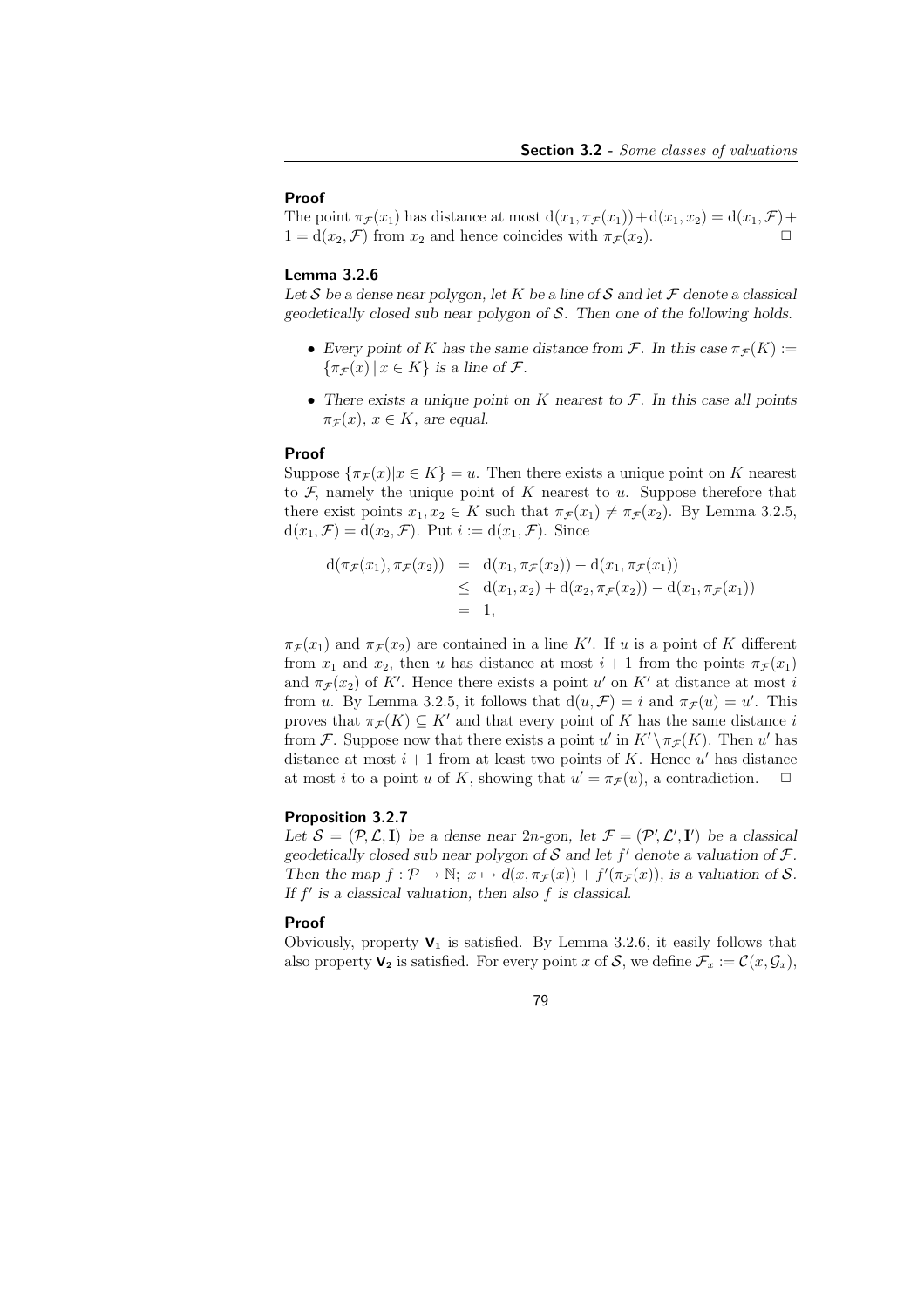where  $\mathcal{G}_x$  denotes the unique geodetically closed sub near polygon of  $\mathcal F$ through  $\pi_{\mathcal{F}}(x)$  satisfying property **V<sub>3</sub>** with respect to the valuation f' of  $\mathcal{F}$ . Then  $\mathcal{F}_x$  has the following properties.

•  $\mathcal{F}_x \cap \mathcal{F} = \mathcal{G}_x$ .

Obviously,  $\mathcal{G}_x \subseteq \mathcal{F}_x \cap \mathcal{F}$ . If y is a point of  $\mathcal{G}_x$  at distance diam $(\mathcal{G}_x)$  from  $\pi_{\mathcal{F}}(x)$ , then since  $\pi_{\mathcal{F}}(x)$  is contained in a shortest path between x and y,  $\mathcal{G}_x = \mathcal{C}(\pi_{\mathcal{F}}(x), y)$  is contained in  $\mathcal{C}(x, y)$ . Hence,  $\mathcal{F}_x$  is equal to  $\mathcal{C}(x, y)$ and has diameter  $d(x, y) = d(x, \pi_F(x)) + diam(\mathcal{G}_x)$ . Suppose that there exists a point z in  $\mathcal{F}_x \cap \mathcal{F}$  not contained in  $\mathcal{G}_x$ . Then  $\mathcal{C}(z, \mathcal{G}_x)$  has diameter at least diam( $\mathcal{G}_x$ )+1. As before we have that  $\mathcal{C}(x, \mathcal{C}(z, \mathcal{G}_x))$  has diameter  $d(x, \pi_{\mathcal{F}}(x)) + diam(\mathcal{C}(\mathcal{G}_x, z)) \geq d(x, \pi_{\mathcal{F}}(x)) + diam(\mathcal{G}_x) + 1 =$  $diam(\mathcal{F}_x)+1$ , a contradiction, since  $\mathcal{F}_x = \mathcal{C}(x, z, \mathcal{G}_x)$ . As a consequence,  $\mathcal{F}_x \cap \mathcal{F} = \mathcal{G}_x.$ 

• For every  $y \in \mathcal{F}_x$ ,  $\pi_{\mathcal{F}}(y) \in \mathcal{G}_x$ .

Clearly every shortest path between y and a point  $z \in \mathcal{G}_x$  is contained in  $\mathcal{F}_x$ . Since the point  $\pi_{\mathcal{F}}(y)$  is contained in a shortest path between y and z, the point  $\pi_{\mathcal{F}}(y)$  belongs to  $\mathcal{F}_x \cap \mathcal{F} = \mathcal{G}_x$ .

• For every point y of  $\mathcal{F}_x$ ,  $d(y, \pi_{\mathcal{F}}(y)) \leq d(x, \pi_{\mathcal{F}}(x)).$ 

As before,  $\mathcal{C}(y, \mathcal{G}_x)$  has diameter  $d(y, \pi_{\mathcal{F}}(y)) + \text{diam}(\mathcal{G}_x)$ . Since  $\mathcal{C}(y, \mathcal{G}_x)$  $\subseteq \mathcal{C}(x,\mathcal{G}_x)$ , it follows that  $d(y,\pi_{\mathcal{F}}(y)) + \text{diam}(\mathcal{G}_x) \leq d(x,\pi_{\mathcal{F}}(x)) +$  $diam(\mathcal{G}_x)$ .

Let u be a point of  $\mathcal{F}_x$ . Since  $\pi_{\mathcal{F}}(u) \in \mathcal{G}_x$ ,  $f'(\pi_{\mathcal{F}}(u)) \leq f'(\pi_{\mathcal{F}}(x))$ . Hence,  $f(u) = d(u, \pi_{\mathcal{F}}(u)) + f'(\pi_{\mathcal{F}}(u)) \leq d(x, \pi_{\mathcal{F}}(x)) + f'(\pi_{\mathcal{F}}(x)) = f(x)$ . Let v be a neighbour of u with value  $f(u) - 1$ . In order to prove property  $V_3$ , we distinguish two possibilities.

- d( $v, \pi_{\mathcal{F}}(v)$ )  $\neq$  d( $u, \pi_{\mathcal{F}}(u)$ ). Then  $\pi_{\mathcal{F}}(u) = \pi_{\mathcal{F}}(v)$  by Lemma 3.2.5. In this case we have  $d(v, \pi_{\mathcal{F}}(v)) = d(u, \pi_{\mathcal{F}}(u)) - 1$ . So, v is on a shortest path between u and  $\pi_F(u) = \pi_F(v)$ . Since  $u, \pi_F(u) \in \mathcal{F}_x$ , also v belongs to  $\mathcal{F}_x$ .
- $d(v, \pi_{\mathcal{F}}(v)) = d(u, \pi_{\mathcal{F}}(u))$ . In this case we have  $f'(\pi_{\mathcal{F}}(v)) = f'(\pi_{\mathcal{F}}(u))$ 1. By Lemma 3.2.6,  $d(\pi_{\mathcal{F}}(u), \pi_{\mathcal{F}}(v)) = 1$ . So,  $\pi_{\mathcal{F}}(v) \in \mathcal{G}_{\pi_{\mathcal{F}}(u)} \subseteq \mathcal{G}_{x}$ . Now, v lies on a shortest path between  $\pi_{\mathcal{F}}(v)$  and u. Since  $\pi_{\mathcal{F}}(v) \in \mathcal{F}_x$ and  $u \in \mathcal{F}_x$ , also v belongs to  $\mathcal{F}_x$ .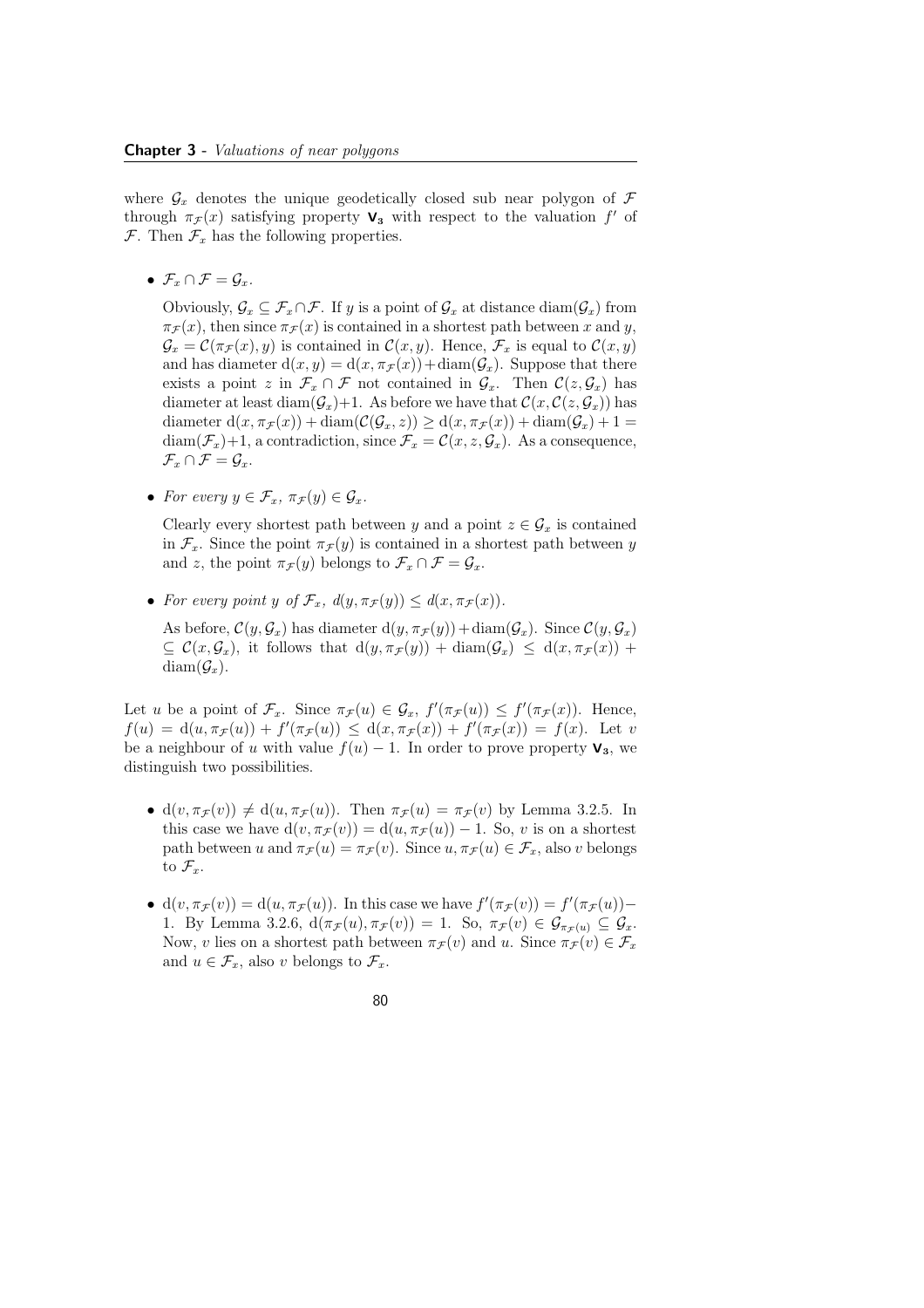If f' is a classical valuation of F, then  $f(x) = d(x, \pi_F(x)) + f'(\pi_F(x)) =$  $d(x, \pi_{\mathcal{F}}(x)) + d(\pi_{\mathcal{F}}(x), x^*) = d(x, x^*)$ , where  $x^*$  denotes the unique point of F for which  $f'(x^*) = 0$ . Hence f is classical if f' is classical.

## Definition

The valuation f is called an extension of f'. If  $\mathcal{F} = \mathcal{S}$ , then  $f = f'$  and we say that  $f$  is the *trivial extension* (of  $f'$ ). We call a valuation *extended* if it is a nontrivial extension of another valuation.

## 3.2.4 Distance-j-ovoidal valuations

Distance-*j*-ovoids of generalized 2*n*-gons have been considered at several places in the literature (see e.g. [35] and [46]). We will give the definition in the more general setting of near polygons.

#### Definition

Let S be a near 2n-gon,  $n \geq 2$ . A distance-j-ovoid  $(2 \leq j \leq n)$  of S is a set  $X$  of points satisfying:

- (1)  $d(x, y) \geq j$  for every two different points x and y of X;
- (2) for every point a of S, there exists a point  $x \in X$  such that  $d(a, x) \leq \frac{3}{2}$  $\frac{j}{2}$ ;
- (3) for every line L of S, there exists a point  $x \in X$  such that  $d(L, x) \leq \frac{j-1}{2}$ .

A distance-2-ovoid is just an ovoid. From (1), (2) and (3), we immediately have the following.

- If  $j$  is odd, then for every point  $a$  of  $S$ , there exists a unique point  $x \in X$  such that  $d(a, x) \leq \frac{j-1}{2}$ .
- If j is even, then for every line L of S, there exists a unique point  $x\in X$ such that  $d(L, x) \leq \frac{j-2}{2}$ .

## Proposition 3.2.8

If  $X$  is a distance-j-ovoid of a dense near  $2n$  -gon  $\mathcal{S}=(\mathcal{P},\mathcal{L},\mathbf{I})$  with  $2\leq j\leq n$ and j even, then the map  $f : \mathcal{P} \to \mathbb{N}; x \mapsto d(x, X)$  is a valuation of S.

## Proof

Since  $f(x) = 0$  for every point  $x \in X$ , property  $V_1$  holds. Let L be a line of S. Then there exists a unique point  $x^* \in X$  such that  $d(x^*, L) \leq \frac{j-2}{2} = \frac{j}{2} - 1$ . So,  $d(a, x^*) \leq \frac{j}{2}$ 

## 81

 $\frac{j}{2}$  for every point *a* of *L*. By property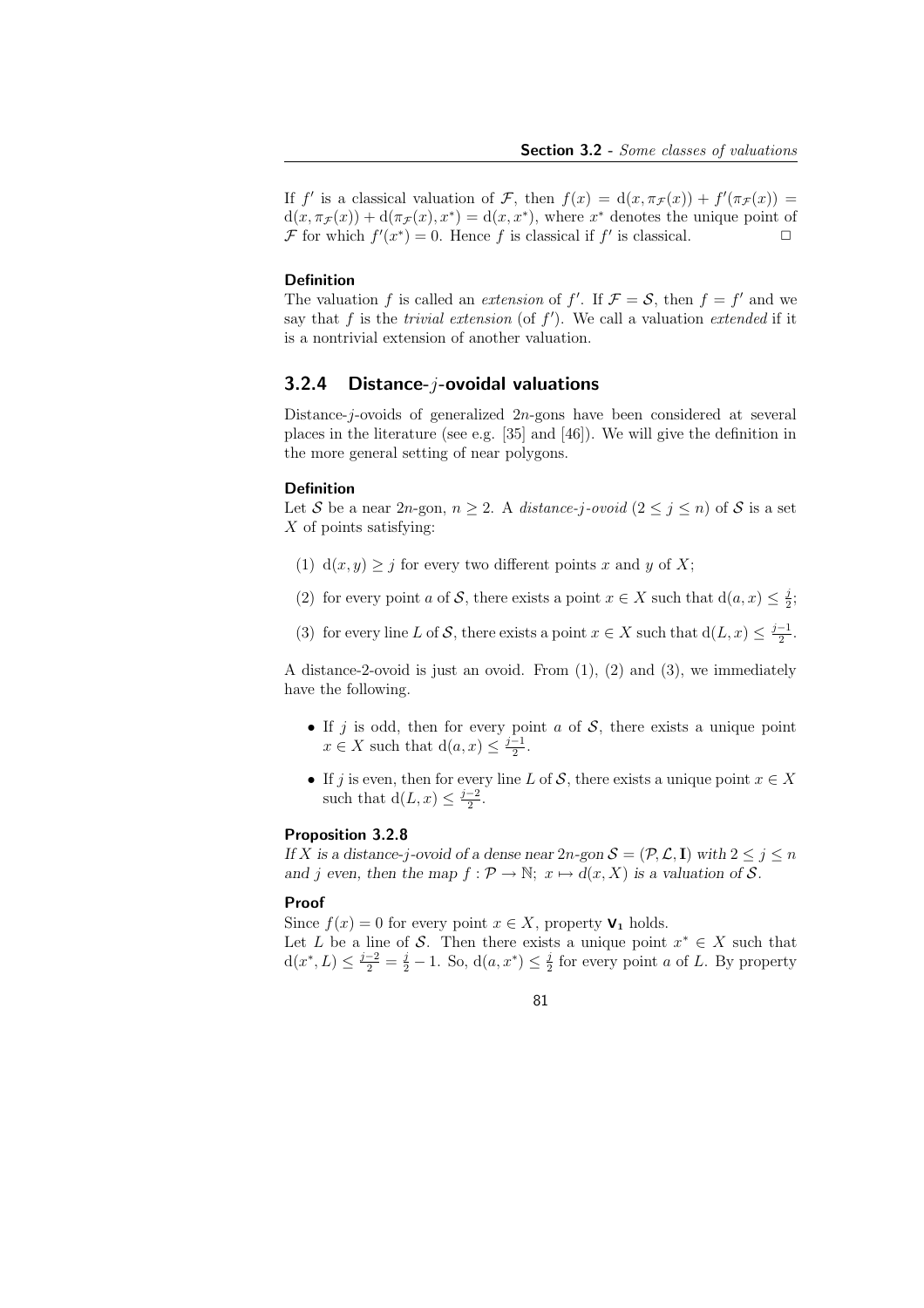(1),  $d(a, X) = d(a, x^*)$  for every point a of L. It is now easy to see that property  $V_2$  holds: the point  $x_L$  is the unique point of L nearest to  $x^*$ . Let x denote an arbitrary point of S. If  $d(x, X) = \frac{j}{2}$  $\frac{j}{2}$ , then we define  $\mathcal{F}_x := \mathcal{S}.$ If  $d(x, X) < \frac{j}{2}$  $\frac{d}{dx}$ , then by property (1), there exists a unique point  $x' \in X$  at distance  $d(x, X)$  from x and we define  $\mathcal{F}_x := \mathcal{C}(x, x')$ . Clearly, property  $\mathbf{V}_3$  holds for any point x for which  $d(x, X) = \frac{i}{2}$  $\frac{1}{2}$ . Suppose therefore that  $d(x, X) < \frac{j}{2}$  $\frac{d}{2}$  and let x' denote the unique point of X at distance  $d(x, X)$ from x. Then for every point y of  $\mathcal{F}_x$ ,  $d(y, x') \leq d(x, x') < \frac{1}{2}$  $\frac{1}{2}$ . So,  $f(y) =$  $d(y, x') \le f(x)$ . Now, let y be a point of  $\mathcal{F}_x$  and let z be a point of S collinear with y such that  $f(z) = f(y) - 1$ . Then there exists a point  $x'' \in X$  such that  $d(z, x'') = d(y, x') - 1$ . Suppose that  $z \notin \mathcal{F}_x$ , then  $d(z, x') = 1 + d(y, x')$ by Theorem 1.6.3. So,  $x' \neq x''$ . Since  $d(y, x') \leq \frac{j}{2} - 1$ ,  $d(y, z) = 1$  and  $d(z, x'') = d(y, x') - 1 \leq \frac{j}{2} - 2$ , there exists a path of length  $j - 2$  between x' and  $x''$ , contradicting property (1). Hence, the point z belongs to  $\mathcal{F}_x$ . This proves that also  $V_3$  holds.  $\Box$ 

#### Definition

Any valuation f which can be obtained in the above mentioned way is called an distance-j-ovoidal valuation. A distance-2-ovoidal valuation is the same as an ovoidal valuation.

## 3.2.5 SDPS-valuations

#### Definition

Let  $\mathcal{A} = (\mathcal{P}, \mathcal{L}, I)$  be one of the following classical near 4*n*-gons:

- (a) a point  $(n = 0)$ ;
- (b) a dense generalized quadrangle  $(n = 1)$ ;
- (c)  $W^D(4n-1, q)$  with  $n > 2$ ;
- (d)  $[Q^-(4n+1, q)]^D$  with  $n \geq 2$ .

A subset X of P is called an SDPS-set (SDPS = sub dual polar space) of A if it satisfies the following properties.

- (1) No two points of X are collinear in  $\mathcal{A}$ .
- (2) If  $x, y \in X$  such that  $d(x, y) = 2$ , then  $X \cap C(x, y)$  is an ovoid of the quad  $\mathcal{C}(x, y)$ .

82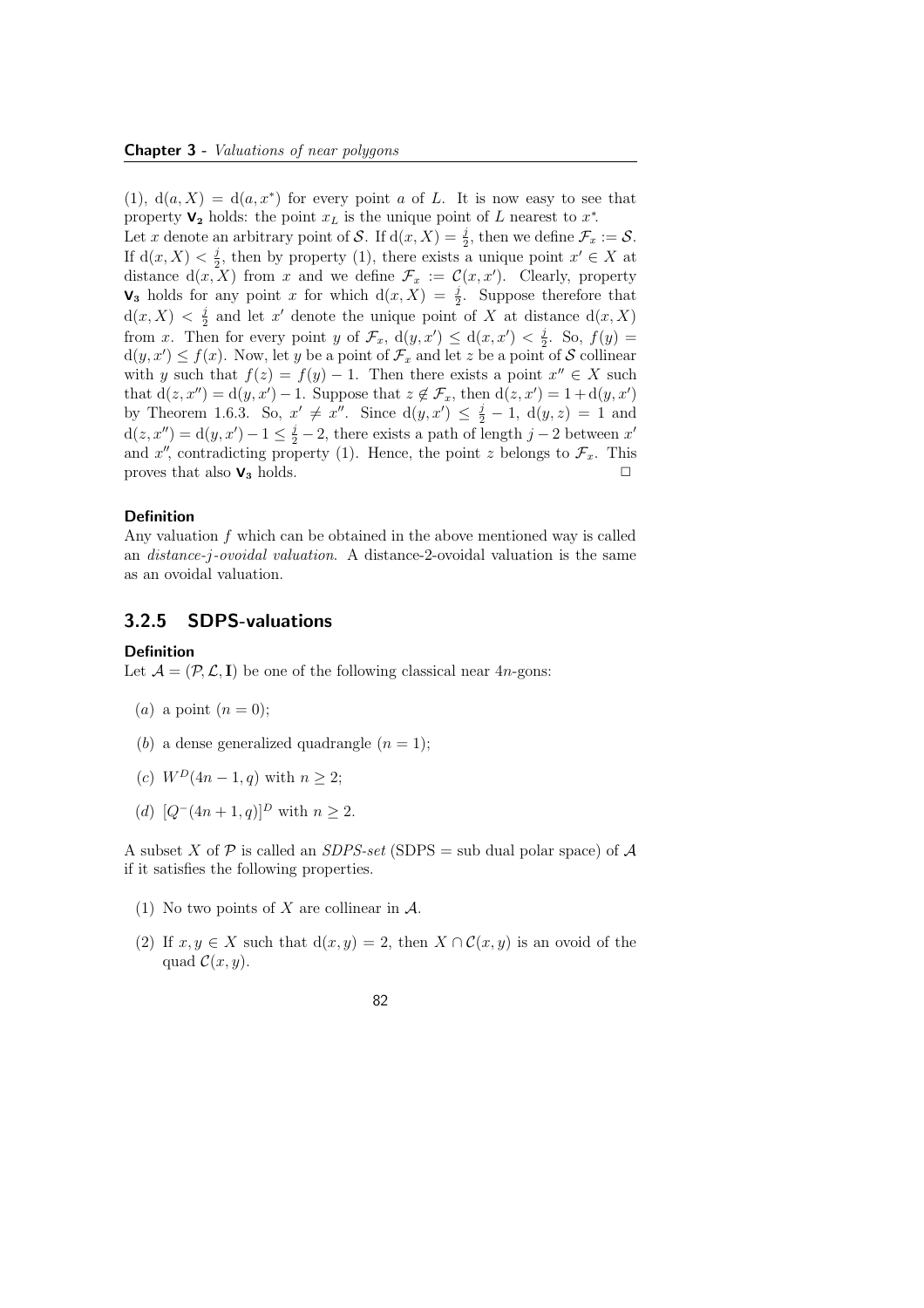- (3) The point-line incidence structure  $\tilde{\mathcal{A}}$  whose points are the elements of X and whose lines are quads of  $A$  containing at least two points of X (natural incidence) is isomorphic to one of the following near  $2n$ -gons:
	- case (a): a point;
	- case (b): a line of size at least 2;
	- case (c):  $W^D(2n-1, q^2);$
	- case (d):  $H^D(2n, q^2)$ .
- (4) For all  $x, y \in X$ ,  $d(x, y) = 2 \cdot \delta(x, y)$ , where  $\delta(\cdot, \cdot)$  denotes the distance in  $\tilde{\mathcal{A}}$ .

#### Remark

An SDPS-set of the near 0-gon consists of the unique point of the near 0-gon. An SDPS-set of a generalized quadrangle is just an ovoid of that generalized quadrangle. SDPS-sets of type (c) and (d) also exist, see Section 9 (ii) $+(iii)$ of [39] or Section 1.3 of [37].

## Proposition 3.2.9 (Section 3.3)

If X is an SDPS-set of the near  $4n$ -gon  $\mathcal{A} = (\mathcal{P}, \mathcal{L}, I)$ , then the map  $f : \mathcal{P} \rightarrow$  $\mathbb{N}: x \mapsto d(x, X)$  is a valuation of A.

## Definition

Any valuation  $f$  which can be obtained in the above mentioned way is called an SDPS-valuation.

# 3.3 Proof of Proposition 3.2.9

Before we prove Proposition 3.2.9, we will first derive some nice properties of SDPS-sets. We will use the same notations as in Section 3.2.5. So, we suppose that X is an SDPS-set of  $A$ , where  $A$  is one of the classical near polygons mentioned in the definition. We call a quad of  $A$  special if it contains at least two points of X.

## Lemma 3.3.1

Suppose  $n \geq 2$ . If  $(s, t_2)$ , respectively  $(\tilde{s}, \tilde{t}_2)$ , denotes the order of the quads of A, respectively  $\tilde{A}$ , then  $(\tilde{s}, \tilde{t}_2) = (st_2, t_2^2)$ .

83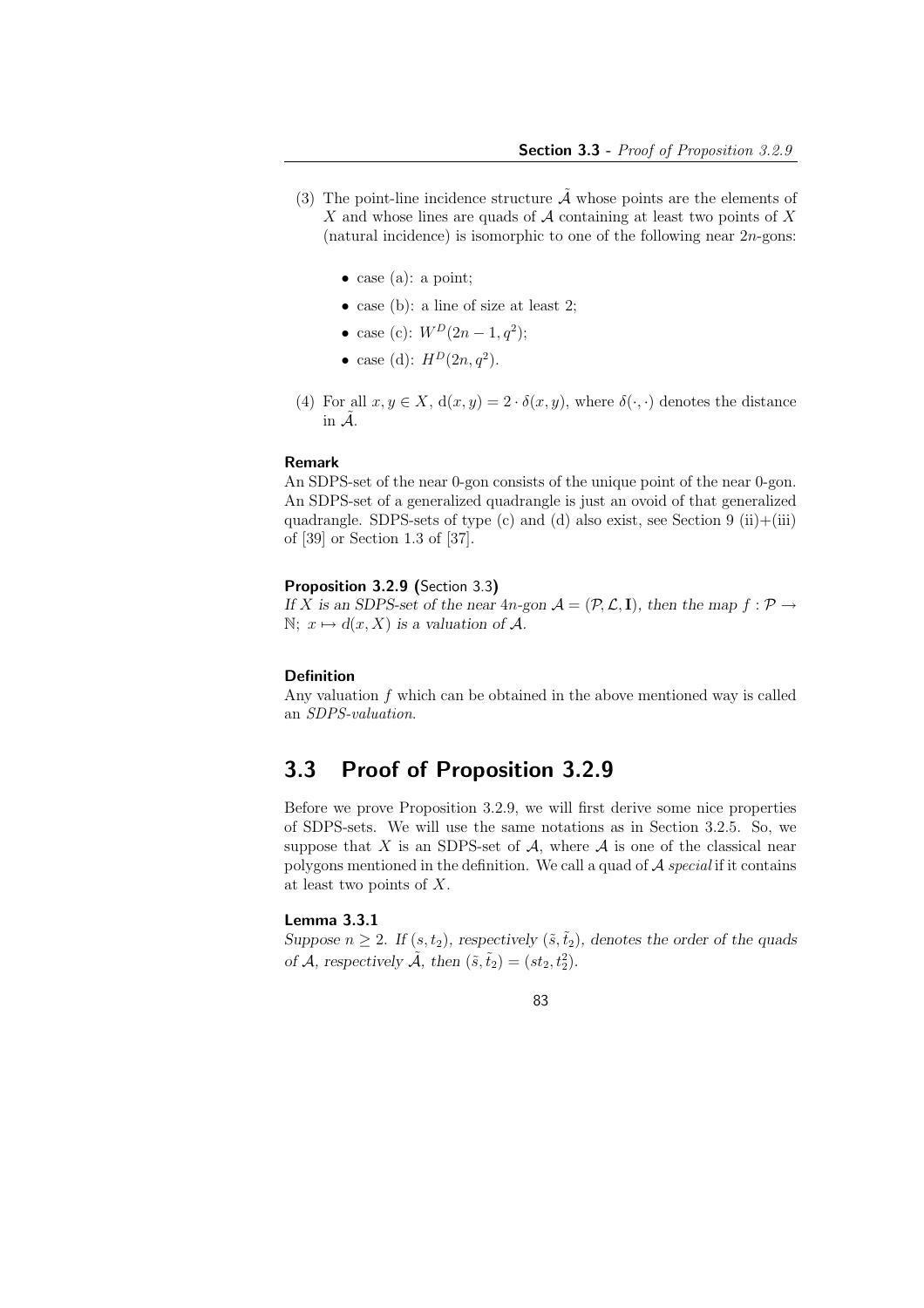## Proof

In case (c), we have  $(s, t_2) = (q, q)$  and  $(\tilde{s}, \tilde{t}_2) = (q^2, q^2)$ . In case (d), we have  $(s,t_2)=(q^2,q)$  and  $(\tilde{s},\tilde{t}_2)=(q^3,q^2)$ . So,  $(\tilde{s},\tilde{t}_2)=(st_2,t_2^2)$  in any case.  $\Box$ 

#### Lemma 3.3.2

No two special quads intersect in a line.

## Proof

Suppose the contrary. Let  $\mathcal{Q}_1$  and  $\mathcal{Q}_2$  denote two special quads which intersect in a line L. Let x denote the unique point of X on L and let  $x_1$  and  $x_2$ denote two other points of L. Let  $y_i, i \in \{1, 2\}$ , denote a point of  $(Q_i \cap X) \setminus \{x\}$ collinear with  $x_i$ . Then  $d(y_1, y_2) = d(y_1, x_1) + d(x_1, y_2) = 1 + 2 = 3$ , contradicting property  $(4)$  in the definition of SDPS-set.  $\Box$ 

## Lemma 3.3.3

If  $x \in X$ , then every line of A through x is contained in a unique special quad.

## Proof

Obviously, the lemma holds if  $n \leq 1$ . Suppose therefore that  $n \geq 2$ . Put  $t = t_2 + t_2^2 + \dots + t_2^{2n-1}$  and  $\tilde{t} = \tilde{t}_2 + \tilde{t}_2^2 + \dots + \tilde{t}_2^{n-1}$ . Then A has order  $(s, t)$ and  $\tilde{\mathcal{A}}$  has order  $(\tilde{s}, \tilde{t})$ . By Lemma 3.3.2, the number of lines through x which are contained in a special quad is equal to  $(t_2 + 1)(t+1) = (t_2 + 1)(1 + \tilde{t}_2 +$  $\tilde{t}_2^2 + \cdots + \tilde{t}_2^{n-1} = (t_2 + 1)(1 + t_2^2 + \cdots + t_2^{2n-2}) = 1 + t_2 + \ldots + t_2^{2n-1} = t + 1.$ This proves the lemma.

## Lemma 3.3.4

Let F be a geodetically closed sub near polygon of A. Then  $\mathcal{F} \cap X$  is either empty or a geodetically closed subspace of  $A$ .

## Proof

We suppose that  $\mathcal{F} \cap X$  is nonempty. Let  $x_1$  and  $x_2$  denote two points of  $\mathcal{F} \cap X$  such that  $\delta(x_1, x_2) = 1$ . Then  $d(x_1, x_2) = 2$ . Since  $\mathcal{F}$  is geodetically closed,  $\mathcal{C}(x_1, x_2) \subseteq \mathcal{F}$  and hence  $\mathcal{C}(x_1, x_2) \cap X \subseteq \mathcal{F} \cap X$ . This proves that  $\mathcal{F} \cap X$  is a subspace of  $\tilde{\mathcal{A}}$ . Now, let a, b and c denote points of X such that  $a, b \in \mathcal{F} \cap X$ ,  $\delta(a, c) = \delta(a, b) - 1$  and  $\delta(c, b) = 1$ . Then  $d(a, c) = d(a, b) - 2$ and  $d(c, b) = 2$ . Since  $\mathcal F$  is geodetically closed and  $d(a, c) + d(c, b) = d(a, b)$ ,<br>  $c \in \mathcal F \cap X$ . Hence  $\mathcal F \cap X$  is also geodetically closed (in  $\tilde{\mathcal A}$ ).  $c \in \mathcal{F} \cap X$ . Hence  $\mathcal{F} \cap X$  is also geodetically closed (in  $\tilde{\mathcal{A}}$ ).

84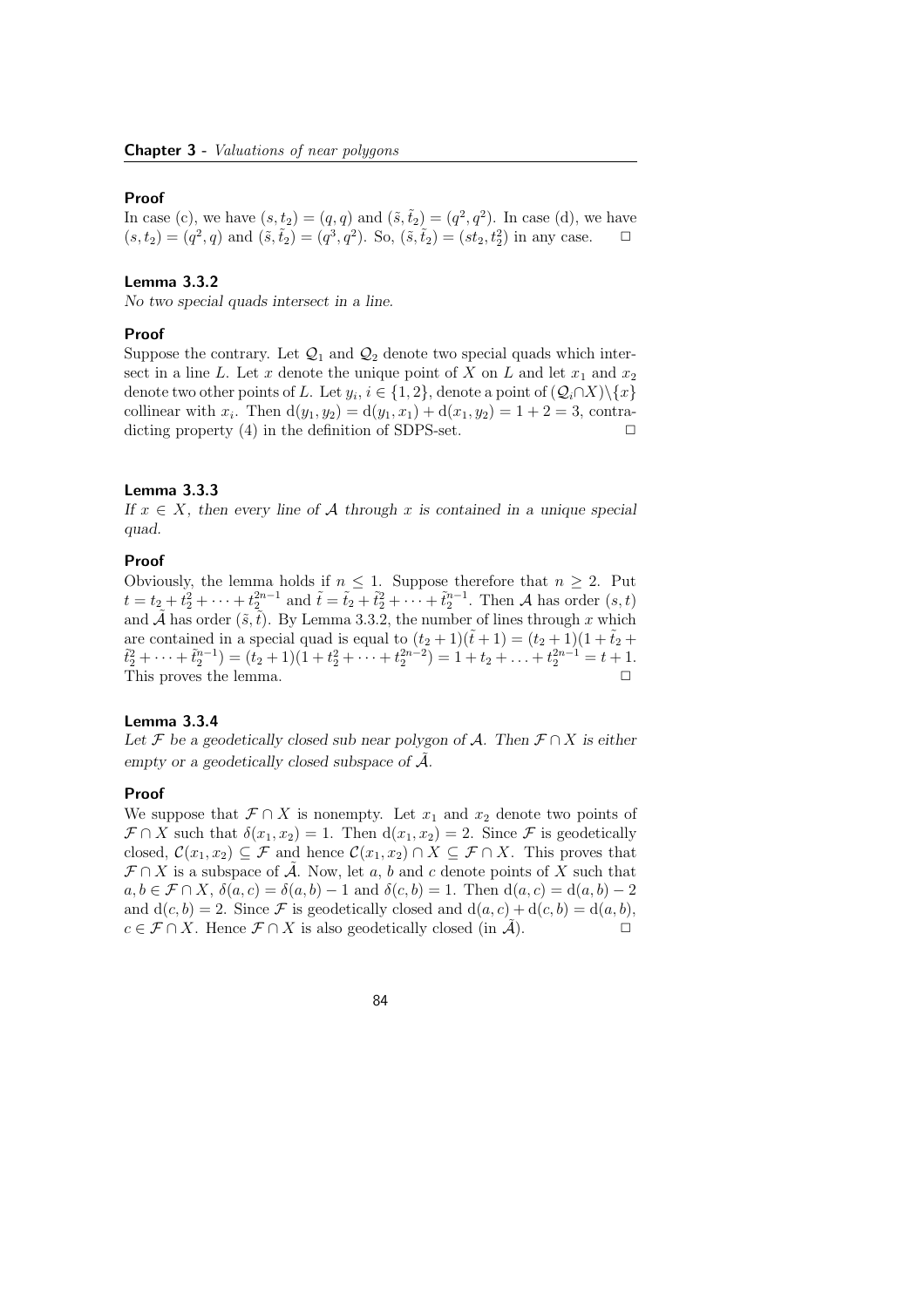## Lemma 3.3.5

Let  $\tilde{\mathcal{F}}$  be a geodetically closed sub near polygon of  $\tilde{\mathcal{A}}$ . Then there exists a unique geodetically closed sub near polygon  $\mathcal F$  of  $\mathcal A$  such that diam  $\Lambda(\mathcal F) =$ 2 · diam  $_{\tilde{\mathcal{A}}}(\tilde{\mathcal{F}})$  and  $\tilde{\mathcal{F}} = \mathcal{F} \cap X$ . Moreover,  $\tilde{\mathcal{F}}$  is an SDPS-set of  $\mathcal{F}$ .

## Proof

Let x and y be two points of  $\tilde{\mathcal{F}}$  such that  $\delta(x, y) = \text{diam}_{\tilde{A}}(\tilde{\mathcal{F}})$ . If  $\mathcal F$  is a geodetically closed sub near polygon of A such that diam  $_A(\mathcal{F}) = 2 \cdot \text{diam }_{\tilde{A}}(\tilde{\mathcal{F}})$ and  $\tilde{\mathcal{F}} = \mathcal{F} \cap X$ , then  $\mathcal{F}$  necessarily equals  $\mathcal{C}(x, y)$  since  $x, y \in \mathcal{F}$  and  $d(x, y) = 2 \cdot \delta(x, y) = 2 \cdot \text{diam}_{\tilde{A}}(\tilde{\mathcal{F}}) = \text{diam}_{\mathcal{A}}(\mathcal{F})$ . We will now show that  $\mathcal{F} := \mathcal{C}(x, y)$  satisfies all required properties. By Lemma 3.3.4,  $\mathcal{F} \cap X$  is a geodetically closed sub near polygon of  $\tilde{\mathcal{A}}$  containing x and y and hence also  $\widetilde{\mathcal{F}}$ . On the other hand,  $\text{diam}_{\widetilde{\mathcal{A}}}(\mathcal{F} \cap X) = \frac{1}{2} \text{diam}_{\mathcal{A}}(\mathcal{F} \cap X) \leq \frac{1}{2} \text{diam}(\mathcal{F}) =$  $\frac{1}{2} d(x, y) = \delta(x, y) = \text{diam}_{\tilde{\mathcal{A}}}(\tilde{\mathcal{F}})$ . This proves that  $\mathcal{F} \cap X = \tilde{\mathcal{F}}$ .

One now easily sees that  $(\mathcal{F}, \tilde{\mathcal{F}})$  is an admissible pair of classical near polygons, i.e.  $(\mathcal{F}, \tilde{\mathcal{F}})$  is of one of the types (a), (b), (c) or (d) described in the definition of SDPS-set. So  $\tilde{\mathcal{F}}$  is an SDPS-set of  $\mathcal{F}$ definition of SDPS-set. So,  $\mathcal{F}$  is an SDPS-set of  $\mathcal{F}$ .

## Definition

A geodetically closed sub near polygon  $\mathcal F$  of  $\mathcal A$  is called special if  $\mathcal F \cap X$  is an SDPS-set of  $\mathcal F$ . The special sub near polygons of  $\mathcal A$  are those sub near polygons of the form  $\mathcal{C}(x_1, x_2)$  where  $x_1, x_2 \in X$ .

From Lemmas 3.3.4 and 3.3.5, we have the following corollary.

#### Corollary 3.3.6

If F is a geodetically closed sub near polygon of A, then  $\mathcal{F} \cap X$  is either empty or an SDPS-set in a geodetically closed sub near polygon of  $\mathcal{F}$ .

## Lemma 3.3.7

Let  $n \geq 1$ . If F is a geodetically closed sub near  $(4n - 2)$ -gon of A, then  $\mathcal{F} \cap X$  is a geodetically closed sub near  $(2n-2)$ -gon of  $\tilde{\mathcal{A}}$ .

## Proof

We first show that  $\mathcal{F} \cap X$  is nonempty. Let x be an arbitrary point of X. If  $x \in \mathcal{F}$ , then we are done. If  $x \notin \mathcal{F}$ , let  $\mathcal Q$  denote the unique special quad through the line  $x\pi_{\mathcal{F}}(x)$ . Since  $\mathcal F$  is big in  $\mathcal A$ ,  $\mathcal F \cap \mathcal Q$  is a line. Since this line contains a point of X, also  $\mathcal F$  contains a point of X. Now, let  $x^*$  denote a point of  $\mathcal{F} \cap X$  and let y denote a point of X at maximal distance from x<sup>\*</sup>. Then  $d(x^*, y) = 2n$  and  $y \notin \mathcal{F}$ . Let  $\mathcal Q$  denote the unique special quad through the line  $y\pi_{\mathcal{F}}(y)$ . The quad Q intersects  $\mathcal F$  in a line which contains a point y'' of X. Now,  $d(x^*, y'') \ge 2n - 2$  and hence  $\delta(x^*, y'') \ge n - 1$ . This proves that diam  $\tilde{A}(F \cap X) \geq n-1$ . On the other hand, 2 · diam  $\tilde{A}(F \cap X) =$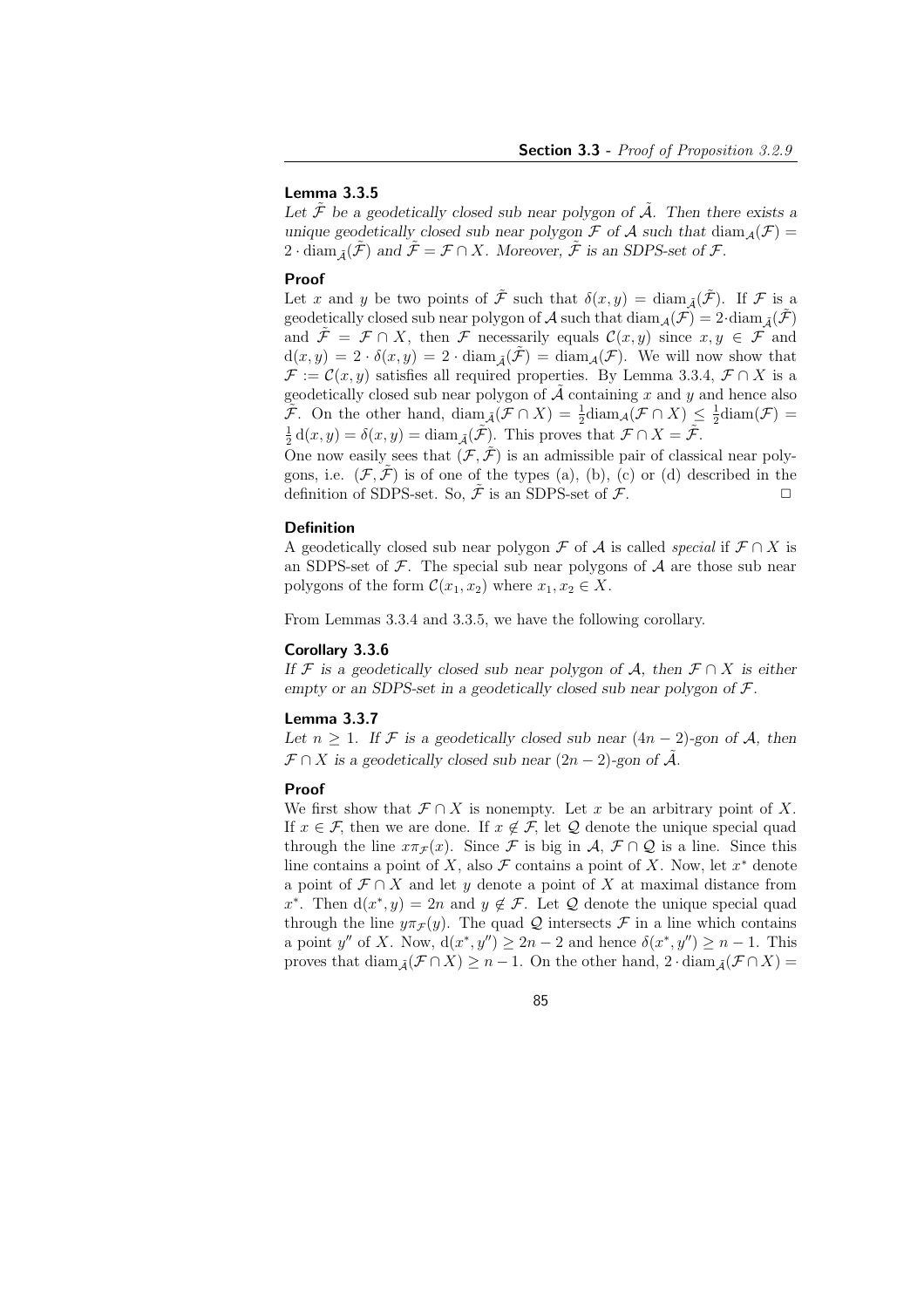$\text{diam}_{\mathcal{A}}(\mathcal{F} \cap X) \leq \text{diam}_{\mathcal{A}}(\mathcal{F}) = 2n - 1$ . Hence,  $\text{diam}_{\mathcal{A}}(\mathcal{F} \cap X) = n - 1$ . In Lemma 3.3.4, we have already shown that  $\mathcal{F} \cap X$  is geodetically closed.  $\Box$ 

## Lemma 3.3.8

Let  $n \geq 1$ . Let x be a point of A and let F denote a geodetically closed sub near  $(4n-2)$ -gon through x. Then  $d(x, X) = d(x, \mathcal{F} \cap X)$ .

## Proof

Let y be a point of  $X \setminus \mathcal{F}$ , let  $\mathcal Q$  denote the unique special quad through the line  $y\pi_{\mathcal{F}}(y)$  and let y' denote the unique point of X on the line  $\mathcal{Q} \cap \mathcal{F}$ . Then  $d(x, y) = d(x, \pi_{\mathcal{F}}(y)) + 1 \geq d(x, y')$ . As a consequence,  $d(x, X \setminus \mathcal{F}) \geq$  $d(x, \mathcal{F} \cap X)$  and  $d(x, X) = d(x, \mathcal{F} \cap X)$ .

#### Lemma 3.3.9

Let x be a point of  $A$  and let  $F$  denote a special sub near polygon through x. Then  $d(x, X) = d(x, \mathcal{F} \cap X)$ .

#### Proof

The lemma holds if  $\mathcal{F} = \mathcal{A}$ . So, suppose that  $\mathcal{F} \neq \mathcal{A}$  and that the lemma holds for any special sub near polygon of diameter  $\text{diam}(\mathcal{F}) + 2$ . Let  $\mathcal{F}''$ denote a special sub near polygon of diameter diam( $\mathcal{F}$ ) + 2 through  $\mathcal F$  and let  $\mathcal{F}'$  denote a geodetically closed sub near polygon of diameter diam $(\mathcal{F})+1$ such that  $\mathcal{F} \subset \mathcal{F}' \subset \mathcal{F}''$ . By our assumption,  $d(x, X) = d(x, \mathcal{F}'' \cap X)$ . By Lemma 3.3.8,  $d(x, \mathcal{F}'' \cap X) = d(x, \mathcal{F}'' \cap X \cap \mathcal{F}')$  and by Lemma 3.3.7,  $\mathcal{F}'' \cap X \cap \mathcal{F}' = \mathcal{F} \cap X$ . The lemma now follows.

#### Lemma 3.3.10

For every point x of  $A$ ,  $d(x, X) \leq n$ . Moreover, there exists a point  $x^*$  of  $A$ such that  $d(x^*, X) = n$ .

#### Proof

We will prove this by induction on  $n$ . Obviously, the lemma holds if  $n$  is equal to 0 or 1. Suppose therefore that  $n \geq 2$ . Let  $\mathcal F$  denote a geodetically closed sub near  $(4n-2)$ -gon through x and let  $\mathcal{F}'$  denote the unique geodetically closed sub near  $(4n-4)$ -gon of A containing all points of  $\mathcal{F} \cap X$ . Since  $\mathcal{F}'$ is big in F,  $d(x, \pi_{\mathcal{F}}(x)) \leq 1$ . Since  $\mathcal{F} \cap X$  is an SDPS-set in F', we have  $d(\pi_{\mathcal{F}}(x), \mathcal{F} \cap X) \leq n-1$  and hence  $d(x, \mathcal{F}) \leq n$ . By the induction hypothesis, we know that there exists a point  $y \in \mathcal{F}'$  such that  $d(y, X \cap \mathcal{F}) = n - 1$ . If  $x^*$ denotes a point of  $\mathcal{F} \setminus \mathcal{F}'$  collinear with y, then  $d(x^*, X) = d(x^*, X \cap \mathcal{F}) =$  $1 + d(y, X \cap \mathcal{F}) = n$ . This proves the lemma.

86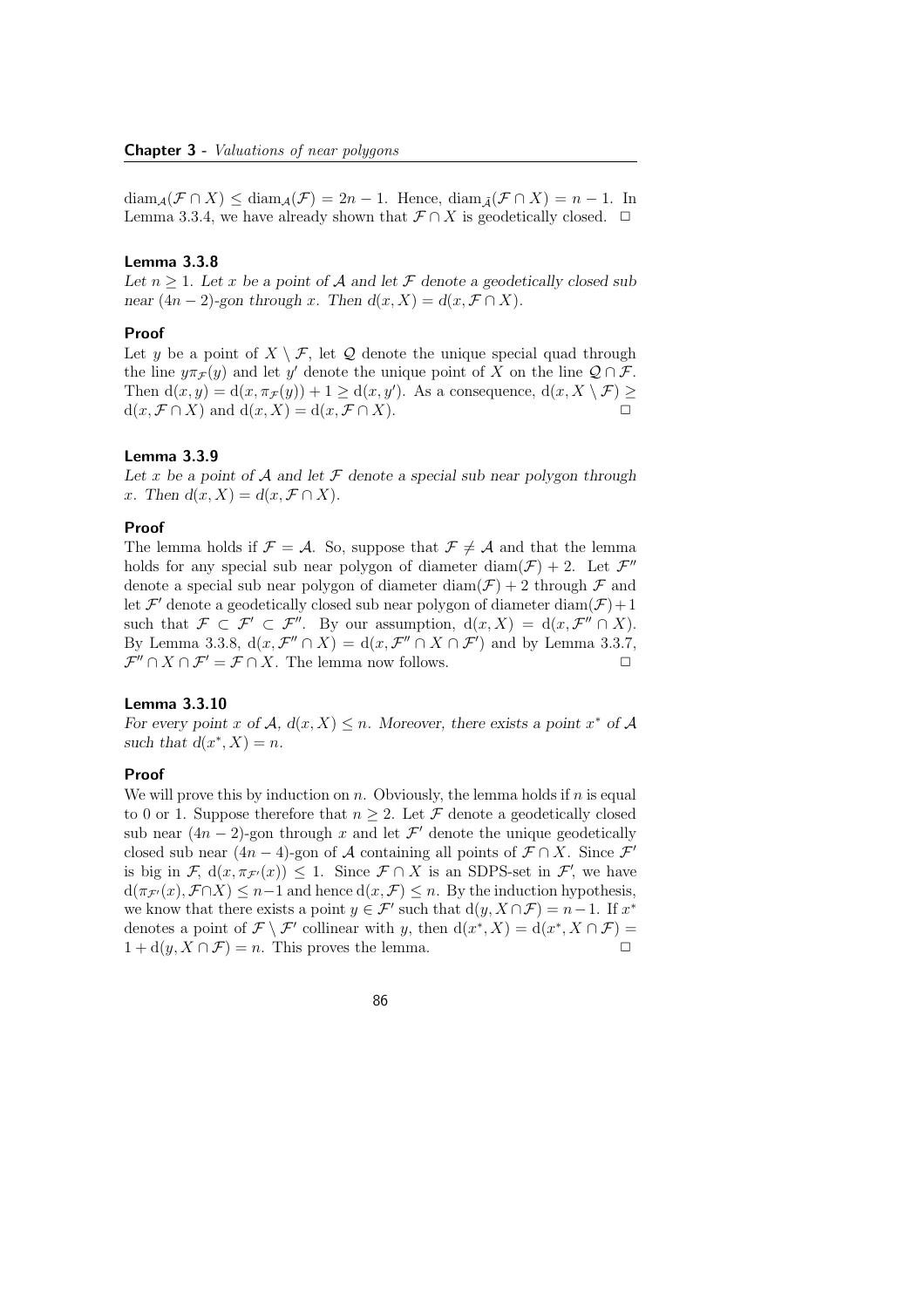## Lemma 3.3.11

Let x be a point of A. Then there exist two points  $x_1, x_2 \in X$  such that  $d(x, x_1) = d(x, x_2) = d(x, X)$  and  $d(x_1, x_2) = 2 \cdot d(x, X)$ . As a consequence, every point is contained in a special geodetically closed sub near  $4 \cdot d(x, X)$ gon.

## Proof

We will prove this by induction on the distance  $d(x, X)$ . Obviously, the property holds if  $d(x, X) = 0$ . Suppose therefore that  $d(x, X) \geq 1$  and that the property holds for any point at distance at most  $d(x, X) - 1$  from X. Take a point x' collinear with x at distance  $d(x, X) - 1$  from X and let  $x'_1$ and  $x'_2$  denote two points of X such that  $d(x', x'_1) = d(x', x'_2) = d(x, X) - 1$ and  $d(x'_1, x'_2) = 2 \cdot d(x, X) - 2$ . Let  $\mathcal{F}'$  denote the unique geodetically closed sub near  $4[d(x,X) - 1]$ -gon through  $x'_1$  and  $x'_2$ . Then  $x' \in \mathcal{F}'$  since  $x'$  is on a shortest path between  $x'_1$  and  $x'_2$ . If  $x \in \mathcal{F}'$ , then by Lemma 3.3.10, x would have distance at most  $d(x, X) - 1$  to  $X \cap \mathcal{F}'$ , a contradiction. So, x is not contained in  $\mathcal{F}'$  and  $d(x, x'_1) = d(x, x'_2) = 1 + d(x', x'_1) = 1 +$  $d(x', x'_2) = d(x, X)$ . Let F denote the unique special geodetically closed sub near  $4 \cdot d(x, X)$ -gon through  $\mathcal{F}'$  containing the line  $xx'$ . Let  $L_2$  denote a line of  $C(x, x'_2)$  through  $x'_2$  not contained in  $\mathcal{F}'$  and let  $\mathcal{Q}_2$  denote the unique special quad through  $L_2$ . Then  $L_2$  contains a unique point  $y_2$  at distance  $d(x, X) - 1$  from x and  $\mathcal{Q}_2 \subseteq \mathcal{F}$ . Now, put  $x_1 := x'_1$  and let  $x_2$  denote a point of  $(X \cap Q_2) \setminus \{x_2'\}$  collinear with  $y_2$ . Then  $d(x, x_2) \leq d(x, y_2) + d(y_2, x_2) =$  $d(x, X)$  and hence  $d(x, x_2) = d(x, X)$ . Since the quad  $Q_2$  intersects  $\mathcal{F}'$  only in the point  $x'_2$ ,  $d(x_1, x_2) = d(x_1, x'_2) + d(x'_2, x_2) = 2 \cdot d(x, X)$ . We have already noticed that  $d(x, x_1) = d(x, x_1') = d(x, X)$ . This proves the lemma.  $\Box$ 

## Lemma 3.3.12

Every line  $L$  of  $A$  contains a unique point at smallest distance from  $X$ .

## Proof

We will use induction on n. Obviously, the lemma holds if n is equal to 0 or 1. Suppose therefore that  $n \geq 2$ . Let  $\mathcal F$  denote a geodetically closed sub near  $(4n-2)$ -gon through L and let  $\mathcal{F}'$  denote the unique special sub near  $(4n-4)$ -gon contained in *F*. For every point x of L,  $d(x, X) = d(x, \mathcal{F}' \cap X)$ by Lemma 3.3.9. If  $L$  is contained in  $\mathcal{F}'$ , then the lemma holds for the line L by the induction hypothesis. If L is disjoint from  $\mathcal{F}'$ , then the lemma holds for the line  $\pi_{\mathcal{F}}(L)$  and hence also for the line L since  $d(x, \mathcal{F}' \cap X) =$  $1 + d(\pi_{\mathcal{F}}(x), \mathcal{F}' \cap X)$ . If L intersects  $\mathcal{F}'$  in a unique point, then this point is the unique point of L at smallest distance from  $X$ .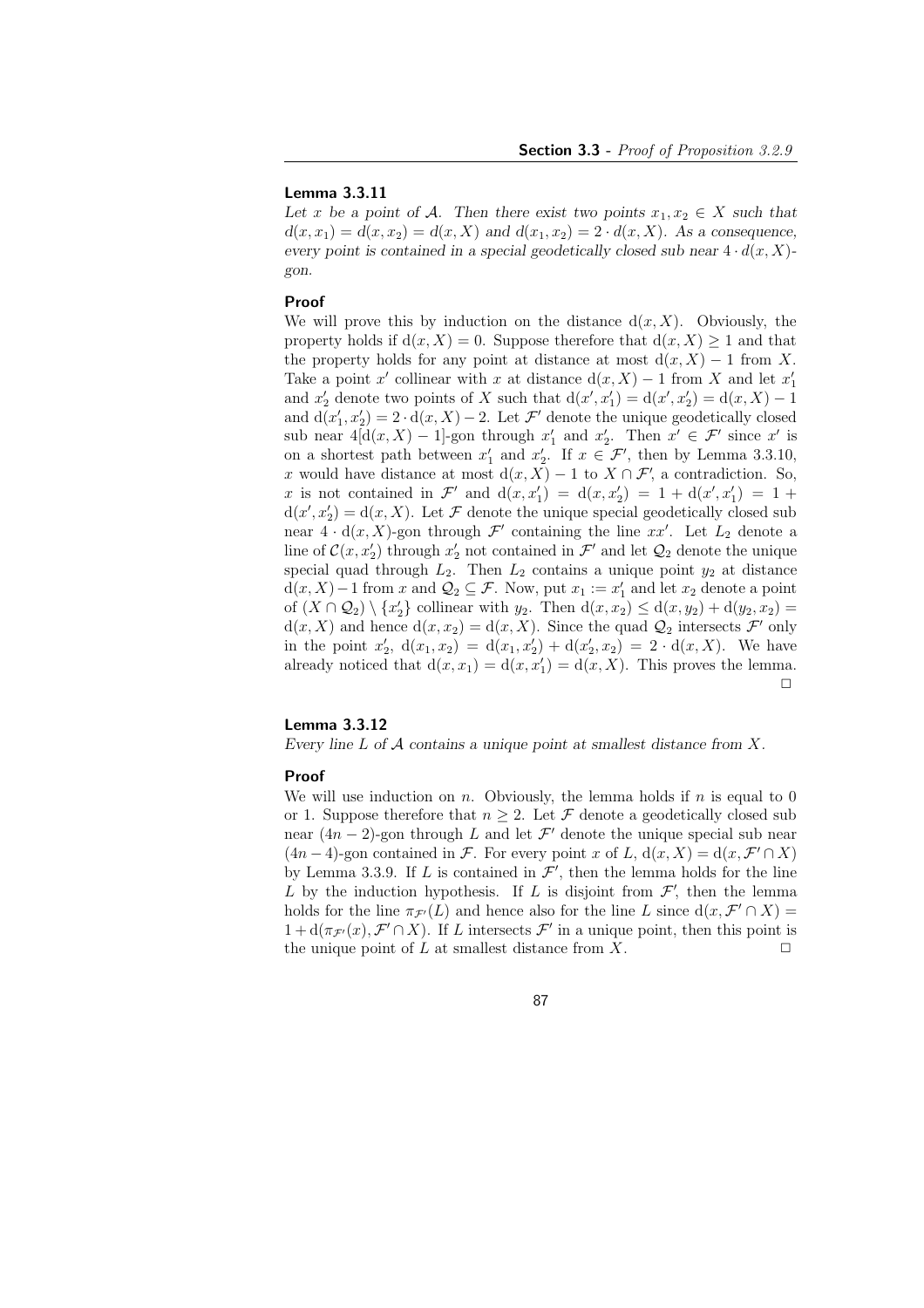#### Lemma 3.3.13

Let x be a point of A and let F denote a special sub near  $4 \cdot d(x, X)$ -gon through x. Then a line L through x contains a point at distance  $d(x, X) - 1$ from X if and only if L is contained in  $\mathcal F$ . As a consequence, x is contained in a unique special sub near  $4 \cdot d(x, X)$ -gon  $\mathcal{F}_x$ .

#### Proof

Suppose that  $L$  is contained in  $\mathcal{F}$ . By Lemma 3.3.12,  $L$  contains a unique point nearest to X and by Lemma 3.3.10 every point of  $\mathcal F$  has distance at most  $d(x, X)$  to X. Hence L contains a unique point at distance  $d(x, X) - 1$ from x.

Suppose that L is not contained in  $\mathcal F$  and that L contains a point y at distance  $d(x, X) - 1$  from F. Let F' denote the unique special  $4[d(x, X) + 1]$ gon through  $\mathcal{C}(y, \mathcal{F})$ . Then  $d(y, X) = d(y, \mathcal{F}' \cap X)$  by Lemma 3.3.9. Let  $y'$ denote a point of  $X \cap \mathcal{F}'$  at distance  $d(x, X) - 1$  from y. Then  $y' \notin \mathcal{F}$  and hence also  $y' \notin \mathcal{C}(y, \mathcal{F})$ . Let  $y''$  denote the unique point of  $\mathcal{C}(y, \mathcal{F})$  collinear with y' and let  $Q$  denote the unique special quad through the line  $y'y''$ . Then the line  $\mathcal{Q} \cap \mathcal{C}(y, \mathcal{F})$  contains a point z of X which necessarily belongs to F. We have  $d(y, z) \ge d(x, X) + 1$  and  $d(y, z) \le d(y, y') + d(y', z) =$  $d(x, X) - 1 + 2 = d(x, X) + 1$ . Hence y' is contained in a shortest path between y and z. But this is impossible since  $y' \notin C(y, \mathcal{F})$ .

## Lemma 3.3.14

For every point x of A and every point  $y \in \mathcal{F}_x$ ,  $\mathcal{F}_y \subseteq \mathcal{F}_x$ .

## Proof

In the near polygon  $\mathcal{F}_x$ , there exists a unique special sub near  $4 \cdot d(y, \mathcal{F}_x \cap X)$ gon  $\mathcal{F}'_y$  through y. By Lemma 3.3.9,  $d(y, \mathcal{F}_x \cap X) = d(y, X)$ . Hence  $\mathcal{F}'_y$  must coincide with  $\mathcal{F}_y$ . This proves the lemma.

## Theorem 3.3.15

The map  $f : \mathcal{P} \to \mathbb{N}; x \mapsto d(x, X)$  is a valuation of A.

## Proof

Obviously, there exists a point with value 0. By Lemma 3.3.12, every line contains a unique point with smallest value. We will now show that  $f$  also satisfies property  $\mathbf{V}_3$ . For every point y of  $\mathcal{F}_x$ ,  $d(y, X) \leq d(x, X)$  by Lemma 3.3.10. If y is a point of  $\mathcal{F}_x$  and if z is a point of A collinear with x for which  $d(z, X) = d(y, X) - 1$ , then  $z \in \mathcal{F}_y$  by Lemma 3.3.13. By Lemma 3.3.14, it<br>now follows that  $z \in \mathcal{F}_y$  Hence f is a valuation of A now follows that  $z \in \mathcal{F}_x$ . Hence f is a valuation of A.

$$
^{88}
$$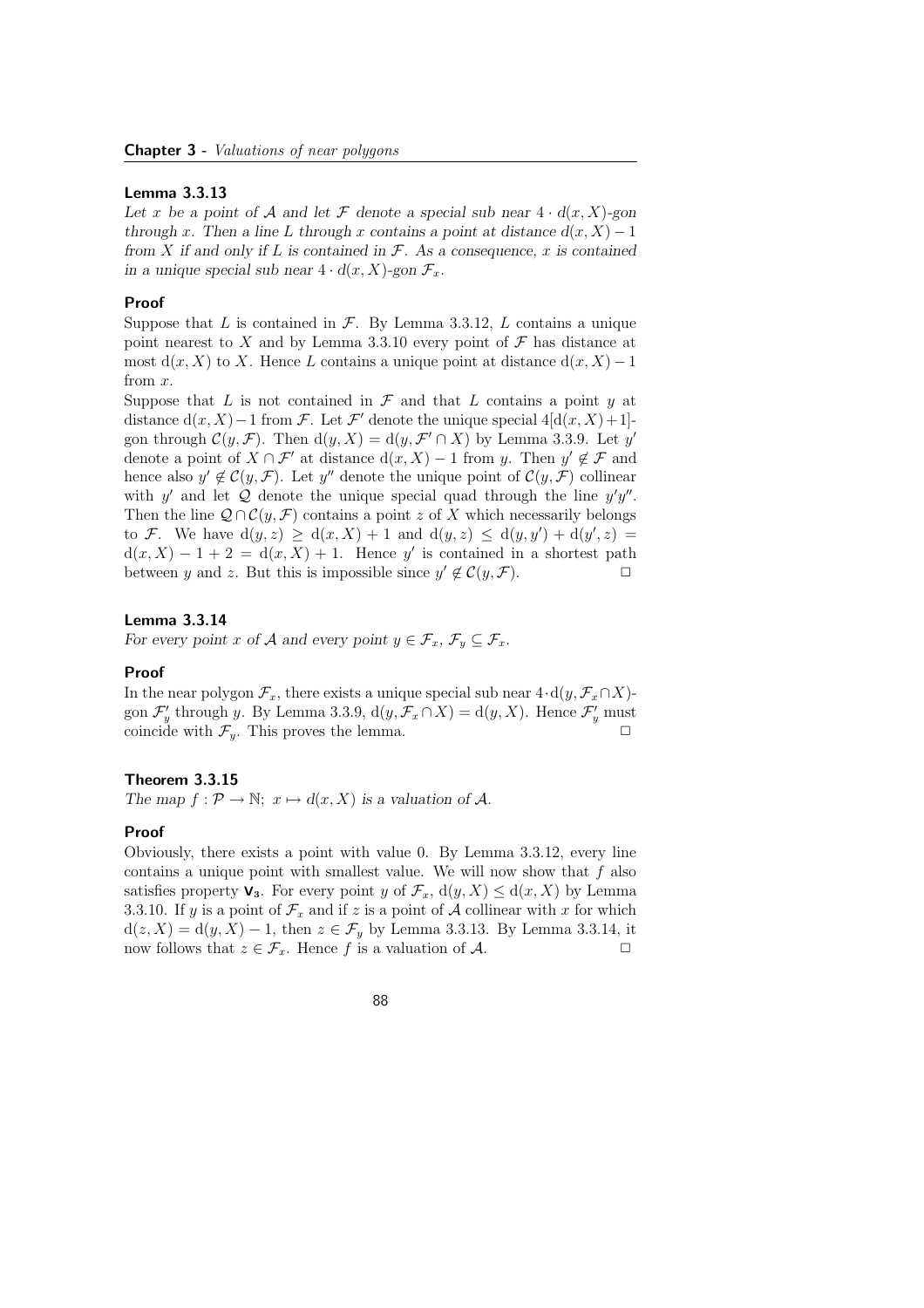# 3.4 Valuations of dense near hexagons

Let  $\mathcal{S} = (\mathcal{P}, \mathcal{L}, I)$  be a dense near hexagon and let f be a valuation of S. There are three possibilities.

- max ${f(x)|x \in \mathcal{P}} = 3$ . In this case f is a classical valuation.
- max ${f(x)|x \in \mathcal{P}} = 1$ . In this case f is an ovoidal valuation.
- max ${f(x)|x \in \mathcal{P}} = 2$ .

## Proposition 3.4.1

If  $|O_f| = 1$ , then f is a classical or a semi-classical valuation.

#### Proof

This follows directly from Propositions 3.1.11 and 3.2.3.  $\Box$ 

#### Proposition 3.4.2

Suppose that  $|O_f| \geq 2$  and that f is not ovoidal. Then every two points of  $O<sub>f</sub>$  lie at distance 2 from each other. As a consequence,  $G<sub>f</sub>$  is a linear space.

#### Proof

Let x and y denote two distinct points of  $O_f$ . Then  $d(x, y) \in \{2, 3\}$ . Suppose that  $d(x, y) = 3$  and consider a shortest path  $x, x_1, x_2, y$  from x to y. By property  $V_2$ , the points  $x_1$  and  $x_2$  have value 1, and there exists a point p on  $x_1x_2$  with value 0. Let  $\mathcal{F}_{x_1}$  denote the sub near polygon through  $x_1$  satisfying property  $V_3$ . Since x and p are points with value 0 collinear with  $x_1$ , they are both contained in  $\mathcal{F}_{x_1}$ . Since  $x_1$  and p belong to  $\mathcal{F}_{x_1}$ , also the point  $x_2$ belongs to  $\mathcal{F}_{x_1}$ . Since y is a point with value 0 collinear with  $x_2$ , also  $y \in \mathcal{F}_{x_1}$ . Hence,  $x, y \in \mathcal{F}_{x_1}$  and  $\mathcal{C}(x, y) \subseteq \mathcal{F}_{x_1}$ . Since  $d(x, y) = 3$ ,  $\mathcal{S} = \mathcal{C}(x, y) = \mathcal{F}_{x_1}$ , a contradiction, since every point of  $\mathcal{F}_{x_1}$  has value at most 1 and  $S$  contains points with value 2. points with value 2.

#### Proposition 3.4.3

If not every line of a dense near hexagon  $S$  is incident with the same number of points, then f is classical or an extended valuation arising from an ovoidal valuation in a quad of  $S$ .

## Proof

Suppose that S has  $k \geq 2$  different line sizes  $s_1 + 1, \ldots, s_k + 1$ . By Corollary 3.1.15, f is not ovoidal and  $k \leq 3$ . If  $k = 3$ , then by Proposition 3.1.12,  $S$  is the direct product of three lines of different sizes. Any quad of  $S$  is a nonsymmetrical grid and hence does not contain ovoids. So, every induced

89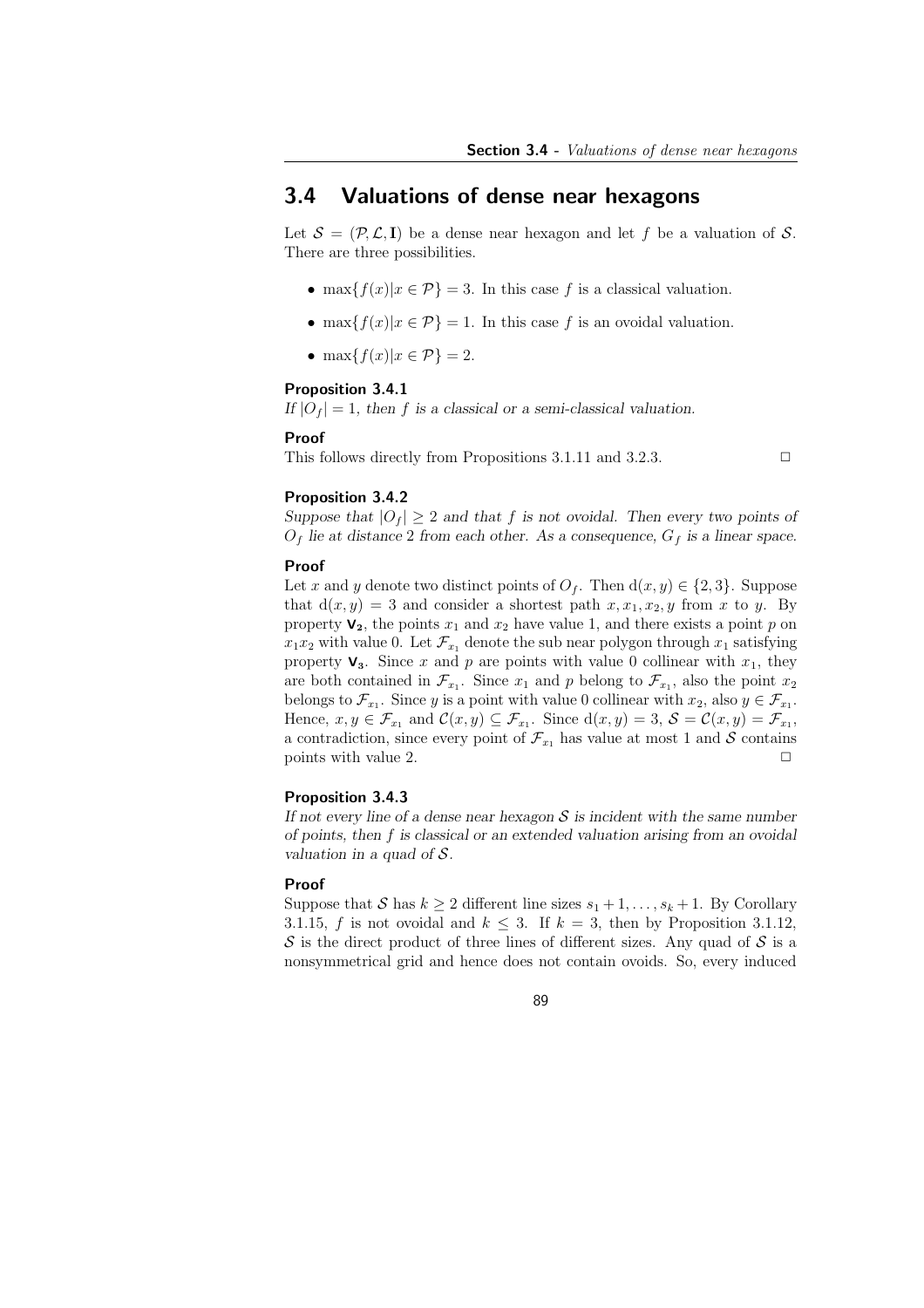quad valuation is classical. By Proposition 3.1.10, it then follows that the valuation f itself is also classical. So, we may suppose that  $k = 2$ . By Proposition 3.1.12, it follows that  $S$  is the direct product of a line L and a generalized quadrangle Q. Without loss of generality, we may suppose that L has size  $s_1 + 1$  and that Q has order  $(s_2, t_2)$  for a certain  $t_2 \in \mathbb{N} \setminus \{0\}$ . By Corollary 3.1.15,  $S$  contains points with value 2. If  $f$  contains points with value 3, then  $f$  is classical by Proposition 3.1.7. So, we may suppose that there are only points with value 0, 1 or 2. There are  $(t_2 + 1)(s_2t_2 + 1)$  quads in S isomorphic to an  $[(s_1+1)\times(s_2+1)]$ -grid. The induced valuation in each such quad cannot be ovoidal and hence is classical. As a consequence, each such quad contains a unique point of  $O_f$ . Since a point of S is contained in precisely  $t_2 + 1$  of these  $[(s_1 + 1) \times (s_2 + 1)]$ -grids,  $|O_f| = \frac{(t_2 + 1)(s_2t_2 + 1)}{t_2 + 1}$  $s_2t_2 + 1 \geq 2$ . We can now apply Proposition 3.4.2 and we find that any two points of  $O_f$  lie at distance 2 from each other. Since f is not classical, there exists a quad  $\mathcal R$  such that the valuation induced in  $\mathcal R$  is ovoidal, see Proposition 3.1.10. Obviously, the quad  $\mathcal R$  is isomorphic to  $\mathcal Q$ . For any point x of S outside Q, there always exists a point of the ovoid  $O<sub>f</sub> \cap \mathcal{R}$  at distance 3 from x. So,  $f(x) \neq 0$  and  $O_f \subset \mathcal{R}$ . By Proposition 3.1.11, it now follows that  $f(x) = d(x, O_f) = d(x, \pi_F(x)) + d(\pi_F(x), O_f)$  for every point x of S.<br>Hence f is the extension of an ovoidal valuation in R Hence, f is the extension of an ovoidal valuation in  $\mathcal{R}$ .

If all lines of S are incident with  $s + 1$  points, then by Proposition 3.1.14,  $m_0 - \frac{m_1}{s} + \frac{m_2}{s^2} = 0$ , where  $m_i$ ,  $i \in \{0, 1, 2\}$ , denotes the total number of points with value  $i$ .

# 3.5 Valuations of classical near polygons

## 3.5.1 Results

Every dense near 2d-gon with  $d \leq 2$  is a classical near polygon. We have studied the valuations of these near polygons earlier. The following proposition treats the case of classical near hexagons.

## Proposition 3.5.1

Let S be a dense classical near hexagon. Then every valuation f of S is either a classical valuation, an ovoidal valuation, a semi-classical valuation or the extension of an ovoidal valuation in a quad of S.

## Proof

If  $|O_f| = 1$ , then f is classical or semi-classical by Proposition 3.4.1. So, we may suppose that  $|O_f| \geq 2$  and that f is not ovoidal. By Proposition 3.4.2,

90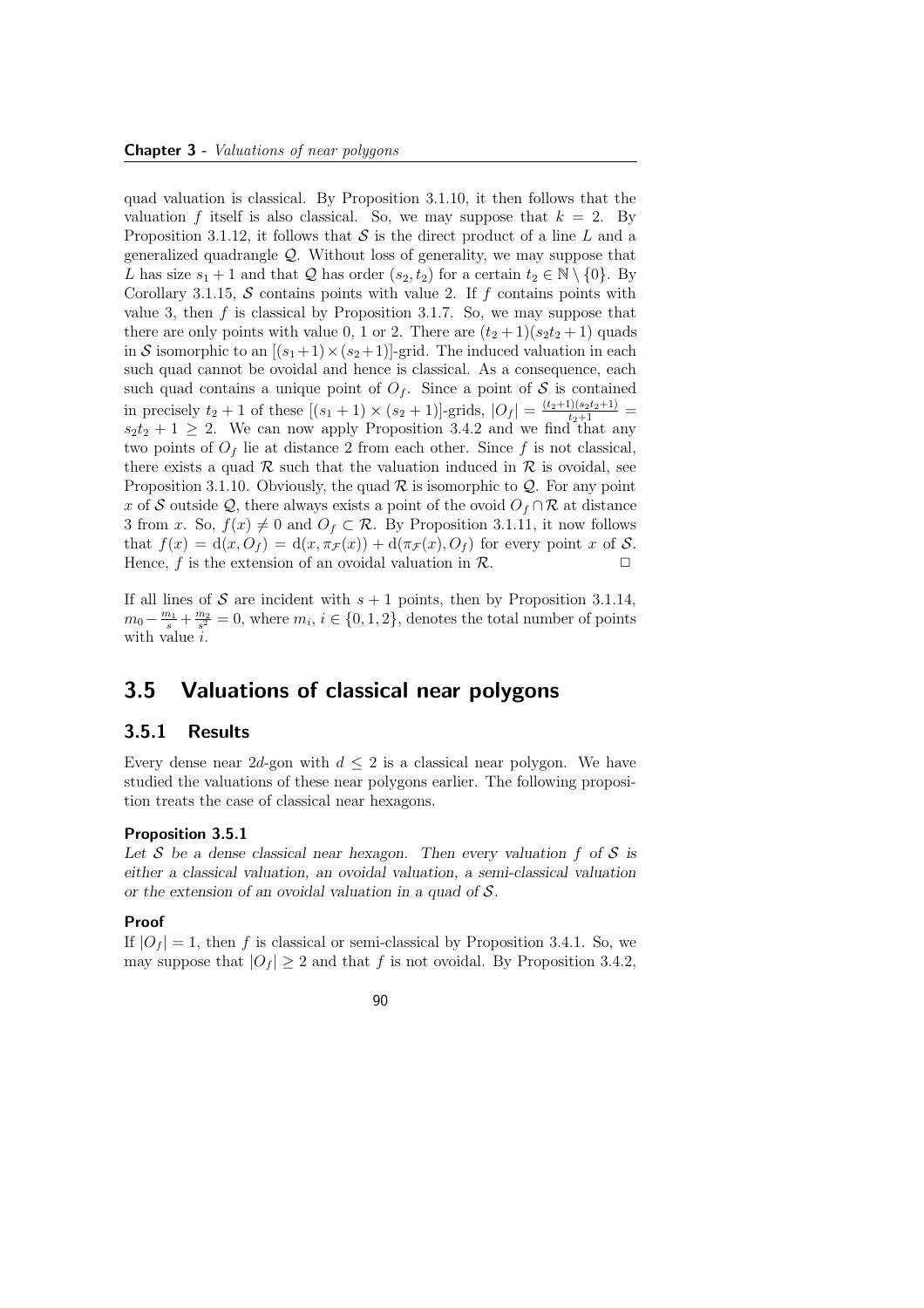every two points of  $O<sub>f</sub>$  lie at distance 2 from each other. As a consequence, there exists a special quad  $Q$ . Suppose that there exists a point x in  $O_f$ not contained in Q. Then  $\pi_{\mathcal{Q}}(x) \notin O_f$  and there exists a point y of the ovoid  $O_f \cap \mathcal{Q}$  at distance 2 from  $\pi_{\mathcal{Q}}(x)$ . But then  $d(x, y) = 3$ , contradicting the fact that any two points of  $O_f$  lie at distance 2 from each other. As a consequence,  $O_f$  is an ovoid in  $Q$ . From Proposition 3.1.11, it now follows that  $f(x) = d(x, O_f) = d(x, \pi_Q(x)) + d(\pi_Q(x), O_f)$ . Hence, f is the extension of an ovoidal valuation of  $Q$ .

## Proposition 3.5.2

- (a) Every valuation f of  $Q^D(2n, q)$ ,  $n \geq 2$  and q odd, is classical.
- (b) Every valuation f of  $H^D(2n-1, q^2)$ ,  $n \ge 2$ , is classical.
- (c) If the generalized quadrangle  $H(4, q^2)$  has no spreads, then every valuation f of  $H^D(2n, q^2)$  is classical. As a consequence, every valuation of  $H^D(2n, 4)$  is classical.

#### Proof

The quads of  $Q^D(2n, q)$  are isomorphic to  $Q^D(4, q) \cong W(q)$ . Since  $W(q)$ , q odd, has no ovoids (see Theorem 1.5.7), every induced quad valuation is classical. Hence f itself is also classical. The proofs of  $(b)$  and  $(c)$  are similar. Every quad of  $H^D(2n-1, q^2)$  is isomorphic to  $H^D(3, q^2) \cong Q(5, q)$  and  $Q(5, q)$ has no ovoids (see again Theorem 1.5.7). Finally, every quad of  $H<sup>D</sup>(2n, q<sup>2</sup>)$ is isomorphic to  $H^D(4,q^2)$  and if the generalized quadrangle  $H(4,q^2)$  has no spreads, then its point-line dual  $H<sup>D</sup>(4, 4)$  has no ovoids. By a computer result of Brouwer, we know that the generalized quadrangle  $H(4, 4)$  has no spreads.  $\Box$ 

## Proposition 3.5.3 (Section 3.5.2)

Let S be a classical dense near  $2n$ -gon which is not a product near polygon. Let f be a valuation of  $S$  such that no induced hex-valuation is semi-classical or ovoidal. Then f is the (possibly trivial) extension of an SDPS-valuation in a geodetically closed sub near polygon of  $S$ .

## 3.5.2 Proof of Proposition 3.5.3

To prove Proposition 3.5.3, we will use induction on  $n$ . Obviously, the proposition holds if  $n \leq 2$ . The proposition also holds if n is equal to 3 by Proposition 3.5.1. So, suppose that  $n \geq 4$  and that the proposition holds for any classical near  $2m$ -gon  $\mathcal{S}'$  with  $m \leq n-1$  (= Induction Hypothesis). So, we suppose that the proposition holds for any proper geodetically closed sub near polygon of  $S$  (since such a sub near polygon is again classical).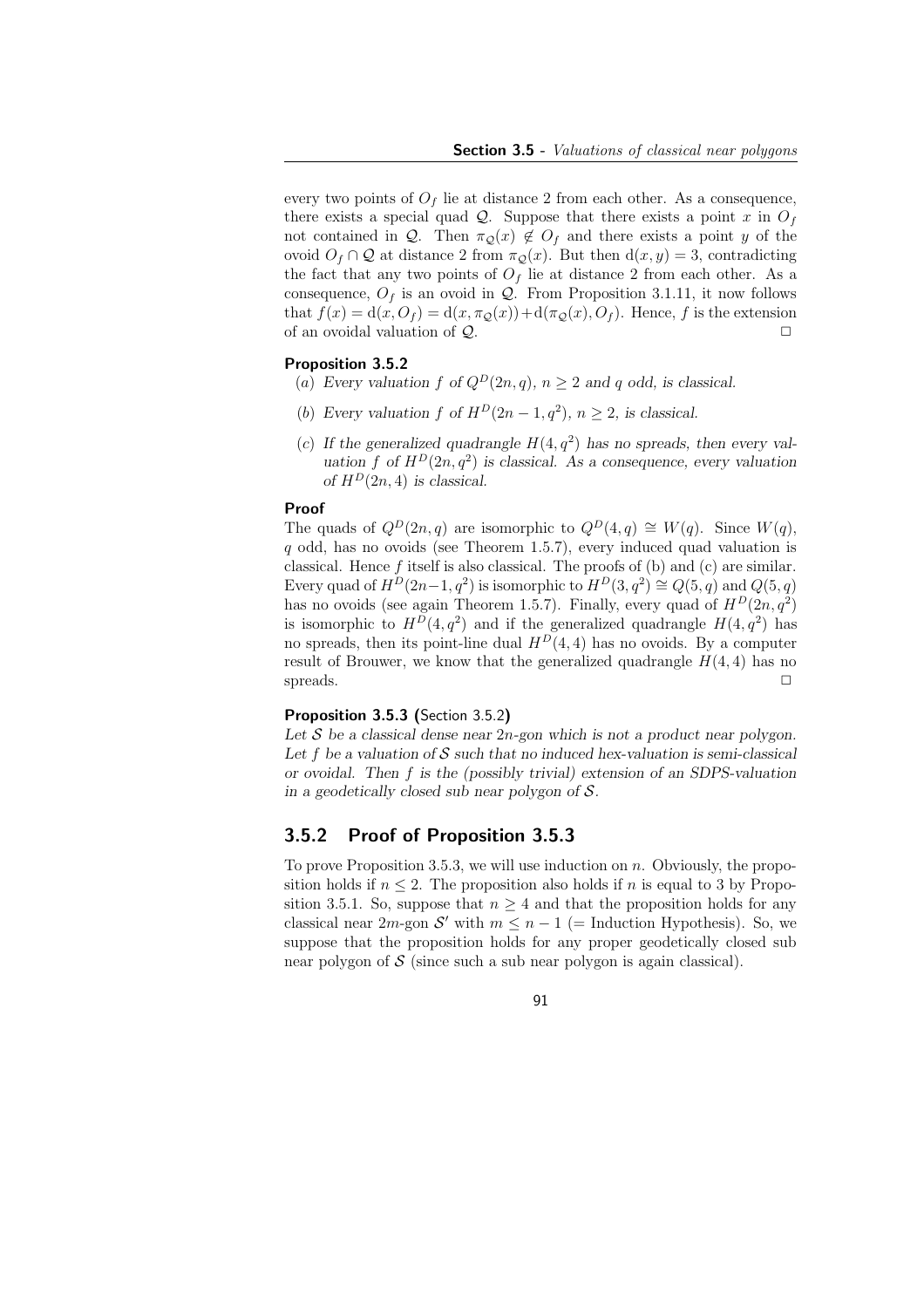## Lemma 3.5.4

No two special quads intersect in a line.

#### Proof

Suppose that  $\mathcal{Q}_1$  and  $\mathcal{Q}_2$  are two special quads intersecting in a line. Then  $\mathcal{C}(\mathcal{Q}_1, \mathcal{Q}_2)$  is a hex H. By Proposition 3.5.1, the valuation induced in H is either classical, semi-classical, ovoidal or extended. It is easily seen that none of these possibilities can occur.

## Lemma 3.5.5

For all  $x_1, x_2 \in O_f$ ,  $d(x_1, x_2)$  is even.

## Proof

We distinguish three possibilities.

- (1)  $d(x_1, x_2) < n$ . If f' denotes the valuation induced in  $\mathcal{C}(x_1, x_2)$ , then by the Induction Hypothesis,  $f'$  is an SDPS-valuation in  $\mathcal{C}(x_1, x_2)$ . Since  $x_1, x_2 \in O_{f'}, d(x_1, x_2)$  is even.
- (2)  $d(x_1, x_2) = n$  and *n* is even.
- (3)  $d(x_1, x_2) = n$  and n is odd. Let F denote a geodetically closed sub near  $(2n-2)$ -gon through  $x_1$  and let  $x_2'$  denote the unique point of  $\mathcal F$  collinear with  $x_2$ . Then  $f(x_2') = 1$ . By the Induction Hypothesis, the valuation  $f'$  induced in  $\mathcal F$  is the (possibly trivial) extension of an SDPS-valuation in a geodetically closed sub near polygon of  $\mathcal F$ . Since  $f(x_2') = 1, x_2'$  is collinear with a point  $x_2''$  of  $O_f \cap \mathcal{F}$ . Since  $d(x_1, x_2'')$ is even and  $d(x_1, x_2'') \ge n - 2$ ,  $d(x_1, x_2'') = n - 1$ . So, f' is an SDPSvaluation of  $\mathcal{F} = \mathcal{C}(x_1, x_2'')$ . Now, the line  $x_2' x_2''$  is contained in at least two special quads,  $\mathcal{C}(x_2, x_2'')$  and the unique special quad through  $x_2'x_2''$ contained in  $\mathcal F$  (see Lemma 3.3.3). This contradicts Lemma 3.5.4.  $\Box$

#### Lemma 3.5.6

If  $x_1, x_2 \in O_f$  with  $d(x_1, x_2)$  as big as possible, then  $O_f \subseteq C(x_1, x_2)$ .

#### Proof

Obviously, this holds if  $d(x_1, x_2) = n$ . Suppose therefore that  $d(x_1, x_2) < n$ and let  $\mathcal F$  denote a geodetically closed sub near  $(2n-2)$ -gon through  $\mathcal C(x_1, x_2)$ . By the Induction Hypothesis applied to  $\mathcal F$ , it follows that every point of  $O_f \cap \mathcal F$ is contained in  $\mathcal{C}(x_1, x_2)$ . Suppose now that there exists a point  $y \in O_f$  not contained in  $\mathcal F$  and let  $y'$  denote the unique point of  $\mathcal F$  collinear with y. Since  $f(y') = 1$ , there exists a point  $x_3 \in O_f \cap \mathcal{F}$  collinear with y'. Then  $x_3 \in \mathcal{C}(x_1, x_2)$ . Since the valuation induced in  $\mathcal{C}(x_1, x_2)$  is an SDPS-valuation,

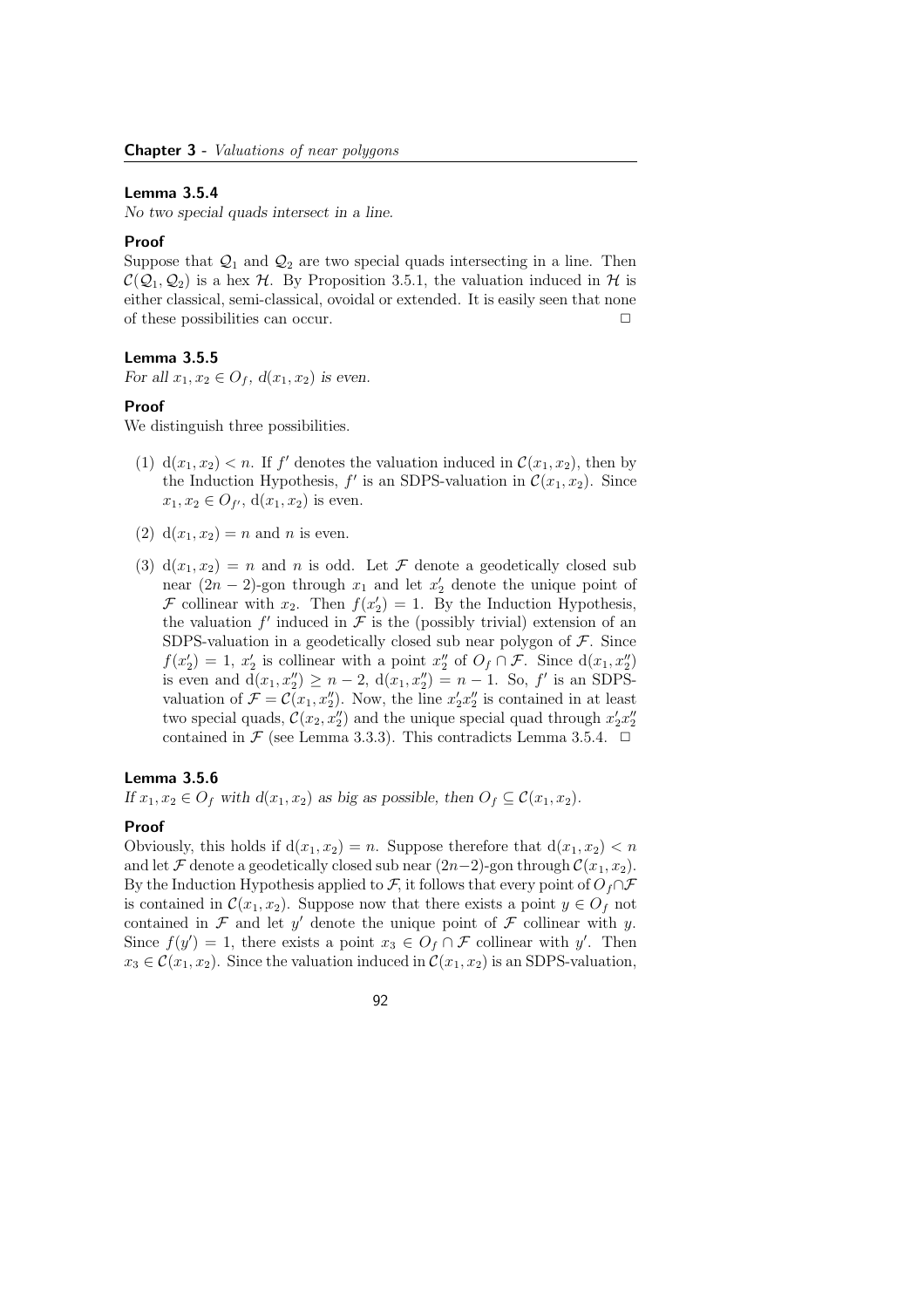there exists a point  $x_4 \in O_f \cap C(x_1, x_2)$  at distance  $d(x_1, x_2)$  from  $x_3$ . We now distinguish two possibilities.

- The quad  $\mathcal{C}(y, x_3)$  intersects  $\mathcal{C}(x_1, x_2)$  in a line L. Then L is contained in two special quads,  $\mathcal{C}(y, x_3)$  and the unique special quad through L contained in  $\mathcal{C}(x_1, x_2)$ . This contradicts Lemma 3.5.4.
- The quad  $\mathcal{C}(y, x_3)$  intersects  $\mathcal{C}(x_1, x_2)$  in a point  $x_3$ . Then  $d(y, x_4) =$  $2 + d(x_1, x_2)$ , contradicting the maximality of  $d(x_1, x_2)$ .

## Lemma 3.5.7

The valuation  $f$  is not semi-classical.

## Proof

Suppose the contrary. Let  $x$  denote the unique point of  $S$  with value 0 and let  $H$  denote a hex containing a point at maximal distance n from x. Then it is easy to see that the valuation induced in  $\mathcal H$  is semi-classical, contradicting our assumptions our assumptions.

## Lemma 3.5.8

If  $|O_f| = 1$ , then f is a classical valuation.

## Proof

Let x denote the unique point of  $O_f$ . If y is a point at distance at most  $n-1$ from x, then by the Induction Hypothesis, the valuation induced in  $\mathcal{C}(x, y)$  is the (possibly trivial) extension of an SDPS-valuation in a geodetically closed sub near polygon of  $\mathcal{C}(x, y)$ . Since  $|O_f| = 1$ , this induced valuation must be classical. Hence,  $f(y) = d(x, y)$  for every point y at distance at most  $n - 1$ from x. The lemma now follows from Proposition 3.2.3 and Lemma 3.5.7.  $\Box$ 

## Lemma 3.5.9

If  $|O_f| \geq 2$ , then every point x of  $O_f$  is contained in a special quad.

## Proof

Suppose the contrary. Then, by the Induction Hypothesis, the valuation induced in every geodetically closed sub near  $(2n - 2)$ -gon through x must be classical. Hence,  $f(y) = d(x, y)$  for every point y at distance at most  $n-1$  from x. By Proposition 3.2.3 and Lemma 3.5.7, it now follows that f is classical, contradicting  $|O_{\epsilon}| > 2$ . is classical, contradicting  $|O_f| \geq 2$ .

## Lemma 3.5.10

For every point x of S,  $f(x) = d(x, O<sub>f</sub>)$ .

93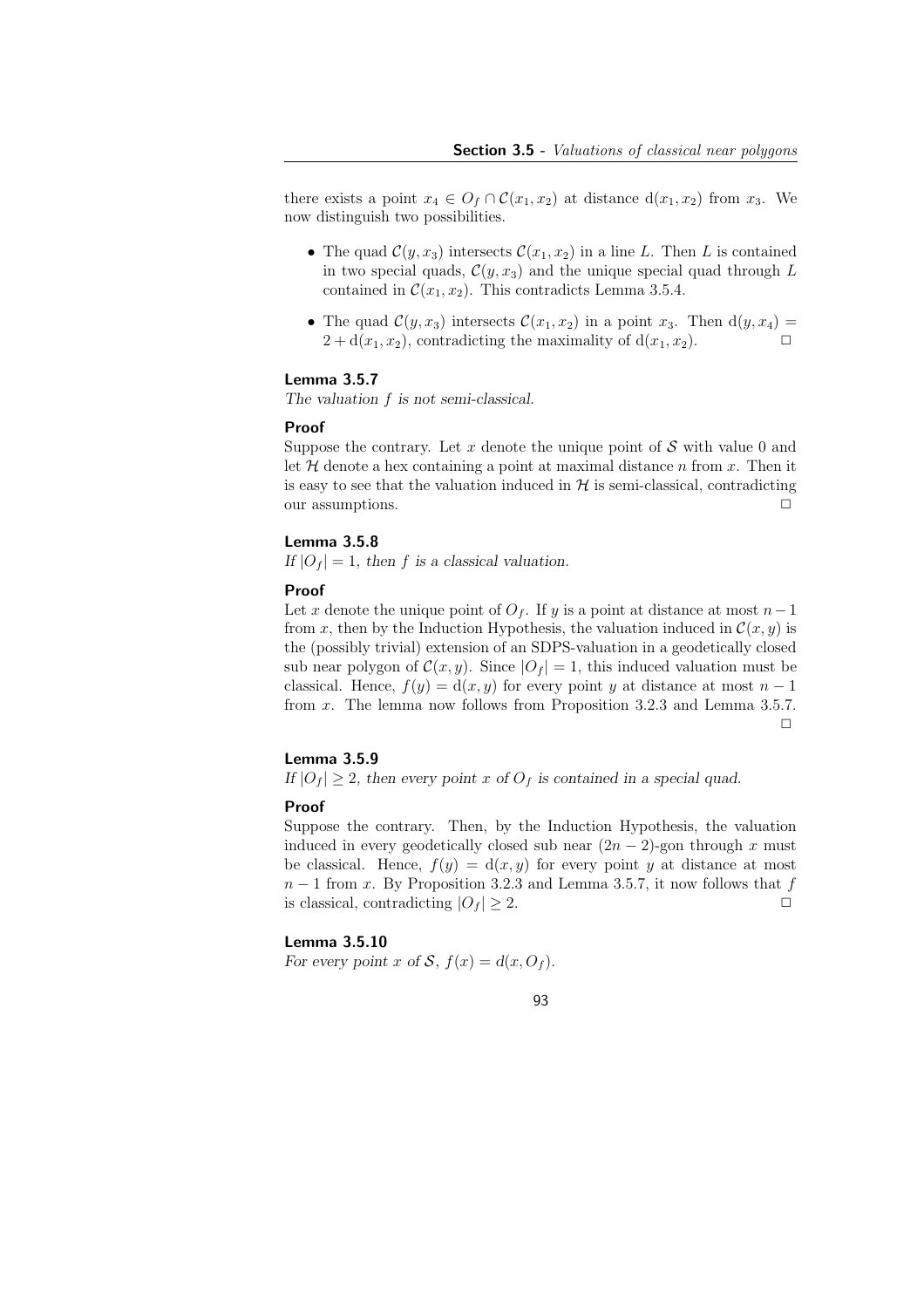## Proof

By Lemma 3.5.8, this holds if  $|O_f| = 1$ . Suppose therefore that  $|O_f| \geq 2$ . Let  $x^*$  denote a point of  $O_f$  nearest to x and let  $\mathcal Q$  denote a special quad through  $x^*$ . Then either  $\pi_{\mathcal{Q}}(x) = x^*$  or  $\pi_{\mathcal{Q}}(x) \sim x^*$ . Since  $d(x, \pi_{\mathcal{Q}}(x)) \leq n - 2$ ,  $d(x, x^*) \leq n - 1$ . By the Induction Hypothesis, the valuation induced in  $\mathcal{C}(x, x^*)$  is the (possibly trivial) extension of an SDPS-valuation in a geodetically closed sub near polygon of  $\mathcal{C}(x, x^*)$ . So,  $f(x) = d(x, O_f \cap \mathcal{C}(x, x^*))$  $d(x, x^*)$ ).  $\Box$ 

## Lemma 3.5.11

If the maximal distance between two points of  $O_f$  is smaller than n, then f is the extension of an SDPS-valuation in a geodetically closed sub near polygon of S.

## Proof

Let  $x_1, x_2 \in O_f$  with  $d(x_1, x_2)$  as big as possible. Since  $d(x_1, x_2) < n$ , the valuation induced in  $\mathcal{F} := \mathcal{C}(x_1, x_2)$  is an SDPS-valuation  $f'$  with  $O_{f'} = O_f$ (see Lemma 3.5.6). For every point x of  $S$ ,  $f(x) = d(x, O_f) = d(x, \pi_F(x))$  +  $d(\pi_{\mathcal{F}}(x), O_{f'})$ , proving the lemma.

In the sequel, we will suppose that the maximal distance between two points of  $O_f$  is equal to n. This implies that n is even, see Lemma 3.5.5. Let S denote the following partial linear space:

- the points of  $\tilde{S}$  are the elements of  $O_f$ ;
- the lines of  $\tilde{S}$  are the special quads;
- incidence is containment.

If  $x_1$  and  $x_2$  are two points of  $O_f$ , then (as before) we denote by  $d(x_1, x_2)$  the distance between  $x_1$  and  $x_2$  in the geometry  $S$  and by  $d'(x_1, x_2)$  the distance between  $x_1$  and  $x_2$  in the geometry  $\mathcal{S}$ .

## Lemma 3.5.12

For all points  $x_1, x_2 \in O_f$ ,  $d(x_1, x_2) = 2 \cdot d'(x_1, x_2)$ . As a consequence, the diameter of  $\tilde{\mathcal{S}}$  is half the diameter of  $\mathcal{S}$ .

## Proof

Every path of  $\tilde{S}$  between  $x_1$  and  $x_2$  can be turned into a path of S with double length. This proves that  $d(x_1, x_2) \leq 2 \cdot d'(x_1, x_2)$  for all points  $x_1, x_2 \in O_f$ . We will prove the lemma by induction on the distance  $d(x_1, x_2)$  which is always even by Lemma 3.5.5. Obviously, the lemma holds if  $d(x_1, x_2)$  is 0 or

94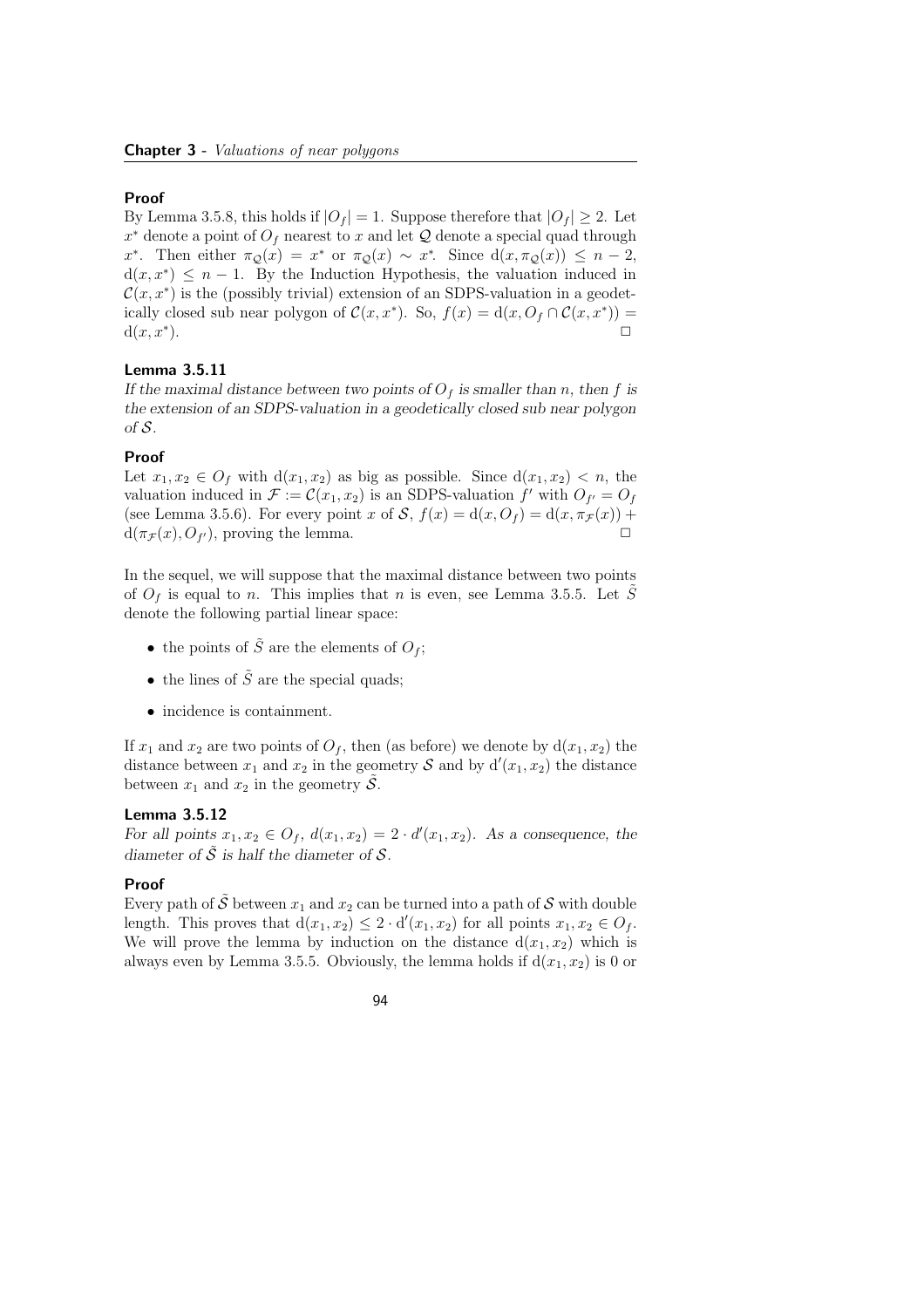2. Suppose therefore that  $d(x_1, x_2) = 2k \geq 4$ . Then we already know that  $d'(x_1, x_2) \geq k$ . We will now show that there exists a special quad Q through  $x_2$  containing a point  $x_3$  at distance  $2k - 2$  from  $x_1$ . If  $2k < n$ , this follows from the fact that the valuation induced in  $\mathcal{C}(x_1, x_2)$  is an SDPS-valuation. If  $2k = n$ , this follows from Lemma 3.5.9. If  $x_3 \notin O_f$ , then there exists a point in  $Q ∩ O<sub>f</sub>$  at distance  $2k - 1$  from  $x<sub>1</sub>$ , contradicting Lemma 3.5.5. Hence  $x_3 \in O_f$ . Since  $d(x_1, x_3) = 2k - 2$ ,  $d'(x_1, x_3) = k - 1$  and  $d'(x_1, x_2) \leq k$ . Together with  $d'(x_1, x_2) \geq k$ , this implies that  $d(x_1, x_2) = 2 \cdot d'(x_1, x_2)$ .  $\Box$ 

## Lemma 3.5.13

 $\tilde{\mathcal{S}}$  is a near polygon (and hence a near n-gon).

#### Proof

Let x denote a point of  $O_f$  and let  $\mathcal Q$  denote a special quad. If  $\pi_{\mathcal Q}(x) \notin O_f$ , then there exists a point in  $O_f \cap \mathcal{Q}$  at distance  $d(x, \pi_{\mathcal{Q}}(x)) + 1$  from x and a point in  $O_f \cap \mathcal{Q}$  at distance  $d(x, \pi_{\mathcal{Q}}(x)) + 2$  from x, contradicting Lemma 3.5.5. So,  $\pi_{\mathcal{Q}}(x) \in O_f$  and  $\pi_{\mathcal{Q}}(x)$  is the unique point of  $O_f \cap \mathcal{Q}$  nearest to x.<br>The lemma now follows from Lemma 3.5.12 The lemma now follows from Lemma 3.5.12.

## Lemma 3.5.14

Let  $(s, t_2)$  denote the order of the quads of S. Then every line of  $\tilde{S}$  is incident with  $\tilde{s} + 1 := st_2 + 1$  points and every two points at distance 2 in  $\tilde{S}$  have  $\tilde{t}_2 + 1 := t_2^2 + 1$  common neighbours. So,  $\tilde{S}$  is a dense near polygon.

## Proof

Obviously, every line of  $\tilde{S}$  is incident with  $st_2 + 1$  points. Now, choose points  $x_1, x_2 \in O_f$  at distance 4 from each other. Let H be a hex through  $x_1$  contained in  $\mathcal{C}(x_1, x_2)$  and let  $x_2'$  denote the unique point of  $\mathcal H$  collinear with  $x_2$ . Since  $f(x_1) = 0$  and  $f(x_2') = 1$ , the valuation induced in  $\mathcal H$  is the extension of an ovoidal valuation of a quad  $\mathcal Q$  of  $\mathcal H$ . Hence,  $\mathcal H$  contains a unique special quad. Now, we calculate the number  $\tilde{t}_2 + 1$  of common neighbours of  $x_1$  and  $x_2$  (in  $\tilde{S}$ ). Any such common neighbour is contained in  $\mathcal{C}(x_1, x_2)$ . The number  $\tilde{t}_2 + 1$  is equal to the number of special quads of  $\mathcal{C}(x_1, x_2)$  through  $x_1$ . Since every hex of  $\mathcal{C}(x_1, x_2)$  through  $x_1$  contains a unique such quad,  $\tilde{t}_2 + 1 = \frac{t_2^3 + t_2^2 + t_2 + 1}{t_2 + 1} = t_2^2 + 1$  or  $\tilde{t}_2 = t_2^2$ .

If  $x_1$  and  $x_2$  are two points of  $O_f$  at distance 4 from each other, then  $O_f \cap$  $\mathcal{C}(x_1, x_2)$  is a geodetically closed subspace and hence a quad of S. Conversely, every quad is obtained in this way.

## Lemma 3.5.15

The near polygon  $\tilde{S}$  is classical.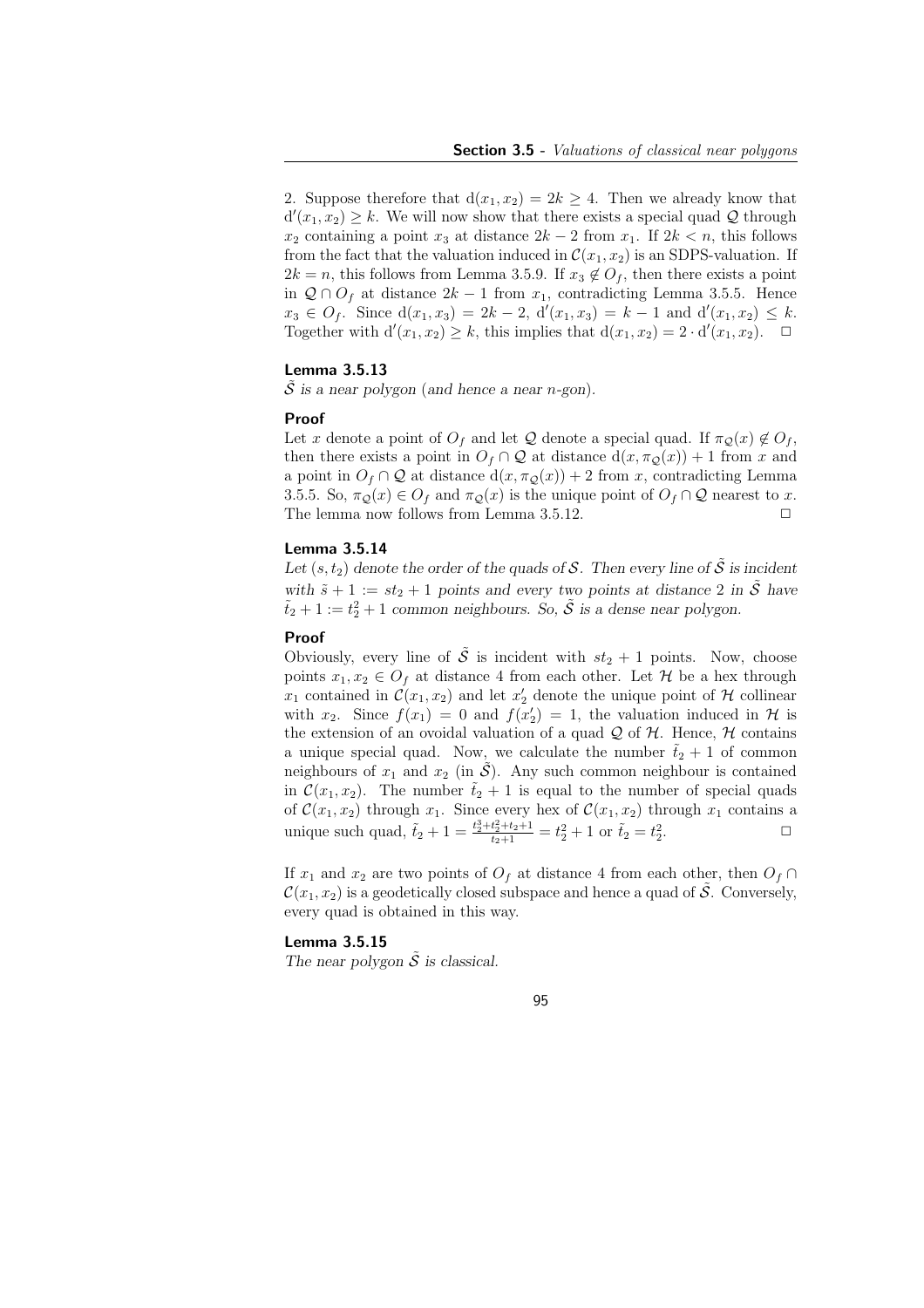## Proof

The lemma holds trivially if  $\tilde{\mathcal{S}}$  is a generalized quadrangle. So, suppose  $n > 4$ . Let x denote a point of  $\tilde{S}$  and let  $\tilde{Q}$  denote a quad of  $\tilde{S}$ . Let F denote the geodetically closed sub near octagon of  $S$  containing all points of  $Q$ . Then, by the Induction Hypothesis, the valuation induced in  $\mathcal F$  is an SDPS-valuation. We distinguish the following possibilities.

- (a)  $\pi_{\mathcal{F}}(x) \in O_f \cap \mathcal{F}$ . Then  $\pi_{\mathcal{F}}(x)$  is indeed the unique point of  $\tilde{\mathcal{Q}}$  nearest to x.
- (b)  $d(\pi_{\mathcal{F}}(x), O_f \cap \mathcal{F}) = 1$ . Then  $\pi_{\mathcal{F}}(x)$  is contained in a special quad Q of  $\mathcal F$ , see Lemma 3.3.3. Then there exists a point in  $O_f \cap \mathcal Q$  at distance  $d(x, \pi_{\mathcal{F}}(x))+1$  from x and a point in  $O_f \cap \mathcal{Q}$  at distance  $d(x, \pi_{\mathcal{F}}(x))+2$ from  $x$ , contradicting Lemma 3.5.5.
- (c)  $d(\pi_{\mathcal{F}}(x), O_f \cap \mathcal{F}) = 2$ . Let x' denote a neighbour of  $\pi_{\mathcal{F}}(x)$  collinear with a point of  $O_f \cap \mathcal{F}$ , then x' is contained in a special quad Q of  $\mathcal{F}$ . Then there exists a point in  $O_f \cap \mathcal{Q}$  at distance  $d(x, \pi_{\mathcal{F}}(x)) + 2$  from x and a point in  $O_f \cap \mathcal{Q}$  at distance  $d(x, \pi_{\mathcal{F}}(x)) + 3$  from x, contradicting Lemma 3.5.5 Lemma  $3.5.5$ .

## Lemma 3.5.16

The near polygon S is isomorphic to  $W^D(2n-1,q)$  or to  $[Q^-(2n+1,q)]^D$ for some prime power q. If  $S \cong W^D(2n-1, q)$  then  $\tilde{S}$  is isomorphic to  $W^{D}(n-1,q^{2})$ . If  $S \cong [Q^{-(2n+1,q)}]^{D}$ , then  $\tilde{S}$  is isomorphic to  $H^{D}(n,q^{2})$ .

#### Proof

The near *n*-gon  $\tilde{S}$  is a regular, classical and dense near polygon. So, if  $n \geq 6$ , then since  $\tilde{t}_2 \neq 1$ , we know that  $\tilde{S}$  is isomorphic to either  $H^D(n-1,r^2)$ ,  $Q^D(n,r)$ ,  $H^D(n,r^2)$ ,  $W^D(n-1,r)$  or  $[Q^-(n+1,r)]^D$  for some prime power r. The near  $2n$ -gon S is isomorphic to one of the following examples (for some prime power  $q$ ).

- (1)  $H^D(2n-1, q^2)$ . In this case f is a classical valuation (by Proposition 3.5.2), contradicting our assumption that the maximal distance between two points of  $O_f$  is equal to n.
- (2)  $Q^D(2n, q)$ . If q is odd, then f is a classical valuation (by Proposition 3.5.2), contradicting our assumption that the maximal distance between two points of  $O_f$  is equal to n. So, q is even. Then  $Q^D(2n, q) \cong$  $W^D(2n-1, q)$ . We will treat this case in (4).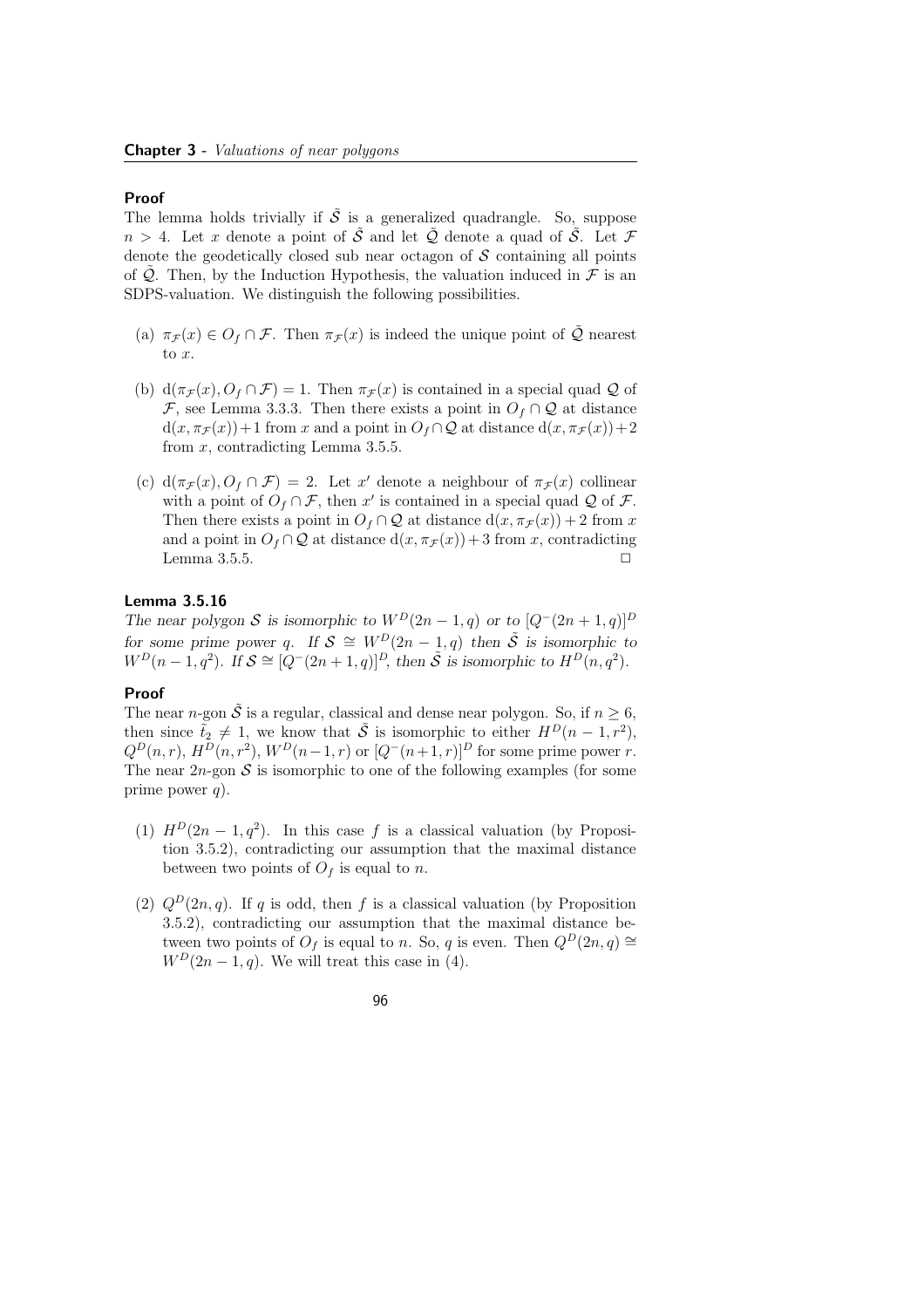- (3)  $H^D(2n, q^2)$ . In this case  $\tilde{S}$  is a regular near *n*-gon with parameters  $(\tilde{s}, \tilde{t}_2)$  equal to  $(st_2, t_2^2) = (q^5, q^4)$ . This case cannot occur, see Theorem 2 of [37].
- (4)  $W^D(2n-1, q)$ . In this case  $\tilde{S}$  is a regular near n-gon with parameters  $(\tilde{s}, \tilde{t}_2)$  equal to  $(st_2, t_2^2) = (q^2, q^2)$ . From Theorem 2 of [37], it follows that  $\tilde{\mathcal{S}} \cong W^D(n-1, q^2)$ .
- (5)  $[Q-(2n+1, q)]^D$ . In this case  $\tilde{S}$  is a regular near n-gon with parameters  $(\tilde{s}, \tilde{t}_2)$  equal to  $(st_2, t_2^2) = (q^3, q^2)$ . It follows that  $\tilde{\mathcal{S}} \cong H^D(n, q^2)$ .  $\Box$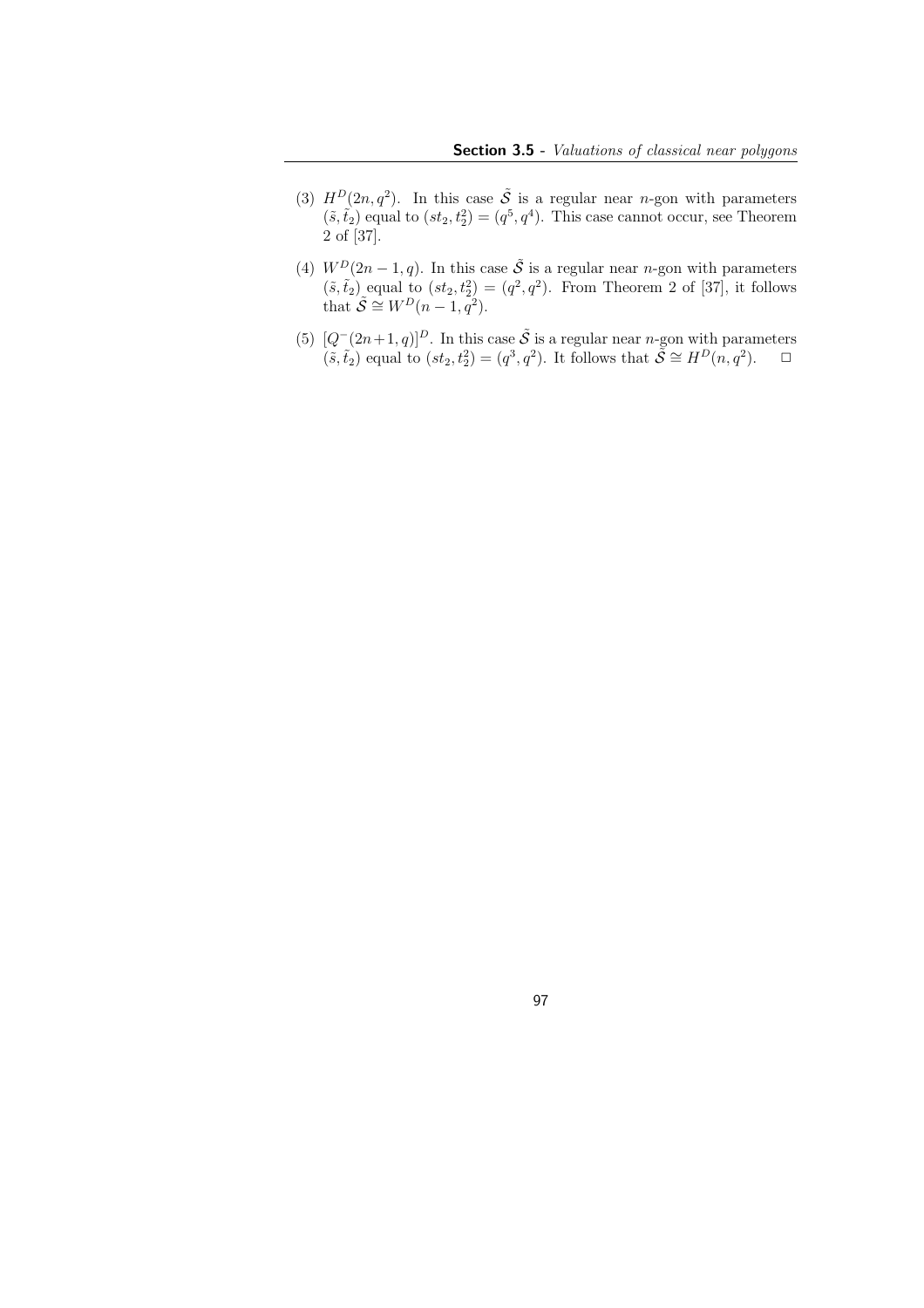Chapter 3 - Valuations of near polygons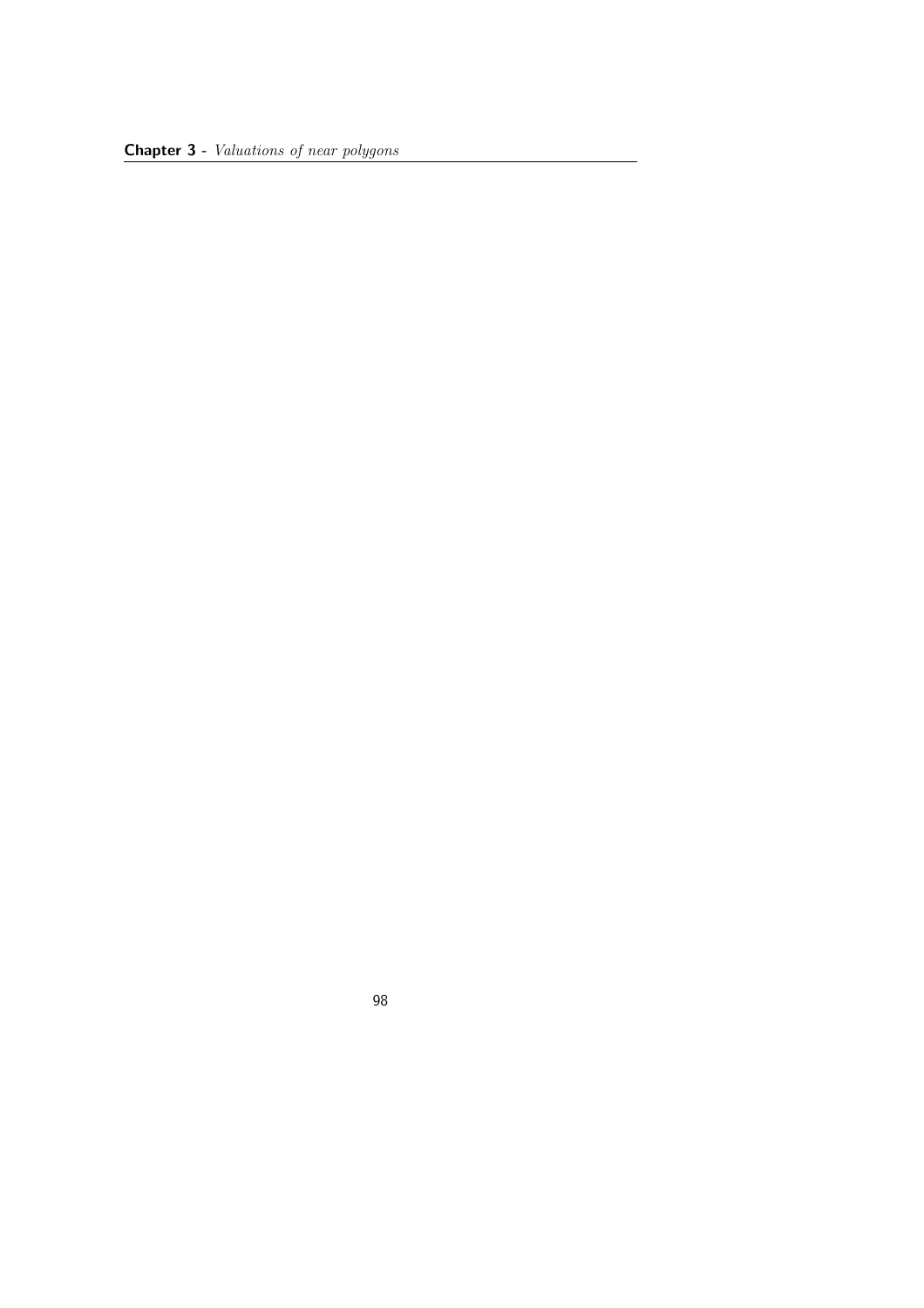# Chapter 4

# The classification of slim dense near octagons

In [4], all slim dense near hexagons were classified. In this chapter, we will classify all slim dense near octagons, using the results of Chapters 2 and 3. It turns out that every slim dense near octagon has big hexes.

# 4.1 Slim dense near hexagons

| Н                                                      | $V_{\mathcal{H}}$ | $t_{\mathcal{H}}$ | $a_{\mathcal{H}}$ | $b_{\mathcal{H}}$ | $c_{\mathcal{H}}$ | $n_1$ | n <sub>2</sub> | $n_3$ |
|--------------------------------------------------------|-------------------|-------------------|-------------------|-------------------|-------------------|-------|----------------|-------|
| $\mathbb{L}_3 \times \mathbb{L}_3 \times \mathbb{L}_3$ | 27                | 2                 | 3                 |                   |                   | 6     | 12             | 8     |
| $W(2) \times \mathbb{L}_3$                             | 45                | 3                 | 3                 | 1                 |                   | 8     | 20             | 16    |
| $Q(5,2)\times\mathbb{L}_3$                             | 81                | 5                 | 5                 |                   | 1                 | 12    | 36             | 32    |
| $\mathbb{H}_3 \cong \mathbb{I}_3$                      | 105               | 5                 | 3                 | 4                 |                   | 12    | 44             | 48    |
| $Q^D(6,2)$                                             | 135               | 6                 |                   | 7                 |                   | 14    | 56             | 64    |
| $Q(5,2) \otimes Q(5,2)$                                | 243               | 8                 | 16                |                   | 2                 | 18    | 96             | 128   |
| $\mathbb{G}_3$                                         | 405               | 11                | 9                 | 9                 | 3                 | 24    | 156            | 224   |
| $\mathbb{E}_1$                                         | 729               | 11                | 66                |                   |                   | 24    | 264            | 440   |
| $\mathbb{E}_2$                                         | 759               | 14                |                   | 35                |                   | 30    | 280            | 448   |
| $\mathbb{E}_3$                                         | 567               | 14                |                   | 15                | 6                 | 30    | 216            | 320   |
| $H^D(5,4)$                                             | 891               | 20                |                   |                   | 21                | 42    | 336            | 512   |

Using Proposition 1.10.8, we can construct the following table.

Table 4.1: Slim dense near hexagons

Here,  $a_{\mathcal{H}}$  (resp.  $b_{\mathcal{H}}, c_{\mathcal{H}}$ ) denotes again the number of grid-quads (resp.  $W(2)$ quads,  $Q(5, 2)$ -quads) through a given point of H and  $n_i$  denotes the number of points at distance i from a given point in  $\mathcal{H}, i \in \{1, 2, 3\}.$ 

<sup>99</sup>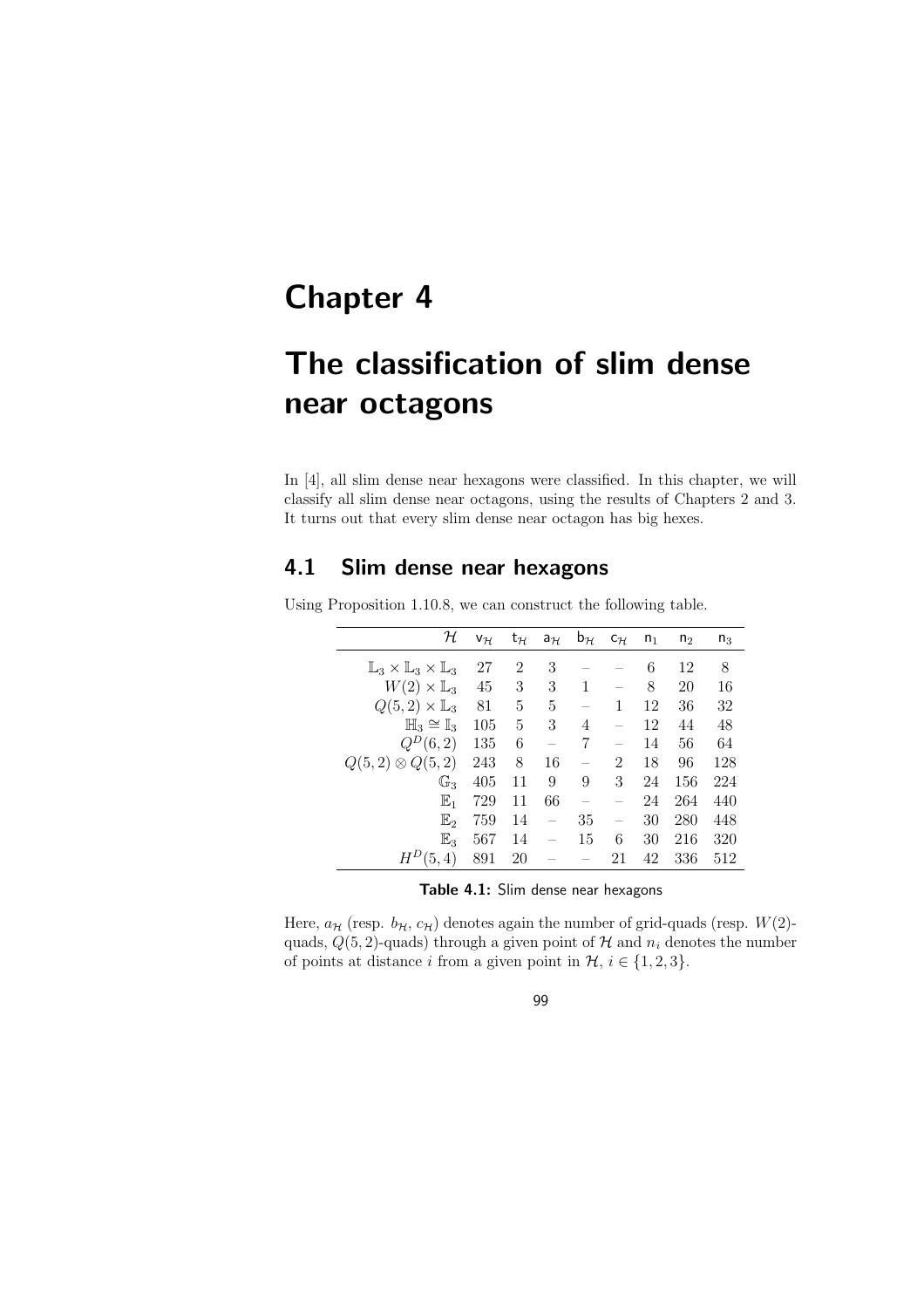# 4.2 Valuations of slim dense near hexagons

In this section, we assume that  $S = (\mathcal{P}, \mathcal{L}, I)$  is a slim dense near hexagon and that  $f : \mathcal{P} \to \{0, 1, 2, 3\}$  is a valuation of S. If x and y are two points of S such that  $d(x, y) = 2$ , then  $O(x, y)$  denotes the unique ovoid of  $C(x, y)$ containing  $x$  and  $y$ .

# 4.2.1 Some observations

# Lemma 4.2.1

The valuation f is ovoidal if and only if  $O_f$  contains two points at distance three.

# Proof

Suppose that f is ovoidal. Let  $x, y \in O_f$  such that  $d(x, y) = 2$  and consider the quad  $\mathcal{Q} := \mathcal{C}(x, y)$ . Let z be a point of  $\mathcal Q$  with value 1 and let L be a line intersecting  $Q$  in z. Since f is ovoidal, L contains a unique point z' of  $O_f$ . It is now easy to see that  $z'$  has distance three to at least one of the points of  $O_f \cap Q$ . We already proved the lemma in the other direction, see Proposition 3.4.2.

# Lemma 4.2.2

If S has  $Q(5, 2)$ -quads or big  $W(2)$ -quads, then it has no ovoids.

# Proof

Suppose the contrary and let O be an ovoid of S. If S contains a big  $W(2)$ quad, then S contains two disjoint  $W(2)$ -quads  $\mathcal{Q}_1$  and  $\mathcal{Q}_2$ . Put  $O_i := \mathcal{Q}_i \cap O$ ,  $i \in \{1,2\}$ . The ovoids  $O_2$  and  $\pi_{\mathcal{Q}_2}(O_1)$  have at least one point in common. So, there exist two collinear points of  $O$ , a contradiction. If  $S$  contains a  $Q(5, 2)$ -quad  $Q$ , then  $O \cap Q$  is an ovoid of  $Q$ , contradicting the fact that  $O(5, 2)$  has no ovoids  $Q(5, 2)$  has no ovoids.

# Lemma 4.2.3

If S contains  $Q(5,2)$ -quads and f is not classical, then  $|O_f| = 2t - 7$  and every  $Q(5, 2)$ -quad contains a unique point of  $O_f$ .

# Proof

Since f is not classical, it follows from Proposition 3.1.7 that  $0 \le f(x) \le 2$ for every point x. Let  $\mathcal Q$  be a  $\mathcal Q(5, 2)$ -quad. Because  $\mathcal Q$  has no ovoids, the induced valuation is necessarily classical. Hence there exists a point  $x'$  in Q such that  $f(x') - \min\{f(y)|y \in \mathcal{Q}\} = 2$ . It is now easy to see that  $\min\{f(y)|y \in Q\} = 0$  and because the induced valuation on Q is classical, exactly one point of Q has value 0. It follows that  $|O_f \cap \mathcal{Q}| = 1$ . Counting the

100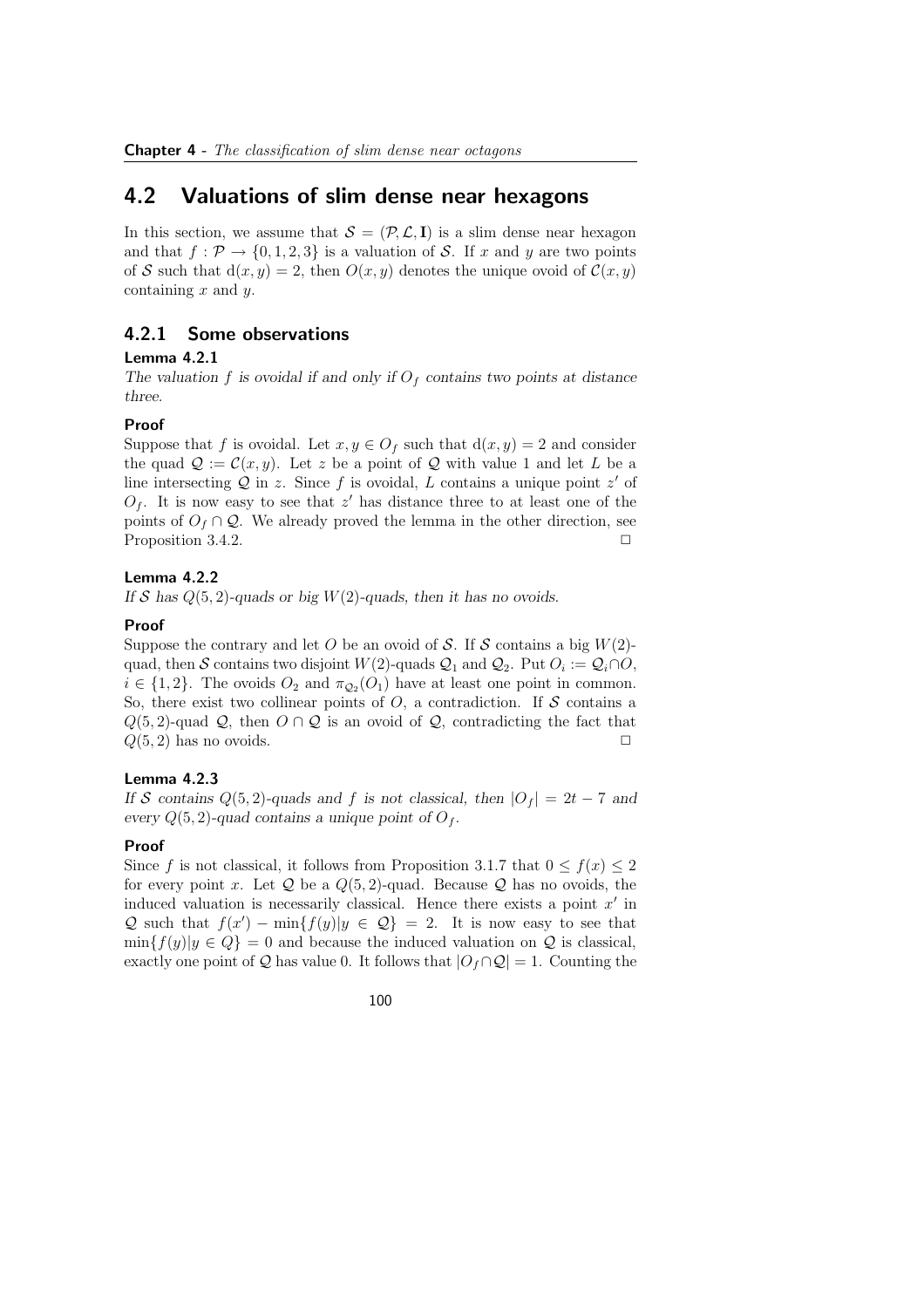number of  $Q(5, 2)$ -quads in two different ways yields that  $|O_f| \cdot c_{\mathcal{H}} = \frac{|\mathcal{P}| \cdot c_{\mathcal{H}}}{27}$  or that  $|O_f| = \frac{|P|}{27}$ . Counting the number of points of S around a  $Q(5, 2)$ -quad (which is necessarily big in S), yields that  $|\mathcal{P}| = 27(1 + 2(t - 4))$ . Hence  $|\mathcal{O}_t| = 2t - 7$  $|O_f| = 2t - 7.$ 

# Lemma 4.2.4

Suppose that f is not classical. Then the valuation f is extended if and only if  $O<sub>f</sub>$  is an ovoid in a big grid-quad or a big  $W(2)$ -quad.

# Proof

Suppose that  $f$  is an extended valuation. Since the extension of a classical valuation is again classical (Proposition 3.2.7), f is the extension of an ovoidal valuation of a big quad  $\mathcal Q$  in  $\mathcal S$ . Since  $Q(5, 2)$ -quads have no ovoids,  $\mathcal Q$  is either a grid-quad or a  $W(2)$ -quad. Conversely, suppose that  $Q$  is a big quad of S having an ovoid O such that  $O_f = O$ . Let g be the unique ovoidal valuation of Q such that  $O_g = O$ . By Proposition 3.1.11,  $f(x) = 1 + g(\pi_Q(x))$ .<br>Hence f is the extension of a Hence  $f$  is the extension of  $g$ .

# Definition

For every set K of points of S at mutual distance 2, put  $[K] := \bigcup \mathcal{C}(a, b),$ where the union ranges over all elements  $a, b \in K$ , with  $a \neq b$ . For every point p in  $S \setminus [K]$ , put  $C_p(K) := \Gamma_1(p) \cap [K]$ . If  $O_f$  is a set of points at mutual distance 2, then we will also write  $C_p$  instead of  $C_p(O_f)$ .

# Lemma 4.2.5

Suppose that f is not classical, semi-classical, ovoidal or extended. Then

- (1) max ${f(x)|x \in \mathcal{P}} = 2$ ;
- (2)  $|O_f| > 2$ ;
- (3)  $d(x, y) = 2$  for every  $x, y \in O_f$ , so,  $G_f$  is a linear space;
- (4)  $m_0 \frac{m_1}{2} + \frac{m_2}{4} = 0;$
- (5) no big quads are special;
- (6) if  $G_f$  is a line, then  $G_f \cong \mathbb{L}_3$  and  $S \cong \mathbb{H}_3$ ;
- (7) if  $Q(5, 2)$ -quads occur, then either
	- $|C_p| = |C_p \cap O_f| = 1$ , or
	- $|C_n| \geq 2$  and  $C_n \cap O_f = \emptyset$ .

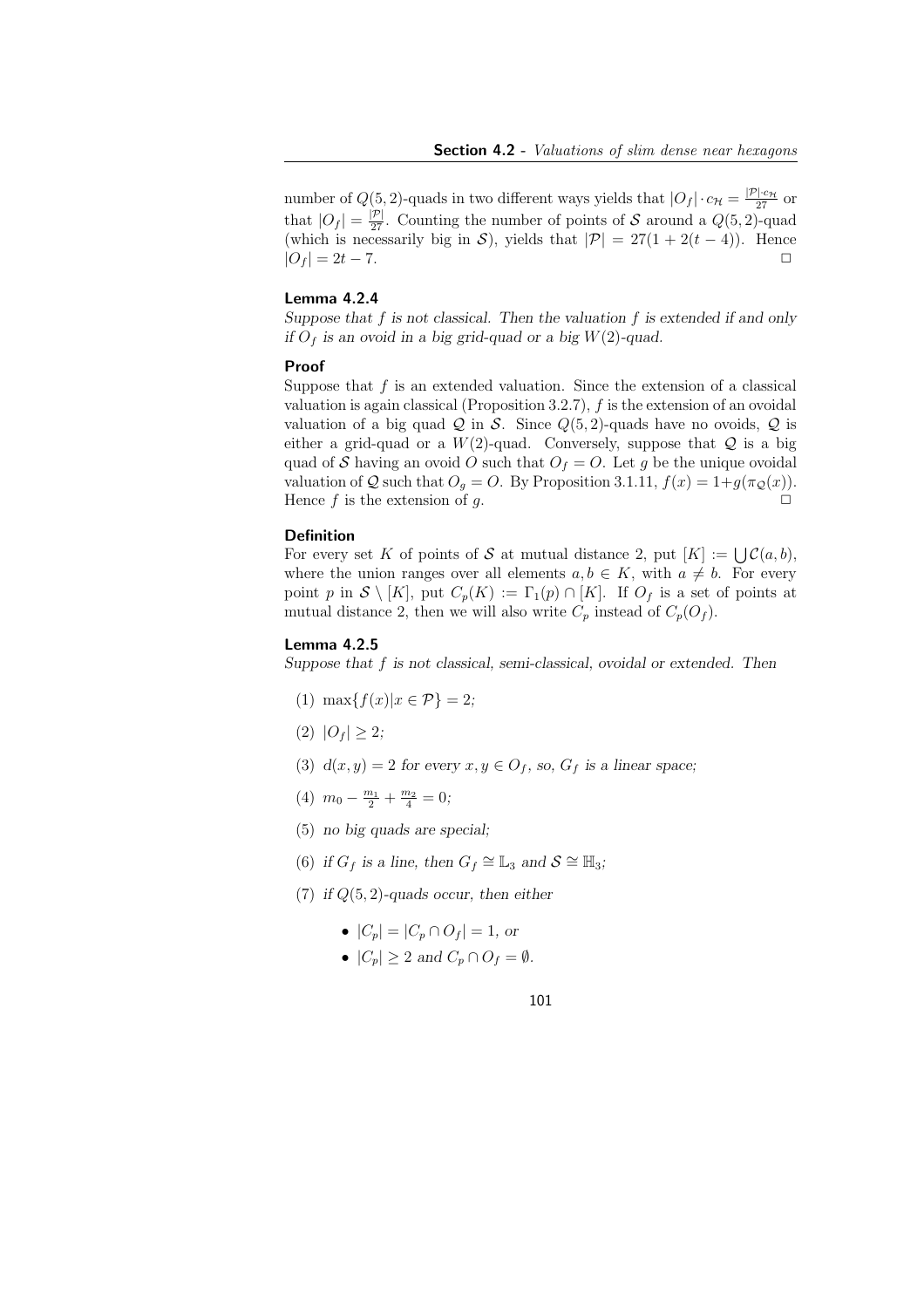#### Proof

By the results of Section 3.4,  $(1)$ ,  $(2)$ ,  $(3)$  and  $(4)$  hold.

(5) Suppose the contrary and let  $Q$  be a big special quad. Suppose there exists a point  $x \in O_f \setminus \mathcal{Q}$ . Let x' be the unique point of  $\mathcal Q$  at distance one from x. Because  $d(x, y) = 2$  for every point y of  $O_f \cap \mathcal{Q}, x'$  must be collinear with every point of the induced ovoid  $O_f \cap \mathcal{Q}$  in  $\mathcal{Q}$ , a contradiction. Hence  $O<sub>f</sub>$  is an ovoid in  $Q$ , contradicting Lemma 4.2.4.

(6) Suppose that  $G_f$  is a line and let  $\mathcal Q$  be the unique quad of  $\mathcal S$  containing all points of  $O_f$ . Suppose first that  $\mathcal{Q} \cong W(2)$ . By (5), there exists a point x at distance 2 from  $Q$ . Because every two ovoids of  $Q$  intersect in a point, x has distance two to at least one point y of  $O_f$ . Because  $f(y) = 0$  and from Proposition 3.1.11, it follows that  $f(x) = 2$ . Without loss of generality, we may suppose that x induces an ovoid in  $Q$  different from  $O_f$ . Let y' be a point of that ovoid, different from y. Clearly  $f(y') = 1$ . By Proposition 3.1.11, any common neighbour  $z$  of  $x$  and  $y'$  has value 2. But then the third point of the line through  $x$  and  $z$  must have value 1 and has also distance 2 to Q, contradicting the fact that  $f(p) = 2$  for every point p at distance 2 from Q. Hence  $G_f \cong \mathbb{L}_3$  and  $\mathcal{Q} \cong \mathbb{L}_3 \times \mathbb{L}_3$ . By (5) and Table 1.3, S is isomorphic to  $\mathbb{H}_3$ ,  $Q(5, 2) \otimes Q(5, 2)$ ,  $\mathbb{G}_3$  or  $\mathbb{E}_1$ . Suppose there exists a line at distance two from Q. Then there exists a line  $L = \{x_1, x_2, x_3\} \subseteq \Gamma_2(\mathcal{Q})$ such that the set  $O_{x_i}$  of points of Q closest to  $x_i$  is not equal to  $O_f$  for every  $i \in \{1, 2, 3\}$ . It is then clear that  $O_f \cap O_{x_i}$  is a singleton  $\{x'_i\}$  and  $f(x'_i) = 0$ ,  $i = 1, 2, 3$ . It now follows that  $f(x_1) = f(x_2) = f(x_3) = 2$ , contradicting  $V_2$ . Hence no lines at distance two from Q exist. Only the near hexagon  $\mathbb{H}_3$ satisfies this property.

(7) Let p be a point of  $S \setminus [O_f]$ . Consider a  $Q(5, 2)$ -quad  $Q$  through p and let q be the unique point of  $O_f \cap \mathcal{Q}$  (see Lemma 4.2.3). We distinguish two possibilities.

•  $d(p, q) = 1$ .

Then  $q \in C_p$ . Suppose that  $C_p$  contains another point r. Since  $p \notin [O_f]$ ,  $r \notin O_f$ . Let  $\mathcal{Q}'$  denote a special quad through r and let  $q'$  denote a point of  $Q' \cap O_f$  collinear with r. If  $q = q'$ , then p, r and q are on the same line. So  $p \in \mathcal{Q}'$ , contradicting  $p \notin [O_f]$ . So  $q \neq q'$  and  $d(q, q') = 2$ . If  $r \notin C(q, q')$  then  $d(r, q) = d(r, q') + d(q', q) = 3$ , contradicting  $d(r, q) \leq d(r, p) + d(p, q) = 2$ . So,  $r \in C(q, q')$ . But then also  $p \in \mathcal{C}(q, q')$  since p is a common neighbour of r and q. This however contradicts the fact that  $p \notin [O_f]$ .

•  $d(p, q) = 2$ .

$$
102 \\
$$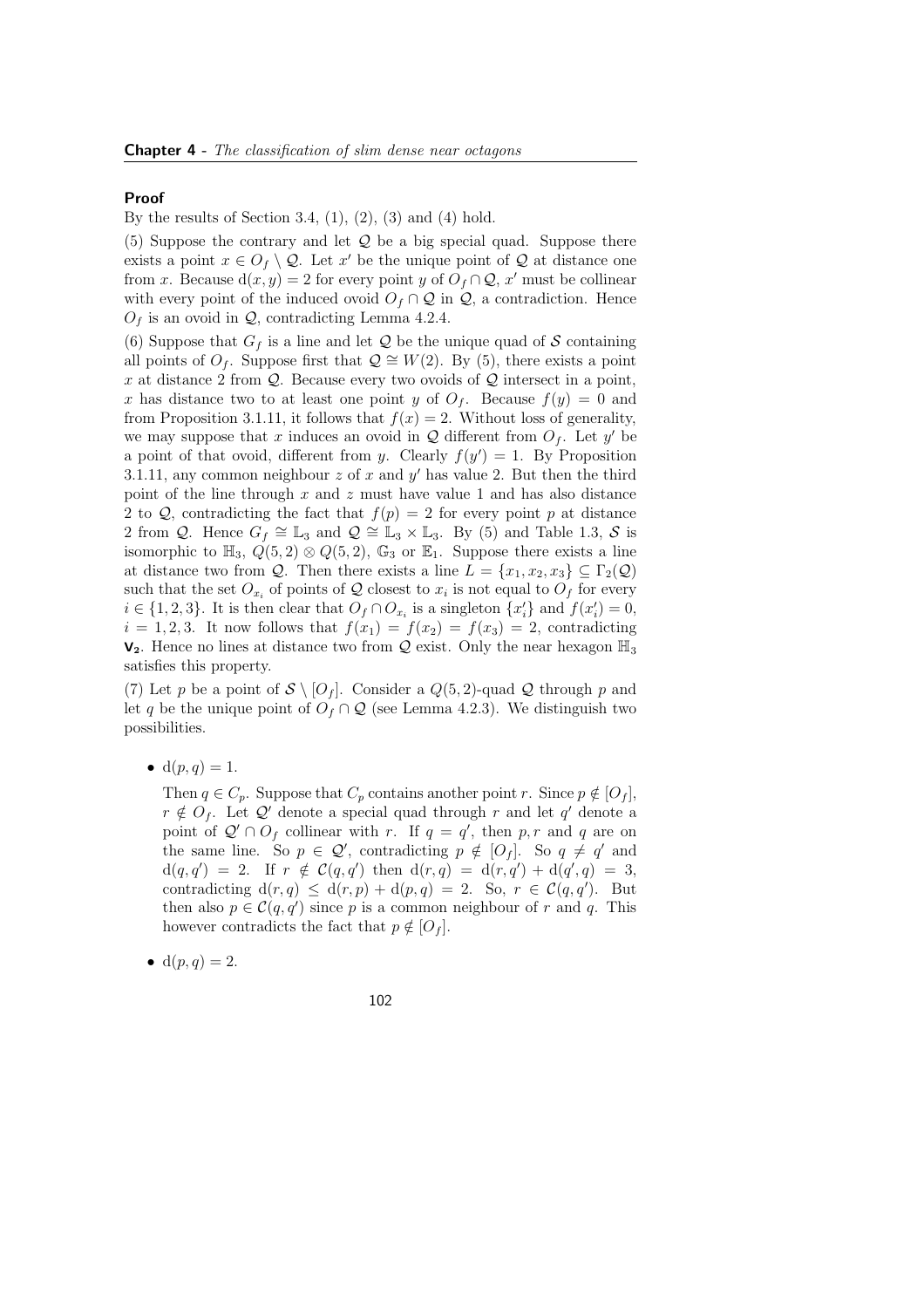Every special quad through q intersects  $\mathcal{Q}$  in a line and this line has a point at distance 1 from  $p$ . By  $(6)$ , there are at least two special quads through  $q$  and since no two special quads intersect in a line, we find that  $|C_p| \ge 2$ . If  $q' \in C_p \cap O_f$ , then  $d(q', q) = d(q', p) + d(p, q) = 3$ , a contradiction. Hence  $C_p \cap O_f = \emptyset$ .

# 4.2.2 The classical slim dense near hexagons

Suppose that S is a classical near hexagon. So S is isomorphic to  $\mathbb{L}_3 \times \mathbb{L}_3 \times \mathbb{L}_3$ ,  $W(2) \times \mathbb{L}_3$ ,  $Q(5,2) \times \mathbb{L}_3$ ,  $Q^D(6,2)$  or  $H^D(5,4)$ . Clearly all quads are big and by Proposition 3.5.1, all valuations are either classical, semi-classical, ovoidal or extended. By Proposition 3.5.2, all valuations of  $H<sup>D</sup>(5, 4)$  are classical.

# Theorem 4.2.6

The near hexagon  $\mathbb{L}_3 \times \mathbb{L}_3 \times \mathbb{L}_3$  has 12 ovoidal valuations. The other classical slim dense near hexagons have no ovoidal valuations.

#### Proof

It is straightforward to calculate that  $\mathbb{L}_3 \times \mathbb{L}_3 \times \mathbb{L}_3$  has 12 ovoids and hence 12 ovoidal valuations. By Lemma 4.2.2, the other classical slim dense near hexagons have no ovoids and hence no ovoidal valuations.

# Theorem 4.2.7

The near hexagon  $\mathbb{L}_3 \times \mathbb{L}_3 \times \mathbb{L}_3$  has 54 semi-classical valuations. The near hexagon  $W(2) \times \mathbb{L}_3$  has 90 semi-classical valuations. The other classical slim dense near hexagons have no semi-classical valuations.

# Proof

By Proposition 3.2.4, S has a semi-classical valuation f with  $O_f = \{x\}$  if and only if  $\Gamma_3(x)$  is bipartite. This is clearly the case if S is isomorphic to  $\mathbb{L}_3 \times \mathbb{L}_3 \times \mathbb{L}_3$  or  $W(2) \times \mathbb{L}_3$ . Again by Proposition 3.2.4,  $\mathbb{L}_3 \times \mathbb{L}_3 \times \mathbb{L}_3$  has 54 semi-classical valuations and  $W(2) \times \mathbb{L}_3$  has 90 semi-classical valuations. If S is isomorphic to  $H^D(5, 4)$  or  $Q(5, 2) \times \mathbb{L}_3$ , then S has no semi-classical valuations by Lemma 4.2.3. Suppose now that  $S \cong Q^D(6, 2)$  and that x is a point of S such that  $\Gamma_3(x)$  is bipartite. Let G be the distance 3-geometry determined by x. As shown in Proposition 7.1 of [4],  $\text{diam}(G) \leq 4$ . Consider a point y of G and let  $G_i$ ,  $i \in \{0, \ldots, 4\}$ , denote the set of points at distance i from  $y$  in the geometry  $G$ .

(a) Because every line through y contains exactly one other point of  $\Gamma_3(x)$ , it follows that  $|G_1| = 7$ . Clearly, if  $z \in G_2$  then  $d(y, z) = 2$  and if  $z \in G_3$  then  $d(y, z) \in \{2, 3\}$ . A quad  $\mathcal Q$  through y contains a unique point  $x'$  of  $\Gamma_1(x)$ .

103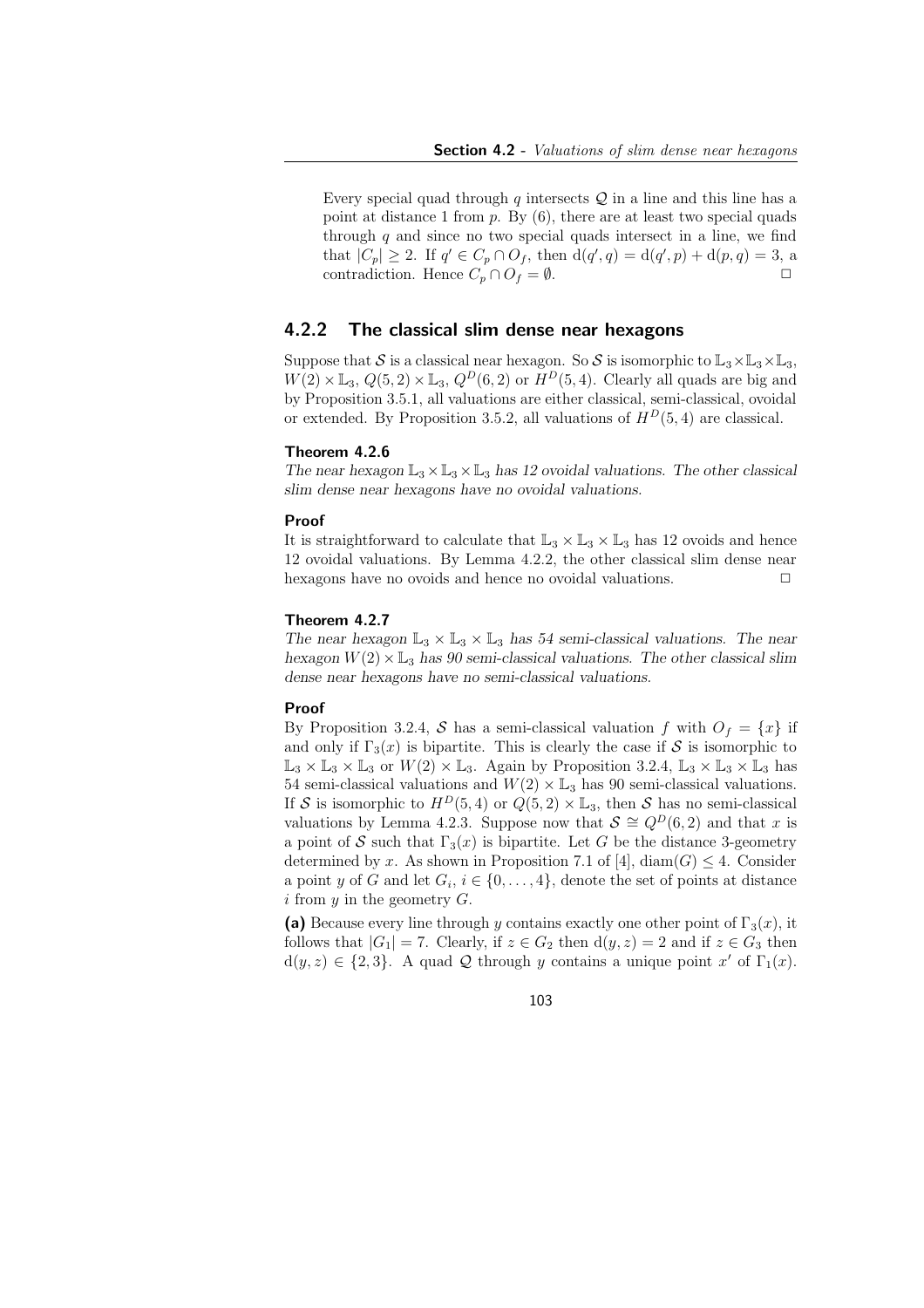Clearly,  $Q \cap \Gamma_3(x)$  consists of all points of Q at distance two from x'. This set containing 8 points including y is bipartite. It follows that  $|Q \cap G_2| = 3$ and  $|Q \cap G_3| = 1$ . Because there are 7 quads through y,  $|G_2| = 21$  and  $|G_3 \cap \Gamma_2(y)| = 7$ . By Table 4.1,  $|G| = |\Gamma_3(x)| = 64$ . Since  $\Gamma_3(x)$  is bipartite,  $|G_0 \cup G_2 \cup G_4| = |G_1 \cup G_3| = 32.$  Hence  $|G_4| = 32 - |G_0| - |G_2| = 10,$  $|G_3| = 32 - |G_1| = 25$  and  $|G_3 \cap \Gamma_3(y)| = 18$ .

(b) Consider  $z \in G_4$ . Then  $z \in \Gamma_3(y)$ . Put  $S_z^1 := \Gamma_1(z) \cap \Gamma_2(y) \cap G_3$  and  $S_z^2 := \Gamma_1(z) \cap \Gamma_2(y) \cap \Gamma_2(x)$ . Clearly  $S_z^1 \cup S_z^2 = \Gamma_1(z) \cap \Gamma_2(y)$  and hence  $|S_z^1| + |S_z^2| = 7$ . Let  $z' \in S_z^2$ , put  $M := \mathcal{C}(x, z') \cap \mathcal{C}(y, z')$  and  $\mathcal{Q} := \mathcal{C}(z, M)$ . Put  $y' := \pi_{\mathcal{Q}}(y)$  and  $x' := \pi_{\mathcal{Q}}(x)$ . Because Q is classical, it is clear that  $M = \{x', y', z'\}$ . Suppose that  $z''$  is another point of  $S_z^2$  in Q. Again because Q is classical,  $d(x', z'') = d(y', z'') = 1$  and hence  $z'' = z'$ , a contradiction. Because  $|(S_z^1 \cup S_z^2) \cap \mathcal{Q}| = 3$ ,  $\mathcal{Q}$  contains two elements of  $S_z^1$ . Repeating this argument for another point of  $S_z^1 \cup S_z^2$  not contained in  $\mathcal{Q}$ , we obtain at least one other element of  $S_z^1$ . Hence  $|S_z^1| \geq 3$  for every  $z \in G_4$ .

(c) Every point  $u \in G_3 \cap \Gamma_2(y)$  is collinear with exactly four points of  $G_4$ , namely the unique points of  $\Gamma_3(x)$  on every line through u not contained in  $\mathcal{C}(y, u)$ . Put  $N := |\{(a, b) | a \in G_3 \cap \Gamma_2(y) \text{ and } b \in G_4\}|$ . By (a) and (b),<br>  $28 - 4|G_2 \cap \Gamma_2(y)| > N > 3|G_1| - 30$  a contradiction  $28 = 4|G_3 \cap \Gamma_2(y)| \ge N \ge 3|G_4| = 30$ , a contradiction.

#### Theorem 4.2.8

Let  $F_1$ , respectively  $F_2$ , denote the number of extended valuations f of a classical slim dense near hexagon  $\mathcal{H}$ , for which  $O_f \cong \mathbb{L}_3$ , respectively  $O_f \cong$  $\mathbb{L}_5$ . We have the following possibilities.

| H                                                      | ŀ۱.      | F2.      |
|--------------------------------------------------------|----------|----------|
| $\mathbb{L}_3 \times \mathbb{L}_3 \times \mathbb{L}_3$ | 54       | $\theta$ |
| $W(2) \times \mathbb{L}_3$                             | 90       | 18       |
| $Q(5,2)\times\mathbb{L}_3$                             | 270      | 0        |
| $Q^D(6,2)$                                             | $\Omega$ | 378      |
| $H^{D}(5,4)$                                           | $\theta$ | 0        |
|                                                        |          |          |

# Proof

Every grid-quad and every  $W(2)$ -quad has 6 ovoids. Hence  $F_1$  is equal to 6 times the number of grid-quads of S. So,  $F_1 = 6 \frac{v_S \cdot a_S}{9} = \frac{2}{3} v_S \cdot a_S$ . Similarly,  $F_2 = \frac{2}{5}v_S \cdot b_S$ . The theorem now follows from Table 4.1.

# Remark

Since  $Q^D(6, 2)$  has no semi-classical and ovoidal valuations, every valuation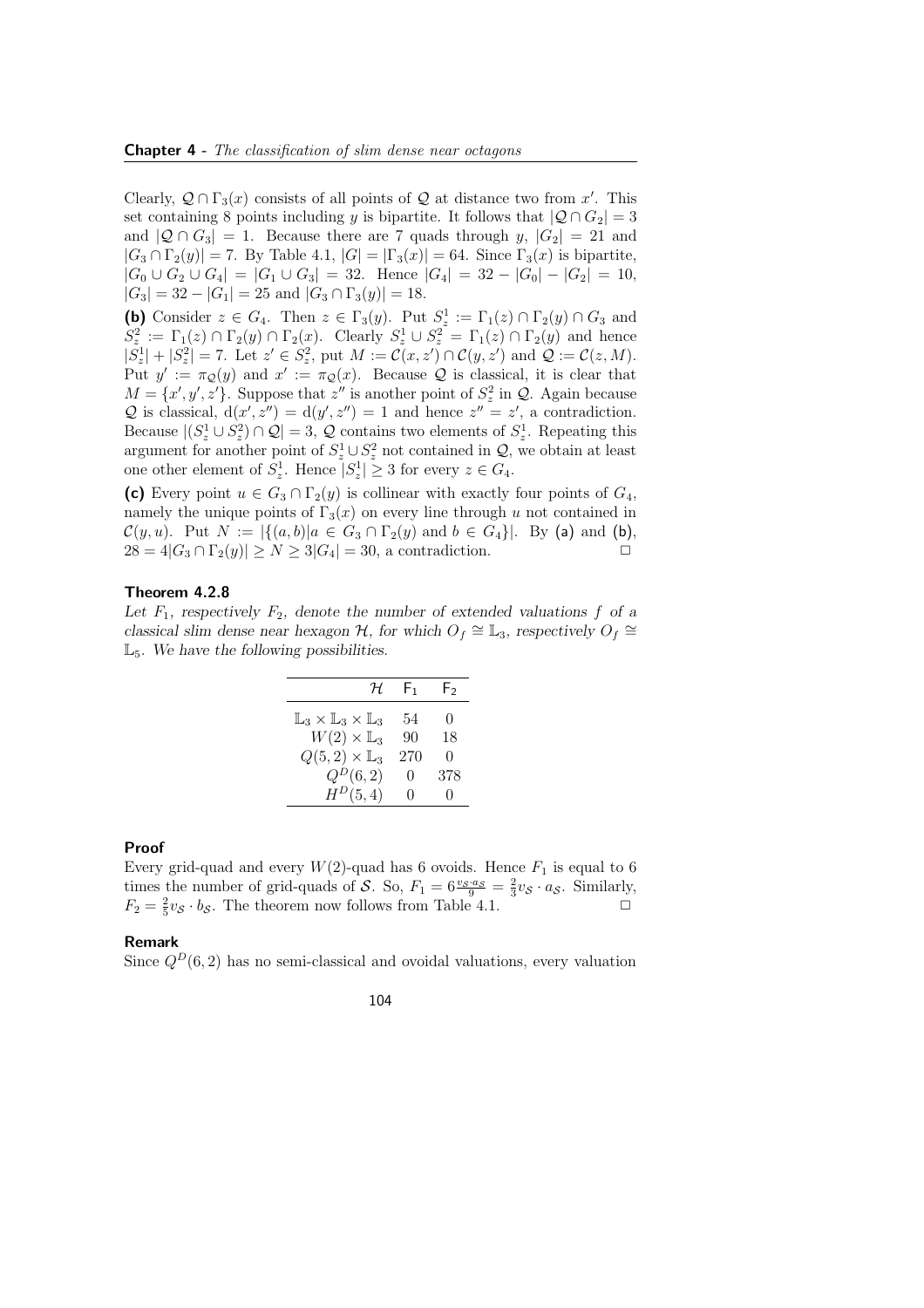of  $Q^D(2n, 2)$ ,  $n \geq 2$ , is the (possibly trivial) extension of an SDPS-valuation in a geodetically closed sub near polygon of  $Q^D(2n, 2)$ , see Proposition 3.5.3.

# 4.2.3 The near hexagon  $\mathbb{I}_3\cong \mathbb{H}_3$

# Projective sets

We will use the same notations as in Section 1.10.2 (III). Let  $\alpha$  be a given  $(n-1)$ -dimensional subspace contained in  $Q^+(2n-1, 2)$ . Every  $(n-2)$ dimensional subspace  $\beta$  contained in  $\alpha$  is contained in a unique  $(n - 1)$ dimensional subspace  $\bar{\beta}$  which is not contained in  $Q^+(2n-1,2)$ . Define  $V_{\alpha} := {\bar{\beta}}|\beta \subseteq \alpha$  and  $\dim(\beta) = n-2$ . If x is a point of  $Q(2n,2)$  not contained in  $Q^+(2n-1, 2)$ , then the tangent hyperplane in x intersects  $\alpha$  in an  $(n-2)$ -dimensional subspace  $\beta$ . Obviously,  $\beta$  is the unique element of  $V_{\alpha}$ through x. If  $\bar{\beta}_1$  and  $\bar{\beta}_2$  are two different elements of  $V_\alpha$ , then  $\dim(\bar{\beta}_1 \cap \bar{\beta}_2)$  =  $\dim(\bar{\beta}_1 \cap \beta_2) = n - 3$  and  $\underline{d}(\bar{\beta}_1, \bar{\beta}_2) = 2$ . Hence,  $V_\alpha$  is a set of  $2^n - 1$  points at mutual distance 2. If  $\bar{\beta}_1$  and  $\bar{\beta}_2$  are two different elements of  $V_{\alpha}$ , then  $\bar{\beta}_1 \cap \bar{\beta}_2 = \beta_1 \cap \beta_2 \subset Q^+(2n-1,2)$ . Hence,  $\beta_1$  and  $\beta_2$  determine a gridquad. If Q is a grid-quad of  $\mathbb{I}_n$  containing at least one element of  $V_\alpha$ , then the  $(n-3)$ -dimensional subspace  $\gamma$  of  $Q^+(2n-1,2)$  corresponding with  $Q$ is contained in  $\alpha$ . There are precisely three maximal subspaces through  $\gamma$ which intersect  $\alpha$  in a subspace of dimension  $n-2$ . These three points of  $V_{\alpha}$ form an ovoid in Q. The linear space whose points are the elements of  $V_{\alpha}$ and whose lines are the nonempty intersections of  $V_{\alpha}$  with grid-quads of  $\mathbb{I}_{n}$ (natural incidence) is isomorphic to the linear space of the points and lines of  $\mathsf{PG}(n-1,2)$ . We therefore call  $V_\alpha$  a *projective set* of  $\mathbb{I}_n$ . We have the following properties.

- Every point of  $\mathbb{I}_n$  is contained in precisely two projective sets.
- Every two points of  $\mathbb{I}_n$  at distance 2 not contained in a  $W(2)$ -quad are contained in a unique projective set.
- Every point of  $Q^D(2n, 2)$  not contained in  $\mathbb{I}_n$  is collinear with precisely  $2^{n}-1$  points of  $\mathbb{I}_{n}$  (one on each line through x) and these  $2^{n}-1$  points determine a projective set of  $\mathbb{I}_n$ .
- Consider the following incidence structure S derived from  $\mathbb{I}_n$ . The points of S are of two types: (a) the points of  $\mathbb{I}_n$ , (b) the projective sets of  $\mathbb{I}_n$ . The lines of S are of two types: (i) the lines of  $\mathbb{I}_n$ , (ii) the points of  $\mathbb{I}_n$ . Incidence is as follows: a point of type (a) is incident with a line of type (i) if and only if they are incident as elements of  $\mathbb{I}_n$ , a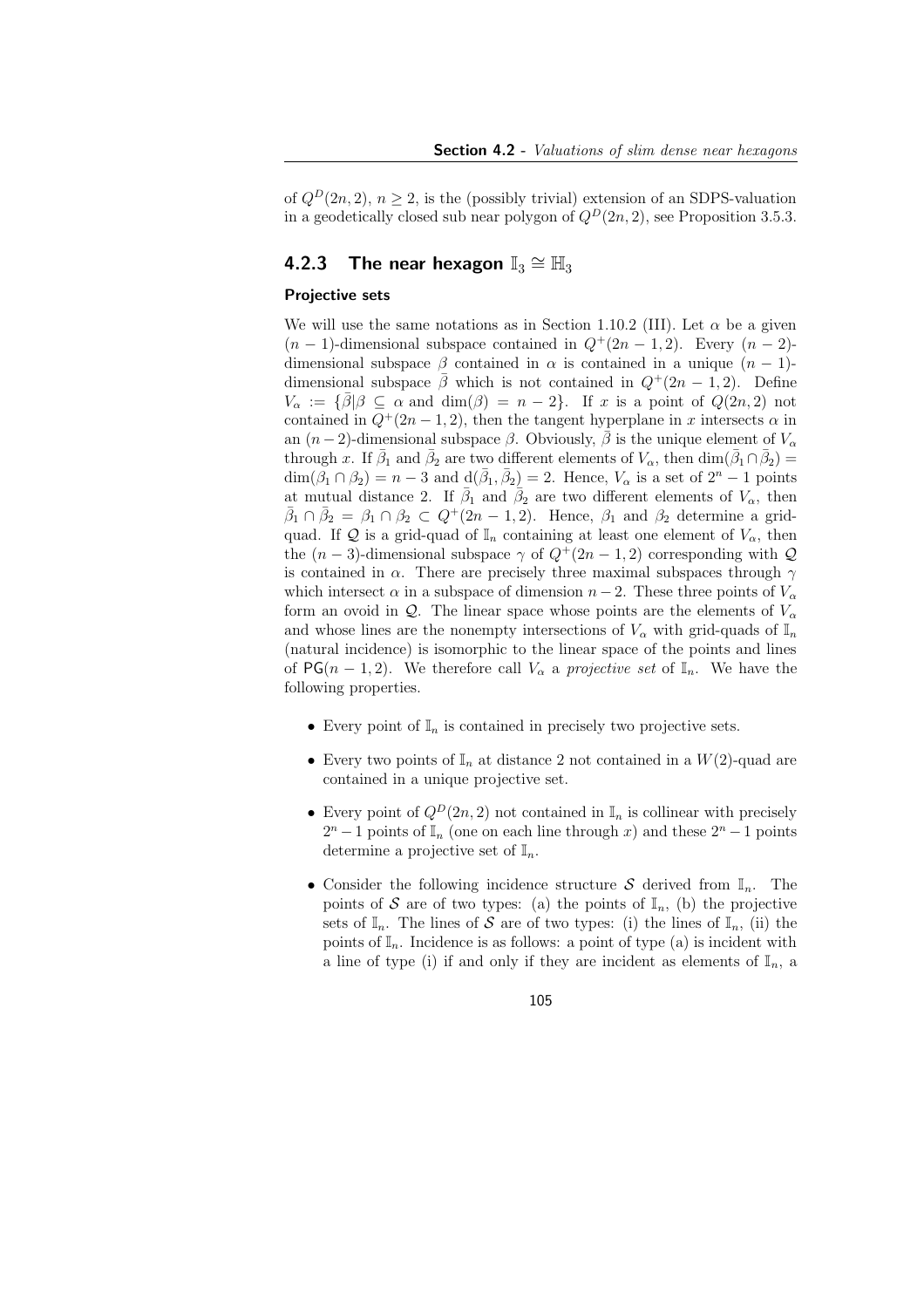point of type (a) is incident with a line of type (ii) if and only if they coincide, a point of type (b) is never incident with a line of type (i), a point of type (b) is incident with every line of type (ii) contained in it. Obviously,  $S \cong Q^D(2n, 2)$ . So, the near polygon  $Q^D(2n, 2)$  can easily be reconstructed from the near polygon  $\mathbb{I}_n$ .

#### Induced valuations

Again we will use the same notations as in Section 1.10.2 (III). Recall that the embedding of  $\mathbb{I}_3$  in  $Q^D(6, 2)$  is distance-preserving. This implies that every valuation f of  $Q^D(6, 2)$  induces a valuation f in  $\mathbb{I}_3$ , see Proposition 3.1.5.

Suppose first that f is a classical valuation of  $Q^D(6, 2)$  and that x is the unique point of  $Q^D(6, 2)$  with value 0. So, x is a 2-dimensional subspace of  $Q(6, 2)$ . There are 2 possibilities.

- If x is a point of  $\mathbb{I}_3$ , then  $\tilde{f}$  is a classical valuation of  $\mathbb{I}_3$  with  $O_{\tilde{f}} = \{x\}.$
- If x is not a point of  $\mathbb{I}_3$ , then x is a generator of  $Q^+(5, 2)$ . In this case  $O<sub>f</sub>$  is the projective set determined by the point x. In this case, f is a valuation of type  $PG(2, 2)$ .

Suppose next that  $f$  is an extended valuation arising from an ovoid  $O$  in a quad Q of  $Q^D(6, 2)$ . The quad Q corresponds with a point  $\alpha_Q$  on  $Q(6, 2)$ . There are two possibilities.

- If  $\alpha_Q$  is not contained in  $\Pi$ , then  $\alpha_Q$  also determines a  $W(2)$ -quad of  $\mathbb{I}_3$ . In this case,  $\tilde{f}$  is a valuation of type  $\mathbb{L}_5$ . The valuation  $\tilde{f}$  is the extension of an ovoidal valuation in a  $W(2)$ -quad.
- If  $\alpha_{\mathcal{Q}}$  is contained in  $\Pi$ , then  $\mathcal{Q} \cap \mathbb{I}_3$  is a grid-quad  $\mathcal{Q}'$  of  $\mathbb{I}_3$  and  $O_{\tilde{f}}$  is an ovoid of  $Q'$ . So,  $\tilde{f}$  is a valuation of type  $\mathbb{L}_3$ .

#### Remark

The near hexagon  $\mathbb{I}_3$  has 28 big  $W(2)$ -quads and each such quad contains 6 ovoids. Hence there are 168 (extended) valuations of type  $\mathbb{L}_5$  in  $\mathbb{I}_3$ .

# Lemma 4.2.9

The near hexagon  $\mathbb{I}_3$  has no ovoidal or semi-classical valuations.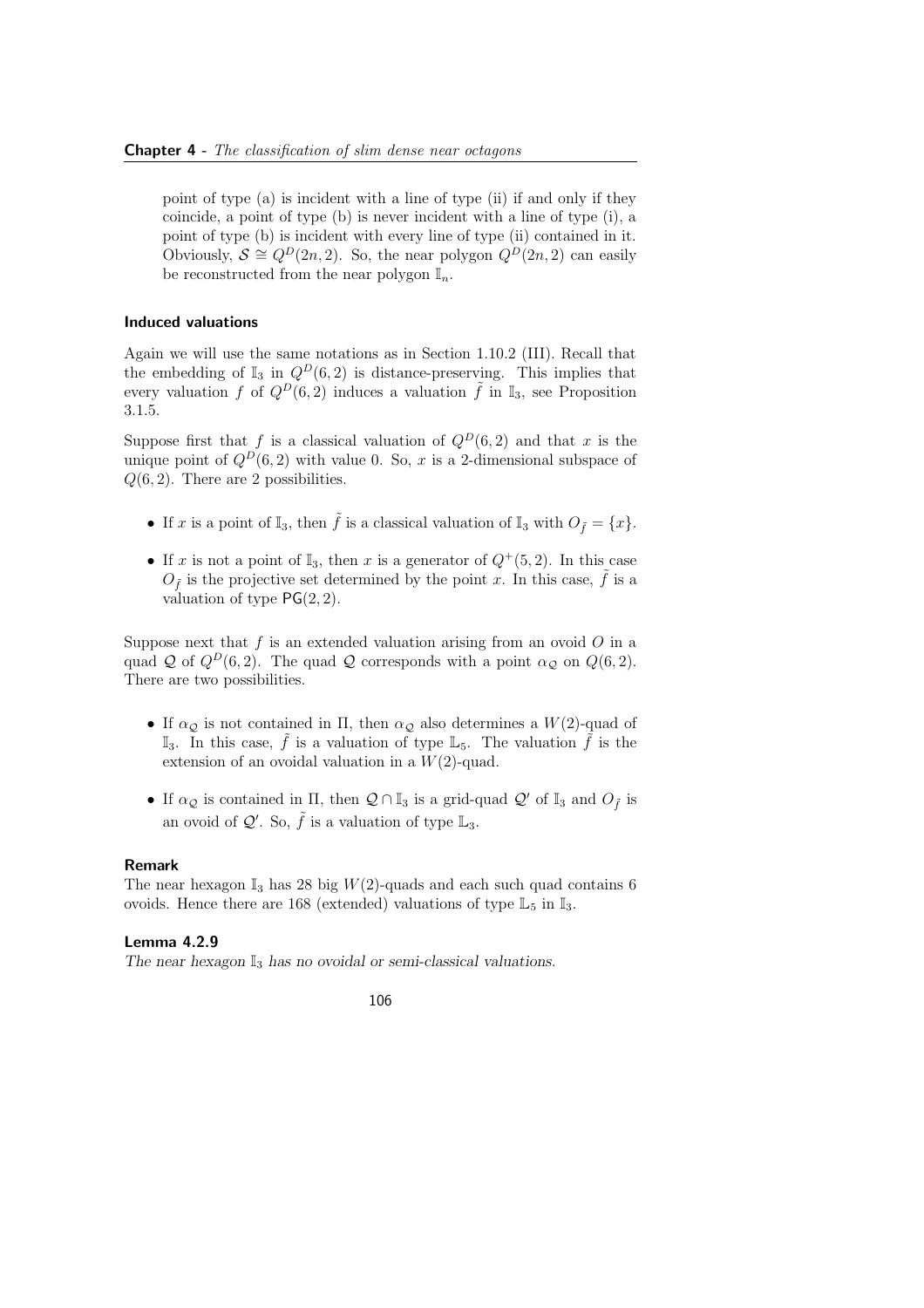#### Proof

Since  $\mathbb{I}_3$  has big  $W(2)$ -quads, it follows from Lemma 4.2.2 that  $\mathbb{I}_3$  has no ovoids. Suppose that x is the point  $(12)(34)(56)(78)$  (in the model for  $\mathbb{H}_3 \cong \mathbb{I}_3$ described in Chapter 1) and consider the following points of  $\Gamma_3(x)$ :

> $x_1 := (13)(25)(47)(68)$  $x_2 := (15)(23)(47)(68)$  $x_3 := (15)(24)(37)(68)$  $x_4 := (15)(24)(38)(67)$  $x_5 := (15)(27)(38)(46)$  $x_6 := (13)(27)(46)(58)$  $x_7 := (13)(27)(45)(68).$

Then  $x_1, x_2, x_3, x_4, x_5, x_6, x_7, x_1$  is a closed path of length 7, yielding that  $\Gamma_3(x)$  cannot be bipartite. Hence  $\mathbb{I}_3$  has no semi-classical valuations.  $\Box$ 

# Theorem 4.2.10

Every valuation of  $\mathbb{I}_3$  which is not classical nor extended is an induced valuation of type  $PG(2, 2)$  or of type  $\mathbb{L}_3$ . Furthermore, there are 30 valuations of type  $PG(2, 2)$  and 210 valuations of type  $\mathbb{L}_3$ .

# Proof

By Lemma 4.2.5, there are two possibilities.

(a)  $G_f$  is a line of size 3.

Let Q denote the unique special grid-quad. By Lemma 4.2.5,  $m_0 - \frac{m_1}{2} + \frac{m_2}{4} =$ 0. It follows from  $m_0 = 3$  and  $m_0 + m_1 + m_2 = 105$  that  $m_0 = 3$ ,  $m_1 = 38$ and  $m_2 = 64$ . From Proposition 3.1.11, f is now completely determined by  $O_f$ : the 64 points with value 2 are on the one hand the 48 points in  $\Gamma_1(\mathcal{Q})$ which are not collinear with a point of  $O_f$  and the 16 points of  $\Gamma_2(\mathcal{Q})$  which lie at distance 2 from at least one point of  $O_f$ . So, f necessarily is an induced valuation of type  $\mathbb{L}_3$ . Since  $\mathbb{I}_3$  has 35 grid-quads and every grid-quad has six ovoids, there are 210 valuations of type  $\mathbb{L}_3$  in  $\mathbb{I}_3$ .

(b)  $G_f$  contains at least 2 lines and all lines have size 3.

Since  $d(x, y) = 2$  and  $\mathcal{C}(x, y) \cong \mathbb{L}_3 \times \mathbb{L}_3$  for every two different points x and y of  $O_f$ ,  $O_f$  is contained in a unique projective set V. So,  $|O_f| \leq 7$ . Let  $\mathcal Q$ denote a special quad and suppose that  $z \in O_f$  is not contained in  $\mathcal{Q}$ . If there exists a point  $z' \in \mathcal{Q}$  collinear with z, then  $\Gamma_3(z) \cap O_f \cap \mathcal{Q} \neq \emptyset$ , contradicting the fact that  $d(x, y) = 2$  for every  $x, y \in O_f$ . Hence  $d(z, Q) = 2$  and  $d(z, u) =$ 2 for each point of  $u \in O_f \cap \mathcal{Q}$ . So, there are three special grid-quads through

$$
107\\
$$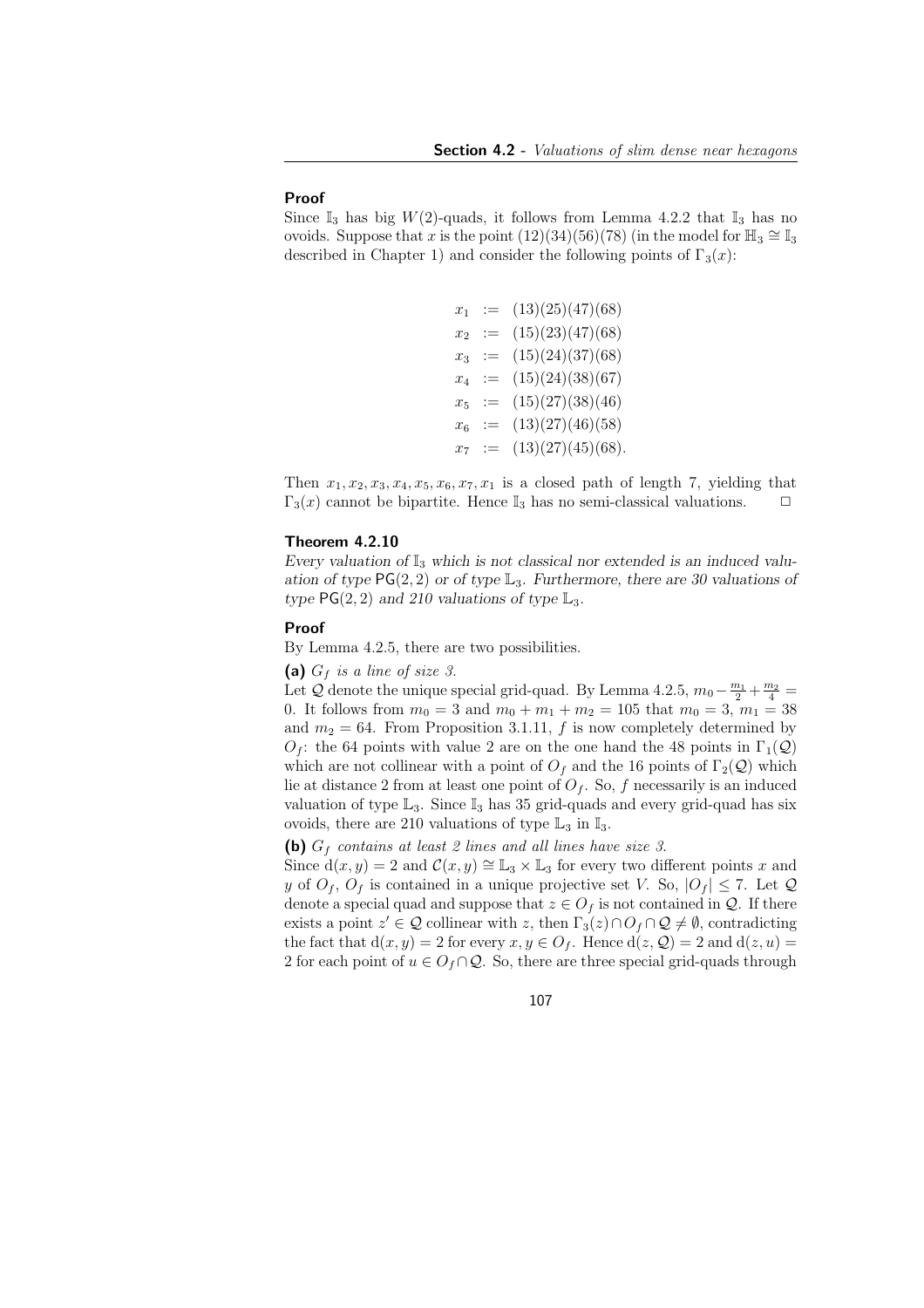z and  $|O_f| \ge 7$ . So,  $|O_f| = 7$  and  $O_f$  is a projective set. The valuation is now completely determined by  $O_f$ . Every  $W(2)$ -quad of  $\mathbb{I}_3$  contains a unique point with value 0. Because every point of  $\mathbb{I}_3$  is contained in such a quad, it follows that  $f(v) = d(v, O_f)$  for every point v of  $\mathbb{I}_3$ , see Proposition 3.1.11. In this case f is an induced valuation of type  $PG(2, 2)$ . Since every point outside  $\mathbb{I}_3$  in  $Q^D(6, 2)$  determines a unique induced valuation of type  $\mathsf{PG}(2, 2)$  in  $\mathbb{I}_3$ , there are  $v_{Q^D(6,2)} - v_{\mathbb{I}_3} = 30$  valuations of type  $\mathsf{PG}(2,2)$  in  $\mathbb{I}_3$ .

# 4.2.4 The near hexagon  $Q(5,2) \otimes Q(5,2)$

#### Lemma 4.2.11

If f is a nonclassical valuation of  $Q(5,2) \otimes Q(5,2)$ , then  $G_f \cong AG(2,3)$ .

#### Proof

Suppose that f is a nonclassical valuation of  $Q(5, 2) \otimes Q(5, 2)$ . By Lemmas 4.2.3 and 4.2.5,  $G_f$  is a linear space on 9 points containing only lines of size 3. Clearly  $G_f \cong \mathsf{AG}(2,3)$ .

#### Theorem 4.2.12

Let x be a point and Q a grid-quad of S such that  $d(x, Q) = 2$ . Then there exists a unique valuation such that  $\{x\} \cup (\Gamma_2(x) \cap \mathcal{Q}) \subset O_f$ .

#### Proof

Put  $\Gamma_2(x) \cap \mathcal{Q} = \{a_1, b_1, c_1\}, \mathcal{A} := \mathcal{C}(x, a_1), \mathcal{B} := \mathcal{C}(x, b_1) \text{ and } \mathcal{C} := \mathcal{C}(x, c_1).$ Clearly,  $\mathcal{A} \cap \mathcal{B} = \mathcal{A} \cap \mathcal{C} = \mathcal{B} \cap \mathcal{C} = \{x\}$  and since  $\mathcal{L}(x, \mathcal{S}) \cong C_{5,5}$  (see Table 1.3), there exists a unique grid-quad  $\mathcal D$  through x such that  $\mathcal A \cap \mathcal D = \mathcal B \cap \mathcal D =$  $\mathcal{C} \cap \mathcal{D} = \{x\}.$  Let  $a_2, b_2$  respectively  $c_2$  be the remaining point of  $O(x, a_1),$  $O(x, b_1)$  respectively  $O(x, c_1)$ . Let  $\mathcal{Q}_1$  and  $\mathcal{Q}_2$  denote the two  $Q(5, 2)$ -quads through x and let  $\sigma_{\mathcal{Q}_i}$ ,  $i \in \{1, 2\}$ , denote the reflection about  $\mathcal{Q}_i$ . Exactly one line of  $A$  (respectively  $B, C, D$ ) through x is contained in  $\mathcal{Q}_1$  and the other line is contained in  $\mathcal{Q}_2$ . The automorphism  $\sigma := \sigma_{\mathcal{Q}_2} \circ \sigma_{\mathcal{Q}_1}$  fixes the quads A, B, C and D and maps the ovoid  $\{a_1, b_1, c_1\}$  of Q to the ovoid  $\{a_2, b_2, c_2\}$ of the quad  $\mathcal{Q}' := \sigma(\mathcal{Q})$ . The quad  $\mathcal{Q}'$  intersects  $\mathcal{A}, \mathcal{B}$  respectively  $\mathcal{C}$  in the point  $a_2, b_2$  respectively  $c_2$ .

Now consider the quad  $\mathcal{T} := \mathcal{C}(a_1, b_2)$ . Because  $d(a_1, x) = d(a_1, b_1) = 2$  and  $d(a_1, \mathcal{B}) = 2$ , the point  $a_1$  is ovoidal with respect to  $\mathcal B$  and  $\mathcal T$  is a grid-quad such that  $\mathcal{T} \cap \mathcal{A}, \mathcal{T} \cap \mathcal{B}$  and  $\mathcal{T} \cap \mathcal{Q}$  are points. Let e be the third point of  $O(a_1, b_2)$ . Clearly  $d(x, e) = 2$ . Let  $\mathcal{E} := \mathcal{C}(x, e)$ . Clearly  $\mathcal{A} \cap \mathcal{E} = \mathcal{B} \cap \mathcal{E} = \{x\}$ . If  $C = \mathcal{E}$ , then the point e of C has distance 2 from  $a_1$  and hence coincides with c<sub>2</sub>. But then  $\{a_1\} = \mathcal{C}(e, b_2) \cap \mathcal{A} = \mathcal{C}(c_2, b_2) \cap \mathcal{A} = \{a_2\}$ , a contradiction. Suppose now that  $\mathcal{C} \cap \mathcal{E}$  is a line. Then e is contained in a  $Q(5, 2)$ -quad  $\mathcal{Q}$ <sup>n</sup>

108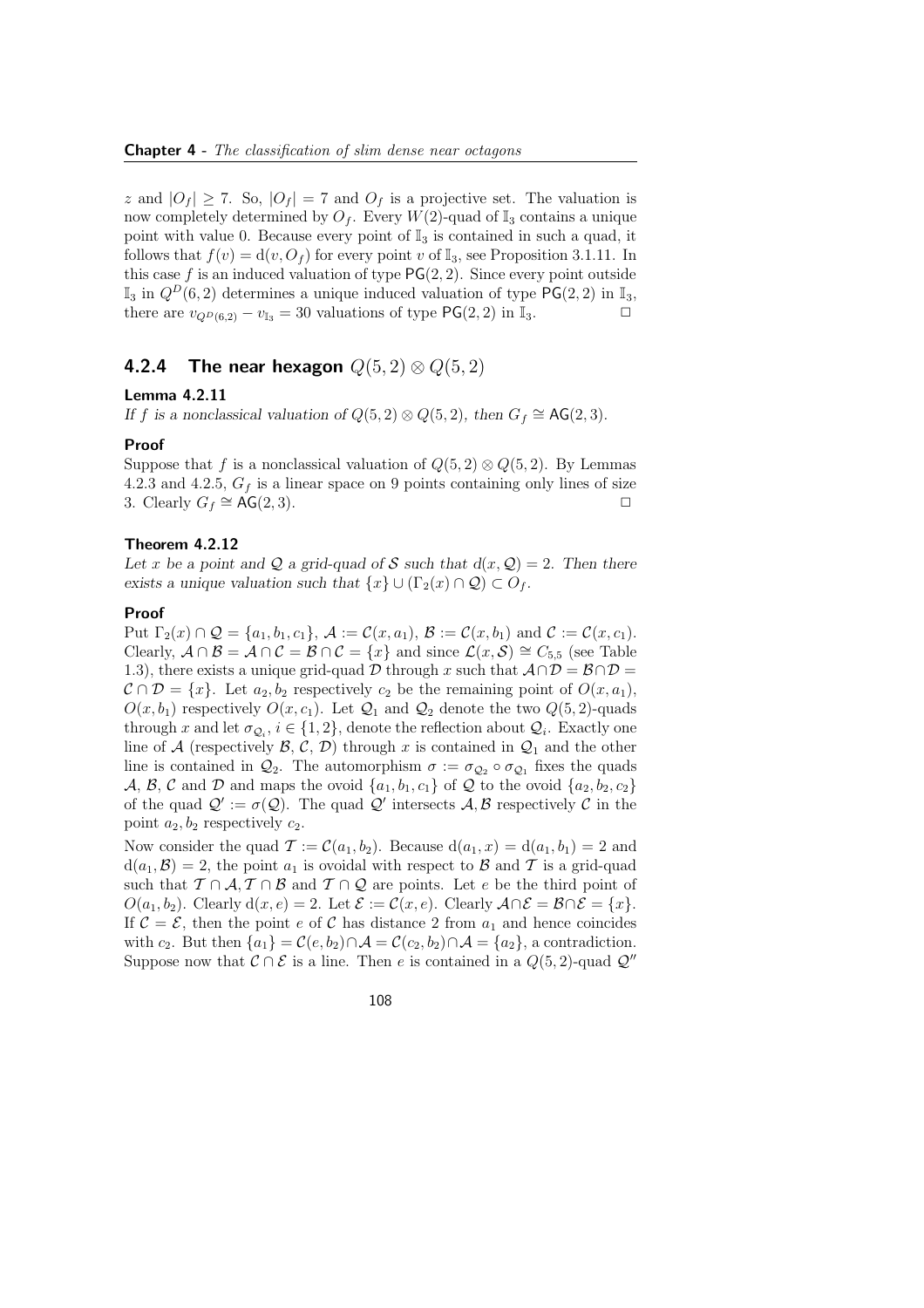with a point  $y \in \{c_1, c_2\}$ . But  $\mathcal{T} \cap \mathcal{Q}''$  is a line through e, implying that  $d(y, \mathcal{T}) = 1$ . But then  $d(y, a_1) = 3$  or  $d(y, b_2) = 3$ , a contradiction. It follows that  $\mathcal{E} = \mathcal{D}$ . Put  $d_1 := e$  and let  $d_2$  be the third point  $O(x, d_1)$ . We can now repeat the previous argument for other pairs of points in the set  $K := \{x, a_1, a_2, b_1, b_2, c_1, c_2, d_1, d_2\}.$  It follows that for every  $a, b \in K$  with  $a \neq b$ ,  $d(a, b) = 2$  and  $O(a, b) \subset K$ . Hence, the incidence structure whose points are the points of K, whose lines are of the form  $O(a, b)$ ,  $a, b \in K$  and  $a \neq b$  (natural incidence) is isomorphic to AG(2, 3).

One easily counts that there are 18  $Q(5, 2)$ -quads intersecting K in a (necessarily unique) point. Since this is the total number of  $Q(5, 2)$ -quads of S, every  $Q(5, 2)$ -quad of S intersects K in a unique point. Since every point of S lies in a  $Q(5, 2)$ -quad, every point of S lies at distance at most 2 from K.

If f is a valuation of S such that  $\{x\} \cup (\Gamma_2(x) \cap \mathcal{Q}) \subset O_f$ , then by Lemma 4.2.11 and the previous reasoning it follows that  $O_f = K$ . By Proposition 3.1.11, we then obtain that  $f(y) = d(y, K)$  for every point y of S. So, there is at most one valuation satisfying the required properties. We will now show that the map  $f : y \mapsto d(y, K)$  is a valuation. Clearly condition  $V_1$  is satisfied. Now consider a line L of S. Let Q be a  $Q(5, 2)$ -quad through L and let p be the unique point of  $Q \cap K$ . If  $p \in L$  then condition  $V_2$  is satisfied. If  $p \notin L$ , then it is clear to see that exactly one point of L has value 1 (namely the unique point of  $L$  nearest to  $p$ ) and the other points have value 2. Again condition  $V_2$  is satisfied. It remains to show that f also satisfies property  $V_3$ . If  $f(y) = 2$ , we define  $\mathcal{F}_y := \mathcal{S}$ . If  $f(y) = 0$ , we define  $\mathcal{F}_y := \{y\}$ . If  $f(y) = 1$ and y is contained in a quad  $\mathcal{Q}_y$  with  $|\mathcal{Q}_y \cap K| \geq 2$ , we define  $\mathcal{F}_y := \mathcal{Q}_y$ . If  $f(y) = 1$  and y is not contained in a quad R satisfying  $\mathcal{R} \cap K \geq 2$ , let  $\mathcal{F}_y$ be the unique line through  $y$  containing a point of  $K$ . With these choices of  $\mathcal{F}_y$ , we easily see that f satisfies property  $\mathsf{V}_3$ .

# Theorem 4.2.13

 $Q(5, 2) \otimes Q(5, 2)$  has 648 valuations of type AG(2, 3).

# Proof

From Theorem 4.2.12, every ovoidal point-quad pair  $(x, Q)$  in S determines a unique valuation f of type  $AG(2,3)$ . The pair  $(x, Q)$  corresponds with an antiflag in  $G_f$ . There are 72 antiflags in  $AG(2,3)$ . The number of grid-quads in S is equal to  $\frac{16v_S}{9} = 432$  and the number of points at distance two from a grid-quad is equal to  $v_S - 9 - 9 \cdot 2(t - 1) = 243 - 135 = 108$ . Hence, the total number of valuations of type  $AG(2, 3)$  is equal to  $\frac{432 \cdot 108}{2} = 648$ . total number of valuations of type  $AG(2,3)$  is equal to  $\frac{432 \cdot 108}{72} = 648.$   $\Box$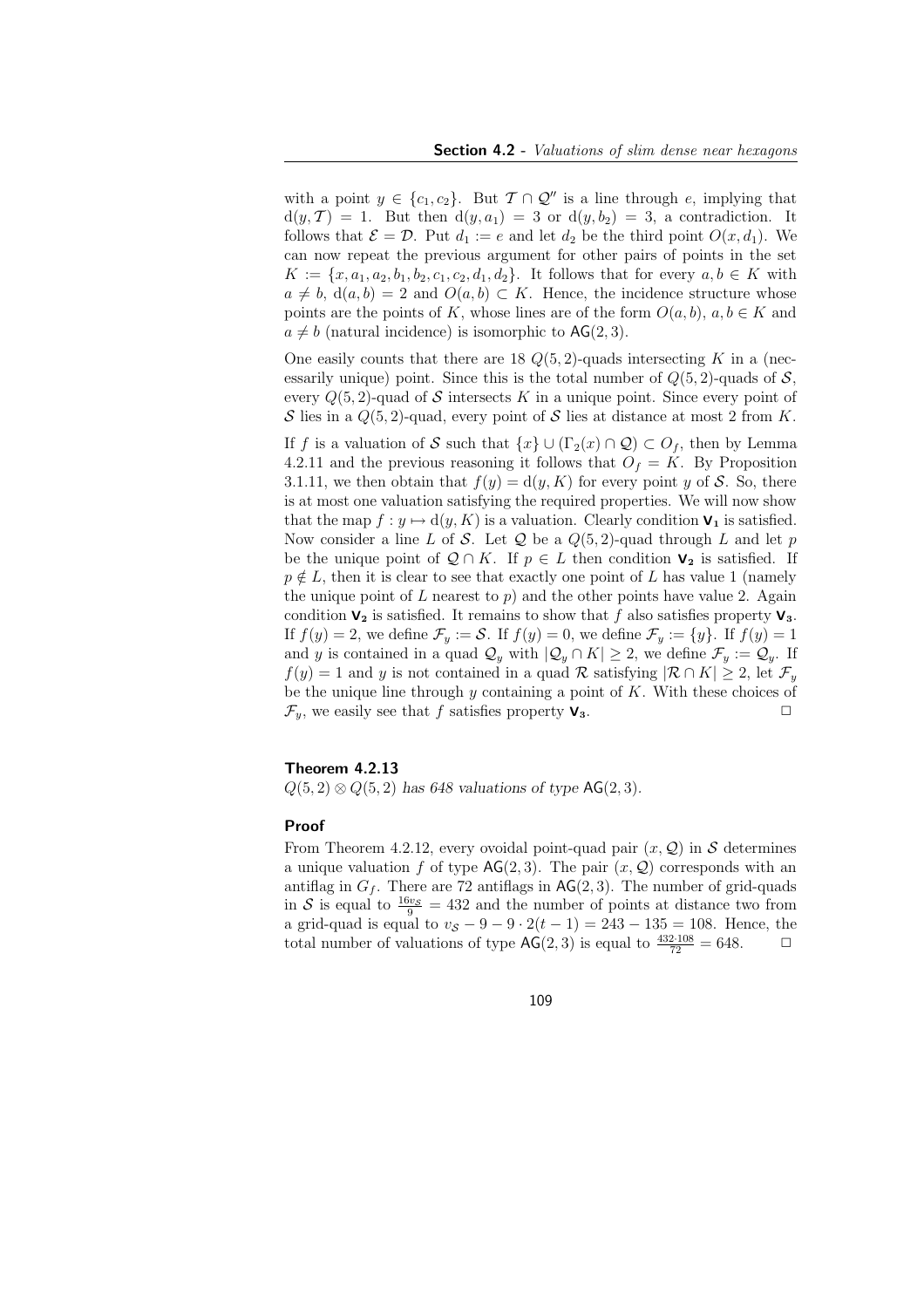# 4.2.5 The near hexagon  $\mathbb{G}_3$ .

#### Lemma 4.2.14

A linear space  $\mathcal L$  is isomorphic to  $\overline{W(2)}$  if and only if each point of  $\mathcal L$  is incident with exactly three lines of size 3 and two lines of size 5.

#### Proof

One calculates that  $\mathcal L$  has fifteen points, fifteen lines of size 3 and six lines of size 5. If  $L$  is a line of size 5 then precisely 20 other lines meet  $L$  in a point. Hence no line is disjoint from L. Let  $\mathcal{L}'$  be the partial linear space obtained from  $\mathcal L$  by removing all lines of size 5. We will show that  $\mathcal L' \cong W(2)$ . Obviously,  $\mathcal{L}'$  has order  $(2, 2)$ . Let  $(y, L)$  be a non-incident point-line pair in  $\mathcal{L}'$ . Because both lines of size five through x intersect L in a point, exactly one line of size three through x intersects L in a point. It follows that  $\mathcal{L}'$ is the generalized quadrangle of order two. Since every line of size 5 in  $\mathcal L$ intersects every line of size three in exactly one point, every line of size 5 determines an ovoid in  $\mathcal{L}$ . This proves the lemma.  $\Box$ 

#### Lemma 4.2.15

If f is a nonclassical valuation of S, then  $G_f \cong W(2)$ .

#### Proof

By Lemmas 4.2.3 and 4.2.5,  $G_f$  is a linear space on 15 points containing lines of size 3 and 5. Let x be a point of  $O<sub>f</sub>$  and suppose that x is contained in  $\alpha_x$ special grid-quads and  $\beta_x$  special W(2)-quads. Since  $|O_f| = 15$  and  $G_f$  is a linear space,  $2\alpha_x + 4\beta_x = 14$ . Since no two special quads intersect in a line,  $2\alpha_x + 3\beta_x \le 12$ . Hence  $\beta_x \ge 2$ . From the structure of the local spaces of  $\mathbb{G}_3$ , it follows that  $\beta_x \neq 3$ . Hence  $\alpha_x = 3$  and  $\beta_x = 2$ . The lemma now follows from Lemma  $4.2.14$ .

# Lemma 4.2.16

There exist at most 486 valuations of type  $\overline{W(2)}$  in  $\mathbb{G}_3$ .

# Proof

Let f be a valuation of type  $\overline{W(2)}$ , let Q be a special  $W(2)$ -quad and let x be a point of  $O_f \setminus Q$ . Put  $\Gamma_2(x) \cap Q = \{x_1, x_2, \ldots, x_5\}$ . Then  $O_f = \bigcup_{i \in \{1,\ldots,5\}} O(x,x_i)$ . Every  $Q(5,2)$ -quad of  $\mathbb{G}_3$  has a classical induced valuation and hence contains a unique point of  $O_f$ . Since every point y of  $\mathbb{G}_3$  is contained in a  $Q(5, 2)$ -quad,  $d(y, O_f) \leq 2$  and  $f(y) = d(y, O_f)$ . Hence, for every W(2)-quad Q and every point  $x \in \Gamma_2(\mathcal{Q})$ , there is at most one valuation f such that  $\{x\} \cup (\Gamma_2(x) \cap \mathcal{Q}) \subseteq O_f$ . Now, one counts that there are 243  $W(2)$ -quads in  $\mathbb{G}_3$  and 120 points at distance 2 from any such quad.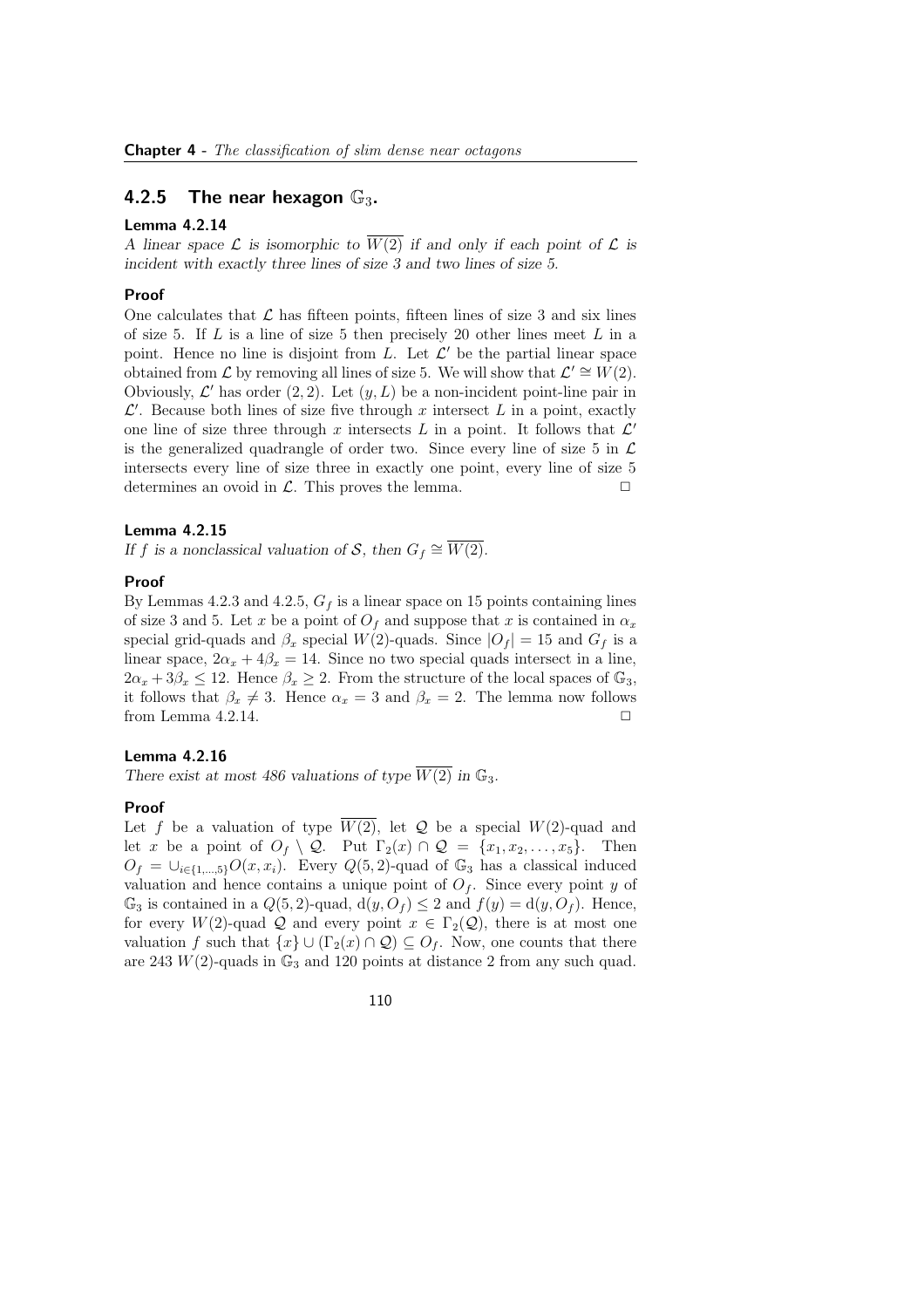Hence there are at most  $\frac{243.120}{60} = 486$  nonclassical valuations in  $\mathbb{G}_3$ . (In  $\overline{W(2)}$ there are 60 antiflags  $(p, L)$  where L is a line of size 5.)

As seen in Chapter 1, there exists a distance-preserving embedding of  $\mathbb{G}_3$  in the classical near hexagon  $H^D(5, 4)$ .

#### Lemma 4.2.17

Let x be a point of  $H^D(5, 4)$  not contained in  $\mathbb{G}_3$ , let  $f_x$  denote the classical valuation of  $H^D(5, 4)$  determined by x and let  $\tilde{f}_x$  denote the valuation of  $\mathbb{G}_3$ induced by  $f_x$ . Then  $\tilde{f}_x$  is a nonclassical valuation of  $\mathbb{G}_3$ . Moreover, if  $x_1$ and  $x_2$  are two different points of  $H^D(5, 4) \setminus \mathbb{G}_3$ , then  $O_{\tilde{f}_{x_1}} \neq O_{\tilde{f}_{x_2}}$ .

#### Proof

Suppose that  $\hat{f}_x$  is a classical valuation of  $\mathbb{G}_3$ . Let  $y_1$  and  $y_2$  be two points of  $\mathbb{G}_3$  such that  $\tilde{f}_x(y_1) = 0$  and  $\tilde{f}_x(y_2) = 3$ . Then  $d(x, y_2) = d(x, y_1) + \tilde{f}_x(y_2) > 3$ , a contradiction. Suppose now that  $O := O_{\tilde{f}_{x_1}} = O_{\tilde{f}_{x_2}}$  for two different points  $x_1, x_2$  of  $H^D(5, 4) \setminus \mathbb{G}_3$ . Let  $y \in O$  and let  $\mathcal{Q}_1$  and  $\mathcal{Q}_2$  denote the two special  $W(2)$ -quads through y. Let  $\mathcal{Q}_1$  and  $\mathcal{Q}_2$  denote the unique  $Q(5, 2)$ -quads of  $H^D(5, 4)$  through  $\mathcal{Q}_1$  and  $\mathcal{Q}_2$  respectively. If  $yx_1 = yx_2$ , then every point of  $O \cap \tilde{Q}_1 \setminus \{y\}$  has distance 1 from  $x_1$  and  $x_2$  and hence coincides with y, a contradiction. Hence  $yx_1 \neq yx_2$ . Since  $x_1$  is collinear with the five points of  $O \cap \tilde{Q}_1$ , the line  $yx_1$  is contained in  $Q_1$ . Similarly, also  $yx_2$  is contained in  $\mathcal{Q}_1$  and  $\mathcal{Q}_2 = \mathcal{C}(yx_1, yx_2)$  (in  $H^D(5, 4)$ ). In a similar way one proves that  $Q_2 = C(yx_1, yx_2)$  (in  $H^D(5, 4)$ ). Hence  $Q_1 = Q_2$  and  $\tilde{Q}_1 = \tilde{Q}_2$ , a contradiction.  $\Box$ 

# Corollary 4.2.18

- There are precisely 486 valuations of type  $\overline{W(2)}$  in  $\mathbb{G}_3$ .
- Every valuation of  $\mathbb{G}_3$  is induced by a valuation in  $H^D(5, 4)$ .

# Proof

There are 486 points of  $H^D(5, 4)$  not contained in  $\mathbb{G}_3$ . The lemma now follows from Lemmas and  $4.2.16$  and  $4.2.17$ .

# 4.2.6 The near hexagon  $\mathbb{E}_1$

The near hexagon  $\mathbb{E}_1$  has 36 ovoids, see [13]. Hence  $\mathbb{E}_1$  has 36 ovoidal valuations. In Section 5 (C) of [20], it was shown that for every point  $x \in \mathbb{E}_1$ , there exists a closed path of length 7 in  $\Gamma_3(x)$ . Hence  $\Gamma_3(x)$  cannot be bipartite and  $\mathbb{E}_1$  has no semi-classical valuations. Since no quads of  $\mathbb{E}_1$  are big,  $\mathbb{E}_1$ has no extended valuations. We will now show that all valuations of  $\mathbb{E}_1$  are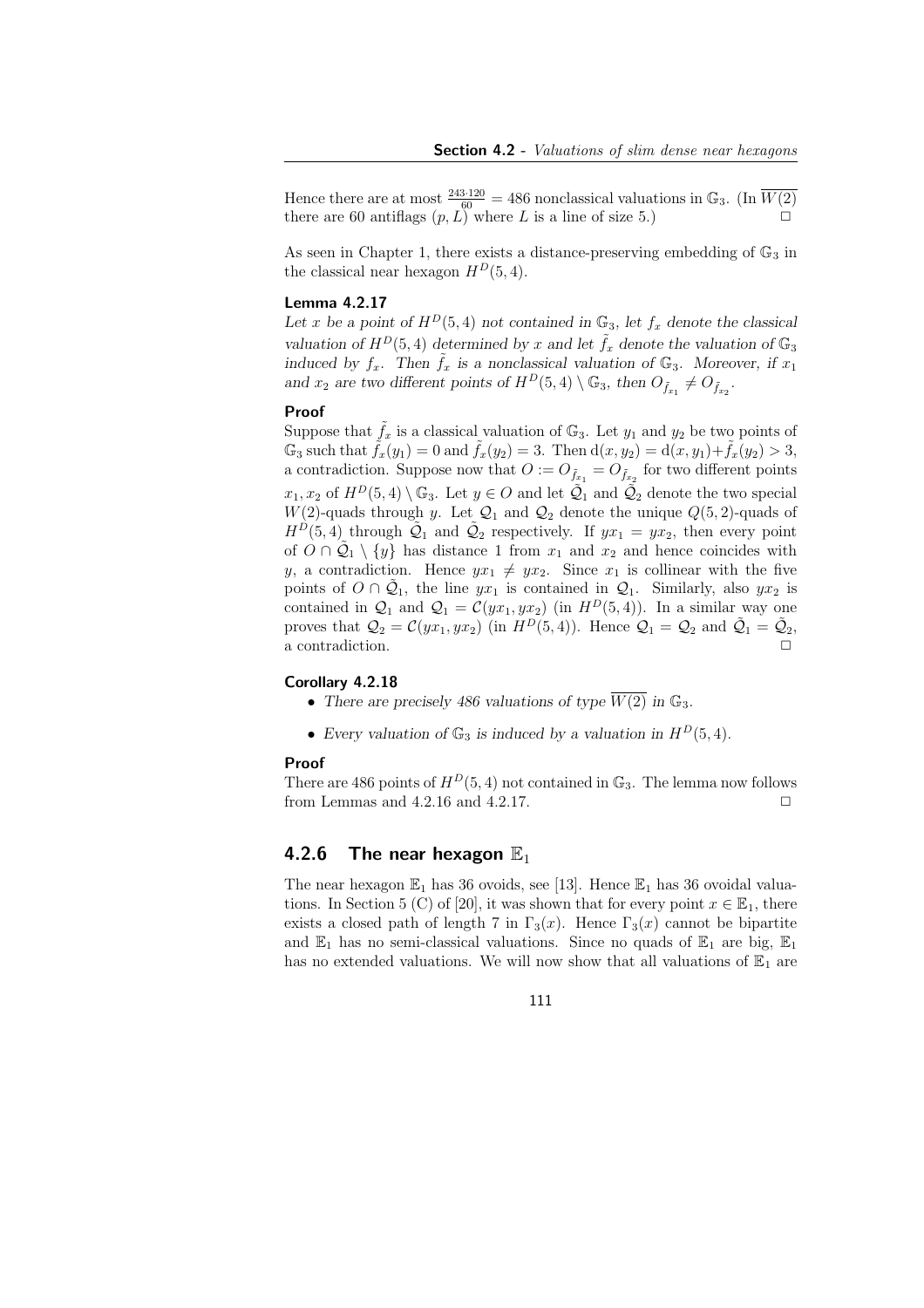either classical or ovoidal. Suppose the contrary and let f be a valuation of  $\mathbb{E}_1$  which is not classical or ovoidal. By the above remarks we know that f is not semi-classical nor extended. We will now derive some properties of the valuation  $f$ . By Lemma 4.2.5 (3), the following lemma holds

#### Lemma 4.2.19

 $d(x, y) = 2$  for all  $x, y \in O_f$  with  $x \neq y$ .

Let  $\theta$  denote an isomorphism between  $\mathbb{E}_1$  and  $T_5^*(\mathcal{K})$  as defined in Chapter 1. So  $\theta$  is a bijection between the point sets of  $\mathbb{E}_1$  and  $\mathsf{AG}(6,3) := \Pi \setminus \Pi_{\infty}$  such that  $d(x, y) = i_{\mathcal{K}}[\theta(x)\theta(y) \cap \Pi_{\infty}]$  for all points x and y in  $\mathbb{E}_1$  with  $x \neq y$ .

## Lemma 4.2.20

The set  $\theta(O_f)$  is a proper subspace of AG(6,3). As a consequence,  $|O_f| \in$  $\{3, 9, 27, 81, 243\}.$ 

# Proof

Let  $\theta(x_1)$  and  $\theta(x_2)$  denote two arbitrary different points of  $\theta(O_f)$ . Then the quad  $\mathcal{C}(\theta(x_1), \theta(x_2))$  of  $T_5^*(\mathcal{K})$  consists of all affine points in a plane  $\alpha$  of  $\Pi$ and the intersection line  $\alpha \cap \Pi_{\infty}$  contains precisely two points of K. The third affine point of the line  $\theta(x_1)\theta(x_2)$  is not  $T_5^*(\mathcal{K})$ -collinear with  $\theta(x_1)$  and  $\theta(x_2)$  and hence equals  $\theta(x_3)$ , where  $x_3$  is the unique point of  $\mathcal{C}(x_1, x_2)$  not collinear with  $x_1$  and  $x_2$ . Since  $|O_f \cap C(x_1, x_2)| \geq 2$ , the induced valuation in  $\mathcal{C}(x_1, x_2)$  must necessarily be ovoidal and hence  $x_3 \in O_f$  and  $\theta(x_3) \in \theta(O_f)$ . This proves that  $\theta(O_f)$  is a subspace of AG(6,3). Since no two points of  $O_f$ are collinear,  $\theta(O_f) \neq AG(6, 3)$ . By Lemma 4.2.5 (2),  $|O_f| \geq 2$  and hence  $|O_f| \geq 3$ . It follows that  $|O_f| \in \{3, 9, 27, 81, 243\}.$ 

# Lemma 4.2.21

 $|O_f| \le 13$ .

# Proof

Let  $x \in O_f$  and let V denote the set of all quads of the form  $\mathcal{C}(x, z)$  where  $z \in O_f \setminus \{x\}$ . Suppose that  $|O_f| \geq 14$ . Then  $|V| \geq \frac{14-1}{2}$  or  $|V| \geq 7$ . Since  $t_{\text{E}_1} + 1 = 12$ , there exists a line L through x which is contained in two quads  $\mathcal{Q}_1$  and  $\mathcal{Q}_2$  of V. Let u denote an arbitrary point of  $L \setminus \{x\}$ , let  $u_1$  denote the unique point of  $(Q_1 \cap O_f) \setminus \{x\}$  collinear with u and let  $u_2$  denote the unique point of  $\mathcal{Q}_2 \cap O_f$  not collinear with u. Then  $d(u_1, u_2) = d(u_1, u) + d(u, u_2) = 3$ , contradicting Lemma 4.2.19 contradicting Lemma 4.2.19.

By Properties 4.2.20 and 4.2.21,  $|O_f| \in \{3, 9\}$ . If  $|O_f| = 3$ , then clearly  $G_f$  is a line of size 3. This is impossible by Lemma 4.2.5 (6). Hence  $|O_f| = 9$ . Let T denote the set of all quads of the form  $\mathcal{C}(x_1, x_2)$  where  $x_1$  and  $x_2$  are two

112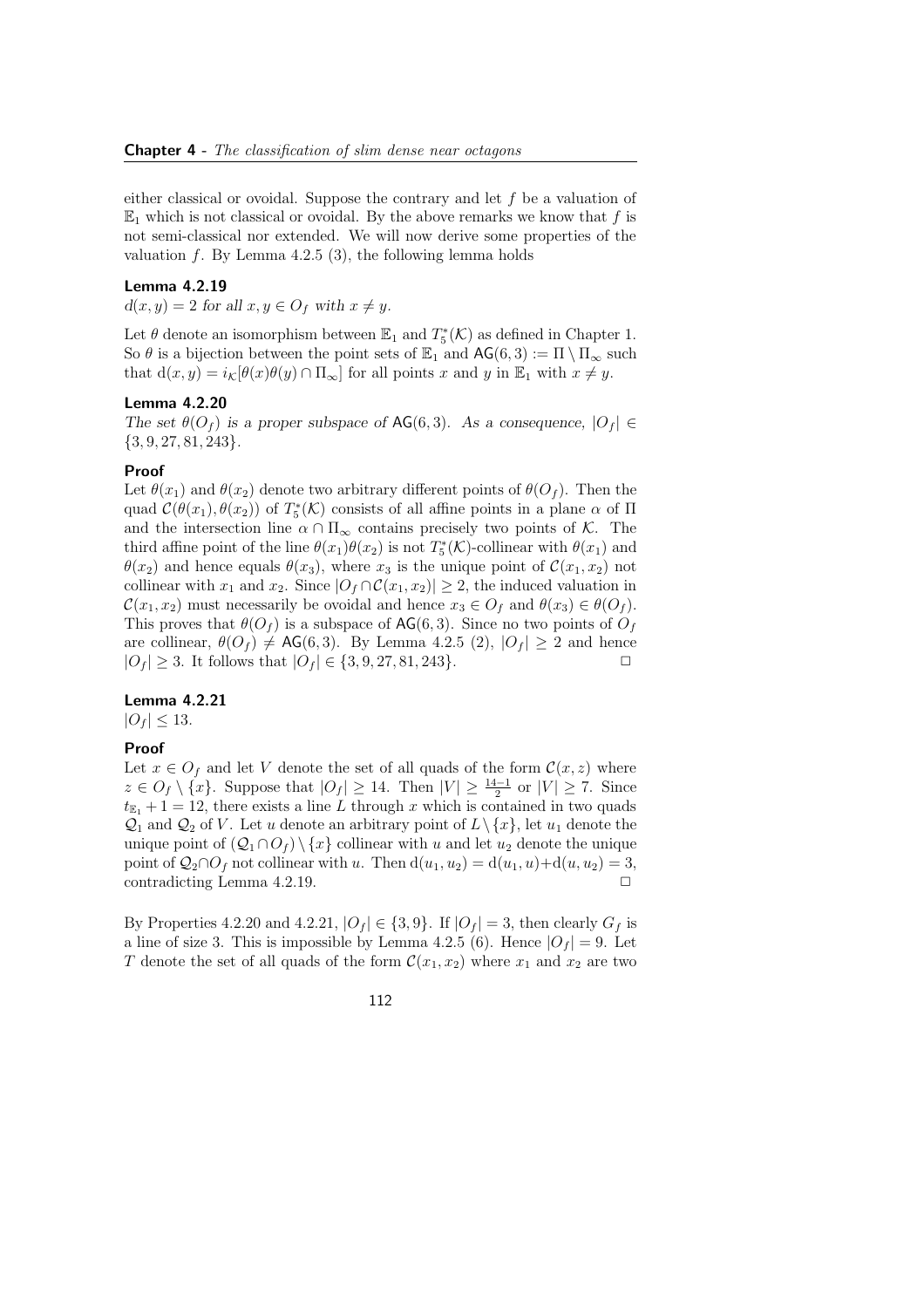points of  $O_f$ . Since  $\theta(O_f)$  is a subplane of  $AG(6,3)$ , the incidence structure defined by  $O_f$  and T is an affine plane of order 3. So,  $|T| = 12$ .

#### Lemma 4.2.22

 $\Gamma_3(O_f) = \emptyset.$ 

# Proof

Suppose that u is a point of  $\Gamma_3(O_f)$ , then u has distance 3 to every point of  $O_f$  and distance 2 to every quad of T. There are precisely  $6 \cdot |T| = 72$ pairs  $(Q, L)$  with Q a quad of T and L a line through u contained in  $\Gamma_2(Q)$ . For every line L through u, let  $T(L)$  denote the set of all quads  $\mathcal{Q} \in T$  for which  $L \subset \Gamma_2(Q)$ . Since u is contained in precisely 12 lines, there exists a line  $L = \{u, u_1, u_2\}$  through u for which  $|T(L)| \geq 6$ . For every  $x \in O_f$ , L contains a unique point nearest to x of  $O_f$  and hence  $\{d(x, u_1), d(x, u_2)\} = \{2, 3\}.$ 

Let Q denote a quad of T and put  $\mathcal{Q} \cap O_f = \{x_1, x_2, x_3\}$ . If  $\mathcal{Q} \in T(L)$ , then the points u,  $u_1$  and  $u_2$  determine three mutually disjoint ovoids  $O_u$ ,  $O_{u_1}$ and  $O_{u_2}$  of  $\mathcal Q$ . Since  $O_u$  is disjoint from the ovoid  $\{x_1, x_2, x_3\}$ , either  $O_{u_1}$  or  $O_{u_2}$  coincides with  $\{x_1, x_2, x_3\}$ . In any case, we have  $d(u_1, x_1) = d(u_1, x_2) =$  $d(u_1, x_3)$  and  $d(u_2, x_1) = d(u_2, x_2) = d(u_2, x_3)$ . If  $\mathcal{Q} \notin T(L)$ , then  $u_i \in$  $\Gamma_1(\mathcal{Q})$  for a certain  $i \in \{1,2\}$ . Since  $(u_i, \mathcal{Q})$  is classical,  $|\{d(u_i, x_1), d(u_i, x_2), d(u_i, x_3)\}|$  $d(u_i, x_3)\}| = 2$  and hence also  $|\{d(u_{3-i}, x_1), d(u_{3-i}, x_2), d(u_{3-i}, x_3)\}| = 2$ .

Now, consider the partial linear space with point set  $O<sub>f</sub>$  and line set  $T(L)$ (natural incidence). Since  $|T(L)| \geq 6$ , we have two possibilities.

- The partial linear space is connected. Then  $d(x, u_i)$ ,  $i \in \{1, 2\}$ , is independent of the chosen point  $x \in O_f$ . So,  $T = T(L)$ . Suppose that  $d(u_1, x) = 2$  for every point of  $x \in O_f$ . If  $x_1$  and  $x_2$  are two different points of  $O_f$ , then  $\mathcal{C}(u_1, x_1) \cap \mathcal{C}(u_1, x_2) = \{u_1\}$  and so the quads  $\mathcal{C}(u_1, x_1)$  and  $\mathcal{C}(u_1, x_2)$  determine four different lines through  $u_1$ . Now, the nine quads  $\mathcal{C}(u_1, x), x \in O_f$ , will determine 18 different lines of  $\mathbb{E}_1$  through  $u_1$ . This is a contradiction, since there are only twelve such lines.
- The partial linear space is disconnected: there is one connected component  $O'_f$  of size 8 and one single point  $x^*$ . Then  $d(x, u_i)$ ,  $i \in \{1, 2\}$ , is independent of the chosen point  $x \in O_f'$  and different from  $d(x^*, u_i)$ . So,  $|T(L)| = 8$  and  $T \setminus T(L) = \{Q_1, Q_2, Q_3, Q_4\}$ , where  $Q_1, Q_2, Q_3$  and  $\mathcal{Q}_4$  are the four quads of T through  $x^*$ . By symmetry, we may suppose that  $d(u_1, x) = 2$  for every point of  $x \in O_f'$ . For every  $i \in \{1, 2, 3, 4\}$ ,  $d(u_1, Q_i) = 1$  and hence there exists a unique point  $v_i$  in  $Q_i$  collinear with  $u_1$ . Let  $w_{i1}$  and  $w_{i2}$  denote the two points of  $\mathcal{Q}_i \cap O_f$  collinear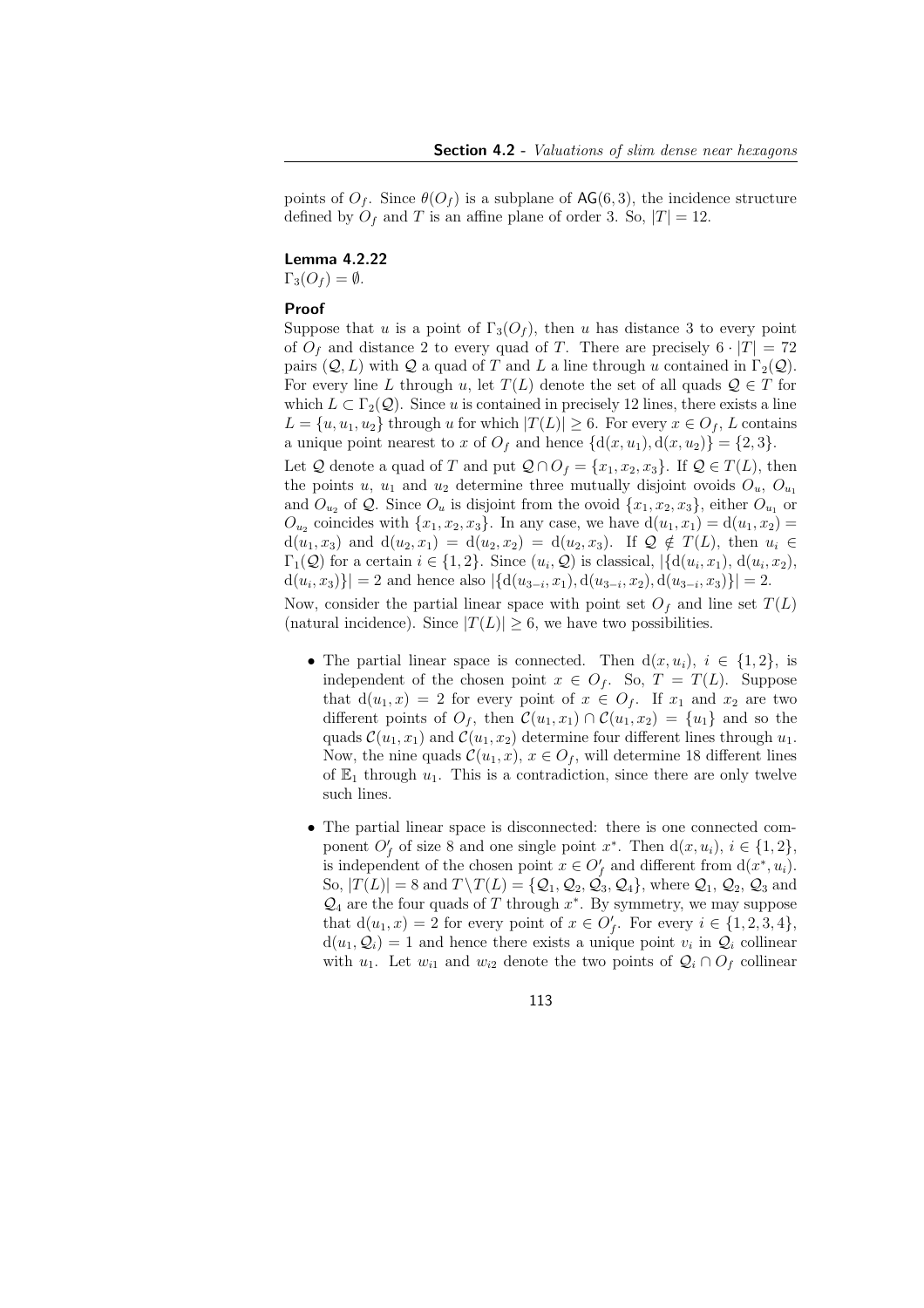with  $v_i$ . For every  $i \in \{1, 2, 3, 4\}$  and every  $j \in \{1, 2\}$ , let  $A_{ij}$  denote the set of two lines through  $u_1$  contained in the quad  $\mathcal{C}(u_1,w_{ij})$ . Since  $A_{i1} \cap A_{i2} = u_1v_i, |A_{i1} \cup A_{i2}| = 3$  for every  $i \in \{1, 2, 3, 4\}.$  Now, for all  $i, i' \in \{1, 2, 3, 4\}$  and all  $j, j' \in \{1, 2\}$  with  $i \neq i'$ ,  $\mathcal{C}(w_{ij}, w_{i'j'}) \in T(L)$ and hence  $A_{ij} \cap A_{i'j'} = \emptyset$ . It now easily follows that  $|\bigcup A_{ij}| = 12$ . So,  $L \in A_{i^*j^*}$  for a certain  $i^* \in \{1, 2, 3, 4\}$  and a certain  $j^* \in \{1, 2\}$ . Now,  $u \in L$  and  $d(w_{i^*j^*}, L) = 1$  and so  $d(u, O_f) \leq 2$ , a contradiction.  $\Box$ 

Put  $Y := \Gamma_1(O_f)$  and  $Z := \Gamma_2(O_f)$ . Let  $Y_i, i \in \mathbb{N} \setminus \{0\}$ , denote the set of points of Y which are collinear with precisely i points of  $O_f$ . Then  $\sum |Y_i| \cdot i =$  $|O_f| \cdot 24 = 216.$ 

# Lemma 4.2.23

 $|Y_1| = |Y_2| = 72$  and  $|Y_i| = 0$  for all  $i \ge 3$ . So,  $|Y| = 144$  and  $|Z| = 576$ .

# Proof

Suppose that the point u of  $\Gamma_1(O_f)$  is collinear with three different points  $x_1$ ,  $x_2$  and  $x_3$  of  $O_f$ . Then u is contained in the quad  $\mathcal{C}(x_1, x_2)$ . Since  $x_1$  and  $x_2$ are the only points of  $C(x_1, x_2) \cap O_f$  collinear with u, we have  $x_3 \notin C(x_1, x_2)$ . Now, u is also contained in  $\mathcal{C}(x_1, x_3)$  and so the quads  $\mathcal{C}(x_1, x_3)$  and  $\mathcal{C}(x_1, x_2)$ intersect in a line ux<sub>1</sub>. If x<sub>4</sub> denotes the unique point of  $\mathcal{C}(x_1, x_3) \cap O_f$  not collinear with u, then  $d(x_2, x_4) = d(x_2, u) + d(u, x_4) = 1+2 = 3$ , contradicting Lemma 4.2.19. So,  $|Y_i| = 0$  if  $i \geq 3$ . Since every two points of  $O_f$  have precisely 2 common neighbours,  $|Y_2| = 2 \cdot \binom{|O_f|}{2} = 72$ ,  $|Y_1| = 216 - 2|Y_2| = 72$ ,  $|Y| = |Y_1| + |Y_2| = 144$  and  $|Z| = v_{\mathbb{E}_1} - |\hat{O}_f| - |Y| = 576.$ 

Using the notations of Section 3.1.4,  $m_0 = |O_f| = 9$ . By Proposition 3.1.11,  $m_1 = |Y| = 144$  and  $m_2 = |Z| = 576$ . By Lemmas 4.2.22 and 4.2.5 (1),  $m_i = 0$  if  $i \geq 3$ . Hence  $\sum_{i=0}^{\infty} \frac{m_i}{(-2)^i} = 81$ . This contradicts Proposition 3.1.14. This proves the following theorem.

# Theorem 4.2.24

All valuations of  $\mathbb{E}_1$  are either classical or ovoidal.

# 4.2.7 The near hexagon  $\mathbb{E}_2$

In [5], all ovoids of  $\mathbb{E}_2$  were classified. There are 24 ovoids. (For an alternative proof, see the appendix of [11].) So,  $\mathbb{E}_2$  has 24 ovoidal valuations. Consider a  $W(2)$ -quad Q which is ovoidal with respect to a point x. Suppose the ovoid  $\Gamma_2(x) \cap \mathcal{Q}$  of  $\mathcal Q$  is given by  $\{(12), (13), (14), (15), (16)\}\$ in the Sylvester model of  $W(2)$ . Then  $(25), (46), (35), (24), (36), (25)$  is a closed path of odd length in  $\Gamma_3(x)$ , implying that  $\Gamma_3(x)$  cannot be bipartite. Hence  $\mathbb{E}_2$  has no

114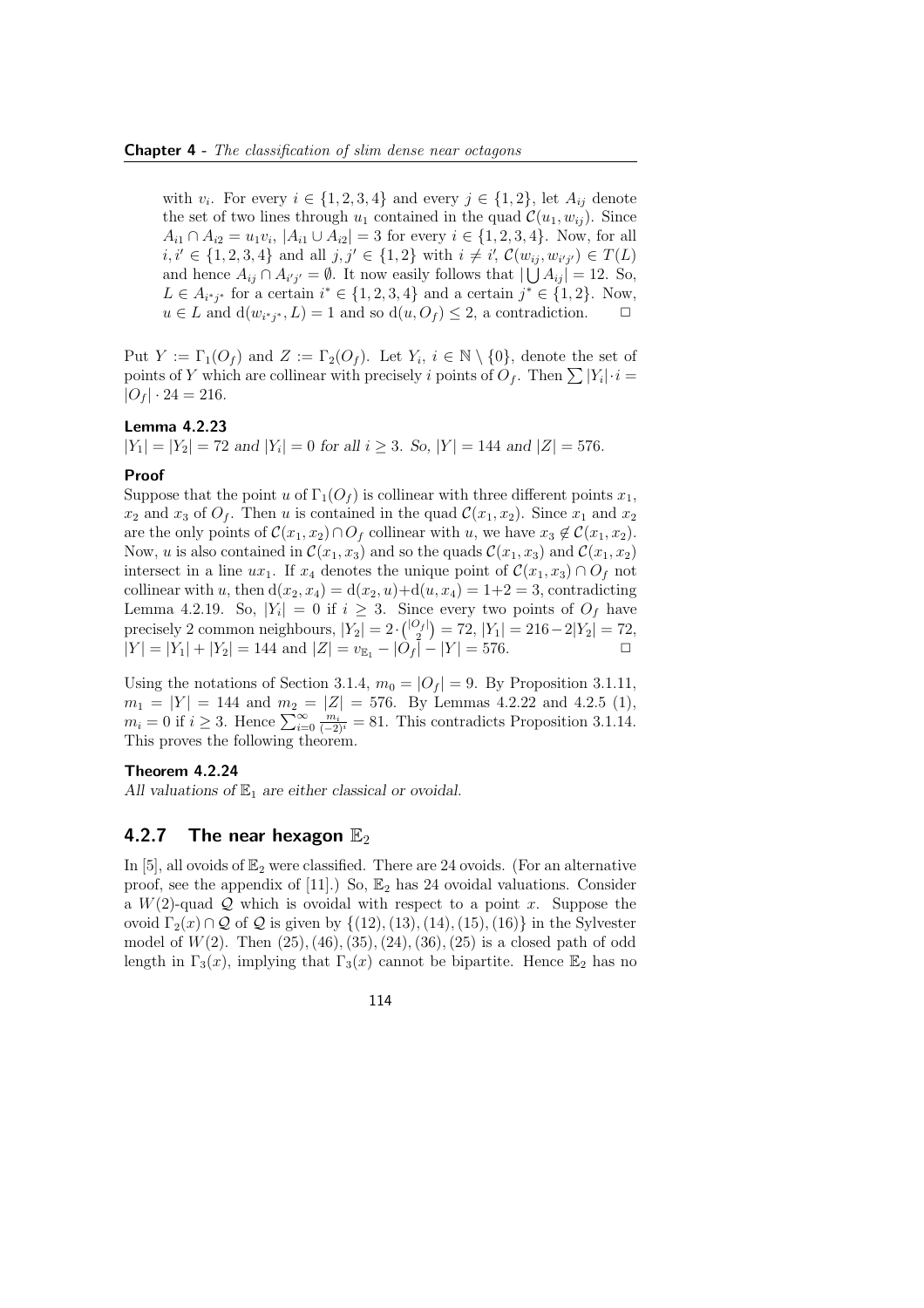semi-classical valuations. Since no quad of  $\mathbb{E}_2$  is big,  $\mathbb{E}_2$  has also no extended valuations.

#### Theorem 4.2.25

All valuations of  $\mathbb{E}_2$  are classical or ovoidal.

#### Proof

We may suppose that  $f$  is not classical nor ovoidal. Hence by Lemma 4.2.5,  $G_f$  is a linear space with at least two lines and since all lines have size 5,  $|O_f| \geq 21$ . If  $|O_f| \geq 21$ , then through every point  $x \in O_f$  there exists a line L which is contained in two special quads  $\mathcal{Q}_1$  and  $\mathcal{Q}_2$ . Then there exists a point  $u_1 \in O_f \cap \mathcal{Q}_1$  and a point  $u_2 \in O_f \cap \mathcal{Q}_2$  such that  $d(u_1, u_2) = 3$ , a contradiction. As a consequence,  $|O_f| = 21$  and  $G_f \cong PG(2, 4)$ .

Clearly, every point of  $O_f$  has value 0 and every neighbour of a point of  $O_f$ has value 1. Suppose that  $x$  is a point with value 1 and suppose that  $x$  is not collinear with a point of value 0. Clearly, every neighbour of  $x$  has value 2. It follows that x has distance 2 to every special quad. Hence x is ovoidal with respect to every special quad. So there exists a point  $x' \in O_f$  at distance 2 from x (any two ovoids of  $W(2)$  intersect in at least one point), contradicting the fact that every neighbour of  $x$  has value 2. Hence every point with value 1 is collinear with a point of value 0 and it is now easy to see that these points are the points of  $[O_f] \setminus O_f$ . Hence  $m_0 = 21$  and  $m_1 = 210$  (every two special quads intersect in a point of  $O_f$ ). Since  $m_0 - \frac{m_1}{2} + \frac{m_2}{4} = 0$ ,  $m_2 = 336$ , contradicting  $m_0 + m_1 + m_2 = v_{\mathbb{E}_2} = 759$ .

# 4.2.8 The near hexagon  $\mathbb{E}_3$

#### Lemma 4.2.26

If f is a nonclassical valuation of  $\mathbb{E}_3$ , then  $G_f \cong \mathsf{PG}(2,4)$ .

# Proof

By Lemmas 4.2.3 and 4.2.5,  $G_f$  is a linear space on 21 points containing only lines of size 5. Hence  $G_f \cong \mathsf{PG}(2,4)$ .

#### Lemma 4.2.27

Let  $\mathcal{Q}_1$  and  $\mathcal{Q}_2$  be two quads of  $\mathbb{E}_3$  intersecting each other in a point x. Then there is a unique set of quads through x containing  $\mathcal{Q}_1$  and  $\mathcal{Q}_2$  and partitioning the set of lines through  $x$ .

# Proof

Because  $Q(5, 2)$ -quads are big,  $Q_1 \cong Q_2 \cong W(2)$ . Since  $\mathcal{L}(x, \mathbb{E}_3) \cong \overline{W(2)}$ , every two disjoint lines (of size three) of  $\mathcal{L}_x$  are contained in a unique spread of  $\mathcal{L}_x$ . of  $\mathcal{L}_x$ .

115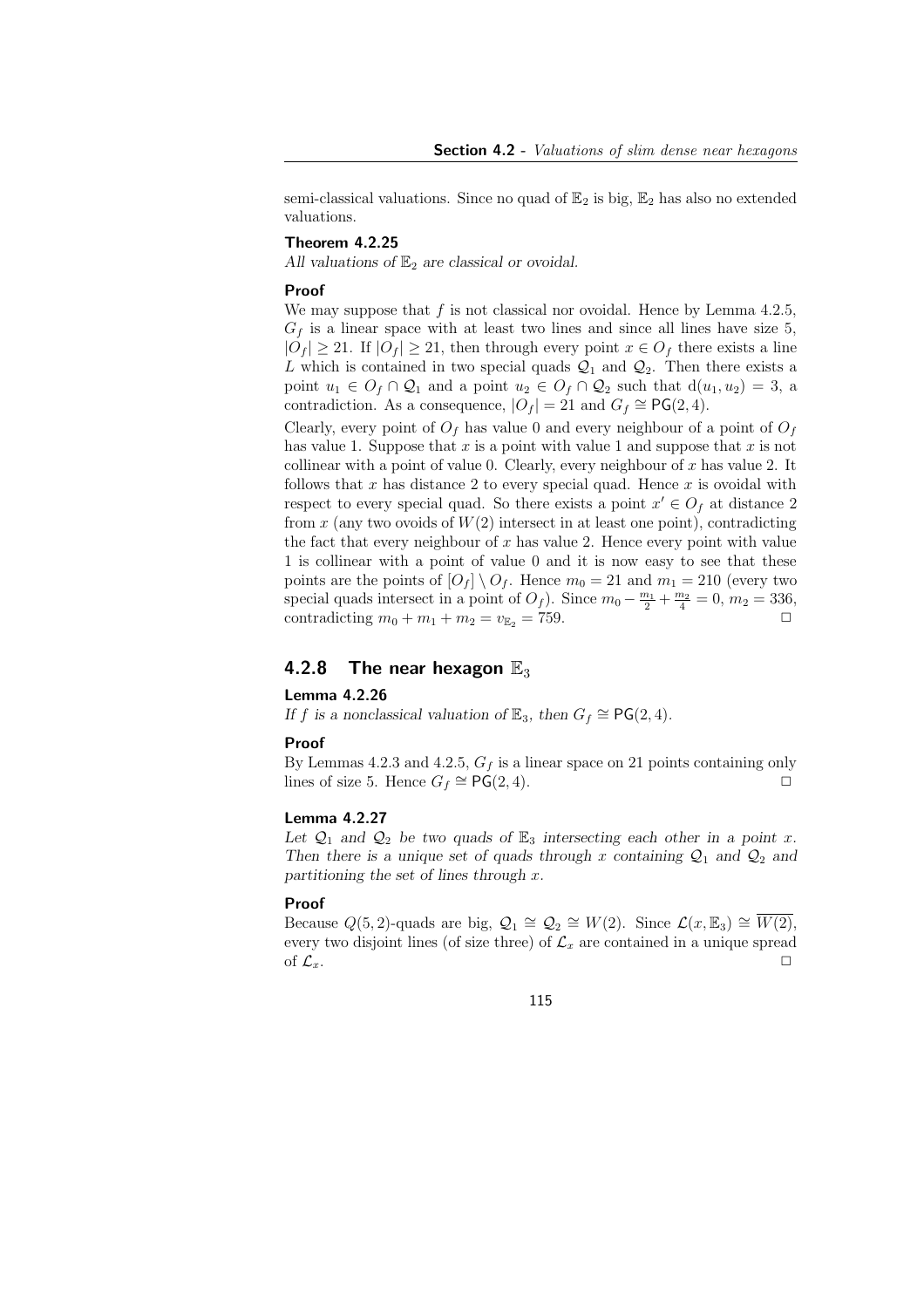# Definition

Let  $(x, Q)$  be a ovoidal point-quad pair in S and suppose  $\Gamma_2(x) \cap Q =$  ${x_1, \ldots, x_5}$ . Then

- $P(x, Q) := \{C(x, x_i) | 1 \le i \le 5\},\$
- $S(x, Q) := \{y | y \in O(x, x_i), 1 \leq i \leq 5\}.$

#### Theorem 4.2.28

Let  $(x, Q)$  be a point-quad pair such that  $d(x, Q) = 2$ . Then there exists a unique valuation f such that  $\{x\} \cup (\Gamma_2(x) \cap \mathcal{Q}) \subset O_f$ .

## Proof

Clearly  $\mathcal{Q} \cong W(2)$ . Let  $\Gamma_2(x) \cap \mathcal{Q} = \{x_1, \ldots, x_5\}$  and put  $\mathcal{Q}_i := \mathcal{C}(x, x_i)$ ,  $1 \leq i \leq 5$ . Clearly  $|S(x, Q)| = 21$ . Consider a point  $x_i, i \in \{1, \ldots, 5\}$ , and let P be the set of quads containing  $\mathcal{Q}$  and  $\mathcal{Q}_i$  partitioning the set of lines through  $x_i$  (see Lemma 4.2.27). One easily sees that  $P(x_i, Q_j) = P$  for every  $j \in \{1, ..., 5\} \setminus \{i\}.$  Hence  $S(x_i, Q_j) = S(x, Q)$  for all  $i, j \in \{1, ..., 5\}$  with  $i \neq j$ . It follows that

- for all  $a, b \in S(x, Q)$ ,  $d(a, b) = 2$  and  $O(a, b) \subseteq S(x, Q)$ ;
- the incidence structure whose points are the elements of  $S(x, Q)$  and whose lines are the sets  $O(a, b)$ ,  $a, b \in S(x, Q)$  and  $a \neq b$  (natural incidence), is isomorphic to  $PG(2, 4)$ .

The number of  $Q(5, 2)$ -quads which intersect  $K := S(x, Q)$  in a (necessarily unique) point is equal to  $6 \cdot |K| = 126$ . Since this is the total number of  $Q(5, 2)$ -quads, every  $Q(5, 2)$ -quad intersects K in a unique point.

If f is a valuation such that  $\{x\} \cup (\Gamma_2(x) \cap \mathcal{Q}) \subseteq O_f$ , then  $O_f$  necessarily coincides with K. Since every point y of  $\mathbb{E}_3$  is contained in a  $Q(5, 2)$ -quad,  $d(y, K) \leq 2$  and  $f(y) = d(y, K)$ . We will now show that the map  $f : y \mapsto$  $d(y, K)$  is a valuation. Obviously, property  $V_1$  is satisfied. Let L denote an arbitrary line of  $\mathbb{E}_3$ , let  $\mathcal R$  denote a  $Q(5, 2)$ -quad through L and let p denote the unique point of K in R. If  $p \in L$ , then property  $V_2$  is satisfied. If  $p \notin L$ , then the unique point  $p'$  of  $L$  nearest to  $p$  has value 1 and every other point of L has value 2. Again property  $V_2$  is satisfied. If y is a point such that  $f(y) = 0$ , then we define  $\mathcal{F}_y := \{y\}$ . If  $f(y) = 1$ , let  $\mathcal{F}_y$  denote the unique quad through y intersecting K in 5 points. If  $f(y) = 2$ , put  $\mathcal{F}_y := \mathbb{E}_3$ . For these choices of  $\mathcal{F}_y$ , also property  $\mathbf{V}_3$  is satisfied.

# Theorem 4.2.29

The near hexagon  $\mathbb{E}_3$  has 324 valuations of type  $PG(2, 4)$ .

116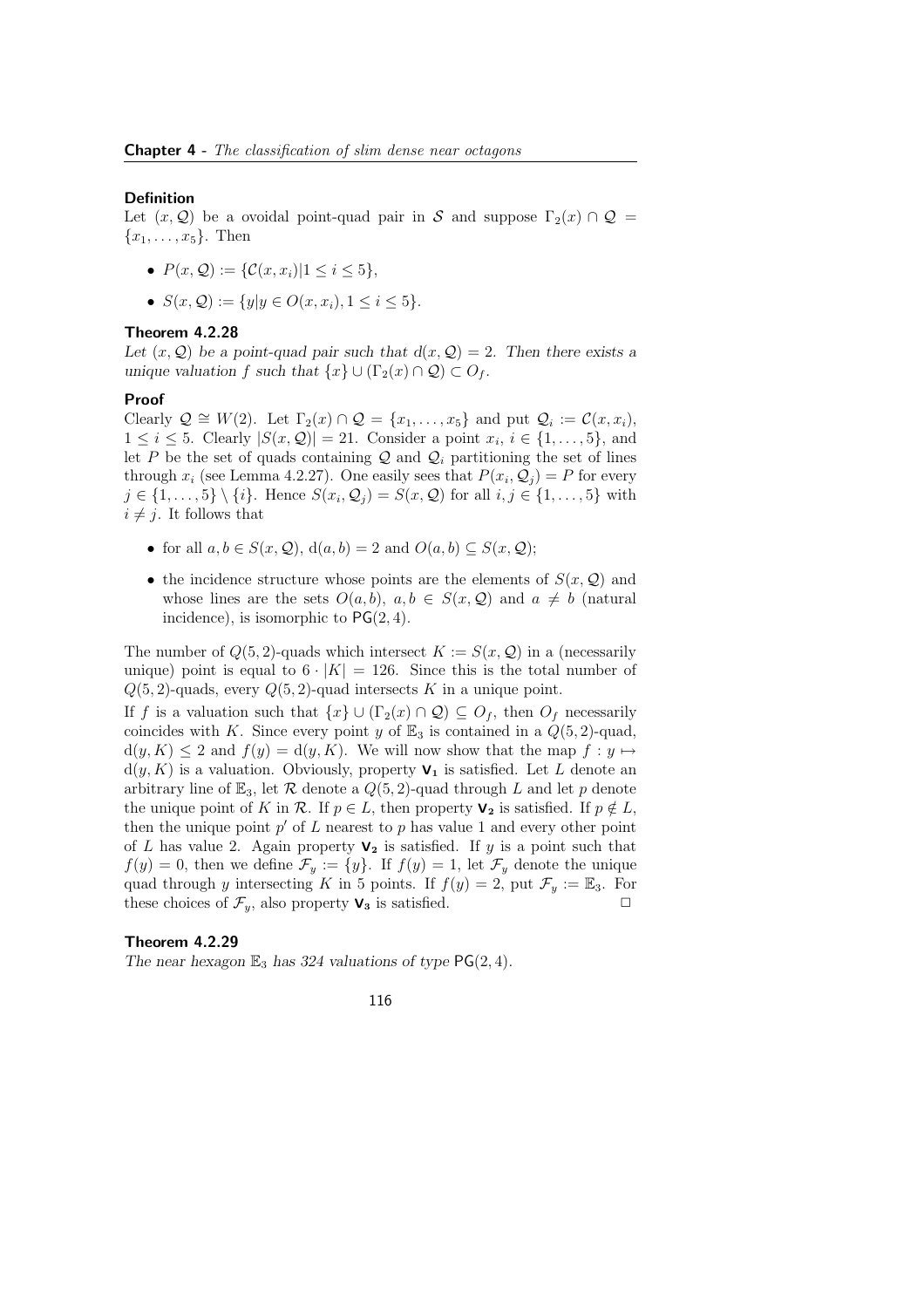# Proof

l,

From Theorem 4.2.28, every ovoidal point-quad pair  $(x, Q)$  in  $\mathbb{E}_3$  determines a unique valuation of type  $PG(2, 4)$ . In E<sub>3</sub> there are 567 W(2)-quads and 192 points at distance 2 from any such quad. Since there are 336 antiflags in PG(2, 4),  $\mathbb{E}_3$  has  $\frac{567.192}{336} = 324$  nonclassical valuations.

# 4.2.9 Overview

| near hexagon                                           |  | class. ovoid. semi-cl. extended | other                        |
|--------------------------------------------------------|--|---------------------------------|------------------------------|
| $\mathbb{L}_3 \times \mathbb{L}_3 \times \mathbb{L}_3$ |  | $\mathbb{L}_3$                  |                              |
| $W(2) \times \mathbb{L}_3$                             |  | $\mathbb{L}_3$ , $\mathbb{L}_5$ |                              |
| $Q(5,2)\times\mathbb{L}_3$                             |  | $\mathbb{L}_3$                  |                              |
| $\mathbb{H}_3$                                         |  | $\mathbb{L}_5$                  | $\mathbb{L}_3$ , PG $(2, 2)$ |
| $Q^D(6,2)$                                             |  | $\mathbb{L}_5$                  |                              |
| $Q(5,2) \otimes Q(5,2)$                                |  |                                 | AG(2,3)                      |
| $\mathbb{G}_3$                                         |  |                                 | $\overline{W}(2)$            |
| $\mathbb{E}_1$                                         |  |                                 |                              |
| $\mathbb{E}_2$                                         |  |                                 |                              |
| $\mathbb{E}_3$                                         |  |                                 | PG(2, 4)                     |
| $H^D(5,4)$                                             |  |                                 |                              |

We now summarize our results in Table 4.2. In the last two columns, we mention the types of the valuations.

Table 4.2: Valuations in slim dense near hexagons

# 4.3 Properties of slim dense near octagons

In this section, we assume that  $S$  is a slim dense near octagon. As before,  $v_S$ denotes the number of points of  $S$  and  $t_S + 1$  denotes the constant number of lines through a point of  $S$ .

# Lemma 4.3.1

If H is a hex of S containing a  $Q(5, 2)$ -quad, then every hex intersecting H intersects  $H$  in at least a line.

# Proof

Let  $\mathcal{H}'$  be a hex which meets  $\mathcal{H}$ . Let  $u \in \mathcal{H} \cap \mathcal{H}'$ , let  $\mathcal Q$  denote a  $Q(5, 2)$ quad of  $H$  through u and let v denote a point of  $H'$  at distance 3 from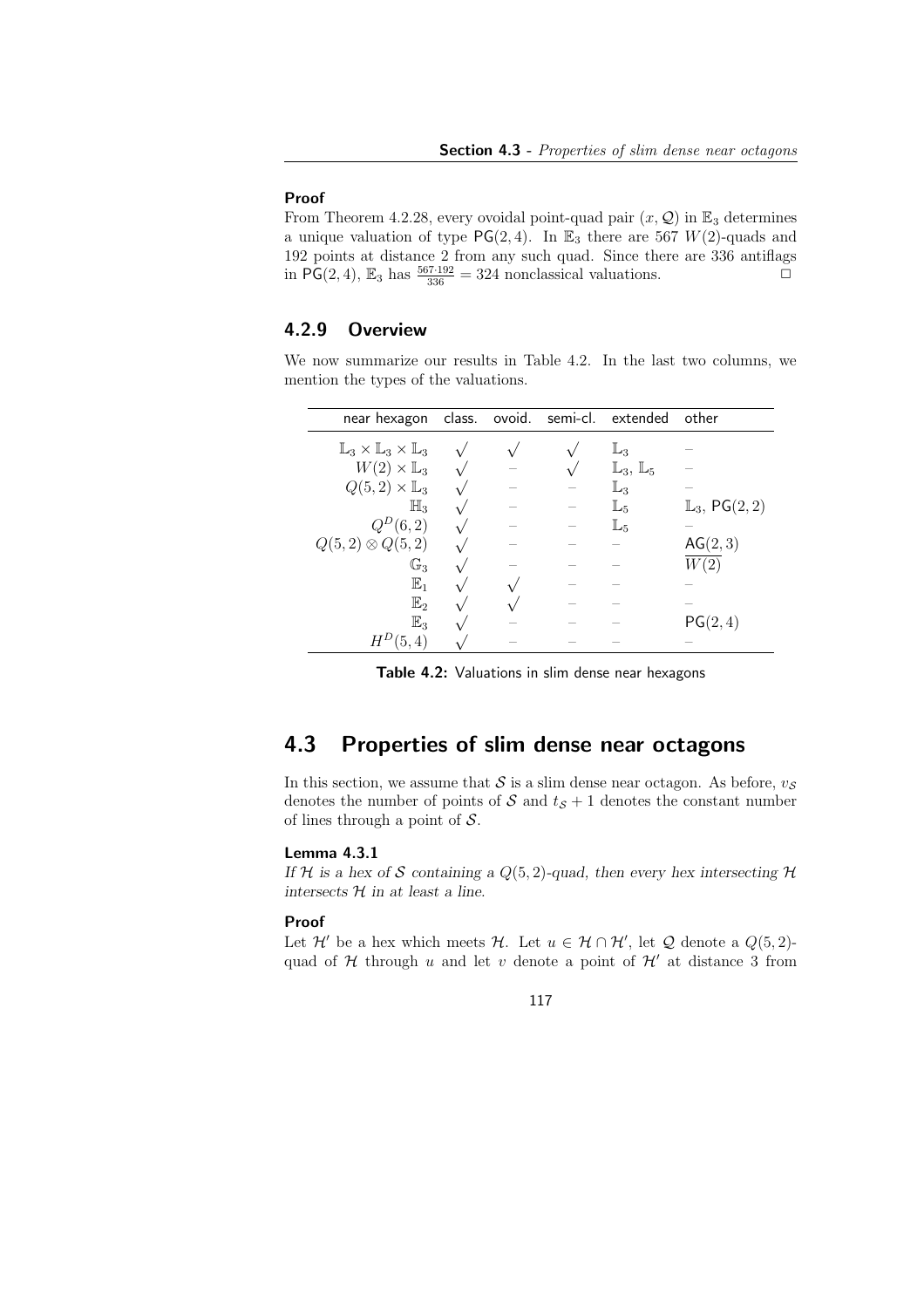u. Since  $Q(5, 2)$  has no ovoids, v is classical with respect to  $Q$ . Let v' denote the point of Q nearest to v. Then  $d(v, v') \leq 2$ , so  $v' \neq u$ . Since  $d(v, u) = d(v, v') + d(v', u)$ , the point v' is contained in a shortest path between the points v and u of  $\mathcal{H}'$ . Hence  $v' \in \mathcal{H}'$  and  $\mathcal{C}(u, v') \subseteq \mathcal{H} \cap \mathcal{H}'$ . So  $\mathcal H$  and  $\mathcal H'$  intersect in at least a line.

# Lemma 4.3.2

There exist constants  $a_S$ ,  $b_S$  and  $c_S$  such that every point of S is contained in  $a_S$  grid-quads,  $b_S W(2)$ -quads and  $c_S Q(5, 2)$ -quads. Furthermore  $t_S(t_S+1)$  =  $2a<sub>S</sub> + 6b<sub>S</sub> + 20c<sub>S</sub>$ , and

- $|\Gamma_0(x)| = 1;$
- $|\Gamma_1(x)| = 2(t_s + 1);$
- $|\Gamma_2(x)| = 4a_S + 8b_S + 16c_S;$
- $|\Gamma_3(x)| = \frac{v_S}{3} 1 6t_S + 4a_S + 8b_S + 16c_S;$
- $|\Gamma_4(x)| = 2(\frac{v_S}{3} 1 + 2t_S 4a_S 8b_S 16c_S);$

for every point x of S. Hence  $|\Gamma_i(x)|$ ,  $i \in \{0, 1, 2, 3, 4\}$ , is independent of the chosen point x.

#### Proof

(a) Consider two collinear points x and y and let  $\mu$  denote the number of gridquads through xy. For every hex H through xy, let  $\lambda_{\mathcal{H}}$  denote the number of grid-quads through  $xy$ . Then the total number of grid-quads through  $x$ is equal to  $\mu + \sum (a_{\mathcal{H}} - \lambda_{\mathcal{H}})$  where the summation ranges over all hexes  $\mathcal{H}$ through the line  $xy$ . By symmetry, the number of grid-quads through  $y$  is also equal to  $\mu + \sum (a_{\mathcal{H}} - \lambda_{\mathcal{H}})$ . Hence every two collinear points are contained in the same number of grid-quads. By connectedness of  $S$ , it follows that every point of  $S$  is contained in the same number of grid-quads. In a similar way, one shows that this property also holds for the  $W(2)$ -quads and the  $Q(5, 2)$ -quads. Because every two intersecting lines of S are contained in a unique quad,  $t_{\mathcal{S}}(t_{\mathcal{S}} + 1) = 2a_{\mathcal{S}} + 6b_{\mathcal{S}} + 20c_{\mathcal{S}}.$ 

(b) Let x be an arbitrary point of S. Obviously,  $|\Gamma_0(x)| = 1$  and  $|\Gamma_1(x)| =$  $2(t<sub>S</sub>+1)$ . Since every point at distance two from x is contained in a unique quad together with x,  $|\Gamma_2(x)| = 4a_S + 8b_S + 16c_S$ .

Let  $N_i$ ,  $i \in \{0, 1, 2, 3\}$ , be the total number of lines of S at distance i from x. An easy counting yields

118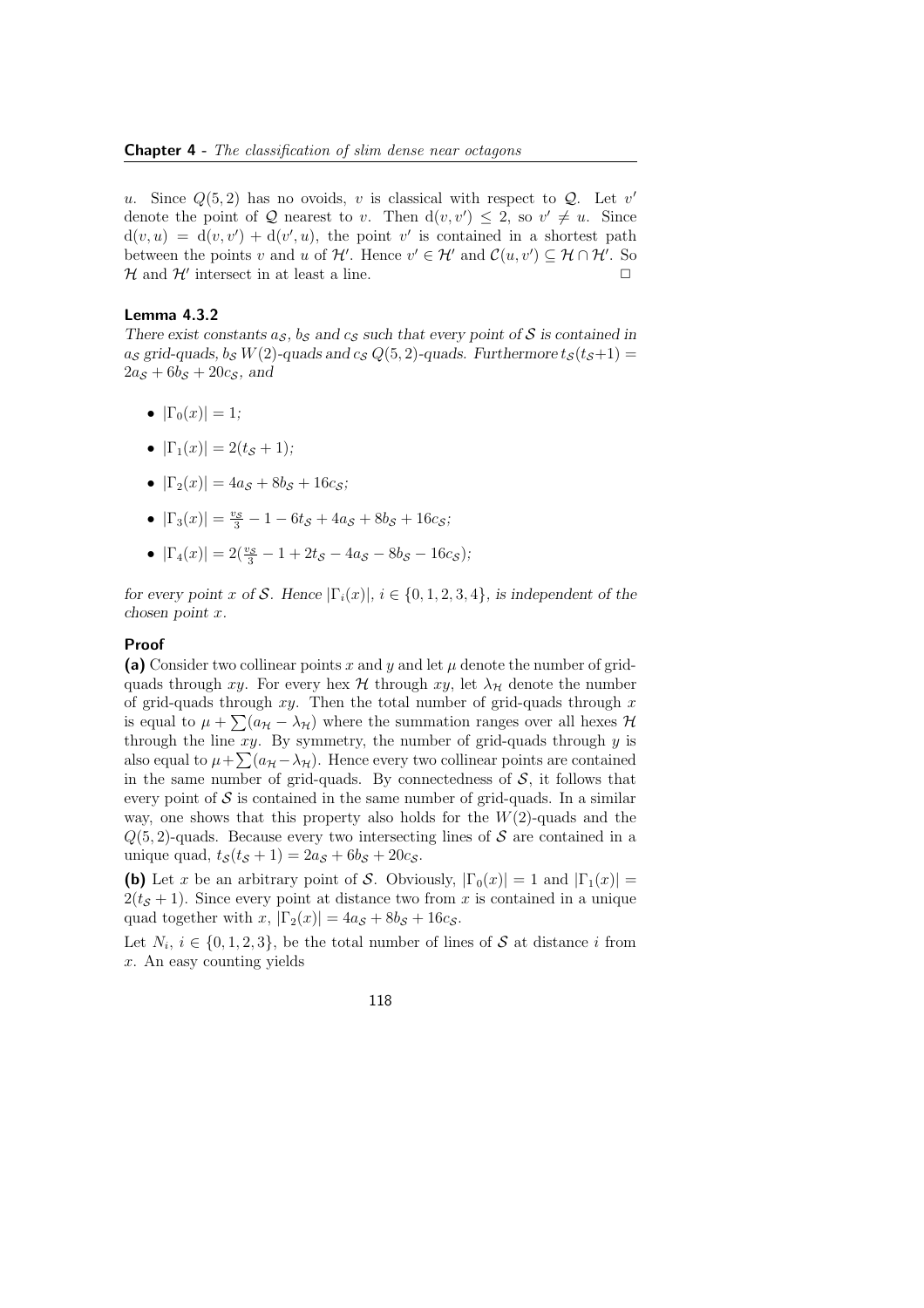$$
N_2 = |\Gamma_2(x)|(t_S + 1) - 2N_1;
$$
  
\n
$$
N_3 = |\Gamma_3(x)|(t_S + 1) - 2N_2;
$$
  
\n
$$
2N_3 = |\Gamma_4(x)|(t_S + 1);
$$
  
\n
$$
|\Gamma_3(x)| + |\Gamma_4(x)| = v_S - 1 - 2(t_S + 1) - (4a_S + 8b_S + 16c_S).
$$

These equations allow us to calculate  $|\Gamma_3(x)|$  and  $|\Gamma_4(x)|$  in terms of  $v_{\mathcal{S}}, t_{\mathcal{S}},$  $a_{\mathcal{S}}, b_{\mathcal{S}}$  and  $c_{\mathcal{S}}$ . We obtain the required equations.

# Lemma 4.3.3

Let  $(x, \mathcal{H})$  be a point-hex pair of S. Let  $f_x : \mathcal{H} \to \mathbb{N}$ ;  $y \mapsto d(x, y) - d(x, \mathcal{H})$ . Then

- $f_x$  is a classical valuation of H if and only if  $d(x, \mathcal{H}) \leq 1$ ;
- $f_x$  is an ovoidal valuation of H if and only if  $d(x, \mathcal{H}) = 3$ .

# Proof

By Proposition 3.1.3,  $f_x$  is a valuation of  $H$ .

(a) If  $f_x$  is classical, then  $\max\{f_x(u)|u \in \mathcal{H}\}=3$ . Since  $f_x(u)=d(x,u)$  $d(x, \mathcal{H})$ , and  $d(x, u) \leq 4$ , it follows that  $d(x, \mathcal{H}) \leq 1$ . Conversely, if  $d(x, \mathcal{H}) \leq$ 1, then  $(x, \mathcal{H})$  is a classical pair and one easily sees that  $f_x$  must be classical.

(b) If  $d(x, \mathcal{H}) = 3$ , then clearly  $\max\{f_x(u) | u \in \mathcal{H}\} = 1$ . Hence by Proposition 3.1.7,  $f_x$  is ovoidal. Conversely, suppose that  $f_x$  is ovoidal. Then  $\max\{f_x(u)|u \in \mathcal{H}\}=1.$  Suppose that  $d(x,\mathcal{H})=2.$  By Lemma 4.2.1, there exist two points y and z in  $O_{f_x}$  such that  $d(y, z) = 3$ . Let  $\mathcal{Q} := \mathcal{C}(x, y)$ . Because  $\mathcal{Q} \cap \mathcal{H} = \{y\}, d(z, \mathcal{Q}) = 2$ . If z is classical with respect to  $\mathcal{Q}$ , then  $d(z, y) = d(z, x) + d(x, y) = 4$ , a contradiction. So z is ovoidal with respect to  $Q$ . But then every line of  $Q$  through  $y$  contains a point at distance two from z, implying that this line is contained in  $H$ , contradicting  $Q \cap H = \{y\}$ .<br>This proves the lemma This proves the lemma.

# 4.4 Near octagons of type  $(Q(5,2) \otimes Q(5,2)) \otimes$  $Q(5, 2)$

In this section, we will prove that there are up to isomorphism exactly two glued near octagons of type  $(Q(5, 2) \otimes Q(5, 2)) \otimes Q(5, 2)$ .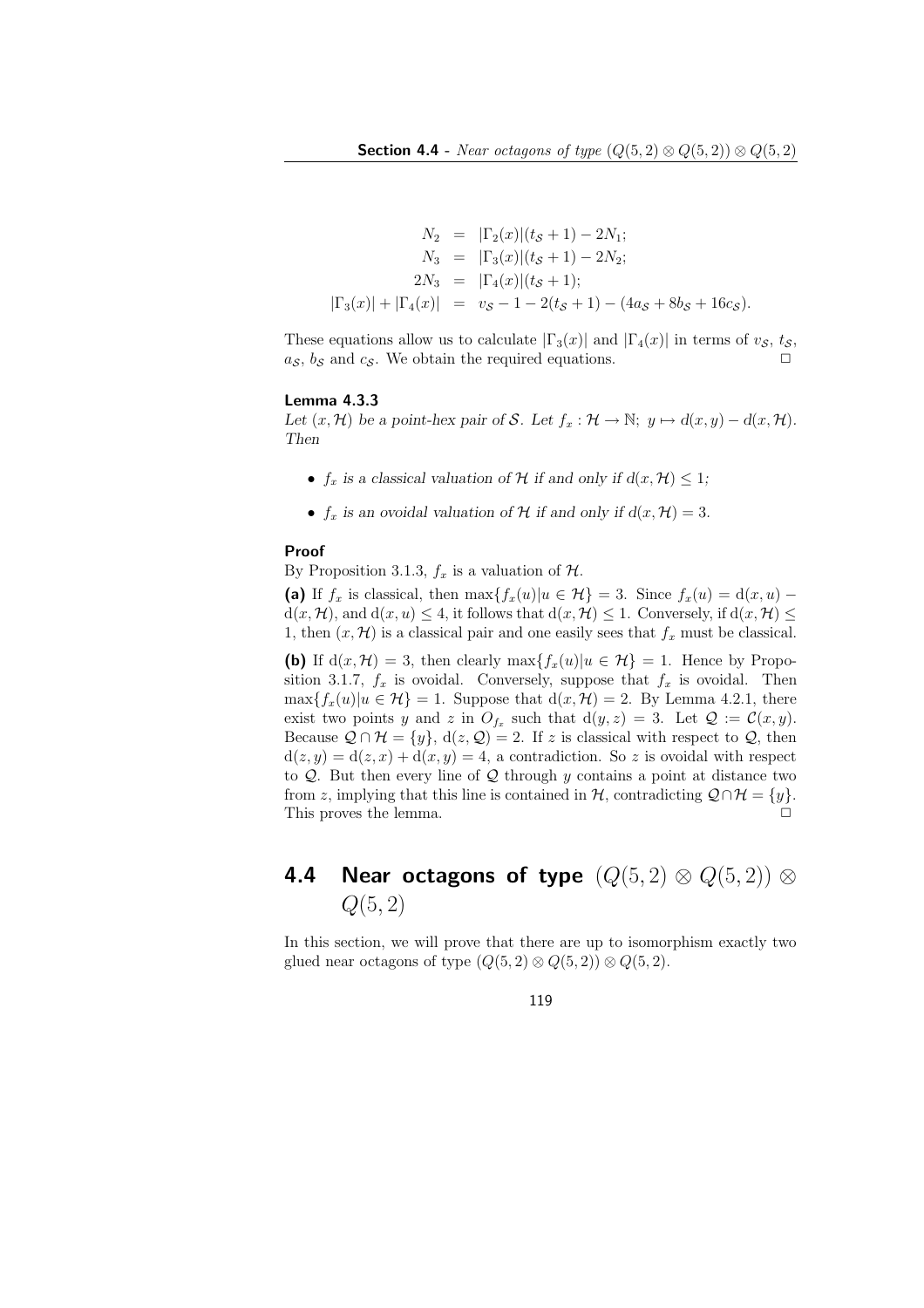# 4.4.1 Spreads of symmetry of  $Q(5, 2)$

#### Lemma 4.4.1

If  $S_1$  and  $S_2$  are two spreads of symmetry of  $Q(5, 2)$ , then  $|S_1 \cap S_2| \in \{1, 3, 9\}$ .

#### Proof

Consider two different spreads of symmetry  $S_1$  and  $S_2$  of  $Q(5, 2)$ . As shown in Theorem 2.1.2, spreads of symmetry of  $Q(5, 2) \cong H^D(3, 4)$  correspond to nontangent plane intersections with the hermitian variety  $H(3, 4)$  in PG(3, 4). Let  $\pi_i, i \in \{1, 2\}$ , be the nontangent plane of  $PG(3, 4)$  corresponding with  $S_i$ . Since  $\pi_1$  and  $\pi_2$  are both nontangent,  $\pi_1 \cap \pi_2 \not\subset H(3, 4)$ . Hence  $|S_1 \cap S_2| = |\pi_1 \cap \pi_2 \cap H(3, 4)| \in \{1, 3\}$  $|\pi_1 \cap \pi_2 \cap H(3,4)| \in \{1,3\}.$ 

# Lemma 4.4.2

Let S be a spread of symmetry of  $Q(5,2)$  and let A and B be two reguli of S. Then there exists an element  $\theta \in \text{Aut}(Q(5, 2))$  stabilizing S, and mapping A to B such that  $d(x, x^{\theta}) = d(y, y^{\theta}) = d(z, z^{\theta})$  for every line  $\{x, y, z\}$  of S.

# Proof

Define a graph  $\Gamma$  on  $GF(3)^3$  as follows. Two vertices  $(x_1, y_1, z_1)$  and  $(x_2, y_2, z_2)$ are adjacent if and only if

- $x_1 \neq x_2$ ,  $(y_1, z_1) = (y_2, z_2)$ , or
- $x_2 = x_1 + y_1z_2 y_2z_1$ ,  $(y_1, z_1) \neq (y_2, z_2)$ .

Then by Section 2.5.2 of [11], the incidence structure  $S$  with points the vertices of Γ, with lines the maximal cliques of Γ and with containment as incidence relation, is isomorphic to  $Q(5, 2)$ . As explained in Section 2.8 of  $[11]$ , we may assume that S corresponds to the set of lines of the form  $\{(\sigma, a, b)| \sigma \in \mathsf{GF}(3)\}, a, b \in \mathsf{GF}(3)$ . Let  $\mathcal{A}_S$  be the set of automorphisms of  $Q(5, 2)$  stabilizing S. Every element  $\theta \in \mathcal{A}_S$  is of the following form (see again Section 2.8 of [11]):

$$
\begin{bmatrix} x^{\theta} \\ y^{\theta} \\ z^{\theta} \end{bmatrix} = \begin{bmatrix} a_{11}a_{22} - a_{12}a_{21} & ba_{21} - ca_{11} & ba_{22} - ca_{12} \\ 0 & a_{11} & a_{12} \\ 0 & a_{21} & a_{22} \end{bmatrix} \begin{bmatrix} x \\ y \\ z \end{bmatrix} + \begin{bmatrix} d \\ b \\ c \end{bmatrix},
$$

with  $a_{11}, a_{12}, a_{21}, a_{22}, b, c, d \in \mathsf{GF}(3)$  such that  $a_{11}a_{22} - a_{12}a_{21} \neq 0$ . The linear space whose points are the lines of S, whose lines are the reguli of S and with natural incidence, is isomorphic to  $AG(2,3)$ . An element of  $\mathcal{A}_S$  induces an automorphism of  $AG(2,3)$  of the following form:

120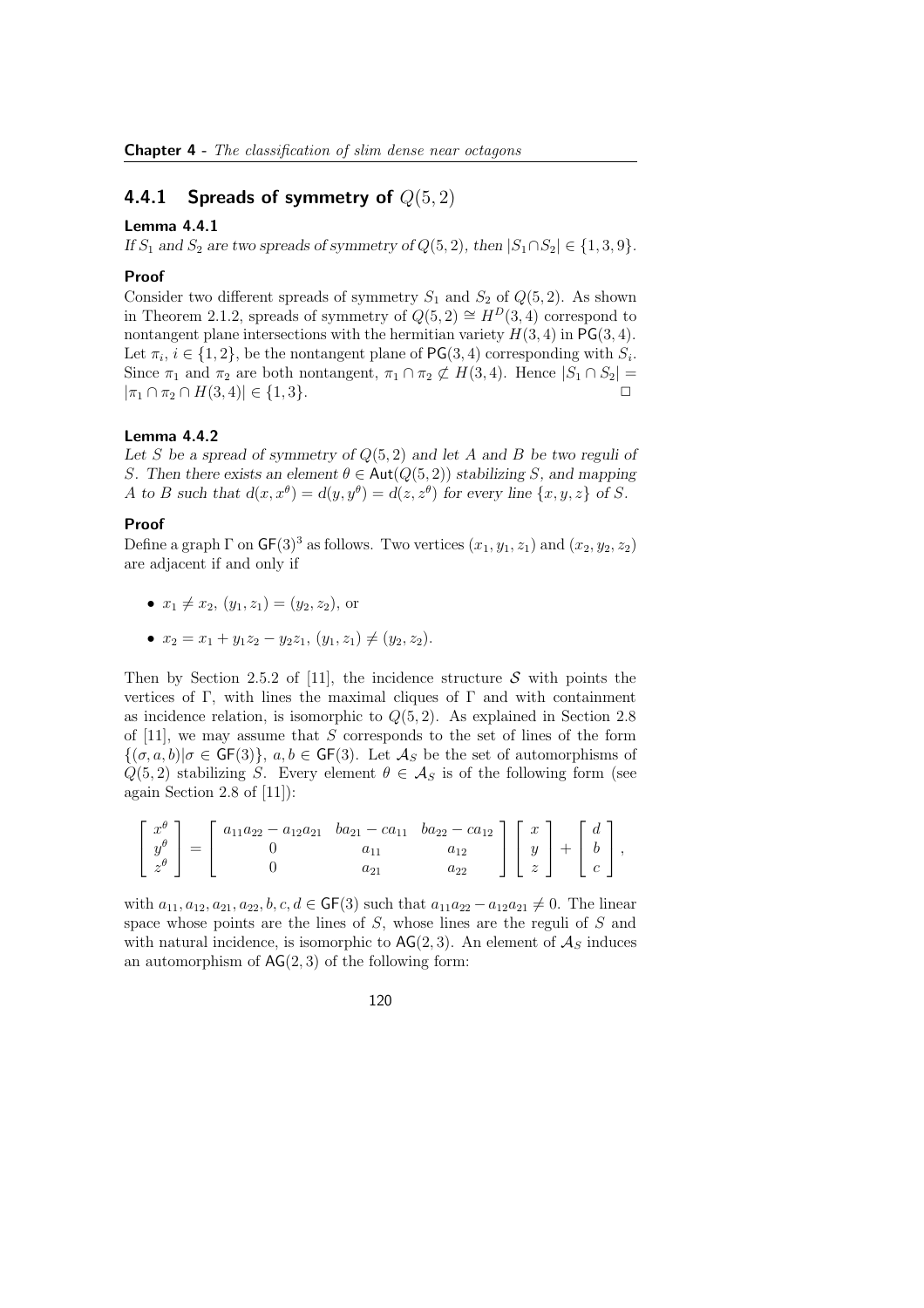|  | $a_{11}$ $a_{12}$     $y$   $\perp$                               |  |  |
|--|-------------------------------------------------------------------|--|--|
|  | $a_{21}$ $a_{22}$ $\left  \begin{array}{c} z \end{array} \right $ |  |  |

Since all automorphisms of  $AG(2,3)$  are of this form, it is easy to see that there exists a  $\theta \in A_S$  such that the induced automorphism of AG(2, 3) maps the line A to the line B. Furthermore, we can choose  $\theta$  in such a way that  $a_{11}a_{22}-a_{12}a_{21} = 1$ . One can easily check that each such  $\theta$  is an automorphism of  $O(5, 2)$  satisfying the conditions of the lemma of  $Q(5, 2)$  satisfying the conditions of the lemma.

# 4.4.2 Spreads of symmetry of  $Q(5,2) \otimes Q(5,2)$

Consider a near hexagon  $\mathcal{H} \cong Q(5, 2) \otimes Q(5, 2)$ . Let  $T_1$  and  $T_2$  be the two partitions of H in mutually disjoint  $Q(5, 2)$ -quads and let  $S^* := \{ \mathcal{F}_1 \cap \mathcal{F}_2 | \mathcal{F}_1 \in$  $T_1, \mathcal{F}_2 \in T_2$ , i.e. the spread of  $\mathcal H$  arising in a natural way from  $T_1$  and  $T_2$ . By Theorem 16 of [14],  $S^*$  is a spread of symmetry of  $H$ . We will use the following notations.

- The unique element of  $S^*$  through a point x of  $H$  is denoted as  $L_x$ .
- Let  $L = \{x_1, x_2, x_3\}$  be a line of  $\mathcal{H}$ . If  $L \in S^*$ , put  $[L] := \{L\}$ , else put  $[L] := \{L_{x_1}, L_{x_2}, L_{x_3}\}^{\perp}.$
- For every  $i \in \{1,2\}$ , let  $K_i$  be the set of all spreads of symmetry S of H different from  $S^*$  such that for every  $\mathcal{Q} \in T_i$ ,  $S_{\mathcal{Q}}$  is a spread of symmetry of Q, and for all  $Q, Q' \in T_i$ ,  $S_{Q'} = \pi_{Q'}(S_Q) := {\pi_{Q'}(L)|L \in S_Q}$ . Every spread of symmetry of  $\mathcal H$  different from  $S^*$  is contained in  $K_1 \cup K_2$ , see Theorem 2.3.2.
- A spread S of a quad  $\mathcal{Q} \in T_1 \cup T_2$  is called a good spread of  $\mathcal{Q}$  if S is a spread of symmetry of  $Q$  different from  $S^*_{Q}$  such that  $[L] \in S$  for every  $L \in S$ . If  $A, B$  and  $C$  are three disjoint reguli of  $S^*_{\mathcal{Q}}$ , then  $A \cup B^{\perp} \cup C^{\perp}$ is a good spread of Q.
- Let S be a good spread of a quad  $\mathcal{Q} \in \mathcal{T}_i$ ,  $i \in \{1, 2\}$ . Then  $S :=$  $\cup_{\mathcal{Q}'\in T_i} \pi_{\mathcal{Q}'}(S).$

# Lemma 4.4.3

If  $S \in K_i$  with  $i \in \{1,2\}$ , then for every  $\mathcal{Q} \in T_i$ ,  $S_{\mathcal{Q}} \cap S_{\mathcal{Q}}^*$  is a regulus of  $S_{\mathcal{Q}}^*$ and  $S_{\mathcal{Q}}$  is a good spread of  $\mathcal{Q}$ .

$$
121\\
$$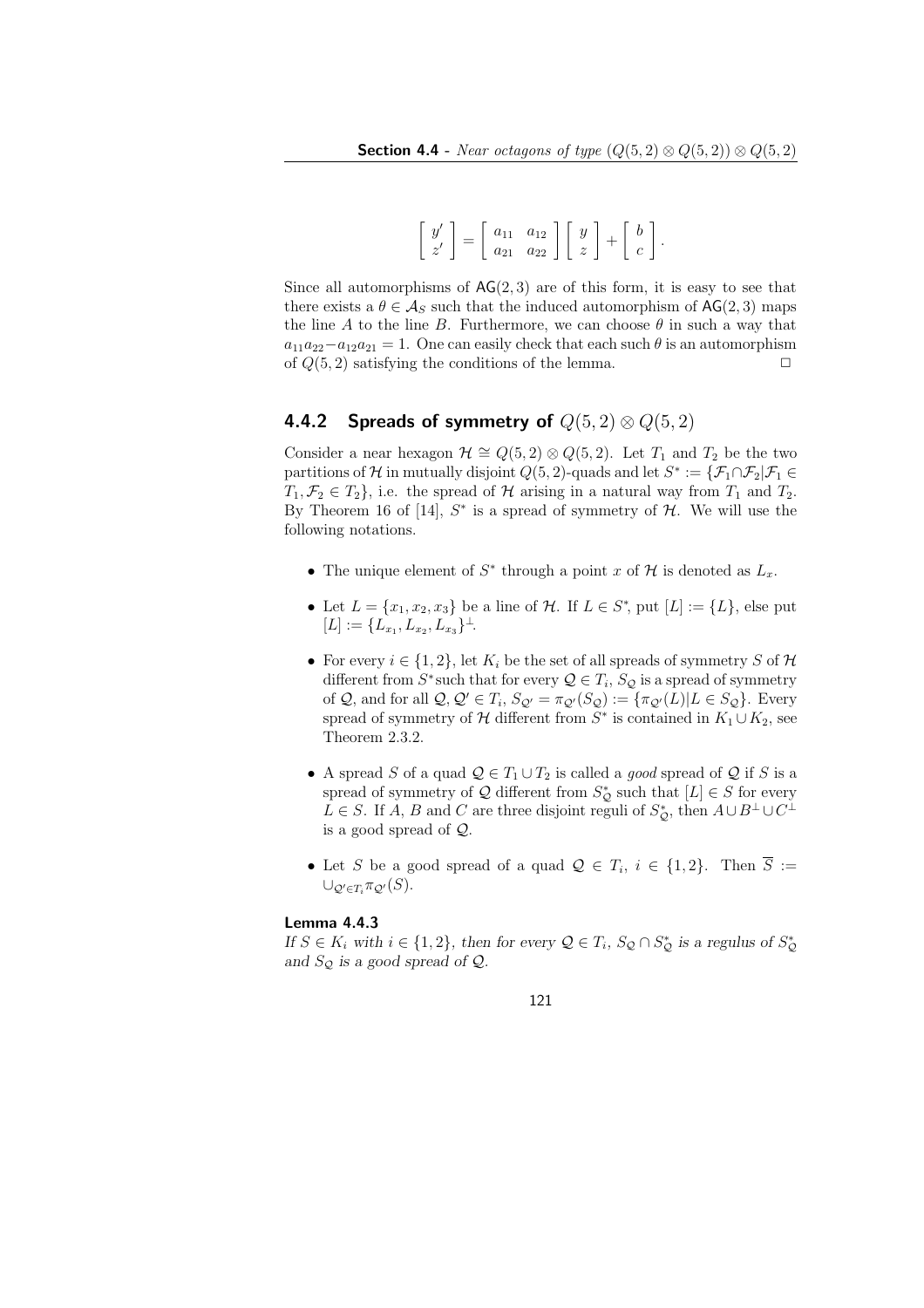# Proof

Suppose that  $S \in K_i$ . Let  $L = \{x_1, x_2, x_3\}$  be a line of S such that  $L \notin S^*$  and let  $Q$  be the unique element of  $T_i$  containing L. Let  $Q_i$  be the unique element of  $T_{3-i}$  through the line  $L_{x_j}$ ,  $j \in \{1,2,3\}$ . Since  $\mathcal{Q}_1 \cong Q(5,2)$ ,  $S^*_{\mathcal{Q}_1}$  is not trivial and hence by Theorem 11 of [18], the group  $\Pi_{S^*_{\mathcal{Q}_1}}(L_{x_1})$  of projectivities of  $L_{x_1}$  with respect to  $S^*_{\mathcal{Q}_1}$  acts regularly on the points of  $L_{x_1}$ . Clearly, for every  $\mathcal{Q}' \in T_i$ , the projection of L on  $\mathcal{Q}'$  is a line intersecting  $\mathcal{Q}' \cap \mathcal{Q}_1$ ,  $\mathcal{Q}' \cap \mathcal{Q}_2$ and  $\mathcal{Q}' \cap \mathcal{Q}_3$ . It follows that the group  $\{(\pi_{\mathcal{Q}} \circ \pi_{\mathcal{Q}'} \circ \pi_{\mathcal{Q}''})_{|\mathcal{Q}} | \mathcal{Q}', \mathcal{Q}'' \in T_i\}$  has a regular action on the lines of [L]. Since  $S_{\mathcal{Q}'} = \pi_{\mathcal{Q}'}(S_{\mathcal{Q}''})$  for every  $\mathcal{Q}', \mathcal{Q}'' \in T_i$ , it follows that  $[L] \subset S_{\mathcal{Q}}$ . One now easily sees that  $|S_{\mathcal{Q}} \cap S_{\mathcal{Q}}^*| \in \{0, 3, 6\}$  and hence by Lemma 4.4.1,  $|S_{\mathcal{Q}} \cap S_{\mathcal{Q}}^*| = 3$  and  $S_{\mathcal{Q}} \cap S_{\mathcal{Q}}^*$  is a regulus. Again since  $S_{\mathcal{Q}'} = \pi_{\mathcal{Q}'}(S_{\mathcal{Q}''})$  for all  $\mathcal{Q}', \mathcal{Q}'' \in T_i$ ,  $|S_{\mathcal{Q}'} \cap S_{\mathcal{Q}'}^*| = 3$  for every  $\mathcal{Q}' \in T_i$ . As a corollary, for every  $\mathcal{Q}' \in T_i$  and for every line  $L \in S_{\mathcal{Q}'}, [L] \subset S_{\mathcal{Q}'}$ .

Let S be a good spread of  $\mathcal{Q} \in T_i$ ,  $i \in \{1, 2\}$ . Then  $S = A \cup B^{\perp} \cup C^{\perp}$ , with A, B and C three disjoint reguli of  $S^*_{\mathcal{Q}}$ . If  $\mathcal{Q}_1$ ,  $\mathcal{Q}_2$  and  $\mathcal{Q}_3$  are the quads of  $T_{3-i}$  containing the lines of A, then we say that S is of type  $[Q_1, Q_2, Q_3]$ . Clearly if a good spread of certain type in  $Q$  exists, it is unique. One easily sees that the projection of a good spread S of  $\mathcal{Q} \in T_i$  on  $\mathcal{Q}' \in T_i$ , is a good spread of  $Q'$  of the same type as S. This proves the following lemma.

# Lemma 4.4.4

If  $S_1$  (in  $\mathcal{Q}_1$ ) and  $S_2$  (in  $\mathcal{Q}_2$ ) are good spreads of same type, then  $\overline{S_1} = \overline{S_2}$ .

#### Lemma 4.4.5

Let  $\theta$  be an automorphism of  $\mathcal{Q} \in T_i$ ,  $i \in \{1, 2\}$ , such that  $\theta$  stabilizes  $S^*_{\mathcal{Q}}$ and  $d(x, x^{\theta}) = d(y, y^{\theta}) = d(z, z^{\theta})$  for every line  $\{x, y, z\}$  of  $S_{\mathcal{Q}}^*$ . Then the map  $\phi: x \mapsto \pi_{\mathcal{Q}'} \circ \theta \circ \pi_{\mathcal{Q}}(x)$ , with  $\mathcal{Q}'$  the unique quad of  $T_i$  through x, is an automorphism of H.

# Proof

We may assume without loss of generality that  $i = 1$ . By definition,  $x^{\phi} = x^{\theta}$ if  $x \in \mathcal{Q}$ . One easily checks that  $\phi$  is a bijection from  $\mathcal{H}$  to  $\mathcal{H}$  fixing every element of  $T_1$ . Now consider a line M of H. Suppose first that M is a line of  $\mathcal{Q}' \in T_1$ . Then  $M^{\phi}$  is obtained from M by two projections and an automorphism. It is now easy to see that  $M^{\phi}$  is again a line of H and that  $M^{\phi} \in S^*$  if  $M \in S^*$ . Suppose now that  $M = \{x_1, x_2, x_3\}$  is a line of  $\mathcal{R} \in T_2$ and  $M \notin S^*$ . Let  $L := \mathcal{R} \cap \mathcal{Q}$  and let  $\mathcal{R}'$  be the unique quad of  $T_2$  through  $L^{\theta}$ . Let  $\mathcal{Q}_i$  be the quad of  $T_i$  intersecting M in  $x_i$ , put  $L_i := \mathcal{Q}_i \cap \mathcal{R}$ , and  $L'_i := \mathcal{Q}_i \cap \mathcal{R}'$ ,  $i \in \{1, 2, 3\}$ . We have two possibilities.

•  $M \cap L \neq \emptyset$ .

122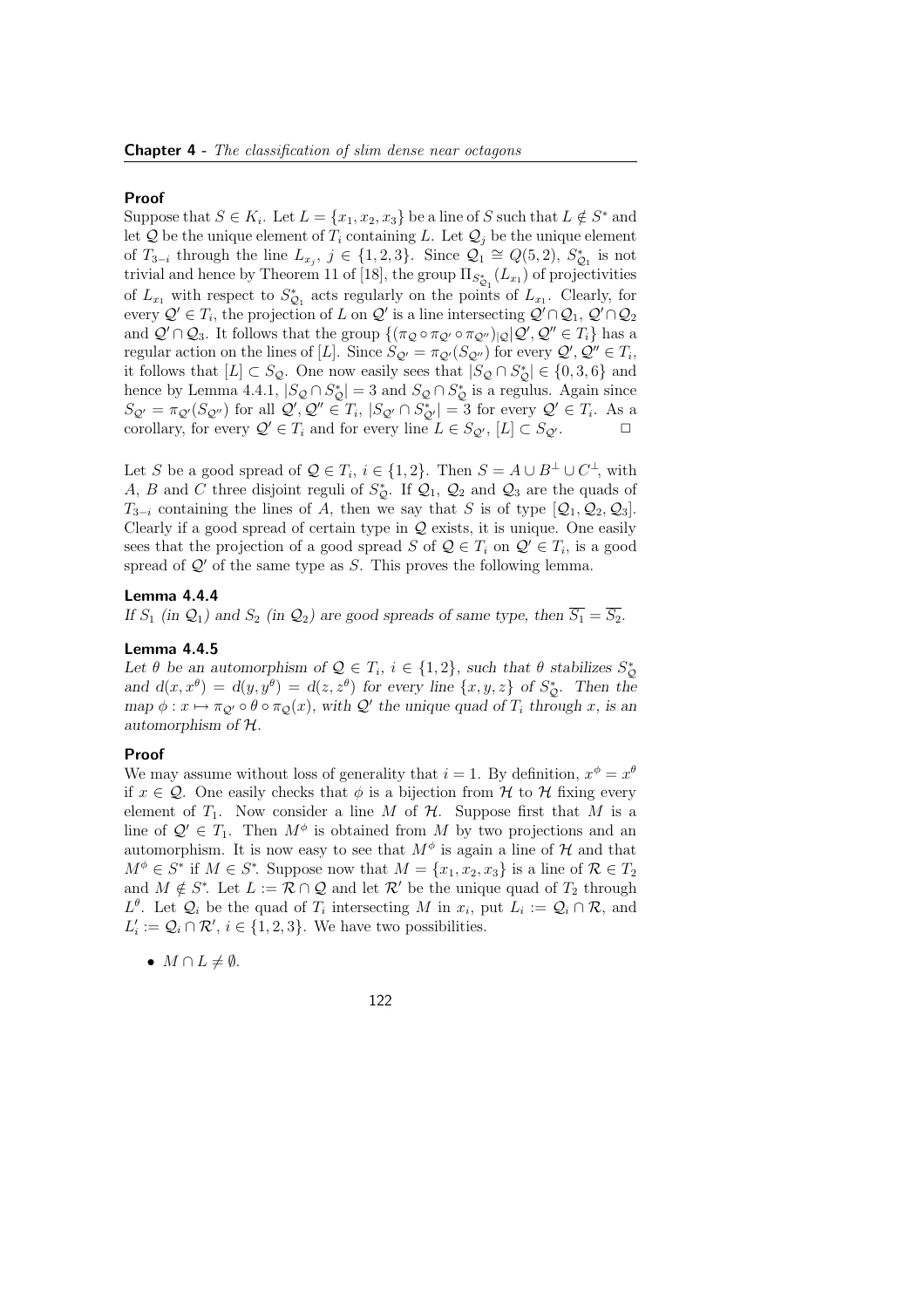We may assume that  $M \cap L = \{x_1\}$ . Hence  $\mathcal{Q}_1 = \mathcal{Q}$  and  $L_1 = L$ . We have  $\pi_{\mathcal{Q}}(x_i) = x_1$  for every  $i \in \{1, 2, 3\}$  and hence  $x_i^{\phi}$  is the unique point of  $\mathcal{R}' \cap \mathcal{Q}_i$  collinear with  $x_1^{\theta}$ . Since  $\pi_{\mathcal{Q}_2}(x_1)$  and  $\pi_{\mathcal{Q}_3}(x_1)$  are collinear, also  $\pi_{\mathcal{Q}_2}(x_1^{\theta})$  and  $\pi_{\mathcal{Q}_3}(x_1^{\theta})$  are collinear. It follows that  $M^{\phi}$  is a line.

•  $M \cap L = \emptyset$ .

Let G be the unique grid of  $\mathcal{R}'$  through  $L'_1, L'_2$  and  $L'_3$  and let  $M' \in$  $G$  be the projection of M on  $\mathcal{R}'$ . Since M and L are parallel, the points  $x_1, x_2$  and  $x_3$  of M are projected on three different points of L. Since  $d(x, x^{\theta}) = d(y, y^{\theta}) = d(z, z^{\theta})$  for every line  $\{x, y, z\}$  of  $S_{\mathcal{Q}}^*$ , the action of  $\theta$  on L consists of a projection from L on the line  $L^{\theta}$ , possibly followed by a cyclic permutation of the points of  $L^{\theta}$ . Suppose first that for one of the points of M, say  $x_1, x_1^{\phi} \in M'$ . If  $L = L^{\theta}$ , then  $M = M'$  and one can easily see that  $\theta$  must fix L pointwise. It follows that  $M^{\phi} = M$ . We may therefore assume that  $L \neq L^{\theta}$ . Then  $d(x_1, x_1^{\phi}) = 1$  and since projections from one element of  $T_1$  to another preserve distances,  $d(\pi_{\mathcal{Q}}(x_1), [\pi_{\mathcal{Q}}(x_1)]^{\theta}) = 1$ . It follows that the action of  $\theta$  on L consists of the projection from L on  $L^{\theta}$  (followed by the trivial permutation). Hence also  $d(\pi_{\mathcal{Q}}(x_2), [\pi_{\mathcal{Q}}(x_2)]^{\theta}) = 1$  and  $d(\pi_{\mathcal{Q}}(x_3), [\pi_{\mathcal{Q}}(x_3)]^{\theta}) = 1$ . Again since projections preserve distances,  $d(x_2, x_2^{\phi}) = 1$  and  $d(x_3, x_3^{\phi}) = 1$ . It is now easy to see that  $x_2^{\phi}$  and  $x_3^{\phi}$ are the remaining points of M'. Hence  $M^{\phi}$  is a line. Suppose now that none of the points  $x_1^{\phi}$ ,  $x_2^{\phi}$  and  $x_3^{\phi}$  are contained in M'. The projections of the points of  $L^{\theta}$  on  $\mathcal G$  determine a partition of  $\mathcal G$  in ovoids and  $M^{\phi}$ must necessarily contain an element of every ovoid. It can now be easily verified that  $M^{\phi}$  must be one of the two lines of  $\mathcal G$  disjoint from  $M'.$ 

It follows that  $\phi$  is a bijection of  $\mathcal H$  mapping lines onto lines. Hence  $\phi$  is an automorphism of  $\mathcal H$ automorphism of  $H$ .

# Lemma 4.4.6

If S is a good spread of  $\mathcal{Q} \in T_i$ ,  $i \in \{1, 2\}$ , then  $S \in K_i$ .

# Proof

Let  $L \in \overline{S}$  and  $u, v \in L$ . We will now construct an automorphism  $\phi$  of  $\mathcal{H}$ fixing every line of  $\overline{S}$  and mapping u on v. By Lemma 4.4.4, we may assume that  $L \in \mathcal{Q} \in T_i$ . Let  $\theta$  be an automorphism of  $\mathcal Q$  fixing every line of S and mapping u on v. Let  $A := S \cap S^*_{\mathcal{Q}}$  and let B and C be the two reguli of S disjoint from A. Hence  $S^*_{\mathcal{Q}} = A \cup B^{\perp} \cup C^{\perp}$ . Since every line of S is fixed by  $\theta$ , all lines of  $A \subset S^*_{\mathcal{Q}}$  are fixed. Since all lines of  $B \cup C$  are fixed, one can easily see that  $L^{\theta} \in B^{\perp}$  if  $L \in B^{\perp}$  and  $L^{\theta} \in C^{\perp}$  if  $L \in C^{\perp}$ . Hence  $S^*_{\mathcal{Q}}$ 

123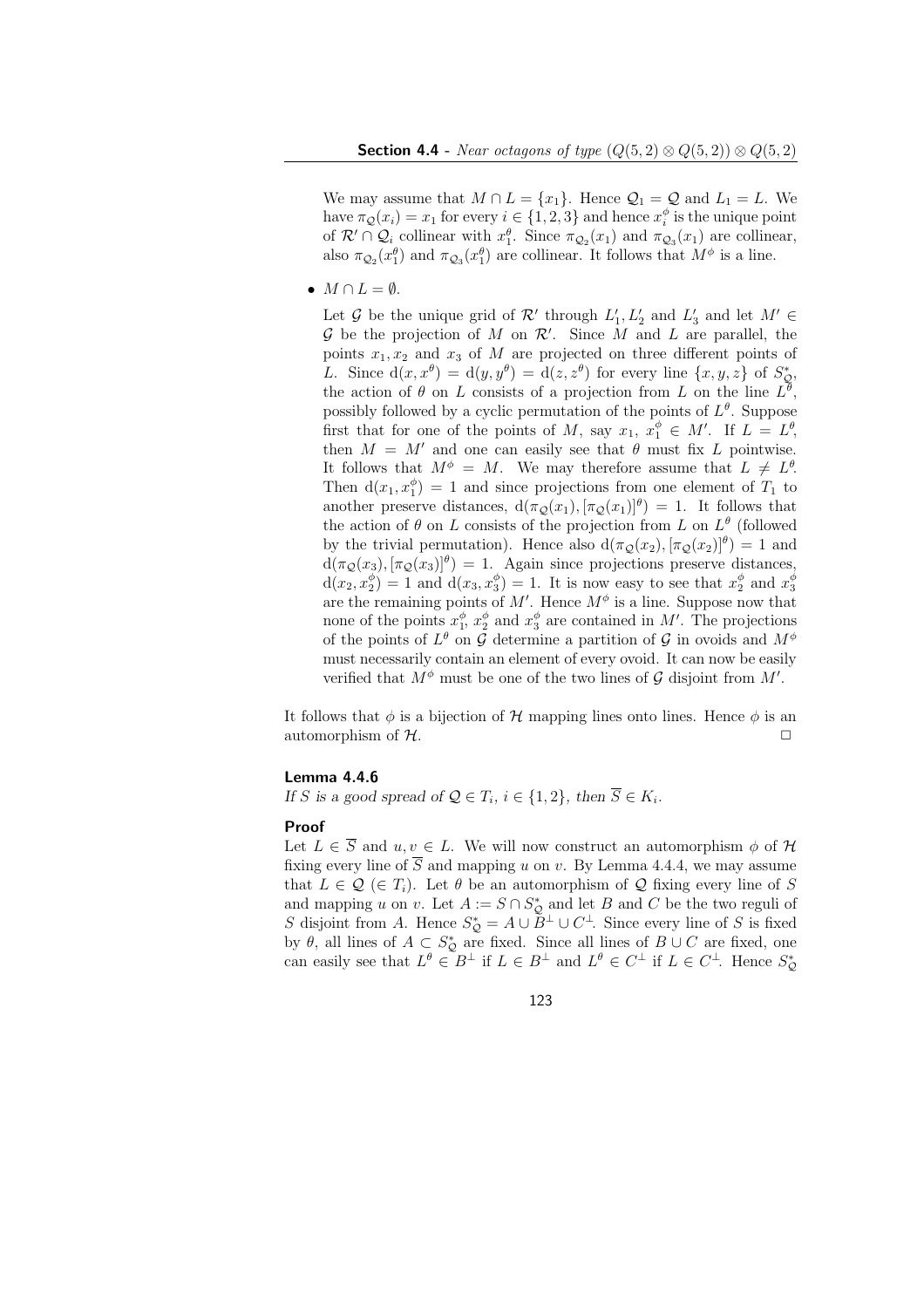is stabilized by  $\theta$  and one easily sees that  $d(x, x^{\theta}) = d(y, y^{\theta}) = d(z, z^{\theta})$  for every line  $\{x, y, z\}$  of  $S^*_{\mathcal{Q}}$ .

Now consider the map  $\phi: x \mapsto \pi_{\mathcal{Q}'} \circ \theta \circ \pi_{\mathcal{Q}}(x)$ , with  $\mathcal{Q}'$  the unique quad of  $T_i$  through x. By the previous lemma,  $\phi$  is an automorphism of H and it is easy to see that  $\phi$  fixes every line of  $\overline{S}$ . Hence  $\overline{S}$  is a spread of symmetry of  $\mathcal H$  which is clearly contained in  $K_i$ . . The contract of  $\overline{\mathcal{A}}$  is the contract of  $\overline{\mathcal{A}}$ 

# Lemma 4.4.7

Up to an automorphism,  $Q(5,2) \otimes Q(5,2)$  has two spreads of symmetry.

# Proof

Let  $S^1$  and  $S^2$  be two spreads of symmetry of  $Q(5, 2) \otimes Q(5, 2)$  different from S<sup>\*</sup>. We have two possibilities.

(i)  $S^1, S^2 \in K_i$  for an  $i \in \{1, 2\}.$ 

Choose  $\mathcal{Q} \in T_i$ . By Lemma 4.4.2, there exists an automorphism of  $\mathcal{Q}$ stabilizing  $S^*_{\mathcal{Q}}$  and mapping  $S^1_{\mathcal{Q}}$  on  $S^2_{\mathcal{Q}}$  in such a way that  $d(x, x^{\theta}) =$  $d(y, y^{\theta}) = d(z, z^{\theta})$  for every line  $\{x, y, z\}$  of  $S_{\mathcal{Q}}^*$ . By Lemma 4.4.5, there exists an automorphism of  $Q(5, 2) \otimes Q(5, 2)$  mapping  $S^1$  on  $S^2$ .

(ii)  $S^1 \in K_i$  and  $S^2 \in K_{3-i}$ ,  $i \in \{1,2\}$ .

There exists an automorphism of  $\mathcal H$  switching  $T_1$  and  $T_2$ . This observation together with (i) shows that all spreads of symmetry of  $H$  different from  $S^*$  are equivalent. from  $S^*$  are equivalent.  $\Box$ 

# 4.4.3 Near polygons of type  $(Q(5, 2) \otimes Q(5, 2)) \otimes Q(5, 2)$

Since there are up to isomorphism two spreads of symmetry in  $Q(5, 2)$  ⊗  $Q(5, 2)$ , there are exactly two glued near octagons of type  $(Q(5, 2) \otimes Q(5, 2)) \otimes$  $Q(5, 2)$ . We will denote the unique glued near octagon obtained by glueing  $Q(5, 2) \otimes Q(5, 2)$  and  $Q(5, 2)$  using the 'natural' spread of symmetry  $S^*$ of  $Q(5, 2) \otimes Q(5, 2)$  as  $(Q(5, 2) \otimes Q(5, 2)) \otimes_1 Q(5, 2)$ , and the other one as  $(Q(5, 2) \otimes Q(5, 2)) \otimes_2 Q(5, 2).$ 

# 4.5 Slim dense near octagons containing a big hex

# Theorem 4.5.1

If  $S$  is a slim dense near octagon containing a big hex, then  $S$  is isomorphic to one of the examples given in Table 4.3.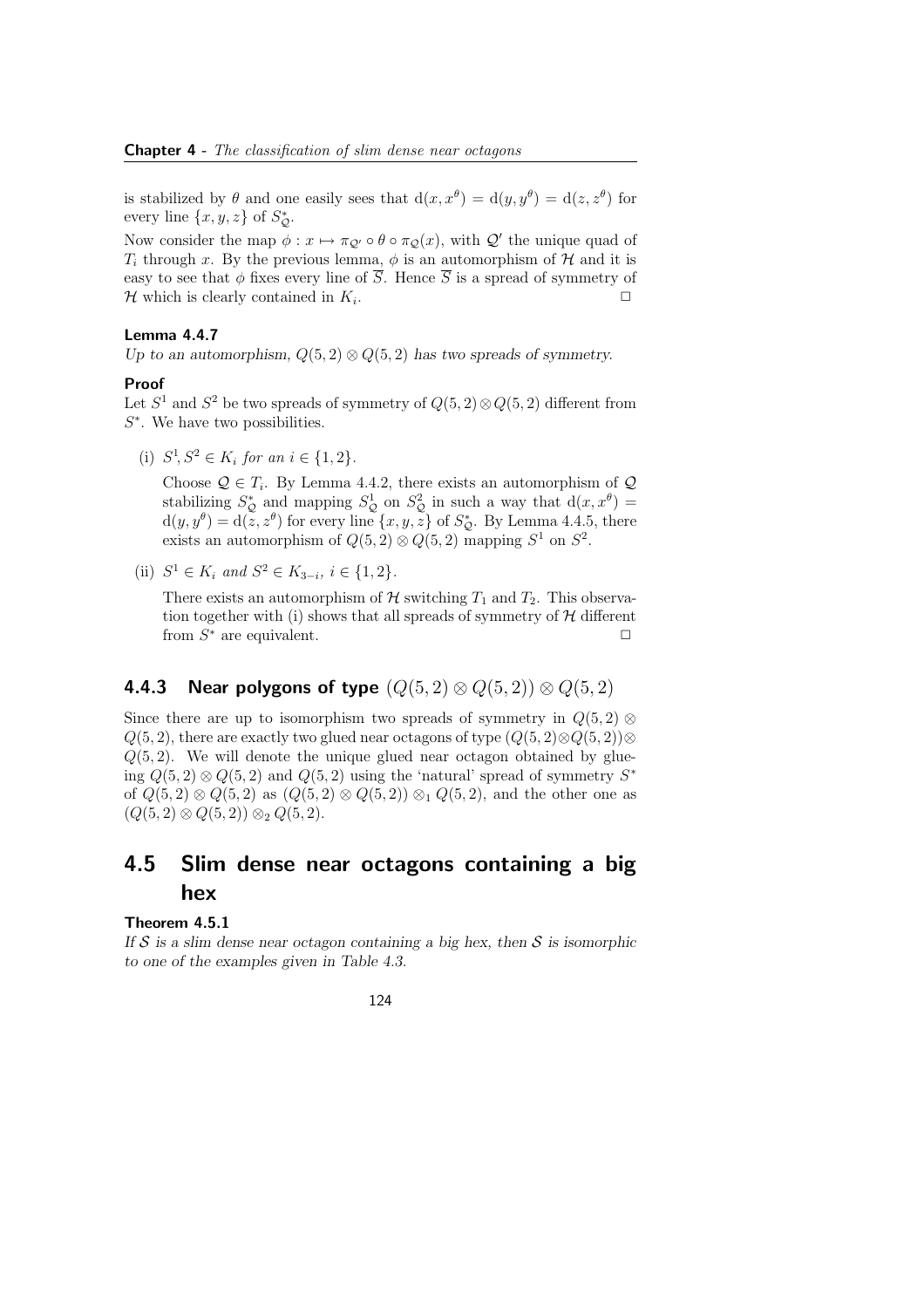# Proof

Let  $H$  be a big hex of  $S$ . By Table 1.3, we have three cases.

- H contains a big quad. Then  $S \in \mathcal{N}^{\times}$  by Theorem 2.6.5;
- $\mathcal{H} \cong \mathbb{E}_1$ . Then  $\mathcal{S} \cong \mathbb{E}_1 \times \mathbb{L}_3$  or  $\mathcal{S} \cong \mathbb{E}_1 \otimes Q(5, 2)$  by Theorem 2.4.14;,
- $\mathcal{H} \cong \mathbb{E}_2$ . Then S is isomorphic to  $\mathbb{E}_2 \times \mathbb{L}_3$  by Theorem 2.4.15.  $\Box$

In Table 4.4, we give an overview of the remaining (non big) hexes in the near octagons of Table 4.3.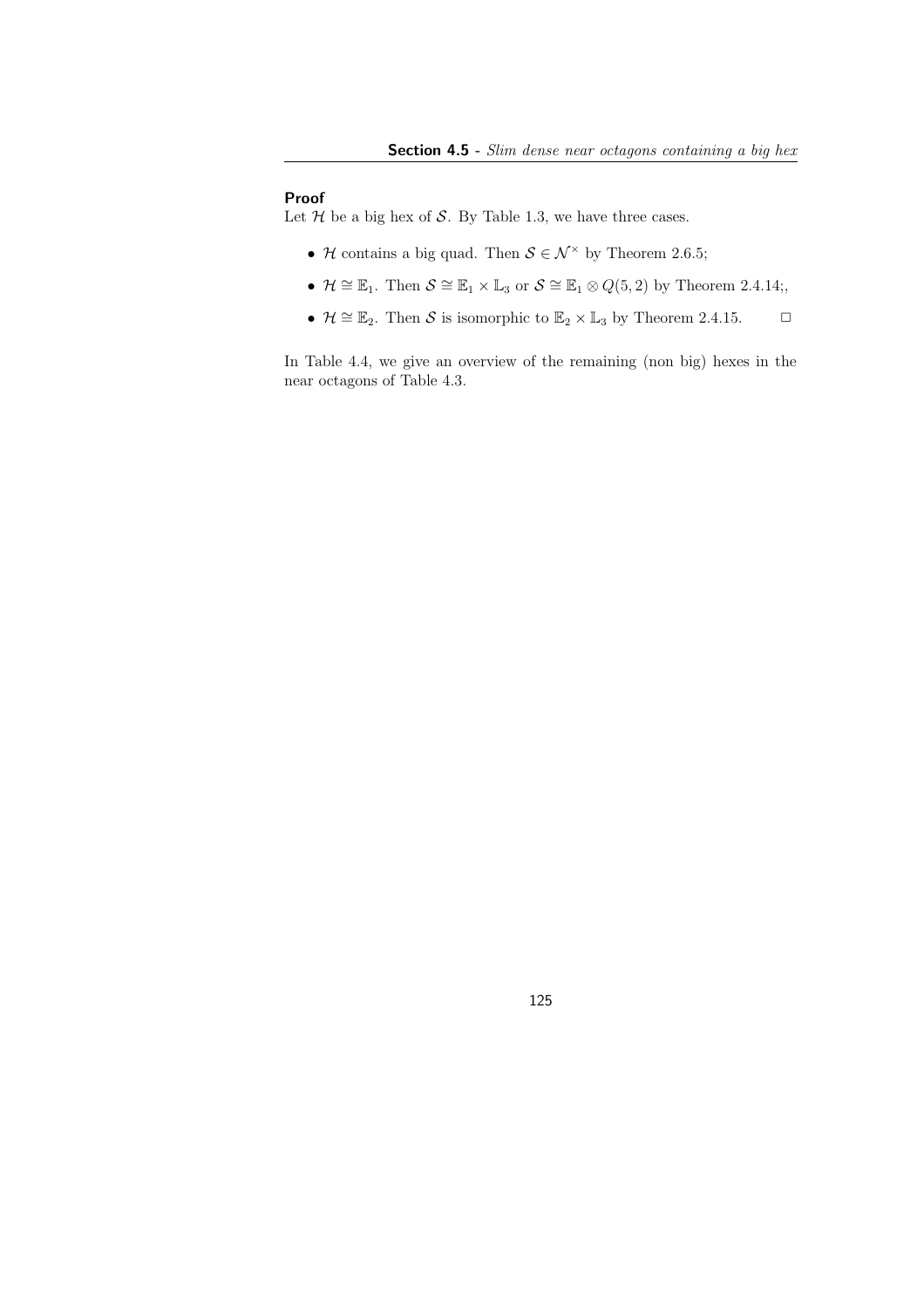| near octagon                                                               | V        | $t+1$          | big hexes                                              |
|----------------------------------------------------------------------------|----------|----------------|--------------------------------------------------------|
| $\mathbb{L}_3 \times \mathbb{L}_3 \times \mathbb{L}_3 \times \mathbb{L}_3$ | 81       | $\overline{4}$ | $\mathbb{L}_3 \times \mathbb{L}_3 \times \mathbb{L}_3$ |
| $W(2) \times \mathbb{L}_3 \times \mathbb{L}_3$                             | 135      | $\overline{5}$ | $\mathbb{L}_3 \times \mathbb{L}_3 \times \mathbb{L}_3$ |
|                                                                            |          |                | $W(2) \times \mathbb{L}_3$                             |
| $Q(5,2)\times\mathbb{L}_3\times\mathbb{L}_3$                               | 243      | $\overline{7}$ | $\mathbb{L}_3 \times \mathbb{L}_3 \times \mathbb{L}_3$ |
|                                                                            |          |                | $Q(5,2)\times\mathbb{L}_3$                             |
| $\mathbb{I}_3\times\mathbb{L}_3$                                           | 315      | 7              | $W(2) \times \mathbb{L}_3$                             |
|                                                                            |          |                | $\mathbb{I}_3$                                         |
| $Q^D(6,2)\times\mathbb{L}_3$                                               | 405      | 8              | $W(2) \times \mathbb{L}_3$                             |
|                                                                            |          |                | $Q^D(6,2)$                                             |
| $(Q(5,2)\otimes Q(5,2))\times \mathbb{L}_3$                                | 729      | $10\,$         | $Q(5,2)\times\mathbb{L}_3,$                            |
|                                                                            |          |                | $Q(5,2)\otimes Q(5,2)$                                 |
| $\mathbb{G}_3 \times \mathbb{L}_3$                                         | 1215     | 13             | $Q(5,2)\times\mathbb{L}_3,$                            |
|                                                                            |          |                | $\mathbb{G}_3$                                         |
| $\mathbb{E}_1\times\mathbb{L}_3$                                           | 2187     | 13             | $\mathbb{E}_1$                                         |
| $\mathbb{E}_2\times\mathbb{L}_3$                                           | 2277     | 16             | $\mathbb{E}_2$                                         |
| $\mathbb{E}_3\times\mathbb{L}_3$                                           | 1701     | 16             | $Q(5,2)\times\mathbb{L}_3,$                            |
|                                                                            |          |                | $\mathbb{E}_3$                                         |
| $H^D(5,4)\times\mathbb{L}_3$                                               | 2673     | $22\,$         | $Q(5,2)\times\mathbb{L}_3,$                            |
|                                                                            |          |                | $H^D(5,4)$                                             |
| $W(2) \times W(2)$                                                         | $225\,$  | $\,6$          | $W(2) \times \mathbb{L}_3$                             |
| $Q(5,2) \times W(2)$                                                       | 405      | 8              | $W(2) \times \mathbb{L}_3$                             |
|                                                                            |          |                | $Q(5,2)\times\mathbb{L}_3$                             |
| $Q(5,2) \times Q(5,2)$                                                     | 729      | 10             | $Q(5,2)\times\mathbb{L}_3$                             |
| $(Q(5,2)\otimes Q(5,2))\otimes_1 Q(5,2)$                                   | 2187     | 13             | $Q(5,2)\otimes Q(5,2)$                                 |
| $(Q(5,2)\otimes Q(5,2))\otimes_2 Q(5,2)$                                   | 2187     | 13             | $Q(5,2)\otimes Q(5,2)$                                 |
| $\mathbb{G}_3 \otimes Q(5,2)$                                              | 3645     | 16             | $Q(5,2) \otimes Q(5,2),$                               |
|                                                                            |          |                | $\mathbb{G}_3$                                         |
| $\mathbb{E}_1 \otimes Q(5,2)$                                              | 6561     | 16             | $\mathbb{E}_1$                                         |
| $H^D(5,4) \otimes Q(5,2)$                                                  | 8019     | $25\,$         | $Q(5,2) \otimes Q(5,2),$                               |
|                                                                            |          |                | $H^D(5,4)$                                             |
| $\mathbb{G}_4$                                                             | 8505     | $22\,$         | $\mathbb{G}_3$                                         |
| $\mathbb{H}_4$                                                             | 945      | 10             | $\mathbb{H}_3$                                         |
| $\mathbb{I}_4$                                                             | 2025     | 14             | $Q^D(6,2)$                                             |
| $Q^D(8,2)$                                                                 | $2295\,$ | $15\,$         | ${\cal Q}^D(6,2)$                                      |
| $H^{D}(7,4)$                                                               | 114939   | 85             | $H^{D}(5,4)$                                           |

Table 4.3: Slim dense near octagons having a big hex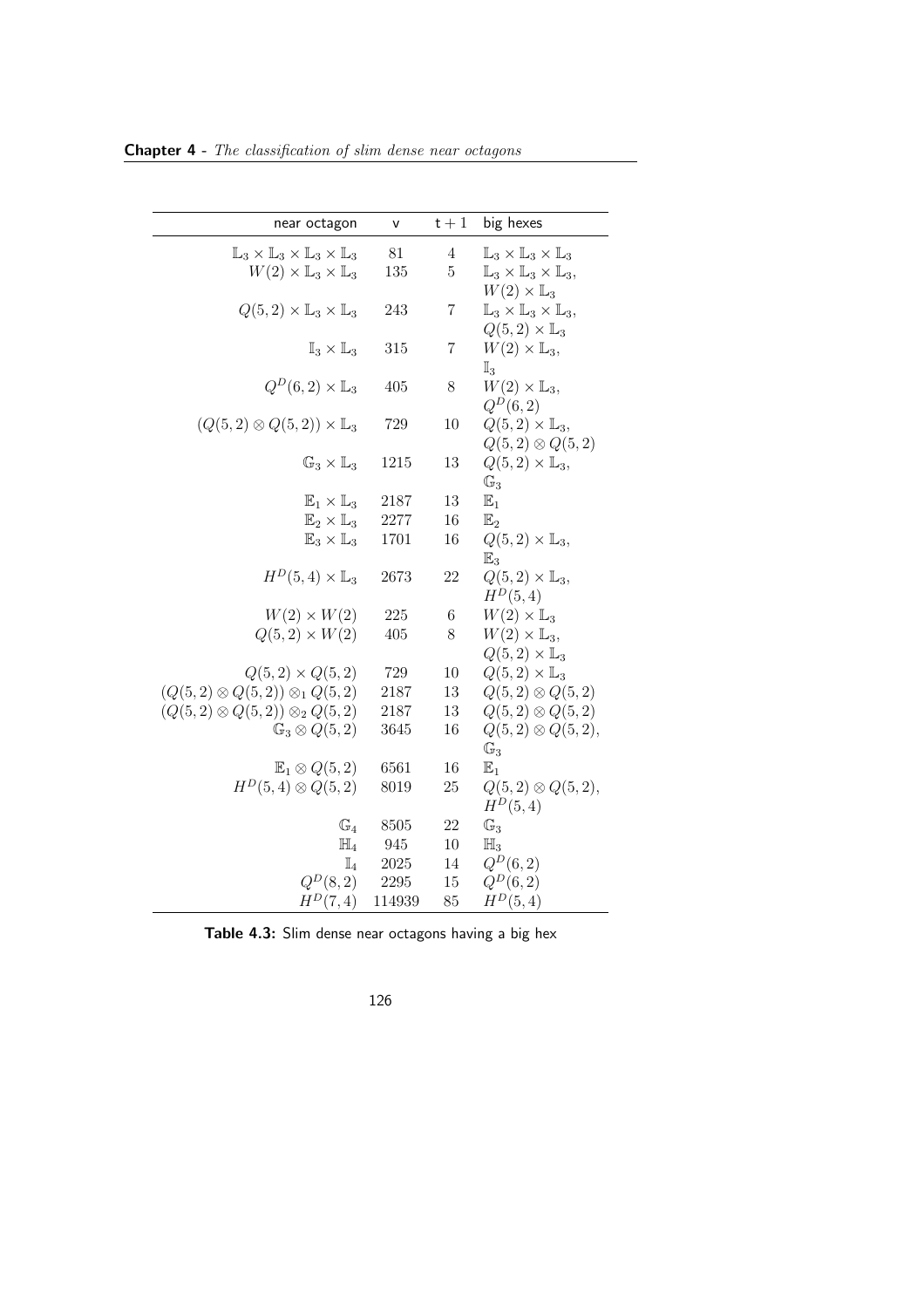| near octagon                                                               | non big hexes                                                 |
|----------------------------------------------------------------------------|---------------------------------------------------------------|
| $\mathbb{L}_3 \times \mathbb{L}_3 \times \mathbb{L}_3 \times \mathbb{L}_3$ |                                                               |
| $W(2) \times \mathbb{L}_3 \times \mathbb{L}_3$                             |                                                               |
| $Q(5,2)\times\mathbb{L}_3\times\mathbb{L}_3$                               |                                                               |
| $\mathbb{I}_3\times\mathbb{L}_3$                                           | $\mathbb{L}_3 \times \mathbb{L}_3 \times \mathbb{L}_3$        |
| $Q^D(6,2)\times\mathbb{L}_3$                                               |                                                               |
| $(Q(5,2)\otimes Q(5,2))\times \mathbb{L}_3$                                | $\mathbb{L}_3 \times \mathbb{L}_3 \times \mathbb{L}_3$        |
| $\mathbb{G}_3 \times \mathbb{L}_3$                                         | $\mathbb{L}_3 \times \mathbb{L}_3 \times \mathbb{L}_3$        |
|                                                                            | $W(2) \times \mathbb{L}_3$                                    |
| $\mathbb{E}_1\times\mathbb{L}_3$                                           | $\mathbb{L}_3 \times \mathbb{L}_3 \times \mathbb{L}_3$        |
|                                                                            | $\mathbb{E}_2 \times \mathbb{L}_3$ $W(2) \times \mathbb{L}_3$ |
| $\mathbb{E}_3 \times \mathbb{L}_3$                                         | $W(2) \times \mathbb{L}_3$                                    |
| $H^D(5,4)\times\mathbb{L}_3$                                               |                                                               |
| $W(2) \times W(2)$                                                         |                                                               |
| $Q(5,2) \times W(2)$                                                       |                                                               |
| $Q(5,2) \times Q(5,2)$                                                     |                                                               |
| $(Q(5,2)\otimes Q(5,2))\otimes_1 Q(5,2)$                                   | $\mathbb{L}_3 \times \mathbb{L}_3 \times \mathbb{L}_3$        |
| $(Q(5,2)\otimes Q(5,2))\otimes_2 Q(5,2)$                                   | $\mathbb{L}_3 \times \mathbb{L}_3 \times \mathbb{L}_3$        |
|                                                                            | $Q(5,2)\times\mathbb{L}_3$                                    |
| $\mathbb{G}_3 \otimes Q(5,2)$                                              | $\mathbb{L}_3 \times \mathbb{L}_3 \times \mathbb{L}_3$        |
|                                                                            | $W(2) \times \mathbb{L}_3$                                    |
|                                                                            | $Q(5,2)\times\mathbb{L}_3$                                    |
| $\mathbb{E}_1\otimes Q(5,2)$                                               | $\mathbb{L}_3 \times \mathbb{L}_3 \times \mathbb{L}_3$        |
|                                                                            | $Q(5,2)\times\mathbb{L}_3$                                    |
| $H^D(5,4) \otimes Q(5,2) \quad Q(5,2) \times \mathbb{L}_3$                 |                                                               |
| $\mathbb{G}_4$                                                             | $W(2) \times \mathbb{L}_3$                                    |
|                                                                            | $Q(5,2)\times\mathbb{L}_3,$                                   |
|                                                                            | $H_3$                                                         |
| $\mathbb{H}_4$                                                             | $W(2) \times \mathbb{L}_3$                                    |
| $\mathbb{I}_4$                                                             | $\mathbb{H}_3$                                                |
| $Q^D(8, 2)$                                                                |                                                               |
| $H^{D}(7,4)$                                                               |                                                               |

Table 4.4: Non big hexes of slim dense near octagons having a big hex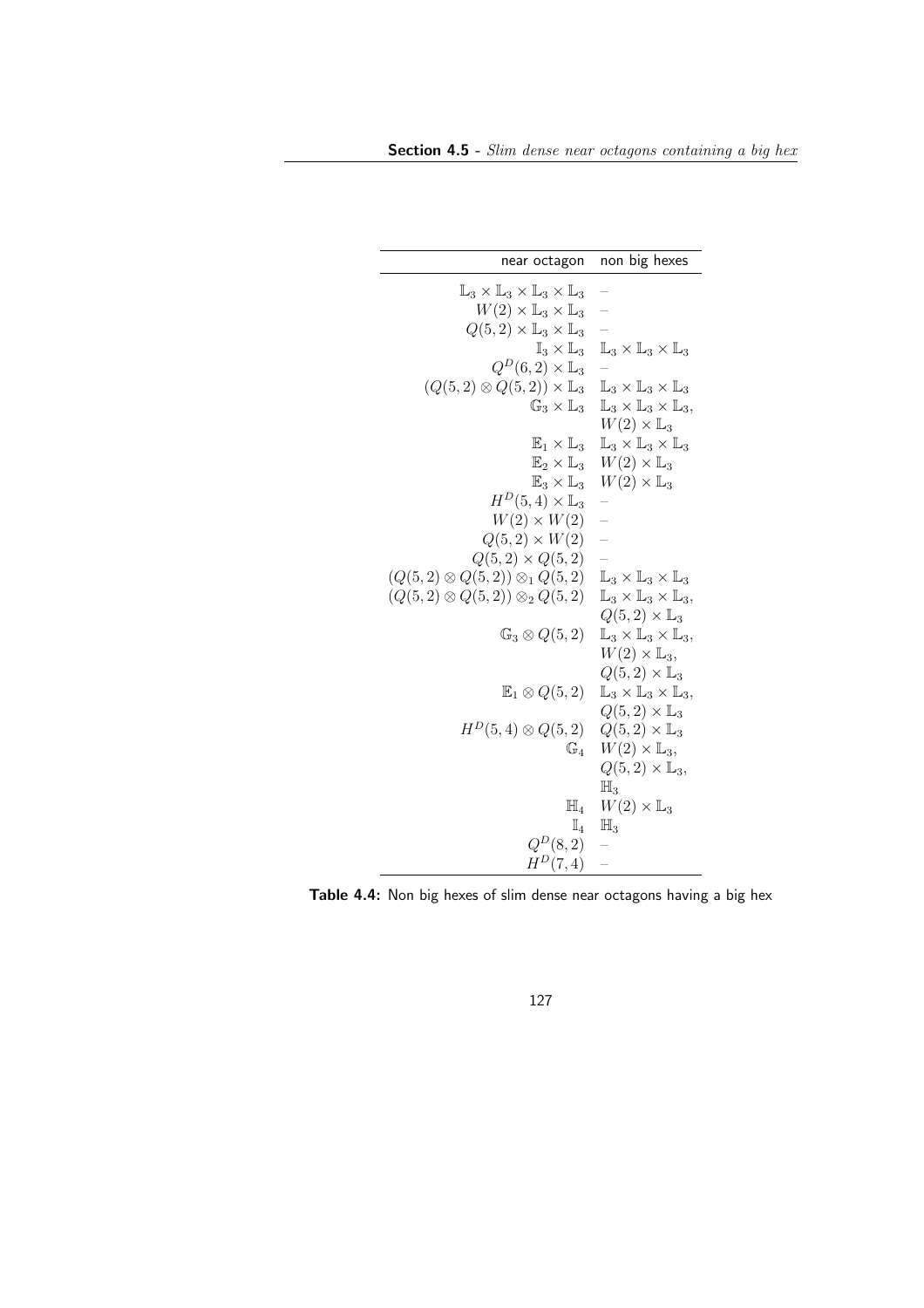# 4.6 Classification of all slim dense near octagons

Consider the following ordering of the 11 slim dense near hexagons.

| $\mathcal{N}_i$    | near hexagon                                           |
|--------------------|--------------------------------------------------------|
| $\mathcal{N}_1$    | $\mathbb{L}_3 \times \mathbb{L}_3 \times \mathbb{L}_3$ |
| $\mathcal{N}_2$    | $W(2) \times \mathbb{L}_3$                             |
| $\mathcal{N}_3$    | $Q(5,2)\times\mathbb{L}_3$                             |
| $\mathcal{N}_4$    | $Q(5,2)\otimes Q(5,2)$                                 |
| $\mathcal{N}_5$    | $\mathbb{H}_3 \cong \mathbb{I}_3$                      |
| $\mathcal{N}_6$    | $Q^D(6,2)$                                             |
| $\mathcal{N}_{7}$  | $\mathbb{E}_3$                                         |
| $\mathcal{N}_8$    | $\mathbb{G}_3$                                         |
| $\mathcal{N}_9$    | $\mathbb{E}_1$                                         |
| $\mathcal{N}_{10}$ | $\mathbb{E}^{\mathbb{D}}$                              |
| $\mathcal{N}_{11}$ | $H^D(5,4)$                                             |

In this section, we will prove the following theorem.

## Theorem 4.6.1

Let  $S$  be a slim dense near octagon and let i be the biggest integer such that S contains a hex isomorphic to  $\mathcal{N}_i$ . Then every hex of S isomorphic to  $\mathcal{N}_i$  is big in S. As a corollary, every slim dense near octagon is isomorphic to one of the examples given in Table 4.3.

Suppose the contrary. Let  $\mathcal H$  be a hex isomorphic to  $\mathcal N_i$  and let x denote a point of S at distance 2 from H. Let  $f_x$  denote the valuation of H induced by x (see Proposition 3.1.3). We call a quad of  $H$  special if it is special with respect to the valuation  $f_x$ . We need to consider several cases.

Case 1.  $i \in \{9, 10, 11\}$ .

# Proof

By Table 4.2, all valuations of  $\mathbb{E}_1$ ,  $\mathbb{E}_2$  and  $H^D(5, 4)$  are either classical or ovoidal. A contradiction now follows from Lemma 4.3.3.  $\Box$ 

**Case 2.**  $i = 8$ .

# Proof

By Table 4.2,  $G_{f_x} \cong W(2)$ . Let  $x' \in O_{f_x}$ .

(a) Consider a special  $W(2)$ -quad  $Q$  through  $x'$ . Since x is ovoidal with respect to Q and  $d(x, Q) = 2$ ,  $\mathcal{H}' := \mathcal{C}(x, Q)$  is a hexagon containing a

128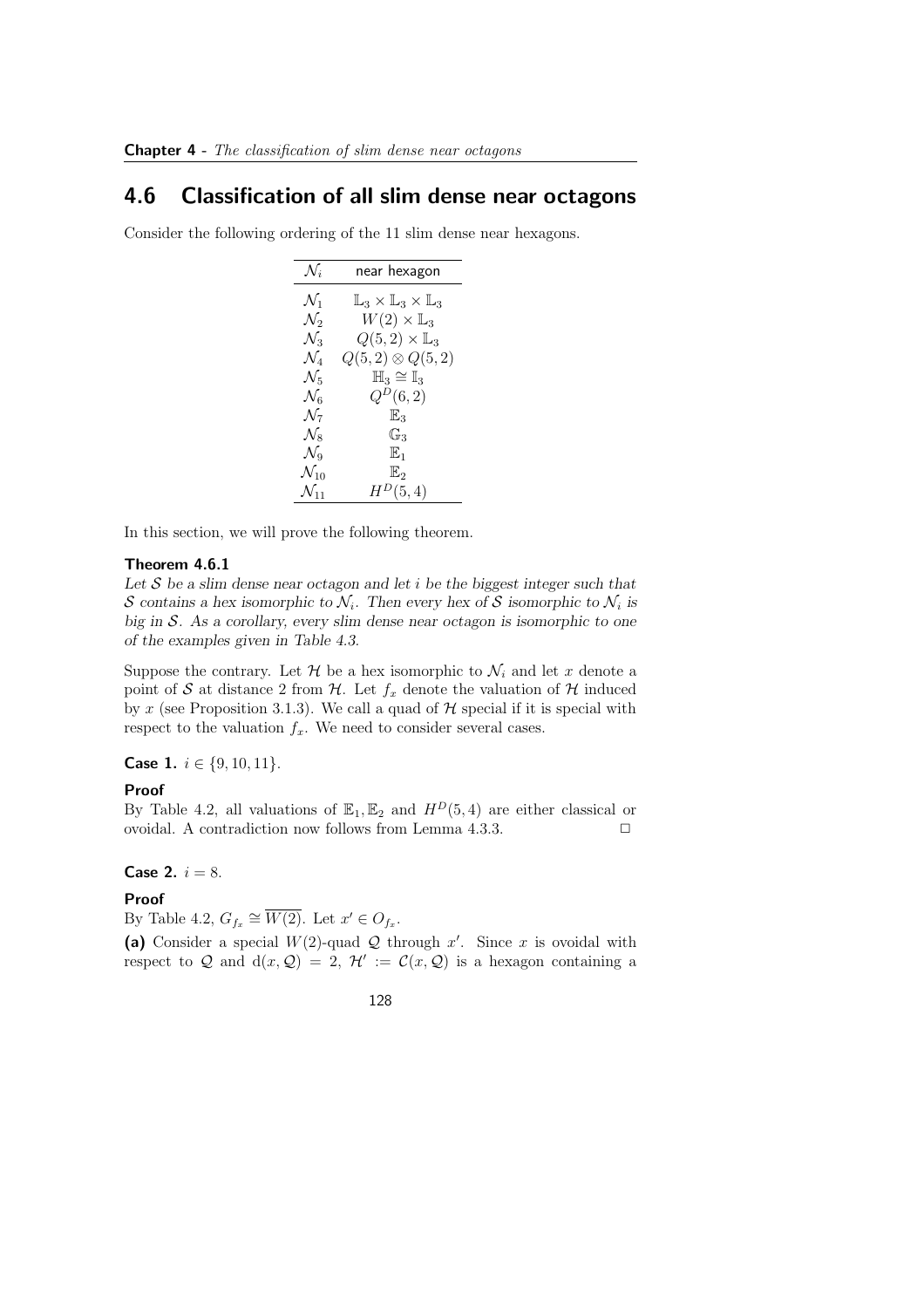W(2)-quad which is not big in  $\mathcal{H}'$ . By Table 1.3,  $\mathcal{H}' \cong \mathbb{G}_3$  or  $\mathcal{H}' \cong \mathbb{E}_3$ . In both cases,

- (i) there exists a  $W(2)$ -quad  $\mathcal{Q}'$  through x intersecting  $\mathcal H$  in a point z of  $Q \cap O_{f_x},$
- (ii) every line of H through z is contained in a unique special quad of  $H$ .

The hexes through  $Q'$  determine a partition of the lines intersecting  $Q'$  in x. By Lemma 4.3.1, every hex through  $Q'$  intersects  $\mathcal H$  in at least a line through z. By  $(ii)$  such a line is contained in a unique special quad through  $z$  and since  $x$  is ovoidal with respect to this special quad, one easily sees that every hex through  $Q'$  intersects  $H$  in a special quad through z. Since  $G_{f_x} \cong W(2)$ , there are five special quads through z: three grid-quads and two  $W(2)$ -quads. Every hex through  $\mathcal{Q}'$  intersecting  $\mathcal{H}$  in a special grid-quad is necessary isomorphic to  $\mathbb{G}_3$  and the remaining two hexes through  $\mathcal{Q}'$  are isomorphic to  $\mathbb{E}_3$  or  $\mathbb{G}_3$ . Suppose that  $\alpha$  of them are isomorphic to  $\mathbb{G}_3$ . It follows that

$$
t+1 = 3 + (3+\alpha)(t_{\mathbb{G}_3} + 1 - 3) + (2-\alpha)(t_{\mathbb{E}_3} + 1 - 3),
$$

where  $\alpha \in \{0, 1, 2\}$ . It follows that  $t + 1 \in \{48, 51, 54\}$ .

(b) Consider a special grid-quad Q through x'. Then  $\mathcal{H}' := \mathcal{C}(x, \mathcal{Q})$  is a hexagon containing a grid-quad which is not big in  $\mathcal{H}'$ . Because  $i = 8$ , it follows that  $\mathcal{H}' \cong \mathbb{H}_3$ ,  $\mathcal{H}' \cong Q(5, 2) \otimes Q(5, 2)$  or  $\mathcal{H}' \cong \mathbb{G}_3$ . Since x is ovoidal with respect to  $Q$ , there exist quads  $Q_1, Q_2$  and  $Q_3$  through x intersecting Q in the points  $x_1, x_2$  and  $x_3$  of  $\mathcal{Q} \cap O_{f_x}$ . Clearly these quads are not big in  $\mathcal{H}'$ . If  $\mathcal{H}' \cong \mathbb{H}_3$  or  $\mathcal{H}' \cong Q(5, 2) \otimes Q(5, 2)$ , then  $\mathcal{Q}_1 \cong \mathcal{Q}_2 \cong \mathcal{Q}_3 \cong \mathbb{L}_3 \times \mathbb{L}_3$ . Suppose that  $\mathcal{H}' \cong \mathbb{G}_3$  and that  $\mathcal{Q}_1 \cong W(2)$ . Then  $(x_2, \mathcal{Q}_1)$  is an ovoidal point- $W(2)$ -quad pair in  $\mathcal{H}'$ . By Section 4.2.5 one can now see that one of the quads  $\mathcal{Q}_2$ ,  $\mathcal{Q}_3$  is a grid. Hence there always exists a grid-quad  $\mathcal{Q}'$  through x intersecting H in a point z of  $Q \cap O_{f_x}$ . As in (a), Q' is contained in five hexes partitioning the lines intersecting  $\mathcal{Q}'$  in x, three of them intersecting  $\mathcal H$  in a special grid-quad and the remaining two intersecting  $\mathcal H$  in a special  $W(2)$ -quad. From Table 1.3, the hexes through  $\mathcal{Q}'$  intersecting  $\mathcal{H}$  in a  $W(2)$ quad are isomorphic to  $\mathbb{G}_3$ , and the remaining three hexes are isomorphic to  $\mathbb{G}_3$ ,  $\mathbb{H}_3$  or  $Q(5, 2) \otimes Q(5, 2)$ . Suppose  $\alpha'$  of them are isomorphic to  $\mathbb{G}_3$  and  $\beta'$ of them are isomorphic to  $\mathbb{H}_3$ . It follows that the number of lines through a point of  $S$  equals

$$
2 + (2 + \alpha') (t_{\mathbb{G}_3} + 1 - 2) + \beta' (t_{\mathbb{H}_3} + 1 - 2) + (3 - \alpha' - \beta') (t_{Q(5,2) \otimes Q(5,2)} + 1 - 2),
$$

129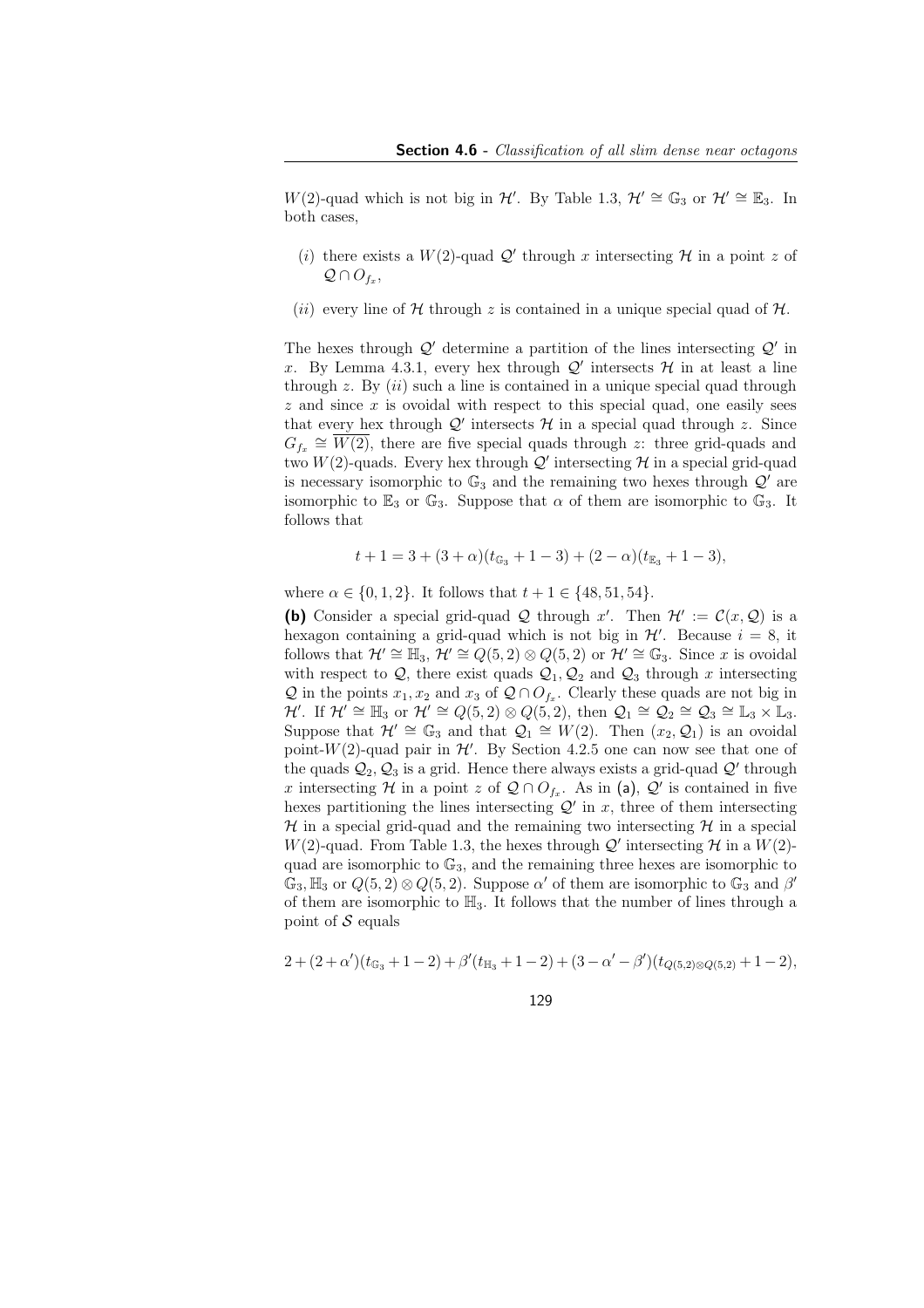where  $\alpha' + \beta' \in \{0, 1, 2, 3\}$ . Hence  $t + 1 \in \{34, 37, 40, 43, 46, 49, 52\}$ , contra $dicting(a)$ .

# **Case 3.**  $i = 7$ .

# Proof

By Table 4.2,  $G_{f_x} \cong \mathsf{PG}(2,4)$ . Hence  $|O_{f_x}| = 21$ . By Lemma 4.2.3, every  $Q(5, 2)$ -quad of H contains a unique point of  $O_{f_x}$ .

(a) Suppose that  $L$  is a line through  $x$  such that also the remaining points y and z of L have distance 2 to  $H$ . Consider a point  $x'$  of  $O_{f_x}$  and let  $\mathcal{Q}$ be a  $Q(5, 2)$ -quad of  $H$  through  $x'$ . Let  $y'$  and  $z'$  be the unique points of  $Q \cap O_{f_y}$  respectively  $Q \cap O_{f_z}$ . Since  $d(x, y') = d(x, z') = d(y, z') = 3$  and all induced  $Q(5, 2)$ -quad valuations are classical,  $x', y'$  and  $z'$  are on a line  $L_{\mathcal{Q}}$  through x'. Clearly we can repeat this argument for every  $Q(5, 2)$ -quad through x' in  $H$ . Suppose now that for a  $Q(5, 2)$ -quad  $Q'$  of  $H$  through x',  $L_{\mathcal{Q}'} \neq L_{\mathcal{Q}}$ . Let y'' and z'' be the remaining points of  $L_{\mathcal{Q}'}$  such that  $y'' \in O_{f_y}$ and  $z'' \in O_{f_z}$ . Clearly  $\mathcal{Q}'' := \mathcal{C}(L_{\mathcal{Q}}, L_{\mathcal{Q}'}) \cong W(2)$  and  $(x, \mathcal{Q}'')$ ,  $(y, \mathcal{Q}'')$  and  $(z, \mathcal{Q}'')$  are ovoidal point-quad pairs. Any two ovoids of a  $W(2)$  intersect in a point. So, let  $u$  be a point of  $\mathcal{Q}''$  contained in the ovoids determined by x and y. Then since  $d(x, u) = d(y, u) = 2$ , it follows that  $d(z, u) = 1$ , a contradiction. Hence the line  $L_{\mathcal{Q}}$  must then be contained in the intersection of all  $Q(5, 2)$ -quads through x' in  $H$ . But no line of H satisfies this property. It follows that every line through  $x$  is contained in a quad through  $x$  intersecting  $\mathcal H$  in a point.

(b) Consider a special  $W(2)$ -quad Q of H and put  $\mathcal{H}':=\mathcal{C}(x,\mathcal{Q})$ . Since  $\mathcal{H}'$ is a hex containing a W(2)-quad which is not big,  $\mathcal{H}' \cong \mathbb{E}_3$  by Table 1.3 and the fact that  $i = 7$ . Hence every quad through x intersecting Q is isomorphic to  $W(2)$ . Repeating this for every special  $W(2)$ -quad and taking (a) into account, it follows that  $t + 1 = 3|O_{f_x}| = 63$ .

(c) Suppose that grid-quads occur. From Lemma 4.3.2, also x is contained in a grid-quad  $\mathcal G$ . The two lines of  $\mathcal G$  through x are contained in two of the W(2)-quads  $\mathcal{Q}_1$  and  $\mathcal{Q}_2$  through x intersecting H. But from (b),  $\mathcal{G} \subset$  $\mathcal{C}(\mathcal{Q}_1, \mathcal{Q}_2) \cong \mathbb{E}_3$ , a contradiction. Hence no grid-quads can occur. Because  $i = 7$ , it follows that only hexes isomorphic to  $Q^D(6, 2)$  or  $\mathbb{E}_3$  can occur.

(d) Consider a  $Q(5, 2)$ -quad  $Q$  in S and a point  $x' \in Q$ . The  $\alpha$  hexes through  $\mathcal Q$  determine a partition of the lines intersecting  $\mathcal Q$  in x. From (c) all these

130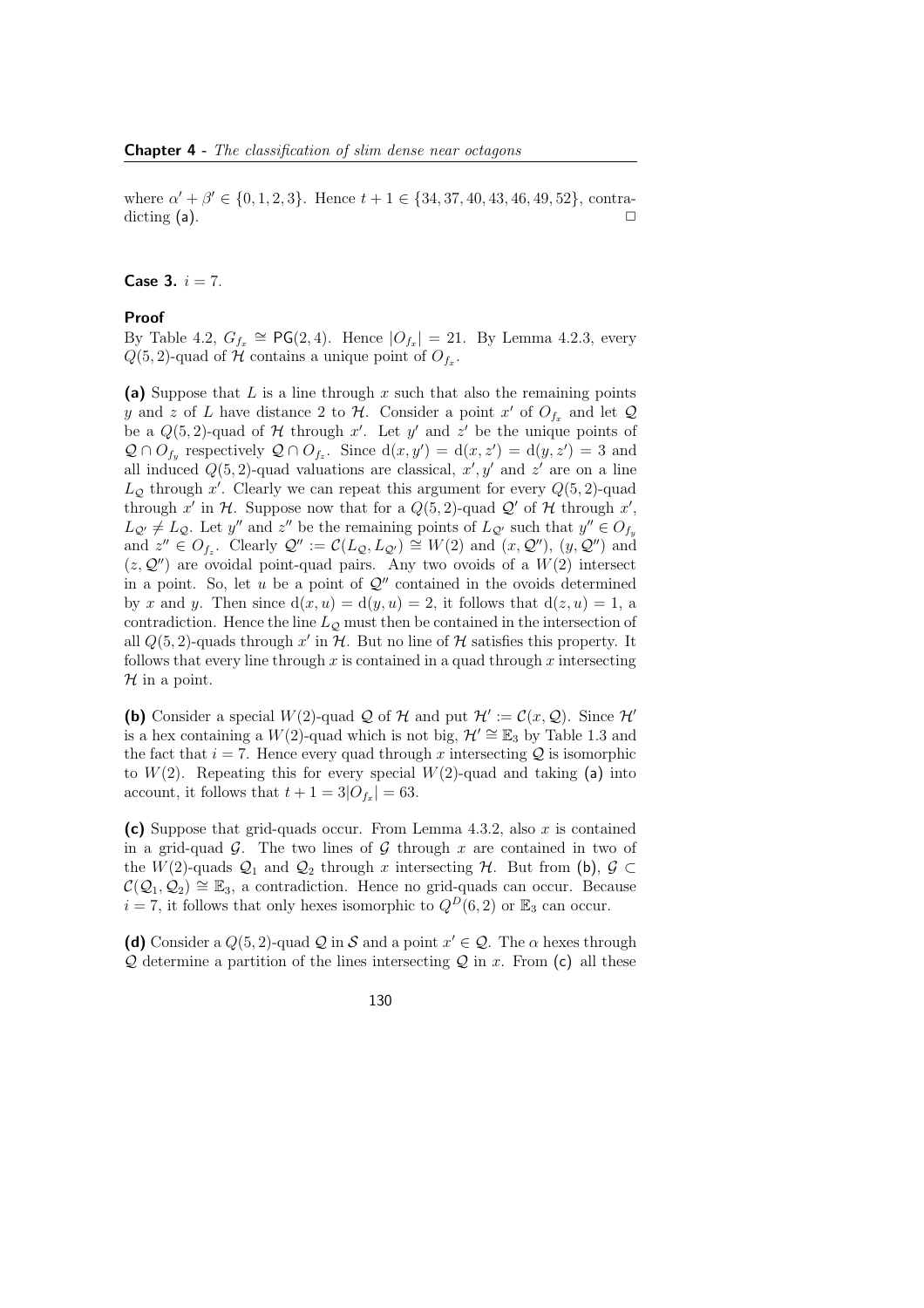hexes are isomorphic to  $\mathbb{E}_3$ . It follows that  $t + 1 = 5 + \alpha(15 - 5)$ . From (b), a contradiction follows a contradiction follows.

#### **Case 4.**  $i = 6$ .

#### Proof

By Table 4.2,  $O_{f_x}$  is the set of points of an ovoid in a  $W(2)$ -quad  $\mathcal Q$  in  $\mathcal H$ . But then  $\mathcal{C}(x, \mathcal{Q})$  is a hex containing a  $W(2)$ -quad which is not big. From  $i = 6$  and Table 1.3, a contradiction follows  $i = 6$  and Table 1.3, a contradiction follows.

**Case 5.**  $i = 5$ .

# Proof

(a) If Q is a special  $W(2)$ -quad, then  $\mathcal{C}(x, Q)$  is a hex containing a  $W(2)$ quad which is not big. Since  $i = 5$ , a contradiction follows. Hence all special quads of  $H$  are grids. Consider a special grid-quad  $Q$ . It is then clear to see that  $\mathcal{C}(x, \mathcal{Q}) \cong \mathbb{H}_3$  or  $\mathcal{C}(x, \mathcal{Q}) \cong Q(5, 2) \otimes Q(5, 2)$ . As in (c) of Case 2, we see that every quad through x intersecting  $\mathcal H$  in a point is a grid. As a corollary,  $Q(5, 2)$ -quads cannot occur: such a quad  $\mathcal{Q}'$  through a point of  $\mathcal{H}$ must then intersect  $\mathcal{H}$  in a line L and from Table 1.3, every hex through  $\mathcal{Q}'$ and a  $W(2)$ -quad of  $H$  through L is isomorphic to  $\mathbb{G}_3$  or  $\mathbb{E}_3$ , contradicting  $i = 5$ . It follows that only hexes isomorphic to  $\mathbb{L}_3 \times \mathbb{L}_3 \times \mathbb{L}_3$ ,  $W(2) \times \mathbb{L}_3$  or  $\mathbb{H}_3$  can occur.

Consider a line L of S intersecting H in a point y and let  $z \in L \setminus \{y\}$ . Let  $\mathcal{G}_1, \mathcal{G}_2$  and  $\mathcal{G}_3$  be the grid-quads of  $\mathcal{H}$  through y and let  $\mathcal{H}_i := \mathcal{C}(L, \mathcal{G}_i)$ .

(b) Let  $L'$  be another line through z. If  $L'$  contains a point  $z'$  at distance two from  $H$ , then by (a),  $z'$  induces an ovoid in at least one of the grid-quads  $\mathcal{G}_1, \mathcal{G}_2, \mathcal{G}_3$  containing the point y. Hence L' is contained in at least one  $\mathcal{H}_i$ ,  $i = 1, 2, 3$ . It is also easy to see that every line through z at distance 1 from  $\mathcal H$  is contained in exactly one  $\mathcal H_i$ ,  $i = 1, 2, 3$ . Hence each line through z is contained in one of the hexes  $\mathcal{H}_1, \mathcal{H}_2$  and  $\mathcal{H}_3$ .

(c) Suppose now that  $Q$  is a quad through L intersecting  $H$  in y and suppose that Q is contained in  $\mathcal{H}_j$  and  $\mathcal{H}_k$  ( $1 \leq j < k \leq 3$ ). By (a), Q is a grid-quad. Let y' be a point of  $Q$  at distance 2 from y. Clearly, both  $G_j$  and  $G_k$  contain three points of  $O_{f_{y'}}$ . It follows that  $G_{f_{y'}} \cong \mathsf{PG}(2, 2)$ , implying that also  $\mathcal{G}_l$  $(l \in \{1, 2, 3\} \setminus \{j, k\})$  contains three points of  $O_{f_{\mathcal{Y}'}}$ . It follows that  $\mathcal{H}_i \cong \mathbb{H}_3$  for every  $i \in \{1, 2, 3\}$  and hence by (b),  $t+1 = 2+3(t_{\mathbb{H}_3}-1) = 14$ . By (a),  $\mathcal{C}(y', v)$ is a grid-quad for every  $v \in O_{f_{n'}}$  and any two of these grid-quads are contained in a unique hex isomorphic to  $\mathbb{H}_3$ . As a corollary,  $(a_S, b_S, c_S) = (7, 28, 0)$ .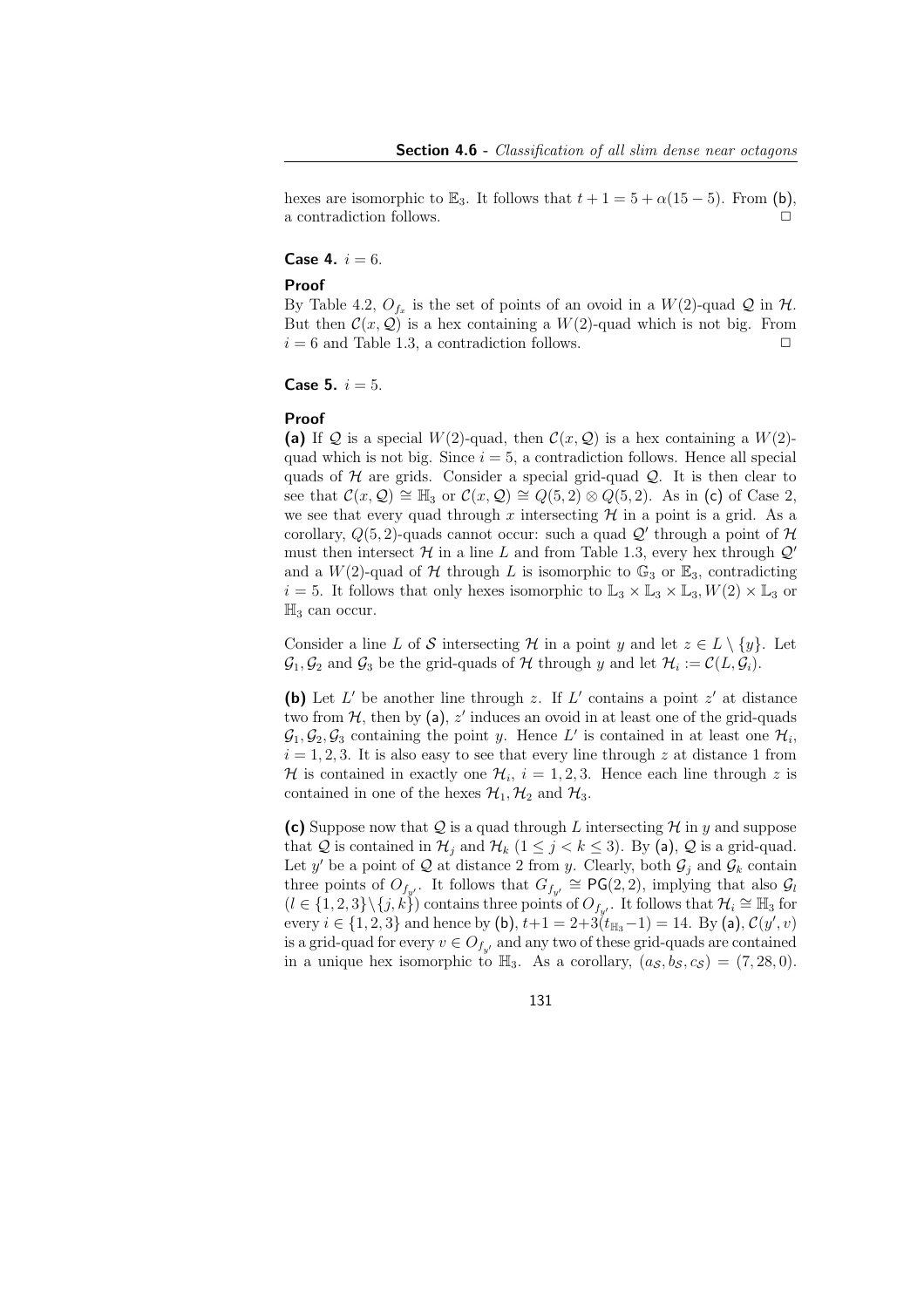Suppose that y' is contained in  $\alpha$  hexes of type  $\mathbb{L}_3 \times \mathbb{L}_3 \times \mathbb{L}_3$ ,  $\beta$  hexes of type  $W(2) \times \mathbb{L}_3$  and  $\gamma$  hexes of type  $\mathbb{H}_3$ . Counting pairs  $(\mathcal{G}, L)$  where  $\mathcal G$  is a grid-quad through  $y'$  and  $L$  a line through  $y'$  not contained in  $\mathcal G$  yields that  $7(t+1-2) = 3\alpha + 6\beta + 12\gamma$  or  $28 = \alpha + 2\beta + 4\gamma$ . Counting pairs  $(\mathcal{W}, L)$ where  $W$  is a  $W(2)$ -quad through  $y'$  and  $L$  a line through  $y'$  not contained in W yields that  $28(t + 1 - 3) = \beta + 12\gamma$  or  $308 = \beta + 12\gamma$ . A contradiction follows.

(d) By (b) and (c), we may suppose that  $\mathcal{H}_i \cap \mathcal{H}_j = \{L\}$ , for every  $1 \leq i <$  $j \leq 3$ . Because only hexes isomorphic to  $\mathbb{L}_3 \times \mathbb{L}_3 \times \mathbb{L}_3$ ,  $W(2) \times \mathbb{L}_3$  or  $\mathbb{H}_3$  occur, it follows from (b) that  $7 \le t + 1 \le 14$  or  $t + 1 = 16$ . Now consider again a point y' at distance two from H such that  $y \in O_{f_{y'}}$ . From (c),  $G_{f_{y'}} \cong \mathbb{L}_3$ . Let Q be the grid-quad of H containing all points of  $\mathcal{O}_{f_{y'}}$ . Now let  $\mathcal{Q}^f$  be a  $W(2)$ quad of H disjoint from Q. Clearly,  $y'$  is ovoidal with respect to Q'. Let U and  $V$  be two hexes through  $y'$  intersecting  $\mathcal{Q}'$  in, say, u and v. Suppose that  $M$  is a line through  $y'$  contained in  $U$  and  $V$ . Clearly,  $M$  contains a point  $m$ at distance 2 from u. But then m is classical with respect to  $Q'$ , implying that  $d(m, v) = 4$ , a contradiction. Hence every line through y' is contained in a unique hex intersecting  $Q'$  in a point. It follows that  $t + 1 \geq 15$ , and hence  $t + 1 = 16$ . By (b) each  $\mathcal{H}_{i}$ ,  $i \in \{1, 2, 3\}$  must contain five more lines through z, implying that  $\mathcal{H}_i \cong \mathbb{H}_3$  for every  $i \in \{1, 2, 3\}$ . It follows that every quad through L intersecting  $\mathcal H$  in a line is a  $W(2)$ -quad. Now let  $\mathcal Q''$ be a  $W(2)$ -quad of H through y and consider  $\mathcal{C}(L, \mathcal{Q}'')$ . Then the line L is contained in at least three  $W(2)$ -quads in  $\mathcal{C}(L, \mathcal{Q}'')$ . A contradiction follows from (a) and Table 1.3. from  $(a)$  and Table 1.3.

# **Case 6.**  $i = 4$ .

#### Proof

Clearly  $G_{f_x} \cong \mathsf{AG}(2,3)$  and hence every point of  $O_{f_x}$  is contained in four special grid-quads. Let  $y \in O_{f_x}$ , let  $\mathcal Q$  be the quad through x and y and let  $\mathcal{G}_1, \mathcal{G}_2, \mathcal{G}_3$  and  $\mathcal{G}_4$  be the four special grid-quads of H through y. Each of the hexes  $\mathcal{C}(x, \mathcal{G}_j)$ ,  $1 \leq j \leq 4$ , contains a grid-quad which is not big. Because  $i = 4$  and from Table 1.3, it follows that these hexes are isomorphic to  $Q(5,2) \otimes Q(5,2)$ . Let M be a line through y in Q. Let  $M_1, M_2, M_3$ respectively  $M_4$  be the lines of  $\mathcal{G}_1, \mathcal{G}_2, \mathcal{G}_3$  respectively  $\mathcal{G}_4$  that are contained in a  $Q(5, 2)$ -quad with M. Then at least two of these lines are contained in the same  $Q(5, 2)$ -quad of  $H$ , implying that the hex through M and these<br>lines has three  $O(5, 2)$ -quads through a point a contradiction lines has three  $Q(5, 2)$ -quads through a point, a contradiction.

# **Case 7.**  $i = 3$ .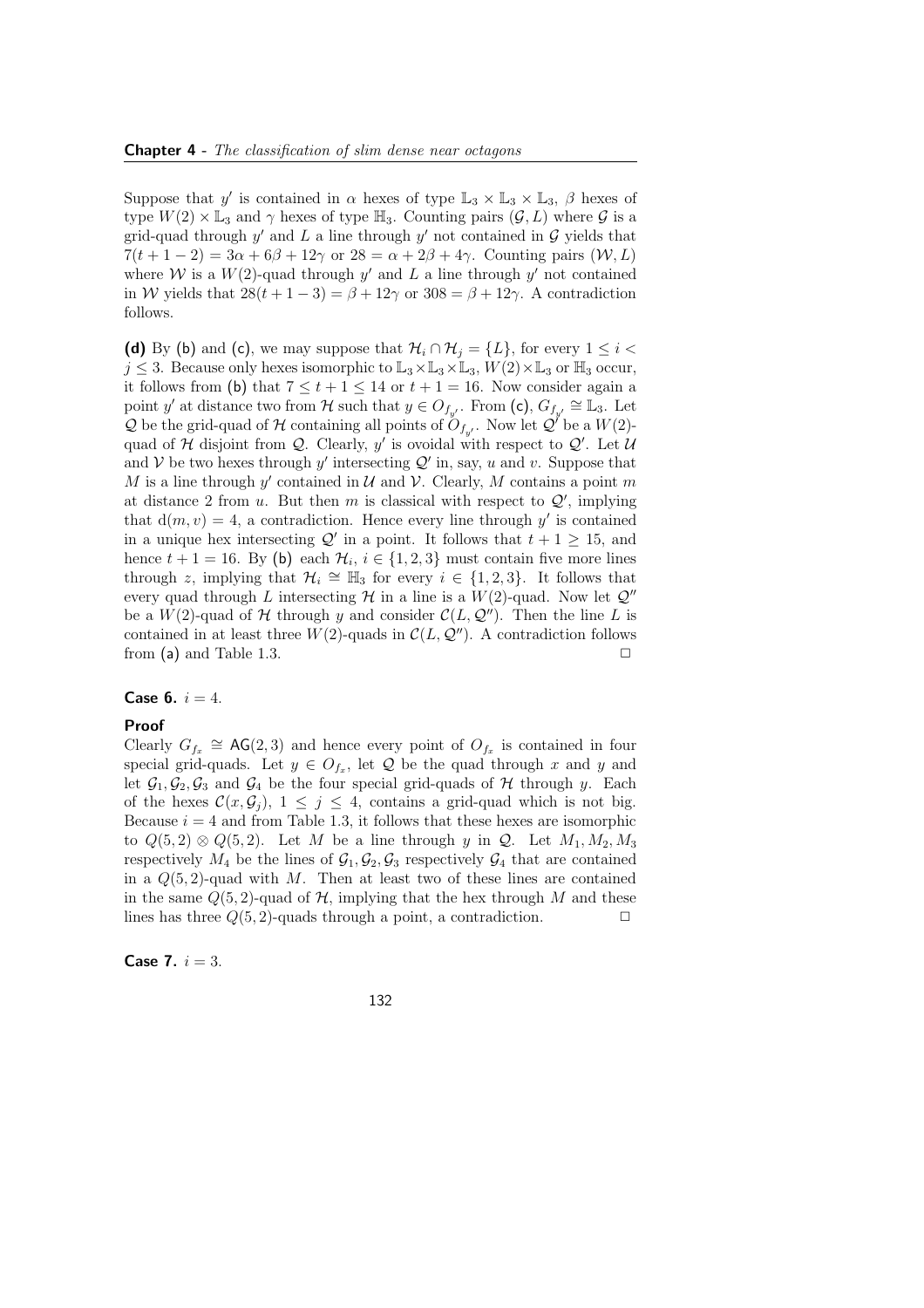#### Proof

Clearly  $O_{f_x}$  is an ovoid in a grid-quad of  $H$ . It follows that hexes occur containing grid-quads that are not big, a contradiction.  $\Box$ 

#### **Case 8.**  $i = 2$ .

#### Proof

(a) If a point  $x'$  has distance two to a hex, then  $x'$  induces a semi-classical valuation in that hex: if the induced valuation has two points with value 0, then there exists two points u and v with value 0 such that  $d(u, v) = 2$ , implying that  $\mathcal{C}(x, u, v)$  is a hex of S containing quads that are not big, contradicting  $i = 2$ . Clearly the induced valuation cannot be classical. The property now follows from Table 4.2.

(b) Since there exist points at distance 2 from every hex isomorphic to  $W(2) \times$  $\mathbb{L}_3$ , there exists a point-W(2)-quad pair  $(x, Q)$  such that  $d(x, Q) = 3$  and hence x induces an ovoid  $\{x_1, \ldots, x_5\}$  of points at distance three from x in Q. Since every two ovoids of  $W(2)$  intersect in a point, every line through x is contained in one of the hexes  $\mathcal{H}_i := \mathcal{C}(x, x_i), i \in \{1, 2, 3, 4, 5\}$ . It follows that  $t + 1 \leq 20$ . Suppose now that  $\mathcal{H}_i \cap \mathcal{H}_j \neq \{x\}$  for certain  $i, j \in \{1, 2, 3, 4, 5\}$ with  $i \neq j$ . Let  $L \in \mathcal{H}_i \cap \mathcal{H}_j$  through x and let y be the unique point of L at distance two from  $x_i$ . It follows that  $d(y, x_j) = 4$ , contradicting  $y, x_j \in \mathcal{H}_j$ . Hence  $\mathcal{H}_i \cap \mathcal{H}_j = \{x\}$ . Since every hex is isomorphic to  $\mathbb{L}_3 \times \mathbb{L}_3 \times \mathbb{L}_3$  or  $W(2) \times \mathbb{L}_3$ ,  $15 \le t + 1 \le 20$  and  $b_S \ge t + 1 - 15 = t - 14$ .

(c) Let  $\mathcal{H}' \cong W(2) \times \mathbb{L}_3$  and let  $x' \in \mathcal{H}'$ . For every  $i \in \{0, 1, 2, 3\}$ , let  $N_i$  be the set of all points y of S such that  $d(y, \mathcal{H}') = d(y, x') = i$ . Clearly every point of  $N_1$  has a unique neighbour in  $\mathcal{H}'$ , and by (a), every point of  $N_2$  has a unique point in  $\mathcal{H}'$  at distance 2. One can now verify that

- $|N_0| = 1;$
- $|N_1| = 2(t t_{\mathcal{H'}}) = 2t 6;$
- $|N_2| = |\Gamma_2(x')| |\Gamma_2(x') \cap \mathcal{H}'| 2(t_{\mathcal{H}'}+1)|N_1|.$

Here  $|\Gamma_2(x')| = 4a_{\mathcal{S}} + 8b_{\mathcal{S}}$  (see Lemma 4.3.2) and  $|\Gamma_2(x') \cap \mathcal{H}'| = 20$  (see Section 4.1). Hence  $|N_i|, i \in \{0, 1, 2\}$  is independent of the point x'. By Table 4.1  $v_{\mathcal{H}'} = 45$ . Since  $d(y, \mathcal{H}') \leq 2$  for every  $y \in \mathcal{S}$ , it follows that

$$
v_{\mathcal{S}} = v_{\mathcal{H}'}(|N_0| + |N_1| + |N_2|) = 45(23 - 14t + 4a_{\mathcal{S}} + 8b_{\mathcal{S}}).
$$

Hence by Lemma 4.3.2,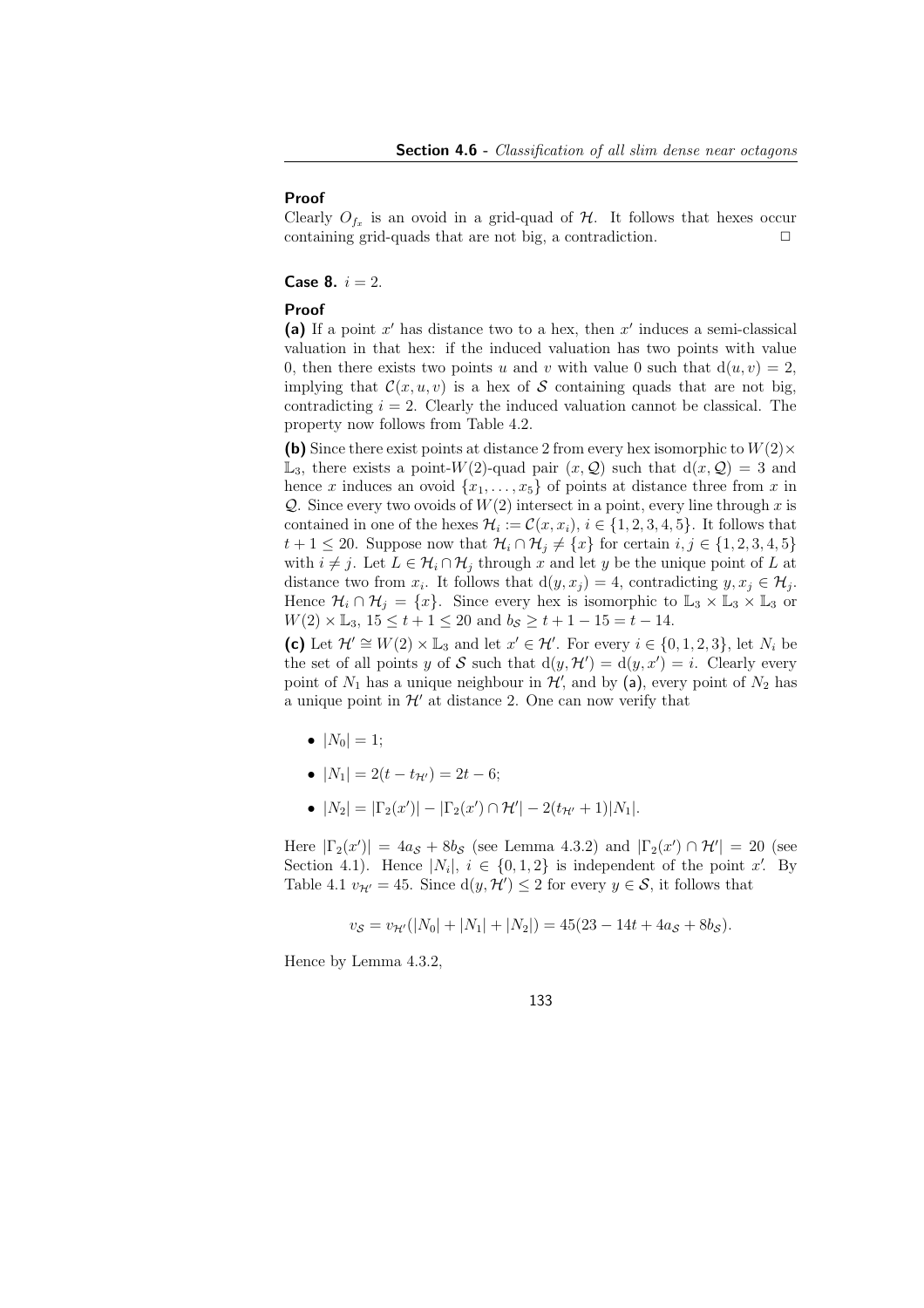$$
n_3 = \frac{v_S}{3} - 1 - 6t + 4a_S + 8b_S = 344 - 216t + 64a_S + 128b_S.
$$
 (1)

(d) Consider a point  $x'$  and let A (respectively  $B$ ) be the number of hexes isomorphic to  $\mathbb{L}_3 \times \mathbb{L}_3 \times \mathbb{L}_3$  (respectively  $W(2) \times \mathbb{L}_3$ ) through x'. Consider the  $a_{\mathcal{S}}$  grid-quads  $\mathcal{G}_1, \ldots, \mathcal{G}_{a_{\mathcal{S}}}$  through x and suppose that  $\mathcal{G}_i$  is contained in  $u_i$  hexes isomorphic to  $\mathbb{L}_3 \times \mathbb{L}_3 \times \mathbb{L}_3$  and  $v_i$  hexes isomorphic to  $W(2) \times \mathbb{L}_3$ . Since each line through  $x'$  outside  $\mathcal{G}_i$  is contained in a unique hex through  $\mathcal{G}_i, u_i + 2v_i = t - 1$  for every  $i \in \{1, ..., a_{\mathcal{S}}\}$ . Since each hex of S contains three grid-quads through a point, it easily follows that

$$
A + 2 \cdot B = \frac{1}{3} \sum_{i=1}^{a_{\mathcal{S}}} (u_i + 2v_i) = \frac{1}{3} \sum_{i=1}^{a_{\mathcal{S}}} (t - 1) = \frac{1}{3} a_{\mathcal{S}} (t - 1). \tag{2}
$$

Since each hex isomorphic to  $\mathbb{L}_3 \times \mathbb{L}_3 \times \mathbb{L}_3$  (respectively  $W(2) \times \mathbb{L}_3$ ) through  $x'$  contains 8 (respectively 16) points at distance 3 from  $x'$ ,

$$
n_3 = 8A + 16B. \t\t(3)
$$

Equations  $(1)$ ,  $(2)$  and  $(3)$  yield

$$
a_{\mathcal{S}}(t-1) = 129 - 81t + 24a_{\mathcal{S}} + 48b_{\mathcal{S}}.
$$
 (4)

Lemma 2.4.11 yields

$$
2a_{\mathcal{S}} + 6b_{\mathcal{S}} = t(t+1). \tag{5}
$$

From equations (4) and (5), it follows that

$$
b_{\mathcal{S}} = \frac{t^3 - 24t^2 + 137t - 258}{6(t - 9)}.
$$

Since no two  $W(2)$ -quads intersect in a line,  $3b<sub>S</sub> \le t+1 \le 20$ . Hence  $0 \leq b_{\mathcal{S}} \leq 6$ . Since  $b_{\mathcal{S}} \in \mathbb{N}$  and  $15 \leq t + 1 \leq 20$ , it follows that  $t = 17$  and  $b_{\mathcal{S}} = 1$ . This contradicts  $b_{\mathcal{S}} \geq t - 14$ .  $b_{\mathcal{S}} = 1$ . This contradicts  $b_{\mathcal{S}} \geq t - 14$ .

**Case 9.**  $i = 1$ .

134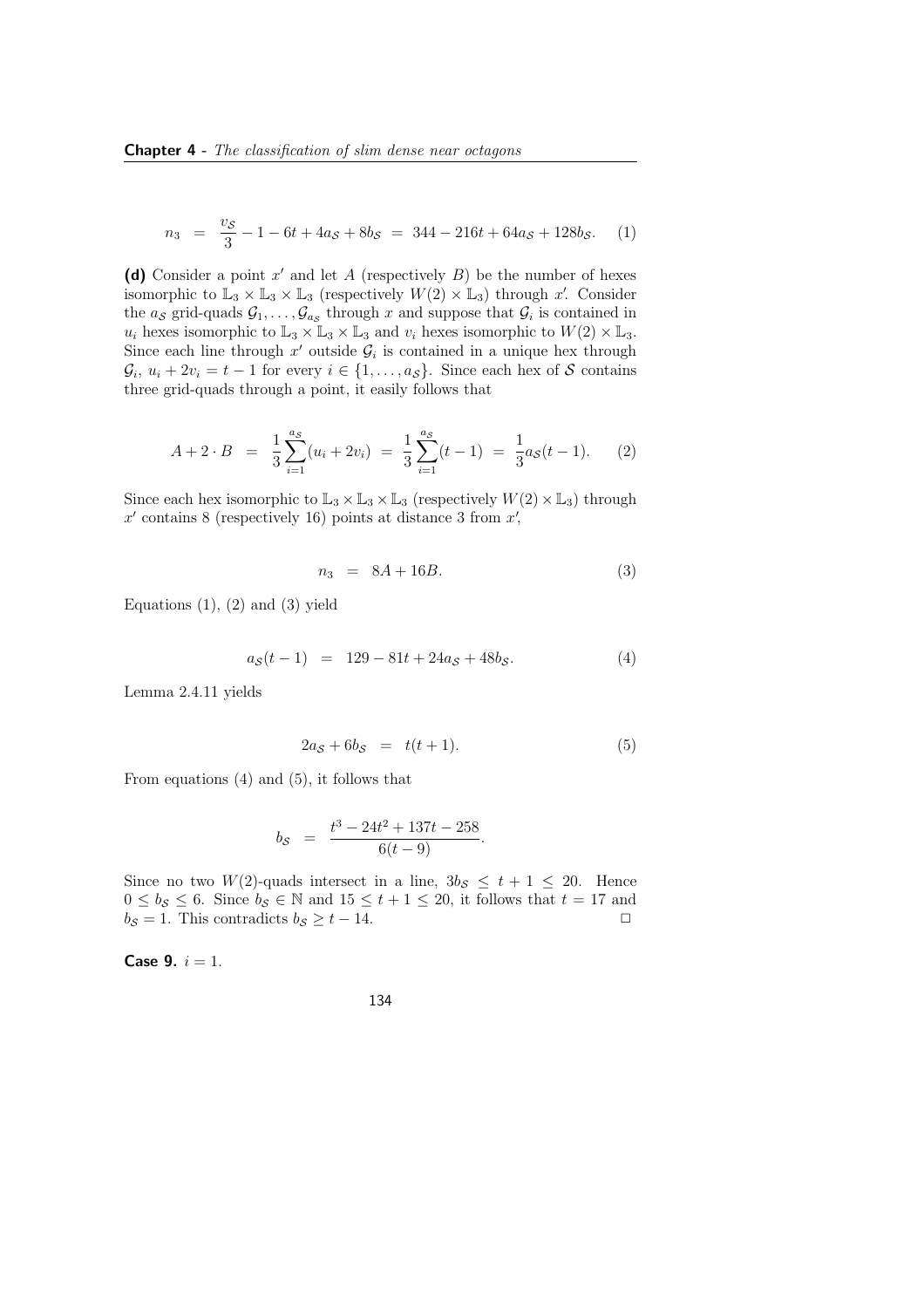#### Proof

(a) Because only grid-quads and hexes isomorphic to  $\mathbb{L}_3 \times \mathbb{L}_3 \times \mathbb{L}_3$  can occur, S is a regular near octagon with parameters  $(s,t,t_2,t_3) = (2,t,1,2)$ . Since

$$
|\Gamma_k(x)| = 2^k \frac{\Pi_{i=0}^{k-1}(t-t_i)}{\Pi_{i=1}^k(1+t_i)}, \, k \in \{0, \dots 4\},
$$

S has  $v_S = \sum_{k=0}^{4} \Gamma_k(x) = 4t^3 - 6t^2 + 8t + 3$  points.

For every  $0 \leq k \leq 4$ , let  $A^{(k)}$  be the  $v_{\mathcal{S}} \times v_{\mathcal{S}}$  matrix whose rows and columns are indexed by the points of S and such that  $A_{x,y}^{(k)} = 1$  if  $d(x,y) = k$  and  $A_{x,y}^{(k)} = 0$  in all other cases. Clearly  $A^{(0)} = I$ , the  $v_S \times v_S$  identity matrix. Put  $A := A^{(1)}$ . It is now easy to calculate the following equality for every  $i \in \{1, 2, 3\}$ :

$$
A \cdot A^{(i)} = 2(t - t_{i-1})A^{(i-1)} + (t_i + 1)A^{(i)} + (t_{i+1} + 1)A^{(i+1)}.
$$

We can now easily write  $A^{(2)}$ ,  $A^{(3)}$  and  $A^{(4)}$  as functions of A:

$$
A^{(2)} = \frac{A^2 - A - 2(t+1)I}{2};
$$
\n(1)

$$
A^{(3)} = \frac{A^3 - 3A^2 - 6tA + 4(t+1)I}{6};
$$
\n(2)

$$
A^{(4)} = \frac{A^4 - 6A^3 + (15 - 12t)A^2 + (28t - 2)A + 12(t^2 - t - 2)I}{6(t + 1)}.
$$
 (3)

Let  $J$  be the all-one  $v_{\mathcal{S}} \times v_{\mathcal{S}}$  matrix. It follows that

$$
J = I + A + A^{(2)} + A^{(3)} + A^{(4)}
$$
  
= 
$$
\frac{1}{6(t+1)}(A + (t+1)I)(A^3 - 6A^2 + (21 - 6t)A + (10t - 20)I).
$$

The matrix J has eigenvalues 0 and v, with multiplicities respectively  $v_s - 1$ and 1. With every eigenvalue of A, there corresponds an eigenvalue of J. Clearly  $u_0 := 2(t + 1)$  is the eigenvalue of A (with multiplicity  $f_0 := 1$ ) corresponding to the eigenvalue  $v$  of  $J$  and every other eigenvalue of  $A$  is a root of the polynomial

$$
p(x) := (x + (t+1))(x^3 - 6x^2 + (21 - 6t)x + (10t - 20))
$$

in x. Put  $u_1 := -(t+1)$  and let  $u_2, u_3$  and  $u_4$  be the three roots of  $p(x)$ . So,  $u_2 + u_3 + u_4 = 6$ ,  $u_2u_3 + u_2u_4 + u_3u_4 = 21 - 6t$  and  $u_2u_3u_4 = 20 - 10t$ . Let

135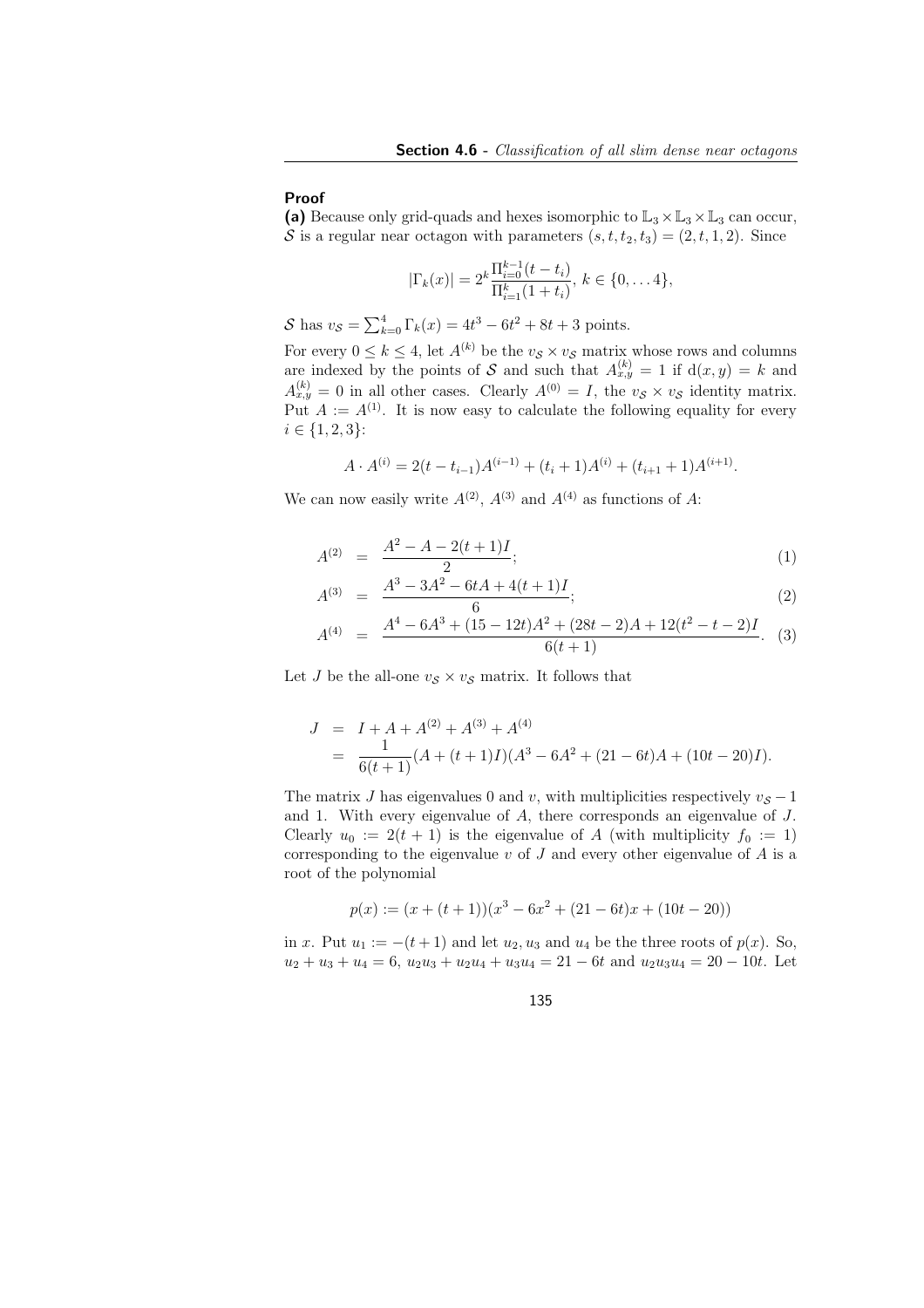$f_i, i \in \{1, 2, 3, 4\}$ , denote the multiplicity of  $u_i$  regarded as eigenvalue of A. We can determine  $f_i$ ,  $i \in \{1, 2, 3, 4\}$ , by solving the nonsingular system

$$
\sum_{i=1}^{4} f_i \cdot u_i^k = tr(A^k), \ k = 0, 1, 2, 3.
$$

From  $(1)$ ,  $(2)$  and  $(3)$ , we find

$$
A2 = 2(t+1)I + A(1) + 2A(2);A3 = 2(t+1)I + 3(2t+1)A(1) + 6A(2) + 6A(3).
$$

Clearly  $tr(I) = v_{\mathcal{S}}$  and  $tr(A^{(i)}) = 0$  if  $i > 0$ . Hence

$$
tr(A2) = tr(A3) = 2(t+1)tr(I) = 2(t+1)vS.
$$

It now easily follows that

$$
f_1 = \frac{e(u_2 + u_3 + u_4) - 2u_1(u_2u_3 + u_3u_4 + u_2u_4) + (v_5 - 1)u_2u_3u_4 + f}{(u_2 - u_1)(u_3 - u_1)(u_4 - u_1)},
$$

where  $e = 2(1+t)[v_s + 2(1+t)]$  and  $f = -2(1+t)[v_s + 4(1+t)^2]$ . Plugging in all values, we obtain that

$$
f_1 = \frac{96 + 256t + 128t^3 - 192t^2}{48 + 20t + 3t^2 + t^3}.
$$

From Corollary 2 of [20],  $t+1 \leq 54$ . Because  $t+1 > 3$  and  $f_1 \in \mathbb{N}$ , it follows that  $t + 1 \in \{4, 5, 11\}.$ 

(b) Suppose now that  $O_{f_x}$  contains at least two points y and z, then  $\mathcal{C}(x, y, z)$ is a hex containing a grid  $\mathcal{C}(y, z)$  which is not big, a contradiction. It follows that there is a unique point  $y \in \mathcal{H}$  at distance two from x. Since  $f_x$  is a semi-classical valuation, four points  $x_1, x_2, x_3$  and  $x_4$  of  $\Gamma_3(y) \cap \mathcal{H}$  lie at distance three from x. Put now  $\mathcal{H}_i := \mathcal{C}(x, x_i)$  for every  $i \in \{1, 2, 3, 4\}.$ Then  $\mathcal{H}_i \cap \mathcal{H} = \{x_i\}$  for every  $1 \leq i \leq 4$ . Suppose that a line L through x is contained in  $\mathcal{H}_i$  and  $\mathcal{H}_j$  ( $1 \leq i < j \leq 4$ ). Then a point x' on L lies at distance 2 from  $x_i$ . But also  $d(x_i, x_j) = 2$  and  $d(x_i, \mathcal{H}_j) = 2$ . [If  $d(x_i, \mathcal{H}_j) = 1$ , then because  $x_j$  is the unique point of  $\mathcal{H}_j \cap \mathcal{H}$ ,  $x_i$  is collinear with a point  $y'$  of  $\mathcal{H}_j$  outside  $\mathcal{H}$ , and  $d(y', x_j) = 1$ . Since  $\mathcal{H}$  is geodetically closed, y' must be contained in  $\mathcal{H}$ , a contradiction.] This contradicts the fact that  $|O_{f'_{x_i}}| = 1$ (where  $f'_{x_i}$  is the valuation of  $\mathcal{H}_j$  induced by  $x_i$ ). It follows that  $t + 1 \geq 12$ , contradicting  $t + 1 \in \{4, 5, 11\}.$ 

136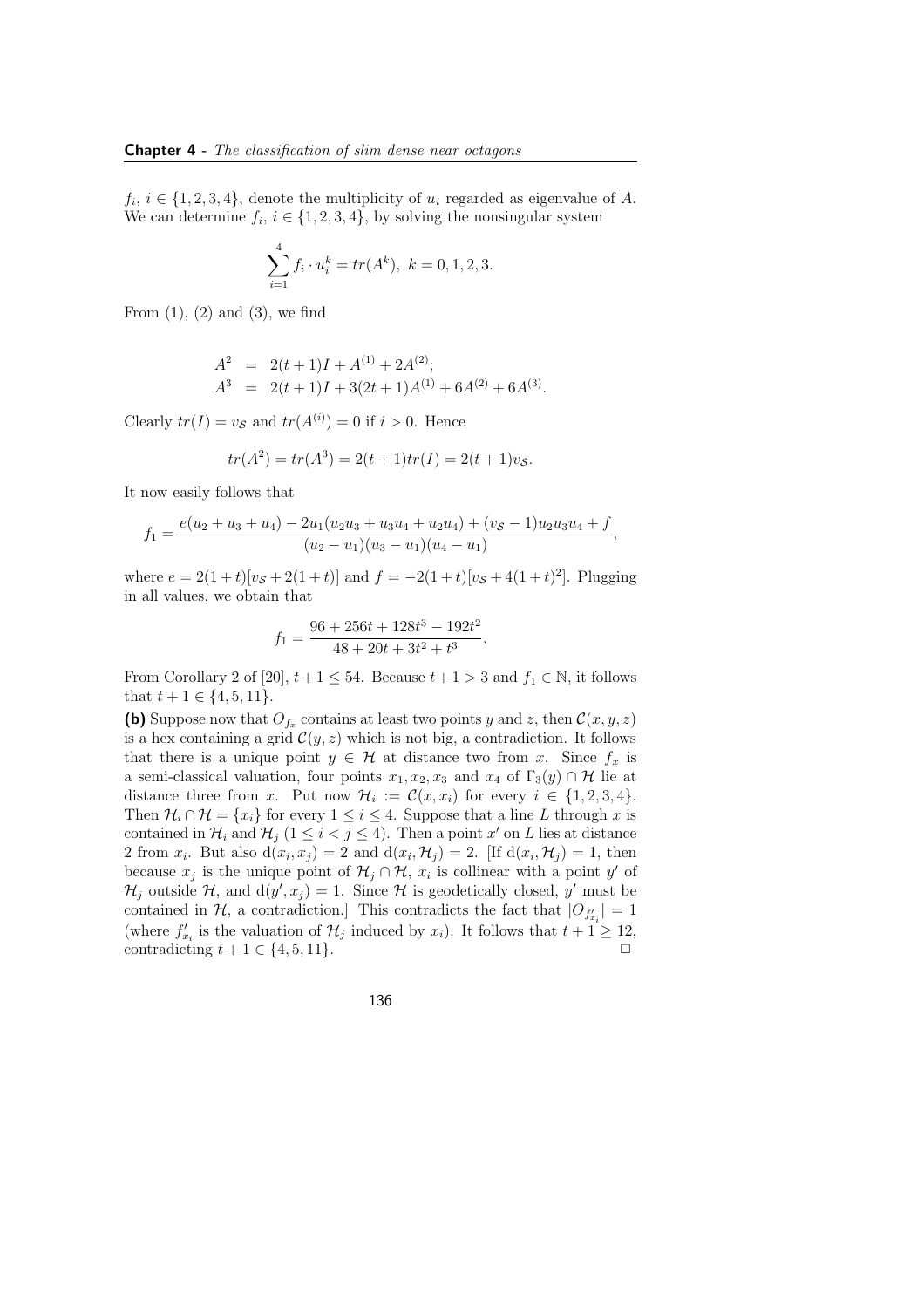#### Corollary 4.6.2

Let  $S$  be a slim dense near polygon not containing a geodetically closed sub near octagon isomorphic to  $(Q(5, 2) \otimes Q(5, 2)) \otimes_2 Q(5, 2)$  and let H be one of the 11 slim dense near hexagons. Then there exists a constant  $\alpha_{\mathcal{H}}$  such that every point of S is contained in precisely  $\alpha_{\mathcal{H}}$  hexes isomorphic to  $\mathcal{H}$ .

#### Proof

For every slim dense near octagon  $\mathcal{O}$ , let  $a_{\mathcal{O}}$  denote the constant number of  $H$ -hexes through a point. Now, consider two different collinear points x and y of S. Let  $\mu$  denote the number of H-hexes through xy. For every geodetically closed sub near octagon  $\mathcal O$  through  $xy$ , let  $\lambda_{\mathcal O}$  denote the number of  $H$ -hexes through xy. Then the total number of  $H$ -hexes through x is equal to  $\mu + \sum (a_{\mathcal{O}} - \lambda_{\mathcal{O}})$ , where the summation ranges over all geodetically closed sub near octagons  $O$  through the line xy. By symmetry, the number of  $H$ hexes through y is also equal to  $\mu + \sum (a_{\mathcal{O}} - \lambda_{\mathcal{O}})$ . Hence, every two collinear points of  $S$  are contained in the same number of  $H$ -hexes. By connectedness of S, it follows that every point of S is contained in the same number of  $H$ -hexes.  $\mathcal{H}\text{-hexes.}$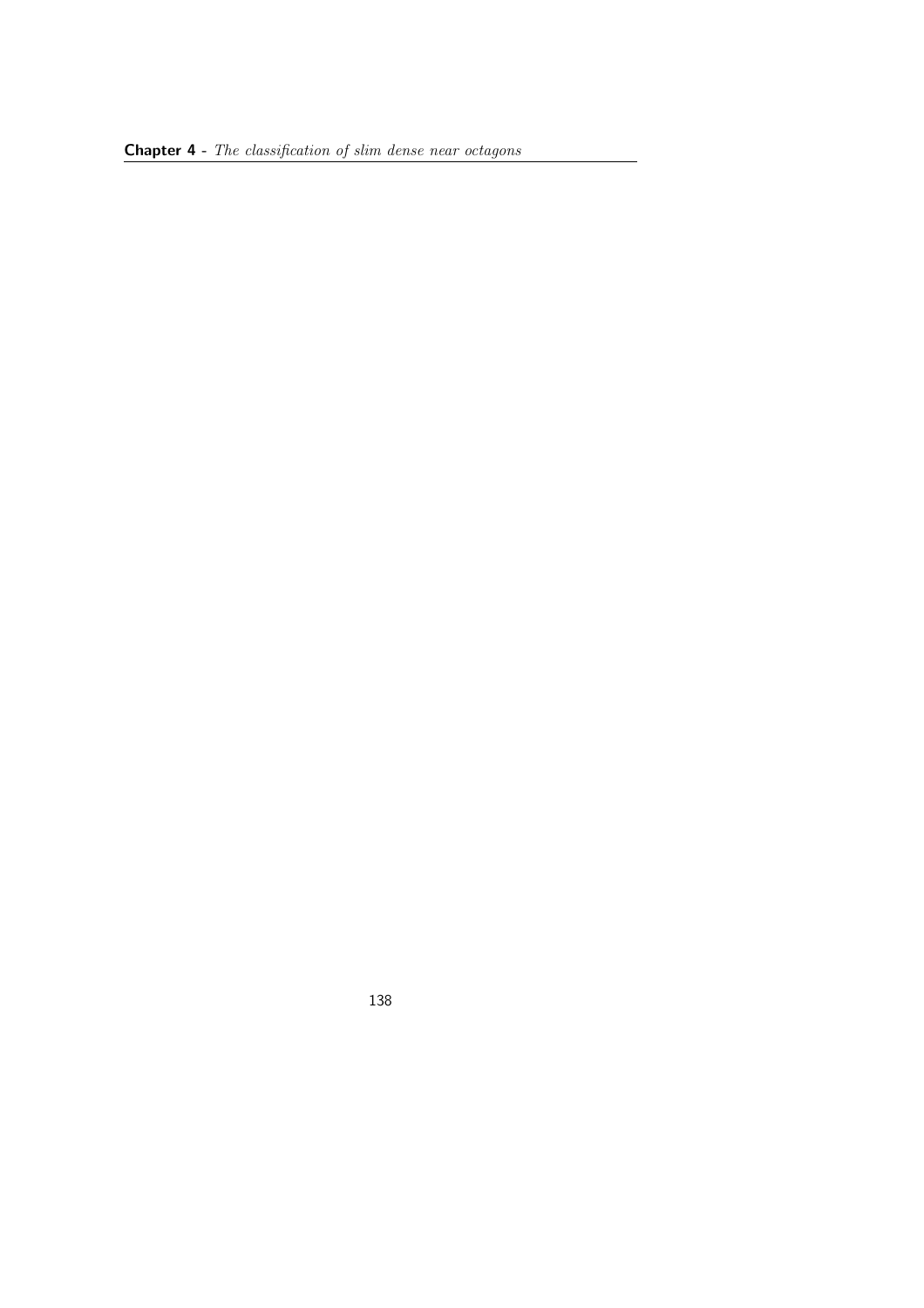# Appendix A

# Nederlandstalige samenvatting

In deze appendix vatten we kort samen wat zich in de thesis bevindt. Enkel de belangrijkste resultaten zullen vermeld worden. Voor meer details en bewijzen verwijzen we naar de Engelstalige tekst.

# A.1 Inleiding

# A.1.1 Incidentiestructuren

De in deze thesis beschouwde incidentiestructuren zijn punt-rechte-incidentiestructuren. Afstanden worden steeds gemeten in de puntgraaf. De diameter van een incidentiestructuur is de maximale afstand tussen twee punten. Een incidentiestructuur wordt een partieel lineaire ruimte genoemd als er door elke twee verschillende punten ten hoogste één rechte gaat en als elke rechte minstens twee punten bevat. Een partieel lineaire ruimte wordt een lineaire ruimte genoemd als elke twee verschillende punten bevat zijn in een unieke rechte.

# A.1.2 Schierveelhoeken

Een schierveelhoek is een samenhangende partieel lineaire ruimte met eindige diameter die aan de volgende voorwaarde voldoet.

Voor elk punt p en elke rechte L, bestaat er een uniek punt op L dat het dichtst bij p is gelegen.

Heeft een schierveelhoek diameter d, dan wordt deze ook een schier-2d-hoek genoemd. De unieke schier-0-hoek bestaat uit één enkel punt. De schier-2hoeken zijn rechten. We noteren de unieke rechte met i punten als  $\mathbb{L}_i$ . De schier-4-hoeken zijn precies de veralgemeende vierhoeken.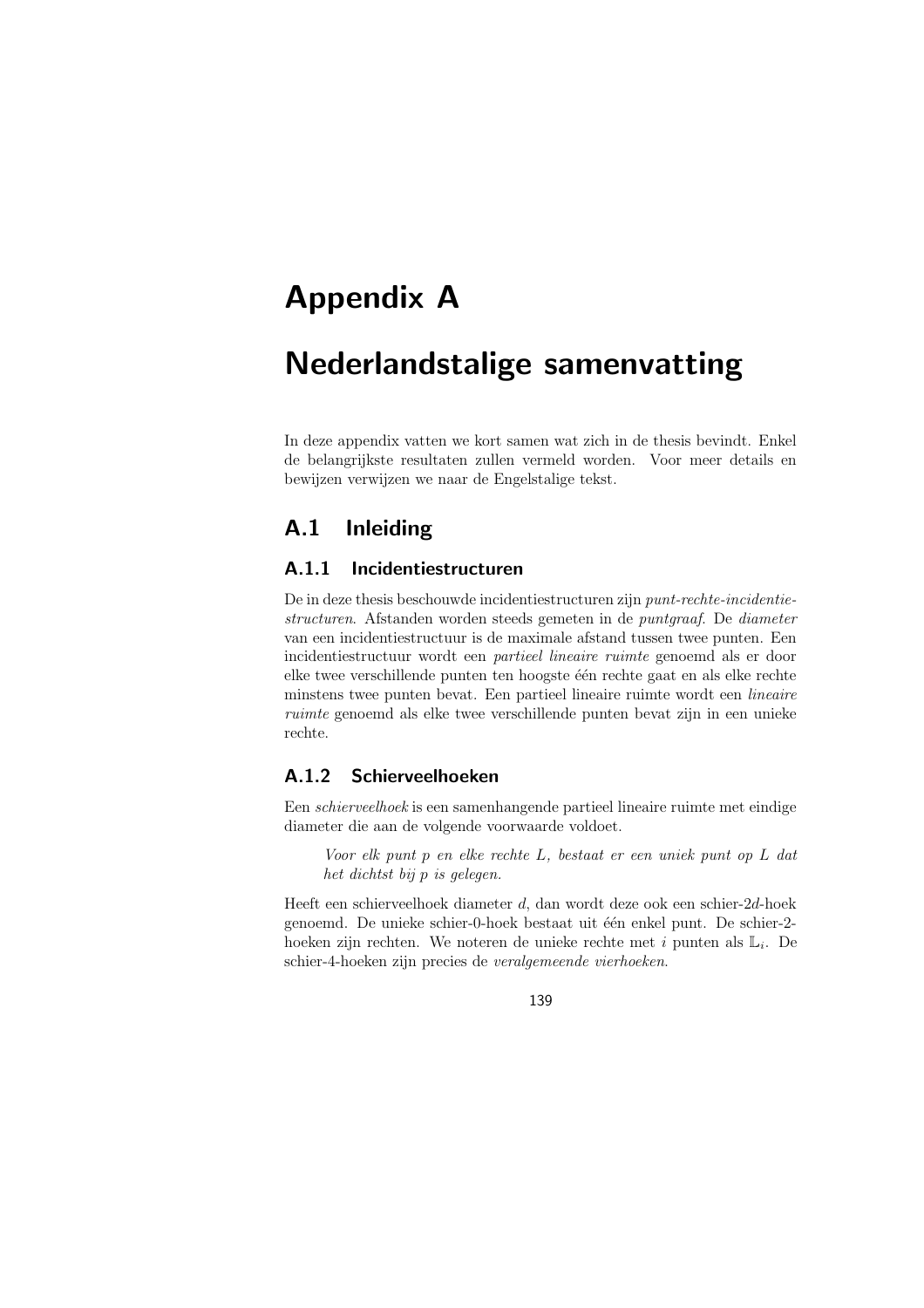Heeft een schierveelhoek  $S$  een constant aantal punten  $s + 1$  op elke rechte en een constant aantal rechten  $t+1$  door een punt, dan zeggen we dat S orde  $(s,t)$  heeft. Een schierveelhoek wordt dun (respectievelijk slank) genoemd als elke rechte precies twee (respectievelijk drie) punten bevat. Een schierveelhoek wordt dicht genoemd als elke rechte minstens drie punten bevat en als elke twee punten op afstand 2 minstens twee gemeenschappelijke buren hebben.

# A.1.3 Deelstructuren

Veronderstel dat  $S = (\mathcal{P}, \mathcal{L}, I)$  een schierveelhoek is. Een niet-ledige deelverzameling  $X$  van  $\mathcal P$  wordt een *deelruimte* genoemd als voor elke twee verschillende collineaire punten  $x$  en  $y$  van  $X$ , alle punten van de unieke rechte door x en y eveneens bevat zijn in X. Elke deelruimte X van  $S$  induceert een partieel lineaire ruimte  $S_X = (X, \mathcal{L}', \mathbf{I}')$ , met  $\mathcal{L}'$  de verzameling rechten van  $\mathcal S$  die volledig in $X$ gelegen zijn en met incidentie $\mathbf I'$ geïnduceerd door  $\mathcal S.$ Een deelverzameling  $X$  van  $P$  wordt geodetisch gesloten genoemd als  $X$  een deelruimte is en als alle punten op een geodetisch pad tussen twee punten van  $X$  opnieuw in  $X$  gelegen zijn. Als  $X$  een geodetisch gesloten deelruimte is, dan is  $S_X$  een deelschierveelhoek van S. Een niet-ontaarde geodetisch gesloten deelschiervierhoek wordt een quad genoemd. Een geodetisch gesloten deelschierzeshoek in een dichte schierveelhoek wordt een hex genoemd. Een *ovoïde* van een schierveelhoek  $S$  is een verzameling O van punten van  $S$ zodanig dat elke rechte van  $S$  een uniek punt van  $O$  bevat. Een spread van  $S$  is een verzameling rechten van  $S$  die de puntenverzameling partitioneert.

De volgende stelling is van groot belang in de theorie van de dichte schierveelhoeken.

#### Stelling A.1.1 (Stelling 4 van [6])

Als x en y twee punten zijn van een dichte schierveelhoek  $S$  op afstand i van elkaar, dan zijn ze bevat in een unieke geodetisch gesloten deelschier-2i-hoek van S.

#### A.1.4 Veralgemeende 2d-hoeken

Een schier-2d-hoek wordt een veralgemeende 2d-hoek genoemd als voor elke  $i \in \{1, \ldots, d-1\}$  en voor elke twee punten x en y op afstand i,  $|\Gamma_{i-1}(x)| \cap$  $\Gamma(y) = 1$ . De veralgemeende vierhoeken zijn precies de schiervierhoeken. Veralgemeende vierhoeken zijn reeds uitvoerig bestudeerd (zie bv. [36]). Alle slanke dichte veralgemeende vierhoeken zijn gekend ([36]).

• Het  $3 \times 3$ -rooster  $\mathbb{L}_3 \times \mathbb{L}_3$  heeft orde  $(2, 1)$ .

$$
140 \\
$$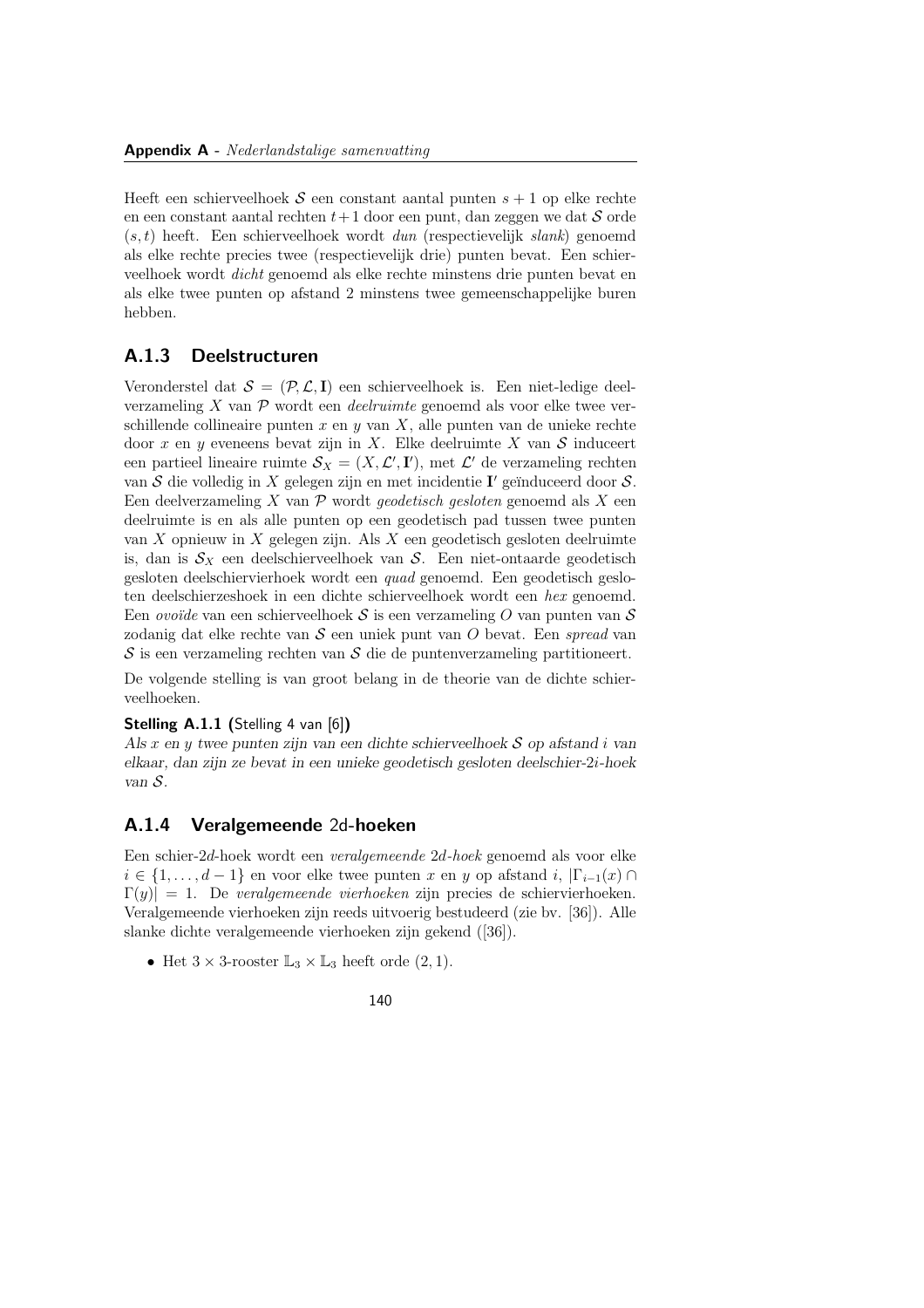- De veralgemeende vierhoek  $W(2)$  heeft orde  $(2, 2)$  of kortweg orde 2.
- De veralgemeende vierhoek  $Q(5, 2)$  heeft orde  $(2, 4)$ .

Deze veralgemeende vierhoeken komen vaak voor als quads in schierveelhoeken. We zullen naar deze quads verwijzen als grid-quads,  $W(2)$ -quads of  $Q(5, 2)$ -quads.

# A.1.5 Productschierveelhoeken en gelijmde schierveelhoeken

In de thesis zijn twee methodes om nieuwe schierveelhoeken te construeren uit gekende schierveelhoeken van groot belang.

#### Productschierveelhoeken

Zijn  $S_1 = (\mathcal{P}_1, \mathcal{L}_1, I_1)$  en  $S_2 = (\mathcal{P}_2, \mathcal{L}_2, I_2)$  twee schierveelhoeken, dan kan men een nieuwe schierveelhoek  $S = (\mathcal{P}, \mathcal{L}, I)$  als volgt uit  $\mathcal{S}_1$  en  $\mathcal{S}_2$  construeren:

- $P := P_1 \times P_2$ ;
- $\mathcal{L} := (\mathcal{P}_1 \times \mathcal{L}_2) \cup (\mathcal{L}_1 \times \mathcal{P}_2);$
- het punt  $(x, y)$  van S is incident met de rechte  $(z, L) \in \mathcal{P}_1 \times \mathcal{L}_2$  als en slechts als  $x = z$  en y  $\mathbf{I}_2$  L; het punt  $(x, y)$  van S is incident met de rechte  $(M, u) \in \mathcal{L}_1 \times \mathcal{P}_2$  als en slechts als  $y = u$  en  $x \mathbf{I}_2 M$ .

De schierveelhoek wordt het direct product van  $S_1$  en  $S_2$  genoemd en we noteren  $S = S_1 \times S_2$ . Is diam $(S_1) \geq 1$  en diam $(S_2) \geq 1$ , dan wordt S een productschierveelhoek genoemd.

#### Gelijmde schierveelhoeken

Een andere methode om nieuwe schierveelhoeken te construeren is het zogenaamd lijmen van schierveelhoeken. Zie onder andere [16], [18] en [23]. We kunnen lijmingen van 'type'  $\delta$  beschouwen voor elke  $\delta \in \mathbb{N}$ . De gelijmde schierveelhoeken van type 0 zijn precies de productschierveelhoeken. Het resultaat van een lijming van type  $\delta$  toegepast op twee schierveelhoeken  $S_1$  en  $\mathcal{S}_2$  noteren we als  $\mathcal{S}_1 \otimes_{\delta} \mathcal{S}_2$ . In [23] worden nodige en voldoende voorwaarden opgesomd opdat  $S_1 \otimes_{\delta} S_2$  opnieuw een schierveelhoek zou zijn. Uit de precieze definitie van lijming volgt onmiddelijk dat er twee partities  $T_1$  en  $T_2$ van  $S_1 \otimes_{\delta} S_2$  bestaan, die aan de volgende voorwaarden voldoen:

141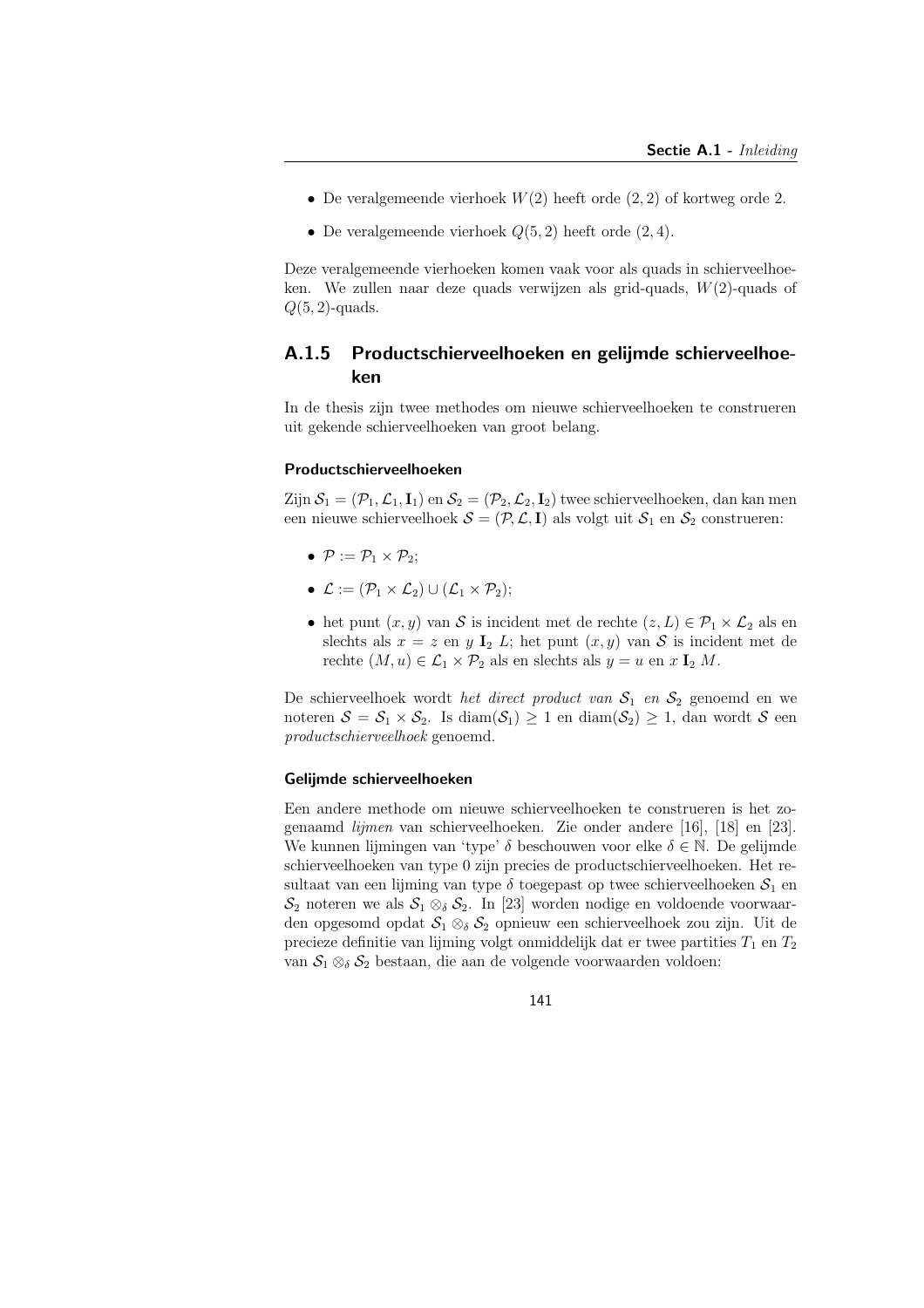- **P**<sub>1</sub> alle elementen van  $T_i$ ,  $i \in \{1, 2\}$ , zijn isomorf met  $S_i$ ;
- $\mathbf{P}_2 \operatorname{diam}(\mathcal{F}_1 \cap \mathcal{F}_2) = \delta$  voor elke  $\mathcal{F}_1 \in T_1$  en  $\mathcal{F}_2 \in T_2$ ;

**P<sub>3</sub>** voor alle  $\mathcal{F}_1 \in T_1$ ,  $\mathcal{F}_2 \in T_2$  en  $x \in \mathcal{F}_1 \cap \mathcal{F}_2$ ,  $\Gamma_1(x) \subseteq \mathcal{F}_1 \cup \mathcal{F}_2$ .

In deze thesis bedoelen we met 'lijming' altijd een lijming van type  $\delta = 1$  en schrijven we ook  $S_1 \otimes S_2$  in plaats van  $S_1 \otimes_1 S_2$ . Zijn  $S_1$  en  $S_2$  twee schierveelhoeken die geen productschierveelhoeken zijn en is  $S_1 \otimes S_2$  een gelijmde schierveelhoek, dan moeten  $S_1$  en  $S_2$  noodzakelijk een symmetriespread bevatten. Een spread  $S$  van een schierveelhoek  $S$  wordt een symmetriespread genoemd als er voor elke rechte  $K \in S$  en voor elke twee punten  $k_1$  en  $k_2$ van K een automorfisme van S bestaat die elke rechte van S fixeert en  $k_1$ op  $k_2$  afbeeldt. Een deel van de thesis bestond erin om voor bepaalde schierveelhoeken na te gaan of ze al dan niet een symmetriespread bevatten en bijgevolg kunnen gelijmd worden.

## A.1.6 De gekende slanke dichte schierveelhoeken

In deze thesis werd hoofdzakelijk de aandacht gevestigd op de slanke dichte schierveelhoeken. In deze sectie geven we een overzicht van de gekende slanke dichte schierveelhoeken. De slanke dichte veralgemeende vierhoeken hebben we reeds eerder vermeld.

De duale polaire ruimten  $Q^D(2n, 2)$  en  $H^D(2n-1, 4)$ ,  $n \ge 2$ 

Beschouw  $Q(2n, 2)$ , de polaire ruimte van rang n geassocieerd met een nietsinguliere kwadriek in  $\mathsf{PG}(2n,2), n \geq 2$ . Vertrekkende van  $Q(2n,2)$  kan men als volgt de *duale polaire ruimte*  $Q^D(2n, 2)$  construeren:

- de punten van  $Q^D(2n, 2)$  zijn de maximale deelruimten van  $Q(2n, 2)$ (de deelruimten van dimensie  $n - 1$ );
- de rechten van  $Q^D(2n, 2)$  zijn de deelruimten van  $Q(2n, 2)$  die dimensie  $n-2$  hebben;
- incidentie is omgekeerde inclusie.

Dan is  $Q^D(2n, 2)$  een slanke dichte schier-2n-hoek voor elke  $n \geq 2$  ([8]). Op analoge wijze kunnen we een slanke dichte schier-2n-hoek  $H^D(2n-1, 4)$ definiëren, vertrekkend van de polaire ruimte  $H(2n-1, 4)$  van rang n, geassocieerd met een niet-singuliere hermitische variëteit in  $\mathsf{PG}(2n-1, 4), n \geq 2$ . De punten en de rechten van  $H^D(2n-1, 4)$  zijn de deelruimten van  $H(2n-1, 4)$ die respectievelijke dimensies  $n-1$  en  $n-2$  hebben.

142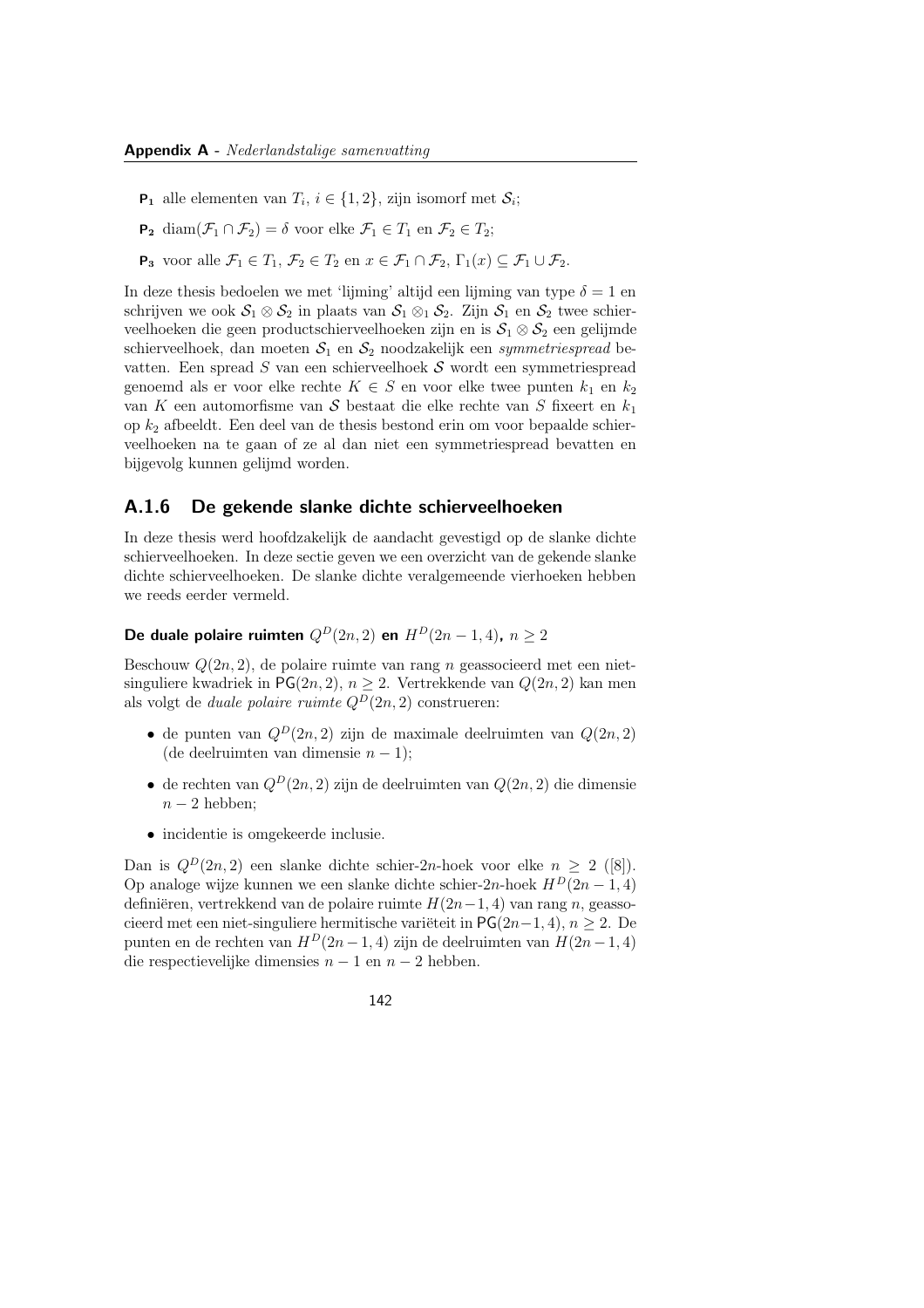# De oneindige klassen  $\mathbb{G}_n$ ,  $\mathbb{H}_n$  en  $\mathbb{I}_n$ ,  $n \geq 2$

• Beschouw de vectorruimte  $V(2n, 4), n \ge 1$ , met basis  $\{\vec{e}_0, \ldots, \vec{e}_{2n-1}\}\$ , uitgerust met de hermitische vorm  $(\sum x_i \vec{e}_i, \sum y_i \vec{e}_i) = x_0 y_0^2 + x_1 y_1^2 + \ldots + x_{2n-1} y_{2n-1}^2$ . Stel dat  $H = H(2n - 1, 4)$  de corresponderende hermitische variëteit is in  $PG(2n-1, 4)$ . Voor elke vector  $\vec{x}$  van  $V(2n, 4)$  hebben we dat  $\vec{x} = \sum (\vec{x}, \vec{e_i}) \vec{e_i}$ . De ondersteuning van een punt  $p = \langle \vec{x} \rangle$  van PG(2n − 1, 4) is de verzameling van alle  $i \in \{0, \ldots, 2n-1\}$  zodanig dat  $(\vec{x}, \vec{e}_i) \neq 0$ . Een deelruimte  $\pi$  van H wordt goed genoemd als ze wordt voortgebracht door een (mogelijks lege) verzameling  $\mathcal{G}_{\pi} \subseteq H$  van punten wiens ondersteuningen onderling disjunct zijn. Als  $\pi$  goed is, dan is  $\mathcal{G}_{\pi}$  uniek bepaald. Veronderstel dat Y, respectievelijk Y' de verzameling is van alle goede deelruimten van dimensie  $n-1$ , respectievelijk  $n-2$ . Dan is de incidentiestructuur  $\mathbb{G}_n = (Y, Y', I)$ , met I de omgekeerde inclusie, een slanke dichte schier-2n-hoek ([21]).

• Beschouw een verzameling V met  $2n + 2$  elementen,  $n \geq 1$ , en stel dat  $\mathbb{H}_n = (\mathcal{P}, \mathcal{L}, I)$  de volgende incidentiestructuur is:

- $P$  is de verzameling van alle partities van V in  $n+1$  verzamelingen van 2 elementen;
- $\mathcal L$  is de verzameling van alle partities van V in  $n-1$  verzamelingen van 2 elementen en één verzameling van 4 elementen;
- een punt  $p \in \mathcal{P}$  is incident met een rechte  $L \in \mathcal{L}$  als en slechts als de partitie bepaald door  $p$  een verfijning is van de partitie bepaald door L.

Dan is  $\mathbb{H}_n$  een slanke dichte schier-2n-hoek ([4]).

• Beschouw de niet-singuliere kwadriek  $Q(2n, 2), n \ge 2$ , in PG $(2n, 2)$  en een hypervlak  $\Pi$  van  $\mathsf{PG}(2n,2)$  die  $Q(2n,2)$  snijdt in een niet-singuliere hyperbolische kwadriek  $Q^+(2n-1, 2)$ . Veronderstel dat  $\mathbb{I}_n$  de volgende incidentiestructuur is:

- de punten van  $\mathbb{I}_n$  zijn de maximale deelruimten van  $Q(2n, 2)$  die niet bevat zijn in  $Q^+(2n-1,2);$
- de rechten van  $\mathbb{I}_n$  zijn de op één na maximale deelruimten van  $Q(2n, 2)$ die niet bevat zijn in  $Q^+(2n-1,2)$ ;
- incidentie is de omgekeerde inclusie.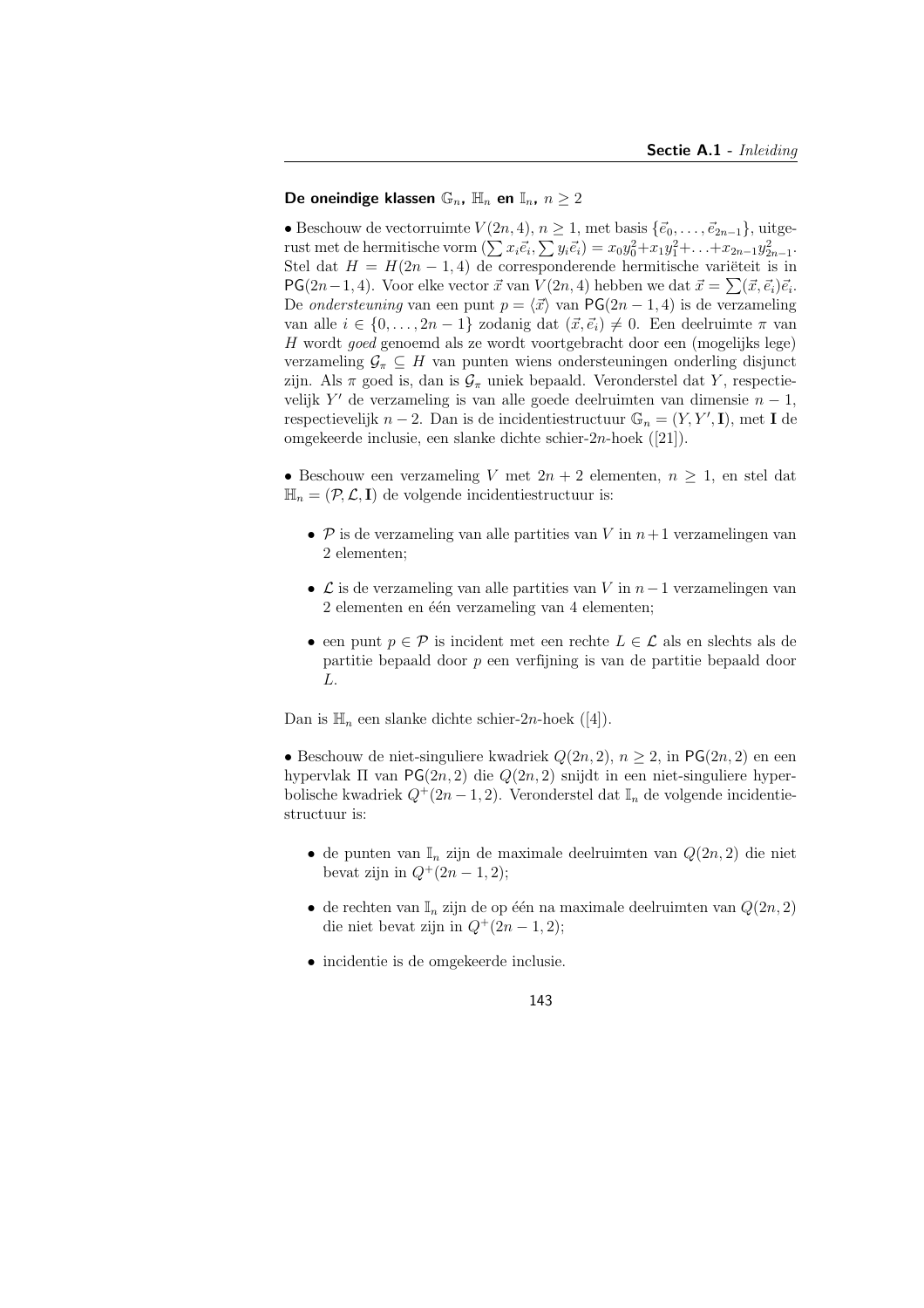Dan is  $\mathbb{I}_n$  een slanke dichte schier-2n-hoek ([4]).

We vermelden enkele isomorfismes tussen de tot nu toe opgesomde slanke dichte schierveelhoeken.

- $Q(5,2) \cong \mathbb{G}_2 \cong H^D(3,4);$
- $W(2) \cong \mathbb{H}_2 \cong Q^D(4, 2);$
- $\mathbb{L}_3 \times \mathbb{L}_3 \cong \mathbb{I}_2;$
- $\mathbb{I}_3 \cong \mathbb{H}_3$ .

#### Drie 'uitzonderlijke' slanke dichte schierveelhoeken

Er zijn drie slanke dichte schierzeshoeken gekend die tot geen enkele van de reeds genoemde oneindige klassen behoren.

▶ Beschouw de volgende matrix:

| $\mathsf{A}:=\left( \begin{array}{cccccccccc} 1 & 0 & 0 & 0 & 0 & 0 & 1 & 1 & 1 & 1 & 1 & 0 \\ 0 & 1 & 0 & 0 & 0 & 0 & 0 & 1 & -1 & -1 & 1 & -1 \\ 0 & 0 & 1 & 0 & 0 & 0 & 1 & 0 & 1 & -1 & -1 & -1 \\ 0 & 0 & 0 & 1 & 0 & 0 & -1 & 1 & 0 & 1 & -1 & -1 \\ 0 & 0 & 0 & 0 & 1 & 0 & -1 & -1 & 1 & 0 & 1 & -1 \\ 0 & 0 & 0 & 0 & 0 & 1 & 1 &$ |  |  |  |  |  |  |  |
|---------------------------------------------------------------------------------------------------------------------------------------------------------------------------------------------------------------------------------------------------------------------------------------------------------------------------------------------|--|--|--|--|--|--|--|

Stel dat  $\textsf{C}$  de zesdimensionale deelruimte van de vectorruimte $\mathbb{F}_3^{12}$ is, voortgebracht door de rijen van A. De deelruimte C wordt de uitgebreide ternaire Golay code genoemd.

Veronderstel dat  $\mathbb{E}_1$  de volgende incidentiestructuur is:

- $\bullet\,$ de punten zijn de nevenklassen $\vec{v} + \mathsf{C},\,\vec{v} \in \mathbb{F}_3^{12},$ van de code $\mathsf{C};$
- de rechten zijn alle tripletten van de vorm  $\{\vec{v} + \mathsf{C}, \vec{v} + \vec{e_i} + \mathsf{C}, \vec{v} \vec{e_i} + \mathsf{C}\},\$  $\vec{v} \in \mathbb{F}_3^{12}, \, i \in \{1, \dots, 12\};$ hierbij is $\vec{e_i}$ de unieke vector van lengte 12 met waarde 1 op positie  $i$  en waarde 0 op de andere posities;
- incidentie is inclusie.

Dan is  $\mathbb{E}_1$  een slanke dichte schierzeshoek ([40]).

 $\blacktriangleright$  Beschouw het unieke Steiner systeem  $S(5, 8, 24)$  en beschouw de volgende incidentiestructuur  $\mathbb{E}_2$ :

$$
144 \\
$$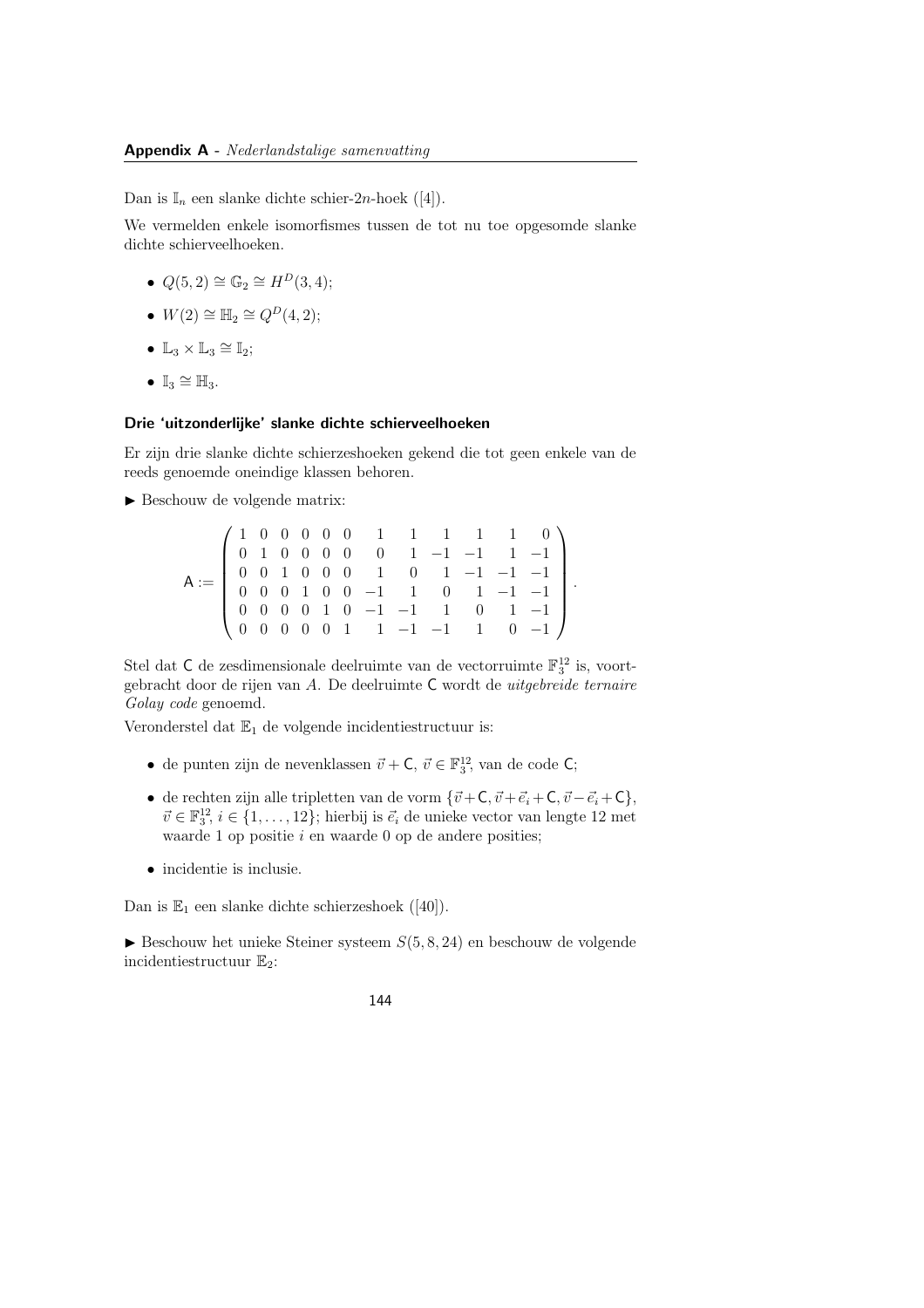- de punten zijn de blokken van het Steiner systeem;
- de rechten zijn de verzamelingen van drie onderling disjuncte blokken;
- incidentie is inclusie.

Dan is  $\mathbb{E}_2$  een slanke dichte schierzeshoek ([40]).

 $\blacktriangleright$  Beschouw in PG(6,3) een niet-singuliere kwadriek  $Q(6,3)$  en een nietrakend hypervlak  $\Pi$  dat  $Q(6, 3)$  snijdt in een niet-singuliere elliptische kwadriek  $Q^-(5,3)$ . Er is een polariteit geassocieerd met  $Q(6,3)$  en we noemen twee punten *orthogonaal* als één van hen bevat is in het polaire hypervlak van het andere punt. Noem N de verzameling van 126 interne punten van  $Q(6, 3)$  die bevat zijn in Π, i.e. de verzameling van alle 126 punten van Π waarvoor het polaire hypervlak Q(6, 3) snijdt in een niet-singuliere elliptische kwadriek. Stel dat  $\mathbb{E}_3$  de volgende incidentiestructuur is:

- $\bullet\,$  de punten zijn de 6-tupels van onderling orthogonale punten van  $N;$
- $\bullet$  de rechten zijn de paren van orthogonale punten van  $N$ ;
- incidentie is omgekeerde inclusie.

Dan is  $\mathbb{E}_3$  een slanke dichte schierzeshoek ([4]).

#### **Overzicht**

Elke gekende slanke dichte schier-2n-hoek,  $n > 2$ , die geen productschierveelhoek of gelijmde schierveelhoek is, is isomorf met juist één van de volgende voorbeelden.

$$
Q^{D}(2n, 2), n \ge 2
$$
  
\n
$$
H^{D}(2n - 1, 4), n \ge 2
$$
  
\n
$$
\mathbb{G}_{n}, n \ge 3
$$
  
\n
$$
\mathbb{I}_{n}, n \ge 4
$$
  
\n
$$
\mathbb{E}_{1}, \mathbb{E}_{2}, \mathbb{E}_{3} (n = 3)
$$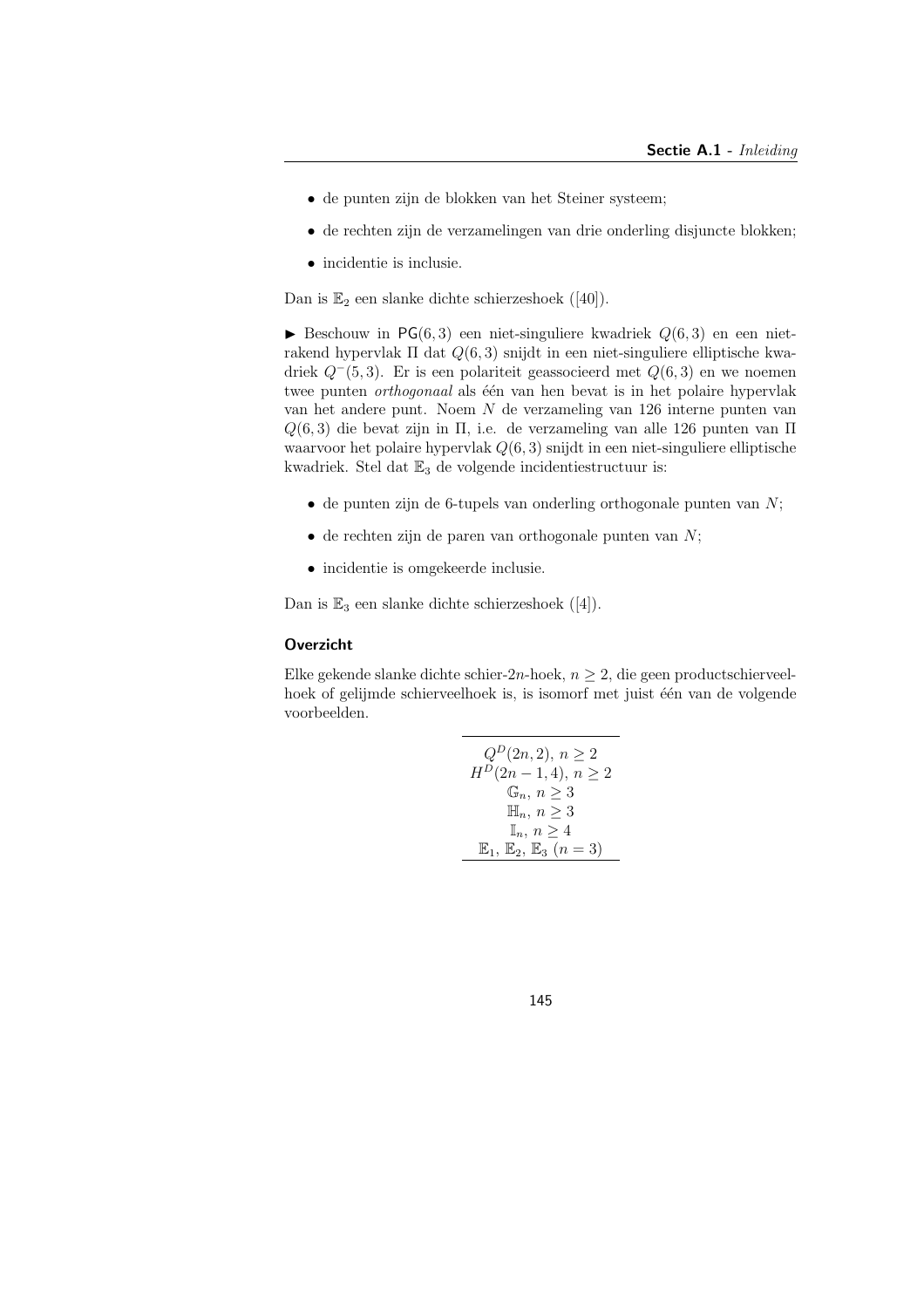# A.2 Goede ketens van grote deelschierveelhoeken

In Hoofdstuk 2 staan schierveelhoeken centraal die een zogeheten grote geodetisch gesloten deelschierveelhoek bevatten. Een geodetisch gesloten deelschierveelhoek  $\mathcal F$  van een schierveelhoek  $\mathcal S$  wordt groot genoemd als voor elk punt x van  $S$ ,  $d(x, \mathcal{F})$  < 1. Doel van Hoofdstuk 2 is de classificatie van alle slanke dichte schierveelhoeken die een zogeheten goede keten van grote geodetisch gesloten deelschierveelhoeken bevatten.

# A.2.1 Gelijmde schierveelhoeken van type  $H^D(2n_1-1,q^2)\otimes$  $H^D(2n_2-1, q^2)$

Zoals reeds opgemerkt in Sectie A.1 kunnen we onder bepaalde voorwaarden een nieuwe schierveelhoek  $S_1 \otimes S_2$  construeren vertrekkend van twee bestaande schierveelhoeken  $S_1$  en  $S_2$ . Een nodige voorwaarde is dat beide schierveelhoeken een symmetriespread bevatten.

Beschouw nu de duale polaire ruimte  $H^D(2n-1, q^2)$ . Er bestaat een natuurlijke bijectie  $\theta$  tussen de deelruimten van dimensie k van de polaire ruimte  $H := H(2n-1, q^2)$  en de geodetisch gesloten deelschierveelhoeken van diameter 2(n – 1 – k) in  $H^D(2n-1, q^2)$ . (De generatoren van  $H(2n-1, q^2)$  door  $\alpha$ corresponderen met de punten van  $\alpha^{\theta}$ .) Wat betreft de symmetriespreads van de duale polaire ruimte  $H^D(2n-1, q^2)$  werd het volgende resultaat gevonden.

### Stelling A.2.1 (Stelling 2.1.2, pagina 36)

Stel dat V de verzameling is van alle  $(n-2)$ -dimensionale deelruimten van H die in een niet-rakend hypervlak  $\Pi_{\infty}$  van  $\mathsf{PG}(2n-1, q^2)$  liggen. Dan is  $V^{\theta} :=$  $\{\alpha^{\theta} | \alpha \in V\}$  een symmetriespread van  $H^D(2n-1, q^2)$ . Elke symmetriespread van  $H^D(2n-1, q^2)$  wordt op deze manier bekomen.

Deze karakterisatie van de symmetriespreads stelde ons in staat om het volgende resultaat aan te tonen.

#### Stelling A.2.2 (Stelling 2.1.4, pagina 38)

Voor elke priemmacht q en voor elke  $n_1, n_2 \in \mathbb{N} \setminus \{0, 1\}$  bestaat er een gelijmde schierveelhoek van type  $H^D(2n_1 - 1, q^2) \otimes H^D(2n_2 - 1, q^2)$ .

In het geval  $q = 2$ , bewezen we de volgende sterkere stelling.

#### Stelling A.2.3 (Stelling 2.1.5, pagina 39)

Voor elke  $n_1, n_2 \in \mathbb{N} \setminus \{0, 1\}$  bestaat er een unieke gelijmde schierveelhoek van

$$
146 \\
$$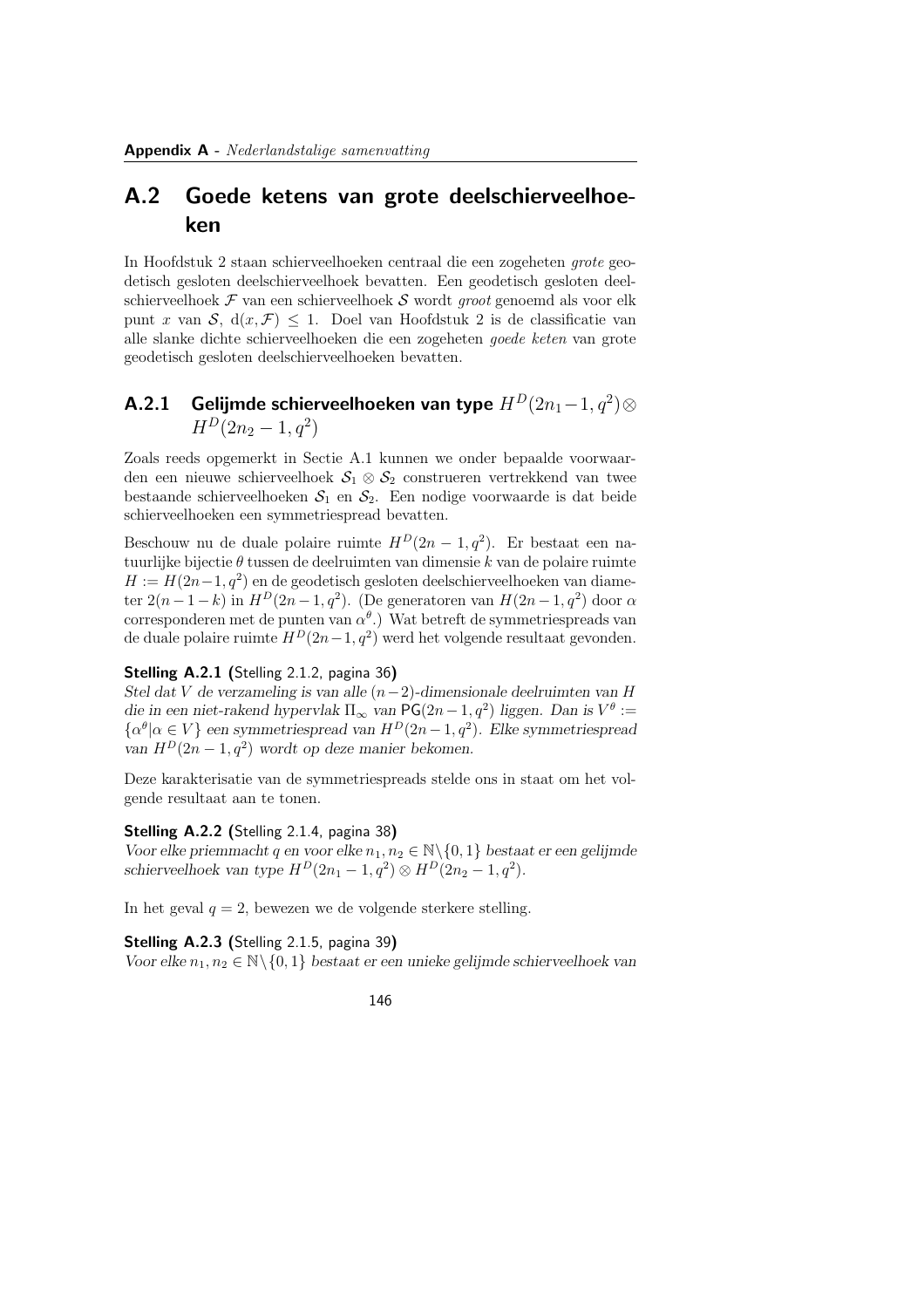type  $H^D(2n_1-1, 4) \otimes H^D(2n_2-1, 4)$ . In het bijzonder bestaat er voor elke n ∈  $\mathbb{N}\setminus\{0, 1\}$  een unieke gelijmde schierveelhoek van type  $H^D(2n-1, 4) \otimes Q(5, 2)$ .

## A.2.2 Karakterisatie van productschierveelhoeken

In Hoofdstuk 2 werden twee belangrijke karakterisaties voor productschierveelhoeken bewezen. Deze speelden een belangrijke rol bij het herkennen van productschierveelhoeken in de rest van deze thesis.

#### Stelling A.2.4 (Stelling 2.2.2, pagina 40)

Stel dat S een dichte schierveelhoek is en dat  $T_1$  en  $T_2$  twee verzamelingen deelschierveelhoeken zijn van S die aan de volgende eigenschappen voldoen:

- elk punt van S is bevat in een uniek element  $\mathcal{F}_1(x)$  van  $T_1$  en een uniek element  $\mathcal{F}_2(x)$  van  $T_2$ ;
- $\mathcal{F}_1(x) \cap \mathcal{F}_2(x) = \{x\}$  voor elk punt x van  $\mathcal{S}$ ;
- elke rechte L door een punt x is bevat in ofwel  $\mathcal{F}_1(x)$ , ofwel  $\mathcal{F}_2(x)$ .

Dan geldt:

- alle elementen van  $T_1$  zijn isomorf en alle elementen van  $T_2$  zijn isomorf;
- $S \cong \mathcal{F}_1 \times \mathcal{F}_2$  voor elke  $\mathcal{F}_1 \in T_1$  en  $\mathcal{F}_2 \in T_2$ .

#### Stelling A.2.5 (Stelling 2.2.3, pagina 41)

Stel dat S een dichte schier-2( $n_1 + n_2$ )-hoek is en stel dat  $\mathcal{F}_1$  en  $\mathcal{F}_2$  twee deelschierveelhoeken zijn waarvoor het volgende geldt:

- diam $(\mathcal{F}_i) = n_i > 1$   $(i \in \{1, 2\})$ ;
- $\mathcal{F}_1$  snijdt  $\mathcal{F}_2$  in een punt x;
- elke rechte door x is bevat in ofwel  $\mathcal{F}_1$ , ofwel  $\mathcal{F}_2$ .

Dan is S isomorf met  $\mathcal{F}_1 \times \mathcal{F}_2$ .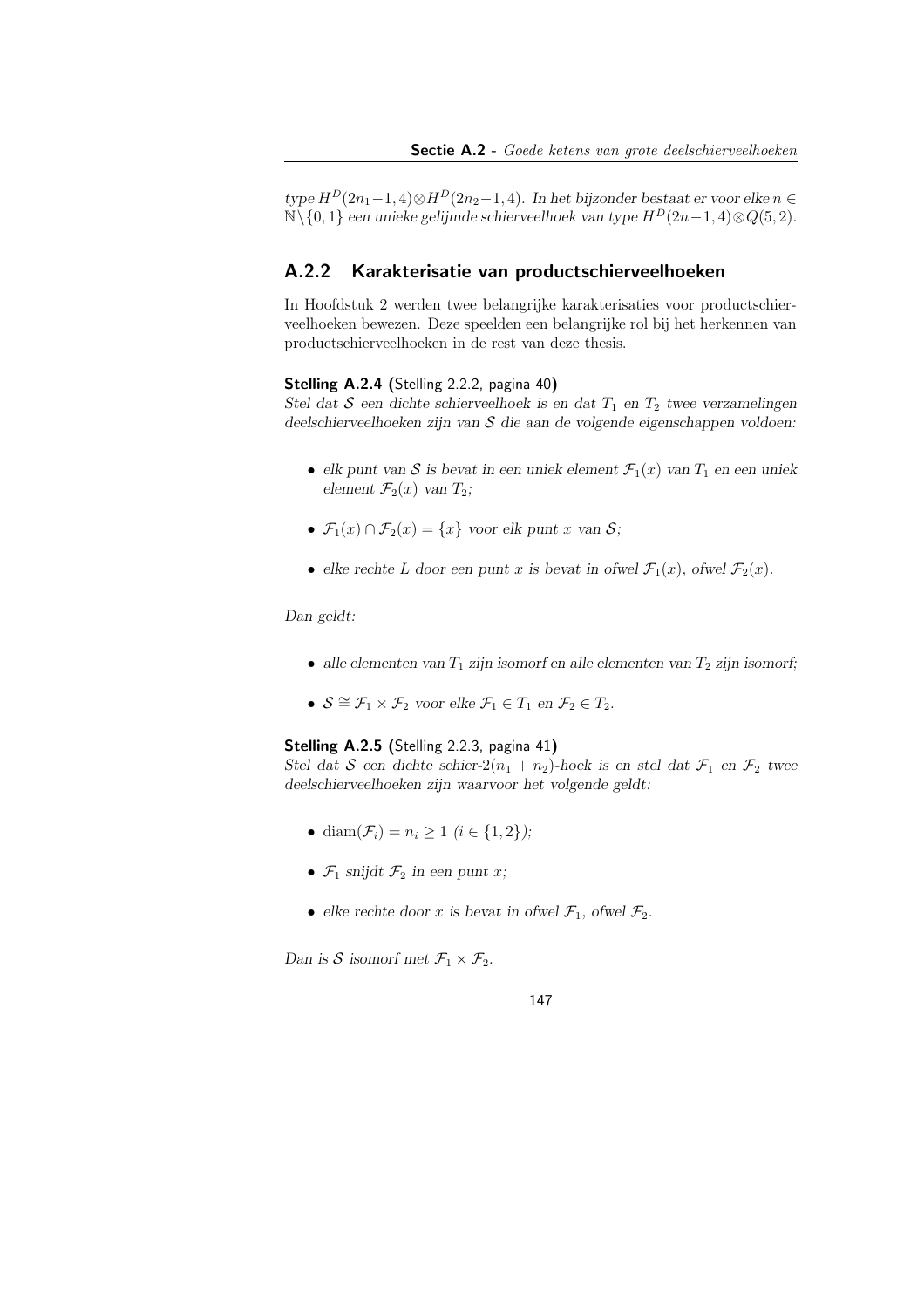## A.2.3 Symmetriespreads in gelijmde schierveelhoeken

Veronderstel dat S een dichte gelijmde schierveelhoek is en veronderstel dat  $T_1$  en  $T_2$  twee partities zijn van  $S$  in geodetisch gesloten deelschierveelhoeken die volgen uit de lijming-constructie, zie Sectie A.1.5. Noem S<sup>∗</sup> de spread van S die wordt gevormd door alle rechten  $\mathcal{F}_1 \cap \mathcal{F}_2$ , waarbij  $\mathcal{F}_1 \in T_1$  en  $\mathcal{F}_2 \in T_2$ . Voor elke spread  $S$  van  $S$  en voor elke geodetisch gesloten deelschierveelhoek  $\mathcal F$  van  $\mathcal S$  definiëren we  $S_{\mathcal F}$  als de verzameling van alle rechten van  $S$  die bevat zijn in  $\mathcal{F}.$ 

#### Stelling A.2.6 (Stelling 2.3.2, pagina 44)

Als S een symmetriespread van S is verschillend van  $S^*$ , dan geldt het volgende voor precies één  $i \in \{1, 2\}.$ 

- Voor elke  $\mathcal{F} \in T_i$  is  $S_{\mathcal{F}}$  een symmetriespread van  $\mathcal{F}$ .
- Voor elke  $\mathcal{F}, \mathcal{F}' \in T_i$ ,  $S_{\mathcal{F}'} = \pi_{\mathcal{F}'}(S_{\mathcal{F}}) := \{\pi_{\mathcal{F}'}(L)|L \in S_{\mathcal{F}}\}.$

# A.2.4 Schierveelhoeken van type  $(\mathcal{F}_1 * \mathcal{F}_2) \circ \mathcal{F}_3$

Een aantal belangrijke eigenschappen aangaande de 'associativiteit' van de productoperator en de lijmoperator werden bewezen.

#### Stelling A.2.7 (Stelling 2.3.3, pagina 44)

Zijn  $\mathcal{F}_1, \mathcal{F}_2$  en  $\mathcal{F}_3$  dichte schierveelhoeken van diameter ten minste 2, dan is elke schierveelhoek van type  $(\mathcal{F}_1 \times \mathcal{F}_2) \otimes \mathcal{F}_3$  eveneens van type  $\mathcal{F}_i \times (\mathcal{F}_{3-i} \otimes \mathcal{F}_3)$ voor een zekere  $i \in \{1, 2\}.$ 

#### Stelling A.2.8 (Stelling 2.3.4, pagina 45)

Stel dat  $\mathcal{F}_1$  en  $\mathcal{F}_2$  dichte schierveelhoeken zijn van diameter ten minste 2 en dat S een schierveelhoek is van type  $\mathcal{F}_1 \otimes \mathcal{F}_2$ . Als S een productschierveelhoek is, dan is minstens een van de schierveelhoeken  $\mathcal{F}_1$  en  $\mathcal{F}_2$  ook een productschierveelhoek.

#### Stelling A.2.9 (Stelling 2.3.5, pagina 45)

Stel dat  $\mathcal{F}_1, \mathcal{F}_2$  en  $\mathcal{F}_3$  dichte schierveelhoeken zijn met diameter ten minste 2 en dat geen van hen een productschierveelhoek is. Dan is elke schierveelhoek van type  $(\mathcal{F}_1 \otimes \mathcal{F}_2) \otimes \mathcal{F}_3$  eveneens van type  $\mathcal{F}_i \otimes (\mathcal{F}_{3-i} \otimes \mathcal{F}_3)$  voor een zekere  $i \in \{1, 2\}.$ 

148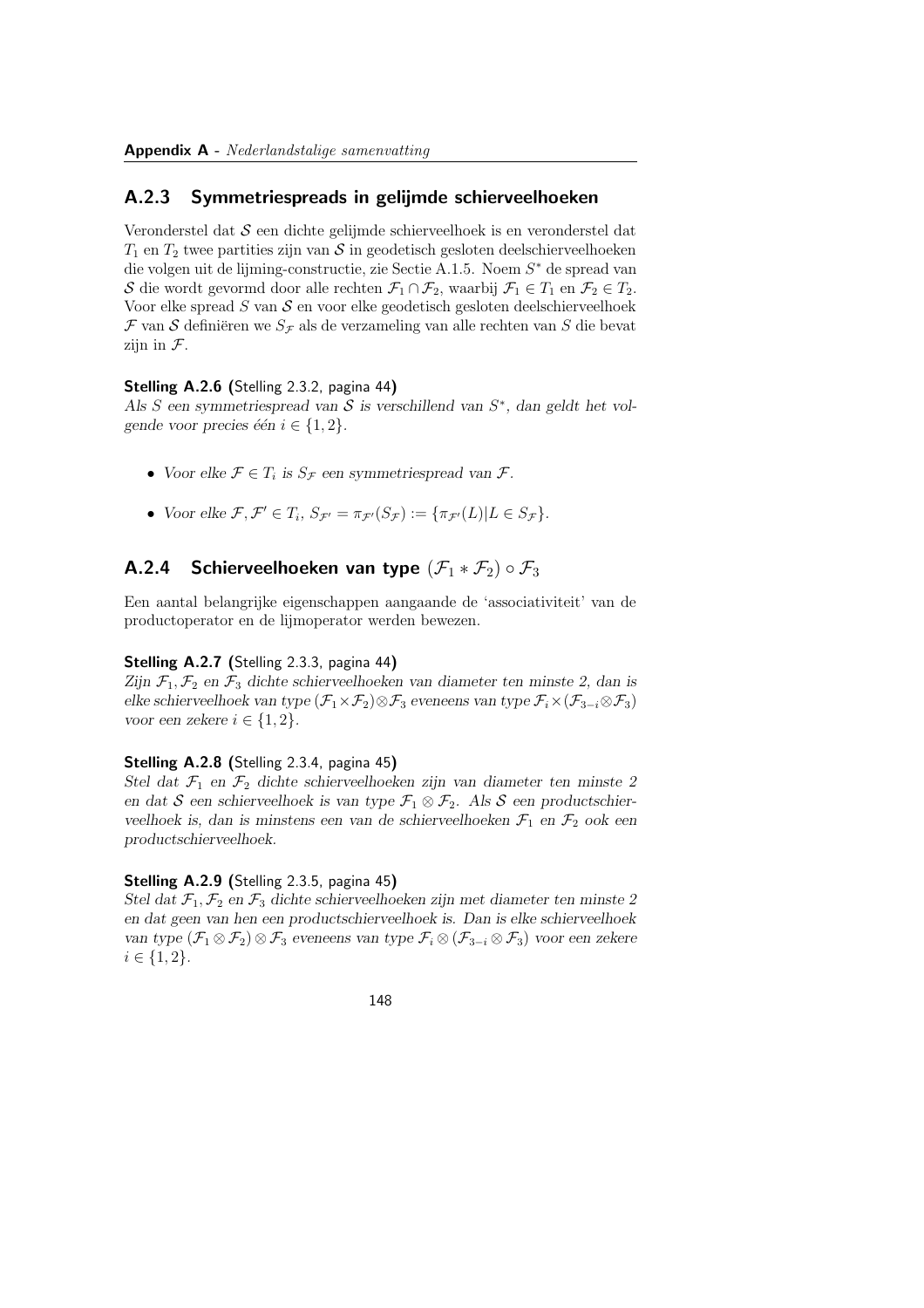# A.2.5 Slanke dichte schierveelhoeken met een gegeven grote geodetisch gesloten deelschierveelhoek  $\mathcal F$

In [19] en [22] bewees B. De Bruyn de volgende stellingen.

#### Stelling A.2.10

Stel dat  $S$  een slanke dichte schier-2n-hoek is,  $n > 4$ , die een grote geodetisch gesloten deelschierveelhoek  $\mathcal F$  bevat isomorf met  $\mathbb{H}_{n-1}$ . Dan is S isomorf met  $\mathbb{H}_n$  of  $\mathbb{H}_{n-1} \times \mathbb{L}_3$ .

#### Stelling A.2.11

Stel dat S een slanke dichte schier-2n-hoek is,  $n \geq 4$ , die een grote geodetisch gesloten deelschierveelhoek  $\mathcal F$  bevat isomorf met  $\mathbb G_{n-1}$ . Dan is S isomorf met  $\mathbb{G}_n$ ,  $\mathbb{G}_{n-1} \times \mathbb{L}_3$  of met  $\mathbb{G}_{n-1} \otimes Q(5,2)$ , de unieke schierveelhoek die wordt bekomen door  $\mathbb{G}_{n-1}$  en  $Q(5, 2)$  te lijmen.

We hebben ons toegespitst op het vinden van gelijkaardige resultaten voor de andere gekende (klassen van) slanke dichte schierveelhoeken. We vatten de gevonden resultaten samen in de volgende stelling.

#### Stelling A.2.12

Veronderstel dat  $S$  een slanke dichte schier-2n-hoek is die een grote geodetisch gesloten deelschierveelhoek F bevat.

- Is  $\mathcal{F} \cong H^D(2n-3, 4), n \geq 4$ , dan is S isomorf met  $H^D(2n-1, 4)$ ,  $H^{D}(2n-3,4) \otimes Q(5,2)$  of  $H^{D}(2n-3,4) \times \mathbb{L}_3$ . (Stelling 2.4.3, pagina 47)
- Is  $\mathcal{F} \cong Q^D(2n-2, 2), n \geq 3$ , dan is S isomorf met  $Q^D(2n, 2), Q^D(2n-2, 2)$  $(2, 2) \times \mathbb{L}_3$  of  $\mathbb{I}_n$ . (Stelling 2.4.9, pagina 51)
- Is  $\mathcal{F} \cong \mathbb{I}_{n-1}$ ,  $n \geq 5$ , dan is S isomorf met  $\mathbb{I}_{n-1} \times \mathbb{L}_3$ . (Stelling 2.4.10, pagina 53)
- Is  $\mathcal{F} \cong \mathbb{E}_1$ , dan is S isomorf met  $\mathbb{E}_1 \times \mathbb{L}_3$  of  $\mathbb{E}_1 \otimes Q(5,2)$ , de unieke schierveelhoek die bekomen wordt door  $\mathbb{E}_1$  en  $Q(5, 2)$  te lijmen. (Stelling 2.4.14, pagina 54)
- Is  $\mathcal{F} \cong \mathbb{E}_2$ , dan is S isomorf met  $\mathbb{E}_2 \times \mathbb{L}_3$ . (Stelling 2.4.15, pagina 56)
- Is  $\mathcal{F} \cong \mathbb{E}_3$ , dan is S isomorf met  $\mathbb{E}_3 \times \mathbb{L}_3$ . (Stelling 2.4.16, pagina 56)

We slaagden er ook in een gelijkaardig resultaat te vinden voor productschierveelhoeken.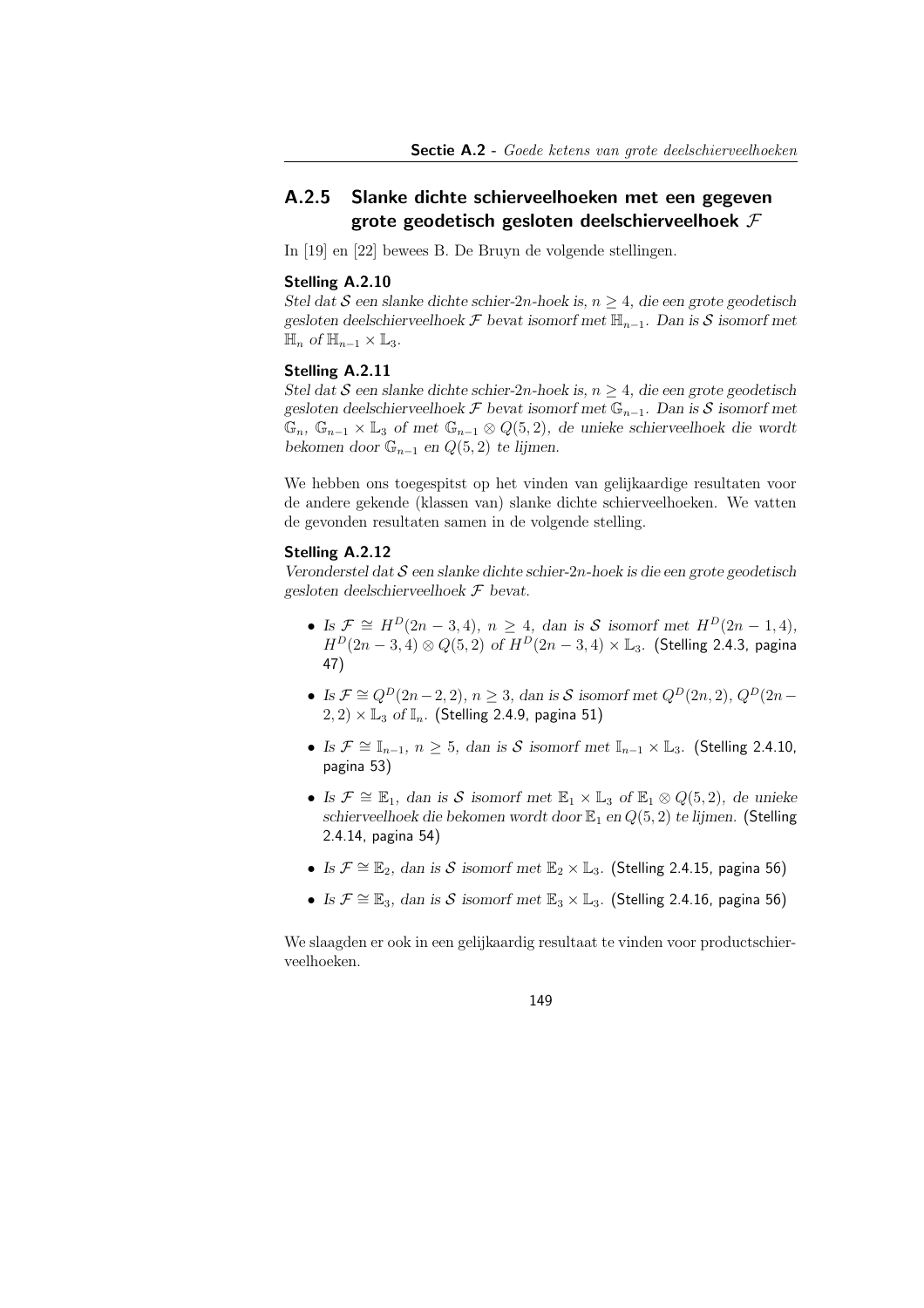#### Stelling A.2.13 (Stelling 2.4.17, pagina 57)

Veronderstel dat  $S$  een slanke dichte schierveelhoek is die een grote geodetisch gesloten deelschierveelhoek ${\mathcal F}$  bevat die isomorf is met het direct product  $S_1 \times S_2$  van twee schierveelhoeken  $S_1$  en  $S_2$  van diameter minstens 1. Dan bestaat er een  $i \in \{1,2\}$  en een dichte schierveelhoek  $S_i$  zodanig dat het volgende geldt.

- $\bullet$   $\mathcal{S}'_i$  heeft een grote geodetisch gesloten deelschierveelhoek isomorf met  $\mathcal{S}_i$ ;
- S is isomorf met  $S_i' \times S_{3-i}$ .

#### De klassen  $C$  en  $D$

Als  $Z_1$  en  $Z_2$  twee verzamelingen van schierveelhoeken zijn, dan definiëren we  $Z_1 \otimes Z_2$  als de (mogelijks lege) verzameling van alle schierveelhoeken die bekomen worden door een element van  $Z_1$  te lijmen met een element van  $Z_2$ . Definieer nu de volgende verzamelingen.

$$
C_2 = \{Q(5,2)\};
$$
  
\n
$$
C_3 = \{\mathbb{G}_3, H^D(5,4), \mathbb{E}_1\};
$$
  
\n
$$
C_n = \{\mathbb{G}_n, H^D(2n-1,4)\} \cup \left(\bigcup_{2 \le i \le n-1} C_i \otimes C_{n+1-i}\right) \text{ voor elke } n \ge 4;
$$
  
\n
$$
C = C_2 \cup C_3 \cup \cdots
$$

We definiëren nu een deelklasse  $\mathcal D$  van  $\mathcal C$  als volgt:

$$
D_2 = \{Q(5, 2)\};
$$
  
\n
$$
D_n = \{\mathbb{G}_n, H^D(2n - 1, 4)\} \cup \left(\bigcup_{2 \le i \le n-1} D_i \otimes D_{n+1-i}\right) \text{ voor elke } n \ge 3;
$$
  
\n
$$
D = D_2 \cup D_3 \cup \cdots
$$

Merk op dat  $D$  bestaat uit die schierveelhoeken uit  $C$  die  $\mathbb{E}_1$  niet als hex bevatten. We toonden de volgende stelling aan.

#### Stelling A.2.14 (Stellingen 2.4.18 en 2.4.19, pagina 58)

Veronderstel dat S een slanke dichte schier-2n-hoek is,  $n \geq 4$ , die een grote geodetisch gesloten deelschierveelhoek F bevat isomorf met een element van  $\mathcal C$  (respectievelijk  $\mathcal D$ ). Dan hebben we één van de volgende mogelijkheden:

$$
150 \\
$$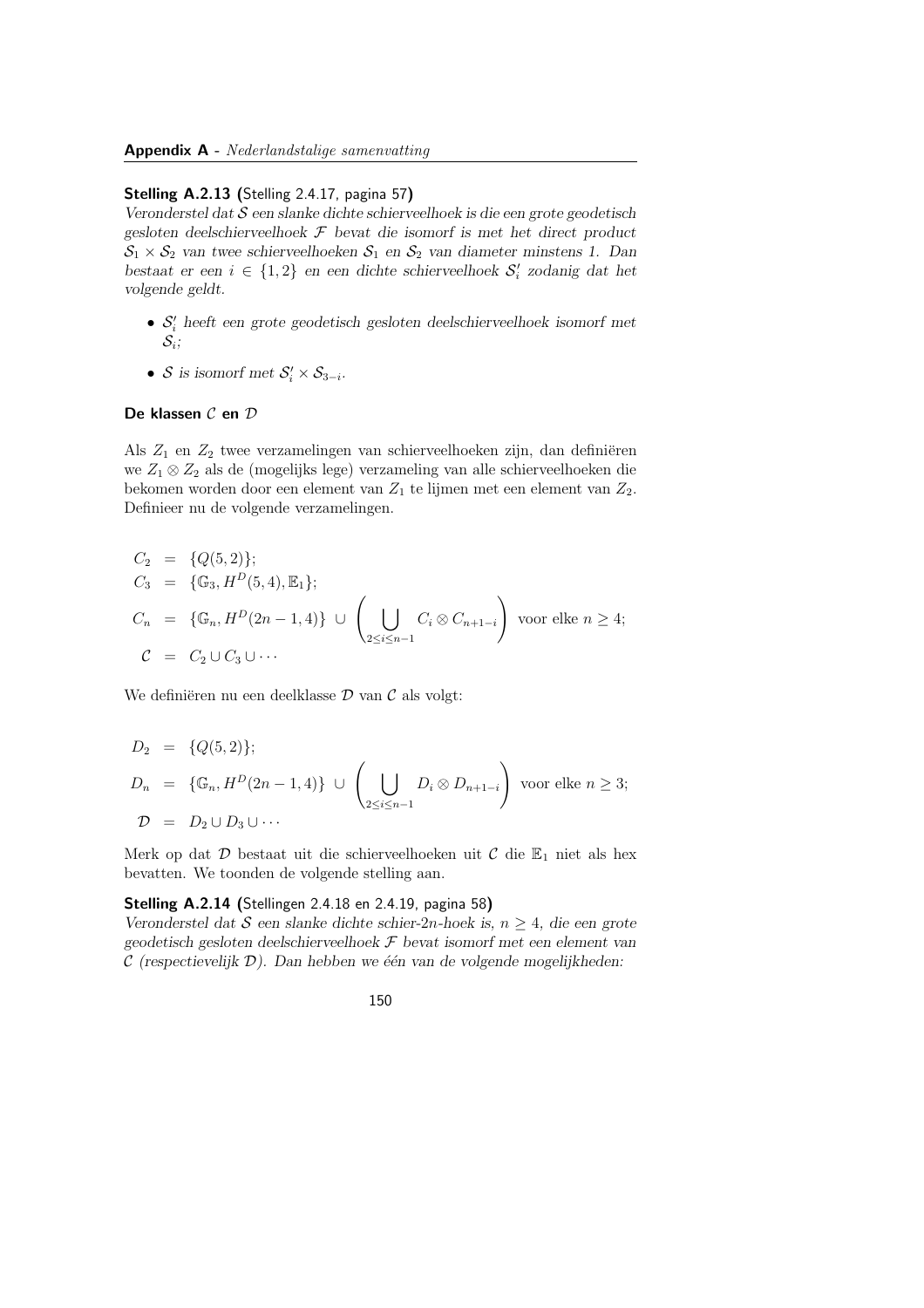- $S \cong \mathcal{F} \times \mathbb{L}_3$ ;
- S is isomorf met een element van C (respectievelijk D).

In de volgende sectie zal het duidelijk worden waarom we de klassen C en D hebben geïntroduceerd.

### A.2.6 Een karakterisatiestelling

Beschouw een ketting  $\mathcal{F}_0 \subset \mathcal{F}_1 \subset \ldots \subset \mathcal{F}_n$  van geodetisch gesloten deelschierveelhoeken van een dichte schier-2n-hoek  $S$ . We noemen zo'n ketting goed als ze aan de volgende voorwaarden voldoet.

- diam $(\mathcal{F}_i) = i$  voor elke  $i \in \{0, \ldots, n\}$ ;
- $\mathcal{F}_i, i \in \{0, \ldots, n-1\}$ , is groot in  $\mathcal{F}_{i+1}$ .

Definieer nu de volgende verzamelingen.

$$
\mathcal{M} = \{ \mathbb{O}, \mathbb{L}_3, \mathbb{E}_2, \mathbb{E}_3 \} \cup \mathcal{C} \cup \{ Q^D(2n, 2) | n \geq 2 \} \cup \{ \mathbb{H}_n | n \geq 3 \} \cup \{ \mathbb{I}_n | n \geq 4 \};
$$

$$
\mathcal{N} = \{ \mathbb{O}, \mathbb{L}_3, \mathbb{E}_3 \} \cup \mathcal{D} \cup \{ Q^D(2n, 2) | n \geq 2 \} \cup \{ \mathbb{H}_n | n \geq 3 \} \cup \{ \mathbb{I}_n | n \geq 4 \}.
$$

We definiëren  $\mathcal{M}^{\times}$ , respectievelijk  $\mathcal{N}^{\times}$ , als de verzameling van alle schierveelhoeken die worden bekomen door directe producten te nemen van een aantal (i.e. minstens 1) elementen uit  $\mathcal M$ , respectievelijk  $\mathcal N$ . Alle elementen van  $\mathcal{M}^{\times}$  zijn dicht en  $\mathcal{N}^{\times} \subset \mathcal{M}^{\times}$ . Elke gekende slanke dichte schierveelhoek is isomorf met een element uit  $\mathcal{M}^{\times}$ .

We zijn erin geslaagd de verzameling  $\mathcal{N}^{\times}$  als volgt te karakteriseren.

#### Stelling A.2.15 (Stelling 2.6.1, pagina 65)

Een slanke dichte schier-2n-hoek  $S$  heeft een goede ketting van deelschierveelhoeken als en slechts als S isomorf is met een element uit  $\mathcal{N}^{\times}$ .

Wat betreft de klasse  $\mathcal{M}^{\times}$  hebben we het volgend vermoeden.

Conjectuur. Elke slanke dichte schierveelhoek is isomorf met een element van  $\mathcal{M}^{\times}$ .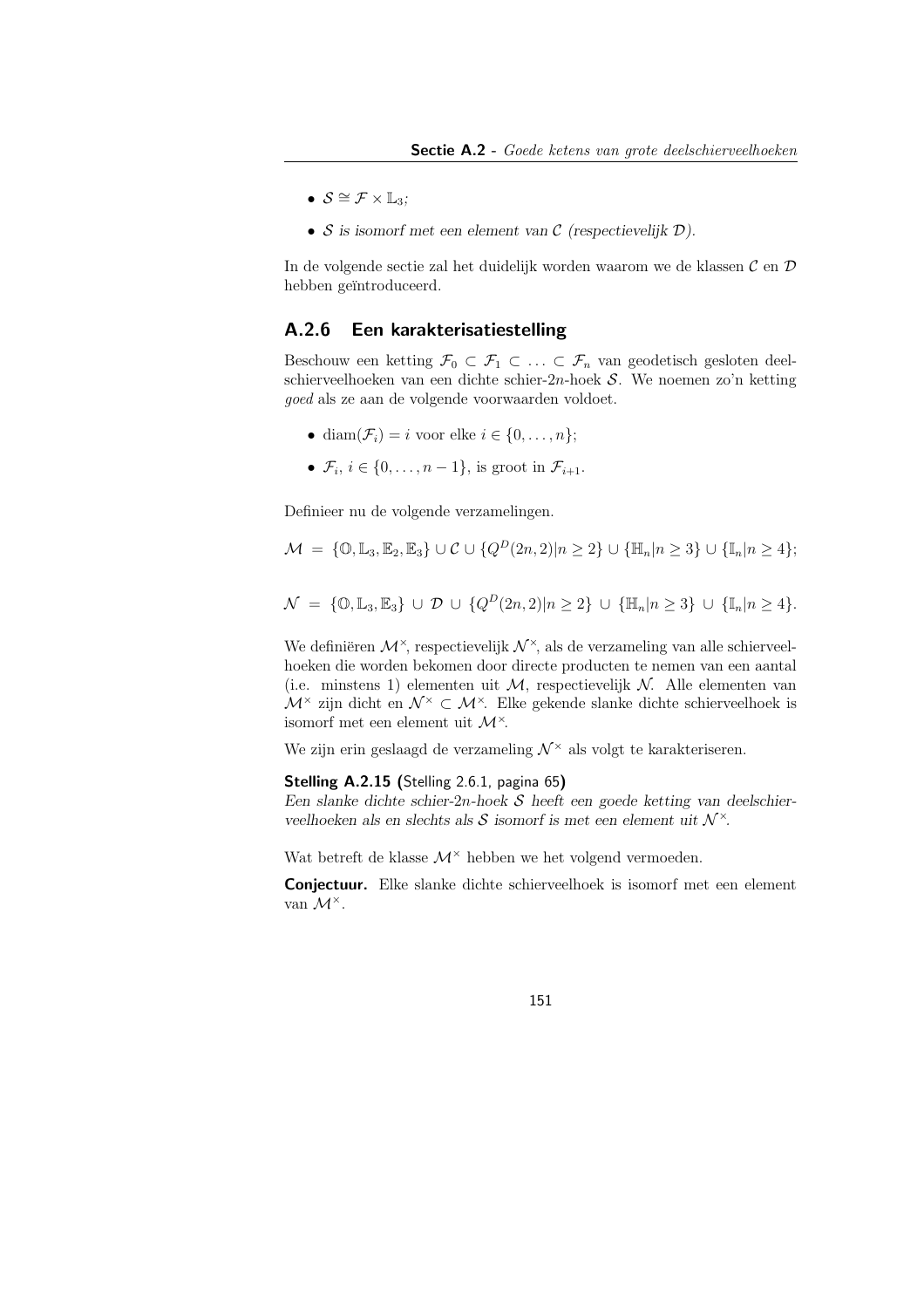# A.3 Valuaties van schierveelhoeken

De mogelijke punt-quad relaties en rechte-quad relaties zijn van groot belang bij het classificeren van bepaalde dichte schierveelhoeken (zie bv. [4] en [15]). In Hoofdstuk 3 bestudeerden we de mogelijke relaties tussen een punt  $x$  en een geodetisch gesloten deelschier-2δ-hoek  $\mathcal F$  van een dichte schierveelhoek S, en dit voor algemene  $\delta$ .

#### A.3.1 Definitie en elementaire eigenschappen

Veronderstel dat  $S = (\mathcal{P}, \mathcal{L}, I)$  een dichte schier-2n-hoek is. Een functie f van <sup>P</sup> naar <sup>N</sup> wordt een valuatie genoemd als ze voldoet aan de volgende eigenschappen (we noemen  $f(x)$  de waarde van x).

- $V_1$  Er bestaat minstens één punt met waarde 0.
- $V_2$  Elke rechte L in S bevat een uniek punt  $x_L$  met kleinste waarde en  $f(x) = f(x_L) + 1$  voor elk ander punt x van L verschillend van  $x_L$ .
- $V_3$  Elk punt x in S is bevat in een geodetisch gesloten deelschierveelhoek  $\mathcal{F}_x$  die aan de volgende eigenschappen voldoet:
	- $f(y) \leq f(x)$  voor elk punt  $y \in \mathcal{F}_x$ ,
	- elk punt z van  $S$  dat collineair is met een punt y van  $\mathcal F$  zodanig dat  $f(z) = f(y) - 1$ , behoort eveneens tot  $\mathcal{F}_x$ .

De geodetisch gesloten deelschierveelhoek  $\mathcal{F}_x$  die aan voorwaarde  $V_3$  voldoet is uniek.

De valuaties van een dichte schierveelhoek geven informatie over hoe deze ingebed kan worden in een grotere schierveelhoek. Het volgende resultaat werd immers bewezen.

Stelling A.3.1 (Propositie 3.1.5, pagina 72)

Stel dat  $S = (\mathcal{P}, \mathcal{L}, \mathbf{I})$  een dichte schier-2n-hoek is en dat  $\mathcal{F} = (\mathcal{P}', \mathcal{L}', \mathbf{I}')$  een deelschier- $2\delta$ -hoek is van  $S$  die aan de volgende eigenschappen voldoet.

- $F$  is dicht,
- $\mathcal F$  is een deelruimte van  $\mathcal S$ ,
- als x en y twee punten zijn van F, dan in  $d_{\mathcal{F}}(x, y) = d_{\mathcal{S}}(x, y)$ .

Voor elk punt x van  $S$  en elk punt y van  $\mathcal F$ , definiëren we nu  $f_x(y) :=$  $d_{\mathcal{S}}(x,y) - d_{\mathcal{S}}(x,\mathcal{F})$ . Dan is  $f_x : \mathcal{P}' \to \mathbb{N}$  een valuatie van  $\mathcal{F}$  (voor elk punt x in  $S$ ).

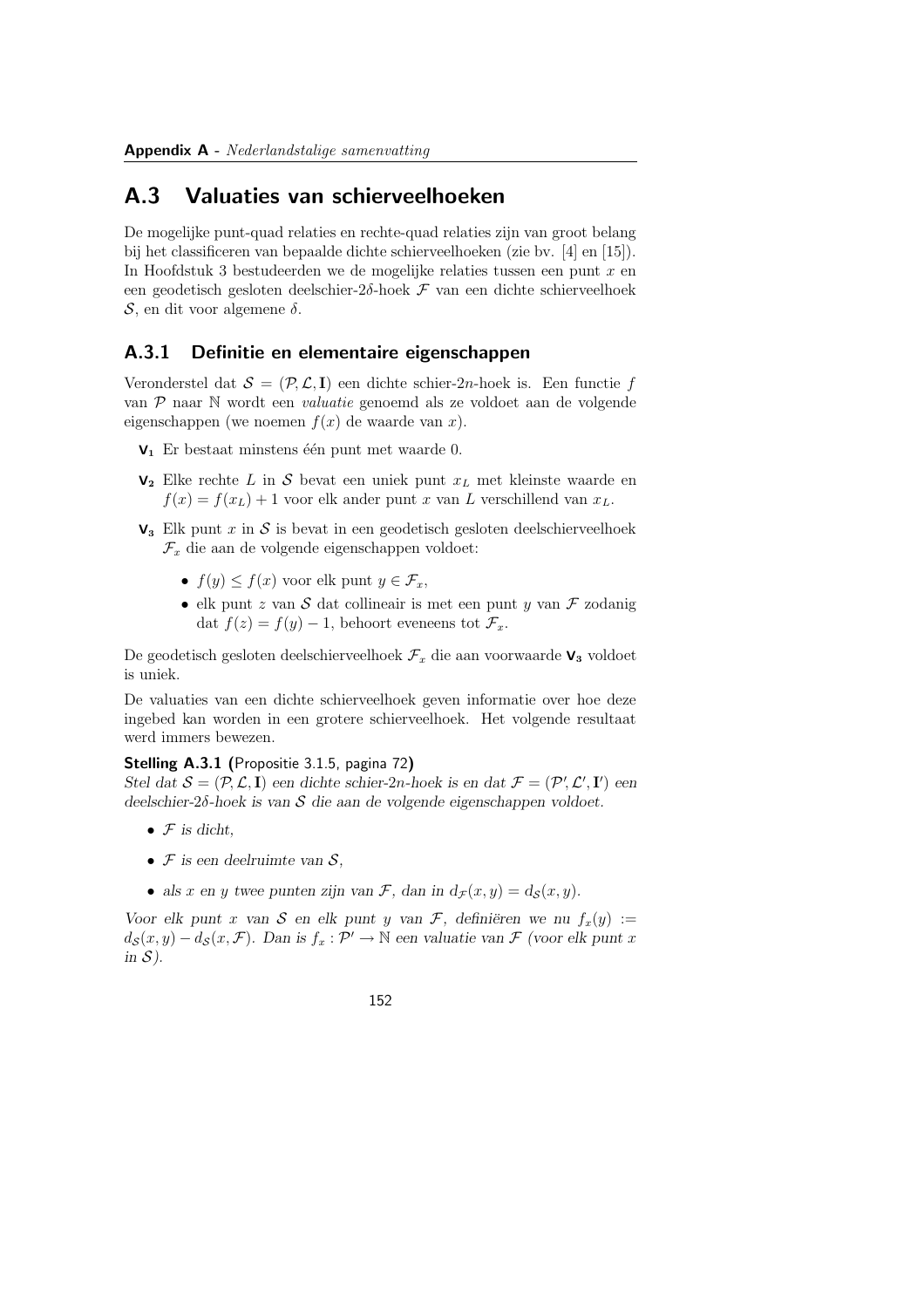## A.3.2 Klassieke en ovoïdale valuaties

Stelling A.3.2 (Propositie 3.1.6, pagina 72)

Stel dat  $S = (\mathcal{P}, \mathcal{L}, I)$  een dichte schier-2n-hoek is.

- (a) Als y een punt is van S, dan is  $f_y : \mathcal{P} \to \mathbb{N}; x \mapsto d(x, y)$  een valuatie van S. We noemen  $f_y$  een klassieke valuatie S.
- (b) Als  $\mathcal O$  een ovoïde is van  $\mathcal S$ , dan is  $f_{\mathcal O} : \mathcal P \to \mathbb N; x \mapsto d(x, \mathcal O)$  een valuatie van S. We noemen  $f_{\mathcal{O}}$  een ovoïdale valuatie van S.

Elke valuatie in een dichte veralgemeende vierhoek is klassiek of ovoïdaal.

#### A.3.3 Geïnduceerde valuaties

Valuaties kunnen ook geïnduceerd worden door een valuatie in een grotere schierveelhoek.

#### Stelling A.3.3 (Propositie 3.1.9, pagina 73)

Beschouw een dichte schierveelhoek met bijhorende valuatie f en stel dat  $\mathcal{F} = (\mathcal{P}', \mathcal{L}', \mathbf{I}')$  een dichte deelschierveelhoek is van  $\mathcal{S}$ , zodanig dat  $\mathcal{F}$  een deelruimte is van  $S$  en zodanig dat voor elke twee punten x en y van  $\mathcal{F},$  $d_{\mathcal{F}}(x,y) = d_{\mathcal{S}}(x,y)$ . Is  $m := \min\{f(x)|x \in \mathcal{F}\}\text{, dan is } f_x : \mathcal{P}' \to \mathbb{N}; x \mapsto$  $f(x) - m$  een valuatie van *F*. We noemen  $f_x$  een geïnduceerde valuatie.

#### **A.3.4** De partieel lineaire ruimte  $G_f$

Stel dat f een valuatie is van een dichte schierveelhoek  $S = (\mathcal{P}, \mathcal{L}, I)$ . We definiëren  $O_f := \{x \in \mathcal{P}|f(x) = 0\}$ . Een quad van S die minstens 2 punten van  $O_f$  bevat, bevat noodzakelijk een ovoïde van punten uit  $O_f$  en wordt een speciale quad genoemd. We definiëren nu  $G_f$  als de incidentiestructuur wiens punten de punten van  $O<sub>f</sub>$  zijn, wiens rechten de speciale quads zijn en met inclusie als incidentierelatie.

#### A.3.5 Een aantal types van valuaties

In de thesis worden de volgende types van valuaties beschreven.

#### Productvaluaties (Sectie 3.2.1, pagina 77)

Stel dat  $S_1 = (\mathcal{P}_1, \mathcal{L}_1, I_1)$  en  $S_2 = (\mathcal{P}_2, \mathcal{L}_2, I_2)$  twee dichte schierveelhoeken zijn. Is  $f_i, i \in \{1,2\}$ , een valuatie van  $S_i$ , dan is de afbeelding  $f : \mathcal{P}_1 \times \mathcal{P}_2 \to$  $\mathbb{N} : (x_1, x_2) \mapsto f_1(x_1) + f_2(x_2)$  een valuatie van  $\mathcal{S}_1 \times \mathcal{S}_2$ . We noemen f een productvaluatie.

153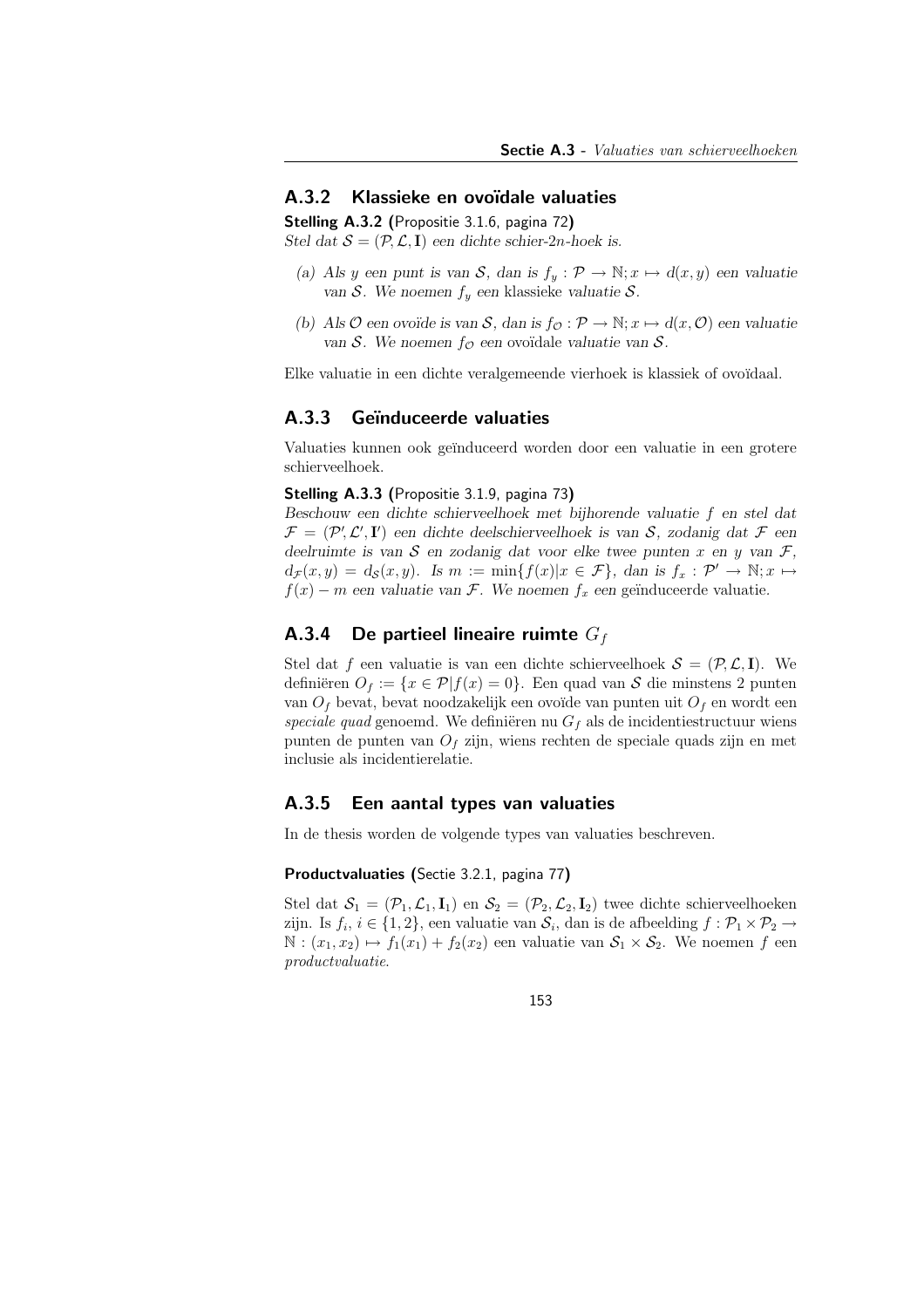#### Semiklassieke valuaties (Sectie 3.2.2, pagina 77)

Stel dat  $S = (\mathcal{P}, \mathcal{L}, I)$  een dichte schier-2n-hoek is,  $n \geq 2$ , en beschouw een punt x van  $S$ . Stel dat  $A$  de afstands-n-meetkunde is bepaald door x (i.e. de punten zijn de punten van  $\Gamma_n(x)$ , de rechten zijn de rechten van S op afstand  $n-1$  van x en incidentie is inclusie). Stel dat A een ovoïde  $\mathcal O$  heeft. Definieer de functie  $f_{x,\mathcal{O}} : \mathcal{P} \to \mathbb{N}$  als volgt.

- $f_{x,\mathcal{O}}(y) = d(x, y)$  voor elk punt  $y \in \mathcal{P}$  op afstand ten hoogste  $n-1$  van x;
- $f_{x,\mathcal{O}}(y) = n-2$  voor elk punt  $y \in \mathcal{O}$ ;
- $f_{x,\mathcal{O}}(y) = n-1$  voor elk punt  $y \in \Gamma_n(x)$  niet bevat in  $\mathcal{O}$ .

Dan is  $f_{x,0}$  een valuatie van f. We noemen f een semiklassieke valuatie.

Is S een slanke dichte schier-2n-hoek,  $n \geq 2$ , dan heeft S een semiklassieke valuatie f zodanig dat  $f(x) = 0$  als en slechts als  $\Gamma_n(x)$  bipartite is. In dat geval zijn er precies twee dergelijke semiklassieke valuaties.

#### Extensievaluaties (Sectie 3.2.3, pagina 78)

Stel dat  $\mathcal S$ een dichte schierveelhoek is en dat  $\mathcal F=(\mathcal P',\mathcal L',{\bf I}')$ een klassieke geodetisch gesloten deelschierveelhoek is van  $S$ . Veronderstel dat  $f'$  een valuatie is van F. Dan is  $f : \mathcal{P} \to \mathbb{N} : x \mapsto d(x, \pi_{\mathcal{F}}(x)) + f'(\pi_{\mathcal{F}}(x))$  een valuatie van  $\mathcal{S}(\pi_{\mathcal{F}}(x))$  is het unieke punt van  $\mathcal{F}$  dichtst bij x gelegen). We noemen  $f$  een extensie van  $f$ . Is  $f'$  klassiek, dan is ook  $f$  klassiek. Is  $\mathcal{F} = \mathcal{S}$ en  $f = f'$ , dan wordt f een triviale extensie van  $f'$  genoemd. Een valuatie is een extensievaluatie als het een niet-triviale extensie is van een andere valuatie.

#### Afstands-j-ovoïdale valuaties (Sectie 3.2.4, pagina 81)

Stel dat S een schier-2n-hoek is,  $n \geq 2$ . Een afstands-j-ovoïde  $(2 \leq j \leq n)$ van  $S$  is een verzameling X van punten die aan de volgende voorwaarden voldoet:

- $d(x, y) \geq j$  voor alle  $x, y \in X$  met  $x \neq y$ ;
- voor elk punt a van S bestaat er een punt  $x \in X$  zodanig dat  $d(a, x) \leq$ j  $\frac{j}{2}$ ;
- voor elke rechte L van S bestaat er een punt  $x \in X$  zodanig dat  $d(L, x) \leq \frac{j-1}{2}.$

154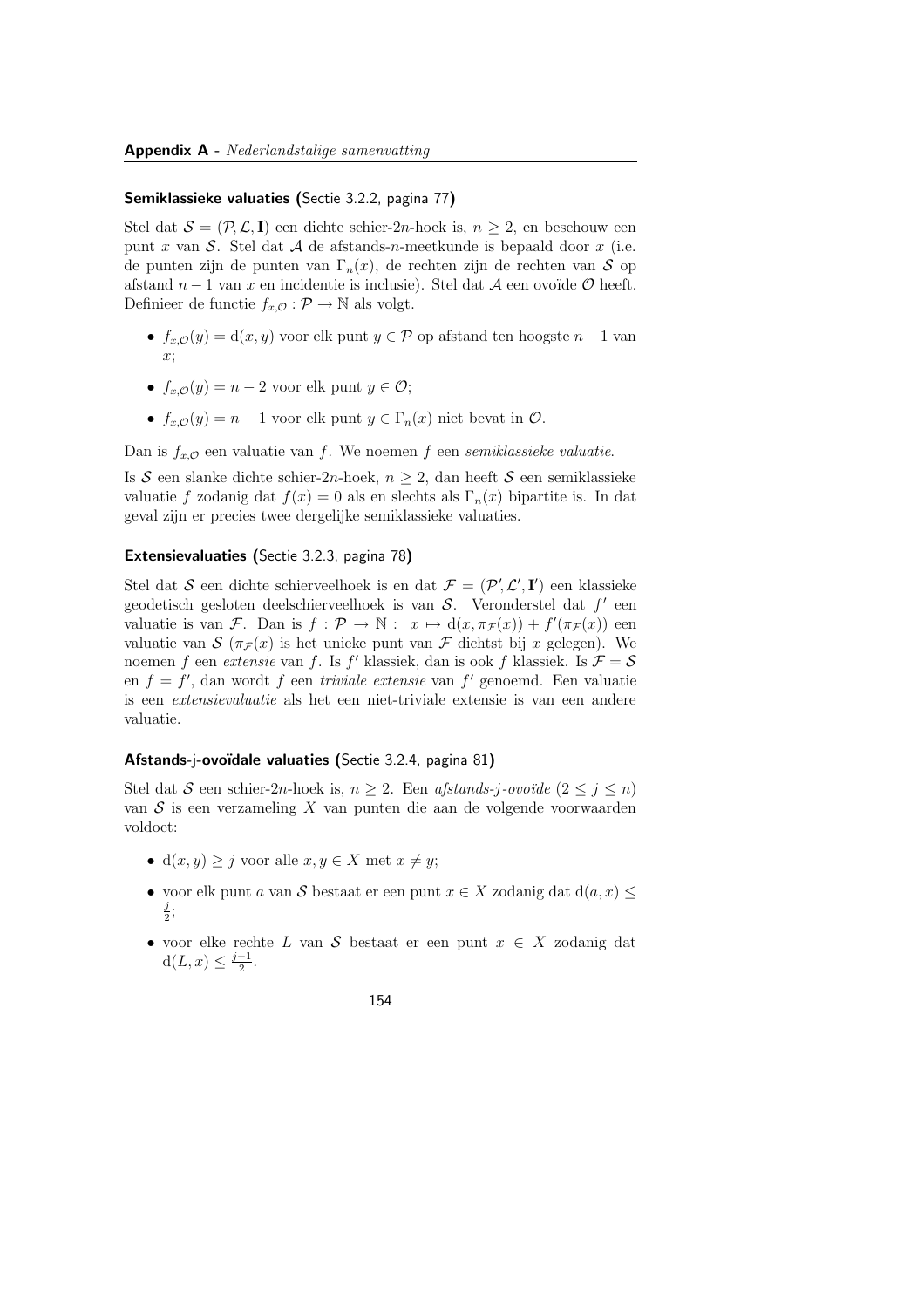Merk op dat een afstands-2-ovoïde gewoon een ovoïde is.

Stel dat X een afstands-j-ovoïde van een dichte schier-2n-hoek  $\mathcal{S} = (\mathcal{P}, \mathcal{L}, I)$ is  $(2 \leq j \leq n$  en j even). Dan is de afbeelding  $f : \mathcal{P} \to \mathbb{N} : x \mapsto d(x, X)$  een valuatie van  $S$ . We noemen f een afstands-j-ovoïdale valuatie.

#### SDPS-valuaties (Sectie 3.2.5, pagina 82)

Veronderstel dat  $\mathcal{A} = (\mathcal{P}, \mathcal{L}, I)$  één van de volgende klassieke schier-4n-hoeken is.

- (a) een punt  $(n = 0);$
- (b) een dichte veralgemeende vierhoek  $(n = 1)$ ;
- (c)  $W^D(4n-1, q), n \geq 2;$
- (d)  $[Q^-(4n+1, q)]^D$ ,  $n \geq 2$ .

Een deelverzameling X van  $P$  wordt een SDPS-verzameling (SDPS = sub dual polar space) in A genoemd als het aan de volgende voorwaarden voldoet.

- (1) Geen twee punten van X zijn collineair in  $\mathcal{A}$ .
- (2) Als  $x, y \in X$  zodanig dat  $d(x, y) = 2$ , dan is  $X \cap C(x, y)$  een ovoïde van de quad  $\mathcal{C}(x, y)$ .
- (3) De incidentiestructuur  $\tilde{\mathcal{A}}$  met punten de elementen van X, met rechten de quads van  $A$  die minstens twee punten van X bevatten, en met inclusie als incidentierelatie, is één van de volgende schier- $2n$ -hoeken.
	- geval (a): een punt;
	- geval (b): een rechte van grootte minstens 2;
	- geval (c):  $W^{D}(2n 1, q^2);$
	- geval (d):  $H^D(2n, q^2);$
- (4) Voor elke  $x, y \in X$ ,  $d(x, y) = 2 \cdot \delta(x, y)$ , met  $\delta(x, y)$  de afstand tussen twee punten x en y in  $\tilde{\mathcal{A}}$ .

Als X een SDPS-verzameling is van de schier-4n-hoek  $\mathcal{A} = (\mathcal{P}, \mathcal{L}, I)$ , dan is de afbeelding  $f : \mathcal{P} \to \mathbb{N} : x \mapsto d(x, X)$  een valuatie van A. De valuatie f wordt een SDPS-valuatie genoemd.

155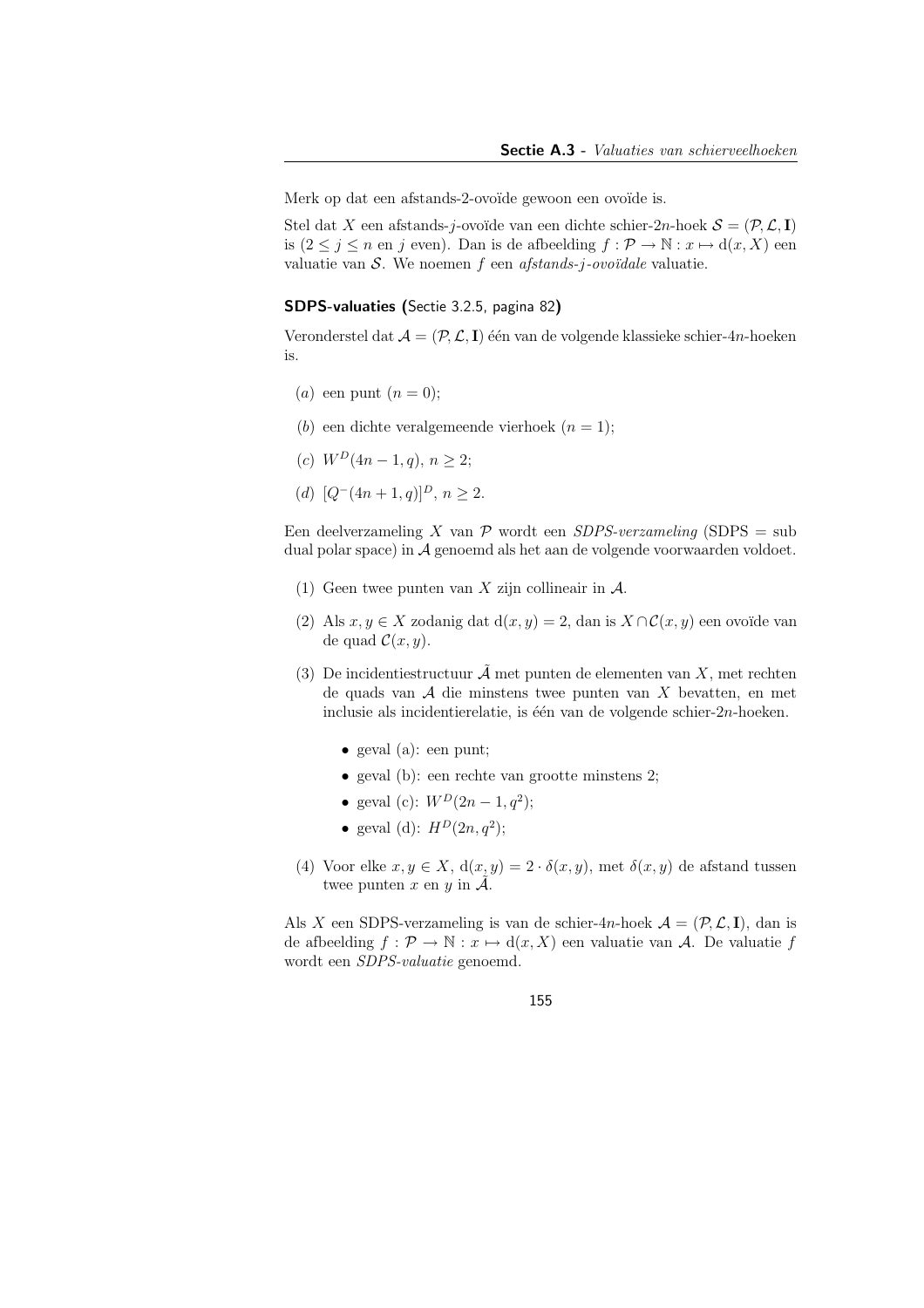#### A.3.6 Valuaties in dichte schierzeshoeken

Veronderstel dat  $S = (\mathcal{P}, \mathcal{L}, I)$  een dichte schierzeshoek is en dat f een valuatie is van S. Er zijn drie mogelijkheden.

- max ${f(x)|x \in \mathcal{P}} = 3$ . In dit geval is f een klassieke valuatie.
- max ${f(x)|x \in \mathcal{P}} = 1$ . In dit geval is f een ovoïdale valuatie.
- max ${f(x)|x \in \mathcal{P}} = 2$ .

#### Stelling A.3.4 (Propositie 3.4.1, pagina 89)

Is  $|O_f| = 1$ , dan is f klassiek of semiklassiek.

#### Stelling A.3.5 (Propositie 3.4.2, pagina 89)

Veronderstel dat  $|O_f| \geq 2$  en dat f niet ovoïdaal is. Dan liggen elke twee punten van  $O_f$  op afstand 2 van elkaar. Bijgevolg is  $G_f$  een lineaire ruimte.

## A.3.7 Valuaties in klassieke schierveelhoeken

Elke dichte schier-2d-hoek,  $d \leq 2$ , is klassiek. We hebben de valuaties in deze schierveelhoeken reeds eerder beschouwd. Wat betreft de dichte klassieke schierzeshoeken, hebben we de volgende stelling.

#### Stelling A.3.6 (Propositie 3.5.1, pagina 90)

Veronderstel dat S een dichte klassieke schierzeshoek is. Dan is elke valuatie f van  $S$  of klassiek, of ovoïdaal, of semiklassiek of de extensie van een ovoïdale valuatie in een quad van S.

# Stelling A.3.7 (Propositie 3.5.2, pagina 91)

- (a) Elke valuatie f van  $Q^D(2n, q)$ ,  $n \geq 2$  en q is oneven, is klassiek.
- (b) Elke valuatie f van  $H^D(2n-1, q^2)$ ,  $n \ge 2$ , is klassiek.
- (c) Als de veralgemeende vierhoek  $H(4, q^2)$  geen spreads heeft, dan is elke valuatie f van  $H^D(2n, q^2)$  klassiek. Elke valuatie van  $H^D(2n, 4)$  is bijgevolg klassiek.

#### Stelling A.3.8 (Propositie 3.5.3, pagina 91)

Veronderstel dat  $S$  een klassieke dichte schier-2n-hoek is die geen productschierveelhoek is. Veronderstel dat  $f$  een valuatie is van  $S$  zodanig dat geen geïnduceerde hex-valuatie semiklassiek of ovoïdaal is. Dan is f de (mogelijks triviale) extensie van een SDPS-valuatie in een geodetisch gesloten deelschierveelhoek van S.

156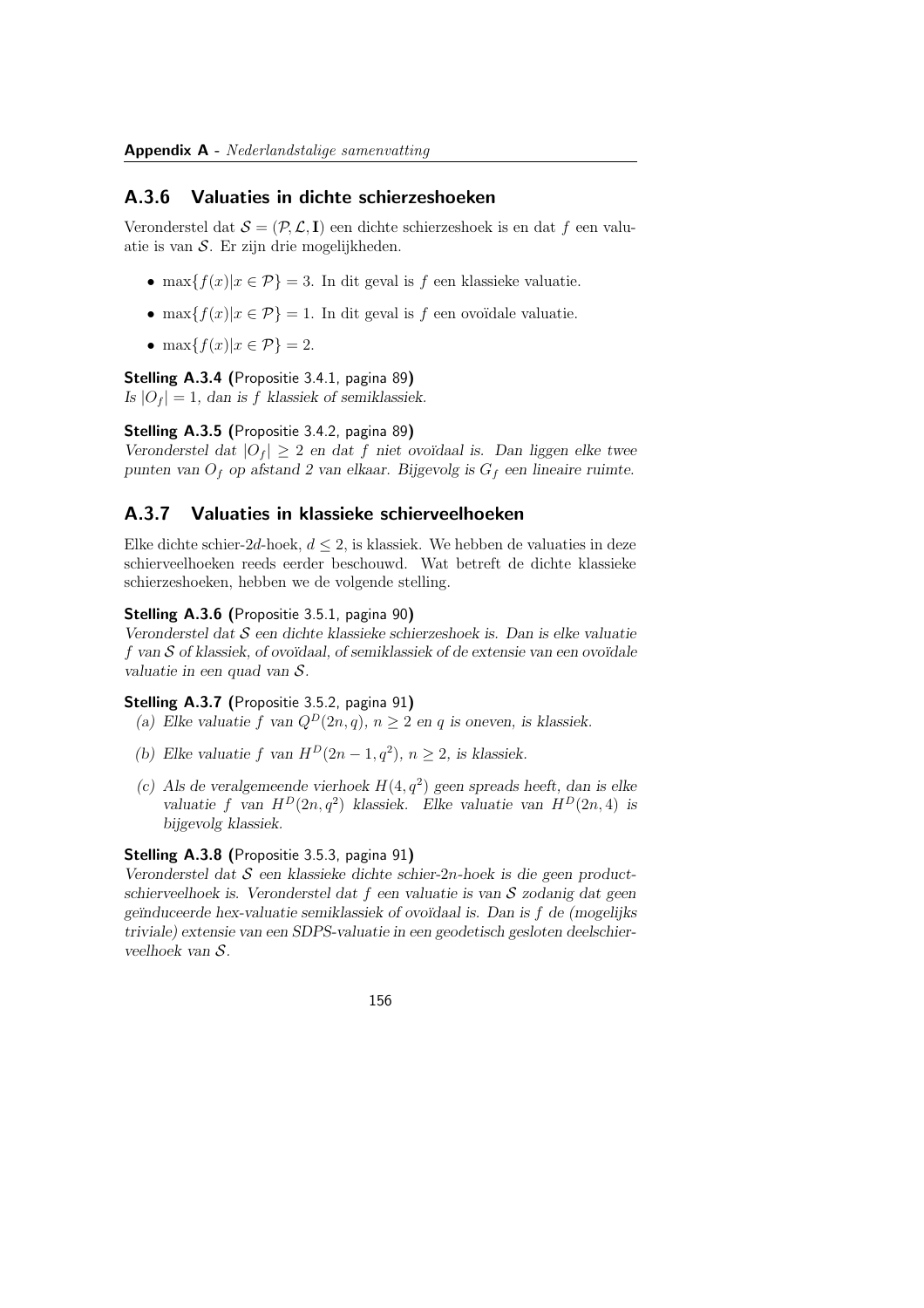# A.4 De classificatie van de slanke dichte schierachthoeken

In Hoofdstuk 4 hebben we alle slanke dichte schierachthoeken geclassificeerd. We maakten hierbij gebruik van de resultaten uit Hoofdstukken 2 en 3.

### A.4.1 De classificatie van de slanke dichte schierzeshoeken

In [4] werden alle slanke dichte schierzeshoeken geclassificeerd. Het aantal punten wordt gegeven door  $v_s$ , het aantal rechten door een punt wordt gegeven door  $t_s + 1$ .

| schierzeshoek                                          | $V_S$ | $t_{\mathcal{S}}$ | grote quads                                   | andere quads                             |
|--------------------------------------------------------|-------|-------------------|-----------------------------------------------|------------------------------------------|
| $\mathbb{L}_3 \times \mathbb{L}_3 \times \mathbb{L}_3$ | 27    | 2                 | $\mathbb{L}_3 \times \mathbb{L}_3$            |                                          |
| $W(2) \times \mathbb{L}_3$                             | 45    | 3                 | $\mathbb{L}_3 \times \mathbb{L}_3$ , $W(2)$   |                                          |
| $Q(5,2)\times\mathbb{L}_3$                             | 81    | 5                 | $\mathbb{L}_3 \times \mathbb{L}_3$ , $Q(5,2)$ |                                          |
| $\mathbb{H}_3 \cong \mathbb{I}_3$                      | 105   | 5                 | W(2)                                          | $\mathbb{L}_3 \times \mathbb{L}_3$       |
| $Q^D(6,2)$                                             | 135   | 6                 | W(2)                                          |                                          |
| $Q(5,2)\otimes Q(5,2)$                                 | 243   | 8                 | Q(5,2)                                        | $\mathbb{L}_3 \times \mathbb{L}_3$       |
| $\mathbb{G}_3$                                         | 405   | 11                | Q(5,2)                                        | $\mathbb{L}_3 \times \mathbb{L}_3, W(2)$ |
| $\mathbb{E}_1$                                         | 729   | 11                |                                               | $\mathbb{L}_3 \times \mathbb{L}_3$       |
| $\mathbb{E}_2$                                         | 759   | 14                |                                               | W(2)                                     |
| $\mathbb{E}_3$                                         | 567   | 14                | Q(5,2)                                        | W(2)                                     |
| $H^D(5,4)$                                             | 891   | 20                | Q(5,2)                                        |                                          |

Tabel A.1: Slanke dichte schierzeshoeken

# A.4.2 Valuaties in slanke dichte schierzeshoeken

Om de slanke dichte schierachthoeken te kunnen bepalen, hebben we eerst alle valuaties van de 11 slanke dichte schierzeshoeken moeten classificeren. Deze classificatie nam een groot deel van Hoofdstuk 4 in beslag.

In Tabel A.2 geven we een overzicht van de gevonden valuaties. In de laatste twee kolommen vermelden we eveneens tot welke isomorfieklasse de partieel lineaire ruimte  $G_f$  behoort, waarbij f de beschouwde valuatie is. De meetkunde  $\overline{W(2)}$  wordt bekomen uit  $W(2)$  door de zes ovoïden als extra rechten te beschouwen.

<sup>157</sup>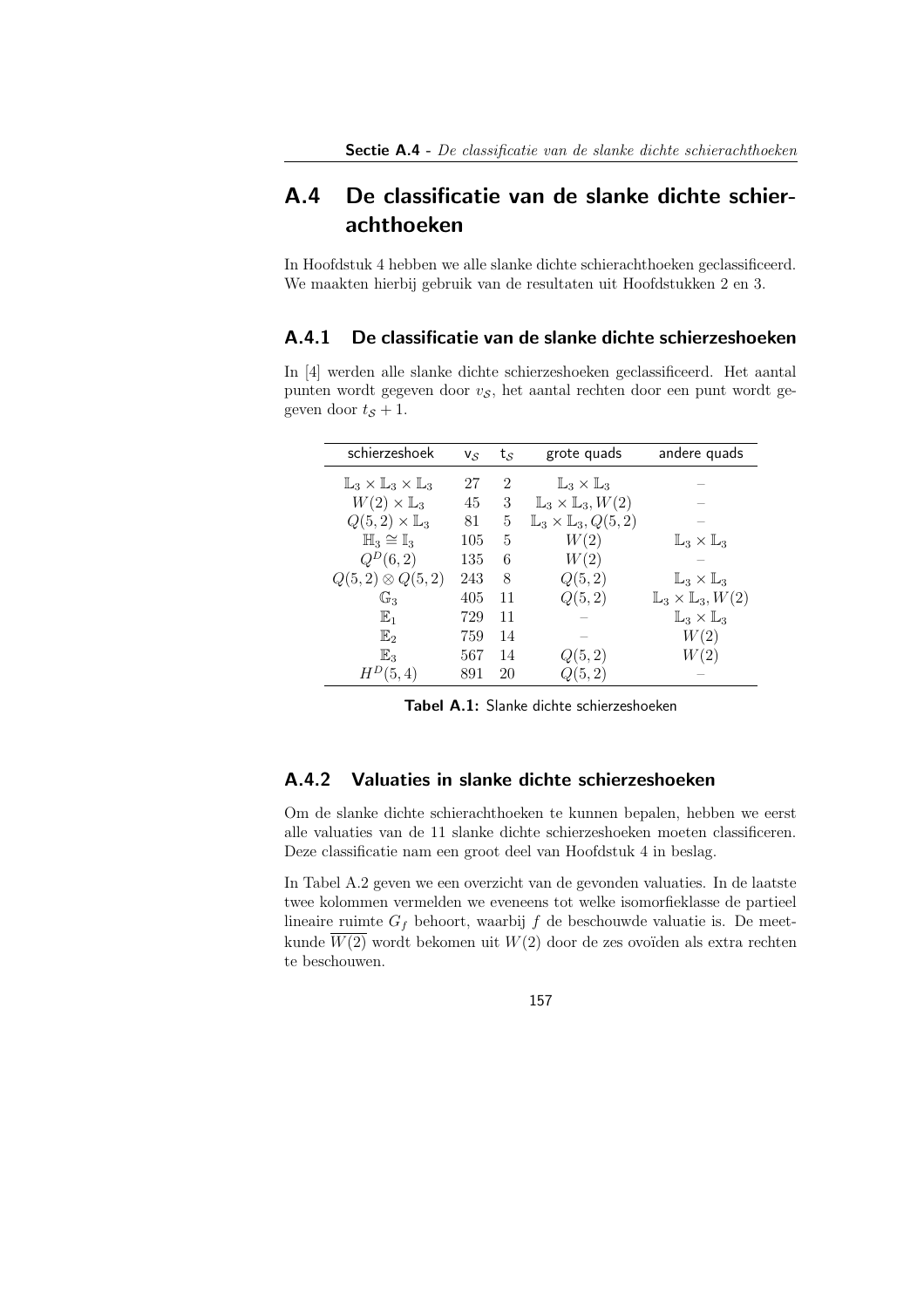Appendix A - Nederlandstalige samenvatting

| schierzeshoek                                          | klass. | ovoïd. semikl. | extensie                        | andere                       |
|--------------------------------------------------------|--------|----------------|---------------------------------|------------------------------|
| $\mathbb{L}_3 \times \mathbb{L}_3 \times \mathbb{L}_3$ |        |                | $\mathbb{L}_3$                  |                              |
| $W(2) \times \mathbb{L}_3$                             |        |                | $\mathbb{L}_3$ , $\mathbb{L}_5$ |                              |
| $Q(5,2)\times\mathbb{L}_3$                             |        |                | $\mathbb{L}_3$                  |                              |
| $H_3$                                                  |        |                | $\mathbb{L}_5$                  | $\mathbb{L}_3$ , PG $(2, 2)$ |
| $Q^D(6,2)$                                             |        |                | $\mathbb{L}_5$                  |                              |
| $Q(5,2)\otimes Q(5,2)$                                 |        |                |                                 | AG(2,3)                      |
| $\mathbb{G}_3$                                         |        |                |                                 | W(2)                         |
| $\mathbb{E}_1$                                         |        |                |                                 |                              |
| $\mathbb{E}_2$                                         |        |                |                                 |                              |
| $\mathbb{E}_3$                                         |        |                |                                 | PG(2, 4)                     |
| $H^D$<br>(5, 4)                                        |        |                |                                 |                              |

Tabel A.2: Valuaties in slanke dichte schierzeshoeken

# A.4.3 Slanke dichte schierveelhoeken met een grote deelschierveelhoek

De eigenlijke classificatie van slanke dichte schierachthoeken hebben we gerealiseerd in verschillende stappen.

In een eerste stap hebben we alle 'gekende' voorbeelden in een lijst verzameld. Naast de productschierveelhoeken en de slanke dichte schierachthoeken  $\mathbb{G}_4$ ,  $\mathbb{H}_4$ ,  $\mathbb{I}_4$ ,  $Q^D(8, 2)$  en  $H^D(7, 4)$ , hebben we ook nagegaan welke slanke dichte schierachthoeken worden bekomen door het lijmen van een schierzeshoek met een veralgemeende vierhoek. Daartoe moesten we onder andere alle symmetriespreads in de 11 slanke dichte schierzeshoeken bepalen. Op deze manier hebben we 24 slanke dichte schierachthoeken gevonden, zie Tabel A.3 en Tabel A.4.

I Steunend op de resultaten uit Hoofdstuk 2 zijn we erin geslaagd de volgende stelling te bewijzen.

#### Stelling A.4.1 (Stelling 4.5.1, pagina 124)

Elke slanke dichte schierachthoek die een grote hex bevat is isomorf met één van de elementen uit Tabel A.3.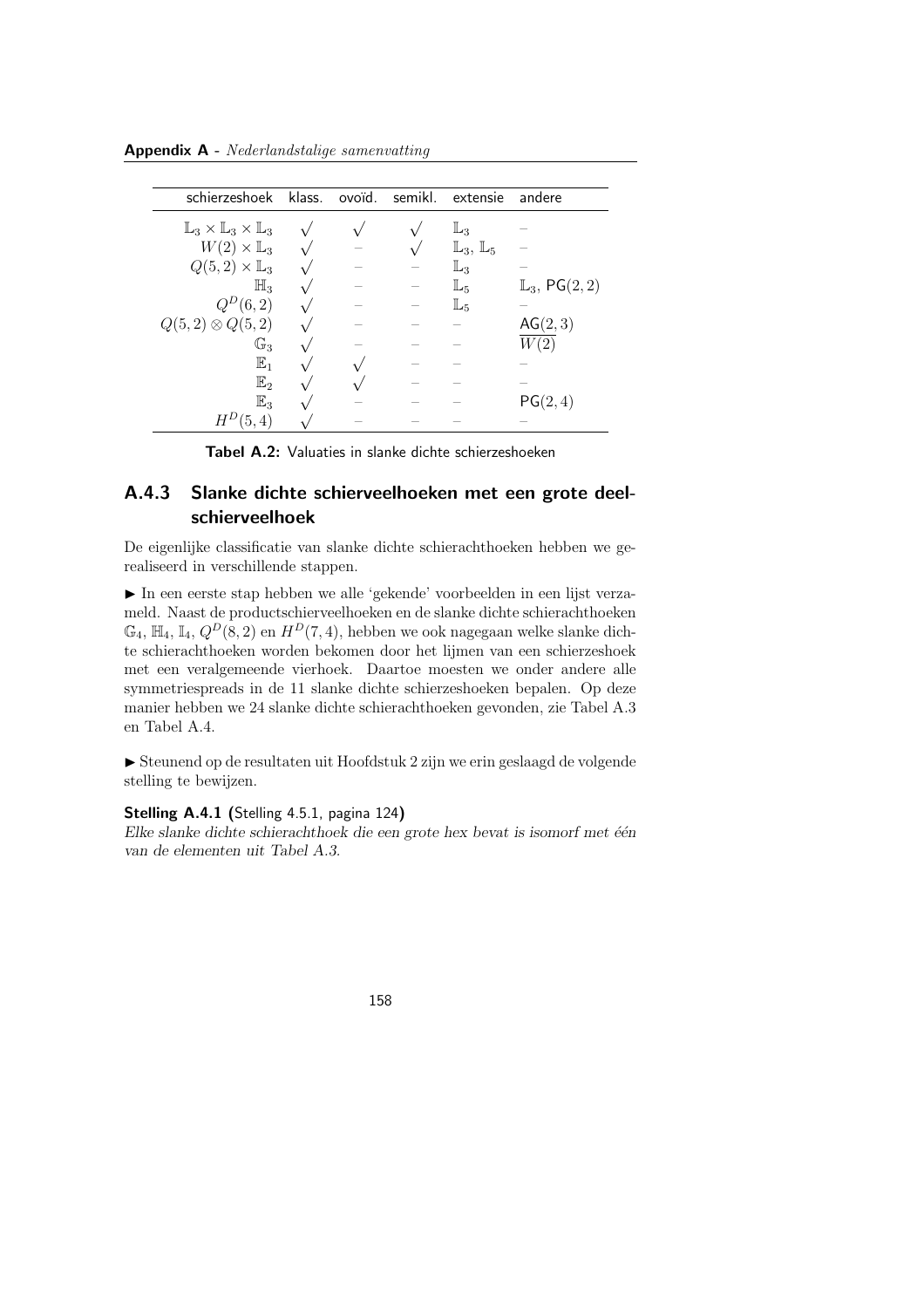| schierachthoek                                                             | V        | $t + 1$        | grote hexen                                            |
|----------------------------------------------------------------------------|----------|----------------|--------------------------------------------------------|
| $\mathbb{L}_3 \times \mathbb{L}_3 \times \mathbb{L}_3 \times \mathbb{L}_3$ | 81       | 4              | $\mathbb{L}_3 \times \mathbb{L}_3 \times \mathbb{L}_3$ |
| $W(2) \times \mathbb{L}_3 \times \mathbb{L}_3$                             | 135      | $\mathbf 5$    | $\mathbb{L}_3 \times \mathbb{L}_3 \times \mathbb{L}_3$ |
|                                                                            |          |                | $W(2) \times \mathbb{L}_3$                             |
| $Q(5,2)\times\mathbb{L}_3\times\mathbb{L}_3$                               | 243      | 7              | $\mathbb{L}_3 \times \mathbb{L}_3 \times \mathbb{L}_3$ |
|                                                                            |          |                | $Q(5,2)\times\mathbb{L}_3$                             |
| $\mathbb{I}_3\times\mathbb{L}_3$                                           | 315      | $\overline{7}$ | $W(2) \times \mathbb{L}_3$                             |
|                                                                            |          |                | $\mathbb{I}_3$                                         |
| $Q^D(6,2)\times\mathbb{L}_3$                                               | 405      | 8              | $W(2) \times \mathbb{L}_3,$                            |
|                                                                            |          |                | $Q^D(6,2)$                                             |
| $(Q(5,2)\otimes Q(5,2))\times \mathbb{L}_3$                                | 729      | $10\,$         | $Q(5,2)\times\mathbb{L}_3,$                            |
|                                                                            |          |                | $Q(5,2) \otimes Q(5,2)$                                |
| $\mathbb{G}_3 \times \mathbb{L}_3$                                         | 1215     | 13             | $Q(5,2)\times\mathbb{L}_3,$                            |
|                                                                            |          |                | $\mathbb{G}_3$                                         |
| $\mathbb{E}_1\times\mathbb{L}_3$                                           | $2187\,$ | 13             | $\mathbb{E}_1$                                         |
| $\mathbb{E}_2\times\mathbb{L}_3$                                           | 2277     | $16\,$         | $\mathbb{E}_2$                                         |
| $\mathbb{E}_3 \times \mathbb{L}_3$                                         | 1701     | 16             | $Q(5,2)\times\mathbb{L}_3,$                            |
|                                                                            |          |                | $\mathbb{E}_3$                                         |
| $H^D(5,4)\times\mathbb{L}_3$                                               | 2673     | $22\,$         | $Q(5,2)\times\mathbb{L}_3,$                            |
|                                                                            |          |                | $H^D(5, 4)$                                            |
| $W(2) \times W(2)$                                                         | 225      | 6              | $W(2) \times \mathbb{L}_3$                             |
| $Q(5,2)\times W(2)$                                                        | 405      | $8\,$          | $W(2) \times \mathbb{L}_3$                             |
|                                                                            |          |                | $Q(5,2)\times\mathbb{L}_3$                             |
| $Q(5,2) \times Q(5,2)$                                                     | 729      | 10             | $Q(5,2)\times\mathbb{L}_3$                             |
| $(Q(5,2)\otimes Q(5,2))\otimes_1 Q(5,2)$                                   | 2187     | 13             | $Q(5,2) \otimes Q(5,2)$                                |
| $(Q(5,2)\otimes Q(5,2))\otimes_2 Q(5,2)$                                   | 2187     | 13             | $Q(5,2)\otimes Q(5,2)$                                 |
| $\mathbb{G}_3 \otimes Q(5,2)$                                              | 3645     | $16\,$         | $Q(5,2) \otimes Q(5,2),$                               |
|                                                                            |          |                | $\mathbb{G}_3$                                         |
| $\mathbb{E}_1 \otimes Q(5,2)$                                              | 6561     | 16             | $\mathbb{E}_1$                                         |
| $H^D(5,4) \otimes Q(5,2)$                                                  | 8019     | $25\,$         | $Q(5,2) \otimes Q(5,2),$                               |
|                                                                            |          |                | $H^D(5,4)$                                             |
| $\mathbb{G}_4$                                                             | 8505     | $22\,$         | $\mathbb{G}_3$                                         |
| $\mathbb{H}_4$                                                             | 945      | 10             | $\mathbb{H}_3$                                         |
| $\mathbb{I}_4$                                                             | $2025\,$ | 14             | $Q^D(6,2)$                                             |
| $Q^D(8,2)$                                                                 | 2295     | 15             | $Q^D(6,2)$                                             |
| $H^{D}(7,4)$                                                               | 114939   | 85             | $H^{D}(5,4)$                                           |

Tabel A.3: Slanke dichte schierachthoeken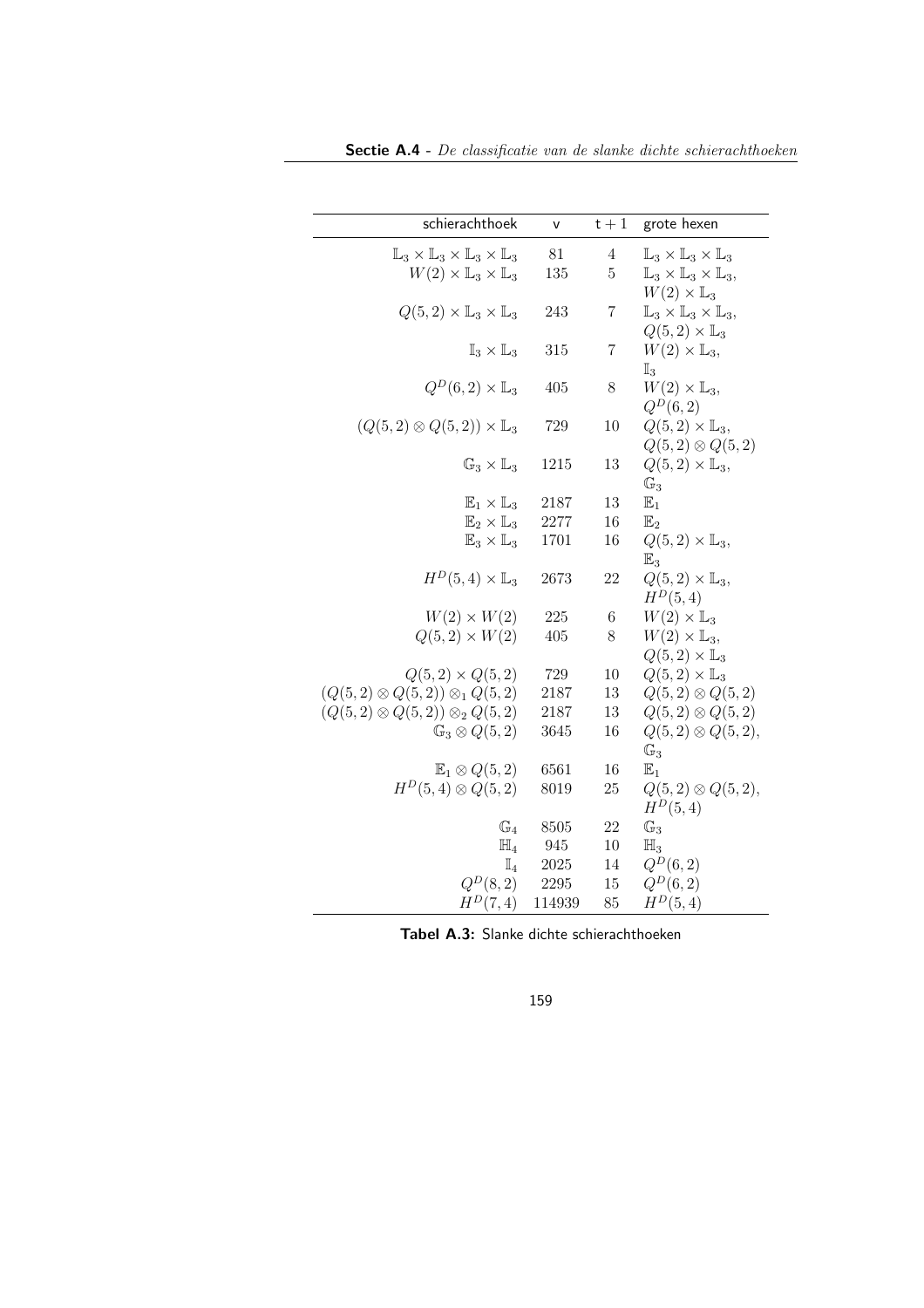| schierachthoek                                                                                       | niet-grote hexen                                                                          |
|------------------------------------------------------------------------------------------------------|-------------------------------------------------------------------------------------------|
| $\mathbb{L}_3 \times \mathbb{L}_3 \times \mathbb{L}_3 \times \mathbb{L}_3$                           |                                                                                           |
| $W(2) \times \mathbb{L}_3 \times \mathbb{L}_3$                                                       |                                                                                           |
| $Q(5,2)\times\mathbb{L}_3\times\mathbb{L}_3$                                                         |                                                                                           |
| $\mathbb{I}_3\times\mathbb{L}_3$                                                                     | $\mathbb{L}_3 \times \mathbb{L}_3 \times \mathbb{L}_3$                                    |
| $Q^D(6,2)\times\mathbb{L}_3$                                                                         |                                                                                           |
| $(Q(5,2)\otimes Q(5,2))\times \mathbb{L}_3 \quad \mathbb{L}_3\times \mathbb{L}_3\times \mathbb{L}_3$ |                                                                                           |
|                                                                                                      | $\mathbb{G}_3 \times \mathbb{L}_3$ $\mathbb{L}_3 \times \mathbb{L}_3 \times \mathbb{L}_3$ |
|                                                                                                      | $W(2) \times \mathbb{L}_3$                                                                |
|                                                                                                      | $\mathbb{E}_1 \times \mathbb{L}_3$ $\mathbb{L}_3 \times \mathbb{L}_3 \times \mathbb{L}_3$ |
|                                                                                                      | $\mathbb{E}_2 \times \mathbb{L}_3$ $W(2) \times \mathbb{L}_3$                             |
|                                                                                                      | $\mathbb{E}_3 \times \mathbb{L}_3$ $W(2) \times \mathbb{L}_3$                             |
| $H^D(5,4)\times\mathbb{L}_3$                                                                         |                                                                                           |
| $W(2) \times W(2)$                                                                                   |                                                                                           |
| $Q(5,2) \times W(2)$                                                                                 | $\frac{1}{2}$                                                                             |
| $Q(5,2) \times Q(5,2)$                                                                               |                                                                                           |
| $(Q(5,2)\otimes Q(5,2))\otimes_1 Q(5,2)$                                                             | $\mathbb{L}_3 \times \mathbb{L}_3 \times \mathbb{L}_3$                                    |
| $(Q(5,2)\otimes Q(5,2))\otimes_2 Q(5,2) \quad \mathbb{L}_3\times\mathbb{L}_3\times\mathbb{L}_3,$     |                                                                                           |
|                                                                                                      | $Q(5,2)\times\mathbb{L}_3$                                                                |
| $\mathbb{G}_3 \otimes Q(5,2)$                                                                        | $\mathbb{L}_3 \times \mathbb{L}_3 \times \mathbb{L}_3$                                    |
|                                                                                                      | $W(2) \times \mathbb{L}_3$                                                                |
|                                                                                                      | $Q(5,2)\times\mathbb{L}_3$                                                                |
|                                                                                                      | $\mathbb{E}_1 \otimes Q(5,2) \quad \mathbb{L}_3 \times \mathbb{L}_3 \times \mathbb{L}_3,$ |
|                                                                                                      | $Q(5,2)\times \mathbb{L}_3$                                                               |
| $H^D(5,4) \otimes Q(5,2) \quad Q(5,2) \times \mathbb{L}_3$                                           |                                                                                           |
|                                                                                                      | $\mathbb{G}_4$ $W(2) \times \mathbb{L}_3$                                                 |
|                                                                                                      | $Q(5,2)\times\mathbb{L}_3$                                                                |
|                                                                                                      | $\mathbb{H}_3$                                                                            |
| $\mathbb{H}_4$                                                                                       | $W(2) \times \mathbb{L}_3$                                                                |
| $\mathbb{I}_4$                                                                                       | $\mathbb{H}_3$                                                                            |
| $Q^D(8,2)$                                                                                           |                                                                                           |
| $H^D(7,4)$                                                                                           | $\overline{a}$                                                                            |

Tabel A.4: Niet-grote hexen in de slanke dichte schierachthoeken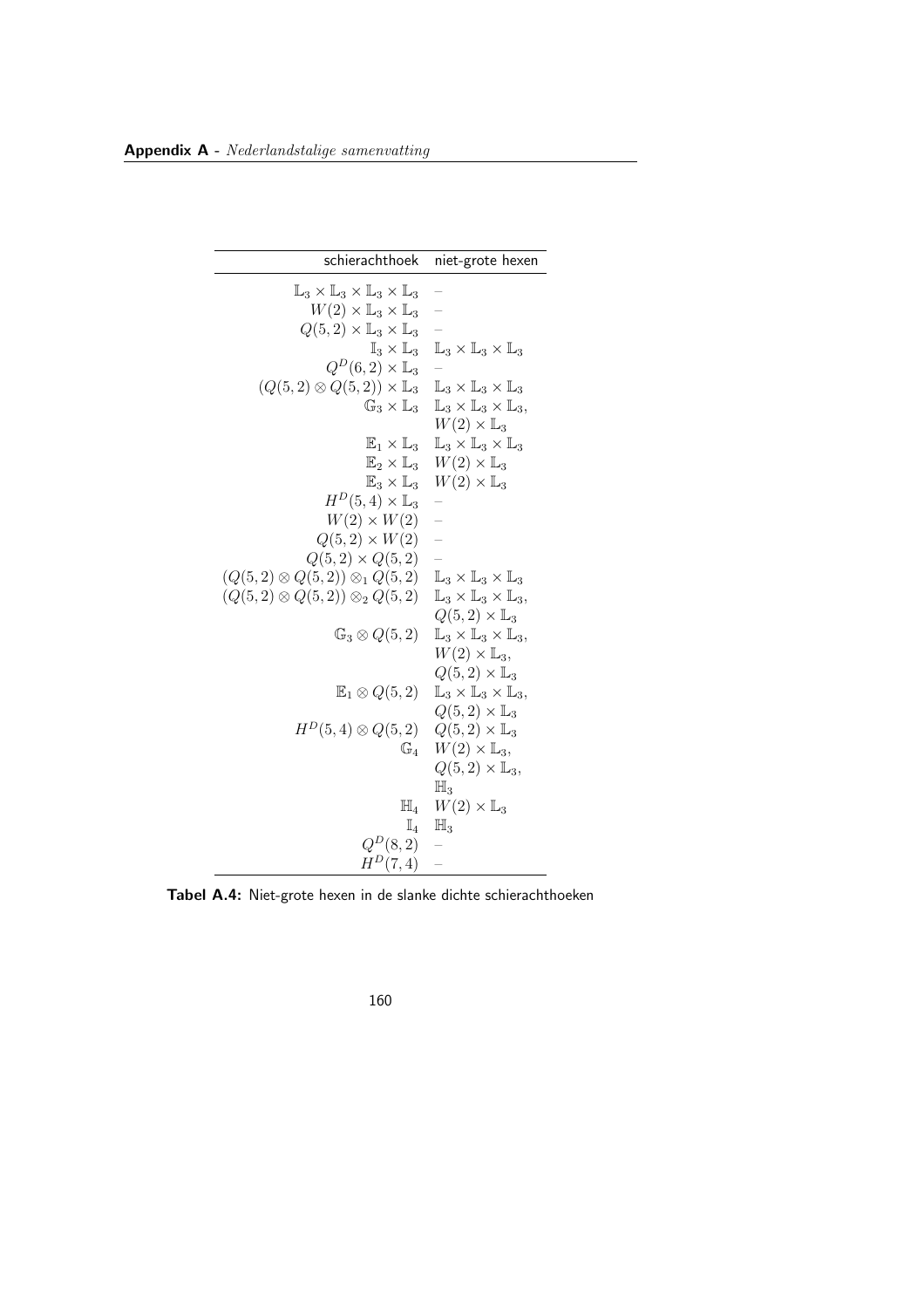| $\mathcal{N}_i$    | schierzeshoek                                          |
|--------------------|--------------------------------------------------------|
| $\mathcal{N}_1$    | $\mathbb{L}_3 \times \mathbb{L}_3 \times \mathbb{L}_3$ |
| $\mathcal{N}_2$    | $W(2) \times \mathbb{L}_3$                             |
| $\mathcal{N}_3$    | $Q(5,2)\times\mathbb{L}_3$                             |
| $\mathcal{N}_4$    | $Q(5,2)\otimes Q(5,2)$                                 |
| $\mathcal{N}_5$    | $\mathbb{H}_3 \cong \mathbb{I}_3$                      |
| $\mathcal{N}_6$    | $Q^D(6,2)$                                             |
| $\mathcal{N}_{7}$  | $\mathbb{E}^3$                                         |
| $\mathcal{N}_8$    | $\mathbb{G}^3$                                         |
| $\mathcal{N}_9$    | $\mathbb{E}_1$                                         |
| $\mathcal{N}_{10}$ | $\mathbb{E}_2$                                         |
| $\mathcal{N}_{11}$ | $H^D(5, 4)$                                            |

Tabel A.5: Slanke dichte schierzeshoeken

I We zijn er tenslotte in geslaagd aan te tonen dat elke slanke dichte schierachthoek een grote hex moet bevatten.

#### Stelling A.4.2 (Stelling 4.6.1, pagina 128)

Stel dat S een slanke dichte schierachthoek is en stel dat i het grootste natuurlijk getal is zodanig dat  $S$  een hex bevat isomorf met  $\mathcal{N}_i$  (zie Tabel A.5). Dan is elke hex van  $S$  isomorf met  $\mathcal{N}_i$  groot in  $S$ . Bijgevolg is elke slanke dichte schierachthoek isomorf met een van de voorbeelden uit Tabel A.3.

Deze stelling vervolledigt de classificatie van alle slanke dichte schierachthoeken.De volgende stelling is een onmiddelijk gevolg van de classificatie.

#### Stelling A.4.3 (Gevolg 4.6.2, pagina 137)

Stel dat S een slanke dichte schierveelhoek is die geen geodetisch gesloten deelschierveelhoeken bevat isomorf met  $(Q(5, 2) \otimes Q(5, 2)) \otimes_2 Q(5, 2)$ , en stel dat  $\mathcal H$  één van de 11 slanke dichte schierzeshoeken is. Dan bestaat er een constante  $\alpha_{\mathcal{H}}$  zodanig dat elk punt van S bevat is in precies  $\alpha_{\mathcal{H}}$  hexen isomorf met H.

161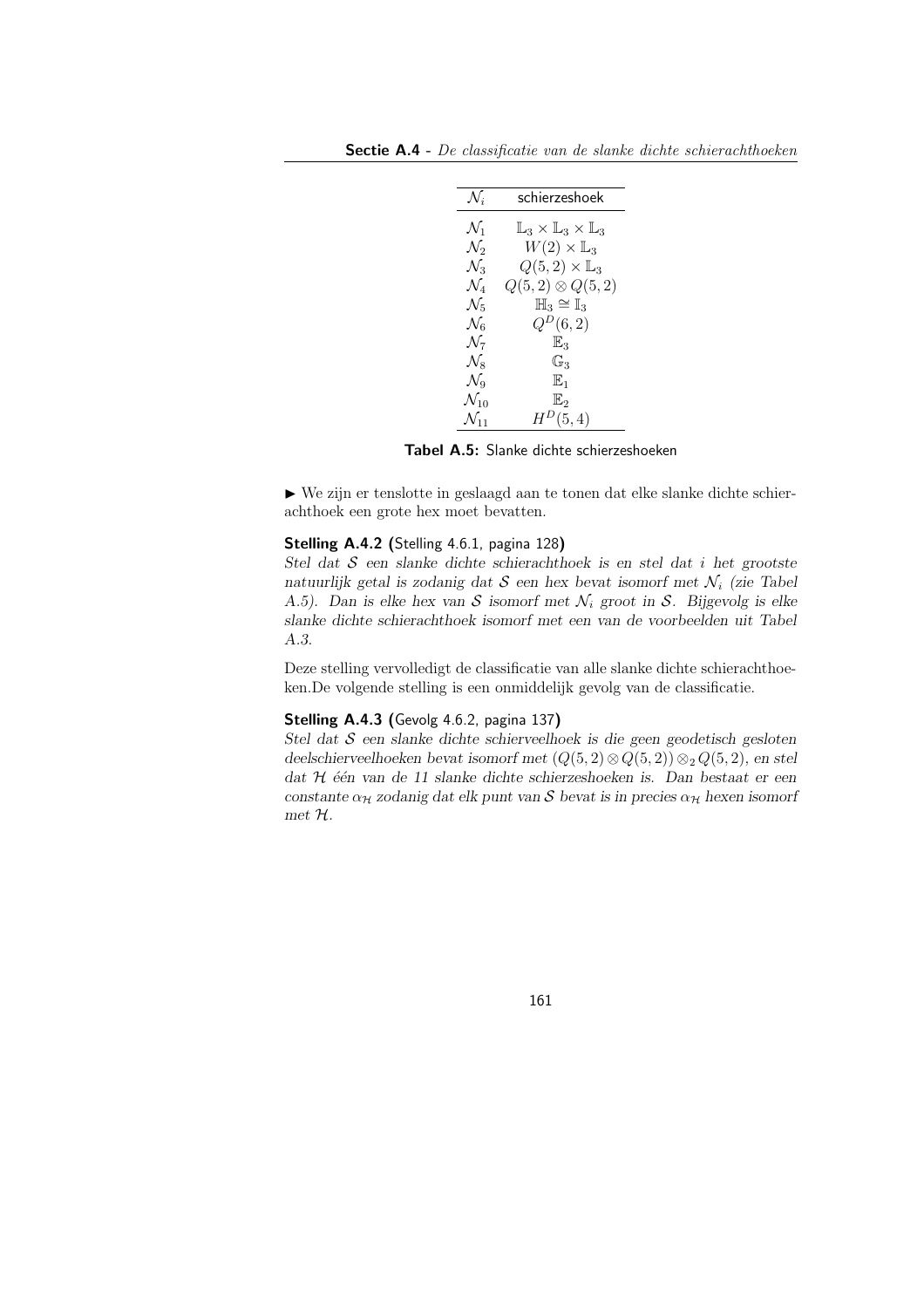Appendix A - Nederlandstalige samenvatting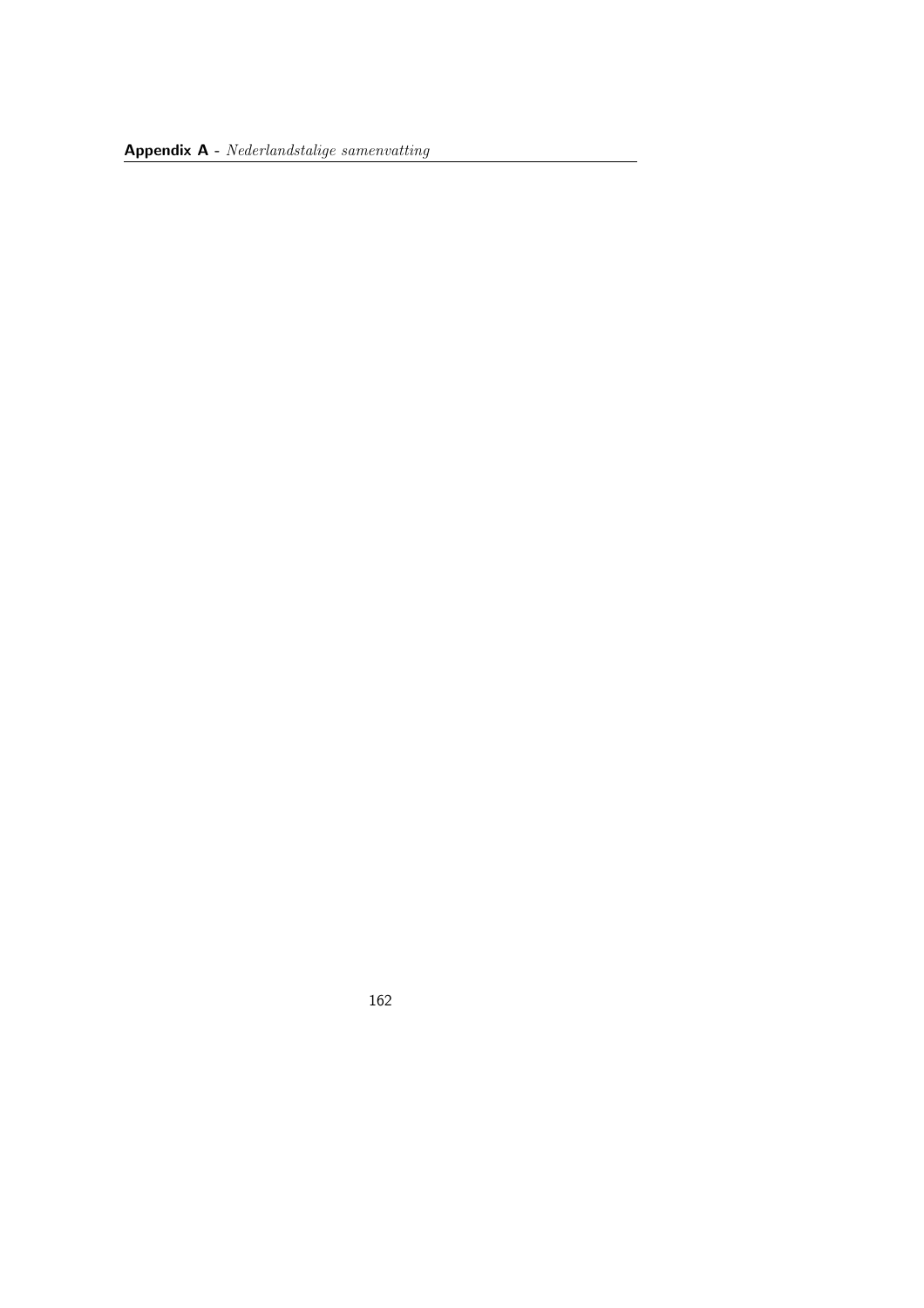# Bibliography

- [1] M. Aschbacher. Flag structures on Tits geometries. Geom. Dedicata, 14:21–32, 1983.
- [2] A. E. Brouwer. The uniqueness of the near hexagon on 729 points. Combinatorica, 2:333–340, 1982.
- [3] A. E. Brouwer. The uniqueness of the near hexagon on 759 points. In N. L. Johnson, M. J. Kallaher, and C. T. Long, editors, Finite Geometries, volume 82 of Lecture Notes in Pure and Appl. Math., pages 47–60, Marcel Dekker, New York, Basel, 1982.
- [4] A. E. Brouwer, A. M. Cohen, J. I. Hall, and H. A. Wilbrink. Near polygons and Fischer spaces. Geom. Dedicata, 49:349–368, 1994.
- [5] A. E. Brouwer and E. W. Lambeck. An inequality on the parameters of distance regular graphs and the uniqueness of a graph related to  $M_{23}$ . Annals of discrete Mathematics, 34:101–106, 1987.
- [6] A. E. Brouwer and H. A. Wilbrink. The structure of near polygons with quads. Geom. Dedicata, 14:145–176, 1983.
- [7] A. E. Brouwer and H. A. Wilbrink. Ovoids and fans in the generalized quadrangle Q(4, 2). Geom. Dedicata, 36:121–124, 1990.
- [8] P. J. Cameron. Dual polar spaces. Geom. Dedicata, 12:75–86, 1982.
- [9] H. S. M. Coxeter. Twelve points in  $PG(5,3)$  with 95040 self-transformations. Proc. Roy. Soc. London Ser. A, 247:279–293, 1958.
- [10] B. De Bruyn. Generalized quadrangles with a spread of symmetry. Europ. J. Comb., 20:759–771, 1999.
- [11] B. De Bruyn. Constructions and characterizations of near polygons. Ph.D. Thesis, Ghent University, 2000.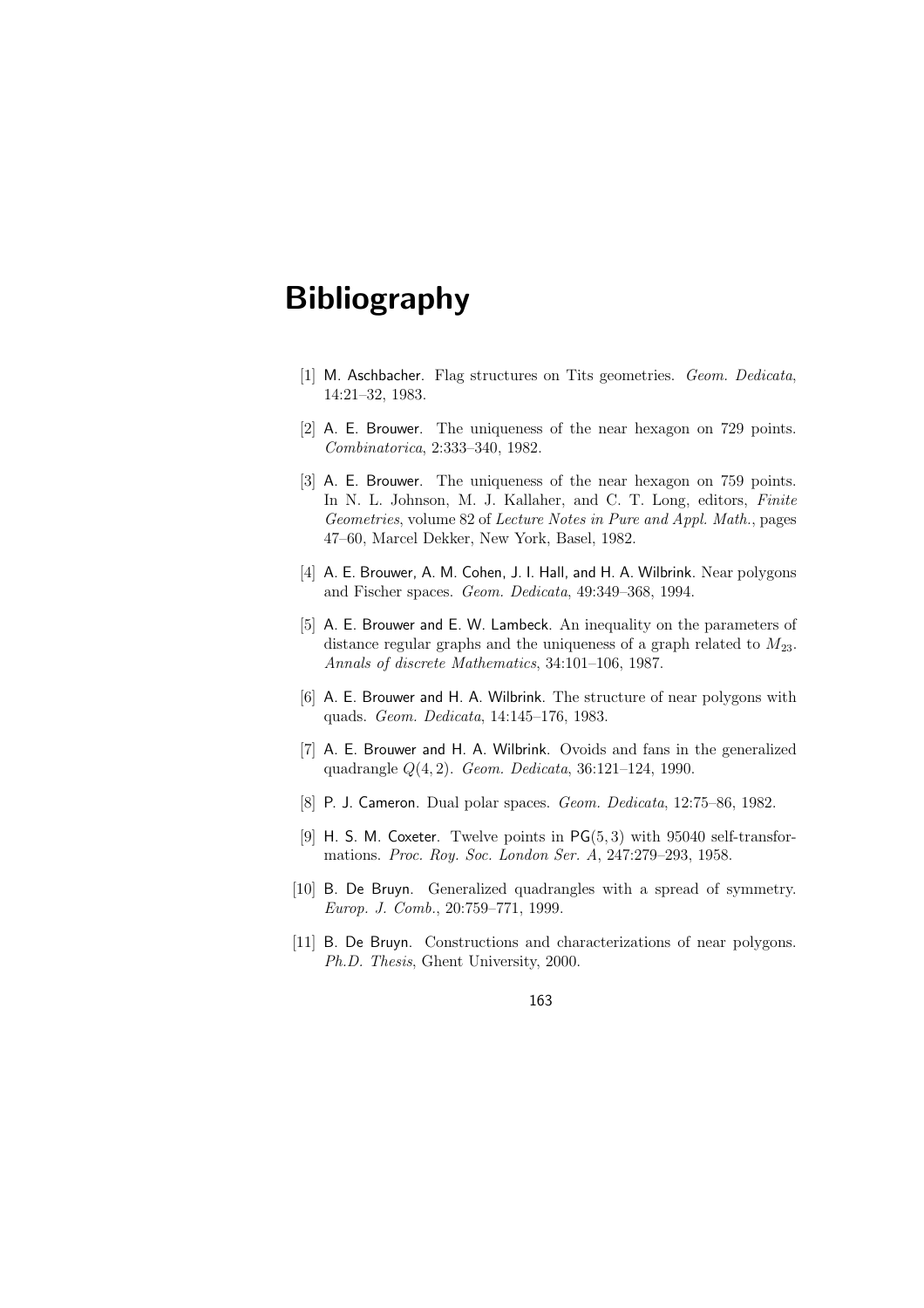- [12] B. De Bruyn. On near hexagons and spreads of generalized quadrangles. J. Alg. Comb., 11:211–226, 2000.
- [13] B. De Bruyn. On near polygons and the Coxeter cap in PG(5, 3). J. Geom., 68:23–33, 2000.
- [14] B. De Bruyn. On the number of nonisomorphic glued near hexagons. Bull. Belg. Math. Soc., 7:493–510, 2000.
- [15] B. De Bruyn. Near hexagons with four points on a line. Adv. Geom., 1:211–228, 2001.
- [16] B. De Bruyn. Glued near polygons. *Europ. J. Comb.*, 22:973–981, 2001.
- [17] B. De Bruyn. On the uniqueness of near polygons with three points on every line. Europ. J. Comb., 23:523–528, 2002.
- [18] B. De Bruyn. The glueing of near polygons. *Bull. Belg. Math. Soc.*, 9:621-630, 2002.
- [19] B. De Bruyn. Near polygons having a big sub near polygon isomorphic to  $\mathbb{H}_n$ . Ann. Comb., 6:285-294, 2002.
- [20] B. De Bruyn. On the finiteness of near polygons with 3 points on every line. J. Alg. Comb., 18:41–46, 2003.
- [21] B. De Bruyn. New near polygons from Hermitian varieties. Bull. Belg. Math. Soc., 10:561–577, 2003.
- [22] B. De Bruyn. Near polygons having a big sub near polygon isomorphic to  $\mathbb{G}_n$ . Bull. Belg. Math. Soc., 11:321-341, 2004.
- [23] B. De Bruyn. Decomposable near polygons. Ann. of Comb., 8:251–267, 2004.
- [24] B. De Bruyn and F. De Clerck. On linear representations of near hexagons. Europ. J. Comb., 20:45–60, 1999.
- [25] B. De Bruyn and P. Vandecasteele. Two conjectures regarding dense near polygons with three points on each line. Europ. J. Comb., 24:631–647, 2003.
- [26] B. De Bruyn and P. Vandecasteele. Near polygons with a nice chain of sub near polygons. J. Combin. Theory Ser. A, 108:297–311, 2004.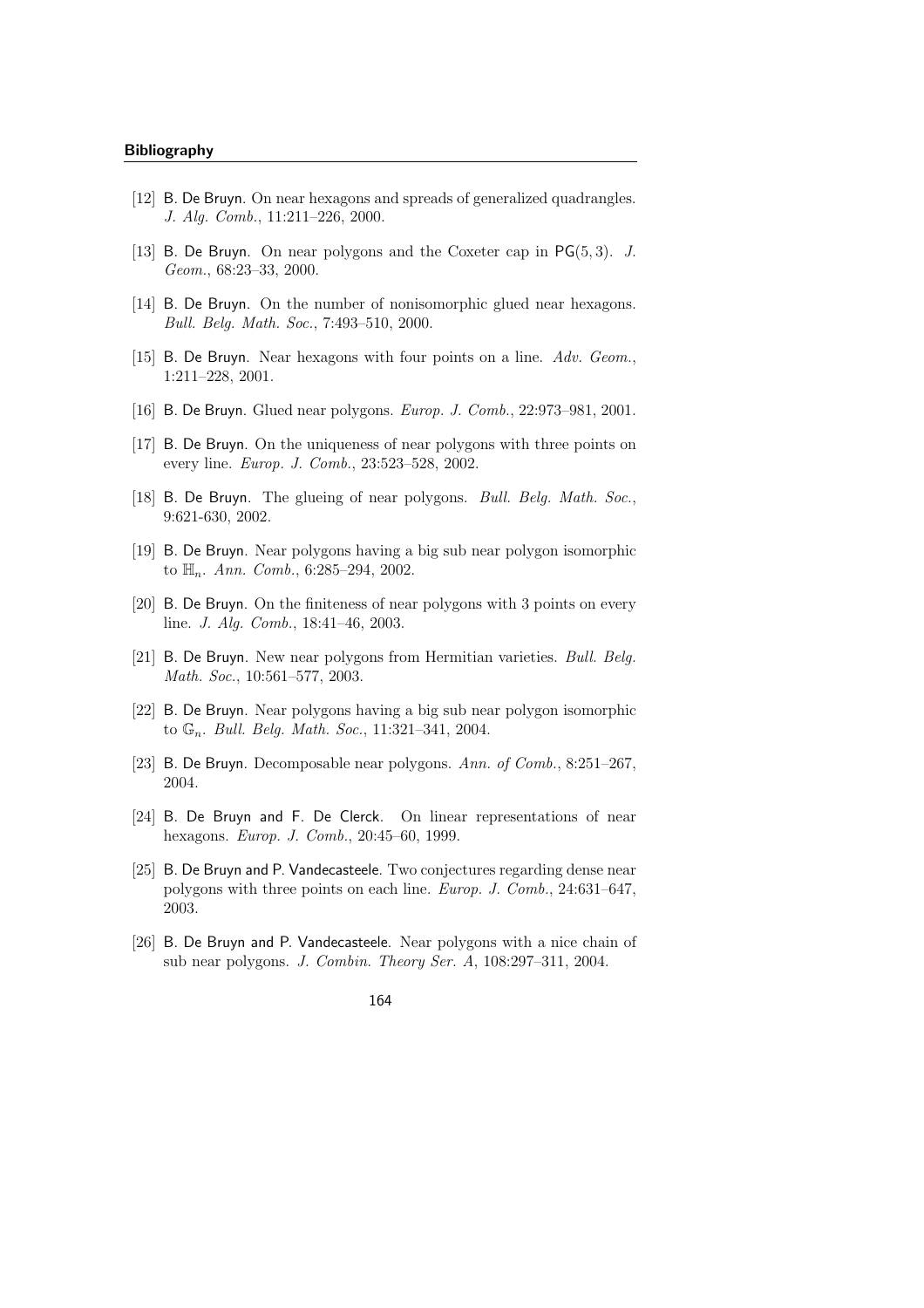- [27] B. De Bruyn and P. Vandecasteele. Near polygons having a big sub near polygon isomorphic to  $H^D(2n-1, 4)$ . Preprint.
- [28] B. De Bruyn and P. Vandecasteele. Valuations of near polygons. Preprint.
- [29] B. De Bruyn and P. Vandecasteele. The valuations of the near hexagons related to the Witt designs  $S(5,6,12)$  and  $S(5,8,24)$ . Preprint.
- [30] B. De Bruyn and P. Vandecasteele. The distance-2-sets of the slim dense near hexagons. Preprint.
- [31] B. De Bruyn and P. Vandecasteele. The classification of the slim dense near octagons Preprint.
- [32] W. Feit and G. Higman. The non-existence of certain generalized polygons. J. Algebra, 1:114–131, 1964.
- [33] W. H. Haemers and C. Roos. An inequality for generalized hexagons. Geom. Dedicata, 10:219–222, 1981.
- [34] D. G. Higman. Partial geometries, generalized quadrangles and strongly regular grahps. In A. Barlotti, editor, Atti Convegno di Geometria e sue Applicazioni, 263–293. Academic Press, London, 1971.
- [35] A. Offer and H. Van Maldeghem. Distance j-ovoids and related structures in generalized polygons. Proceedings of the First Irsee Conference. To appear in Designs, Codes and Cryptography.
- [36] S. E. Payne and J. A. Thas. Finite generalized quadrangles. Volume 110 of Research Notes in Mathematics, Pitman, Boston, 1984.
- [37] H. Pralle and S. Shpectorov. The ovoidal hyperplane of a dual polar space of rank 4. Preprint
- [38] S. A. Shad and E. E. Shult. The near n-gon geometries. Unpublished, 1979.
- [39] E. E. Shult and J. A. Thas. Constructions of polygons from buildings. Proc. London Math. Soc., 71:397–440, 1995.
- [40] E. E. Shult and A. Yanushka. Near  $n$ -gons and line systems. Geom. Dedicata, 9:1–72, 1980.
- [41] J. J. Sylvester. Collected Mathematical Papers I. Cambridge University Press, Cambridge, 1904.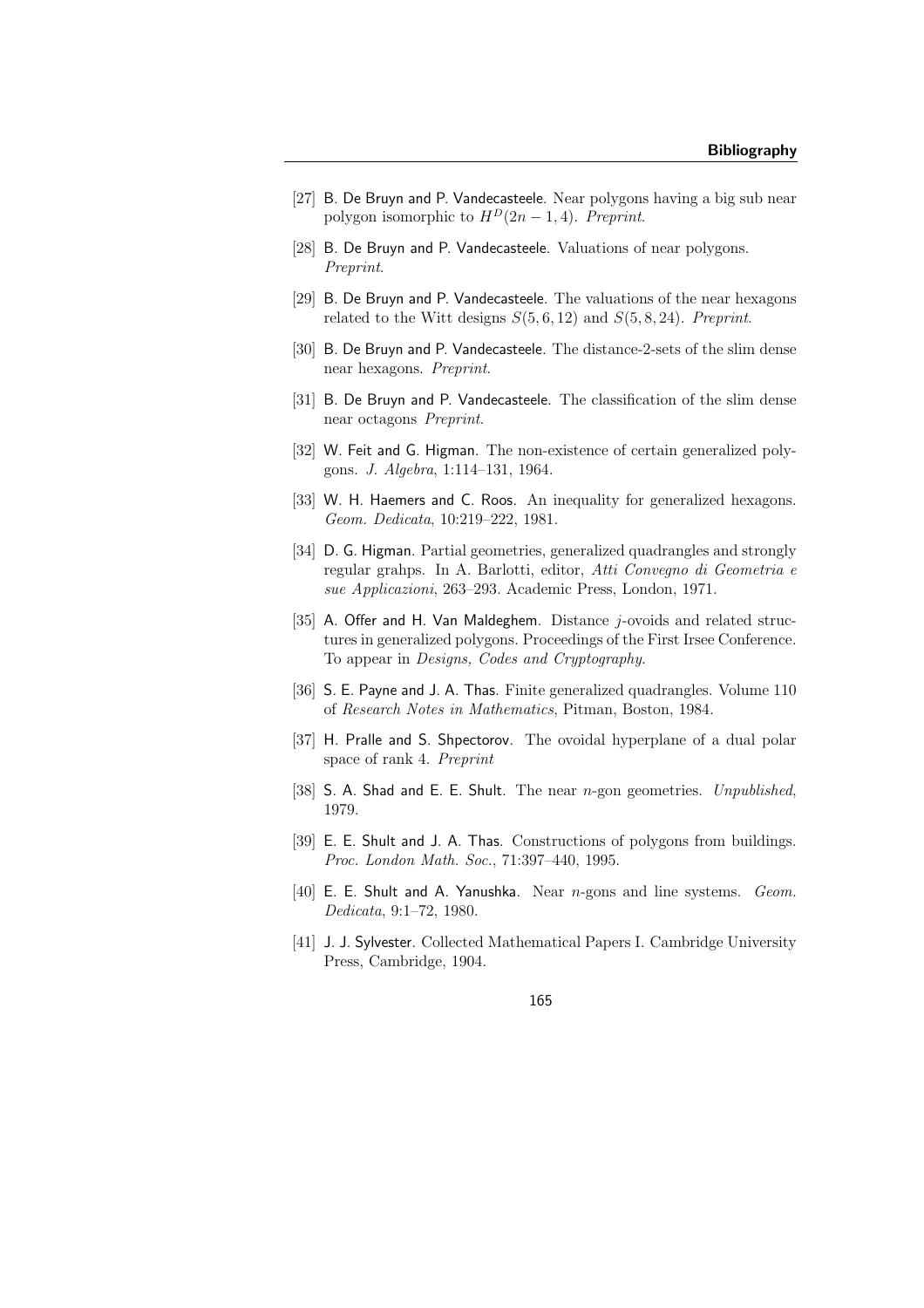- [42] J. A. Thas. Some results on quadrics and a new class of partial geometries. Simon Stevin, 55:129–139, 1981.
- [43] J. Tits. Sur la trialité et certains groupes qui s'en déduisent. Inst. Hautes Etudes Sci. Publ. Math., 2:14–60, 1959.
- [44] J. Tits. Buildings and BN-pairs of spherical type. Lecture notes in Math., Springer Verlag, 386, 1974.
- [45] J. Tits. Classification of buildings of spherical type and Moufang polygons: a survey. Teorie Combinatorie, Proc. Intern. Colloq. (Roma 1973), volume I, pages 229–246. Accad. Naz. Lincei, 1976.
- [46] H. Van Maldeghem. Generalized polygons. Volume 93 of Monographs in Mathematics. Birkhäuser, Basel, Boston, Berlin, 1998.
- [47] A. Yanushka. On order in generalized polygons. Geom. Dedicata, 10:451–458, 1981.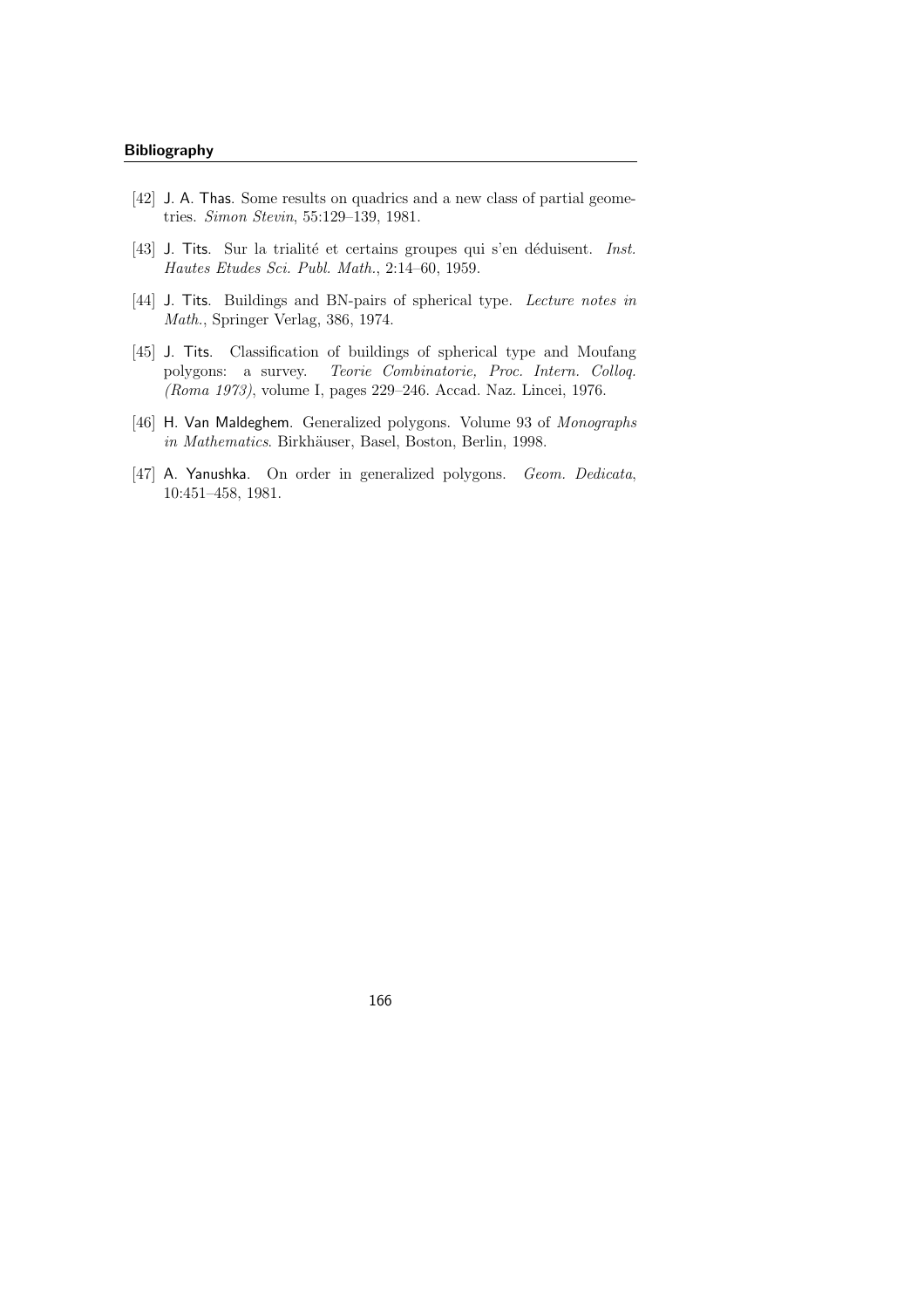# Index

 $H^D(2n-1,4)$ , 23  $Q^D(2n, 2), 23$  $\mathbb{E}_1$ , 30  $\mathbb{E}_2$ , 30  $\mathbb{E}_3$ , 31  $\mathbb{G}_n$ , 27  $\mathbb{H}_n$ , 26  $\mathbb{I}_n$ , 29  $K$ -index, 23  $\delta$ -spread, 16  $W(2)$ , 31  $Q(5, 2)$ -quad, 26  $W(2)$ -quad, 26 admissible spread, 16 Aschbacher near hexagon, 31 automorphism, 2 big sub near polygon, 6 bipartite graph, 8 classical pair, 6 collinear, 1 collinearity graph, 2 Coxeter cap, 25 cross, 32 design, 3 diameter, 2 direct product, 3 distance j-ovoid, 81 duad, 26 dual grid, 3

dual polar space, 22

extended ternary Golay code, 30 generalized 2d-gon, 6 degenerate, 6 thick, 9 generalized quadrangle ovoid classical, 26 fan of, 12 rosette of, 12 self-dual, 11 geodesic, 6 geodetic closure, 6 geodetically closed, 6 glueing construction, 16 good subspace, 27 grid, 3 grid-quad, 26 hex, 14 incidence relation, 1 incidence structure, 1 connected, 2 direct product, 3 finite, 1 lines, 1 order, 1 ovoid, 3 points, 1 spread, 3 isomorphism, 2 line system, 3 tetrahedrally closed, 4